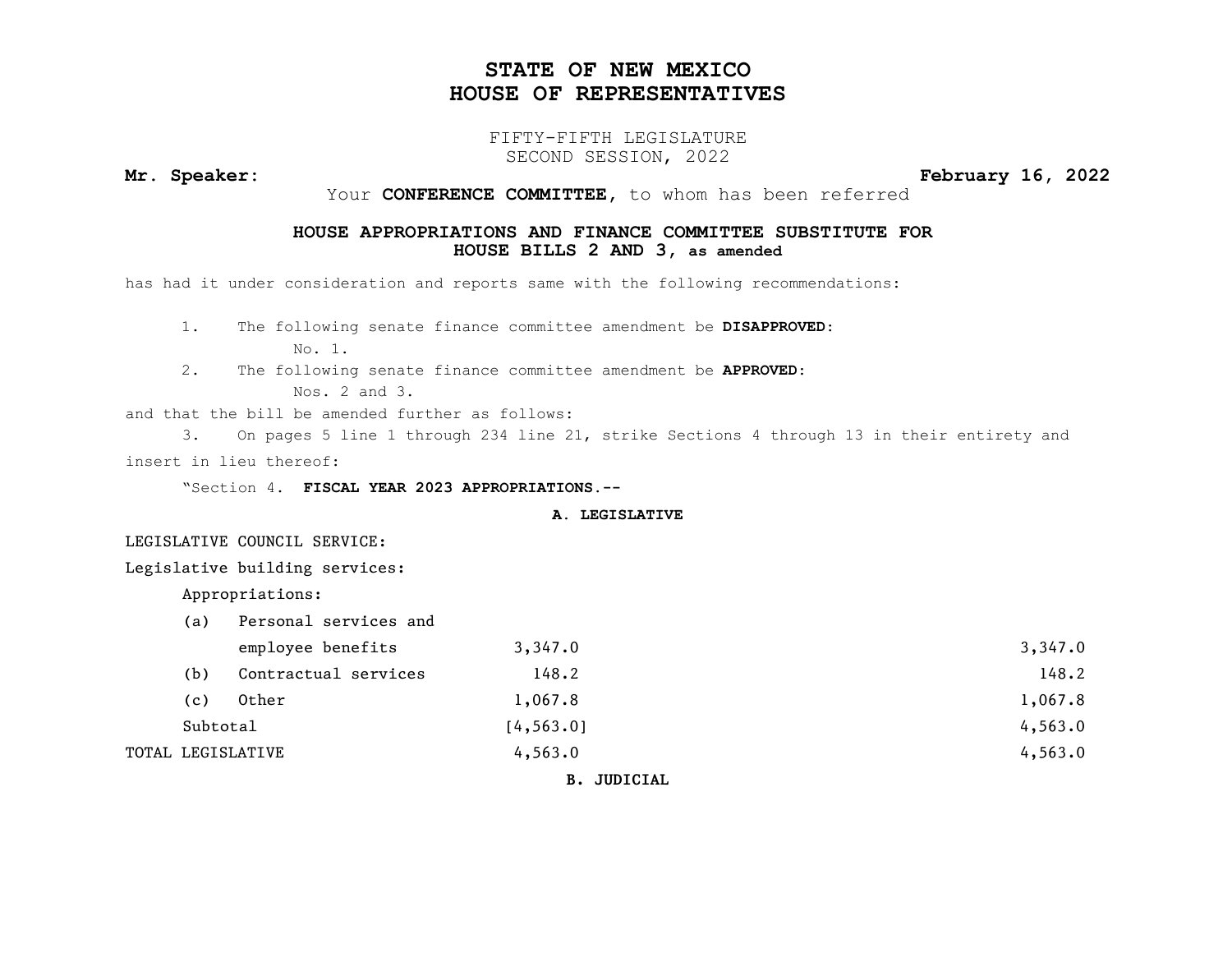|      |         | Other                             | Intrnl<br><b>Svc</b> |                                    |                  |
|------|---------|-----------------------------------|----------------------|------------------------------------|------------------|
|      | Genera⊥ | State                             | Funds/Inter-         | ${}_{\rm \texttt{Federa}_{\perp}}$ |                  |
| Item | Fund    | $\overline{\phantom{a}}$<br>Funds | Trnsf<br>Agency      | Funds                              | Total<br>'Target |

### NEW MEXICO COMPILATION COMMISSION:

The purpose of the New Mexico compilation commission is to publish in print and electronic format, distribute and sell (1) laws enacted by the legislature, (2) opinions of the supreme court and court of appeals, (3) rules approved by the supreme court, (4) attorney general opinions and (5) other state and federal rules and opinions. The commission ensures the accuracy and reliability of its publications.

Appropriations:

|          | (a) Operations | 529.9   | 651.6   | 400.0   | 1,581.5 |
|----------|----------------|---------|---------|---------|---------|
| Subtotal |                | 1529.91 | [651.6] | [400.0] | 1,581.5 |

JUDICIAL STANDARDS COMMISSION:

The purpose of the judicial standards commission program is to provide a public review process addressing complaints involving judicial misconduct to preserve the integrity and impartiality of the judicial process.

Appropriations:

|          | (a) Operations | 932.3   | 932.3 |
|----------|----------------|---------|-------|
| Subtotal |                | [932.3] | 932.3 |

COURT OF APPEALS:

The purpose of the court of appeals program is to provide access to justice, resolve disputes justly and timely and maintain accurate records of legal proceedings that affect rights and legal status to independently protect the rights and liberties guaranteed by the constitutions of New Mexico and the United States.

| (a)<br>Operations     | 6,918.1<br>1.0                             | 6,919.1 |
|-----------------------|--------------------------------------------|---------|
| Performance measures: |                                            |         |
| (a) Outcome:          | Age of active pending civil cases, in days | 365     |
| Subtotal              | [6, 918.1]<br>[1.01                        | 6,919.1 |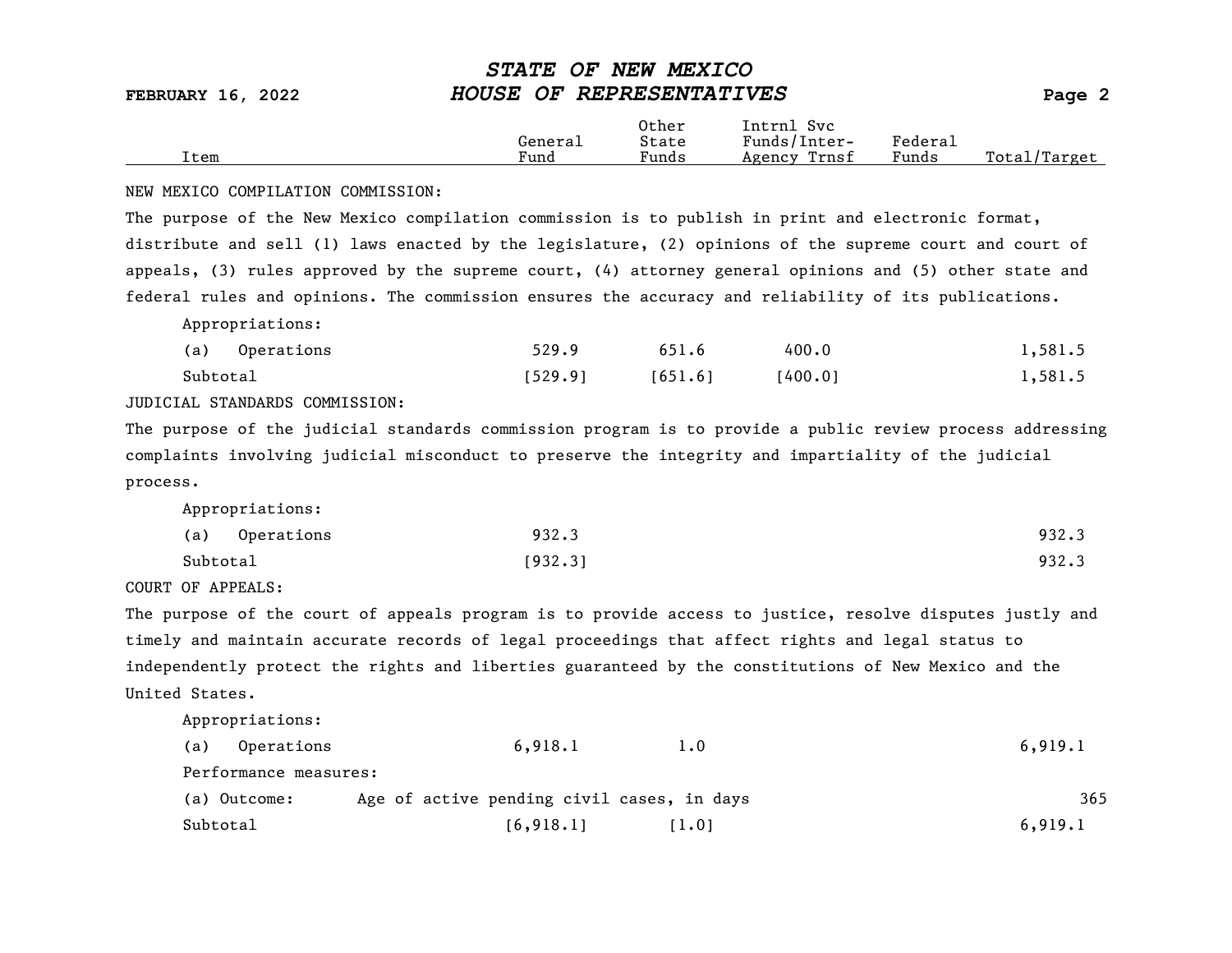|      | General | Other<br>State        | Svc<br>Intrnl<br>Funds/Inter- | ${}_{\rm Federa}$ |                  |
|------|---------|-----------------------|-------------------------------|-------------------|------------------|
| Item | Fund    | $\mathbf{r}$<br>Funds | Trnsf<br>Agency               | Funds             | Total<br>'Target |

### SUPREME COURT:

The purpose of the supreme court program is to provide access to justice, resolve disputes justly and timely and maintain accurate records of legal proceedings that affect rights and legal status to independently protect the rights and liberties guaranteed by the constitutions of New Mexico and the United States.

Appropriations:

| (a)<br>Operations | 6,882.1   | 1.5   | 6,883.6 |
|-------------------|-----------|-------|---------|
| Subtotal          | [6,882.1] | [1.5] | 6,883.6 |

ADMINISTRATIVE OFFICE OF THE COURTS:

(1) Administrative support:

The purpose of the administrative support program is to provide administrative support to the chief justice, all judicial branch units and the administrative office of the courts so that they can effectively administer the New Mexico court system.

Appropriations:

| (a) | Personal services and |           |         |       |         |           |
|-----|-----------------------|-----------|---------|-------|---------|-----------|
|     | employee benefits     | 10, 110.9 |         |       | 404.9   | 10, 515.8 |
| (b) | Contractual services  | 1,780.5   | 474.3   |       | 1,835.4 | 4,090.2   |
| (c) | Other                 | 3,435.5   | 5,934.4 | 313.6 | 90.3    | 9,773.8   |

The general fund appropriations to the administrative support program of the administrative office of the courts include three million five hundred thousand dollars (\$3,500,000) for distribution to district, statewide and metropolitan courts for judge compensation increases.

(2) Statewide judiciary automation:

The purpose of the statewide judicial automation program is to provide development, enhancement, maintenance and support for core court automation and usage skills for appellate, district, magistrate and municipal courts and ancillary judicial agencies.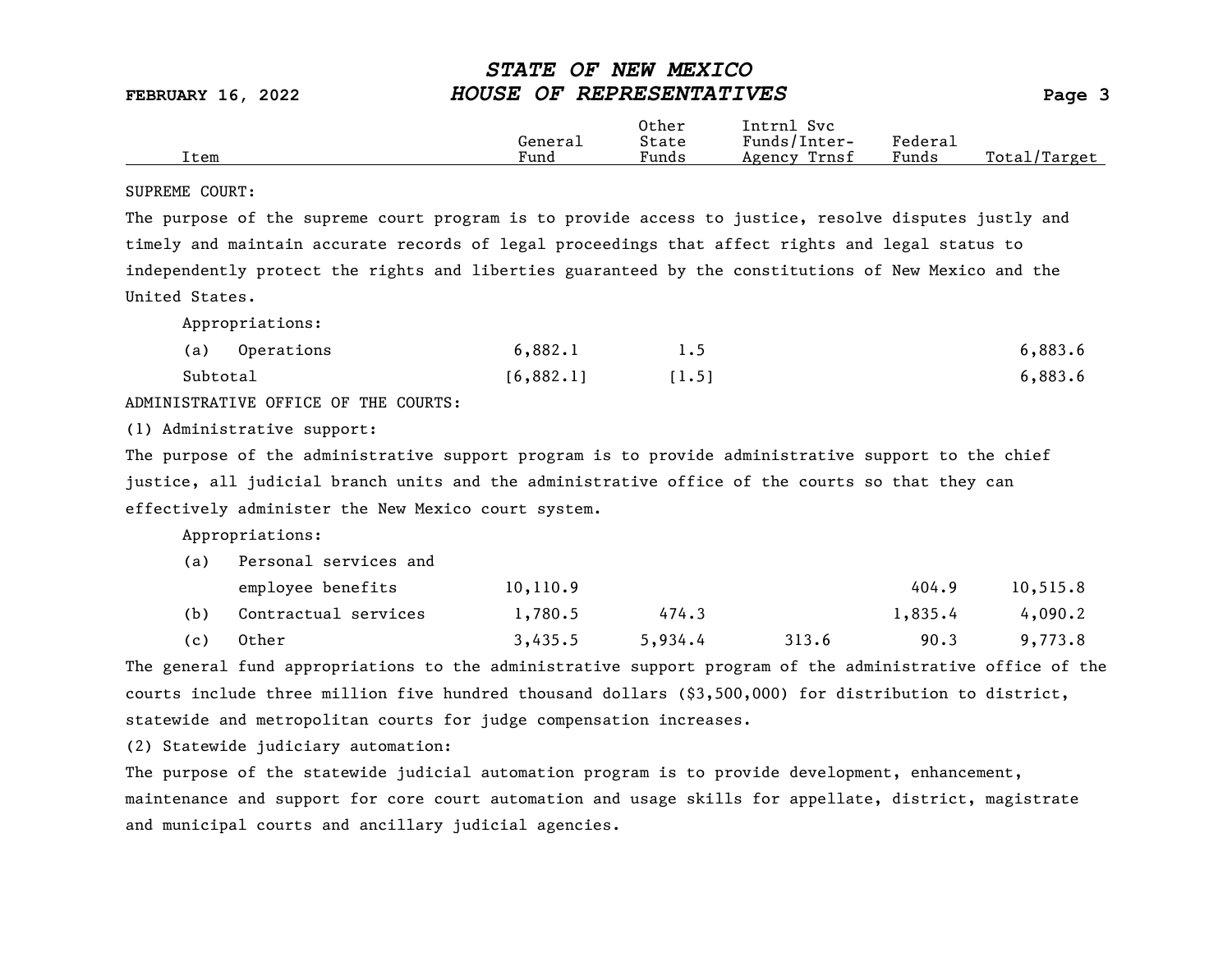| Item |                       | General<br>Fund | Other<br>State<br>Funds | Intrnl Svc<br>Funds/Inter-<br>Agency Trnsf | Federal<br>Funds | Total/Target |
|------|-----------------------|-----------------|-------------------------|--------------------------------------------|------------------|--------------|
|      | Appropriations:       |                 |                         |                                            |                  |              |
| (a)  | Personal services and |                 |                         |                                            |                  |              |
|      | employee benefits     | 4,545.9         | 2,010.4                 |                                            |                  | 6, 556.3     |
| (b)  | Contractual services  |                 | 907.5                   |                                            |                  | 907.5        |
| (c)  | Other                 | 716.0           | 7,110.7                 |                                            |                  | 7,826.7      |
|      |                       |                 |                         |                                            |                  |              |

(3) Magistrate court:

The purpose of the magistrate court and warrant enforcement program is to provide access to justice, resolve disputes justly and timely and maintain accurate records of legal proceedings that affect rights and legal status in order to independently protect the rights and liberties guaranteed by the constitutions of New Mexico and the United States.

Appropriations:

(a) Personal services and

| 1 a 1 | refectual services and |         |         |          |
|-------|------------------------|---------|---------|----------|
|       | employee benefits      | 1,249.1 | 1,190.4 | 2,439.5  |
| (b)   | Contractual services   | 0.2     | 1,172.6 | 1,172.8  |
| (c)   | Other                  | 9,278,3 | 1,685.3 | 10,963.6 |

(4) Special court services:

The purpose of the special court services program is to provide court advocates, legal counsel and safe exchanges for children and families; to provide judges pro tem; and to adjudicate water rights disputes so the constitutional rights and safety of citizens, especially children and families, are protected.

| (a) | Pre-trial services      | 1,569.8 |       |       | 1,569.8 |
|-----|-------------------------|---------|-------|-------|---------|
| (b) | Court-appointed special |         |       |       |         |
|     | advocate                | 1,398.6 |       |       | 1,398.6 |
| (c) | Supervised visitation   | 849.7   |       |       | 849.7   |
| (d) | Water rights            |         | 501.0 | 381.4 | 882.4   |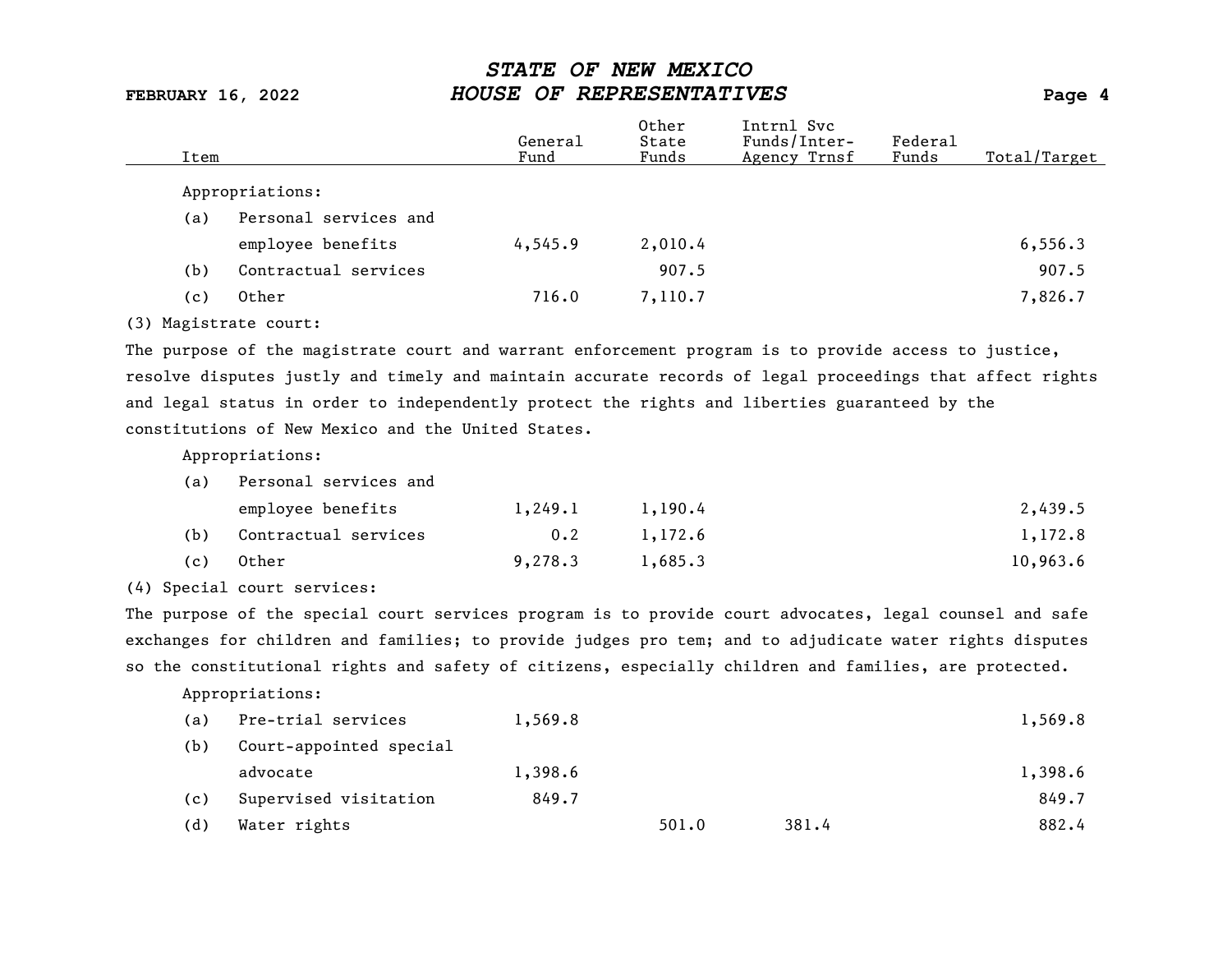| Item            |                           | General<br>Fund | Other<br>State<br>Funds | Intrnl Svc<br>Funds/Inter-<br>Agency Trnsf | Federal<br>Funds | Total/Target |
|-----------------|---------------------------|-----------------|-------------------------|--------------------------------------------|------------------|--------------|
| (e)             | Court-appointed attorneys | 6,530.5         |                         |                                            |                  | 6,530.5      |
| (f)             | Children's mediation      | 277.1           |                         |                                            |                  | 277.1        |
| (g)             | Judges pro tem            | 27.5            |                         | 41.6                                       |                  | 69.1         |
| (h)             | Access to justice         | 126.3           |                         |                                            |                  | 126.3        |
| (i)             | Statewide alternative     |                 |                         |                                            |                  |              |
|                 | dispute resolution        | 196.6           |                         |                                            |                  | 196.6        |
| (j)             | Drug court                | 1,439.3         | 741.4                   | 2,176.5                                    |                  | 4,357.2      |
| (k)             | Adult guardianship        | 325.0           |                         |                                            |                  | 325.0        |
| Subtotal        |                           | [43, 856.8]     | [21, 728.0]             | [2, 913.1]                                 | [2, 330.6]       | 70,828.5     |
| BICHBICH COUPES |                           |                 |                         |                                            |                  |              |

DISTRICT COURTS:

(1) First judicial district:

The purpose of the first judicial district court program, statutorily created in Santa Fe, Rio Arriba and Los Alamos counties, is to provide access to justice, resolve disputes justly and timely and maintain accurate records of legal proceedings that affect rights and legal status to independently protect the rights and liberties guaranteed by the constitutions of New Mexico and the United States.

Appropriations:

|  | (a) Operations | 11,191.9 | 550.3 | 785.5 | 12,527.7 |
|--|----------------|----------|-------|-------|----------|
|--|----------------|----------|-------|-------|----------|

(2) Second judicial district:

The purpose of the second judicial district court program, statutorily created in Bernalillo county, is to provide access to justice, resolve disputes justly and timely and maintain accurate records of legal proceedings that affect rights and legal status to independently protect the rights and liberties guaranteed by the constitutions of New Mexico and the United States.

Appropriations:

(a) Operations 27,809.7 3,733.1 1,556.0 298.7 33,397.5 (3) Third judicial district: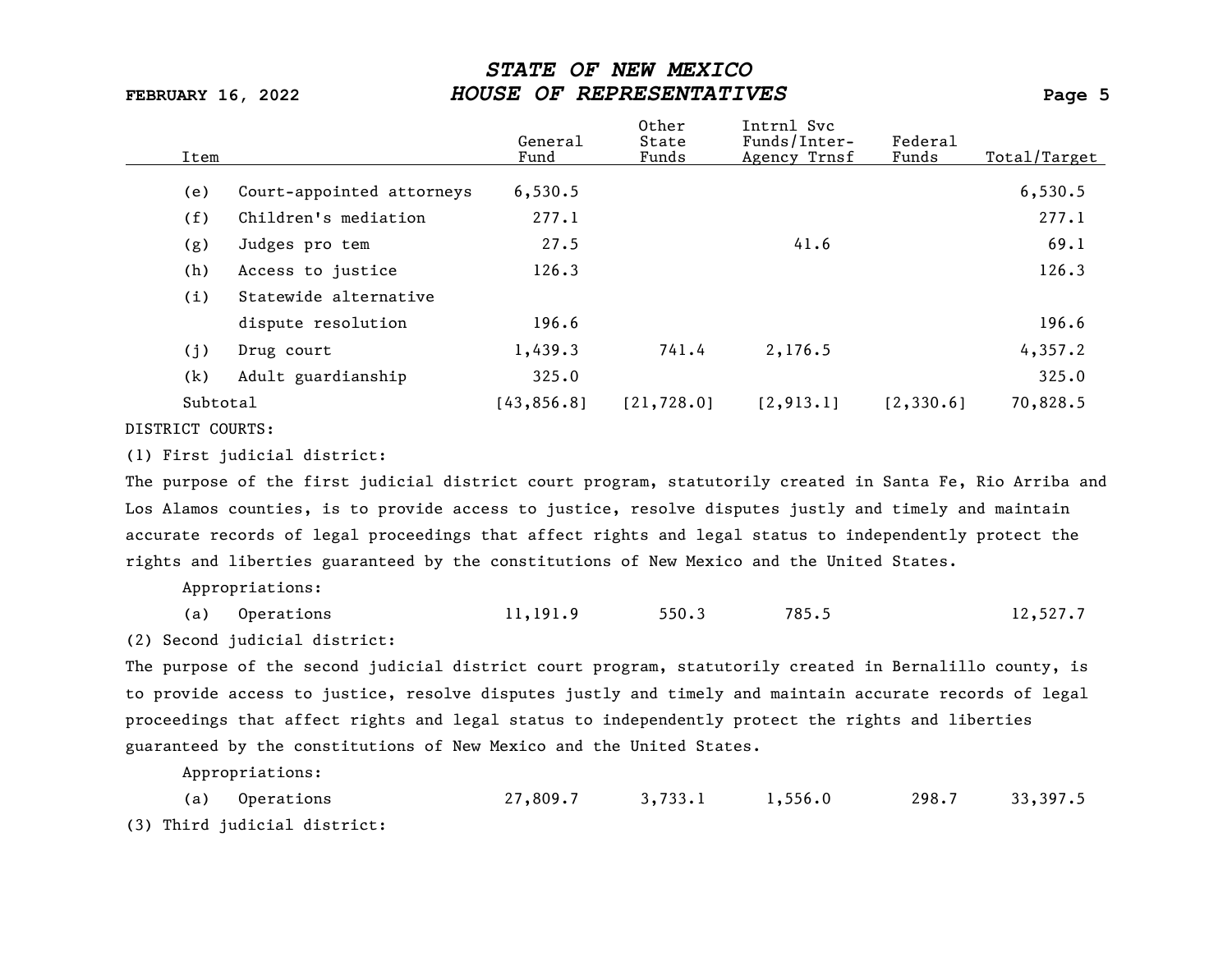Other Intrnl Svc<br>General State Funds/Inte General State Funds/Inter- Federal Total/Target

The purpose of the third judicial district court program, statutorily created in Dona Ana county, is to provide access to justice, resolve disputes justly and timely and maintain accurate records of legal proceedings that affect rights and legal status to independently protect the rights and liberties guaranteed by the constitutions of New Mexico and the United States.

Appropriations:

(a) Operations 10,664.5 244.5 1,219.7 125.0 12,253.7

(4) Fourth judicial district:

The purpose of the fourth judicial district court program, statutorily created in Mora, San Miguel and Guadalupe counties, is to provide access to justice, resolve disputes justly and timely and maintain accurate records of legal proceedings that affect rights and legal status to independently protect the rights and liberties guaranteed by the constitutions of New Mexico and the United States.

Appropriations:

(a) Operations  $4,157.1$   $48.3$   $259.2$   $4,464.6$ 

(5) Fifth judicial district:

The purpose of the fifth judicial district court program, statutorily created in Eddy, Chaves and Lea counties, is to provide access to justice, resolve disputes justly and timely and maintain accurate records of legal proceedings that affect rights and legal status to independently protect the rights and liberties guaranteed by the constitutions of New Mexico and the United States.

Appropriations:

(a) Operations 11,400.0 283.4 644.4 12,327.8 The general fund appropriation to the fifth judicial district court includes three hundred six thousand dollars (\$306,000) for an additional judgeship and associated costs contingent on enactment of House Bill 124 or similar legislation of the second session of the fifty-fifth legislature.

(6) Sixth judicial district:

The purpose of the sixth judicial district court program, statutorily created in Grant, Luna and Hidalgo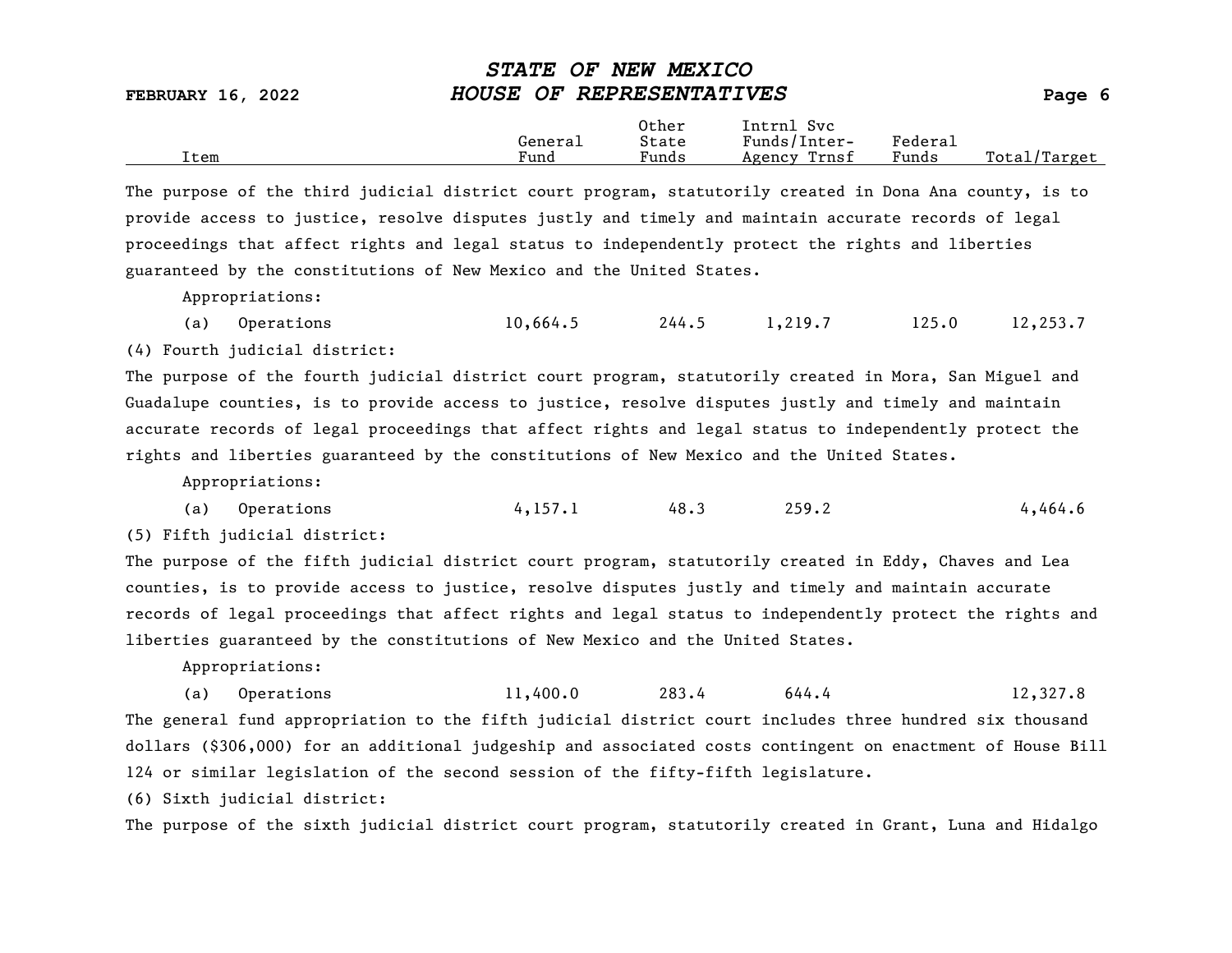Other Intrnl Svc<br>General State Funds/Inte General State Funds/Inter- Federal Total/Target

counties, is to provide access to justice, resolve disputes justly and timely and maintain accurate records of legal proceedings that affect rights and legal status to independently protect the rights and liberties guaranteed by the constitutions of New Mexico and the United States.

Appropriations:

|  | (a) Operations | 5,788.4 | 77.0 | 237.7 | 6, 103.1 |
|--|----------------|---------|------|-------|----------|
|--|----------------|---------|------|-------|----------|

(7) Seventh judicial district:

The purpose of the seventh judicial district court program, statutorily created in Torrance, Socorro, Catron and Sierra counties, is to provide access to justice, resolve disputes justly and timely and maintain accurate records of legal proceedings that affect rights and legal status to independently protect the rights and liberties guaranteed by the constitutions of New Mexico and the United States.

Appropriations:

(a) Operations 4,230.6 36.0 476.8 4,743.4

(8) Eighth judicial district:

The purpose of the eighth judicial district court program, statutorily created in Taos, Colfax and Union counties, is to provide access to justice, resolve disputes justly and timely and maintain accurate records of legal proceedings that affect rights and legal status to independently protect the rights and liberties guaranteed by the constitutions of New Mexico and the United States.

Appropriations:

(a) Operations 5,010.6 139.7 223.0 5,373.3 (9) Ninth judicial district:

The purpose of the ninth judicial district court program, statutorily created in Curry and Roosevelt counties, is to provide access to justice, resolve disputes justly and timely and maintain accurate records of legal proceedings that affect rights and legal status to independently protect the rights and liberties guaranteed by the constitutions of New Mexico and the United States.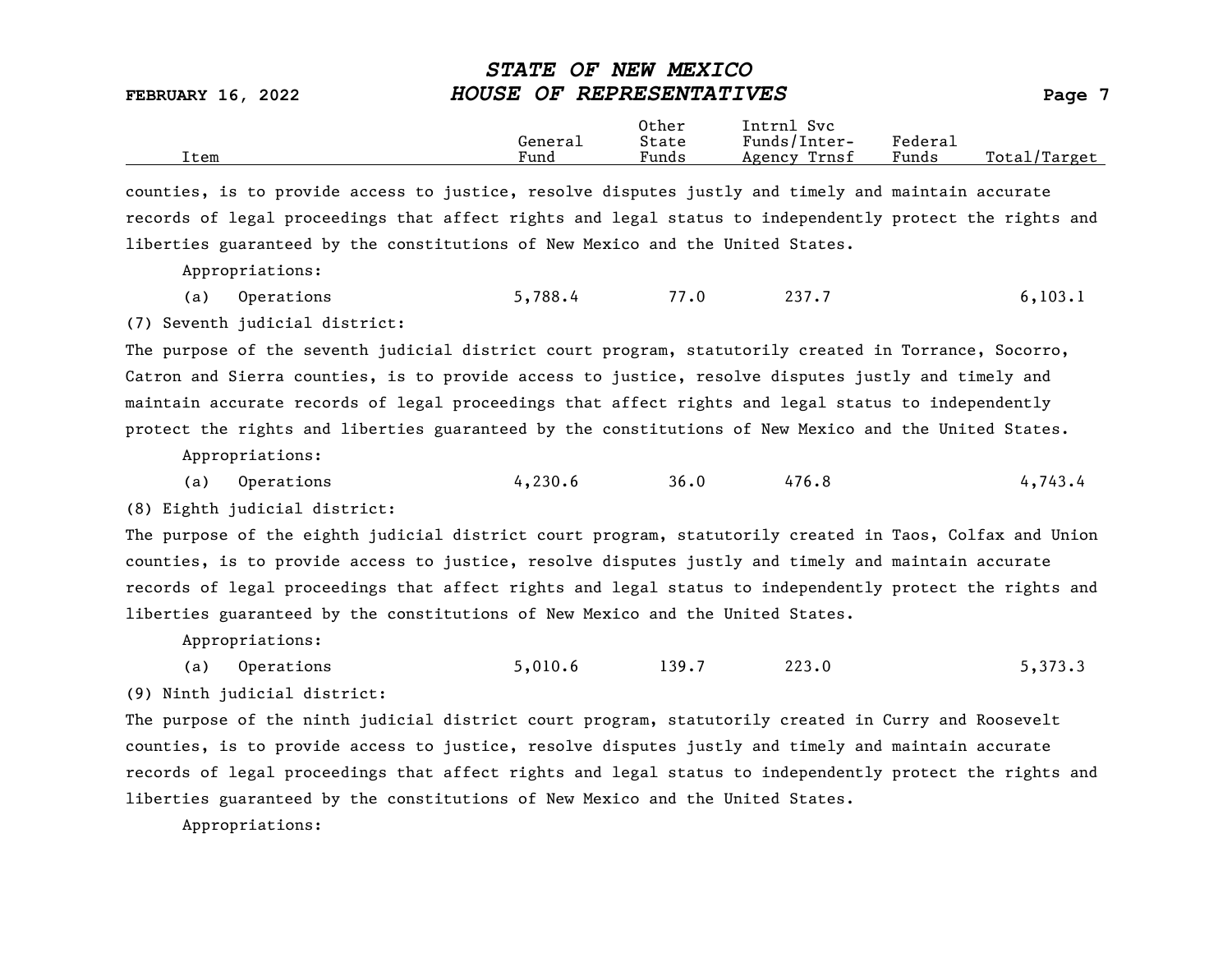| Item |            | General<br>Fund | Other<br>State<br>Funds | Intrnl Svc<br>Funds/Inter-<br>Agency Trnsf | Federal<br>Funds | Total/Target |
|------|------------|-----------------|-------------------------|--------------------------------------------|------------------|--------------|
| (a)  | Operations | 5,422.1         | 69.0                    | 1,767.3                                    |                  | 7,258.4      |

(10) Tenth judicial district:

The purpose of the tenth judicial district court program, statutorily created in Quay, De Baca and Harding counties, is to provide access to justice, resolve disputes justly and timely and maintain accurate records of legal proceedings that affect rights and legal status to independently protect the rights and liberties guaranteed by the constitutions of New Mexico and the United States.

Appropriations:

(a) Operations 1,905.3 8.4 1,913.7

(11) Eleventh judicial district:

The purpose of the eleventh judicial district court program, statutorily created in San Juan and McKinley counties, is to provide access to justice, resolve disputes justly and timely and maintain accurate records of legal proceedings that affect rights and legal status to independently protect the rights and liberties guaranteed by the constitutions of New Mexico and the United States.

Appropriations:

(a) Operations 11,294.3 409.0 980.6 12,683.9

(12) Twelfth judicial district:

The purpose of the twelfth judicial district court program, statutorily created in Otero and Lincoln counties, is to provide access to justice, resolve disputes justly and timely and maintain accurate records of legal proceedings that affect rights and legal status to independently protect the rights and liberties guaranteed by the constitutions of New Mexico and the United States.

Appropriations:

(a) Operations 5,496.0 137.0 125.5 5,758.5 (13) Thirteenth judicial district:

The purpose of the thirteenth judicial district court program, statutorily created in Valencia, Sandoval and Cibola counties, is to provide access to justice, resolve disputes justly and timely and maintain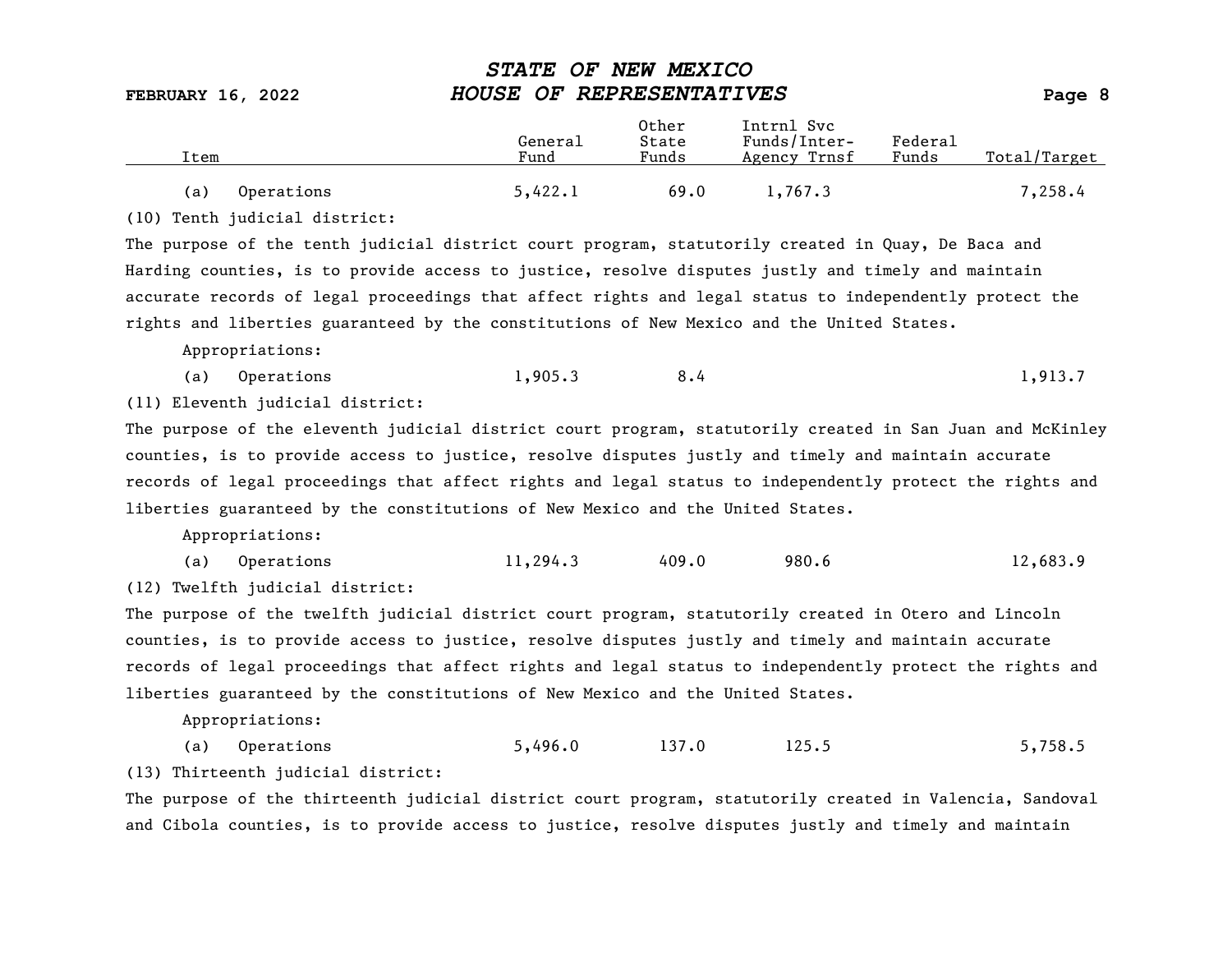FEBRUARY 16, 2022 HOUSE OF REPRESENTATIVES Page 9 Other Intrnl Svc<br>General State Funds/Inter General State Funds/Inter- Federal Total/Target accurate records of legal proceedings that affect rights and legal status to independently protect the rights and liberties guaranteed by the constitutions of New Mexico and the United States. Appropriations: (a) Operations 11,587.6 410.9 932.2 12,930.7 The general fund appropriation to the thirteenth judicial district court includes three hundred six thousand dollars (\$306,000) for an additional judgeship and associated costs contingent on enactment of House Bill 124 or similar legislation of the second session of the fifty-fifth legislature. Subtotal [115,958.1] [6,146.6] [9,207.9] [423.7] 131,736.3 BERNALILLO COUNTY METROPOLITAN COURT: The purpose of the Bernalillo county metropolitan court program is to provide access to justice, resolve disputes justly and timely and maintain accurate records of legal proceedings that affect rights and legal status to independently protect the rights and liberties guaranteed by the constitutions of New Mexico and the United States. Appropriations: (a) Operations 26,177.9 2,427.0 547.2 789.1 29,941.2 Subtotal [26,177.9] [2,427.0] [547.2] [789.1] 29,941.2 DISTRICT ATTORNEYS: (1) First judicial district: The purpose of the prosecution program is to provide litigation, special programs and administrative support for the enforcement of state laws as they pertain to the district attorney and to improve and

STATE OF NEW MEXICO

ensure the protection, safety, welfare and health of the citizens within Santa Fe, Rio Arriba and Los Alamos counties.

| (a) Personal services and |         |       |       |         |  |  |  |  |
|---------------------------|---------|-------|-------|---------|--|--|--|--|
| employee benefits         | 6,501.0 | 183.7 | 120.1 | 6,804.8 |  |  |  |  |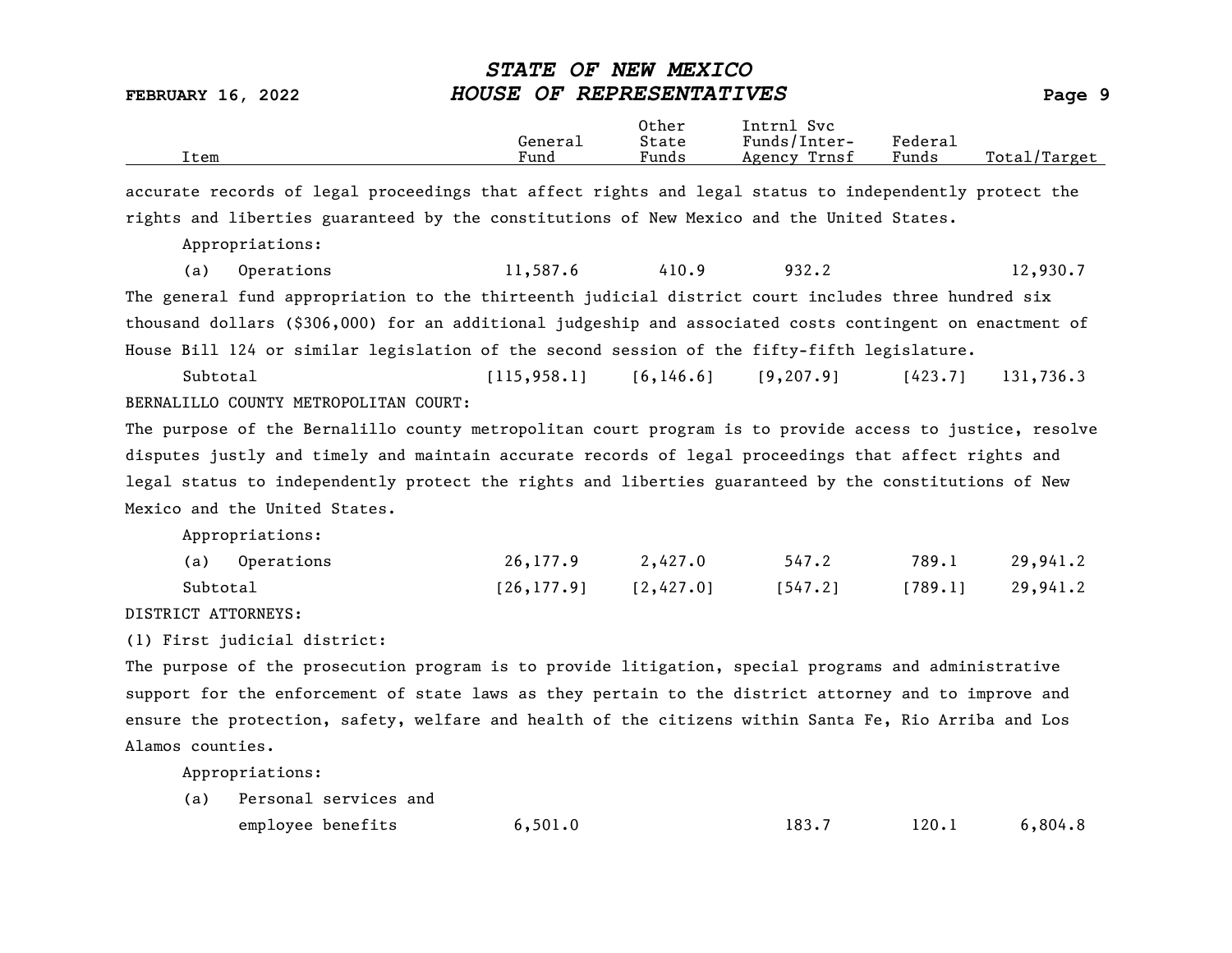| Item |                       | General<br>Fund                               | Other<br>State<br>Funds | Intrnl Svc<br>Funds/Inter-<br>Agency Trnsf | Federal<br>Funds | Total/Target |
|------|-----------------------|-----------------------------------------------|-------------------------|--------------------------------------------|------------------|--------------|
| (b)  | Contractual services  | 22.8                                          |                         |                                            |                  | 22.8         |
| (c)  | Other                 | 403.0                                         |                         |                                            |                  | 403.0        |
|      | Performance measures: |                                               |                         |                                            |                  |              |
|      | (a) Explanatory:      | Percent of pretrial detention motions granted |                         |                                            |                  |              |

(b) Explanatory: Number of pretrial detention motions made

(2) Second judicial district:

The purpose of the prosecution program is to provide litigation, special programs and administrative support for the enforcement of state laws as they pertain to the district attorney and to improve and ensure the protection, safety, welfare and health of the citizens within Bernalillo county.

Appropriations:

| (a) | Personal services and |          |       |       |       |          |  |  |  |  |
|-----|-----------------------|----------|-------|-------|-------|----------|--|--|--|--|
|     | employee benefits     | 23,449.0 | 422.9 | 788.4 | 431.3 | 25,091.6 |  |  |  |  |
| (b) | Contractual services  | 694.9    |       |       | 225.0 | 919.9    |  |  |  |  |
| (c) | Other                 | 1,903.4  | 25.0  | 169.1 | 41.3  | 2,138.8  |  |  |  |  |

Performance measures:

(a) Explanatory: Number of pretrial detention motions made

(b) Explanatory: Percent of pretrial detention motions granted

(3) Third judicial district:

The purpose of the prosecution program is to provide litigation, special programs and administrative support for the enforcement of state laws as they pertain to the district attorney and to improve and ensure the protection, safety, welfare and health of the citizens within Dona Ana county.

| (a) | Personal services and |         |       |      |       |         |
|-----|-----------------------|---------|-------|------|-------|---------|
|     | employee benefits     | 5,415.0 | 150.0 | 61.7 | 340.9 | 5,967.6 |
| (b) | Contractual services  | 20.2    |       |      |       | 20.2    |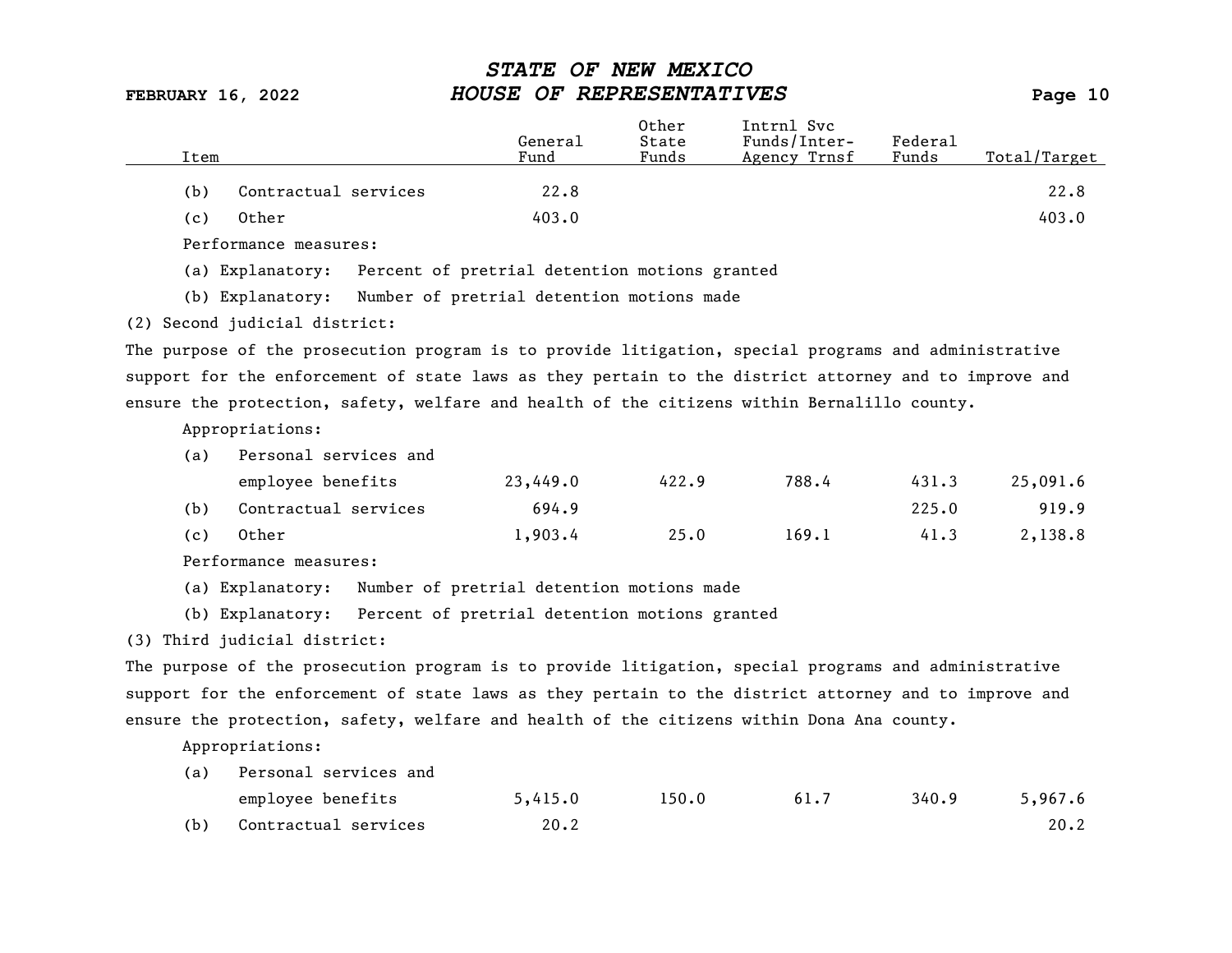| Item                  | General<br>Fund | Other<br>State<br>Funds | Intrnl Svc<br>Funds/Inter-<br>Agency Trnsf | Federal<br>Funds | Total/Target |
|-----------------------|-----------------|-------------------------|--------------------------------------------|------------------|--------------|
| Other<br>(c)          | 269.2           |                         |                                            |                  | 269.2        |
| Performance measures: |                 |                         |                                            |                  |              |

(a) Explanatory: Percent of pretrial detention motions granted

(b) Explanatory: Number of pretrial detention motions made

(4) Fourth judicial district:

The purpose of the prosecution program is to provide litigation, special programs and administrative support for the enforcement of state laws as they pertain to the district attorney and to improve and ensure the protection, safety, welfare and health of the citizens within Mora, San Miguel and Guadalupe counties.

Appropriations:

| (a) | Personal services and |         |         |  |  |  |  |
|-----|-----------------------|---------|---------|--|--|--|--|
|     | employee benefits     | 3,502.1 | 3,502.1 |  |  |  |  |
| (b) | Contractual services  | 78.6    | 78.6    |  |  |  |  |
| (c) | Other                 | 210.8   | 210.8   |  |  |  |  |

Performance measures:

(a) Explanatory: Number of pretrial detention motions made

(b) Explanatory: Percent of pretrial detention motions granted

### (5) Fifth judicial district:

The purpose of the prosecution program is to provide litigation, special programs and administrative support for the enforcement of state laws as they pertain to the district attorney and to improve and ensure the protection, safety, welfare and health of the citizens within Eddy, Lea and Chaves counties.

| (a) | Personal services and |          |       |         |
|-----|-----------------------|----------|-------|---------|
|     | employee benefits     | 6, 244.9 | 287.7 | 6,532.6 |
| (b) | Contractual services  | 25.6     |       | 25.6    |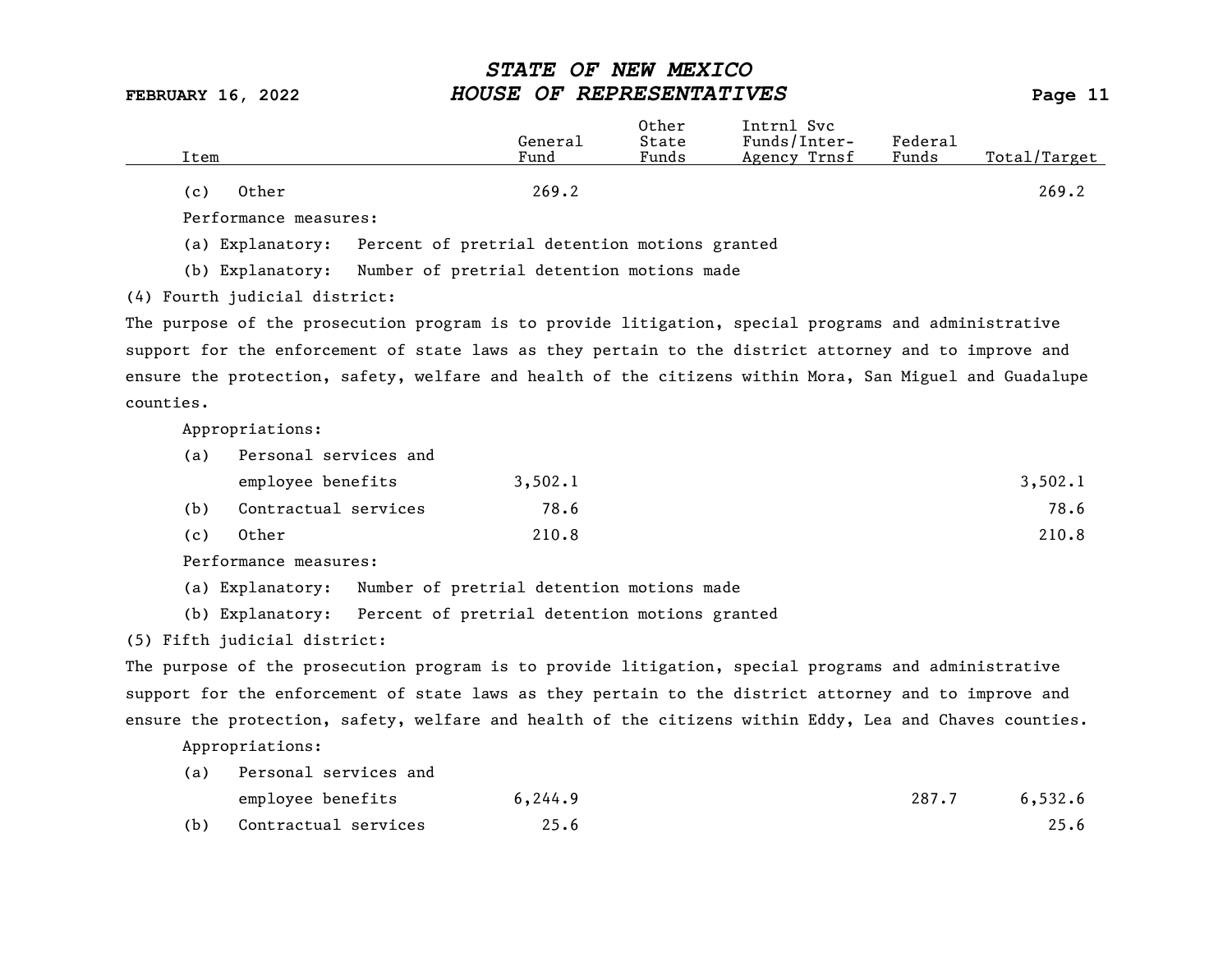| Item                  | General<br>Fund                               | Other<br>State<br>Funds | Intrnl Svc<br>Funds/Inter-<br>Agency Trnsf | Federal<br>Funds | Total/Target |
|-----------------------|-----------------------------------------------|-------------------------|--------------------------------------------|------------------|--------------|
| Other<br>(c)          | 239.4                                         |                         |                                            |                  | 239.4        |
| Performance measures: |                                               |                         |                                            |                  |              |
| Explanatory:<br>(a)   | Percent of pretrial detention motions granted |                         |                                            |                  |              |

(b) Explanatory: Number of pretrial detention motions made

(6) Sixth judicial district:

The purpose of the prosecution program is to provide litigation, special programs and administrative support for the enforcement of state laws as they pertain to the district attorney and to improve and ensure the protection, safety, welfare and health of the citizens within Grant, Hidalgo and Luna counties.

Appropriations:

| (a) | Personal services and |         |       |       |         |  |  |  |  |
|-----|-----------------------|---------|-------|-------|---------|--|--|--|--|
|     | employee benefits     | 3,248.1 | 105.3 | 112.8 | 3,466.2 |  |  |  |  |
| (b) | Contractual services  | 14.2    |       |       | 14.2    |  |  |  |  |
| (c) | Other                 | 278.8   |       |       | 278.8   |  |  |  |  |

Performance measures:

(a) Explanatory: Percent of pretrial detention motions granted

(b) Explanatory: Number of pretrial detention motions made

(7) Seventh judicial district:

The purpose of the prosecution program is to provide litigation, special programs and administrative support for the enforcement of state laws as they pertain to the district attorney and to improve and ensure the protection, safety, welfare and health of the citizens within Catron, Sierra, Socorro and Torrance counties.

Appropriations:

(a) Personal services and employee benefits  $2,880.1$  2,880.1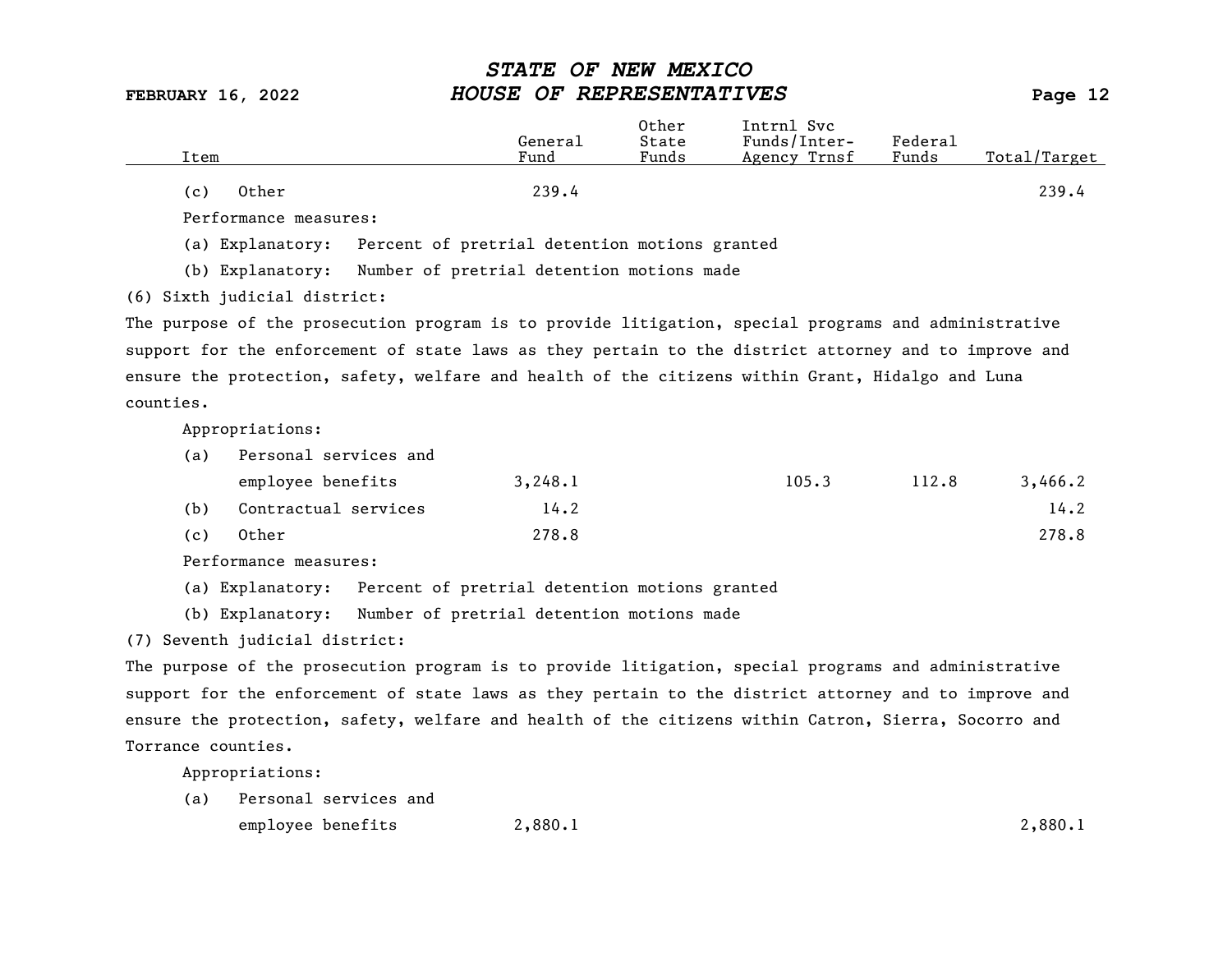|      |                               |                                                                |         | Other | Intrnl Svc                                                                                                |         |              |
|------|-------------------------------|----------------------------------------------------------------|---------|-------|-----------------------------------------------------------------------------------------------------------|---------|--------------|
|      |                               |                                                                | General | State | Funds/Inter-                                                                                              | Federal |              |
| Item |                               |                                                                | Fund    | Funds | Agency Trnsf                                                                                              | Funds   | Total/Target |
| (b)  | Contractual services          |                                                                | 14.8    |       |                                                                                                           |         | 14.8         |
| (c)  | Other                         |                                                                | 176.2   |       |                                                                                                           |         | 176.2        |
|      | Performance measures:         |                                                                |         |       |                                                                                                           |         |              |
|      | (a) Explanatory:              | Number of pretrial detention motions made                      |         |       |                                                                                                           |         |              |
|      |                               | (b) Explanatory: Percent of pretrial detention motions granted |         |       |                                                                                                           |         |              |
|      | (8) Eighth judicial district: |                                                                |         |       |                                                                                                           |         |              |
|      |                               |                                                                |         |       | The purpose of the prosecution program is to provide litigation, special programs and administrative      |         |              |
|      |                               |                                                                |         |       | support for the enforcement of state laws as they pertain to the district attorney and to improve and     |         |              |
|      |                               |                                                                |         |       | ensure the protection, safety, welfare and health of the citizens within Taos, Colfax and Union counties. |         |              |

Appropriations:

| (a) | Personal services and |         |         |
|-----|-----------------------|---------|---------|
|     | employee benefits     | 3,171.5 | 3,171.5 |
| (b) | Contractual services  | 74.8    | 74.8    |
| (c) | Other                 | 162.6   | 162.6   |

Performance measures:

(a) Explanatory: Number of pretrial detention motions made

(b) Explanatory: Percent of pretrial detention motions granted

(9) Ninth judicial district:

The purpose of the prosecution program is to provide litigation, special programs and administrative support for the enforcement of state laws as they pertain to the district attorney and to improve and ensure the protection, safety, welfare and health of the citizens within Curry and Roosevelt counties.

| (a) | Personal services and |         |         |
|-----|-----------------------|---------|---------|
|     | employee benefits     | 3,682.5 | 3,682.5 |
| (b) | Contractual services  | 13.0    | 13.0    |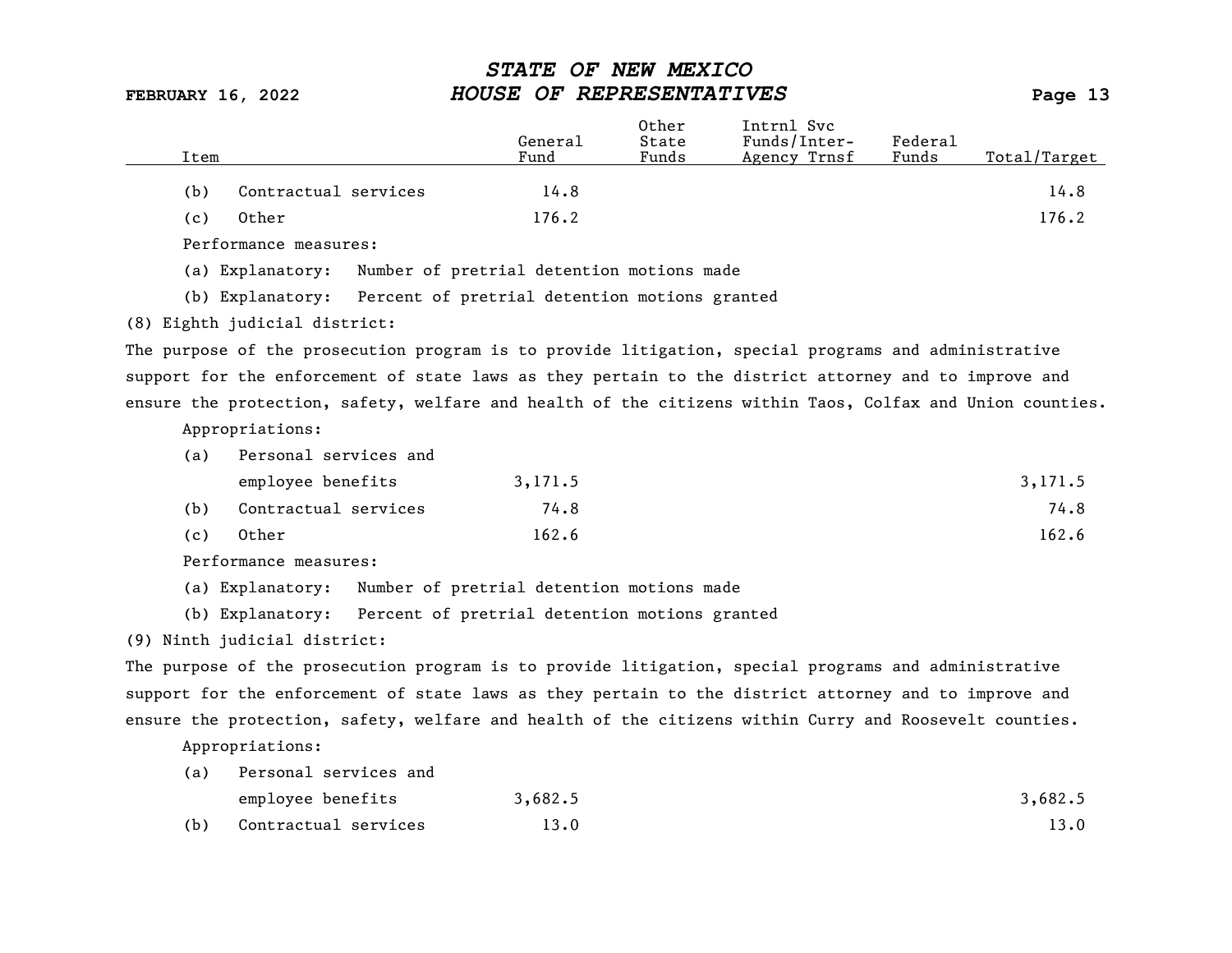| Item                  | General<br>Fund | Other<br>State<br>Funds | Intrnl Svc<br>Funds/Inter-<br>Agency Trnsf | Federal<br>Funds | Total/Target |
|-----------------------|-----------------|-------------------------|--------------------------------------------|------------------|--------------|
| Other<br>( c )        | 151.7           |                         |                                            |                  | 151.7        |
| Performance measures: |                 |                         |                                            |                  |              |

(a) Explanatory: Percent of pretrial detention motions granted

(b) Explanatory: Number of pretrial detention motions made

(10) Tenth judicial district:

The purpose of the prosecution program is to provide litigation, special programs and administrative support for the enforcement of state laws as they pertain to the district attorney and to improve and ensure the protection, safety, welfare and health of the citizens within Quay, Harding and De Baca counties.

Appropriations:

| (a) | Personal services and |         |         |
|-----|-----------------------|---------|---------|
|     | employee benefits     | 1,506.9 | 1,506.9 |
| (b) | Contractual services  | 25.0    | 25.0    |
| (c) | Other                 | 163.9   | 163.9   |

Performance measures:

(a) Explanatory: Number of pretrial detention motions made

(b) Explanatory: Percent of pretrial detention motions granted

(11) Eleventh judicial district, division I:

The purpose of the prosecution program is to provide litigation, special programs and administrative support for the enforcement of state laws as they pertain to the district attorney and to improve and ensure the protection, safety, welfare and health of the citizens within San Juan county.

| (a) | Personal services and |         |      |       |         |
|-----|-----------------------|---------|------|-------|---------|
|     | employee benefits     | 5,194.9 | 97.0 | 234.3 | 5,526.2 |
| (b) | Contractual services  | 218.0   |      |       | 218.0   |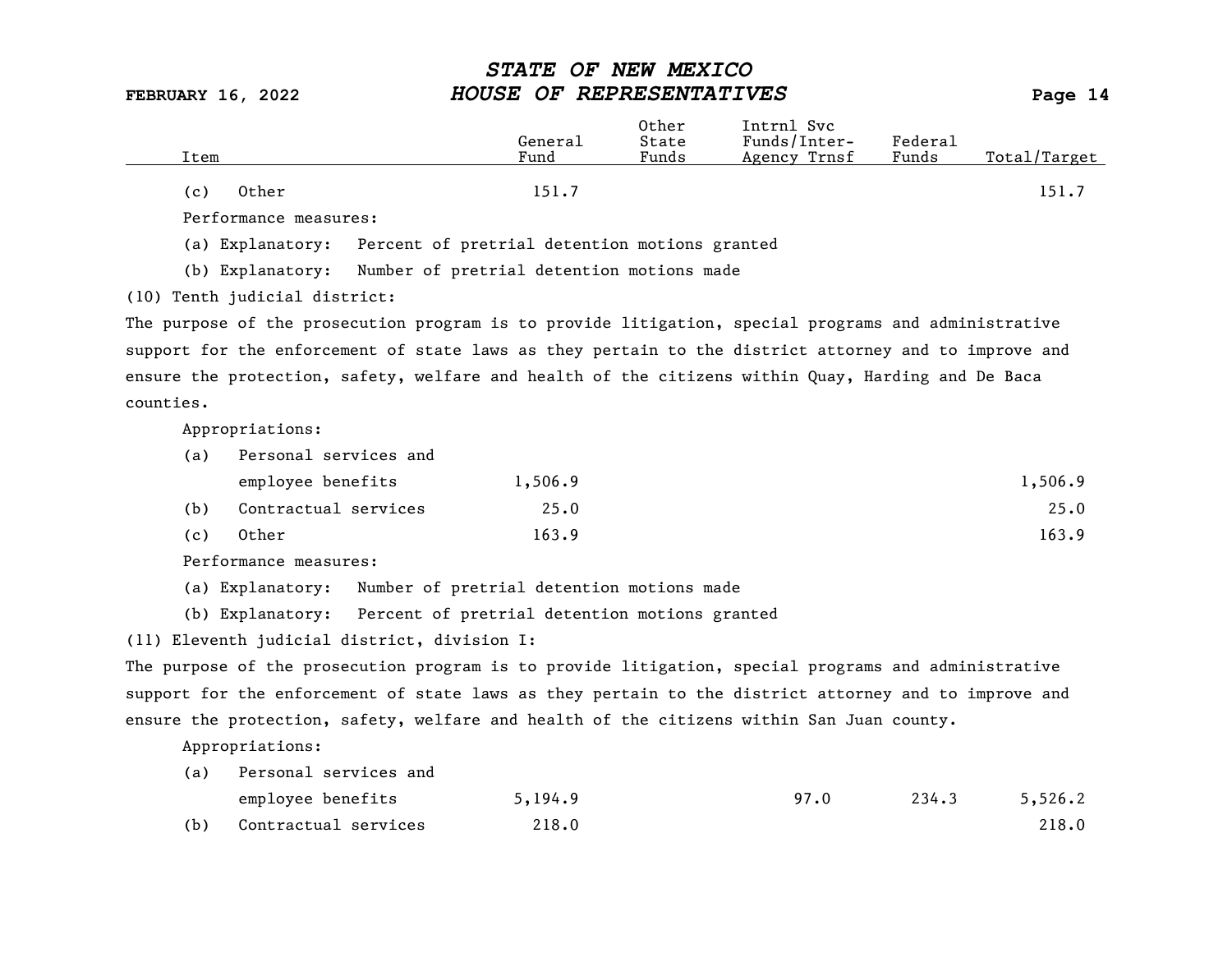| Item |                                                                                                       | General<br>Fund                               | Other<br>State<br>Funds | Intrnl Svc<br>Funds/Inter-<br>Agency Trnsf | Federal<br>Funds | Total/Target |
|------|-------------------------------------------------------------------------------------------------------|-----------------------------------------------|-------------------------|--------------------------------------------|------------------|--------------|
| (c)  | Other                                                                                                 | 309.4                                         |                         | 1.0                                        |                  | 310.4        |
|      | Performance measures:                                                                                 |                                               |                         |                                            |                  |              |
|      | (a) Explanatory:                                                                                      | Percent of pretrial detention motions granted |                         |                                            |                  |              |
|      | (b) Explanatory:                                                                                      | Number of pretrial detention motions made     |                         |                                            |                  |              |
|      | (12) Eleventh judicial district, division II:                                                         |                                               |                         |                                            |                  |              |
|      | The purpose of the prosecution program is to provide litigation, special programs and administrative  |                                               |                         |                                            |                  |              |
|      | support for the enforcement of state laws as they pertain to the district attorney and to improve and |                                               |                         |                                            |                  |              |
|      | ensure the protection, safety, welfare and health of the citizens within McKinley county.             |                                               |                         |                                            |                  |              |
|      | Appropriations:                                                                                       |                                               |                         |                                            |                  |              |
| (a)  | Personal services and                                                                                 |                                               |                         |                                            |                  |              |
|      | employee benefits                                                                                     | 2,770.7                                       | 216.5                   |                                            |                  | 2,987.2      |
| (b)  | Contractual services                                                                                  | 105.9                                         |                         |                                            |                  | 105.9        |
| (c)  | Other                                                                                                 | 175.5                                         |                         |                                            |                  | 175.5        |
|      | Performance measures:                                                                                 |                                               |                         |                                            |                  |              |
|      | (a) Explanatory:                                                                                      | Number of pretrial detention motions made     |                         |                                            |                  |              |
|      | (b) Explanatory: Percent of pretrial detention motions granted                                        |                                               |                         |                                            |                  |              |
|      | (13) Twelfth judicial district:                                                                       |                                               |                         |                                            |                  |              |
|      | The purpose of the prosecution program is to provide litigation, special programs and administrative  |                                               |                         |                                            |                  |              |
|      | support for the enforcement of state laws as they pertain to the district attorney and to improve and |                                               |                         |                                            |                  |              |
|      | ensure the protection, safety, welfare and health of the citizens within Lincoln and Otero counties.  |                                               |                         |                                            |                  |              |
|      | Appropriations:                                                                                       |                                               |                         |                                            |                  |              |
| (a)  | Personal services and                                                                                 |                                               |                         |                                            |                  |              |
|      | employee benefits                                                                                     | 3,636.8                                       |                         | 230.0                                      | 194.8            | 4,061.6      |
| (b)  | Contractual services                                                                                  | 100.0                                         |                         |                                            |                  | 100.0        |

(c) Other 299.5 299.5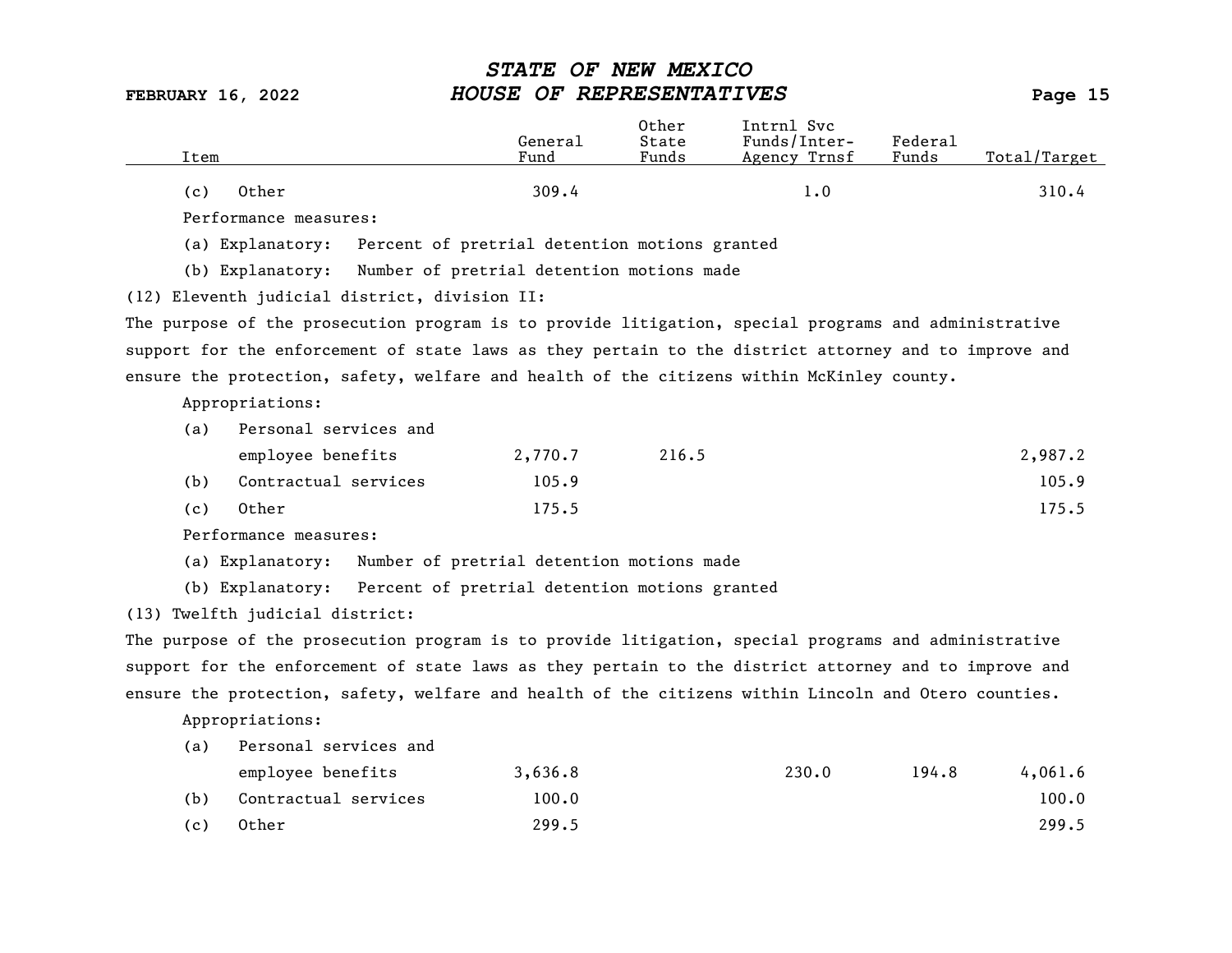|      |         | Other                             | Intrnl<br>Svc   |         |                   |
|------|---------|-----------------------------------|-----------------|---------|-------------------|
|      | Generai | State                             | Funds/Inter-    | Federau |                   |
| Item | Fund    | $\overline{\phantom{a}}$<br>Funds | Trnsf<br>Agency | Funds   | Total,<br>/Target |

Performance measures:

(a) Explanatory: Number of pretrial detention motions made

(b) Explanatory: Percent of pretrial detention motions granted

(14) Thirteenth judicial district:

The purpose of the prosecution program is to provide litigation, special programs and administrative support for the enforcement of state laws as they pertain to the district attorney and to improve and ensure the protection, safety, welfare and health of the citizens within Cibola, Sandoval and Valencia counties.

Appropriations:

| (a) | Personal services and |         |       |      |         |
|-----|-----------------------|---------|-------|------|---------|
|     | employee benefits     | 6,020.0 | 214.5 | 75.0 | 6,309.5 |
| (b) | Contractual services  | 150.0   | 25.0  |      | 175.0   |
| (c) | Other                 | 469.0   | 10.0  |      | 479.0   |

Performance measures:

(a) Explanatory: Number of pretrial detention motions made

(b) Explanatory: Percent of pretrial detention motions granted

Subtotal [83,993.7] [1,063.9] [1,636.2] [2,063.2] 88,757.0 ADMINISTRATIVE OFFICE OF THE DISTRICT ATTORNEYS:

(1) Administrative support:

The purpose of the administrative support program is to provide fiscal, human resource, staff development, automation, victim program services and support to all district attorneys' offices in New Mexico and to members of the New Mexico children's safe house network so that they may obtain and access the necessary resources to effectively and efficiently carry out their prosecutorial, investigative and programmatic functions.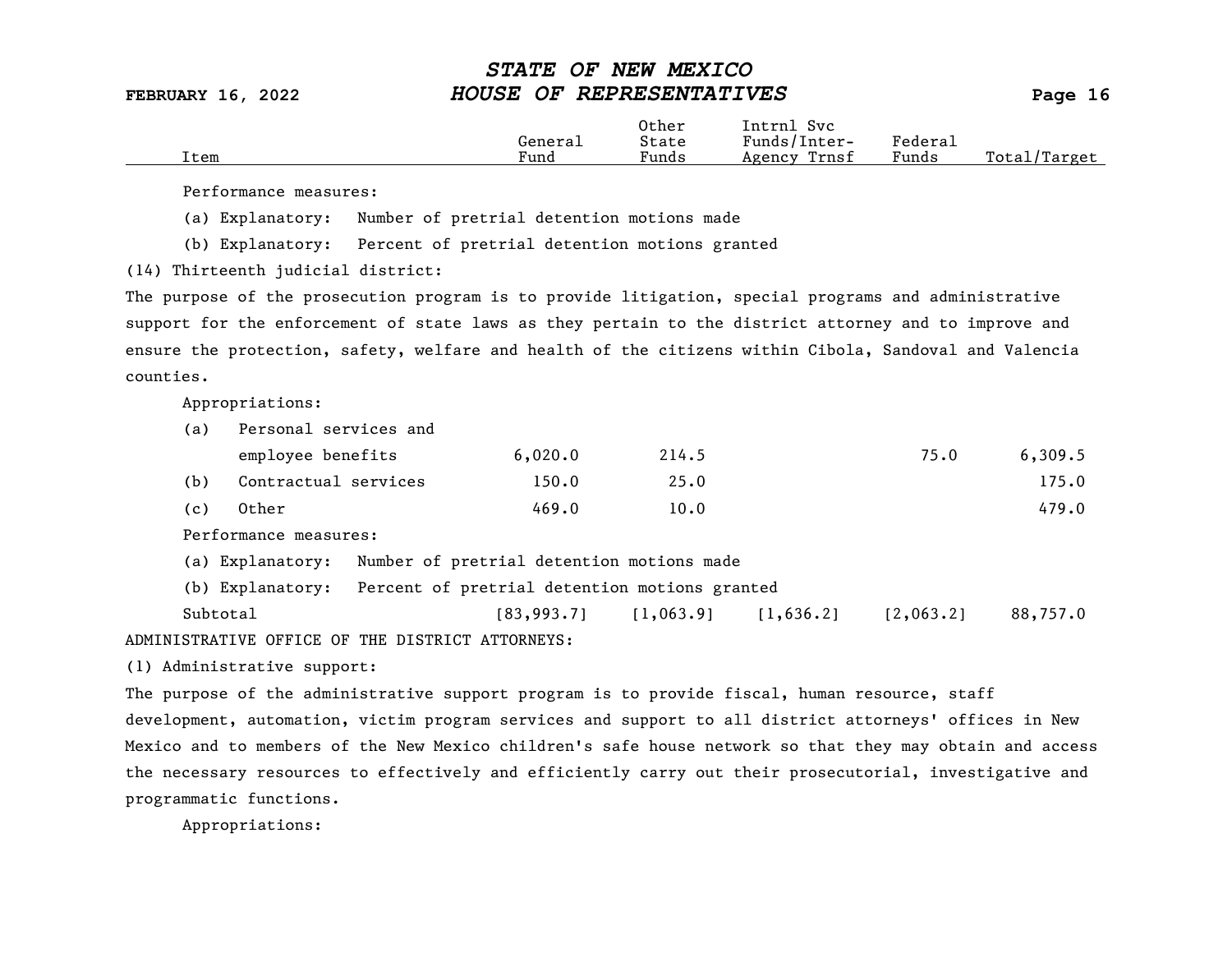| Item     |                       | General<br>Fund | Other<br>State<br>Funds | Intrnl Svc<br>Funds/Inter-<br>Agency Trnsf | Federal<br>Funds | Total/Target |
|----------|-----------------------|-----------------|-------------------------|--------------------------------------------|------------------|--------------|
| (a)      | Personal services and |                 |                         |                                            |                  |              |
|          | employee benefits     | 1,598.4         | 99.4                    |                                            |                  | 1,697.8      |
| (b)      | Contractual services  | 280.4           | 16.9                    |                                            |                  | 297.3        |
| (c)      | Other                 | 792.2           | 190.3                   |                                            |                  | 982.5        |
| Subtotal |                       | [2,671.0]       | [306.6]                 |                                            |                  | 2,977.6      |
|          |                       |                 |                         |                                            |                  |              |

### PUBLIC DEFENDER DEPARTMENT:

### (1) Criminal legal services:

The purpose of the criminal legal services program is to provide effective legal representation and advocacy for eligible clients so their liberty and constitutional rights are protected and to serve the community as a partner in assuring a fair and efficient criminal justice system that sustains New Mexico's statutory and constitutional mandate to adequately fund a statewide indigent defense system.

Appropriations:

|                | (a)      | Personal services and |                                            |                    |          |         |           |
|----------------|----------|-----------------------|--------------------------------------------|--------------------|----------|---------|-----------|
|                |          | employee benefits     | 39,447.9                                   |                    |          |         | 39,447.9  |
|                | (b)      | Contractual services  | 15,578.4                                   | 603.6              | 543.5    |         | 16,725.5  |
|                | (c)      | Other                 | 5,773.7                                    |                    |          |         | 5,773.7   |
|                |          | Performance measures: |                                            |                    |          |         |           |
|                |          | (a) Output:           | Average cases assigned to attorneys yearly |                    |          |         | 330       |
|                | Subtotal |                       | [60, 800.0]                                | [603.6]            | [543.5]  |         | 61,947.1  |
| TOTAL JUDICIAL |          |                       | 348,719.9                                  | 32,929.8           | 15,247.9 | 5,606.6 | 402,504.2 |
|                |          |                       |                                            | C. GENERAL CONTROL |          |         |           |

### ATTORNEY GENERAL:

(1) Legal services:

The purpose of the legal services program is to deliver quality legal services, including opinions, counsel and representation to state government entities and to enforce state law on behalf of the public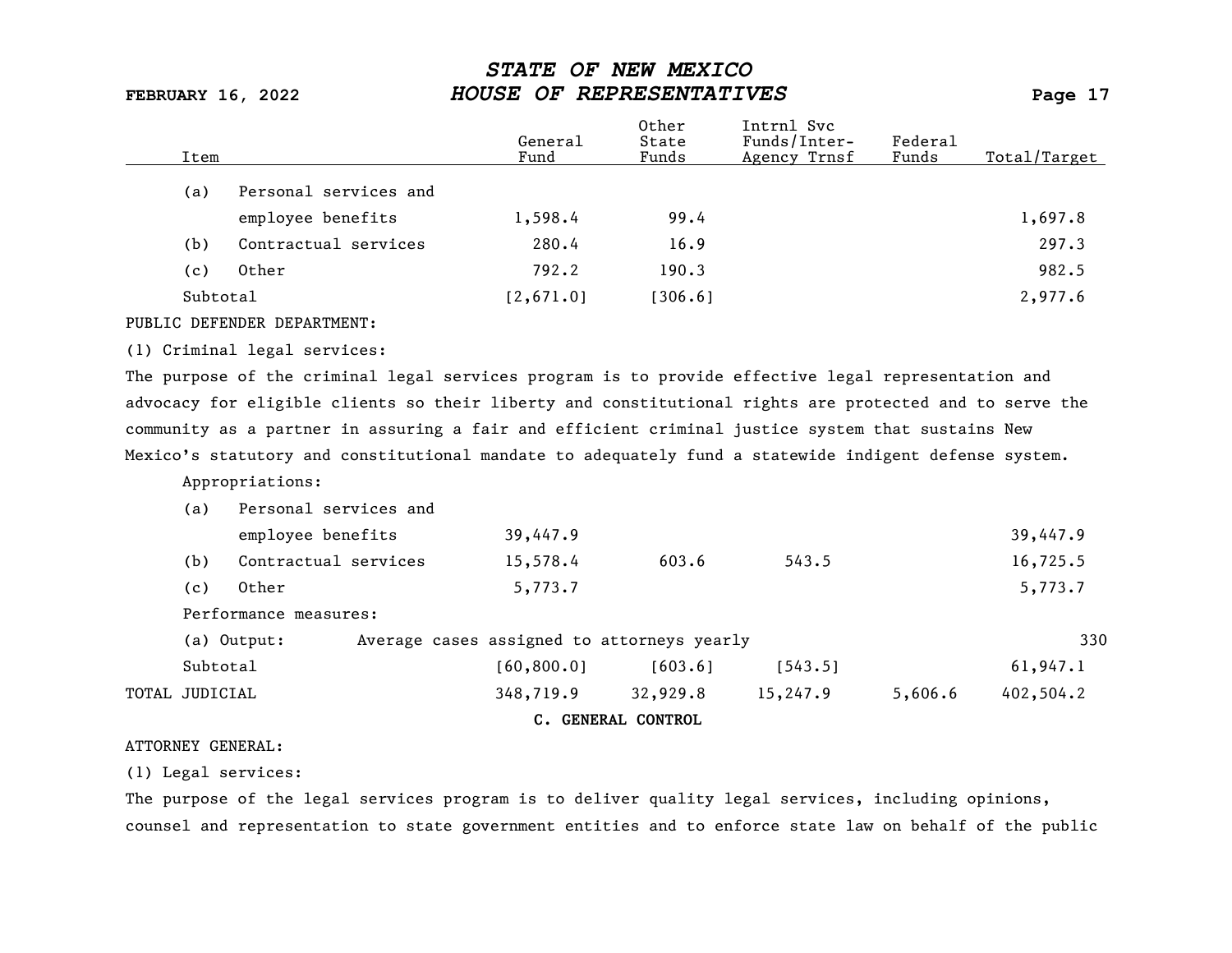|                     | Item     |                                                                                                            | General<br>Fund | Other<br>State<br>Funds | Intrnl Svc<br>Funds/Inter-<br>Agency Trnsf | Federal<br>Funds | Total/Target |
|---------------------|----------|------------------------------------------------------------------------------------------------------------|-----------------|-------------------------|--------------------------------------------|------------------|--------------|
|                     |          | so New Mexicans have an open, honest, efficient government and enjoy the protection of state law.          |                 |                         |                                            |                  |              |
|                     |          | Appropriations:                                                                                            |                 |                         |                                            |                  |              |
|                     | (a)      | Personal services and                                                                                      |                 |                         |                                            |                  |              |
|                     |          | employee benefits                                                                                          | 10, 130.1       |                         | 9,000.7                                    | 848.6            | 19,979.4     |
| (b)                 |          | Contractual services                                                                                       | 642.3           |                         | 387.1                                      | 54.5             | 1,083.9      |
| (c)                 |          | Other                                                                                                      | 2,746.9         |                         | 1,679.9                                    | 494.0            | 4,920.8      |
|                     |          | The internal service/interagency transfers appropriations to the legal services program of the attorney    |                 |                         |                                            |                  |              |
|                     |          | general include eleven million sixty-seven thousand seven hundred dollars (\$11,067,700) from the consumer |                 |                         |                                            |                  |              |
|                     |          | settlement fund of the office of the attorney general.                                                     |                 |                         |                                            |                  |              |
| (2) Medicaid fraud: |          |                                                                                                            |                 |                         |                                            |                  |              |
|                     |          | The purpose of the medicaid fraud program is to investigate and prosecute medicaid provider fraud,         |                 |                         |                                            |                  |              |
|                     |          | recipient abuse and neglect in the medicaid program.                                                       |                 |                         |                                            |                  |              |
|                     |          | Appropriations:                                                                                            |                 |                         |                                            |                  |              |
| (a)                 |          | Personal services and                                                                                      |                 |                         |                                            |                  |              |
|                     |          | employee benefits                                                                                          | 604.4           | 107.1                   |                                            | 2,136.0          | 2,847.5      |
| (b)                 |          | Contractual services                                                                                       | 73.7            | 9.8                     |                                            | 250.5            | 334.0        |
| (c)                 |          | Other                                                                                                      | 122.0           | 26.7                    |                                            | 444.8            | 593.5        |
|                     | Subtotal |                                                                                                            | [14, 319.4]     | [143.6]                 | [11, 067.7]                                | [4, 228.4]       | 29,759.1     |
| STATE AUDITOR:      |          |                                                                                                            |                 |                         |                                            |                  |              |
|                     |          | The purpose of the state auditor program is to audit the financial affairs of every agency annually so     |                 |                         |                                            |                  |              |
|                     |          | they can improve accountability and performance and to assure New Mexico citizens that funds are expended  |                 |                         |                                            |                  |              |
| properly.           |          |                                                                                                            |                 |                         |                                            |                  |              |
|                     |          | Appropriations:                                                                                            |                 |                         |                                            |                  |              |
| (a)                 |          | Personal services and                                                                                      |                 |                         |                                            |                  |              |

| emplovee benefits | 2,855.1 | 750.0 | .605.1 |
|-------------------|---------|-------|--------|
|                   |         |       |        |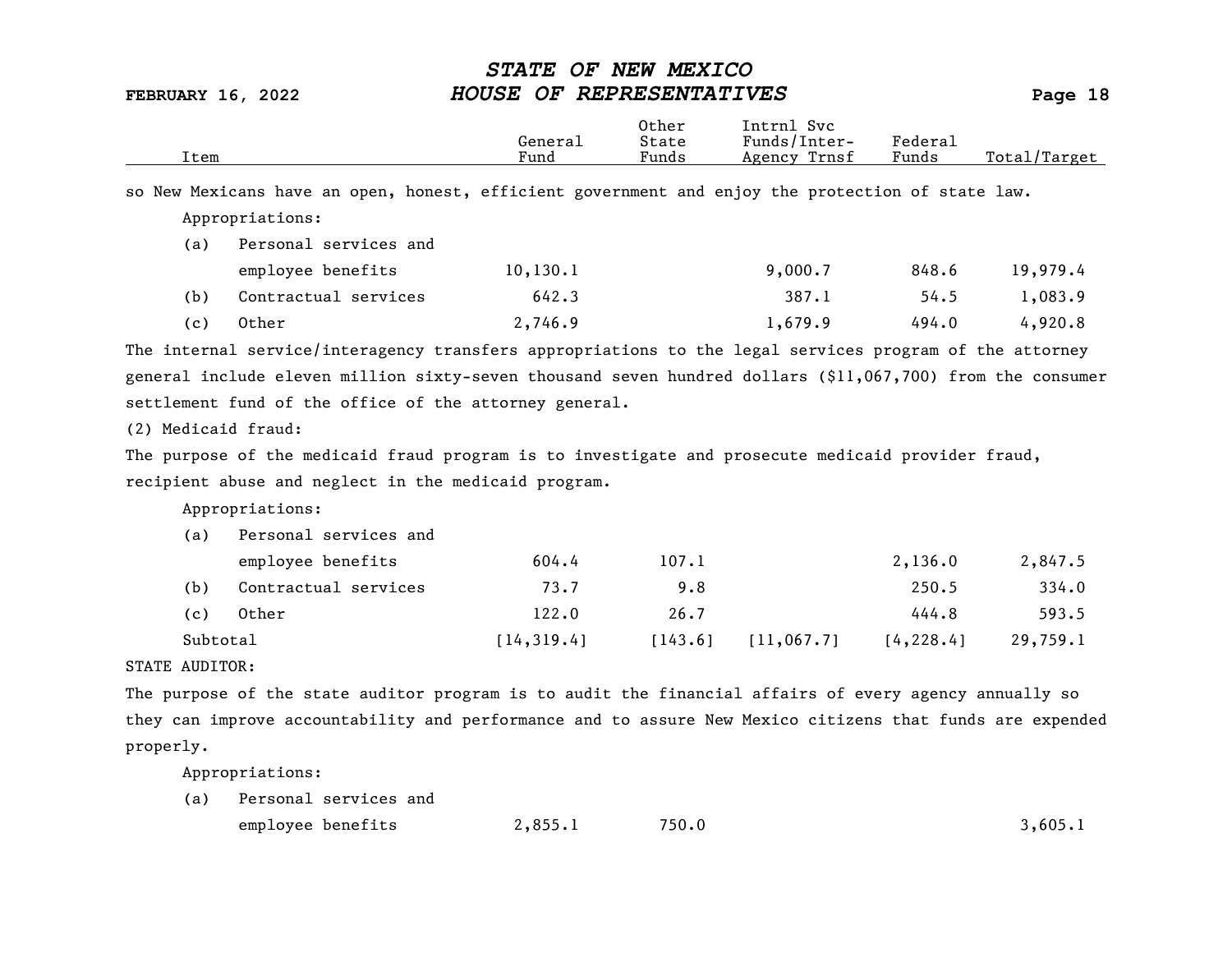|                                                                                                         | General                                                   | Other<br>State | Intrnl Svc<br>Funds/Inter- | Federal |              |
|---------------------------------------------------------------------------------------------------------|-----------------------------------------------------------|----------------|----------------------------|---------|--------------|
| Item                                                                                                    | Fund                                                      | Funds          | Agency Trnsf               | Funds   | Total/Target |
| Contractual services<br>(b)                                                                             | 86.0                                                      |                |                            |         | 86.0         |
| Other<br>(c)                                                                                            | 518.0                                                     |                |                            |         | 518.0        |
| Subtotal                                                                                                | [3, 459.1]                                                | [750.0]        |                            |         | 4, 209.1     |
| TAXATION AND REVENUE DEPARTMENT:                                                                        |                                                           |                |                            |         |              |
| (1) Tax administration:                                                                                 |                                                           |                |                            |         |              |
| The purpose of the tax administration program is to provide registration and licensure requirements for |                                                           |                |                            |         |              |
| tax programs and to ensure the administration, collection and compliance of state taxes and fees that   |                                                           |                |                            |         |              |
| provide funding for support services for the general public through appropriations.                     |                                                           |                |                            |         |              |
| Appropriations:                                                                                         |                                                           |                |                            |         |              |
| Personal services and<br>(a)                                                                            |                                                           |                |                            |         |              |
| employee benefits                                                                                       | 23,698.7                                                  | 767.9          |                            | 1,294.7 | 25,761.3     |
| Contractual services<br>(b)                                                                             | 578.2                                                     |                |                            | 28.2    | 606.4        |
| Other<br>(c)                                                                                            | 6,088.9                                                   | 389.6          |                            | 201.5   | 6,680.0      |
| Performance measures:                                                                                   |                                                           |                |                            |         |              |
| (a) Outcome:                                                                                            | Collections as a percent of collectible outstanding       |                |                            |         |              |
|                                                                                                         | balances from the end of the prior fiscal year            |                |                            |         | 20%          |
| (b) Outcome:                                                                                            | Collections as a percent of collectible audit assessments |                |                            |         |              |
|                                                                                                         | generated in the previous fiscal year                     |                |                            |         | 60%          |
| (2) Motor vehicle:                                                                                      |                                                           |                |                            |         |              |

The purpose of the motor vehicle program is to register, title and license vehicles, boats and motor vehicle dealers and to enforce operator compliance with the Motor Vehicle Code and federal regulations by conducting tests, investigations and audits.

| (a) Personal services and |                    |  |                  |
|---------------------------|--------------------|--|------------------|
| employee benefits         | $14,556.8$ 3,177.5 |  | $120.8$ 17,855.1 |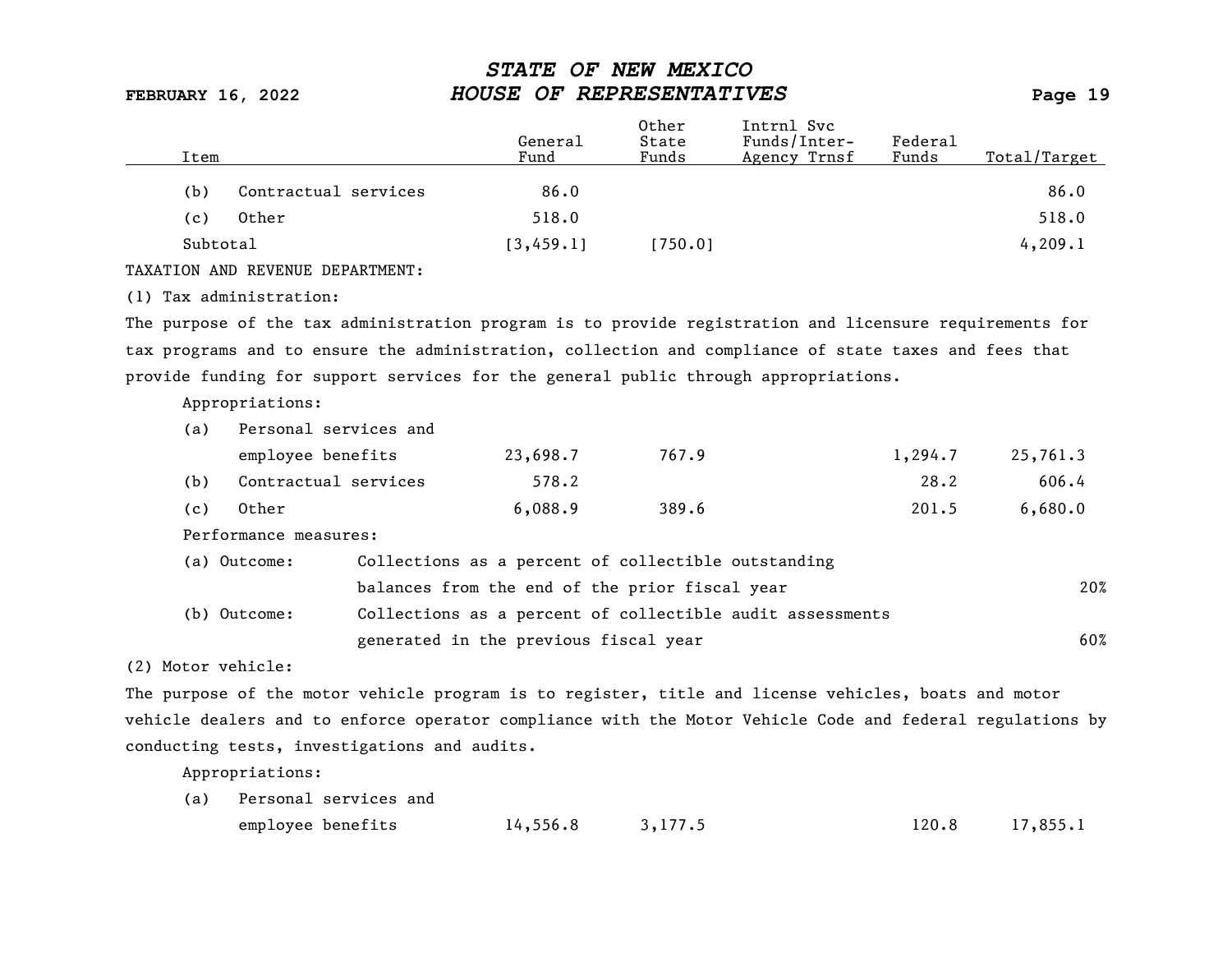| Item |                      | General<br>Fund | Other<br>State<br>Funds | Intrnl Svc<br>Funds/Inter-<br>Agency Trnsf | Federal<br>Funds | Total/Target |
|------|----------------------|-----------------|-------------------------|--------------------------------------------|------------------|--------------|
| (b)  | Contractual services |                 | 7,533.1                 |                                            |                  | 7,533.1      |
| (c)  | Other                |                 | 11,775.2                |                                            |                  | 11,775.2     |
| (d)  | Other financing uses |                 | 8,094.5                 |                                            |                  | 8,094.5      |

The other state funds appropriations to the motor vehicle program of the taxation and revenue department include eight million dollars (\$8,000,000) from the weight distance tax identification permit fund for the modal program of the department of transportation and ninety-four thousand five hundred dollars (\$94,500) from the weight distance tax identification permit fund for the law enforcement program of the department of public safety.

Performance measures:

| (a) Outcome:    | Percent of registered vehicles with liability insurance     | 92% |
|-----------------|-------------------------------------------------------------|-----|
| (b) Efficiency: | Average call center wait time to reach an agent, in minutes | 10  |
| (c) Efficiency: | Average wait time in qmatic-equipped offices, in minutes    | 15  |

(3) Property tax:

The purpose of the property tax program is to administer the Property Tax Code, to ensure the fair appraisal of property and to assess property taxes within the state.

Appropriations:

| (a) | Personal services and |         |         |
|-----|-----------------------|---------|---------|
|     | employee benefits     | 3,509.0 | 3,509.0 |
| (b) | Contractual services  | 1,204.1 | 1,204.1 |
| (c) | Other                 | 1,238.7 | 1,238.7 |

Performance measures:

(a) Outcome: Percent of total delinquent property taxes recovered 15%

(4) Compliance enforcement:

The purpose of the compliance enforcement program is to support the overall mission of the taxation and revenue department by enforcing criminal statutes relative to the New Mexico Tax Administration Act and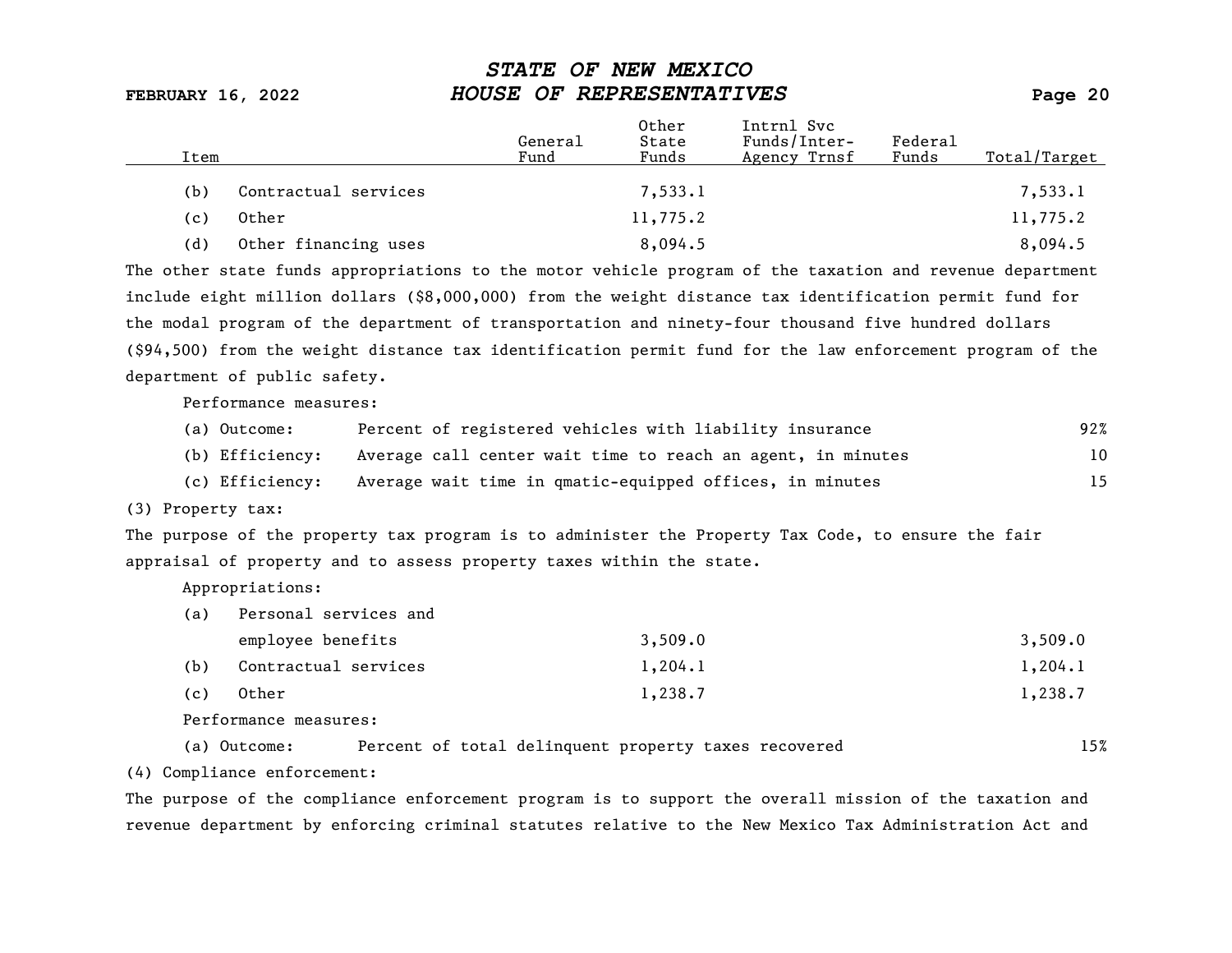|      |         | Other | Svc<br>Intrnl   |         |                 |
|------|---------|-------|-----------------|---------|-----------------|
|      | General | State | Funds/Inter-    | Federau |                 |
| Item | Fund    | Funds | Trnsf<br>Agency | Funds   | Total<br>Target |

other related financial crimes, as they impact New Mexico state taxes, to encourage and achieve voluntary compliance with state tax laws.

Appropriations:

| (a) | Personal services and |         |         |
|-----|-----------------------|---------|---------|
|     | employee benefits     | 1,480.0 | 1,480.0 |
| (b) | Contractual services  | 9.4     | 9.4     |
| (c) | Other                 | 279.0   | 279.0   |

### (5) Program support:

The purpose of program support is to provide information system resources, human resource services, finance and accounting services, revenue forecasting and legal services to give agency personnel the resources needed to meet departmental objectives. For the general public, the program conducts hearings for resolving taxpayer protests and provides stakeholders with reliable information regarding the state's tax programs.

Appropriations:

| (a)      | Personal services and |             |             |                         |
|----------|-----------------------|-------------|-------------|-------------------------|
|          | employee benefits     | 14,226.0    | 353.3       | 14,579.3                |
| (b)      | Contractual services  | 4,443.1     |             | 4,443.1                 |
| (c)      | Other                 | 2,666.2     |             | 2,666.2                 |
| Subtotal |                       | [68, 026.3] | [38, 042.9] | 107,714.4<br>[1, 645.2] |

### STATE INVESTMENT COUNCIL:

(1) State investment:

The purpose of the state investment program is to provide investment management of the state's permanent funds for the citizens of New Mexico to maximize distributions to the state's operating budget while preserving the real value of the funds for future generations of New Mexicans.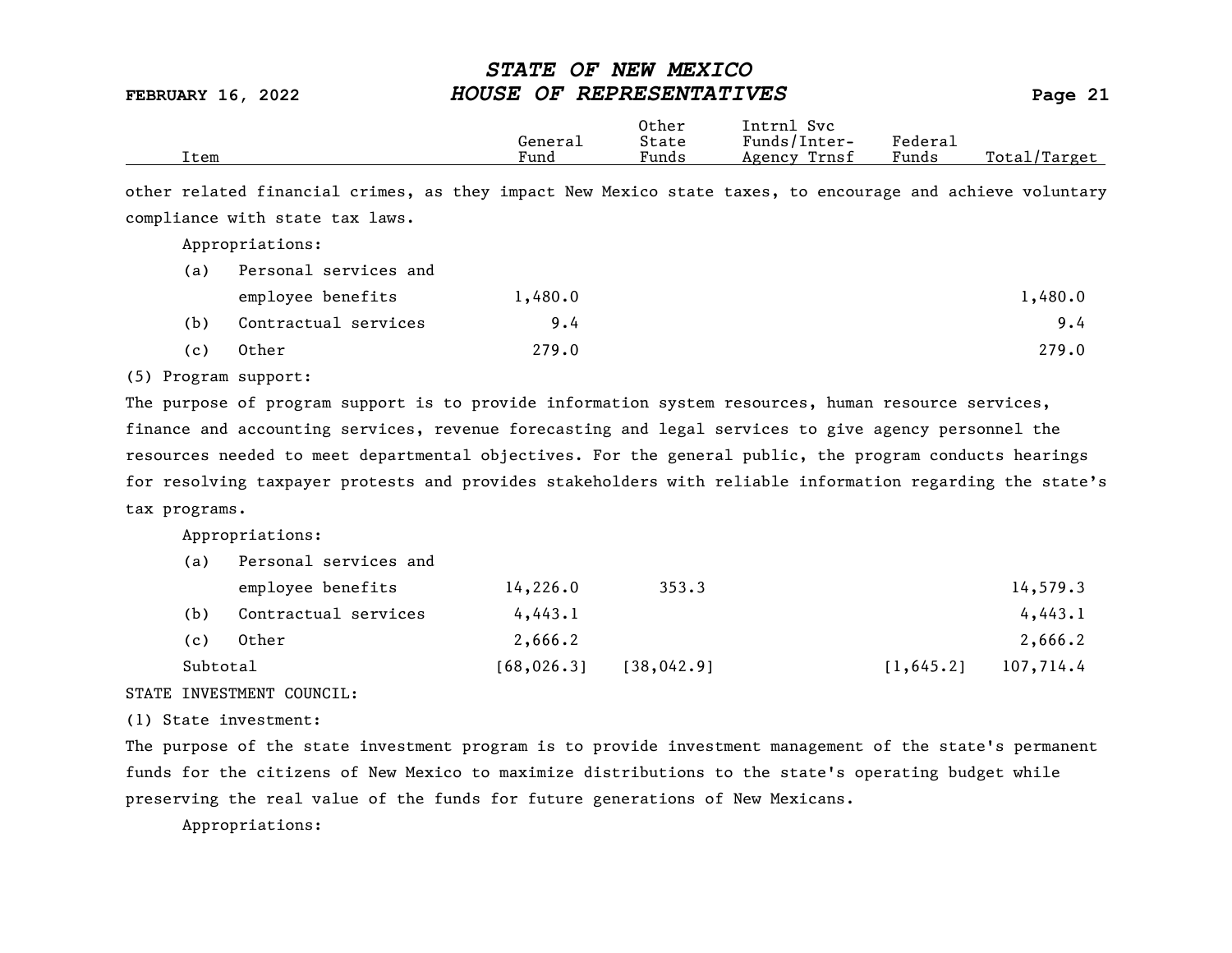| Item     |                                                                                                           | General<br>Fund | Other<br>State<br>Funds | Intrnl Svc<br>Funds/Inter-<br>Agency Trnsf                 | Federal<br>Funds | Total/Target |
|----------|-----------------------------------------------------------------------------------------------------------|-----------------|-------------------------|------------------------------------------------------------|------------------|--------------|
| (a)      | Personal services and                                                                                     |                 |                         |                                                            |                  |              |
|          | employee benefits                                                                                         |                 |                         | 4,250.6                                                    |                  | 4,250.6      |
| (b)      | Contractual services                                                                                      |                 |                         | 59,551.2                                                   |                  | 59,551.2     |
| (c)      | Other                                                                                                     |                 |                         | 705.7                                                      |                  | 705.7        |
|          | Performance measures:                                                                                     |                 |                         |                                                            |                  |              |
|          | (a) Outcome:                                                                                              |                 |                         | Five-year annualized investment returns to exceed internal |                  |              |
|          | benchmarks, in basis points                                                                               |                 |                         |                                                            |                  | 12.5         |
|          | (b) Outcome:                                                                                              |                 |                         | Five-year annualized percentile performance ranking in     |                  |              |
|          | endowment investment peer universe                                                                        |                 |                         |                                                            |                  | 49%          |
| Subtotal |                                                                                                           |                 |                         | [64, 507.5]                                                |                  | 64,507.5     |
|          | ADMINISTRATIVE HEARINGS OFFICE:                                                                           |                 |                         |                                                            |                  |              |
|          | (1) Administrative hearings:                                                                              |                 |                         |                                                            |                  |              |
|          | The purpose of the administrative hearings program is to adjudicate tax-, property- and motor-vehicle-    |                 |                         |                                                            |                  |              |
|          | related administrative hearings in a fair, efficient and impartial manner independent of the executive    |                 |                         |                                                            |                  |              |
|          | agency that is party to the proceedings.                                                                  |                 |                         |                                                            |                  |              |
|          | Appropriations:                                                                                           |                 |                         |                                                            |                  |              |
| (a)      | Personal services and                                                                                     |                 |                         |                                                            |                  |              |
|          | employee benefits                                                                                         | 1,564.2         | 165.0                   |                                                            |                  | 1,729.2      |
| (b)      | Contractual services                                                                                      | 73.0            |                         |                                                            |                  | 73.0         |
| (c)      | Other                                                                                                     | 218.5           |                         | 55.0                                                       |                  | 273.5        |
|          | The other state funds appropriation to the administrative hearings office includes one hundred sixty-five |                 |                         |                                                            |                  |              |
|          | thousand dollars $(§165,000)$ from the motor vehicle suspense fund.                                       |                 |                         |                                                            |                  |              |

The internal service funds/interagency transfers appropriation to the administrative hearings office includes fifty thousand dollars (\$50,000) from the human services department for costs of conducting administrative hearings under the Medicaid Provider and Managed Care Act.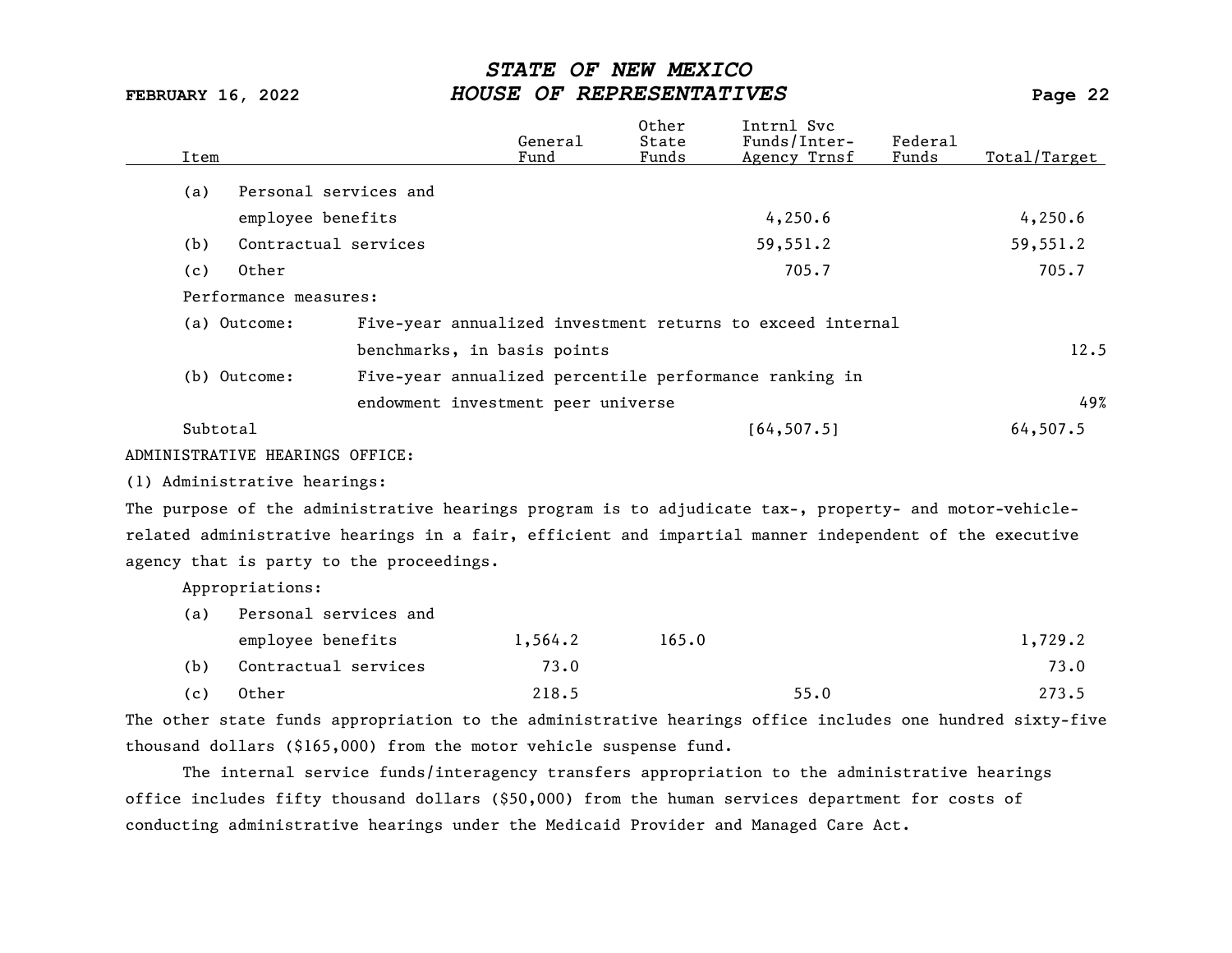| Item                                                                                    |                                                            | General<br>Fund | Other<br>State<br>Funds | Intrnl Svc<br>Funds/Inter-<br>Agency Trnsf | Federal<br>Funds | Total/Target |
|-----------------------------------------------------------------------------------------|------------------------------------------------------------|-----------------|-------------------------|--------------------------------------------|------------------|--------------|
| Performance measures:                                                                   |                                                            |                 |                         |                                            |                  |              |
| (a) Outcome:                                                                            | Percent of hearings for implied consent act cases not held |                 |                         |                                            |                  |              |
|                                                                                         | within ninety days due to administrative hearings office   |                 |                         |                                            |                  |              |
|                                                                                         | error                                                      |                 |                         |                                            |                  | 0.5%         |
| Subtotal                                                                                |                                                            | [1, 855, 7]     | [165.0]                 | [55.0]                                     |                  | 2,075.7      |
| DEPARTMENT OF FINANCE AND ADMINISTRATION:                                               |                                                            |                 |                         |                                            |                  |              |
| (1) Policy development, fiscal analysis, budget oversight and education accountability: |                                                            |                 |                         |                                            |                  |              |

The purpose of the policy development, fiscal analysis, budget oversight and education accountability program is to provide professional and coordinated policy development and analysis and oversight to the governor, the legislature and state agencies so they can advance the state's policies and initiatives using appropriate and accurate data to make informed decisions for the prudent use of the public's tax dollars.

Appropriations:

| (a) | Personal services and |         |         |
|-----|-----------------------|---------|---------|
|     | employee benefits     | 3,564.8 | 3,564.8 |
| (b) | Contractual services  | 363.3   | 363.3   |
| (c) | Other                 | 852.2   | 852.2   |

On certification by the state board of finance pursuant to Section 6-1-2 NMSA 1978 that a critical emergency exists that cannot be addressed by disaster declaration or other emergency or contingency funds, the secretary of the department of finance and administration is authorized to transfer from the general fund operating reserve to the state board of finance emergency fund the amount necessary to meet the emergency. Such transfers shall not exceed an aggregate amount of two million five hundred thousand dollars (\$2,500,000) in fiscal year 2023. Repayments of emergency loans made pursuant to this paragraph shall be deposited in the board of finance emergency fund pursuant to the provisions of Section 6-1-5 NMSA 1978.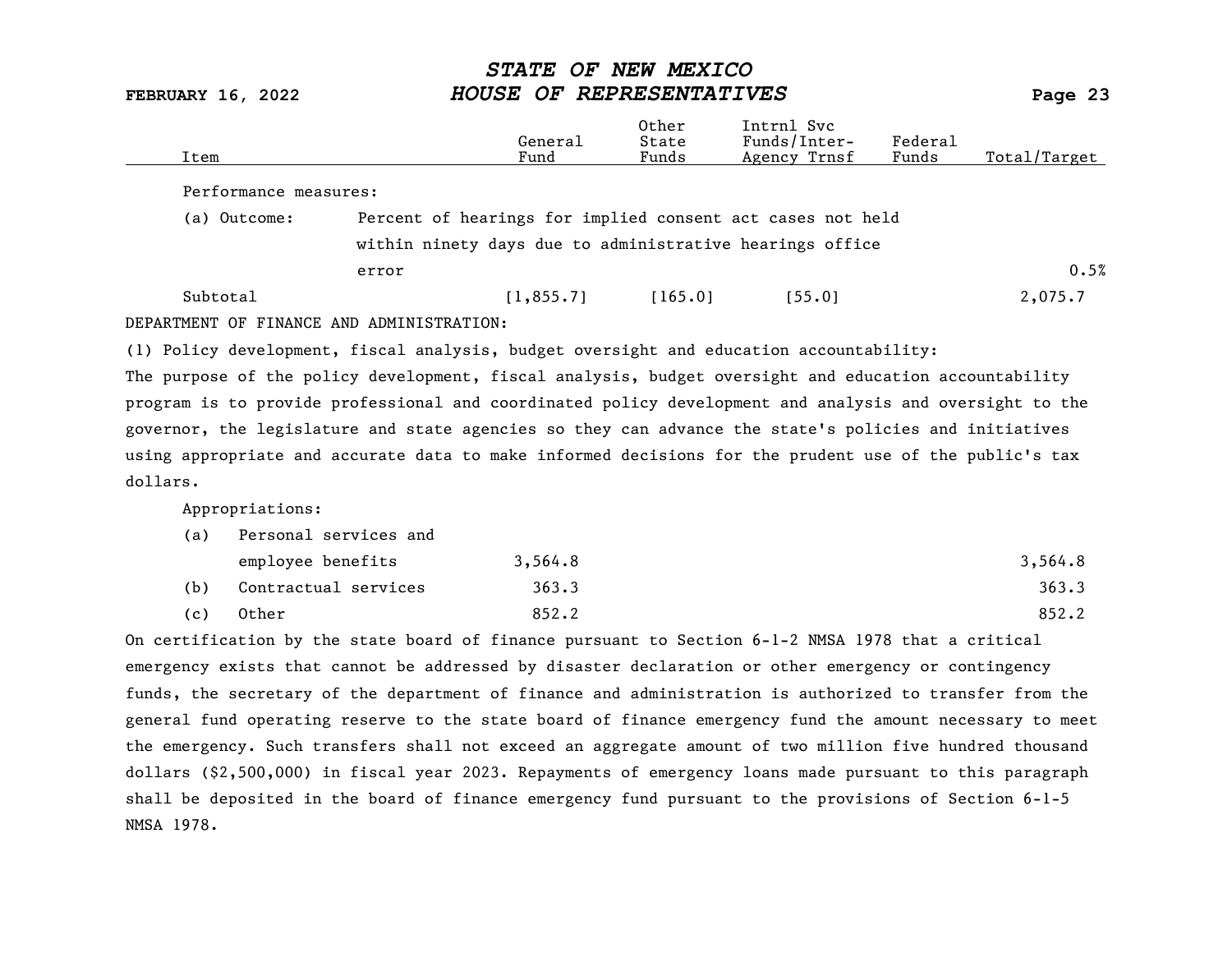| Item                                                                                                           |                                                        | General<br>Fund | Other<br>State<br>Funds | Intrnl Svc<br>Funds/Inter-<br>Agency Trnsf | Federal<br>Funds | Total/Target |
|----------------------------------------------------------------------------------------------------------------|--------------------------------------------------------|-----------------|-------------------------|--------------------------------------------|------------------|--------------|
| Performance measures:                                                                                          |                                                        |                 |                         |                                            |                  |              |
| (a) Outcome:                                                                                                   | General fund reserves as a percent of recurring        |                 |                         |                                            |                  |              |
|                                                                                                                | appropriations                                         |                 |                         |                                            |                  | 25%          |
| (b) Outcome:                                                                                                   | Error rate for the eighteen-month general fund revenue |                 |                         |                                            |                  |              |
|                                                                                                                | forecast, excluding oil and gas revenue and corporate  |                 |                         |                                            |                  |              |
|                                                                                                                | income taxes                                           |                 |                         |                                            |                  | 5%           |
| (c) Outcome:                                                                                                   | Error rate for the eighteen-month general fund revenue |                 |                         |                                            |                  |              |
|                                                                                                                | forecast, including oil and gas revenue and corporate  |                 |                         |                                            |                  |              |
|                                                                                                                | income taxes                                           |                 |                         |                                            |                  | $5\%$        |
| (2) Community development, local government assistance and fiscal oversight:                                   |                                                        |                 |                         |                                            |                  |              |
| The purpose of the community development, $\it local$ government assistance and fiscal oversight program is to |                                                        |                 |                         |                                            |                  |              |
| help counties, municipalities and special districts maintain strong communities through sound fiscal           |                                                        |                 |                         |                                            |                  |              |
| advice and oversight, technical assistance, monitoring of project and program progress and timely              |                                                        |                 |                         |                                            |                  |              |
| processing of payments, grant agreements and contracts.                                                        |                                                        |                 |                         |                                            |                  |              |
| Appropriations:                                                                                                |                                                        |                 |                         |                                            |                  |              |
| Personal services and<br>(a)                                                                                   |                                                        |                 |                         |                                            |                  |              |
| employee benefits                                                                                              |                                                        | 2,217.5         | 1,297.8                 |                                            | 393.9            | 3,909.2      |
| Contractual services<br>(b)                                                                                    |                                                        | 3,478.0         | 1,461.3                 |                                            | 10.7             | 4,950.0      |
| Other<br>(c)                                                                                                   |                                                        | 87.2            | 32,516.9                |                                            | 21,350.3         | 53,954.4     |

(d) Other financing uses 300.0 300.0 300.0 300.0

The other state funds appropriations to the community development, local government assistance and fiscal oversight program of the department of finance and administration include twelve million four hundred seventy-six thousand dollars (\$12,476,000) from the enhanced 911 fund, twenty-one million five hundred thousand dollars (\$21,500,000) from the local DWI grant fund and one million six hundred thousand dollars (\$1,600,000) from the civil legal services fund.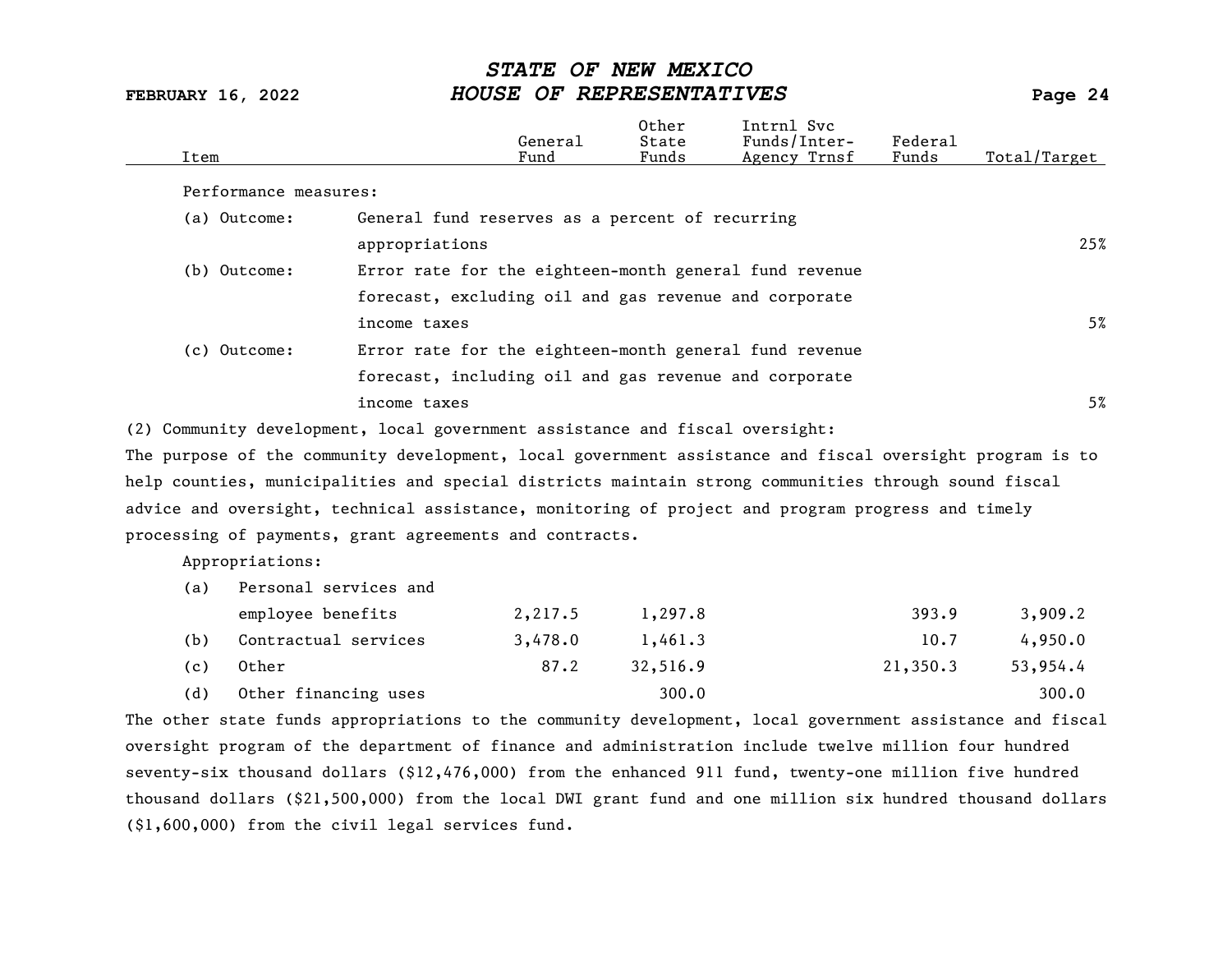| Item                                                                                                     |                                                                                                        |                                                                                                       | General<br>Fund | Other<br>State<br>Funds | Intrnl Svc<br>Funds/Inter-<br>Agency Trnsf | Federal<br>Funds | Total/Target |  |
|----------------------------------------------------------------------------------------------------------|--------------------------------------------------------------------------------------------------------|-------------------------------------------------------------------------------------------------------|-----------------|-------------------------|--------------------------------------------|------------------|--------------|--|
|                                                                                                          | Performance measures:                                                                                  |                                                                                                       |                 |                         |                                            |                  |              |  |
|                                                                                                          | (a) Outcome:                                                                                           | Number of counties and municipalities local government                                                |                 |                         |                                            |                  |              |  |
|                                                                                                          |                                                                                                        | division assisted during the fiscal year to resolve audit                                             |                 |                         |                                            |                  |              |  |
|                                                                                                          |                                                                                                        | findings and diminish poor audit opinions                                                             |                 |                         |                                            |                  | 11           |  |
|                                                                                                          | (3) Fiscal management and oversight:                                                                   |                                                                                                       |                 |                         |                                            |                  |              |  |
|                                                                                                          |                                                                                                        | The purpose of the fiscal management and oversight program is to provide for and promote financial    |                 |                         |                                            |                  |              |  |
| accountability for public funds throughout state government by providing state agencies and the citizens |                                                                                                        |                                                                                                       |                 |                         |                                            |                  |              |  |
| of New Mexico with timely, accurate and comprehensive information on the financial status and            |                                                                                                        |                                                                                                       |                 |                         |                                            |                  |              |  |
|                                                                                                          | expenditures of the state.                                                                             |                                                                                                       |                 |                         |                                            |                  |              |  |
|                                                                                                          | Appropriations:                                                                                        |                                                                                                       |                 |                         |                                            |                  |              |  |
| (a)                                                                                                      | Personal services and                                                                                  |                                                                                                       |                 |                         |                                            |                  |              |  |
|                                                                                                          | employee benefits                                                                                      |                                                                                                       | 4,485.4         |                         |                                            |                  | 4,485.4      |  |
| (b)                                                                                                      | Contractual services                                                                                   |                                                                                                       | 1,338.7         |                         |                                            |                  | 1,338.7      |  |
| (c)                                                                                                      | Other                                                                                                  |                                                                                                       | 257.0           |                         |                                            |                  | 257.0        |  |
| (d)                                                                                                      | Other financing uses                                                                                   |                                                                                                       |                 | 42,077.0                | 16, 250.0                                  |                  | 58,327.0     |  |
|                                                                                                          |                                                                                                        | The internal service funds/interagency transfers appropriation to the fiscal management and oversight |                 |                         |                                            |                  |              |  |
|                                                                                                          |                                                                                                        | program of the department of finance and administration in the other financing uses category includes |                 |                         |                                            |                  |              |  |
|                                                                                                          |                                                                                                        | sixteen million two hundred fifty thousand dollars (\$16,250,000) from the tobacco settlement program |                 |                         |                                            |                  |              |  |
|                                                                                                          |                                                                                                        | fund. The other state funds appropriation to the fiscal management and oversight program of the       |                 |                         |                                            |                  |              |  |
|                                                                                                          | department of finance and administration in the other financing uses category includes two million two |                                                                                                       |                 |                         |                                            |                  |              |  |
|                                                                                                          |                                                                                                        | hundred seventy-seven thousand dollars $(52, 277, 000)$ from the tobacco settlement program fund.     |                 |                         |                                            |                  |              |  |

The other state funds appropriation to the fiscal management and oversight program of the department of finance and administration in the other financing uses category includes thirty-nine million eight hundred thousand dollars (\$39,800,000) from the county-supported medicaid fund.

Performance measures: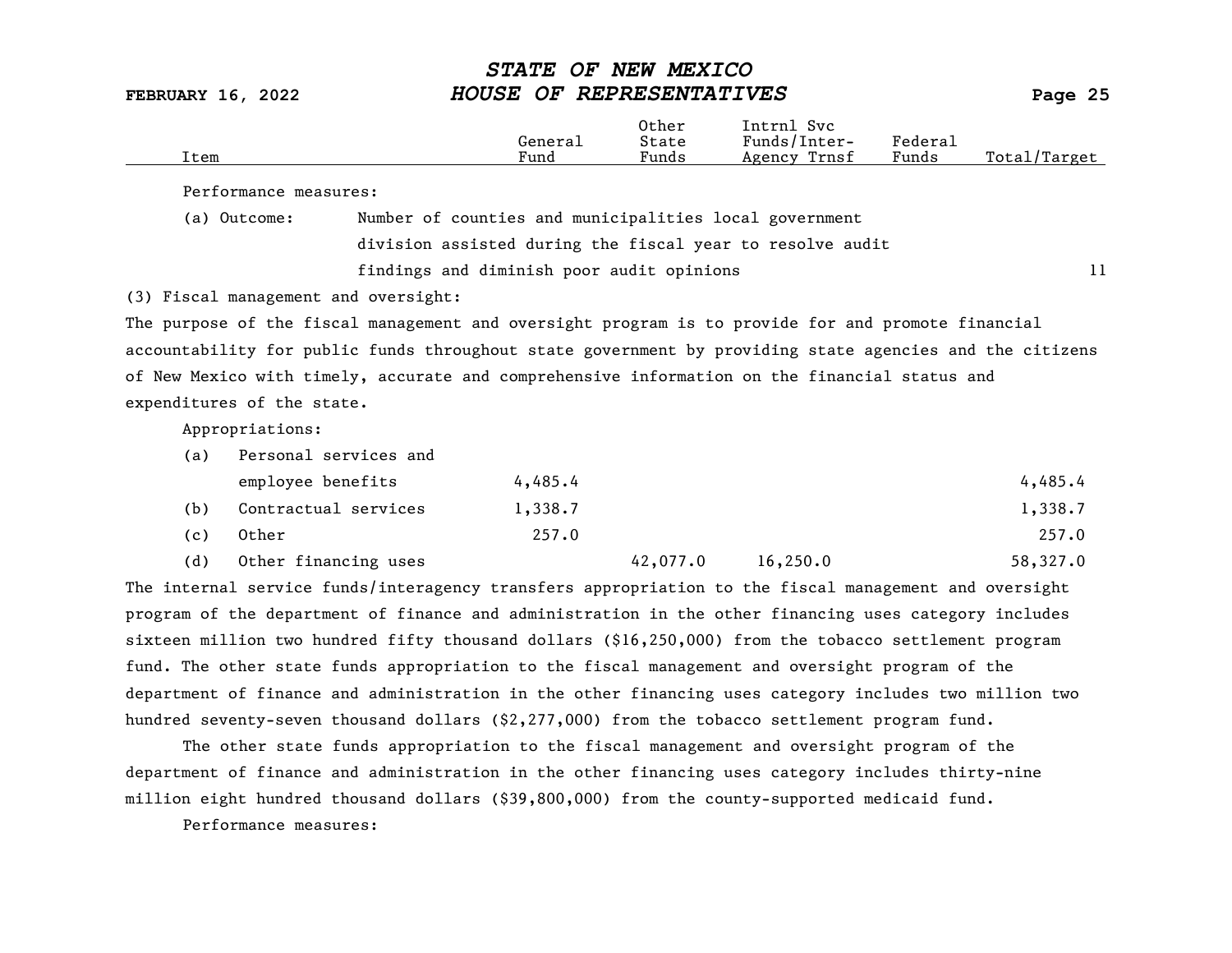| Item                 |                                                                                                           | General<br>Fund | Other<br>State<br>Funds | Intrnl Svc<br>Funds/Inter-<br>Agency Trnsf                 | Federal<br>Funds | Total/Target |
|----------------------|-----------------------------------------------------------------------------------------------------------|-----------------|-------------------------|------------------------------------------------------------|------------------|--------------|
| (a) Efficiency:      |                                                                                                           |                 |                         | Percent of vouchered vendor payments processed within five |                  |              |
|                      | working days                                                                                              |                 |                         |                                                            |                  | 100%         |
| (b) Output:          |                                                                                                           |                 |                         | Percent of bank accounts reconciled on an annual basis     |                  | 100%         |
| (4) Program support: |                                                                                                           |                 |                         |                                                            |                  |              |
|                      | The purpose of program support is to provide other department of finance and administration programs with |                 |                         |                                                            |                  |              |
|                      | central direction to agency management processes to ensure consistency, legal compliance and financial    |                 |                         |                                                            |                  |              |
|                      | integrity, to provide human resources support and to administer the executive's exempt salary plan.       |                 |                         |                                                            |                  |              |
| Appropriations:      |                                                                                                           |                 |                         |                                                            |                  |              |
| (a)                  | Personal services and                                                                                     |                 |                         |                                                            |                  |              |
|                      | employee benefits                                                                                         | 1,681.3         |                         |                                                            |                  | 1,681.3      |
| (b)                  | Contractual services                                                                                      | 115.8           |                         |                                                            |                  | 115.8        |
| Other<br>(c)         |                                                                                                           | 228.0           |                         |                                                            |                  | 228.0        |
|                      | (5) Dues and membership fees/special appropriations:                                                      |                 |                         |                                                            |                  |              |
| Appropriations:      |                                                                                                           |                 |                         |                                                            |                  |              |
| (a)                  | Emergency water supply                                                                                    |                 |                         |                                                            |                  |              |
| fund                 |                                                                                                           | 109.9           |                         |                                                            |                  | 109.9        |
| (b)                  | Fiscal agent contract                                                                                     | 1,064.8         |                         |                                                            |                  | 1,064.8      |
| (c)                  | State planning districts                                                                                  | 693.0           |                         |                                                            |                  | 693.0        |
| (d)                  | Statewide teen court                                                                                      | 17.7            | 120.2                   |                                                            |                  | 137.9        |
| (e)                  | Law enforcement                                                                                           |                 |                         |                                                            |                  |              |
|                      | protection fund                                                                                           |                 | 15,300.0                |                                                            |                  | 15,300.0     |
| (f)                  | Leasehold community                                                                                       |                 |                         |                                                            |                  |              |
|                      | assistance                                                                                                | 120.0           |                         |                                                            |                  | 120.0        |
| (g)                  | Acequia and community                                                                                     |                 |                         |                                                            |                  |              |
|                      | ditch education program                                                                                   | 398.2           |                         |                                                            |                  | 398.2        |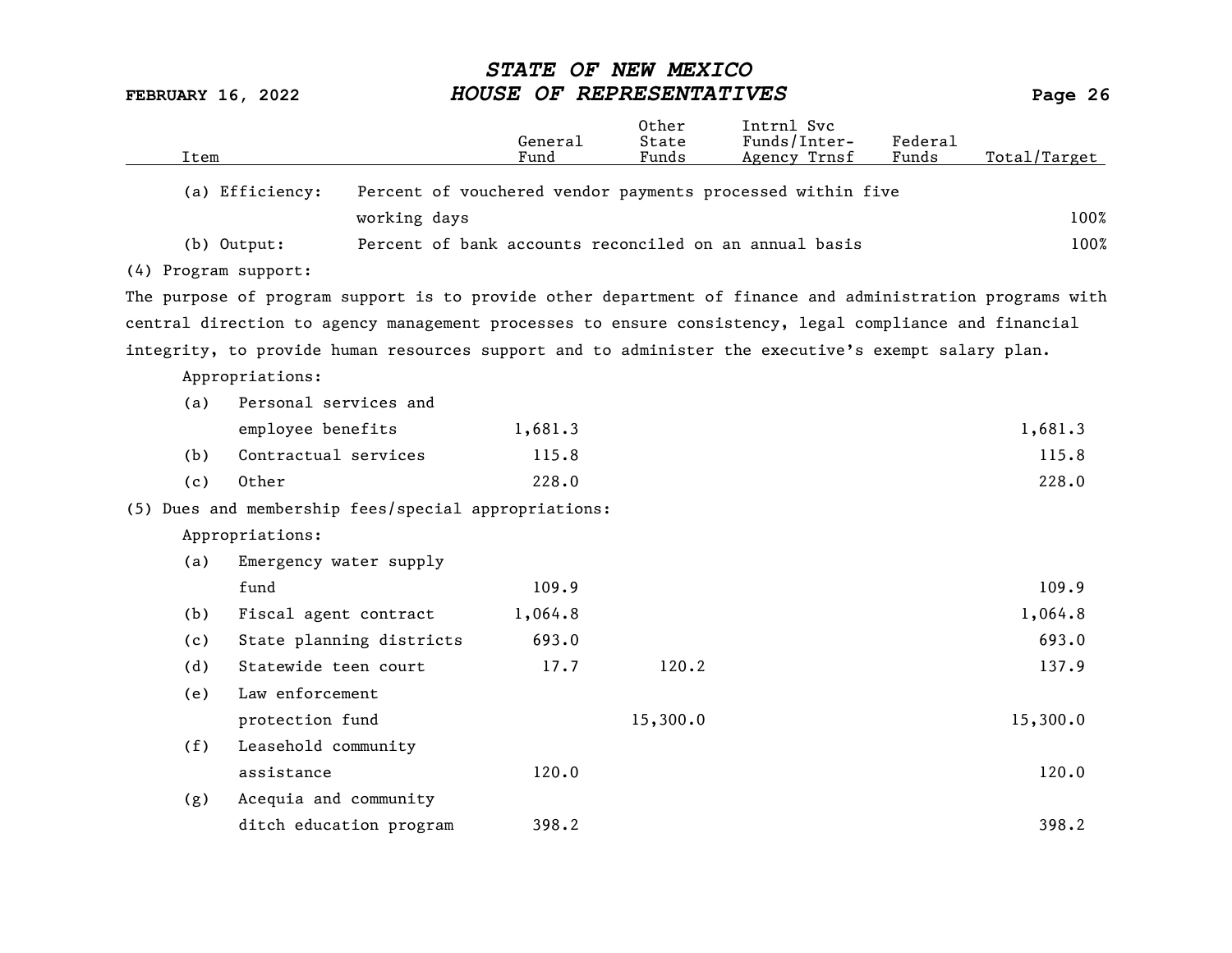| Item |                     | General<br>Fund | Other<br>State<br>Funds | Intrnl Svc<br>Funds/Inter-<br>Agency Trnsf | Federal<br>Funds | Total/Target |
|------|---------------------|-----------------|-------------------------|--------------------------------------------|------------------|--------------|
| (h)  | New Mexico acequia  |                 |                         |                                            |                  |              |
|      | commission          | 88.1            |                         |                                            |                  | 88.1         |
| (i)  | Land grant council  | 496.9           |                         |                                            |                  | 496.9        |
| (j)  | Membership and dues | 148.0           |                         |                                            |                  | 148.0        |
| (k)  | County detention of |                 |                         |                                            |                  |              |
|      | prisoners           | 5,000.0         |                         |                                            |                  | 5,000.0      |

The department of finance and administration shall not distribute a general fund appropriation made in items (a) through (i) and item (k) to a New Mexico agency or local public body that is not current on its audit or financial reporting or otherwise in compliance with the Audit Act.

The other state funds appropriations to the dues and membership fees/special appropriations program of the department of finance and administration include two hundred thousand dollars (\$200,000) from the law enforcement protection fund for the statewide law enforcement program of the department of public safety to implement the Law Enforcement Training Act contingent on enactment of House Bill 86 or similar legislation of the second session of the fifty-fifth legislature to expand allowable uses of the law enforcement protection fund to include costs related to the implementation of the Law Enforcement Training Act incurred by the department of public safety.

Subtotal [26,805.8] [93,073.2] [16,250.0] [21,754.9] 157,883.9 PUBLIC SCHOOL INSURANCE AUTHORITY:

(1) Benefits:

The purpose of the benefits program is to provide an effective health insurance package to educational employees and their eligible family members so they can be protected against catastrophic financial losses due to medical problems, disability or death.

| (a) | Contractual services | 354,086.7 | 354,086.7 |
|-----|----------------------|-----------|-----------|
| (b) | Other financing uses | 728.2     | 728.2     |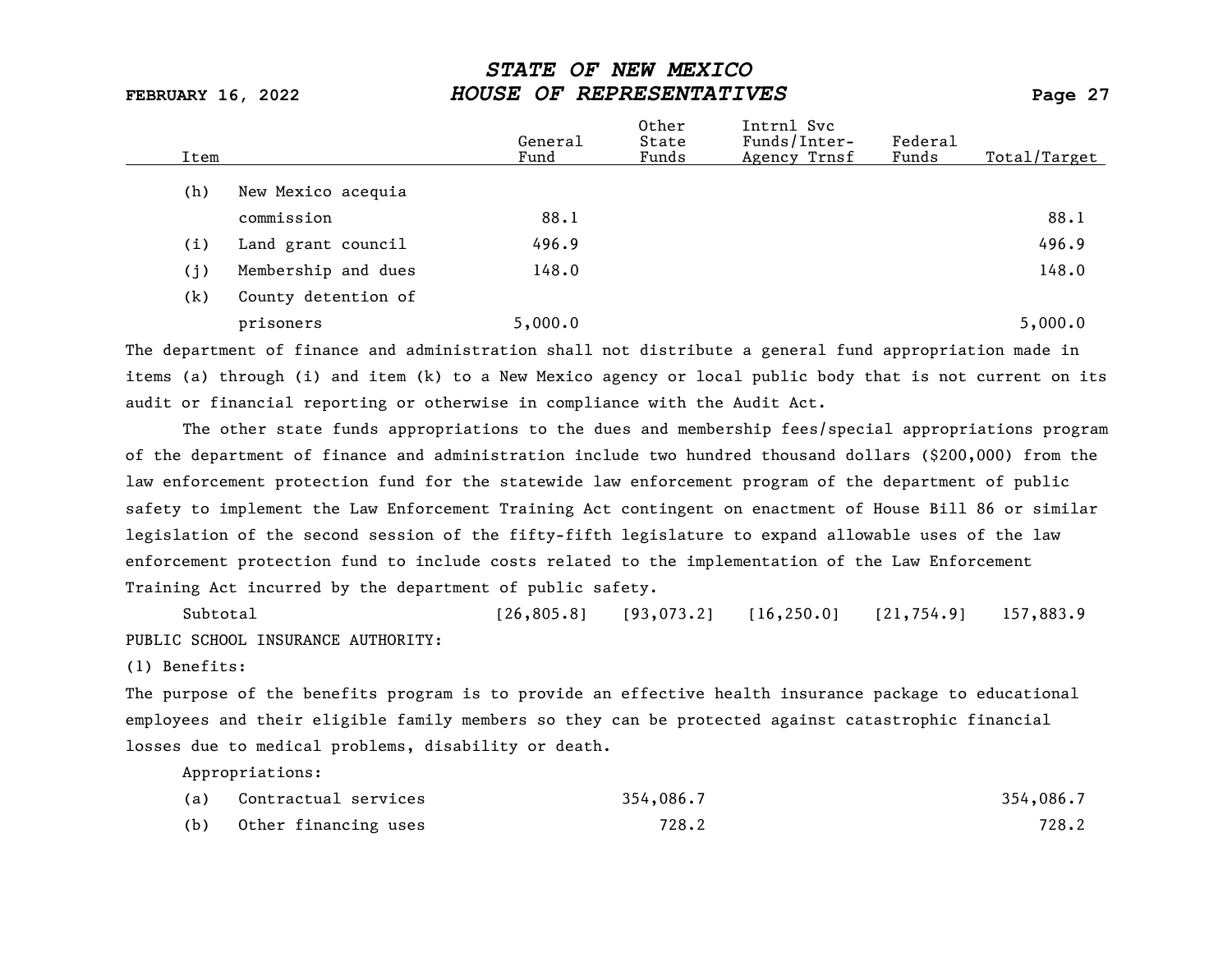|             | Item                                                                                                   |                                                             | General<br>Fund | 0ther<br>State<br>Funds | Intrnl Svc<br>Funds/Inter-<br>Agency Trnsf | Federal<br>Funds | Total/Target |
|-------------|--------------------------------------------------------------------------------------------------------|-------------------------------------------------------------|-----------------|-------------------------|--------------------------------------------|------------------|--------------|
|             | Performance measures:                                                                                  |                                                             |                 |                         |                                            |                  |              |
|             | (a) Outcome:                                                                                           | Percent change in per-member health claim costs             |                 |                         |                                            |                  | 4.6%         |
|             | (b) Outcome:                                                                                           | Percent change in medical premium as compared with industry |                 |                         |                                            |                  |              |
|             |                                                                                                        | average                                                     |                 |                         |                                            |                  | 4.5%         |
| $(2)$ Risk: |                                                                                                        |                                                             |                 |                         |                                            |                  |              |
|             | The purpose of the risk program is to provide economical and comprehensive property, liability and     |                                                             |                 |                         |                                            |                  |              |
|             | workers' compensation programs to educational entities so they are protected against injury and loss.  |                                                             |                 |                         |                                            |                  |              |
|             | Appropriations:                                                                                        |                                                             |                 |                         |                                            |                  |              |
|             | Contractual services<br>(a)                                                                            |                                                             |                 | 86,489.0                |                                            |                  | 86,489.0     |
|             | Other financing uses<br>(b)                                                                            |                                                             |                 | 728.3                   |                                            |                  | 728.3        |
|             | Performance measures:                                                                                  |                                                             |                 |                         |                                            |                  |              |
|             | (a) Explanatory:                                                                                       | Total dollar amount of excess insurance claims for          |                 |                         |                                            |                  |              |
|             |                                                                                                        | property, in thousands                                      |                 |                         |                                            |                  |              |
|             | (b) Explanatory:                                                                                       | Total dollar amount of excess insurance claims for          |                 |                         |                                            |                  |              |
|             |                                                                                                        | liability, in thousands                                     |                 |                         |                                            |                  |              |
|             | (c) Explanatory:                                                                                       | Total dollar amount of excess insurance claims for workers' |                 |                         |                                            |                  |              |
|             |                                                                                                        | compensation, in thousands                                  |                 |                         |                                            |                  |              |
|             | (3) Program support:                                                                                   |                                                             |                 |                         |                                            |                  |              |
|             | The purpose of program support is to provide administrative support for the benefits and risk programs |                                                             |                 |                         |                                            |                  |              |
|             | and to assist the agency in delivering services to its constituents.                                   |                                                             |                 |                         |                                            |                  |              |
|             | Appropriations:                                                                                        |                                                             |                 |                         |                                            |                  |              |
|             | Personal services and<br>(a)                                                                           |                                                             |                 |                         |                                            |                  |              |
|             | employee benefits                                                                                      |                                                             |                 |                         | 1,180.8                                    |                  | 1,180.8      |
|             |                                                                                                        |                                                             |                 |                         |                                            |                  |              |

- (b) Contractual services extending the services of the services of  $90.4$
- (c) Other 185.3 185.3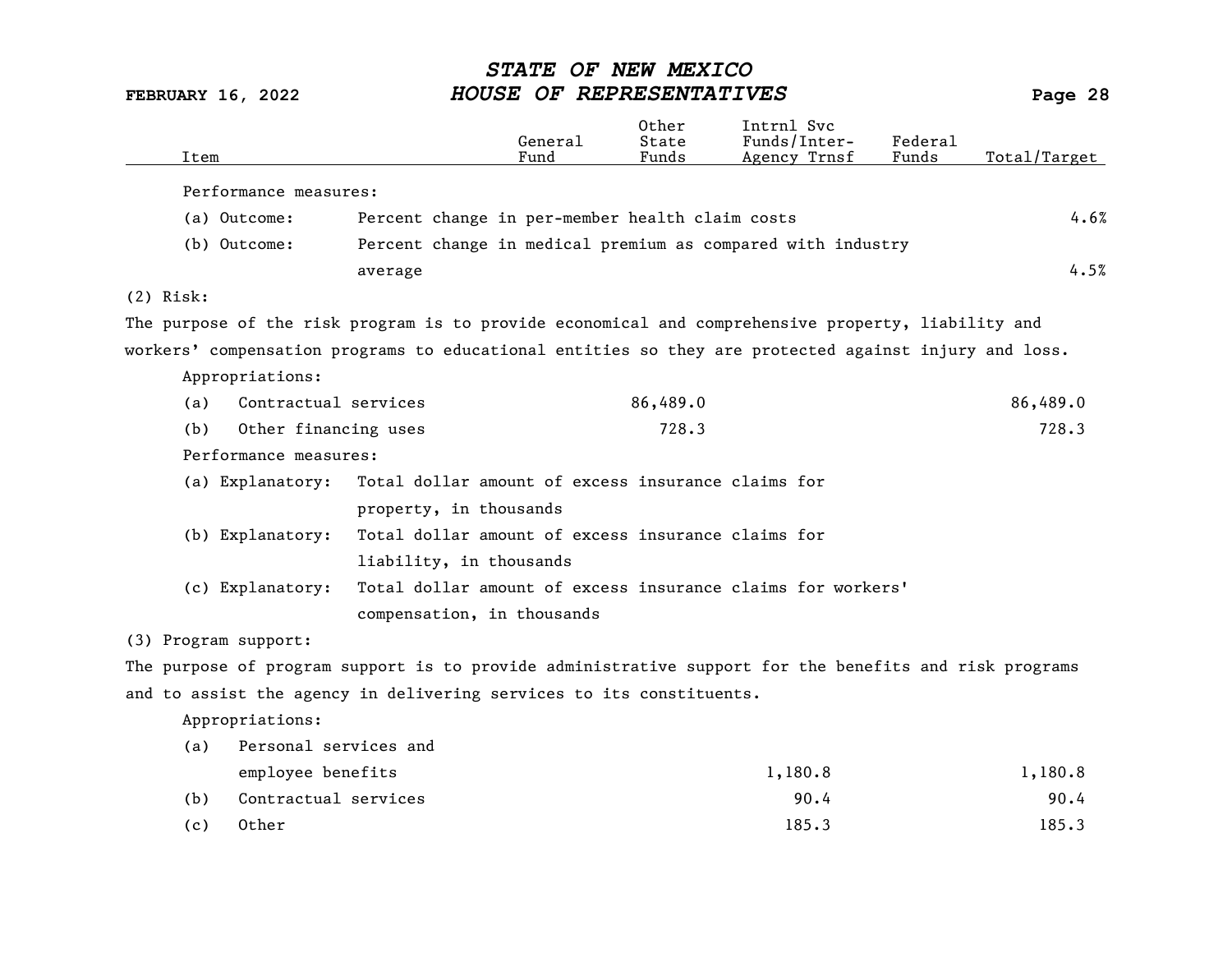FEBRUARY 16, 2022 HOUSE OF REPRESENTATIVES Page 29 Other Intrnl Svc<br>General State Funds/Inter General State Funds/Inter- Federal Total/Target Any unexpended balances in program support of the New Mexico public school insurance authority remaining at the end of fiscal year 2023 shall revert in equal amounts to the benefits program and risk program. Subtotal [442,032.2] [1,456.5] 443,488.7 RETIREE HEALTH CARE AUTHORITY: (1) Healthcare benefits administration: The purpose of the healthcare benefits administration program is to provide fiscally solvent core group and optional healthcare benefits and life insurance to current and future eligible retirees and their dependents so they may access covered and available core group and optional healthcare benefits and life insurance benefits when they need them. Appropriations: (a) Contractual services 376,926.7 376,926.7 (b) Other 45.0 45.0 (c) Other financing uses  $3,412.8$   $3,412.8$   $3,412.8$ Performance measures: (a) Output: Minimum number of years of positive fund balance 30 (2) Program support: The purpose of program support is to provide administrative support for the healthcare benefits administration program to assist the agency in delivering its services to its constituents. Appropriations: (a) Personal services and employee benefits 2,150.9 2,150.9 (b) Contractual services 674.9 674.9 (c) Other 587.0 587.0

STATE OF NEW MEXICO

Any unexpended balances in program support of the retiree health care authority remaining at the end of fiscal year 2023 shall revert to the healthcare benefits administration program.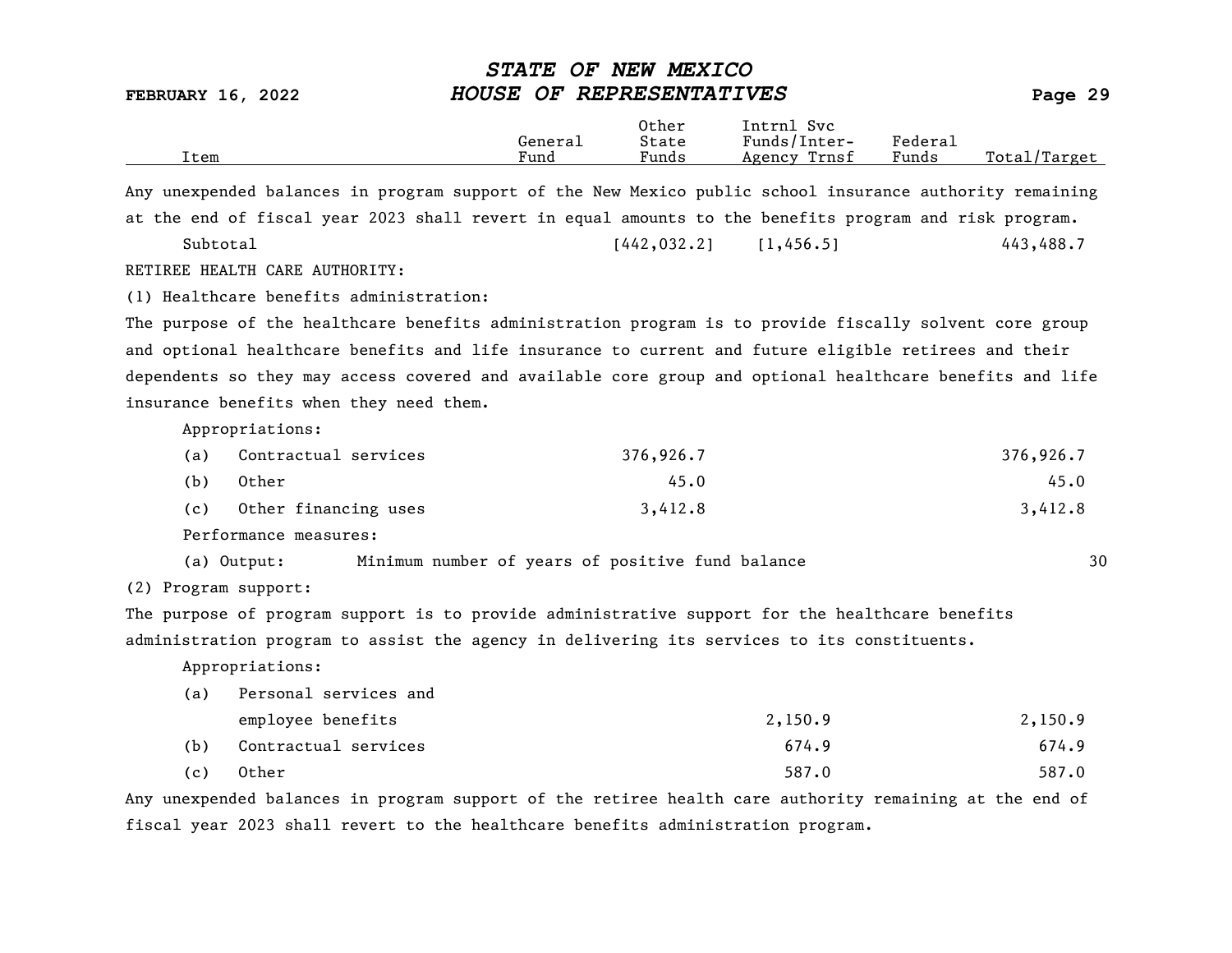| Item |                                     |                                                                                                      | General<br>Fund | Other<br>State<br>Funds | Intrnl Svc<br>Funds/Inter-<br>Agency Trnsf | Federal<br>Funds | Total/Target |
|------|-------------------------------------|------------------------------------------------------------------------------------------------------|-----------------|-------------------------|--------------------------------------------|------------------|--------------|
|      |                                     |                                                                                                      |                 |                         |                                            |                  |              |
|      | Subtotal                            |                                                                                                      |                 | [380, 384.5]            | [3,412.8]                                  |                  | 383,797.3    |
|      | GENERAL SERVICES DEPARTMENT:        |                                                                                                      |                 |                         |                                            |                  |              |
|      | (1) Employee group health benefits: |                                                                                                      |                 |                         |                                            |                  |              |
|      |                                     | The purpose of the employee group health benefits program is to effectively administer comprehensive |                 |                         |                                            |                  |              |
|      |                                     | health-benefit plans to state and local government employees.                                        |                 |                         |                                            |                  |              |
|      | Appropriations:                     |                                                                                                      |                 |                         |                                            |                  |              |
| (a)  | Contractual services                |                                                                                                      |                 | 23,282.5                |                                            |                  | 23,282.5     |
| (b)  | Other                               |                                                                                                      |                 | 398,210.8               |                                            |                  | 398,210.8    |
|      | Performance measures:               |                                                                                                      |                 |                         |                                            |                  |              |
|      | (a) Outcome:                        | Percent change in state employee medical premium                                                     |                 |                         |                                            |                  | $5\%$        |
|      | (b) Outcome:                        | Percent change in the average per-member per-month total                                             |                 |                         |                                            |                  |              |
|      |                                     | healthcare cost                                                                                      |                 |                         |                                            |                  | 5%           |
|      | (c) Efficiency:                     | Annual loss ratio for the health benefits fund                                                       |                 |                         |                                            |                  | 98%          |
|      | (d) Explanatory:                    | Projected year-end fund balance of the health benefits                                               |                 |                         |                                            |                  |              |
|      |                                     | fund, in thousands                                                                                   |                 |                         |                                            |                  |              |
|      | (2) Risk management:                |                                                                                                      |                 |                         |                                            |                  |              |

The purpose of the risk management program is to protect the state's assets against property, public liability, workers' compensation, state unemployment compensation, local public bodies unemployment compensation and surety bond losses so agencies can perform their missions in an efficient and responsive manner.

| (a) | Personal services and |         |         |
|-----|-----------------------|---------|---------|
|     | employee benefits     | 4,692.2 | 4,692.2 |
| (b) | Contractual services  | 150.0   | 150.0   |
| (c) | Other                 | 389.7   | 389.7   |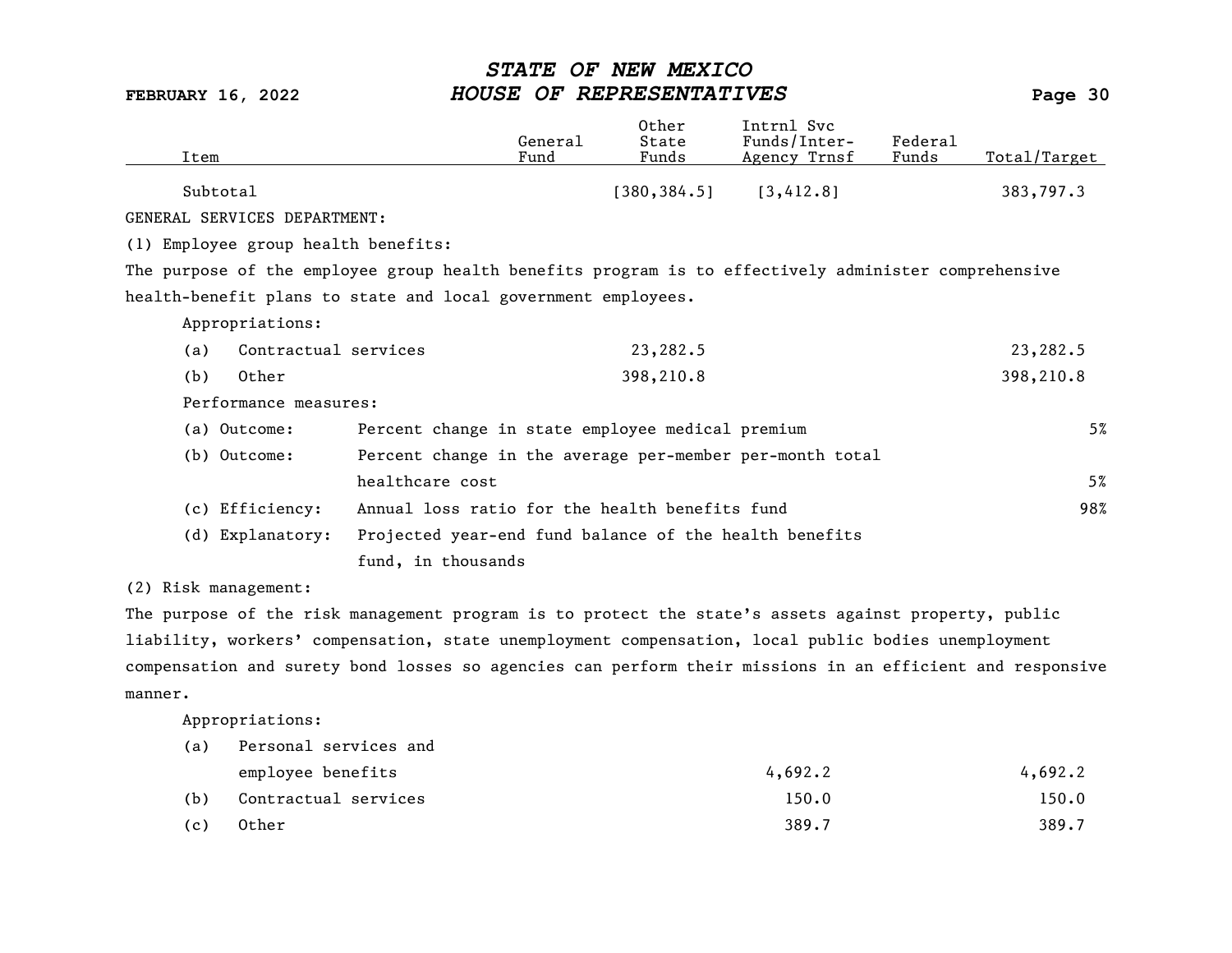| Item |                                                                                                         | General<br>Fund | Other<br>State<br>Funds | Intrnl Svc<br>Funds/Inter-<br>Agency Trnsf | Federal<br>Funds | Total/Target |
|------|---------------------------------------------------------------------------------------------------------|-----------------|-------------------------|--------------------------------------------|------------------|--------------|
| (d)  | Other financing uses                                                                                    |                 |                         | 4,076.0                                    |                  | 4,076.0      |
|      | Any unexpended balances in the risk management program of the general services department remaining at  |                 |                         |                                            |                  |              |
|      | the end of fiscal year 2023 shall revert to the public liability fund, public property reserve fund,    |                 |                         |                                            |                  |              |
|      | workers' compensation retention fund, state unemployment compensation fund, local public body           |                 |                         |                                            |                  |              |
|      | unemployment compensation fund and group self-insurance fund based on the proportion of each individual |                 |                         |                                            |                  |              |
|      | fund's assessment for the risk management program.                                                      |                 |                         |                                            |                  |              |
|      | (3) Risk management funds:                                                                              |                 |                         |                                            |                  |              |
|      | The purpose of the risk management funds is to provide public liability, public property and workers'   |                 |                         |                                            |                  |              |
|      | compensation coverage to state agencies and employees.                                                  |                 |                         |                                            |                  |              |
|      | Appropriations:                                                                                         |                 |                         |                                            |                  |              |
| (a)  | Public liability                                                                                        |                 | 48,023.5                |                                            |                  | 48,023.5     |
| (b)  | Surety bond                                                                                             |                 | 55.0                    |                                            |                  | 55.0         |
| (c)  | Public property reserve                                                                                 |                 | 15,780.5                |                                            |                  | 15,780.5     |
| (d)  | Local public body unemployment                                                                          |                 |                         |                                            |                  |              |
|      | compensation reserve                                                                                    |                 | 3,090.0                 |                                            |                  | 3,090.0      |
| (e)  | Workers' compensation                                                                                   |                 |                         |                                            |                  |              |
|      | retention                                                                                               |                 | 22,958.1                |                                            |                  | 22,958.1     |
| (f)  | State unemployment                                                                                      |                 |                         |                                            |                  |              |
|      | compensation                                                                                            |                 | 12,100.0                |                                            |                  | 12,100.0     |
|      |                                                                                                         |                 |                         |                                            |                  |              |

The other state funds appropriations to the public liability fund and the workers' compensation retention fund include sufficient funding to pay costs of providing liability and workers' compensation insurance coverage to members of the New Mexico mounted patrol.

Performance measures:

(a) Explanatory: Projected financial position of the public property fund

(b) Explanatory: Projected financial position of the workers' compensation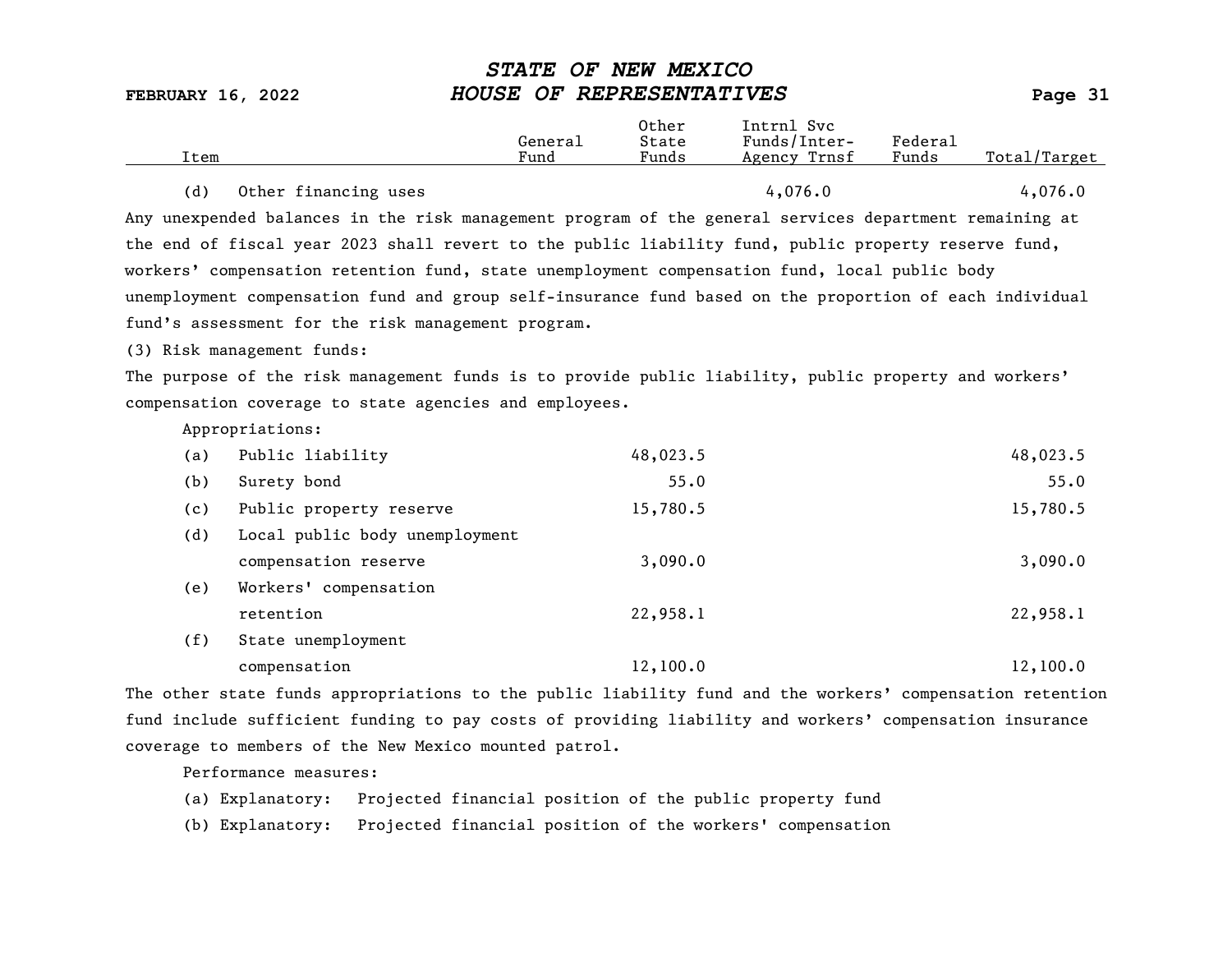| Item                                                                                                    | General<br>Fund | Other<br>State<br>Funds | Intrnl Svc<br>Funds/Inter-<br>Agency Trnsf | Federal<br>Funds | Total/Target |
|---------------------------------------------------------------------------------------------------------|-----------------|-------------------------|--------------------------------------------|------------------|--------------|
| fund                                                                                                    |                 |                         |                                            |                  |              |
| Projected financial position of the public liability fund<br>(c) Explanatory:                           |                 |                         |                                            |                  |              |
| (4) State printing services:                                                                            |                 |                         |                                            |                  |              |
| The purpose of the state printing services program is to provide cost-effective printing and publishing |                 |                         |                                            |                  |              |
|                                                                                                         |                 |                         |                                            |                  |              |
| services for governmental agencies.                                                                     |                 |                         |                                            |                  |              |
| Appropriations:                                                                                         |                 |                         |                                            |                  |              |
| Personal services and<br>(a)                                                                            |                 |                         |                                            |                  |              |
| employee benefits                                                                                       |                 | 543.9                   |                                            |                  | 543.9        |
| Contractual services<br>(b)                                                                             |                 | 60.0                    |                                            |                  | 60.0         |
| Other<br>(c)                                                                                            |                 | 1,338.6                 |                                            |                  | 1,338.6      |
| Other financing uses<br>(d)                                                                             |                 | 57.4                    |                                            |                  | 57.4         |
| Performance measures:                                                                                   |                 |                         |                                            |                  |              |
| Percent of state printing revenue exceeding expenditures<br>(a) Output:                                 |                 |                         |                                            |                  | 4%           |
| (5) Facilities management:                                                                              |                 |                         |                                            |                  |              |
| The purpose of the facilities management division program is to provide employees and the public with   |                 |                         |                                            |                  |              |
| effective property management so agencies can perform their missions in an efficient and responsive     |                 |                         |                                            |                  |              |
| manner.                                                                                                 |                 |                         |                                            |                  |              |
| Appropriations:                                                                                         |                 |                         |                                            |                  |              |
| Personal services and<br>(a)                                                                            |                 |                         |                                            |                  |              |
| employee benefits                                                                                       | 9,302.1         |                         |                                            |                  | 9,302.1      |
| (b)<br>Contractual services                                                                             | 285.6           |                         |                                            |                  | 285.6        |
| Other<br>(c)                                                                                            | 6,793.5         |                         |                                            |                  | 6,793.5      |
| (d)<br>Other financing uses                                                                             | 200.0           |                         |                                            |                  | 200.0        |
| Performance measures:                                                                                   |                 |                         |                                            |                  |              |

(a) Outcome: Percent of new office space leases achieving adopted space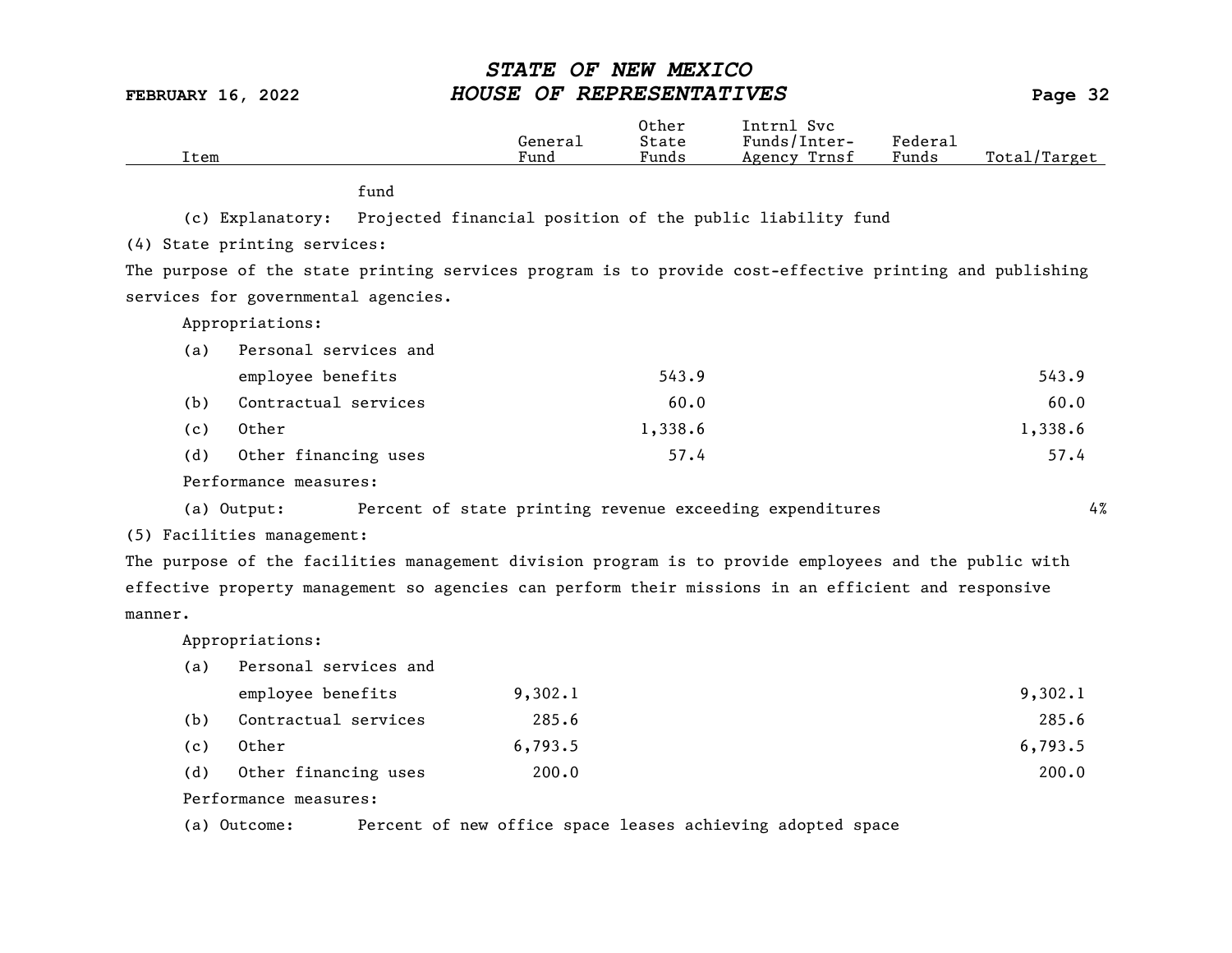| Item |                                                                                                           | General<br>Fund | Other<br>State<br>Funds | Intrnl Svc<br>Funds/Inter-<br>Agency Trnsf | Federal<br>Funds | Total/Target |
|------|-----------------------------------------------------------------------------------------------------------|-----------------|-------------------------|--------------------------------------------|------------------|--------------|
|      | standards                                                                                                 |                 |                         |                                            |                  | 90%          |
|      |                                                                                                           |                 |                         |                                            |                  |              |
|      | (6) Transportation services:                                                                              |                 |                         |                                            |                  |              |
|      | The purpose of the transportation services program is to provide centralized and effective administration |                 |                         |                                            |                  |              |
|      | of the state's motor pool and aircraft transportation services so agencies can perform their missions in  |                 |                         |                                            |                  |              |
|      | an efficient and responsive manner.                                                                       |                 |                         |                                            |                  |              |
|      | Appropriations:                                                                                           |                 |                         |                                            |                  |              |
| (a)  | Personal services and                                                                                     |                 |                         |                                            |                  |              |
|      | employee benefits                                                                                         | 257.2           | 2,019.3                 |                                            |                  | 2,276.5      |
| (b)  | Contractual services                                                                                      | $2 \cdot 3$     | 200.5                   |                                            |                  | 202.8        |
| (c)  | Other                                                                                                     | 245.2           | 6,684.5                 |                                            |                  | 6,929.7      |
| (d)  | Other financing uses                                                                                      | 28.5            | 361.6                   |                                            |                  | 390.1        |
|      | Performance measures:                                                                                     |                 |                         |                                            |                  |              |
|      | Percent of leased vehicles used 750 miles per month or daily<br>(a) Outcome:                              |                 |                         |                                            |                  | 70%          |
|      | (7) Procurement services:                                                                                 |                 |                         |                                            |                  |              |
|      | The purpose of the procurement services program is to provide a procurement process for tangible property |                 |                         |                                            |                  |              |
|      | for government entities to ensure compliance with the Procurement Code so agencies can perform their      |                 |                         |                                            |                  |              |
|      | missions in an efficient and responsive manner.                                                           |                 |                         |                                            |                  |              |
|      | Appropriations:                                                                                           |                 |                         |                                            |                  |              |
| (a)  | Personal services and                                                                                     |                 |                         |                                            |                  |              |
|      | employee benefits                                                                                         | 719.2           | 1,472.4                 |                                            |                  | 2,191.6      |
| (b)  | Contractual services                                                                                      |                 | 29.0                    |                                            |                  | 29.0         |
| (c)  | Other                                                                                                     | 8.1             | 182.4                   |                                            |                  | 190.5        |
| (d)  | Other financing uses                                                                                      |                 | 73.9                    |                                            |                  | 73.9         |
|      | Performance measures:                                                                                     |                 |                         |                                            |                  |              |
|      | Average number of days for completion of contract review<br>(a) Output:                                   |                 |                         |                                            |                  | 5            |
|      |                                                                                                           |                 |                         |                                            |                  |              |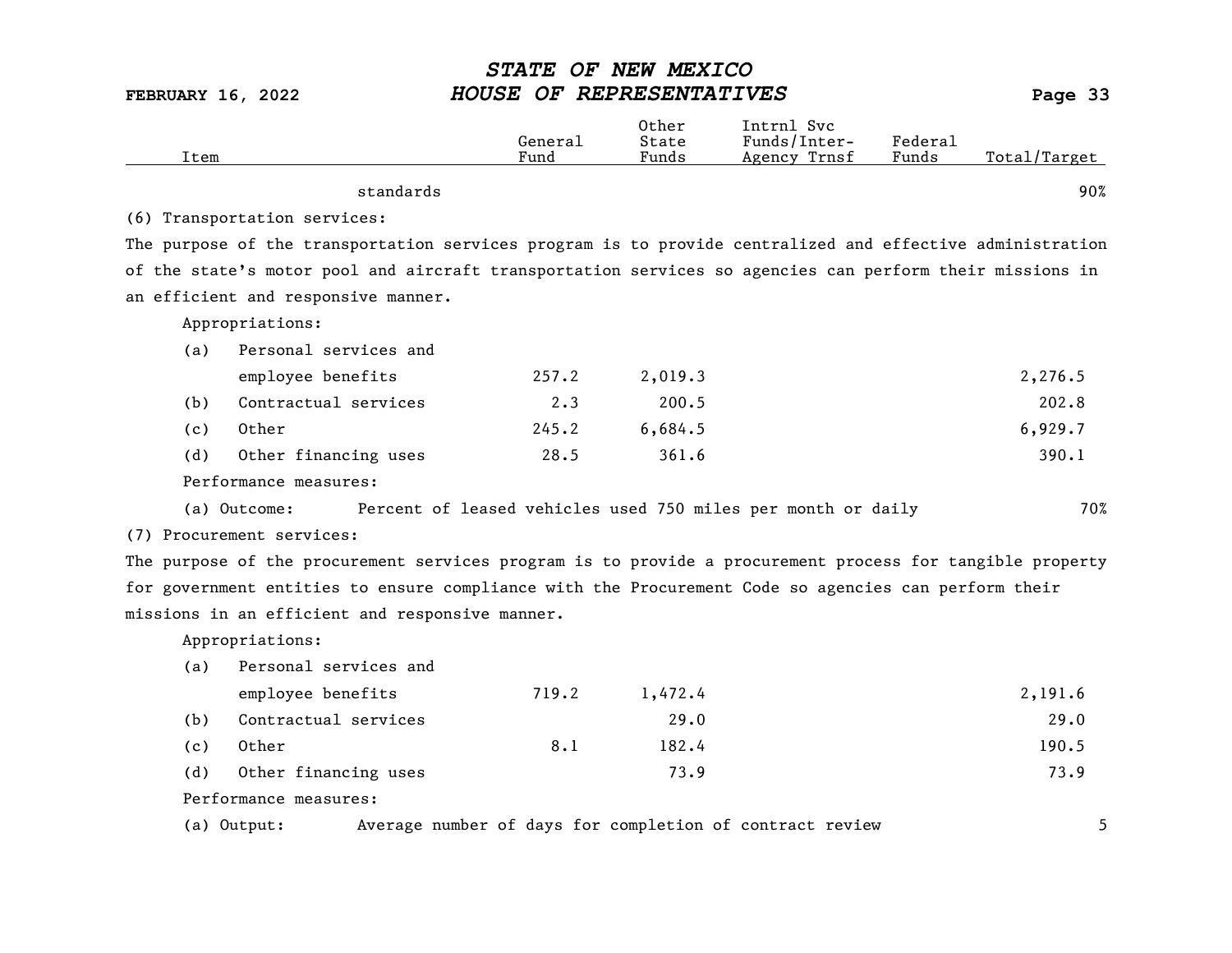|      |         | Other                 | Intrnl<br><b>Svc</b> |                             |                 |
|------|---------|-----------------------|----------------------|-----------------------------|-----------------|
|      | General | State                 | Funds/Inter-         | ${}_{\rm \texttt{Federau}}$ |                 |
| Item | Fund    | $\mathbf{r}$<br>Funds | Trnsf<br>Agency      | Funds                       | Total<br>Target |

### (8) Program support:

The purpose of program support is to provide leadership and policy direction, establish department procedures, manage program performance, oversee department human resources and finances and provide information technology business solutions.

Appropriations:

| (a) | Personal services and |         |         |  |  |  |
|-----|-----------------------|---------|---------|--|--|--|
|     | employee benefits     | 3,377.1 | 3,377.1 |  |  |  |
| (b) | Contractual services  | 563.5   | 563.5   |  |  |  |
| (c) | Other                 | 856.8   | 856.8   |  |  |  |

Any unexpended balances in program support of the general services department remaining at the end of fiscal year 2023 shall revert to the procurement services, state printing services, risk management, facilities management and transportation services programs based on the proportion of each individual program's assessment for program support.

Subtotal [17,841.7] [536,523.9] [14,105.3] 568,470.9 EDUCATIONAL RETIREMENT BOARD:

(1) Educational retirement:

The purpose of the educational retirement program is to provide secure retirement benefits to active and retired members so they can have secure monthly benefits when their careers are finished.

Appropriations:

(a) Personal services and

|     | employee benefits    | 8,214.0  | 8,214.0  |
|-----|----------------------|----------|----------|
| (b) | Contractual services | 20,000,0 | 20,000.0 |
| (c) | Other                | 1,819.1  | 1,819.1  |

Performance measures:

(a) Outcome: Funding period of unfunded actuarial accrued liability, in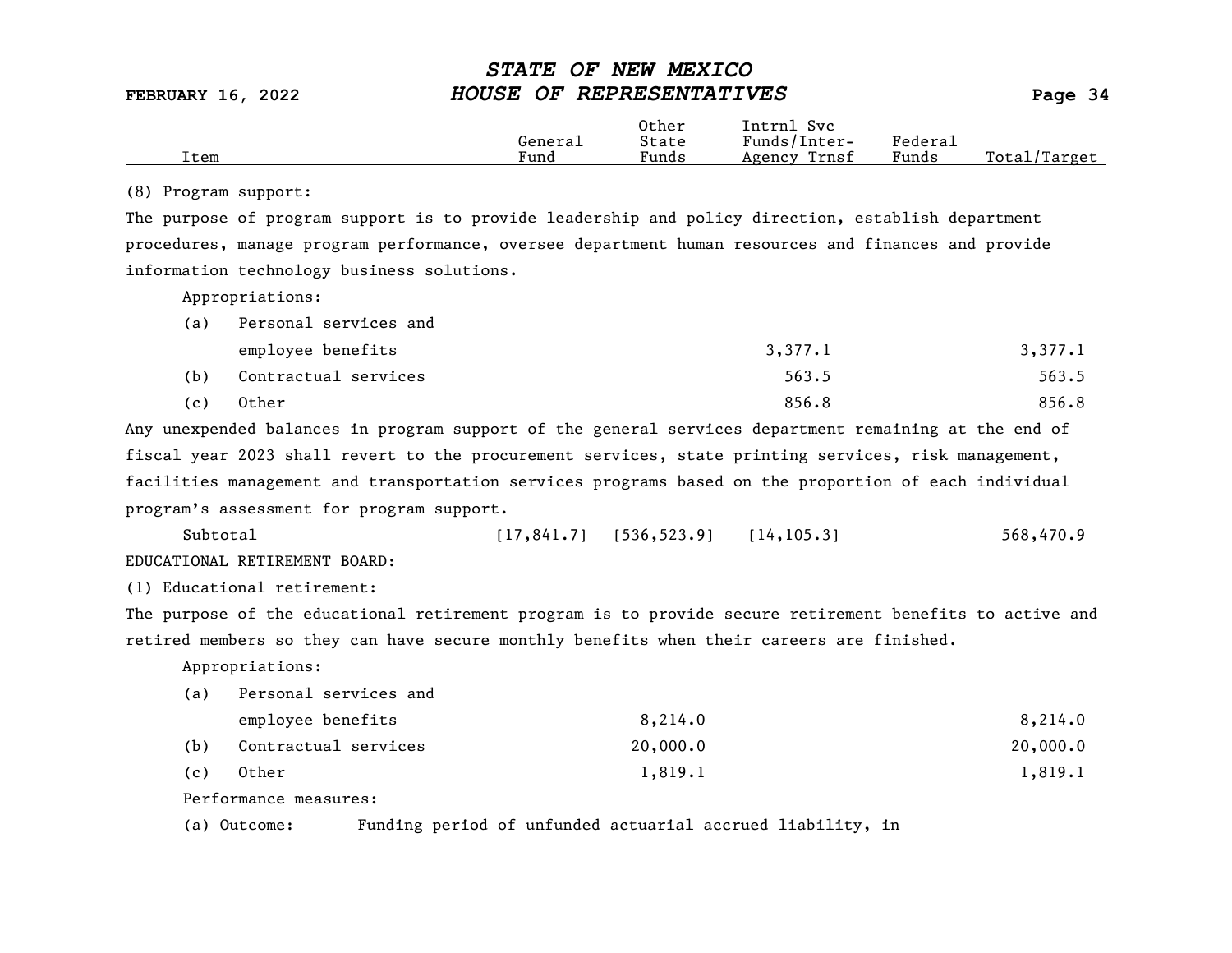| Item             |                                   |                                                                                                           | General<br>Fund | Other<br>State<br>Funds | Intrnl Svc<br>Funds/Inter-<br>Agency Trnsf                | Federal<br>Funds | Total/Target |
|------------------|-----------------------------------|-----------------------------------------------------------------------------------------------------------|-----------------|-------------------------|-----------------------------------------------------------|------------------|--------------|
|                  |                                   | years                                                                                                     |                 |                         |                                                           |                  | 30           |
|                  | (b) Explanatory:                  |                                                                                                           |                 |                         | Ten-year performance ranking in a national peer survey of |                  |              |
|                  |                                   | public plans                                                                                              |                 |                         |                                                           |                  |              |
| Subtotal         |                                   |                                                                                                           |                 | [30, 033.1]             |                                                           |                  | 30,033.1     |
|                  | NEW MEXICO SENTENCING COMMISSION: |                                                                                                           |                 |                         |                                                           |                  |              |
|                  |                                   | The purpose of the New Mexico sentencing commission is to provide information, analysis, recommendations  |                 |                         |                                                           |                  |              |
|                  |                                   | and assistance from a coordinated cross-agency perspective to the three branches of government and        |                 |                         |                                                           |                  |              |
|                  |                                   | interested citizens so they have the resources they need to make policy decisions that benefit the        |                 |                         |                                                           |                  |              |
|                  |                                   | criminal and juvenile justice systems.                                                                    |                 |                         |                                                           |                  |              |
|                  | Appropriations:                   |                                                                                                           |                 |                         |                                                           |                  |              |
| (a)              | Contractual services              |                                                                                                           | 1,055.6         |                         | 52.0                                                      |                  | 1,107.6      |
| (b)              | Other                             |                                                                                                           | 333.0           |                         |                                                           |                  | 333.0        |
| Subtotal         |                                   |                                                                                                           | [1, 388.6]      |                         | [52.0]                                                    |                  | 1,440.6      |
| <b>GOVERNOR:</b> |                                   |                                                                                                           |                 |                         |                                                           |                  |              |
|                  |                                   | (1) Executive management and leadership:                                                                  |                 |                         |                                                           |                  |              |
|                  |                                   | The purpose of the executive management and leadership program is to provide appropriate management and   |                 |                         |                                                           |                  |              |
|                  |                                   | leadership to the executive branch of government to allow for a more efficient and effective operation of |                 |                         |                                                           |                  |              |
|                  |                                   | the agencies within that branch of government on behalf of the citizens of the state.                     |                 |                         |                                                           |                  |              |
|                  | Appropriations:                   |                                                                                                           |                 |                         |                                                           |                  |              |
| (a)              | Personal services and             |                                                                                                           |                 |                         |                                                           |                  |              |
|                  | employee benefits                 |                                                                                                           | 4,580.9         |                         |                                                           |                  | 4,580.9      |
| (b)              | Contractual services              |                                                                                                           | 86.0            |                         |                                                           |                  | 86.0         |
| (c)              | Other                             |                                                                                                           | 507.4           |                         |                                                           |                  | 507.4        |
|                  |                                   | The general fund appropriation to the office of the governor in the other category includes ninety-six    |                 |                         |                                                           |                  |              |
|                  |                                   | thousand dollars (\$96,000) for the governor's contingency fund.                                          |                 |                         |                                                           |                  |              |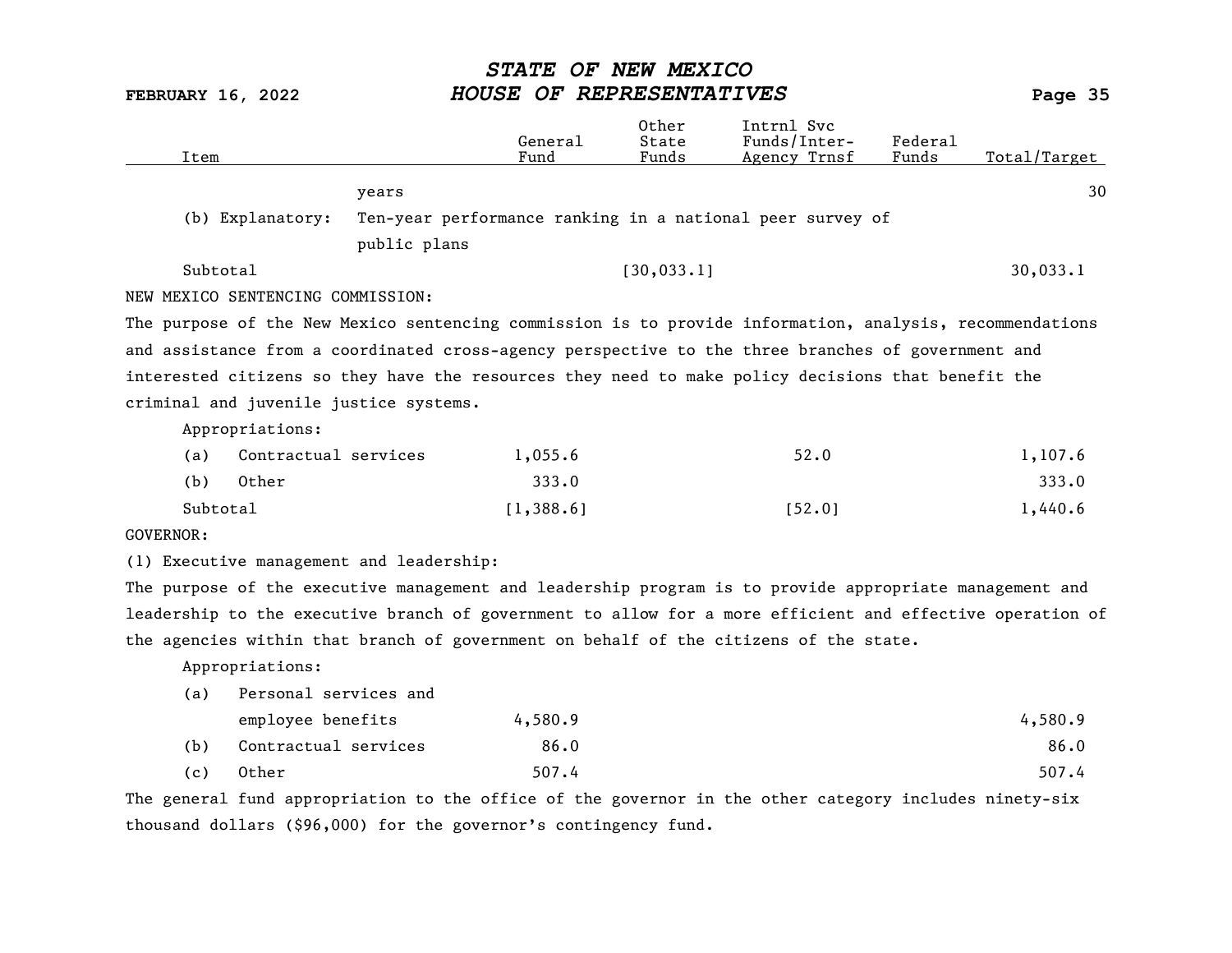| Item     | General<br>Fund | Other<br>State<br>Funds | Intrnl Svc<br>Funds/Inter-<br>Agency Trnsf | Federal<br>Funds | Total/Target |
|----------|-----------------|-------------------------|--------------------------------------------|------------------|--------------|
| Subtotal | [5, 174.3]      |                         |                                            |                  | 5, 174.3     |

LIEUTENANT GOVERNOR:

(1) State ombudsman:

The purpose of the state ombudsman program is to facilitate and promote cooperation and understanding between the citizens of New Mexico and the agencies of state government, refer any complaints or special problems citizens may have to the proper entities, keep records of activities and submit an annual report to the governor.

Appropriations:

| (a)      | Personal services and |         |       |  |
|----------|-----------------------|---------|-------|--|
|          | employee benefits     | 455.7   | 455.7 |  |
| (b)      | Contractual services  | 36.9    | 36.9  |  |
| (c)      | Other                 | 92.3    | 92.3  |  |
| Subtotal |                       | [584.9] | 584.9 |  |

### DEPARTMENT OF INFORMATION TECHNOLOGY:

(1) Compliance and project management:

The purpose of the compliance and project management program is to provide information technology strategic planning, oversight and consulting services to New Mexico government agencies so they can improve services provided to New Mexico citizens.

| (a) | Personal services and |         |         |         |
|-----|-----------------------|---------|---------|---------|
|     | employee benefits     | 1,618.6 | 113.8   | 1,732.4 |
| (b) | Contractual services  |         | 1,021.5 | 1,021.5 |
| (c) | Other                 |         | 130.8   | 130.8   |
| (d) | Other financing uses  |         | 173.1   | 173.1   |
|     | Performance measures: |         |         |         |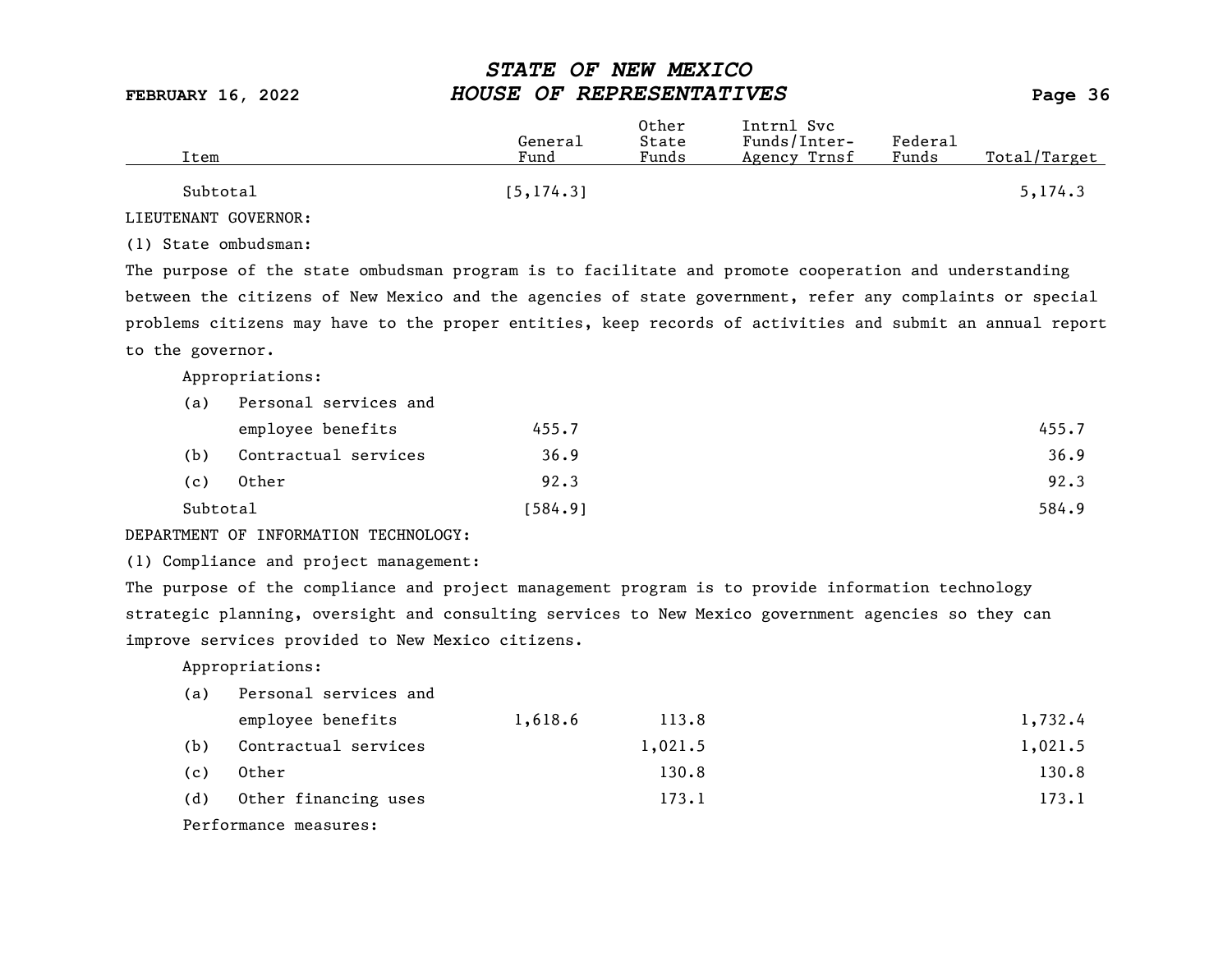| Item |                                     |                                                                                                     | General<br>Fund | Other<br>State<br>Funds | Intrnl Svc<br>Funds/Inter-<br>Agency Trnsf | Federal<br>Funds | Total/Target |
|------|-------------------------------------|-----------------------------------------------------------------------------------------------------|-----------------|-------------------------|--------------------------------------------|------------------|--------------|
|      | (a) Outcome:                        | Percent of information technology professional service                                              |                 |                         |                                            |                  |              |
|      |                                     | contracts greater than one million dollars in value                                                 |                 |                         |                                            |                  |              |
|      |                                     | reviewed within seven business days                                                                 |                 |                         |                                            |                  | 95%          |
|      | (b) Outcome:                        | Percent of information technology professional service                                              |                 |                         |                                            |                  |              |
|      |                                     | contracts less than one million dollars in value reviewed                                           |                 |                         |                                            |                  |              |
|      |                                     | within five business days                                                                           |                 |                         |                                            |                  | 99%          |
|      | (2) Enterprise services:            |                                                                                                     |                 |                         |                                            |                  |              |
|      |                                     | The purpose of the enterprise services program is to provide reliable and secure infrastructure for |                 |                         |                                            |                  |              |
|      |                                     | voice, radio, video and data communications through the state's enterprise data center and          |                 |                         |                                            |                  |              |
|      | telecommunications network.         |                                                                                                     |                 |                         |                                            |                  |              |
|      | Appropriations:                     |                                                                                                     |                 |                         |                                            |                  |              |
| (a)  | Personal services and               |                                                                                                     |                 |                         |                                            |                  |              |
|      | employee benefits                   |                                                                                                     |                 | 10,849.5                |                                            |                  | 10,849.5     |
| (b)  | Contractual services                |                                                                                                     |                 | 5,587.4                 |                                            |                  | 5,587.4      |
| (c)  | Other                               |                                                                                                     |                 | 33,933.4                |                                            |                  | 33,933.4     |
| (d)  | Other financing uses                |                                                                                                     |                 | 8,134.5                 |                                            |                  | 8,134.5      |
|      | Performance measures:               |                                                                                                     |                 |                         |                                            |                  |              |
|      | (a) Outcome:                        | Percent of service desk incidents resolved within the                                               |                 |                         |                                            |                  |              |
|      |                                     | timeframe specified for their priority level                                                        |                 |                         |                                            |                  | 99%          |
|      | (b) Output:                         | Number of independent vulnerability scans of information                                            |                 |                         |                                            |                  |              |
|      |                                     | technology assets identifying potential cyber risks                                                 |                 |                         |                                            |                  | 4            |
|      |                                     | (3) Equipment replacement revolving funds:                                                          |                 |                         |                                            |                  |              |
|      | Appropriations:                     |                                                                                                     |                 |                         |                                            |                  |              |
| (a)  | Other                               |                                                                                                     |                 | 2,419.8                 | 8,134.5                                    |                  | 10, 554.3    |
|      | (4) Broadband access and expansion: |                                                                                                     |                 |                         |                                            |                  |              |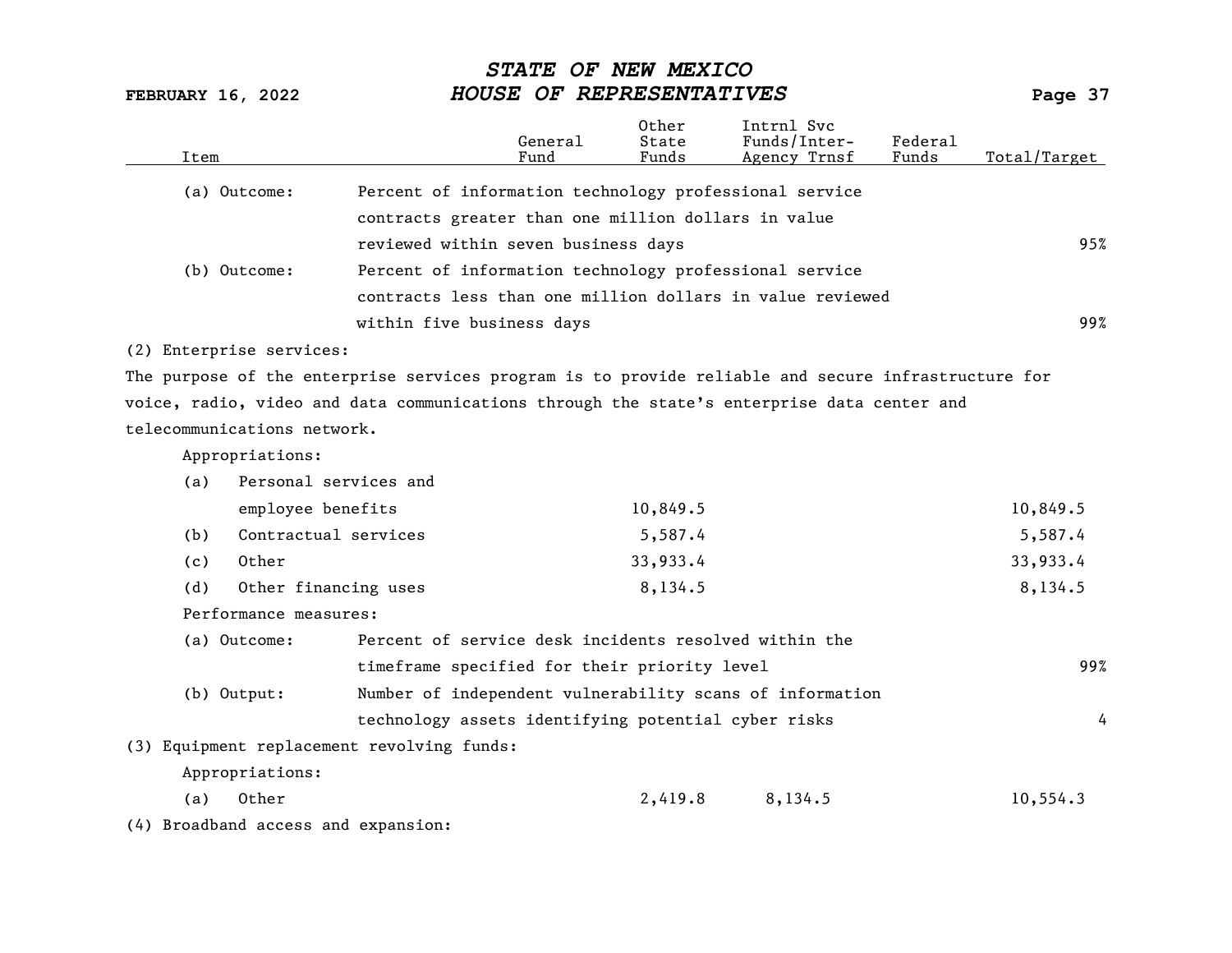| Item                 |                                                                                                          | General<br>Fund                          | Other<br>State<br>Funds | Intrnl Svc<br>Funds/Inter-<br>Agency Trnsf               | Federal<br>Funds | Total/Target |
|----------------------|----------------------------------------------------------------------------------------------------------|------------------------------------------|-------------------------|----------------------------------------------------------|------------------|--------------|
|                      | Appropriations:                                                                                          |                                          |                         |                                                          |                  |              |
| (a)                  | Personal services and                                                                                    |                                          |                         |                                                          |                  |              |
|                      | employee benefits                                                                                        | 608.7                                    |                         |                                                          |                  | 608.7        |
| (b)                  | Contractual services                                                                                     | 125.0                                    |                         |                                                          |                  | 125.0        |
| (c)                  | Other                                                                                                    | 79.3                                     |                         |                                                          |                  | 79.3         |
| (5) Program support: |                                                                                                          |                                          |                         |                                                          |                  |              |
|                      | The purpose of program support is to provide management and ensure cost recovery and allocation services |                                          |                         |                                                          |                  |              |
|                      | through leadership, policies, procedures and administrative support for the department.                  |                                          |                         |                                                          |                  |              |
|                      | Appropriations:                                                                                          |                                          |                         |                                                          |                  |              |
| (a)                  | Personal services and                                                                                    |                                          |                         |                                                          |                  |              |
|                      | employee benefits                                                                                        |                                          | 3,433.3                 | 173.1                                                    |                  | 3,606.4      |
| (b)                  | Contractual services                                                                                     |                                          | 46.0                    |                                                          |                  | 46.0         |
| (c)                  | Other                                                                                                    |                                          | 305.7                   |                                                          |                  | 305.7        |
|                      | Performance measures:                                                                                    |                                          |                         |                                                          |                  |              |
|                      | (a) Outcome:                                                                                             |                                          |                         | Percent of enterprise services achieving a cost recovery |                  |              |
|                      |                                                                                                          | rate within ten percent of breaking even |                         |                                                          |                  | 95%          |
| Subtotal             |                                                                                                          | [2,431.6]                                | [66, 148.8]             | [8, 307.6]                                               |                  | 76,888.0     |
|                      | PUBLIC EMPLOYEES RETIREMENT ASSOCIATION:                                                                 |                                          |                         |                                                          |                  |              |
|                      | (1) Pension administration:                                                                              |                                          |                         |                                                          |                  |              |
|                      | The purpose of the pension administration program is to provide information, retirement benefits and an  |                                          |                         |                                                          |                  |              |
|                      | actuarially sound fund to association members so they can receive the defined benefit they are entitled  |                                          |                         |                                                          |                  |              |
|                      | to when they retire from public service.                                                                 |                                          |                         |                                                          |                  |              |

Appropriations:

(a) Personal services and employee benefits 46.1 8,328.0 8,374.1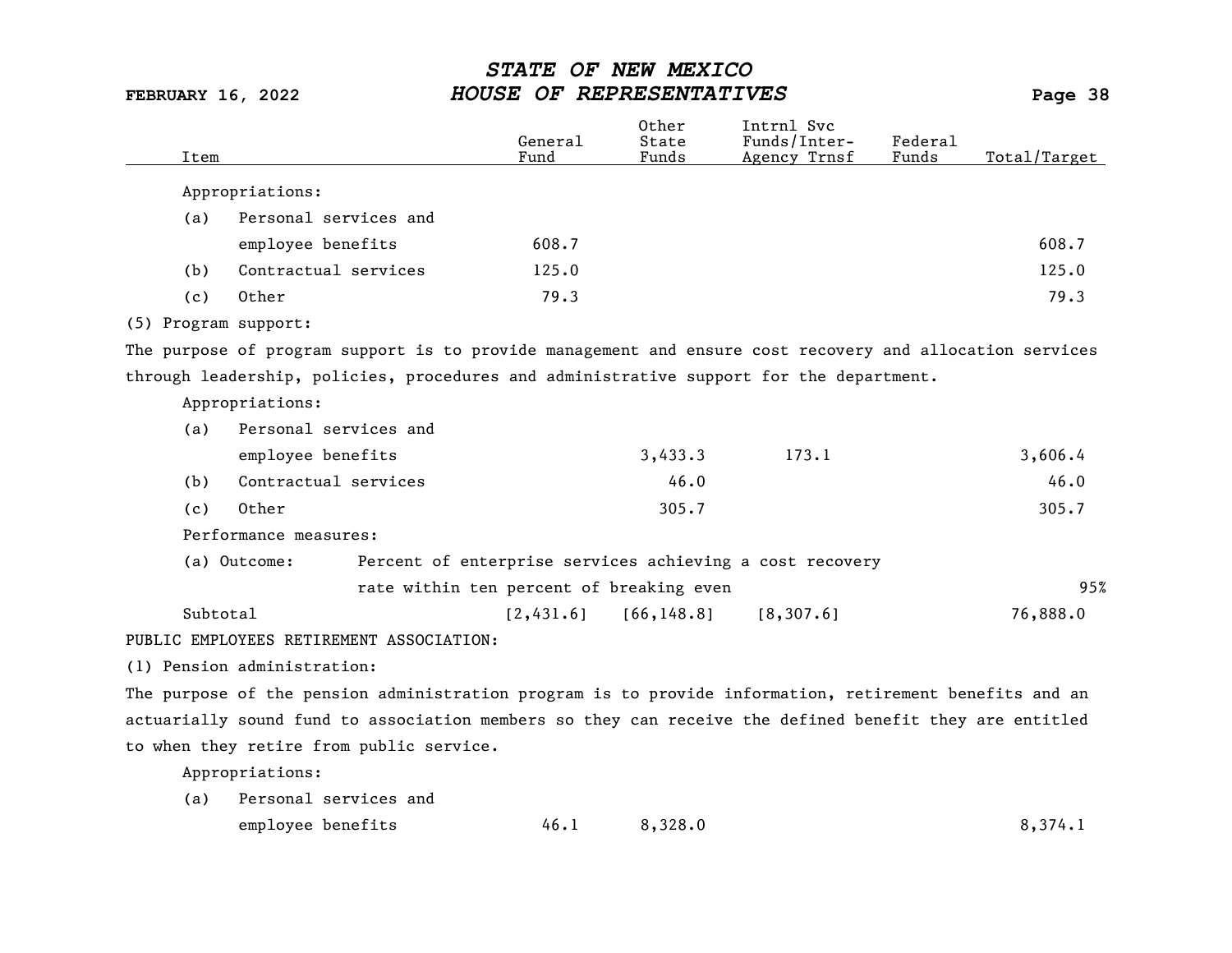| Item                                                                                                      |                                                     | General<br>Fund | Other<br>State<br>Funds | Intrnl Svc<br>Funds/Inter-<br>Agency Trnsf                 | Federal<br>Funds | Total/Target |
|-----------------------------------------------------------------------------------------------------------|-----------------------------------------------------|-----------------|-------------------------|------------------------------------------------------------|------------------|--------------|
| Contractual services<br>(b)                                                                               |                                                     |                 | 25,968.8                |                                                            |                  | 25,968.8     |
| Other<br>(c)                                                                                              |                                                     | 3.7             | 3,553.6                 |                                                            |                  | 3,557.3      |
| Performance measures:                                                                                     |                                                     |                 |                         |                                                            |                  |              |
| (a) Outcome:                                                                                              |                                                     |                 |                         | Funding period of unfunded actuarial accrued liability, in |                  |              |
|                                                                                                           | years                                               |                 |                         |                                                            |                  | 30           |
| (b) Explanatory:                                                                                          | Average rate of net return over the last five years |                 |                         |                                                            |                  |              |
| Subtotal                                                                                                  |                                                     | [49.8]          | [37, 850.4]             |                                                            |                  | 37,900.2     |
| STATE COMMISSION OF PUBLIC RECORDS:                                                                       |                                                     |                 |                         |                                                            |                  |              |
| (1) Records, information and archival management:                                                         |                                                     |                 |                         |                                                            |                  |              |
| The purpose of the records, information and archival management program is to develop, implement and      |                                                     |                 |                         |                                                            |                  |              |
| provide tools, methodologies and services for use by, and for the benefit of, government agencies,        |                                                     |                 |                         |                                                            |                  |              |
| historical record repositories and the public so the state can effectively create, preserve, protect and  |                                                     |                 |                         |                                                            |                  |              |
| properly dispose of records, facilitate their use and understanding and protect the interests of the      |                                                     |                 |                         |                                                            |                  |              |
| citizens of New Mexico.                                                                                   |                                                     |                 |                         |                                                            |                  |              |
| Appropriations:                                                                                           |                                                     |                 |                         |                                                            |                  |              |
| Personal services and<br>(a)                                                                              |                                                     |                 |                         |                                                            |                  |              |
| employee benefits                                                                                         |                                                     | 2,368.5         |                         |                                                            |                  | 2,368.5      |
| Contractual services<br>(b)                                                                               |                                                     | 67.4            |                         |                                                            | 16.3             | 83.7         |
| Other<br>(c)                                                                                              |                                                     | 79.3            | 253.7                   |                                                            | 23.7             | 356.7        |
| Subtotal                                                                                                  |                                                     | [2, 515.2]      | [253.7]                 |                                                            | [40.0]           | 2,808.9      |
| SECRETARY OF STATE:                                                                                       |                                                     |                 |                         |                                                            |                  |              |
| (1) Administration and operations:                                                                        |                                                     |                 |                         |                                                            |                  |              |
| The purpose of the administration and operations program is to provide operational services to commercial |                                                     |                 |                         |                                                            |                  |              |
| and business entities and citizens, including administration of notary public commissions, uniform        |                                                     |                 |                         |                                                            |                  |              |

commercial code filings, trademark registrations and partnerships, and to provide administrative services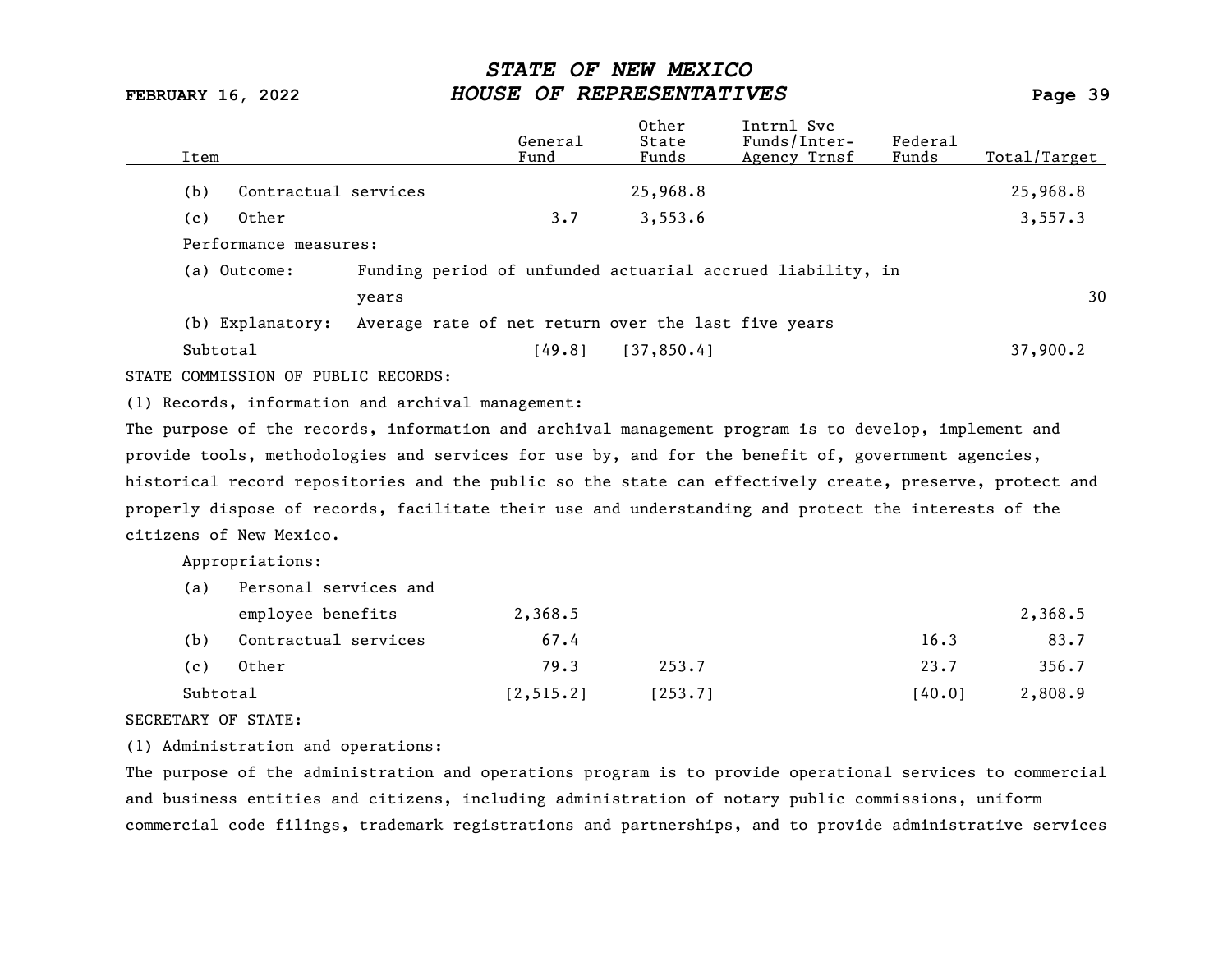| Item             |                                | General<br>Fund                                     | 0ther<br>State<br>Funds | Intrnl Svc<br>Funds/Inter-<br>Agency Trnsf                                                             | Federal<br>Funds | Total/Target |
|------------------|--------------------------------|-----------------------------------------------------|-------------------------|--------------------------------------------------------------------------------------------------------|------------------|--------------|
|                  | needed to carry out elections. |                                                     |                         |                                                                                                        |                  |              |
|                  | Appropriations:                |                                                     |                         |                                                                                                        |                  |              |
| (a)              | Personal services and          |                                                     |                         |                                                                                                        |                  |              |
|                  | employee benefits              | 3,248.4                                             |                         |                                                                                                        |                  | 3,248.4      |
| (b)              | Contractual services           | 189.2                                               |                         |                                                                                                        |                  | 189.2        |
| (c)              | Other                          | 610.0                                               | 65.0                    |                                                                                                        |                  | 675.0        |
| (2) Elections:   |                                |                                                     |                         |                                                                                                        |                  |              |
|                  |                                |                                                     |                         | The purpose of the elections program is to provide voter education and information on election law and |                  |              |
|                  |                                |                                                     |                         | government ethics to citizens, public officials and candidates so they can comply with state law.      |                  |              |
|                  | Appropriations:                |                                                     |                         |                                                                                                        |                  |              |
| (a)              | Personal services and          |                                                     |                         |                                                                                                        |                  |              |
|                  | employee benefits              | 1,623.7                                             |                         |                                                                                                        |                  | 1,623.7      |
| (b)              | Contractual services           | 649.9                                               | 164.4                   |                                                                                                        |                  | 814.3        |
| (c)              | Other                          | 7,592.2                                             | 491.3                   |                                                                                                        |                  | 8,083.5      |
|                  | Performance measures:          |                                                     |                         |                                                                                                        |                  |              |
|                  | (a) Outcome:                   | Percent of eligible voters registered to vote       |                         |                                                                                                        |                  | 87%          |
|                  | (b) Outcome:                   | Percent of reporting individuals in compliance with |                         |                                                                                                        |                  |              |
|                  |                                | campaign finance reporting requirements             |                         |                                                                                                        |                  | 99%          |
|                  | Subtotal                       | [13, 913.4]                                         | [720.7]                 |                                                                                                        |                  | 14,634.1     |
| PERSONNEL BOARD: |                                |                                                     |                         |                                                                                                        |                  |              |

(1) Human resource management:

The purpose of the human resource management program is to provide a merit-based system in partnership with state agencies, appropriate compensation, human resource accountability and employee development that meets the evolving needs of the agencies, employees, applicants and the public so economy and efficiency in the management of state affairs may be provided while protecting the interest of the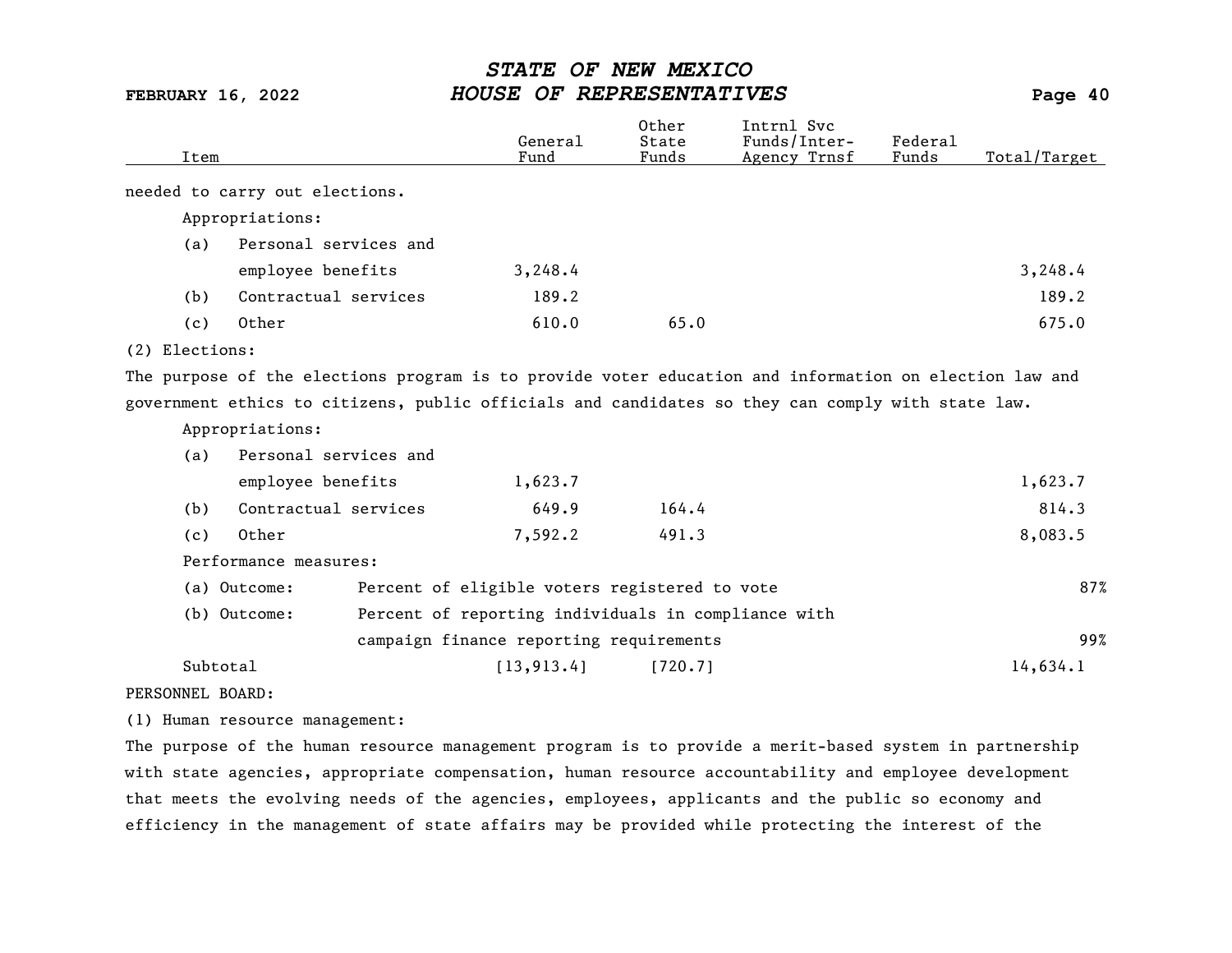|         | Item |                                         |                      | General<br>Fund                    | Other<br>State<br>Funds | Intrnl Svc<br>Funds/Inter-<br>Agency Trnsf                                                            | Federal<br>Funds | Total/Target |
|---------|------|-----------------------------------------|----------------------|------------------------------------|-------------------------|-------------------------------------------------------------------------------------------------------|------------------|--------------|
| public. |      |                                         |                      |                                    |                         |                                                                                                       |                  |              |
|         |      | Appropriations:                         |                      |                                    |                         |                                                                                                       |                  |              |
|         | (a)  | Personal services and                   |                      |                                    |                         |                                                                                                       |                  |              |
|         |      | employee benefits                       |                      | 3,523.2                            |                         |                                                                                                       |                  | 3,523.2      |
|         | (b)  | Contractual services                    |                      | 76.0                               |                         |                                                                                                       |                  | 76.0         |
|         | (c)  | Other                                   |                      | 234.9                              |                         |                                                                                                       |                  | 234.9        |
|         |      | Performance measures:                   |                      |                                    |                         |                                                                                                       |                  |              |
|         |      | (a) Explanatory:                        |                      |                                    |                         | Average number of days to fill a position from the date of                                            |                  |              |
|         |      |                                         | posting              |                                    |                         |                                                                                                       |                  |              |
|         |      | (b) Explanatory:                        |                      | Classified service vacancy rate    |                         |                                                                                                       |                  |              |
|         |      | (c) Explanatory:                        |                      | Number of salary increases awarded |                         |                                                                                                       |                  |              |
|         |      | (d) Explanatory:                        |                      |                                    |                         | Average classified service employee total compensation                                                |                  |              |
|         |      | (e) Explanatory:                        | Cost of overtime pay |                                    |                         |                                                                                                       |                  |              |
|         |      | Subtotal                                |                      | [3, 834.1]                         |                         |                                                                                                       |                  | 3,834.1      |
|         |      | PUBLIC EMPLOYEES LABOR RELATIONS BOARD: |                      |                                    |                         |                                                                                                       |                  |              |
|         |      |                                         |                      |                                    |                         | The purpose of the public employee labor relations board is to assure all state and local public body |                  |              |
|         |      |                                         |                      |                                    |                         | employees have the option to organize and bargain collectively with their employer.                   |                  |              |
|         |      | Appropriations:                         |                      |                                    |                         |                                                                                                       |                  |              |
|         | (a)  | Personal services and                   |                      |                                    |                         |                                                                                                       |                  |              |
|         |      | employee benefits                       |                      | 179.1                              |                         |                                                                                                       |                  | 179.1        |
|         | (b)  | Contractual services                    |                      | 19.0                               |                         |                                                                                                       |                  | 19.0         |
|         | (c)  | Other                                   |                      | 57.0                               |                         |                                                                                                       |                  | 57.0         |
|         |      | Subtotal                                |                      | [255.1]                            |                         |                                                                                                       |                  | 255.1        |
|         |      | $m n n + n + n - n$                     |                      |                                    |                         |                                                                                                       |                  |              |

STATE TREASURER:

The purpose of the state treasurer program is to provide a financial environment that maintains maximum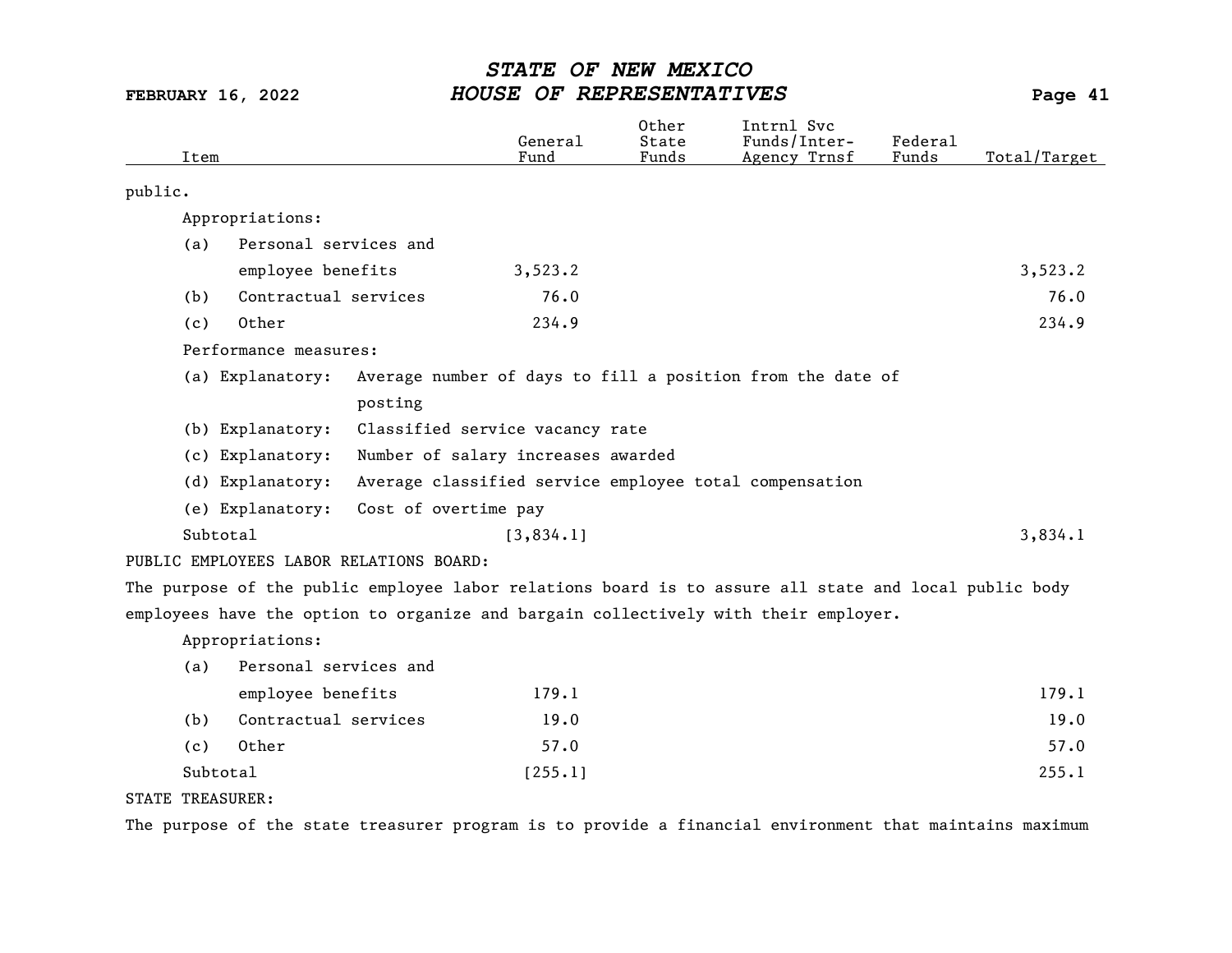| Item     |                                    | General<br>Fund | Other<br>State<br>Funds                                                                                 | Intrnl Svc<br>Funds/Inter-<br>Agency Trnsf | Federal<br>Funds | Total/Target           |
|----------|------------------------------------|-----------------|---------------------------------------------------------------------------------------------------------|--------------------------------------------|------------------|------------------------|
|          |                                    |                 | accountability for receipt, investment and disbursement of public funds to protect the financial        |                                            |                  |                        |
|          | interests of New Mexico citizens.  |                 |                                                                                                         |                                            |                  |                        |
|          | Appropriations:                    |                 |                                                                                                         |                                            |                  |                        |
| (a)      | Personal services and              |                 |                                                                                                         |                                            |                  |                        |
|          | employee benefits                  | 2,881.9         | 361.0                                                                                                   |                                            | $2 \cdot 0$      | 3,244.9                |
| (b)      | Contractual services               | 393.5           | 29.0                                                                                                    |                                            |                  | 422.5                  |
| (c)      | Other                              | 717.2           |                                                                                                         |                                            |                  | 717.2                  |
|          | Performance measures:              |                 |                                                                                                         |                                            |                  |                        |
|          | (a) Outcome:                       |                 | One-year annualized investment return on general fund core                                              |                                            |                  |                        |
|          |                                    |                 | portfolio to exceed internal benchmarks, in basis points                                                |                                            |                  | 10                     |
| Subtotal |                                    | [3,992.6]       | [390.0]                                                                                                 |                                            | [2.0]            | 4,384.6                |
|          | TOTAL GENERAL CONTROL              |                 | $166,447.6$ 1,626,512.0                                                                                 | 119,214.4                                  |                  | $27,670.5$ 1,939,844.5 |
|          |                                    |                 | D. COMMERCE AND INDUSTRY                                                                                |                                            |                  |                        |
|          | BOARD OF EXAMINERS FOR ARCHITECTS: |                 |                                                                                                         |                                            |                  |                        |
|          | (1) Architectural registration:    |                 |                                                                                                         |                                            |                  |                        |
|          |                                    |                 | The purpose of the board of examiners for architects is to regulate, through enforcement and licensing, |                                            |                  |                        |
|          |                                    |                 | the professional conduct of architects to protect the boalth secondary indicate the coneral public of   |                                            |                  |                        |

the professional conduct of architects to protect the health, safety and welfare of the general public of the state.

Appropriations:

| (a) | Personal services and         |         |       |
|-----|-------------------------------|---------|-------|
|     | employee benefits             | 345.4   | 345.4 |
| (b) | Contractual services          | 46.7    | 46.7  |
| (c) | Other                         | 83.3    | 83.3  |
|     | Subtotal                      | [475.4] | 475.4 |
|     | <b>PR PRIITOC COMATCCTON.</b> |         |       |

STATE ETHICS COMMISSION: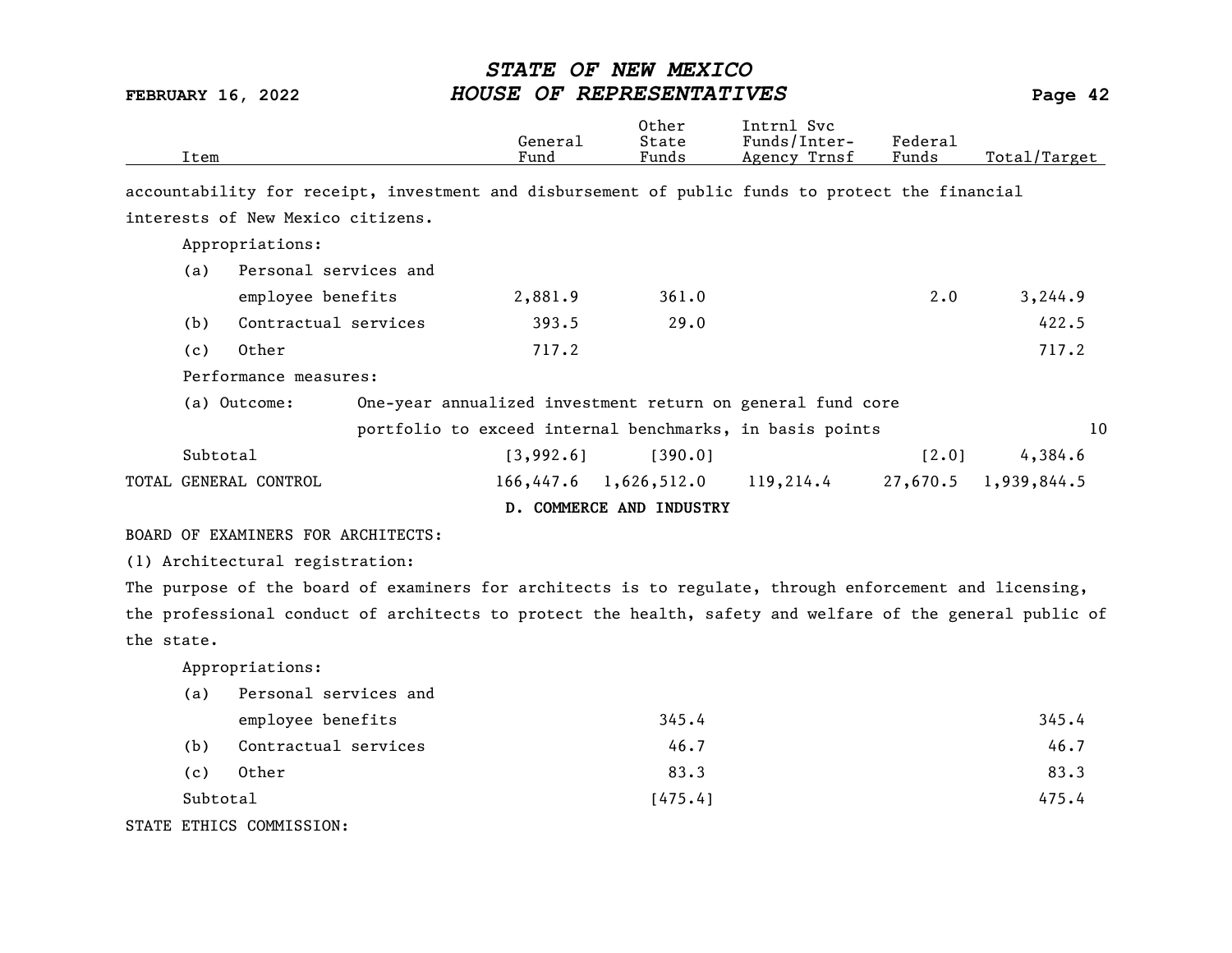| <b>FEBRUARY 16, 2022</b> | HOUSE OF REPRESENTATIVES |                |                            |         |  |
|--------------------------|--------------------------|----------------|----------------------------|---------|--|
|                          | General                  | Other<br>State | Intrnl Svc<br>Funds/Inter- | Federal |  |

Item Fund Funds Agency Trnsf Funds Total/Target

STATE OF NEW MEXICO

The purpose of the New Mexico ethics commission is to receive, investigate and adjudicate complaints against public officials, public employees, candidates, those subject to the Campaign Reporting Act, government contractors, lobbyists and lobbyists' employers and to ensure that public ethics laws are clear, comprehensive and effective.

Appropriations:

| (a)      | Personal services and |            |         |
|----------|-----------------------|------------|---------|
|          | employee benefits     | 881.7      | 881.7   |
| (b)      | Contractual services  | 200.0      | 200.0   |
| (c)      | Other                 | 111.8      | 111.8   |
| Subtotal |                       | [1, 193.5] | 1,193.5 |

BORDER AUTHORITY:

(1) Border development:

The purpose of the border development program is to encourage and foster trade development in the state by developing port facilities and infrastructure at international ports of entry to attract new industries and business to the New Mexico border and to assist industries, businesses and the traveling public in their efficient and effective use of ports and related facilities.

Appropriations:

(a) Personal services and

|     | employee benefits    | 385.5 |      | 385.5 |
|-----|----------------------|-------|------|-------|
| (b) | Contractual services | 19.8  | 24.0 | 43.8  |
| (c) | Other                | 33.1  | 84.7 | 117.8 |

Performance measures:

| (a) Outcome: | Annual trade share of New Mexico ports within the west  |     |
|--------------|---------------------------------------------------------|-----|
|              | Texas and New Mexico region                             | 50% |
| (b) Outcome: | Number of commercial and noncommercial vehicles passing |     |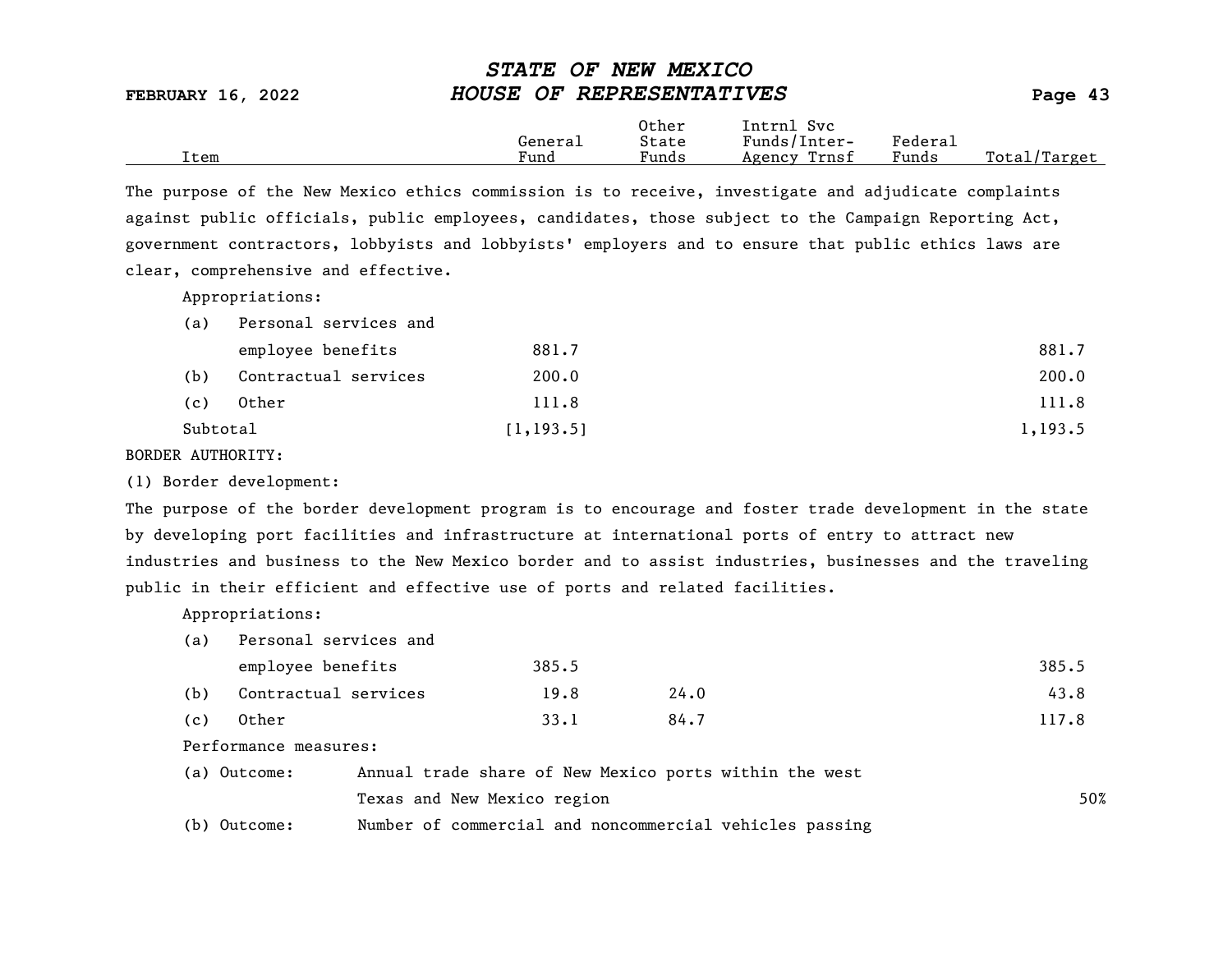| Item                |                                |            | General<br>Fund                                                                                          | 0ther<br>State<br>Funds | Intrnl Svc<br>Funds/Inter-<br>Agency Trnsf | Federal<br>Funds | Total/Target |
|---------------------|--------------------------------|------------|----------------------------------------------------------------------------------------------------------|-------------------------|--------------------------------------------|------------------|--------------|
|                     |                                |            | through New Mexico ports                                                                                 |                         |                                            |                  | 1,100,000    |
|                     | Subtotal                       |            | [438.4]                                                                                                  | [108.7]                 |                                            |                  | 547.1        |
| TOURISM DEPARTMENT: |                                |            |                                                                                                          |                         |                                            |                  |              |
|                     | (1) Marketing and promotion:   |            |                                                                                                          |                         |                                            |                  |              |
|                     |                                |            | The purpose of the marketing and promotion program is to produce and provide collateral, editorial and   |                         |                                            |                  |              |
|                     |                                |            | special events for the consumer and trade industry so they may increase their awareness of New Mexico as |                         |                                            |                  |              |
|                     | a premier tourist destination. |            |                                                                                                          |                         |                                            |                  |              |
|                     | Appropriations:                |            |                                                                                                          |                         |                                            |                  |              |
| (a)                 | Personal services and          |            |                                                                                                          |                         |                                            |                  |              |
|                     | employee benefits              |            | 525.3                                                                                                    |                         |                                            |                  | 525.3        |
| (b)                 | Contractual services           |            | 1,387.2                                                                                                  | 30.0                    |                                            |                  | 1,417.2      |
| (c)                 | Other                          |            | 14,676.1                                                                                                 |                         |                                            |                  | 14,676.1     |
|                     | Performance measures:          |            |                                                                                                          |                         |                                            |                  |              |
|                     | (a) Outcome:                   |            | Percent change in New Mexico leisure and hospitality                                                     |                         |                                            |                  |              |
|                     |                                | employment |                                                                                                          |                         |                                            |                  | 3%           |
|                     | (b) Output:                    |            | Percent change in year-over-year visitor spending                                                        |                         |                                            |                  | $3\%$        |
|                     | (2) Tourism development:       |            |                                                                                                          |                         |                                            |                  |              |
|                     |                                |            | The purpose of the tourism development program is to provide constituent services for communities,       |                         |                                            |                  |              |
|                     |                                |            | regions and other entities so they may identify their needs and assistance can be provided to locate     |                         |                                            |                  |              |
|                     |                                |            | resources to fill those needs, whether internal or external to the organization.                         |                         |                                            |                  |              |
|                     | Appropriations:                |            |                                                                                                          |                         |                                            |                  |              |
| (a)                 | Personal services and          |            |                                                                                                          |                         |                                            |                  |              |
|                     | employee benefits              |            | 668.2                                                                                                    | 384.2                   |                                            |                  | 1,052.4      |
| (b)                 | Contractual services           |            | 3.5                                                                                                      | 2.6                     |                                            |                  | 6.1          |
| (c)                 | Other                          |            | 560.4                                                                                                    | 1,060.1                 |                                            |                  | 1,620.5      |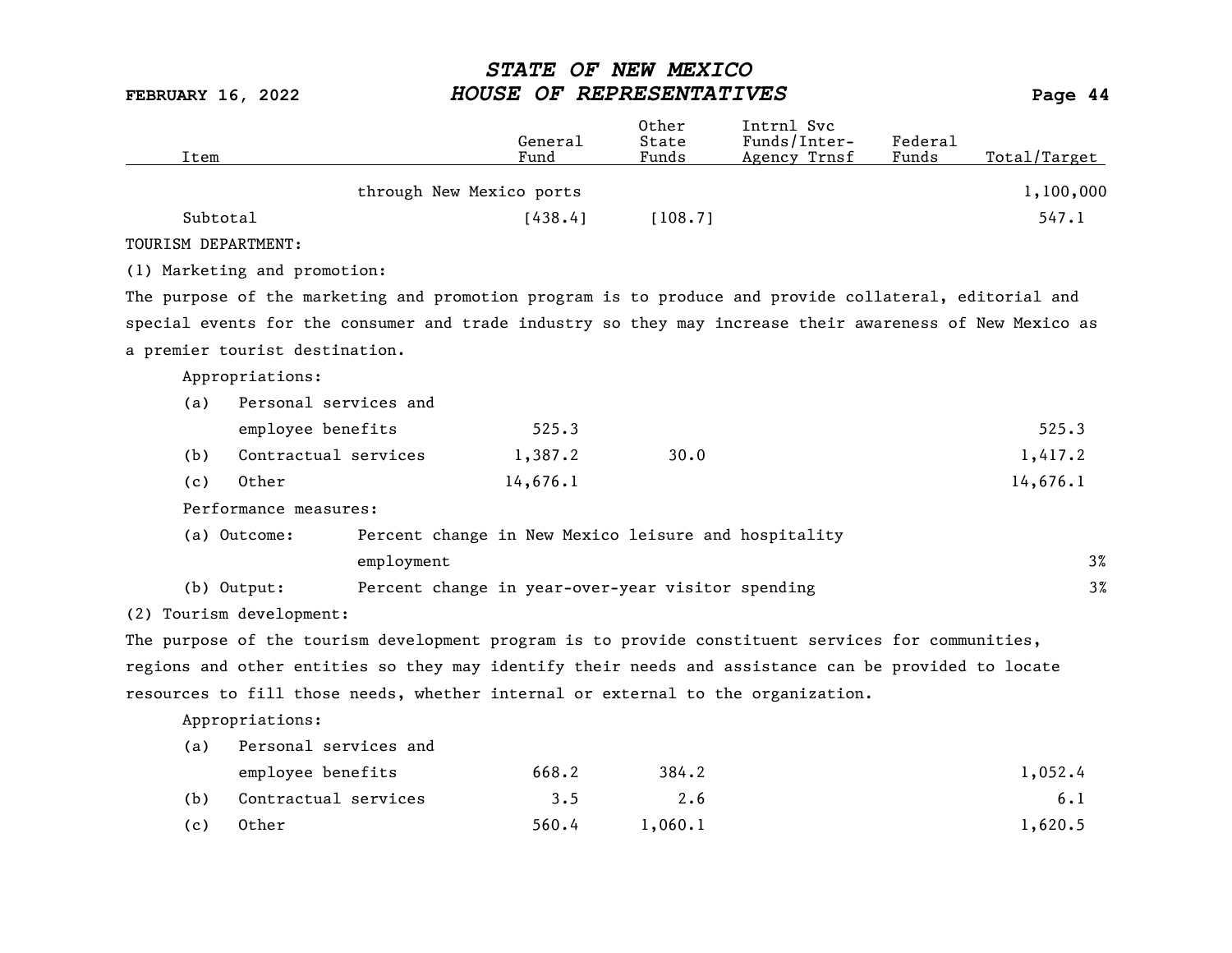| Item     |                              |                                                                   | General<br>Fund | Other<br>State<br>Funds | Intrnl Svc<br>Funds/Inter-<br>Agency Trnsf                                                                | Federal<br>Funds | Total/Target |
|----------|------------------------------|-------------------------------------------------------------------|-----------------|-------------------------|-----------------------------------------------------------------------------------------------------------|------------------|--------------|
|          | Performance measures:        |                                                                   |                 |                         |                                                                                                           |                  |              |
|          | (a) Output:                  | Number of entities participating in collaborative                 |                 |                         |                                                                                                           |                  |              |
|          |                              |                                                                   |                 |                         | applications for the cooperative marketing grant program                                                  |                  | 140          |
|          | (3) New Mexico magazine:     |                                                                   |                 |                         |                                                                                                           |                  |              |
|          |                              |                                                                   |                 |                         | The purpose of the New Mexico magazine program is to produce a monthly magazine and ancillary products    |                  |              |
|          |                              |                                                                   |                 |                         | for a state and global audience so the audience can learn about New Mexico from a cultural, historical    |                  |              |
|          | and educational perspective. |                                                                   |                 |                         |                                                                                                           |                  |              |
|          | Appropriations:              |                                                                   |                 |                         |                                                                                                           |                  |              |
| (a)      | Personal services and        |                                                                   |                 |                         |                                                                                                           |                  |              |
|          | employee benefits            |                                                                   |                 | 1,018.8                 |                                                                                                           |                  | 1,018.8      |
| (b)      | Contractual services         |                                                                   |                 | 830.0                   |                                                                                                           |                  | 830.0        |
| (c)      | Other                        |                                                                   |                 | 1,393.6                 |                                                                                                           |                  | 1,393.6      |
|          | Performance measures:        |                                                                   |                 |                         |                                                                                                           |                  |              |
|          | (a) Output:                  | True adventure guide advertising revenue                          |                 |                         |                                                                                                           |                  | \$445,000    |
|          | $(b)$ Output:                | Advertising revenue per issue, in thousands                       |                 |                         |                                                                                                           |                  | \$75         |
|          | (4) Program support:         |                                                                   |                 |                         |                                                                                                           |                  |              |
|          |                              |                                                                   |                 |                         | The purpose of program support is to provide administrative assistance to support the department's        |                  |              |
|          |                              |                                                                   |                 |                         | programs and personnel so they may be successful in implementing and reaching their strategic initiatives |                  |              |
|          |                              | and maintaining full compliance with state rules and regulations. |                 |                         |                                                                                                           |                  |              |
|          | Appropriations:              |                                                                   |                 |                         |                                                                                                           |                  |              |
| (a)      | Personal services and        |                                                                   |                 |                         |                                                                                                           |                  |              |
|          | employee benefits            |                                                                   | 1,391.0         |                         |                                                                                                           |                  | 1,391.0      |
| (b)      | Contractual services         |                                                                   | 32.5            |                         |                                                                                                           |                  | 32.5         |
| (c)      | Other                        |                                                                   | 142.5           |                         |                                                                                                           |                  | 142.5        |
| Subtotal |                              |                                                                   | [19, 386.7]     | [4, 719.3]              |                                                                                                           |                  | 24,106.0     |
|          |                              |                                                                   |                 |                         |                                                                                                           |                  |              |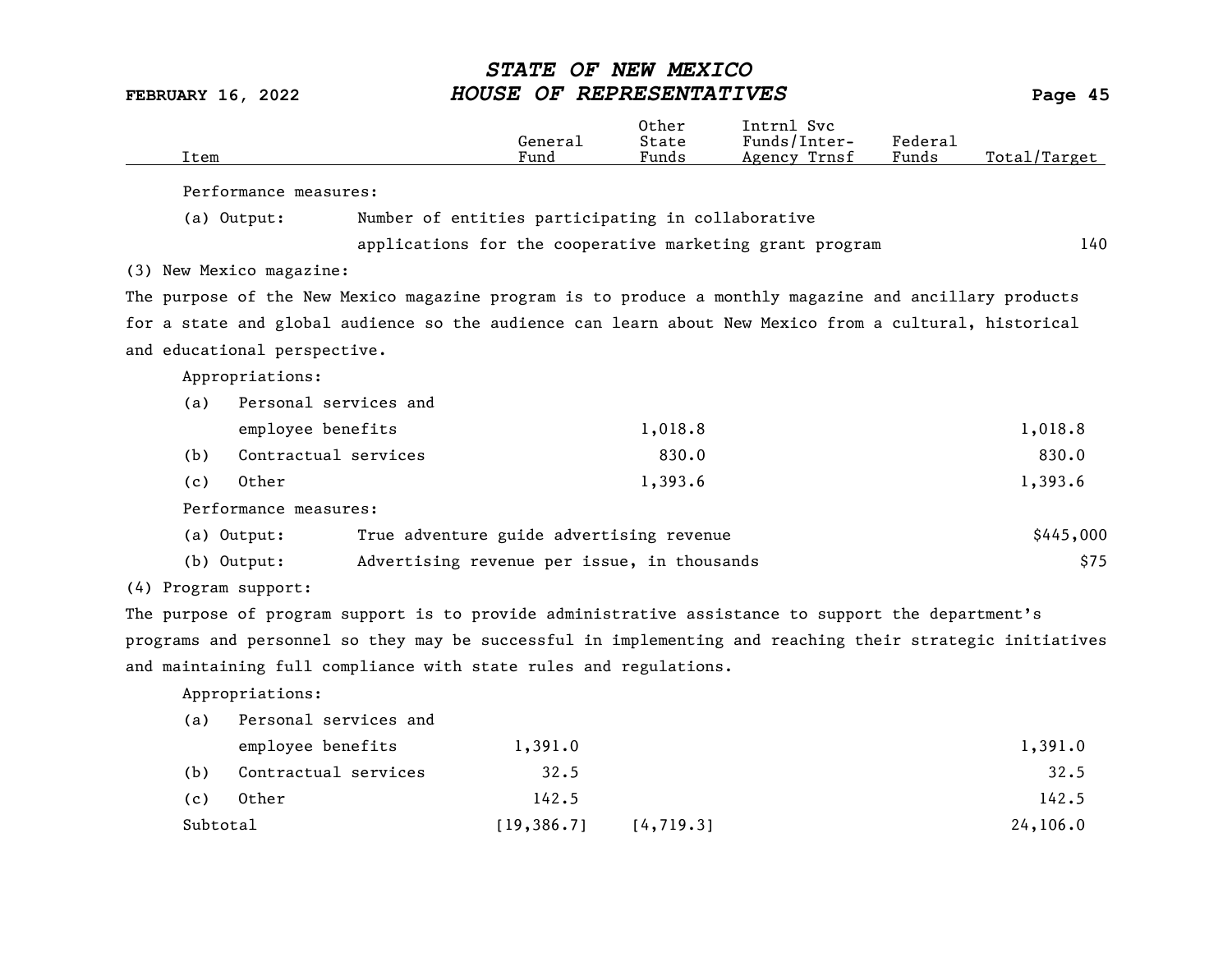|      |         | Other | Svc<br>Intrnl   |         |                  |
|------|---------|-------|-----------------|---------|------------------|
|      | General | State | Funds/Inter-    | Federau |                  |
| Item | Fund    | Funds | Trnsf<br>Agency | Funds   | Total<br>Target/ |

ECONOMIC DEVELOPMENT DEPARTMENT:

(1) Economic development:

The purpose of the economic development program is to assist communities in preparing for their role in the new economy, focusing on high-quality job creation and improved infrastructure so New Mexicans can increase their wealth and improve their quality of life.

Appropriations:

| (a) | Personal services and |                              |                                                          |       |         |
|-----|-----------------------|------------------------------|----------------------------------------------------------|-------|---------|
|     | employee benefits     |                              | 2,344.2                                                  | 200.0 | 2,544.2 |
| (b) | Contractual services  |                              | 1,709.0                                                  |       | 1,709.0 |
| (c) | Other                 |                              | 7,322.7                                                  |       | 7,322.7 |
|     | Performance measures: |                              |                                                          |       |         |
|     | (a) Outcome:          |                              | Number of workers trained by the job training incentive  |       |         |
|     |                       | program                      |                                                          |       | 2,000   |
|     | (b) Outcome:          | Number of rural jobs created |                                                          |       | 1,320   |
|     | $(c)$ Output:         |                              | Number of jobs created through the use of Local Economic |       |         |
|     |                       | Development Act funds        |                                                          |       | 3,000   |
|     | (d) Outcome:          |                              | Number of jobs created through business relocations      |       |         |
|     |                       |                              | facilitated by the New Mexico economic development       |       |         |
|     |                       | partnership                  |                                                          |       | 2,250   |

(2) Film:

The purpose of the film program is to maintain the core business for the film location services and stimulate growth in digital film media to maintain the economic vitality of New Mexico's film industry.

Appropriations:

(a) Personal services and employee benefits 771.5 771.5 771.5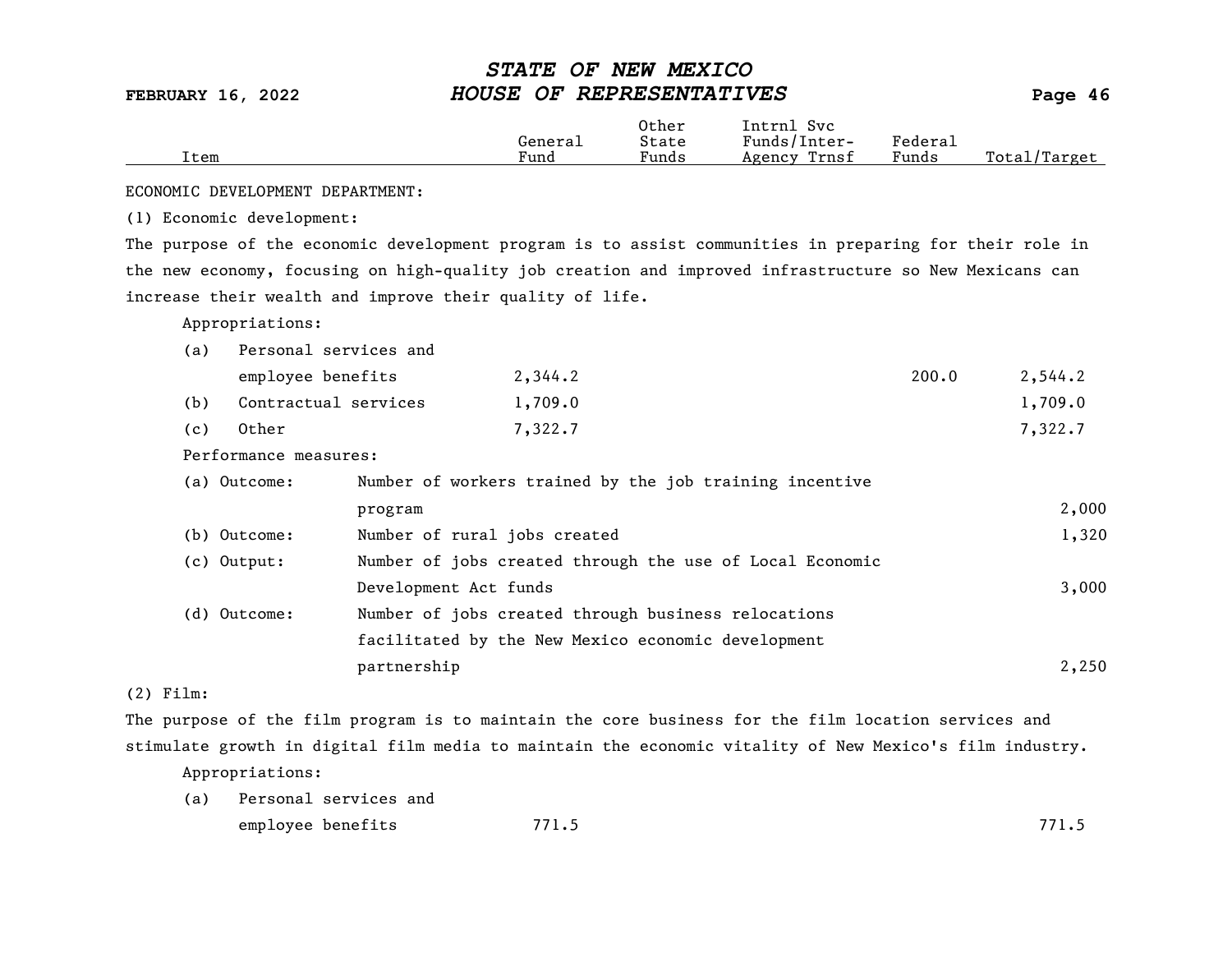| Item                    |                                                                                                          | General<br>Fund | Other<br>State<br>Funds | Intrnl Svc<br>Funds/Inter-<br>Agency Trnsf                | Federa1<br>Funds | Total/Target |
|-------------------------|----------------------------------------------------------------------------------------------------------|-----------------|-------------------------|-----------------------------------------------------------|------------------|--------------|
| (b)                     | Contractual services                                                                                     | 53.4            |                         |                                                           |                  | 53.4         |
| (c)                     | Other                                                                                                    | 78.9            |                         |                                                           |                  | 78.9         |
|                         | Performance measures:                                                                                    |                 |                         |                                                           |                  |              |
|                         | (a) Outcome:                                                                                             |                 |                         | Direct spending by film industry productions, in millions |                  | \$530        |
| (3) Outdoor recreation: |                                                                                                          |                 |                         |                                                           |                  |              |
|                         | Appropriations:                                                                                          |                 |                         |                                                           |                  |              |
| (a)                     | Personal services and                                                                                    |                 |                         |                                                           |                  |              |
|                         | employee benefits                                                                                        | 323.8           |                         |                                                           |                  | 323.8        |
| (b)                     | Contractual services                                                                                     | 25.0            |                         |                                                           |                  | 25.0         |
| (c)                     | Other                                                                                                    | 582.0           |                         |                                                           |                  | 582.0        |
| (4) Program support:    |                                                                                                          |                 |                         |                                                           |                  |              |
|                         | The purpose of program support is to provide central direction to agency management processes and fiscal |                 |                         |                                                           |                  |              |
|                         | support to agency programs to ensure consistency, continuity and legal compliance.                       |                 |                         |                                                           |                  |              |
|                         | Appropriations:                                                                                          |                 |                         |                                                           |                  |              |
| (a)                     | Personal services and                                                                                    |                 |                         |                                                           |                  |              |
|                         | employee benefits                                                                                        | 2,020.6         |                         |                                                           |                  | 2,020.6      |
| (b)                     | Contractual services                                                                                     | 1,223.3         |                         |                                                           |                  | 1,223.3      |
| (c)                     | Other                                                                                                    | 482.0           |                         |                                                           |                  | 482.0        |
| Subtotal                |                                                                                                          | [16, 936.4]     |                         |                                                           | [200.0]          | 17,136.4     |
|                         | REGULATION AND LICENSING DEPARTMENT:                                                                     |                 |                         |                                                           |                  |              |
|                         | (1) Construction industries:                                                                             |                 |                         |                                                           |                  |              |

The purpose of the construction industries program is to provide code compliance oversight; issue licenses, permits and citations; perform inspections; administer exams; process complaints; and enforce laws, rules and regulations relating to general construction and manufactured housing standards to industry professionals.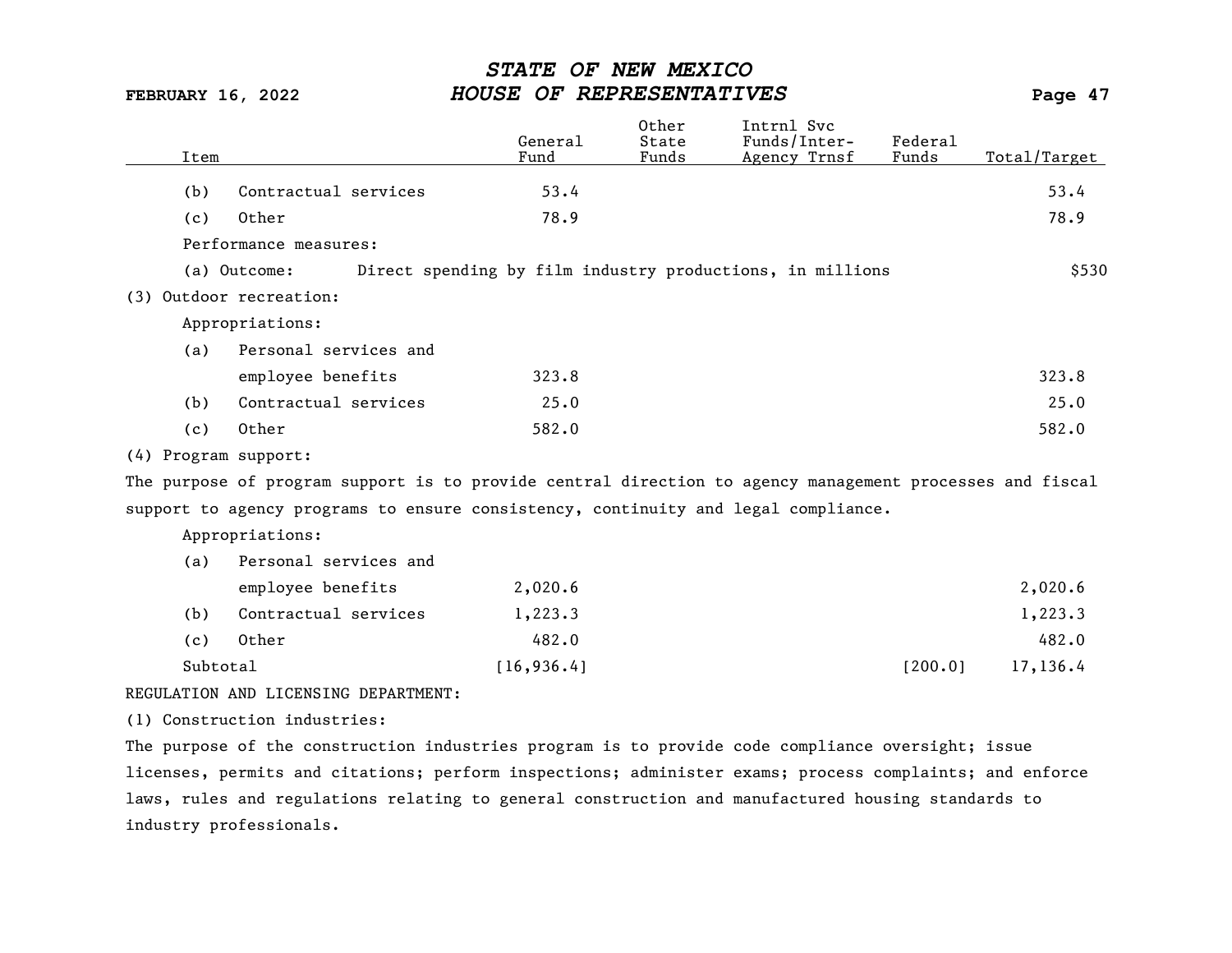| Item |                             |                                            | General<br>Fund | Other<br>State<br>Funds | Intrnl Svc<br>Funds/Inter-<br>Agency Trnsf                                                              | Federal<br>Funds | Total/Target |
|------|-----------------------------|--------------------------------------------|-----------------|-------------------------|---------------------------------------------------------------------------------------------------------|------------------|--------------|
|      | Appropriations:             |                                            |                 |                         |                                                                                                         |                  |              |
| (a)  |                             | Personal services and                      |                 |                         |                                                                                                         |                  |              |
|      | employee benefits           |                                            | 8,288.5         | 242.7                   | 200.0                                                                                                   | 25.0             | 8,756.2      |
| (b)  |                             | Contractual services                       | 416.7           | 50.3                    |                                                                                                         |                  | 467.0        |
| (c)  | Other                       |                                            | 1,207.5         | 46.3                    |                                                                                                         |                  | 1,253.8      |
| (d)  |                             | Other financing uses                       | 147.2           |                         |                                                                                                         |                  | 147.2        |
|      | Performance measures:       |                                            |                 |                         |                                                                                                         |                  |              |
|      | (a) Outcome:                |                                            |                 |                         | Percent of commercial plans reviewed within ten working days                                            |                  | 92%          |
|      | (b) Outcome:                |                                            |                 |                         | Percent of residential plans reviewed within five working                                               |                  |              |
|      |                             | days                                       |                 |                         |                                                                                                         |                  | 95%          |
|      | $(c)$ Output:               |                                            |                 |                         | Time to final action, referral or dismissal of complaint,                                               |                  |              |
|      |                             | in months                                  |                 |                         |                                                                                                         |                  | 8            |
|      | (2) Financial institutions: |                                            |                 |                         |                                                                                                         |                  |              |
|      |                             |                                            |                 |                         | The purpose of the financial institutions and securities program is to issue charters and licenses;     |                  |              |
|      |                             |                                            |                 |                         | perform examinations; investigate complaints; enforce laws, rules and regulations; and promote investor |                  |              |
|      |                             |                                            |                 |                         | protection and confidence so capital formation is maximized and a secure financial infrastructure is    |                  |              |
|      |                             | available to support economic development. |                 |                         |                                                                                                         |                  |              |
|      | Appropriations:             |                                            |                 |                         |                                                                                                         |                  |              |
| (a)  |                             | Personal services and                      |                 |                         |                                                                                                         |                  |              |
|      | employee benefits           |                                            | 84.0            | 1,075.7                 | 2,000.0                                                                                                 |                  | 3,159.7      |
| (b)  |                             | Contractual services                       |                 | 82.2                    |                                                                                                         |                  | 82.2         |
| (c)  | Other                       |                                            |                 | 559.9                   |                                                                                                         |                  | 559.9        |
| (d)  |                             | Other financing uses                       |                 | 261.5                   |                                                                                                         |                  | 261.5        |

The internal service funds/interagency transfers appropriation to the financial institutions program of the regulation and licensing department includes four hundred forty-six thousand five hundred dollars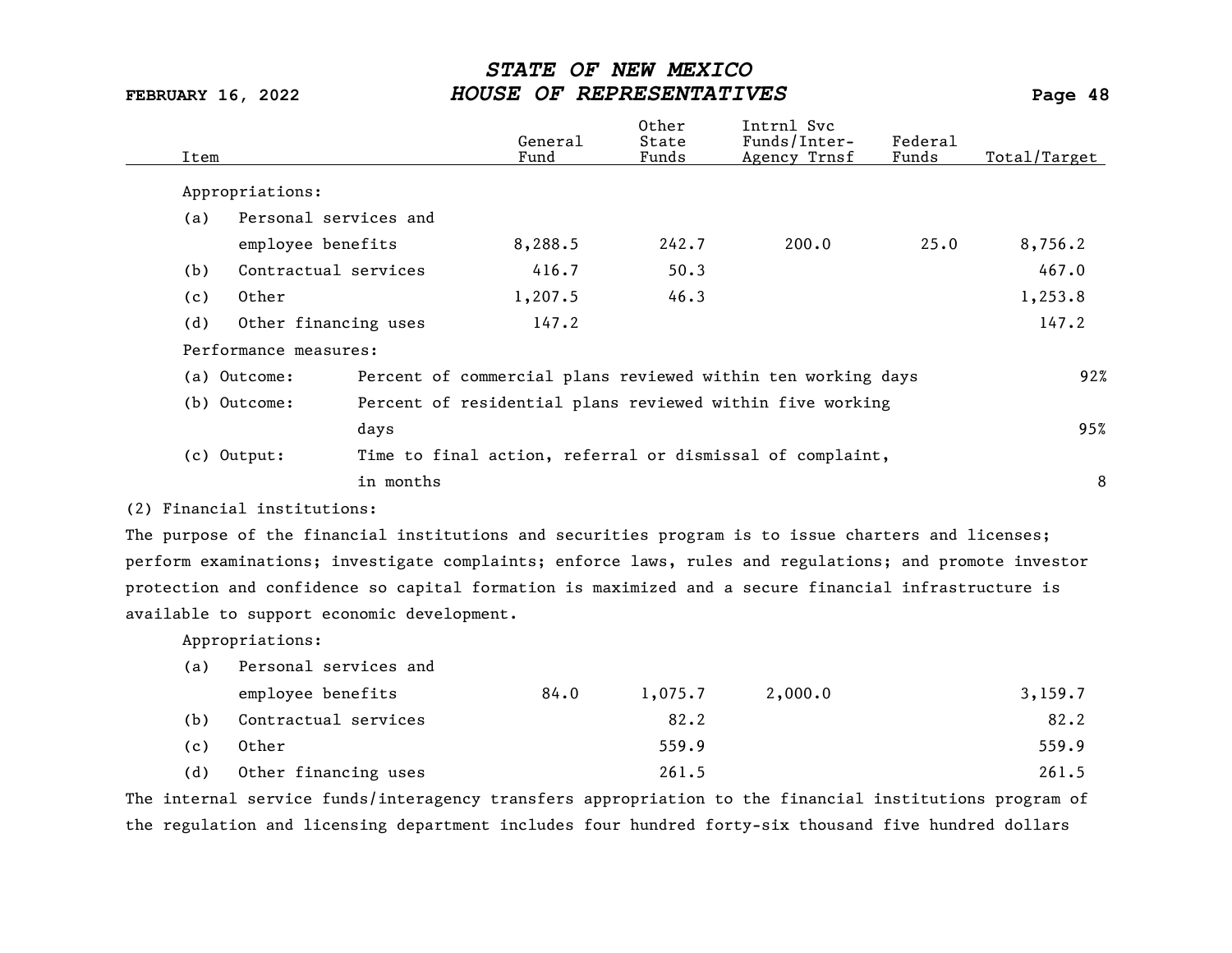|      |         | Other                 | Intrnl<br><b>Svc</b> |                             |                 |
|------|---------|-----------------------|----------------------|-----------------------------|-----------------|
|      | General | State                 | Funds/Inter-         | ${}_{\rm \texttt{Federau}}$ |                 |
| Item | Fund    | $\mathbf{r}$<br>Funds | Trnsf<br>Agency      | Funds                       | Total<br>Target |

(\$446,500) from the mortgage regulatory fund for the general operations of the financial institutions program.

Performance measures:

| (a) Outcome: | Percent of completed applications processed within ninety |     |
|--------------|-----------------------------------------------------------|-----|
|              | days by type of application                               | 97% |

(3) Alcohol and gaming:

The purpose of the alcohol and gaming program is to regulate the sale, service and public consumption of alcoholic beverages and, in cooperation with the department of public safety, enforce the Liquor Control Act to protect the health, safety and welfare of the citizens of and visitors to New Mexico.

Appropriations:

| (a) | Personal services and         |                            |                                                           |         |
|-----|-------------------------------|----------------------------|-----------------------------------------------------------|---------|
|     | employee benefits             | 937.7                      | 225.0                                                     | 1,162.7 |
| (b) | Contractual services          | 13.3                       |                                                           | 13.3    |
| (c) | Other                         | 77.1                       | 75.0                                                      | 152.1   |
|     | Performance measures:         |                            |                                                           |         |
|     | (a) Output:                   |                            | Number of days to resolve an administrative citation that |         |
|     |                               | does not require a hearing |                                                           | 110     |
|     | $(h)$ $011$ $r0$ $m0$ $\cdot$ |                            | Number of days to issue a restaurant beer and wine liquor |         |

(b) Outcome: Number of days to issue a restaurant beer and wine liquor license and the set of the set of the set of the set of the set of the set of the set of the set of the set of the set of the set of the set of the set of the set of the set of the set of the set of the set of the set of t

(4) Securities:

The purpose of the securities program is to protect the integrity of the capital markets in New Mexico by setting standards for licensed professionals, investigating complaints, educating the public and enforcing the law.

Appropriations:

(a) Personal services and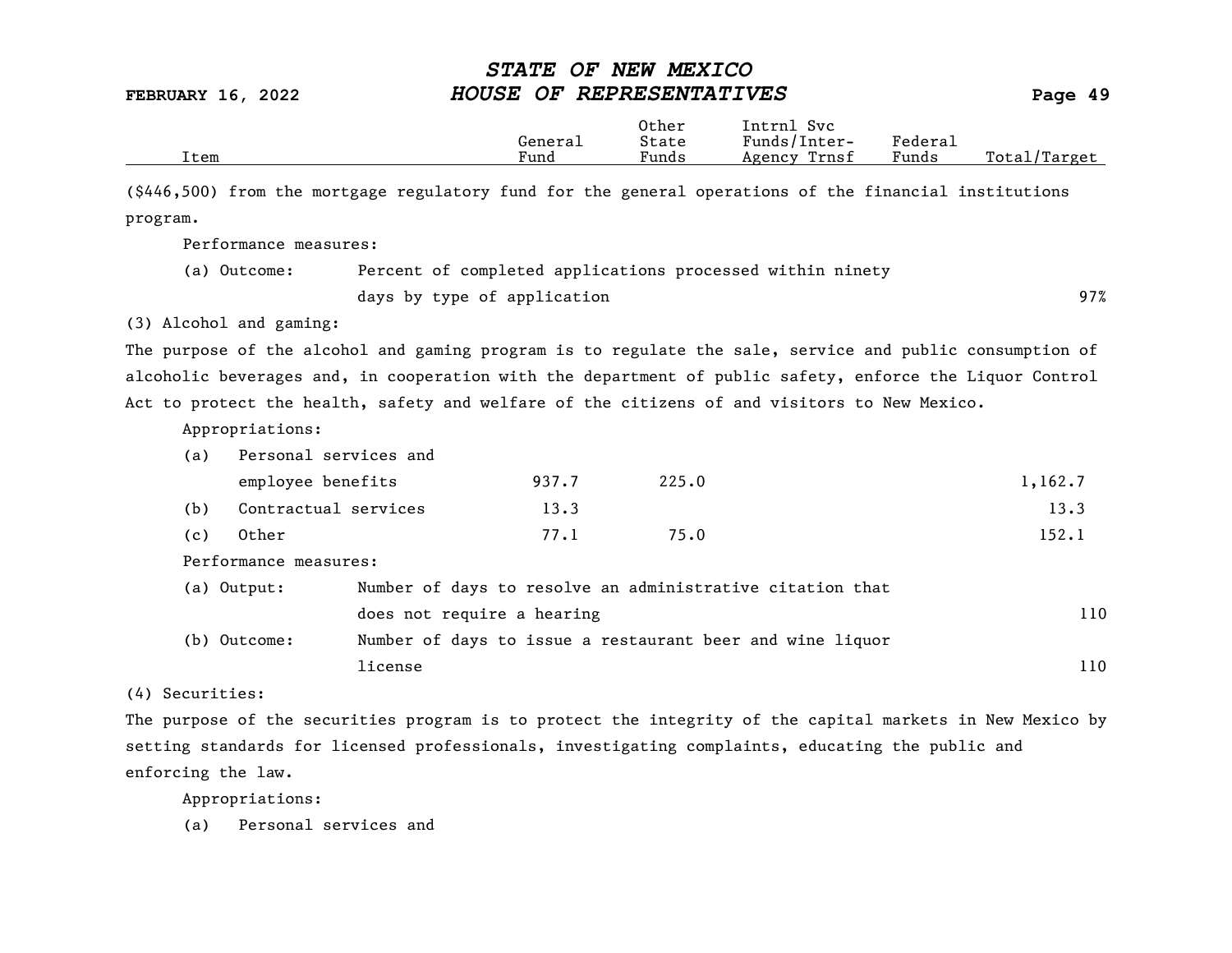| Item |                             | General<br>Fund | Other<br>State<br>Funds | Intrnl Svc<br>Funds/Inter-<br>Agency Trnsf | Federal<br>Funds | Total/Target |
|------|-----------------------------|-----------------|-------------------------|--------------------------------------------|------------------|--------------|
|      |                             |                 |                         |                                            |                  |              |
|      | employee benefits           | 61.8            | 1,245.4                 |                                            |                  | 1,307.2      |
| (b)  | Contractual services        | 4.0             | 70.0                    |                                            |                  | 74.0         |
| (c)  | Other                       | 70.0            | 313.4                   |                                            |                  | 383.4        |
| (d)  | Other financing uses        |                 | 252.2                   |                                            |                  | 252.2        |
|      | (5) Boards and commissions: |                 |                         |                                            |                  |              |
|      | Appropriations:             |                 |                         |                                            |                  |              |
| (a)  | Personal services and       |                 |                         |                                            |                  |              |
|      | employee benefits           | 31.1            | 184.2                   | 5,873.3                                    |                  | 6,088.6      |
| (b)  | Contractual services        |                 | 547.7                   |                                            |                  | 547.7        |
| (c)  | Other                       |                 | 1,631.0                 |                                            |                  | 1,631.0      |
| (d)  | Other financing uses        |                 | 7,802.6                 | 640.3                                      |                  | 8,442.9      |
| (6)  | Manufactured housing:       |                 |                         |                                            |                  |              |
|      | Appropriations:             |                 |                         |                                            |                  |              |
| (a)  | Personal services and       |                 |                         |                                            |                  |              |
|      | employee benefits           | 200.0           | 1,014.7                 |                                            | 25.0             | 1,239.7      |
| (b)  | Contractual services        |                 | 82.5                    |                                            |                  | 82.5         |
| (c)  | Other                       |                 | 187.8                   |                                            |                  | 187.8        |

The other state funds appropriations to the manufactured housing program of the regulation and licensing department in the personal services and employee benefits category include two hundred eight-five thousand dollars (\$285,000) from the mortgage regulatory fund.

The other state funds appropriations to the manufactured housing program of the regulation and licensing department in the personal services and employee benefits category include two hundred thousand dollars (\$200,000) from the securities enforcement and investor education fund.

(7) Cannabis control division:

Appropriations: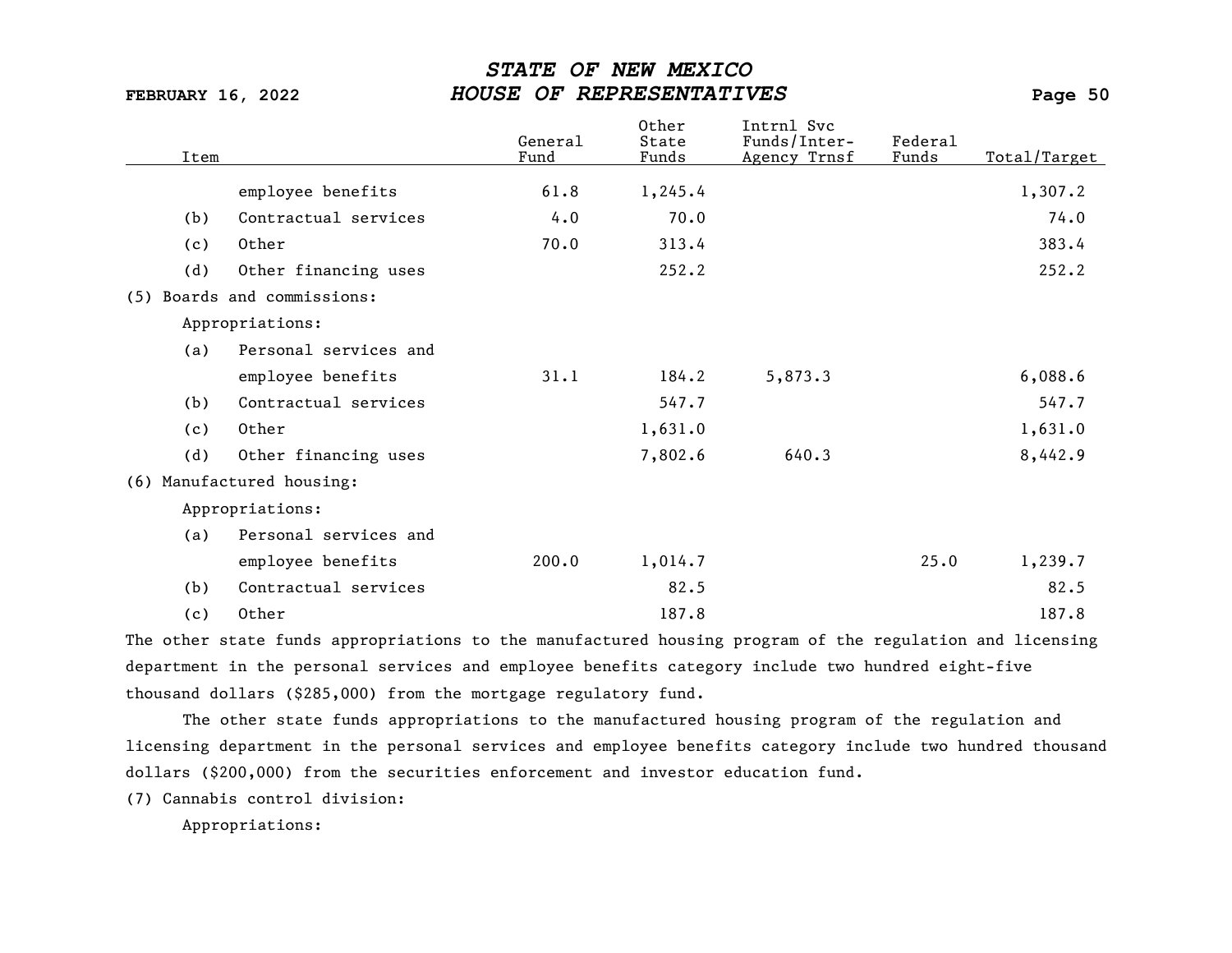|     | Item                  | General<br>Fund | Other<br>State<br>Funds | Intrnl Svc<br>Funds/Inter-<br>Agency Trnsf | Federal<br>Funds | Total/Target |
|-----|-----------------------|-----------------|-------------------------|--------------------------------------------|------------------|--------------|
| (a) | Personal services and |                 |                         |                                            |                  |              |
|     | employee benefits     | 2,496.0         |                         |                                            |                  | 2,496.0      |
| (b) | Contractual services  | 371.7           | 283.5                   |                                            |                  | 655.2        |
| (c) | Other                 | 250.0           | 400.0                   |                                            |                  | 650.0        |
| (d) | Other financing uses  |                 | 2,516.5                 |                                            |                  | 2,516.5      |

The other state funds appropriation to the cannabis control division of the regulation and licensing department includes two million five hundred sixteen thousand five hundred dollars (\$2,516,500) from cannabis licensing fees for the operations of the medical cannabis program of the department of health.

(8) Program support:

The purpose of program support is to provide leadership and centralized direction, financial management, information systems support and human resources support for all agency organizations in compliance with governing regulations, statutes and procedures so they can license qualified applicants, verify compliance with statutes and resolve or mediate consumer complaints.

Appropriations:

| (a)      | Personal services and |             |                             |         |        |          |
|----------|-----------------------|-------------|-----------------------------|---------|--------|----------|
|          | employee benefits     | 846.4       |                             | 1,819.3 |        | 2,665.7  |
| (b)      | Contractual services  | 31.1        |                             | 509.6   |        | 540.7    |
| (c)      | Other                 | 128.2       |                             | 605.5   |        | 733.7    |
| Subtotal |                       | [15, 662.3] | $[19, 150.1]$ $[11, 648.0]$ |         | [50.0] | 46,510.4 |

### PUBLIC REGULATION COMMISSION:

(1) Policy and regulation:

The purpose of the policy and regulation program is to fulfill the constitutional and legislative mandates regarding regulated industries through rulemaking, adjudications and policy initiatives to ensure the provisions of adequate and reliable services at fair, just and reasonable rates so the interests of the consumers and regulated industries are balanced to promote and protect the public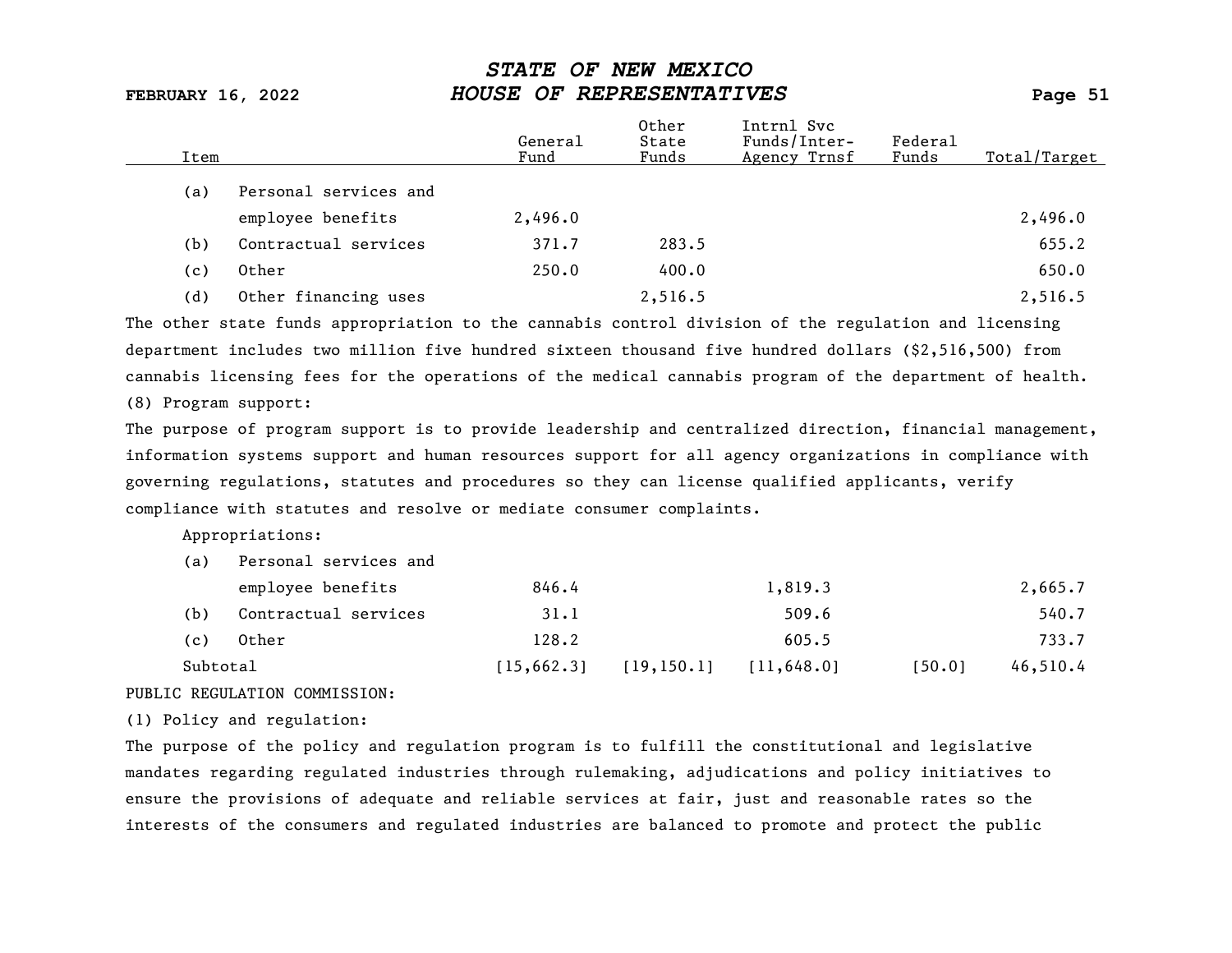| Item                 |                                                                                                           | General<br>Fund                                   | Other<br>State<br>Funds | Intrnl Svc<br>Funds/Inter-<br>Agency Trnsf                 | <b>Federal</b><br>Funds | Total/Target |
|----------------------|-----------------------------------------------------------------------------------------------------------|---------------------------------------------------|-------------------------|------------------------------------------------------------|-------------------------|--------------|
| interest.            |                                                                                                           |                                                   |                         |                                                            |                         |              |
|                      | Appropriations:                                                                                           |                                                   |                         |                                                            |                         |              |
| (a)                  | Personal services and                                                                                     |                                                   |                         |                                                            |                         |              |
|                      | employee benefits                                                                                         | 6, 152.4                                          | 284.2                   |                                                            |                         | 6,436.6      |
| (b)                  | Contractual services                                                                                      | 656.8                                             |                         |                                                            |                         | 656.8        |
| (c)                  | Other                                                                                                     | 761.7                                             |                         |                                                            |                         | 761.7        |
|                      | Performance measures:                                                                                     |                                                   |                         |                                                            |                         |              |
|                      | (a) Output:                                                                                               |                                                   |                         | Number of total carrier inspections (household goods, bus, |                         |              |
|                      |                                                                                                           | taxi, ambulance, tow and rail) performed by staff |                         |                                                            |                         | 400          |
| (2) Public safety:   |                                                                                                           |                                                   |                         |                                                            |                         |              |
|                      | The purpose of the public safety program is to provide services and resources to the appropriate entities |                                                   |                         |                                                            |                         |              |
|                      | to enhance their ability to protect the public from fire and pipeline hazards and other risk as assigned  |                                                   |                         |                                                            |                         |              |
|                      | to the public regulation commission.                                                                      |                                                   |                         |                                                            |                         |              |
|                      | Appropriations:                                                                                           |                                                   |                         |                                                            |                         |              |
| (a)                  | Personal services and                                                                                     |                                                   |                         |                                                            |                         |              |
|                      | employee benefits                                                                                         |                                                   | 505.1                   |                                                            | 772.1                   | 1,277.2      |
| (b)                  | Contractual services                                                                                      |                                                   | 82.4                    |                                                            |                         | 82.4         |
| (c)                  | Other                                                                                                     |                                                   | 135.4                   |                                                            | 127.5                   | 262.9        |
| (3) Program support: |                                                                                                           |                                                   |                         |                                                            |                         |              |
|                      | The purpose of program support is to provide administrative support and direction to ensure consistency,  |                                                   |                         |                                                            |                         |              |
|                      | compliance, financial integrity and fulfillment of the agency mission.                                    |                                                   |                         |                                                            |                         |              |
|                      | Appropriations:                                                                                           |                                                   |                         |                                                            |                         |              |
| (a)                  | Personal services and                                                                                     |                                                   |                         |                                                            |                         |              |
|                      | employee benefits                                                                                         | 2,363.6                                           | 607.2                   |                                                            |                         | 2,970.8      |
| (b)                  | Contractual services                                                                                      | 98.3                                              |                         |                                                            |                         | 98.3         |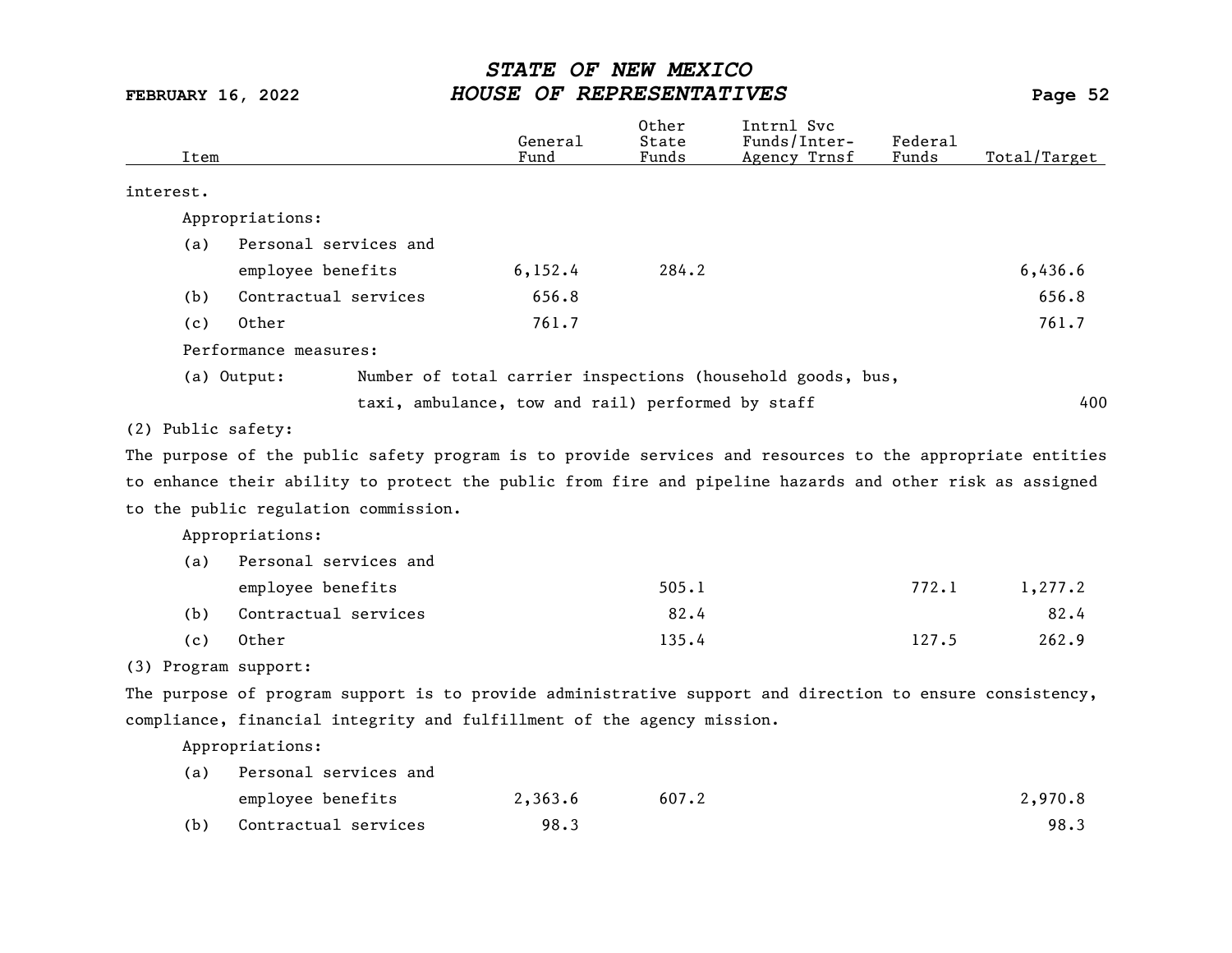| Item                  |                                                                                                          | General<br>Fund | Other<br>State<br>Funds | Intrnl Svc<br>Funds/Inter-<br>Agency Trnsf | Federa1<br>Funds | Total/Target |
|-----------------------|----------------------------------------------------------------------------------------------------------|-----------------|-------------------------|--------------------------------------------|------------------|--------------|
| (c)                   | Other                                                                                                    | 461.2           |                         |                                            |                  | 461.2        |
| Subtotal              |                                                                                                          | [10, 494.0]     | [1, 614.3]              |                                            | [899.6]          | 13,007.9     |
|                       | OFFICE OF SUPERINTENDENT OF INSURANCE:                                                                   |                 |                         |                                            |                  |              |
| (1) Insurance policy: |                                                                                                          |                 |                         |                                            |                  |              |
|                       | The purpose of the insurance policy program is to ensure easy public access to reliable insurance        |                 |                         |                                            |                  |              |
|                       | products that meet consumers' needs and are underwritten by dependable, reputable, financially sound     |                 |                         |                                            |                  |              |
|                       | companies that charge fair rates and are represented by trustworthy, qualified agents, while promoting a |                 |                         |                                            |                  |              |
|                       | positive competitive business climate.                                                                   |                 |                         |                                            |                  |              |
|                       | Appropriations:                                                                                          |                 |                         |                                            |                  |              |
| (a)                   | Personal services and                                                                                    |                 |                         |                                            |                  |              |
|                       | employee benefits                                                                                        |                 | 3,654.1                 | 6, 187.0                                   |                  | 9,841.1      |
| (b)                   | Contractual services                                                                                     |                 | 505.8                   | 1,951.4                                    |                  | 2,457.2      |
| (c)                   | Other                                                                                                    |                 | 944.1                   | 888.0                                      |                  | 1,832.1      |
| (d)                   | Other financing uses                                                                                     |                 | 616.8                   |                                            |                  | 616.8        |
|                       | (2) Patient's compensation fund:                                                                         |                 |                         |                                            |                  |              |
|                       | Appropriations:                                                                                          |                 |                         |                                            |                  |              |
| (a)                   | Personal services and                                                                                    |                 |                         |                                            |                  |              |
|                       | employee benefits                                                                                        |                 | 37.2                    |                                            |                  | 37.2         |
| (b)                   | Contractual services                                                                                     |                 | 596.2                   |                                            |                  | 596.2        |
| (c)                   | Other                                                                                                    |                 | 27,544.4                |                                            |                  | 27,544.4     |
| (d)                   | Other financing uses                                                                                     |                 | 816.5                   |                                            |                  | 816.5        |
| (3) Special revenues: |                                                                                                          |                 |                         |                                            |                  |              |
|                       | Appropriations:                                                                                          |                 |                         |                                            |                  |              |
| (a)                   | Other financing uses                                                                                     |                 | 8,249.1                 |                                            |                  | 8,249.1      |
| Subtotal              |                                                                                                          |                 | [42, 964.2]             | [9,026.4]                                  |                  | 51,990.6     |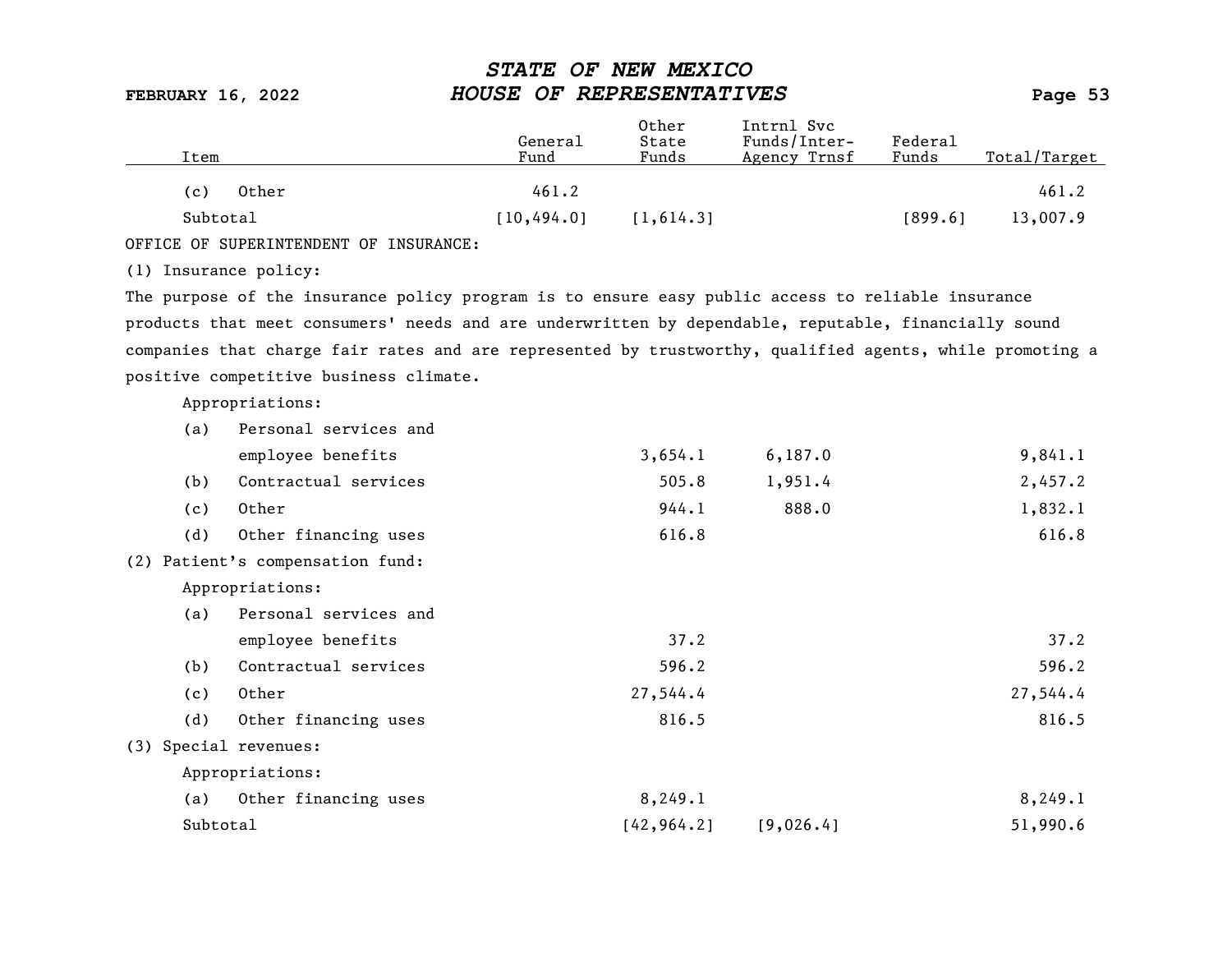|      |         | Other | Intrnl<br>Svc   |                                    |                  |
|------|---------|-------|-----------------|------------------------------------|------------------|
|      | General | State | Funds/Inter-    | ${}_{\rm \texttt{Federa}_{\perp}}$ |                  |
| Item | Fund    | Funds | Trnsf<br>Agency | Funds                              | Total<br>'Target |

MEDICAL BOARD:

(1) Licensing and certification:

The purpose of the licensing and certification program is to provide regulation and licensure to healthcare providers regulated by the New Mexico medical board and to ensure competent and ethical medical care to consumers.

Appropriations:

| (a)      | Personal services and |           |         |
|----------|-----------------------|-----------|---------|
|          | employee benefits     | 1,625.9   | 1,625.9 |
| (b)      | Contractual services  | 650.0     | 650.0   |
| (c)      | Other                 | 424.1     | 424.1   |
| Subtotal |                       | [2,700.0] | 2,700.0 |

BOARD OF NURSING:

(1) Licensing and certification:

The purpose of the licensing and certification program is to provide regulations to nurses, hemodialysis technicians, medication aides and their education and training programs so they provide competent and professional healthcare services to consumers.

Appropriations:

| (a) | Personal services and |         |         |
|-----|-----------------------|---------|---------|
|     | employee benefits     | 2,212.2 | 2,212.2 |
| (b) | Contractual services  | 54.4    | 54.4    |
| (c) | Other                 | 954.6   | 954.6   |
| (d) | Other financing uses  | 50.0    | 50.0    |

Performance measures:

(a) Explanatory: Number of certified registered nurse anesthetist licenses

active on June 30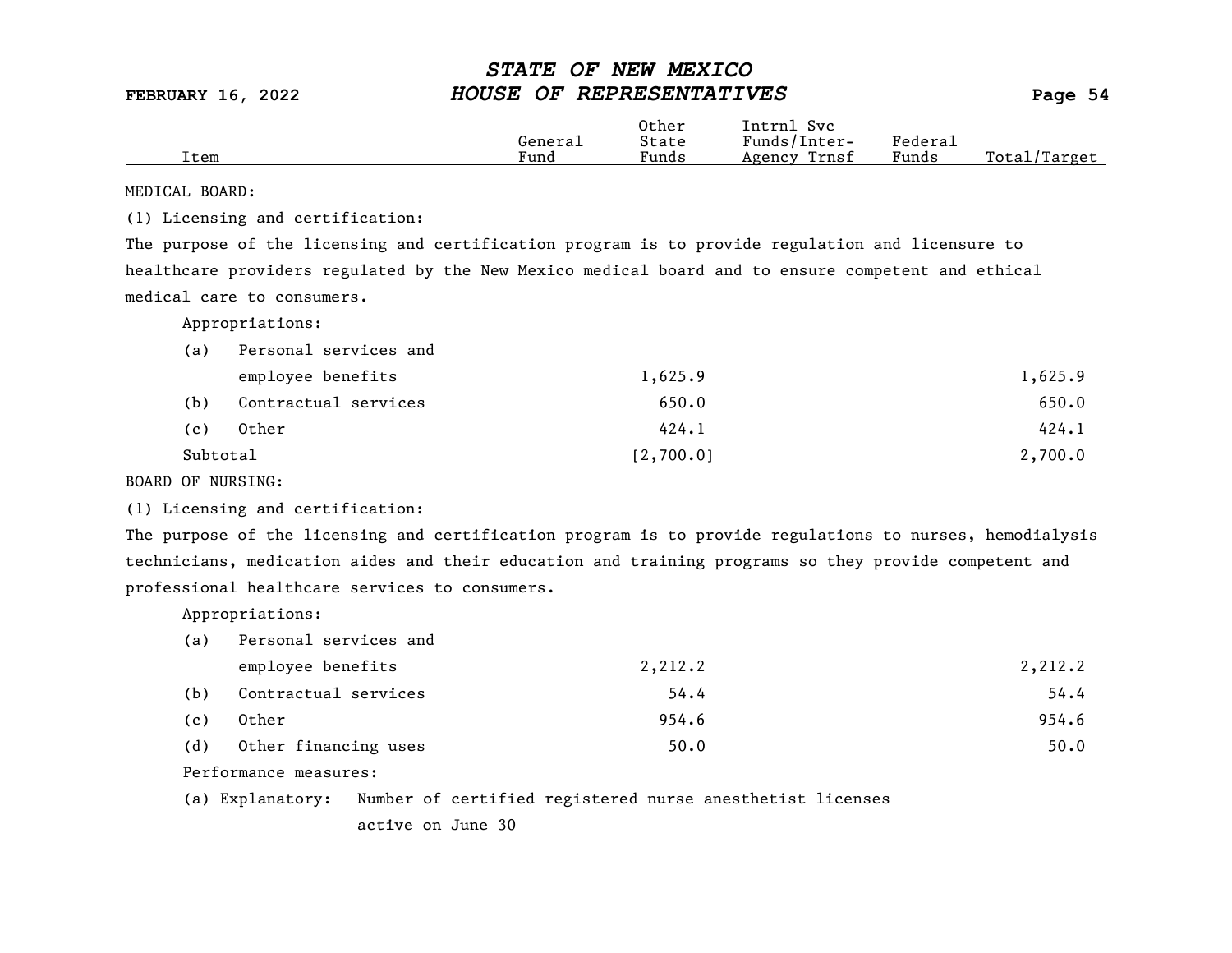| Item                                                                                                    |                                                           | General<br>Fund | Other<br>State<br>Funds | Intrnl Svc<br>Funds/Inter-<br>Agency Trnsf | Federal<br>Funds | Total/Target |
|---------------------------------------------------------------------------------------------------------|-----------------------------------------------------------|-----------------|-------------------------|--------------------------------------------|------------------|--------------|
| (b) Output:                                                                                             | Number of advanced practice nurses contacted regarding    |                 |                         |                                            |                  |              |
|                                                                                                         | high-risk prescribing and prescription monitoring program |                 |                         |                                            |                  |              |
|                                                                                                         | compliance, based on the pharmacy board's prescription    |                 |                         |                                            |                  |              |
|                                                                                                         | monitoring program reports                                |                 |                         |                                            |                  | 300          |
| Subtotal                                                                                                |                                                           |                 | [3, 271.2]              |                                            |                  | 3,271.2      |
| NEW MEXICO STATE FAIR:                                                                                  |                                                           |                 |                         |                                            |                  |              |
|                                                                                                         |                                                           |                 |                         |                                            |                  |              |
| The purpose of the state fair program is to promote the New Mexico state fair as a year-round operation |                                                           |                 |                         |                                            |                  |              |
| with venues, events and facilities that provide for greater use of the assets of the agency.            |                                                           |                 |                         |                                            |                  |              |
| Appropriations:                                                                                         |                                                           |                 |                         |                                            |                  |              |
| Personal services and<br>(a)                                                                            |                                                           |                 |                         |                                            |                  |              |
| employee benefits                                                                                       |                                                           |                 | 7,700.0                 |                                            |                  | 7,700.0      |
| Contractual services<br>(b)                                                                             |                                                           | 100.0           | 3,160.0                 |                                            |                  | 3,260.0      |
| Other<br>(c)                                                                                            |                                                           | 100.0           | 3,430.0                 |                                            |                  | 3,530.0      |
| The general fund appropriations to the New Mexico state fair include two hundred thousand dollars       |                                                           |                 |                         |                                            |                  |              |
| (\$200,000) for the African American performing arts center foundation.                                 |                                                           |                 |                         |                                            |                  |              |
| Performance measures:                                                                                   |                                                           |                 |                         |                                            |                  |              |
| (a) Output:                                                                                             | Number of paid attendees at annual state fair event       |                 |                         |                                            |                  | 430,000      |
| Subtotal                                                                                                |                                                           | [200.0]         | [14, 290.0]             |                                            |                  | 14,490.0     |
| STATE BOARD OF LICENSURE FOR PROFESSIONAL                                                               |                                                           |                 |                         |                                            |                  |              |
| ENGINEERS AND PROFESSIONAL SURVEYORS:                                                                   |                                                           |                 |                         |                                            |                  |              |
| (1) Regulation and licensing:                                                                           |                                                           |                 |                         |                                            |                  |              |
| The purpose of the regulation and licensing program is to regulate the practices of engineering and     |                                                           |                 |                         |                                            |                  |              |
| surveying in the state as they relate to the welfare of the public in safeguarding life, health and     |                                                           |                 |                         |                                            |                  |              |
| property and to provide consumers with licensed professional engineers and licensed professional        |                                                           |                 |                         |                                            |                  |              |
| surveyors.                                                                                              |                                                           |                 |                         |                                            |                  |              |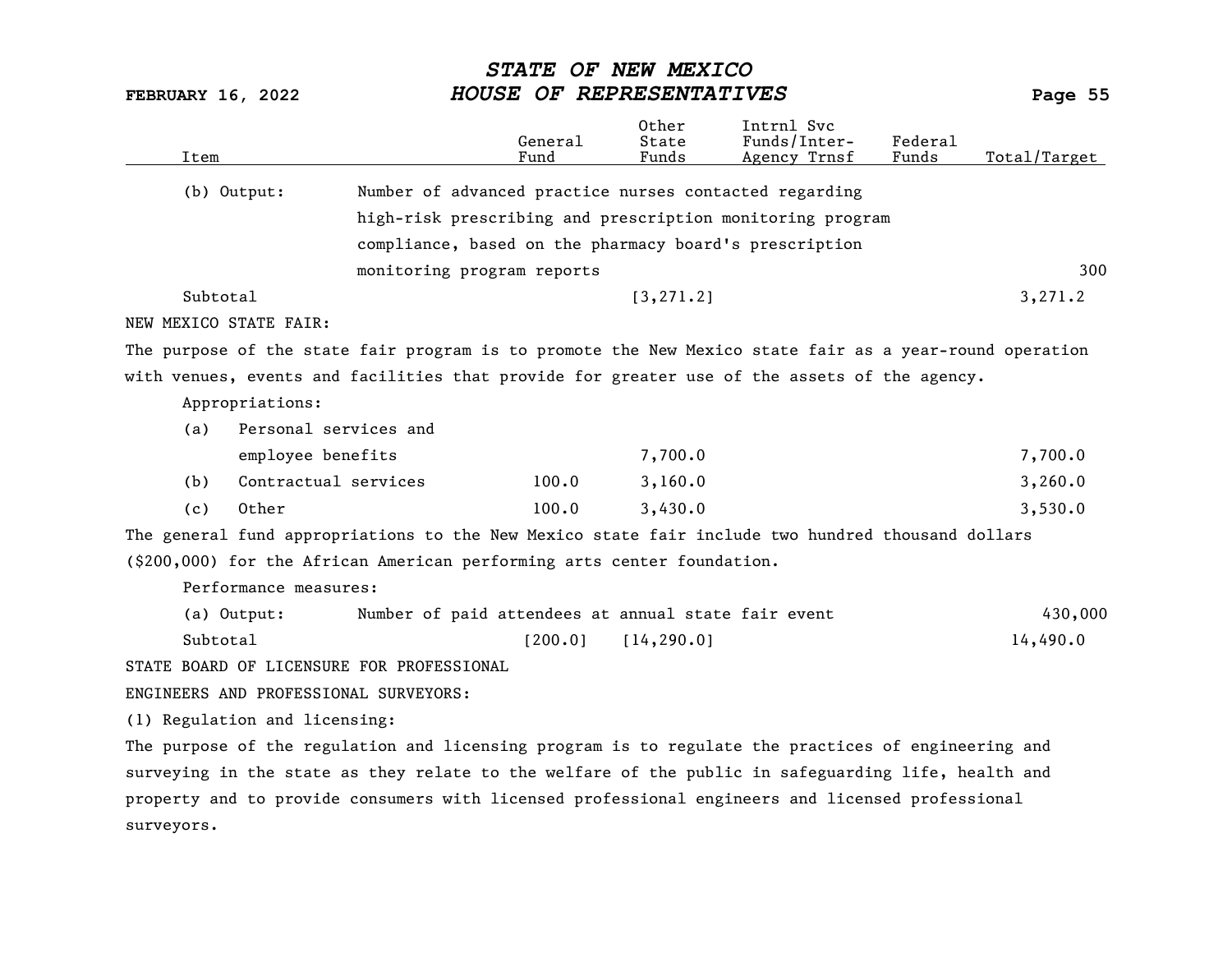| Item     |                       | General<br>Fund | Other<br>State<br>Funds | Intrnl Svc<br>Funds/Inter-<br>Agency Trnsf | Federal<br>Funds | Total/Target |
|----------|-----------------------|-----------------|-------------------------|--------------------------------------------|------------------|--------------|
|          | Appropriations:       |                 |                         |                                            |                  |              |
| (a)      | Personal services and |                 |                         |                                            |                  |              |
|          | employee benefits     |                 | 629.3                   |                                            |                  | 629.3        |
| (b)      | Contractual services  |                 | 296.1                   |                                            |                  | 296.1        |
| (c)      | Other                 |                 | 318.9                   |                                            |                  | 318.9        |
| Subtotal |                       |                 | [1, 244.3]              |                                            |                  | 1,244.3      |
|          |                       |                 |                         |                                            |                  |              |

### GAMING CONTROL BOARD:

### (1) Gaming control:

The purpose of the gaming control board is to provide strictly regulated gaming activities and to promote responsible gaming to the citizens of New Mexico so they can attain a strong level of confidence in the board's administration of gambling laws and assurance the state has competitive gaming free from criminal and corruptive elements and influences.

Appropriations:

| (a)      | Personal services and |           |         |
|----------|-----------------------|-----------|---------|
|          | employee benefits     | 4,188.0   | 4,188.0 |
| (b)      | Contractual services  | 65.3      | 65.3    |
| (c)      | Other                 | 1,630.0   | 1,630.0 |
| Subtotal |                       | [5,883.3] | 5,883.3 |

### STATE RACING COMMISSION:

(1) Horse racing regulation:

The purpose of the horse racing regulation program is to provide regulation in an equitable manner to New Mexico's parimutuel horse racing industry and to protect the interest of wagering patrons and the state of New Mexico in a manner that promotes a climate of economic prosperity for horsemen, horse owners and racetrack management.

Appropriations: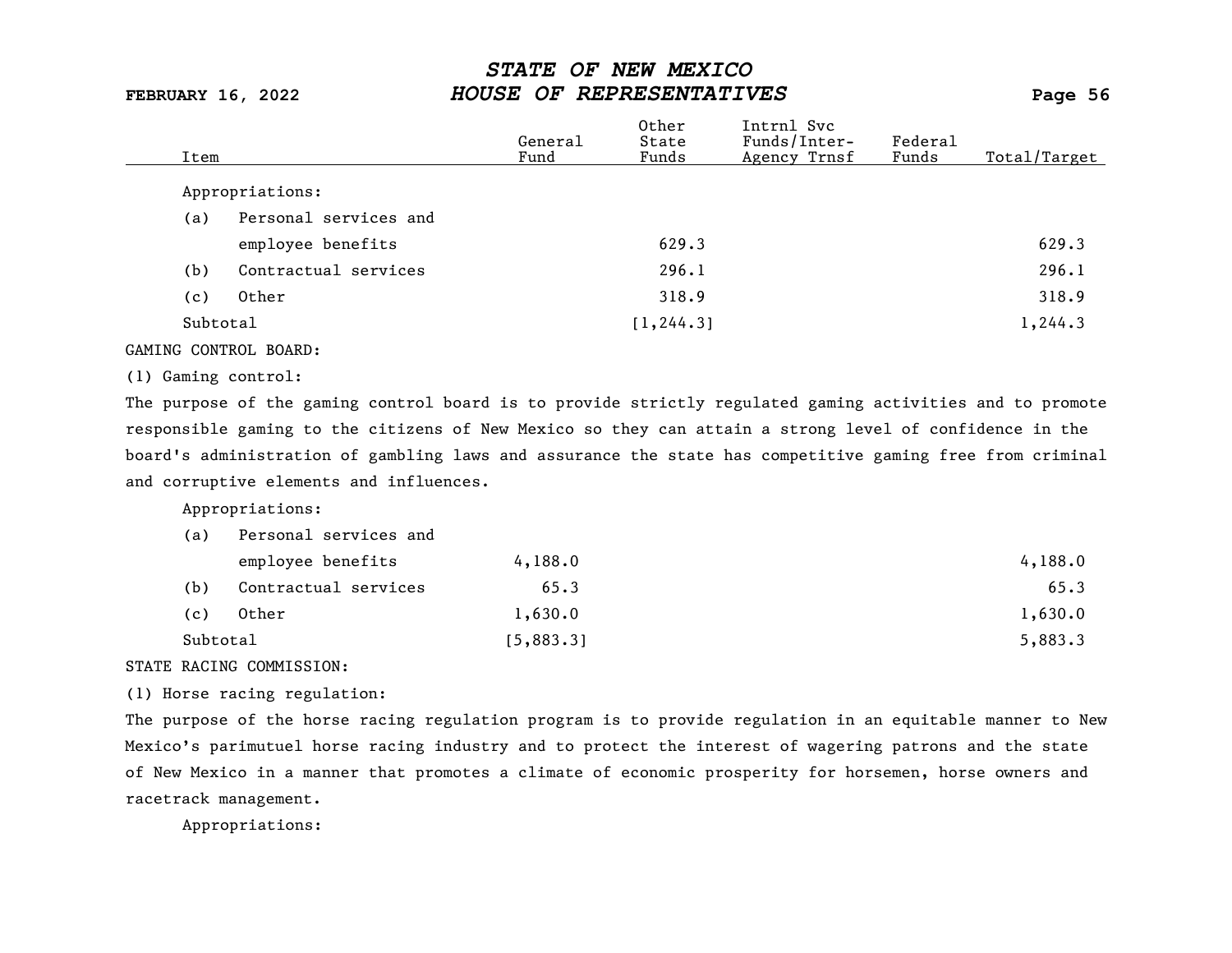| Item     |                               |                                                               | General<br>Fund | Other<br>State<br>Funds | Intrnl Svc<br>Funds/Inter-<br>Agency Trnsf                                                               | Federal<br>Funds | Total/Target |
|----------|-------------------------------|---------------------------------------------------------------|-----------------|-------------------------|----------------------------------------------------------------------------------------------------------|------------------|--------------|
| (a)      | Personal services and         |                                                               |                 |                         |                                                                                                          |                  |              |
|          | employee benefits             |                                                               | 1,650.5         |                         |                                                                                                          |                  | 1,650.5      |
| (b)      | Contractual services          |                                                               | 569.9           | 300.0                   | 700.0                                                                                                    |                  | 1,569.9      |
| (c)      | Other                         |                                                               | 256.3           |                         |                                                                                                          |                  | 256.3        |
|          | Performance measures:         |                                                               |                 |                         |                                                                                                          |                  |              |
|          | (a) Outcome:                  | Percent of equine samples testing positive for illegal        |                 |                         |                                                                                                          |                  |              |
|          |                               | substances                                                    |                 |                         |                                                                                                          |                  | $1\%$        |
|          | (b) Explanatory:              | Amount collected from parimutuel revenues, in millions        |                 |                         |                                                                                                          |                  |              |
|          | (c) Explanatory:              | Number of horse fatalities per one thousand starts            |                 |                         |                                                                                                          |                  |              |
| Subtotal |                               |                                                               | [2, 476.7]      | [300.0]                 | [700.0]                                                                                                  |                  | 3,476.7      |
|          | BOARD OF VETERINARY MEDICINE: |                                                               |                 |                         |                                                                                                          |                  |              |
|          |                               | (1) Veterinary licensing and regulatory:                      |                 |                         |                                                                                                          |                  |              |
|          |                               |                                                               |                 |                         | The purpose of the veterinary licensing and regulatory program is to regulate the profession of          |                  |              |
|          |                               |                                                               |                 |                         | veterinary medicine in accordance with the Veterinary Practice Act and to promote continuous improvement |                  |              |
|          |                               | in veterinary practices and management to protect the public. |                 |                         |                                                                                                          |                  |              |
|          | Appropriations:               |                                                               |                 |                         |                                                                                                          |                  |              |
| (a)      | Personal services and         |                                                               |                 |                         |                                                                                                          |                  |              |
|          | employee benefits             |                                                               |                 | 243.0                   |                                                                                                          |                  | 243.0        |
| (b)      | Contractual services          |                                                               |                 | 139.3                   |                                                                                                          |                  | 139.3        |
| (c)      | Other                         |                                                               |                 | 43.1                    |                                                                                                          |                  | 43.1         |
| Subtotal |                               |                                                               |                 | [425.4]                 |                                                                                                          |                  | 425.4        |
|          |                               | CUMBRES AND TOLTEC SCENIC RAILROAD COMMISSION:                |                 |                         |                                                                                                          |                  |              |
|          |                               |                                                               |                 |                         | The purpose of the Cumbres and Toltec scenic railroad commission is to provide railroad excursions       |                  |              |

through, into and over the scenic San Juan mountains

Appropriations: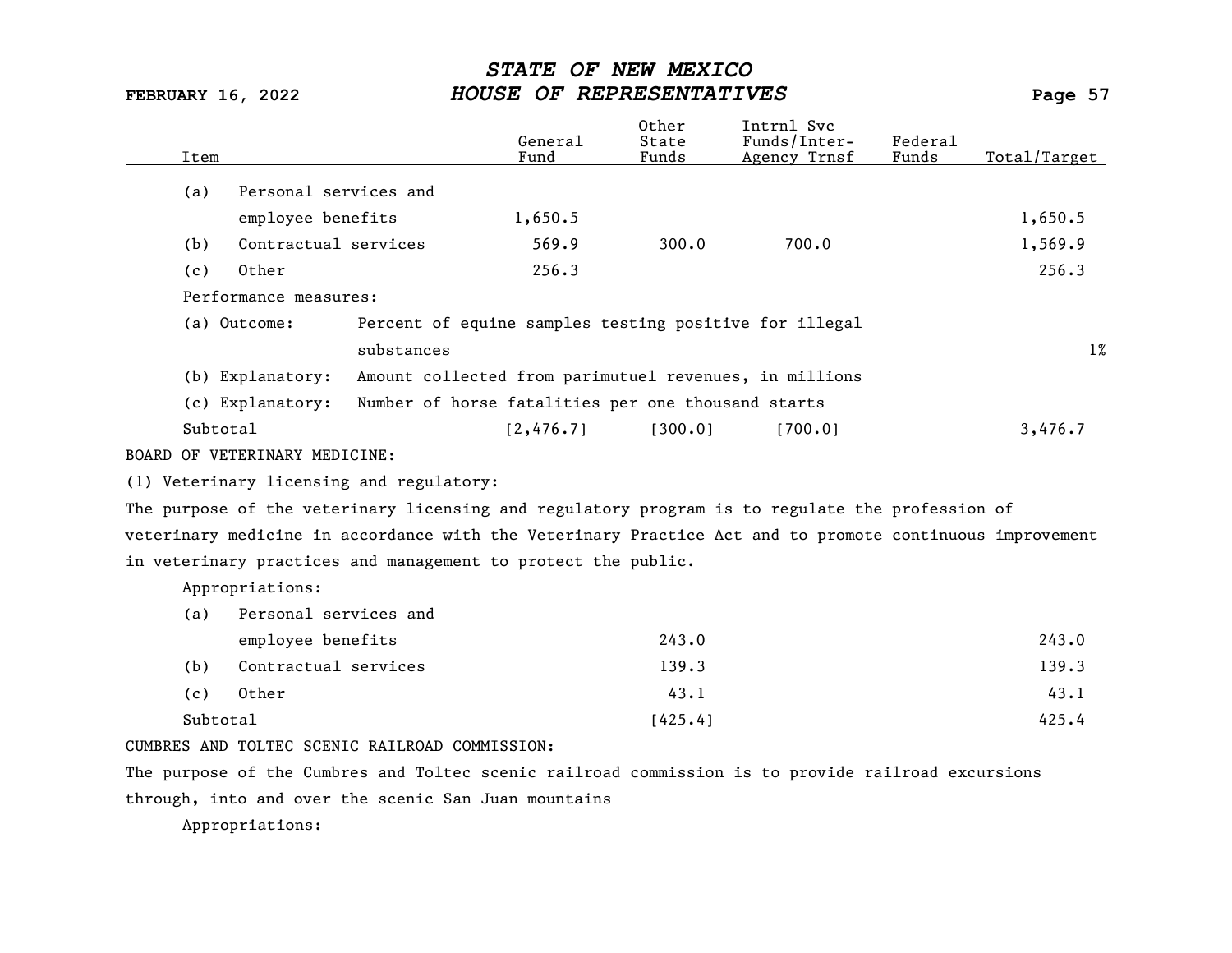| Item |                       | General<br>Fund            | Other<br>State<br>Funds | Intrnl Svc<br>Funds/Inter-<br>Agency Trnsf | Federal<br>Funds | Total/Target |
|------|-----------------------|----------------------------|-------------------------|--------------------------------------------|------------------|--------------|
| (a)  | Personal services and |                            |                         |                                            |                  |              |
|      | employee benefits     | 121.2                      |                         |                                            |                  | 121.2        |
| (b)  | Contractual services  | 232.1                      | 5,967.0                 |                                            |                  | 6, 199.1     |
| (c)  | Other                 | 9.5                        |                         |                                            |                  | 9.5          |
|      | Performance measures: |                            |                         |                                            |                  |              |
|      | (a) Outcome:          | Total number of passengers |                         |                                            |                  | 37,654       |
|      | Subtotal              | [362.8]                    | [5, 967.0]              |                                            |                  | 6,329.8      |
|      |                       |                            |                         |                                            |                  |              |

OFFICE OF MILITARY BASE PLANNING AND SUPPORT:

The purpose of the office of military base planning and support is to provide advice to the governor and lieutenant governor on New Mexico's four military installations, to work with community support groups, to ensure that state initiatives are complementary of community actions and to identify and address appropriate state-level issues that will contribute to the long-term viability of New Mexico military installations.

Appropriations:

| (a)      | Personal services and |         |       |
|----------|-----------------------|---------|-------|
|          | employee benefits     | 187.0   | 187.0 |
| (b)      | Contractual services  | 79.2    | 79.2  |
| (c)      | Other                 | 30.0    | 30.0  |
| Subtotal |                       | [296.2] | 296.2 |

### SPACEPORT AUTHORITY:

The purpose of the spaceport authority is to finance, design, develop, construct, equip and safely operate spaceport America and thereby generate significant high technology economic development throughout the state.

Appropriations:

(a) Personal services and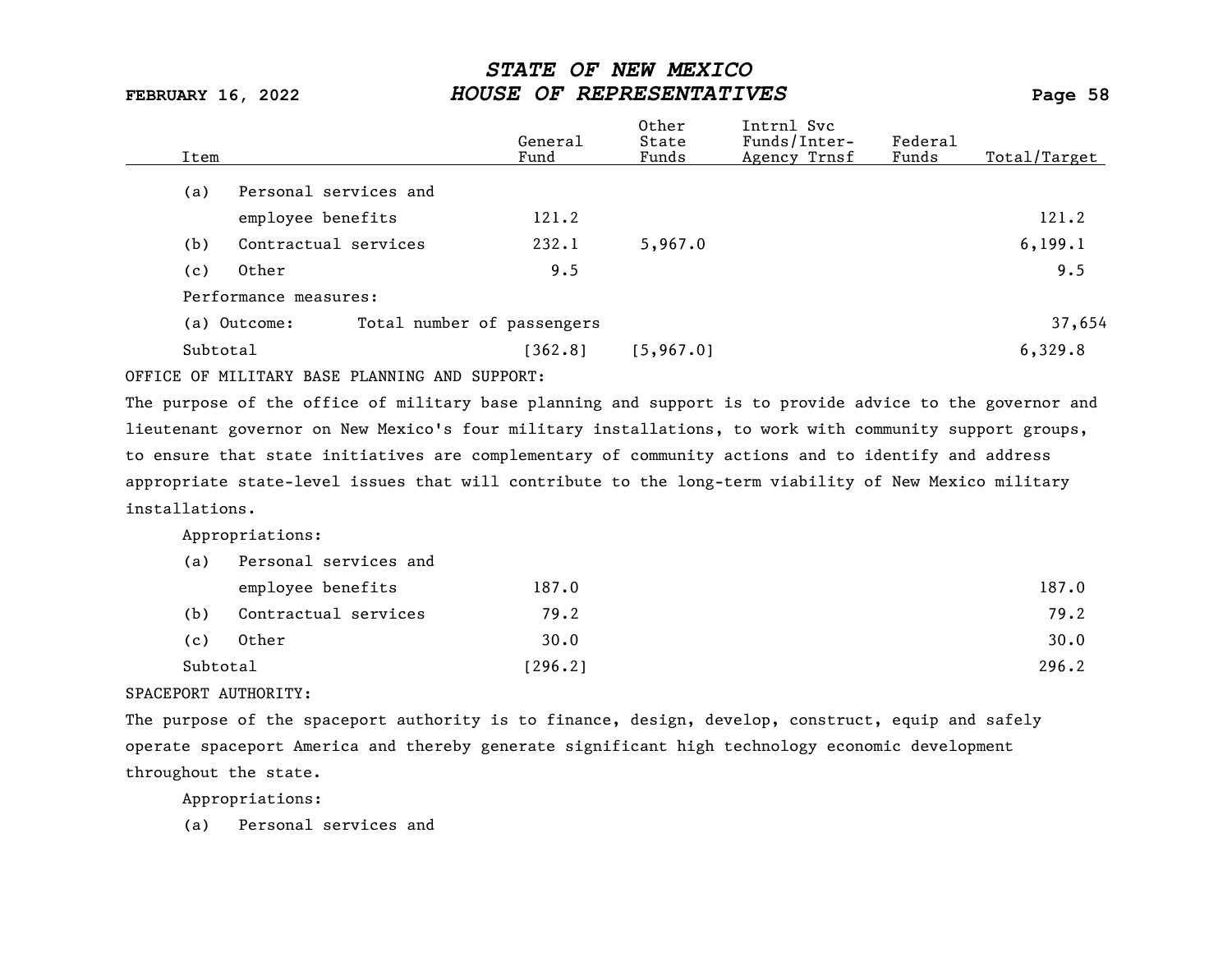| Item              |                                                                                                      | General<br>Fund                                             | Other<br>State<br>Funds | Intrnl Svc<br>Funds/Inter-<br>Agency Trnsf | Federal<br>Funds | Total/Target |
|-------------------|------------------------------------------------------------------------------------------------------|-------------------------------------------------------------|-------------------------|--------------------------------------------|------------------|--------------|
|                   | employee benefits                                                                                    | 2,561.1                                                     | 46.2                    |                                            |                  | 2,607.3      |
| (b)               | Contractual services                                                                                 | 1,128.0                                                     | 4,510.1                 |                                            |                  | 5,638.1      |
| (c)               | Other                                                                                                | 101.8                                                       | 2,302.7                 |                                            |                  | 2,404.5      |
|                   | Performance measures:                                                                                |                                                             |                         |                                            |                  |              |
|                   | (a) Output:                                                                                          | Number of aerospace customers and tenants                   |                         |                                            |                  | 20           |
|                   | Subtotal                                                                                             | [3,790.9]                                                   | [6, 859.0]              |                                            |                  | 10,649.9     |
|                   | TOTAL COMMERCE AND INDUSTRY                                                                          | 77,121.2                                                    | 104,088.9               | 21,374.4                                   | 1,149.6          | 203,734.1    |
|                   |                                                                                                      | E. AGRICULTURE, ENERGY AND NATURAL RESOURCES                |                         |                                            |                  |              |
|                   | CULTURAL AFFAIRS DEPARTMENT:                                                                         |                                                             |                         |                                            |                  |              |
|                   | (1) Museums and historic sites:                                                                      |                                                             |                         |                                            |                  |              |
|                   | The purpose of the museums and historic sites program is to develop and enhance the quality of state |                                                             |                         |                                            |                  |              |
|                   | museums and monuments by providing the highest standards in exhibitions, performances and programs   |                                                             |                         |                                            |                  |              |
|                   | showcasing the arts, history and science of New Mexico and cultural traditions worldwide.            |                                                             |                         |                                            |                  |              |
|                   | Appropriations:                                                                                      |                                                             |                         |                                            |                  |              |
| (a)               | Personal services and                                                                                |                                                             |                         |                                            |                  |              |
|                   | employee benefits                                                                                    | 19,853.3                                                    | 2,498.6                 | 25.0                                       | 63.6             | 22,440.5     |
| (b)               | Contractual services                                                                                 | 623.0                                                       | 461.9                   |                                            |                  | 1,084.9      |
| (c)               | Other                                                                                                | 4, 287.3                                                    | 1,591.3                 |                                            |                  | 5,878.6      |
|                   | Performance measures:                                                                                |                                                             |                         |                                            |                  |              |
|                   | (a) Outcome:                                                                                         | Number of people served through programs and services       |                         |                                            |                  |              |
|                   |                                                                                                      | offered by museums and historic sites                       |                         |                                            |                  | 1,550,000    |
|                   | (b) Outcome:                                                                                         | Amount of earned revenue from admissions, rentals and other |                         |                                            |                  |              |
|                   | activity                                                                                             |                                                             |                         |                                            |                  | \$4,310,000  |
| (2) Preservation: |                                                                                                      |                                                             |                         |                                            |                  |              |

The purpose of the preservation program is to identify, study and protect New Mexico's unique cultural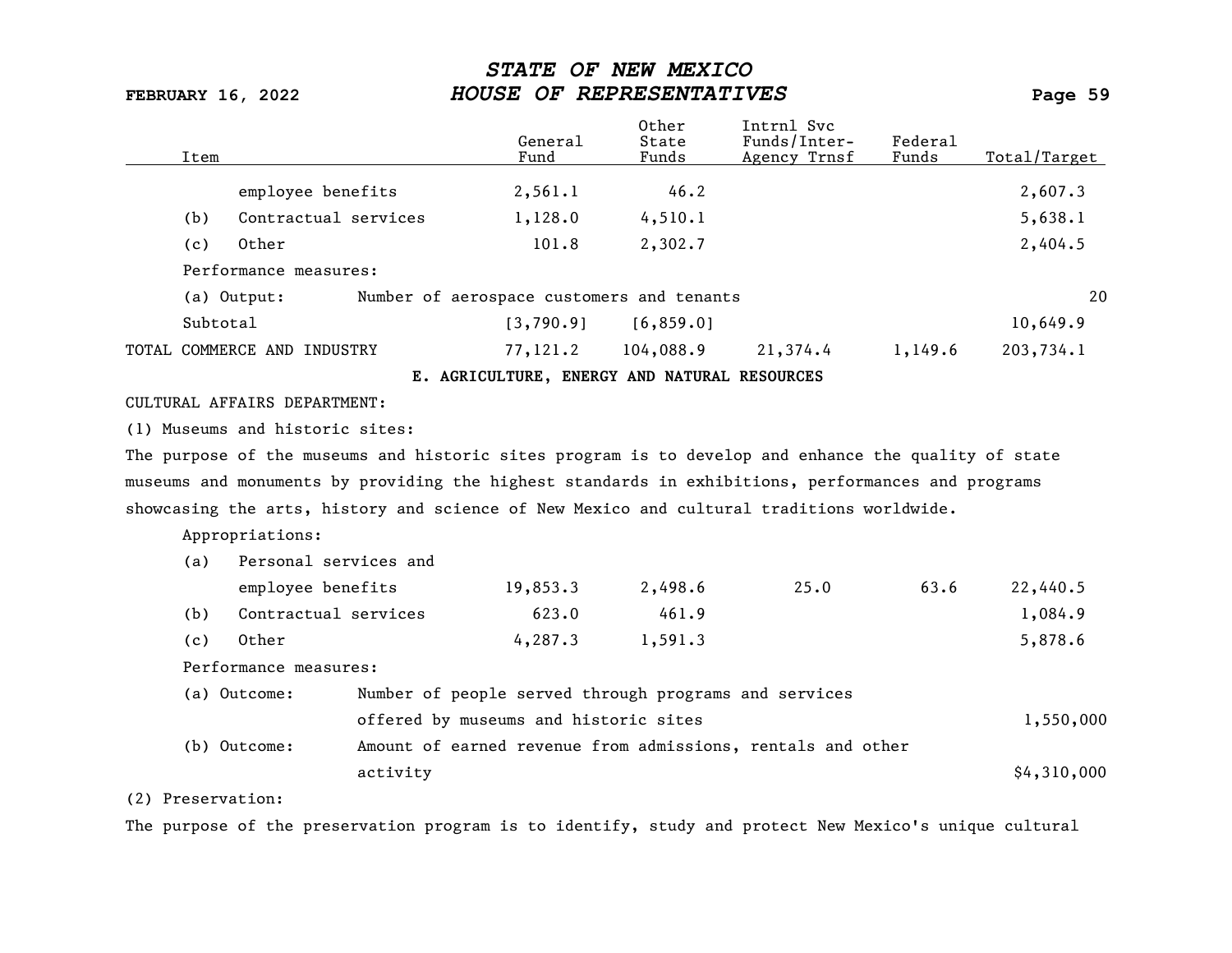|      | General | Other<br>State        | Intrnl<br>Sv c<br>Funds/Inter- | Federa <sub>1</sub> |                  |
|------|---------|-----------------------|--------------------------------|---------------------|------------------|
| Item | Fund    | $\mathbf{r}$<br>Funds | Trnsf<br>Agency                | Funds               | Total<br>'Target |

resources, including its archaeological sites, architectural and engineering achievements, cultural landscapes and diverse heritage.

Appropriations:

| (a) | Personal services and |       |       |       |       |         |  |  |
|-----|-----------------------|-------|-------|-------|-------|---------|--|--|
|     | employee benefits     | 786.6 | 894.9 | 140.7 | 825.8 | 2,648.0 |  |  |
| (b) | Contractual services  |       | 169.6 | 18.2  | 125.6 | 313.4   |  |  |
| (c) | Other                 | 71.8  | 176.6 | 19.4  | 225.3 | 493.1   |  |  |

The other state funds appropriations to the preservation program of the cultural affairs department include one million dollars (\$1,000,000) from the department of transportation for archaeological studies as needed for highway projects.

(3) Library services:

The purpose of the library services program is to empower libraries to support the educational, economic and health goals of their communities and to deliver direct library and information services to those who need them.

Appropriations:

| (a) | Personal services and |  |                                        |                                                           |       |           |
|-----|-----------------------|--|----------------------------------------|-----------------------------------------------------------|-------|-----------|
|     | employee benefits     |  | 2, 114.2                               |                                                           | 741.9 | 2,856.1   |
| (b) | Contractual services  |  | 74.1                                   |                                                           | 7.8   | 81.9      |
| (c) | Other                 |  | 1,675.1                                | 201.0                                                     | 901.5 | 2,777.6   |
|     | Performance measures: |  |                                        |                                                           |       |           |
|     | (a) Output:           |  |                                        | Number of library transactions using electronic resources |       |           |
|     |                       |  | funded by the New Mexico state library |                                                           |       | 5,815,000 |

(4) Arts:

The purpose of the arts program is to preserve, enhance and develop the arts in New Mexico through partnerships, public awareness and education.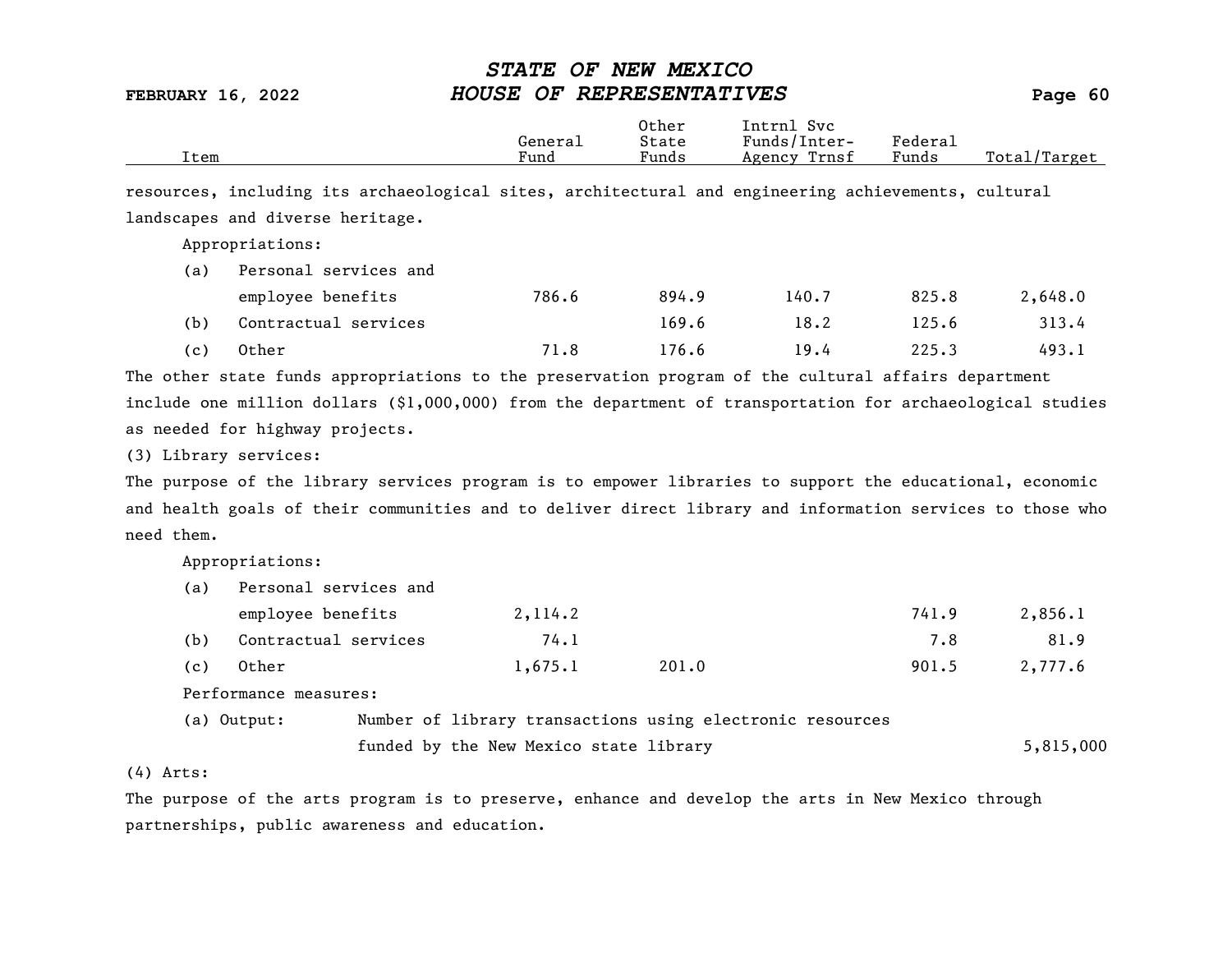| Item     |                                                                                                          | General<br>Fund | Other<br>State<br>Funds | Intrnl Svc<br>Funds/Inter-<br>Agency Trnsf | Federal<br>Funds | Total/Target |
|----------|----------------------------------------------------------------------------------------------------------|-----------------|-------------------------|--------------------------------------------|------------------|--------------|
|          | Appropriations:                                                                                          |                 |                         |                                            |                  |              |
| (a)      | Personal services and                                                                                    |                 |                         |                                            |                  |              |
|          | employee benefits                                                                                        | 724.6           |                         |                                            | 168.5            | 893.1        |
| (b)      | Contractual services                                                                                     | 745.0           |                         |                                            | 398.1            | 1, 143.1     |
| (c)      | Other                                                                                                    | 123.4           |                         |                                            | 49.9             | 173.3        |
|          | (5) Program support:                                                                                     |                 |                         |                                            |                  |              |
|          | The purpose of program support is to deliver effective, efficient, high-quality services in concert with |                 |                         |                                            |                  |              |
|          | the core agenda of the governor.                                                                         |                 |                         |                                            |                  |              |
|          | Appropriations:                                                                                          |                 |                         |                                            |                  |              |
| (a)      | Personal services and                                                                                    |                 |                         |                                            |                  |              |
|          | employee benefits                                                                                        | 3,681.9         |                         |                                            |                  | 3,681.9      |
| (b)      | Contractual services                                                                                     | 378.0           | 35.9                    |                                            |                  | 413.9        |
| (c)      | Other                                                                                                    | 284.2           |                         |                                            |                  | 284.2        |
| Subtotal |                                                                                                          | [35, 422.5]     | [6,029.8]               | [203.3]                                    | [3, 508.0]       | 45,163.6     |
|          | NEW MEXICO LIVESTOCK BOARD:                                                                              |                 |                         |                                            |                  |              |
|          | (1) Livestock inspection:                                                                                |                 |                         |                                            |                  |              |
|          | The purpose of the livestock inspection program is to protect the livestock industry from loss of        |                 |                         |                                            |                  |              |
|          | livestock by theft or straying and to help control the spread of dangerous livestock diseases.           |                 |                         |                                            |                  |              |
|          | Appropriations:                                                                                          |                 |                         |                                            |                  |              |
| (a)      | Personal services and                                                                                    |                 |                         |                                            |                  |              |
|          | employee benefits                                                                                        | 1,407.8         | 4,078.0                 |                                            |                  | 5,485.8      |
| (b)      | Contractual services                                                                                     | 100.0           | 166.4                   |                                            |                  | 266.4        |
| (c)      | Other                                                                                                    | 709.8           | 902.6                   |                                            |                  | 1,612.4      |
|          | (2) Meat inspection:                                                                                     |                 |                         |                                            |                  |              |
|          | Appropriations:                                                                                          |                 |                         |                                            |                  |              |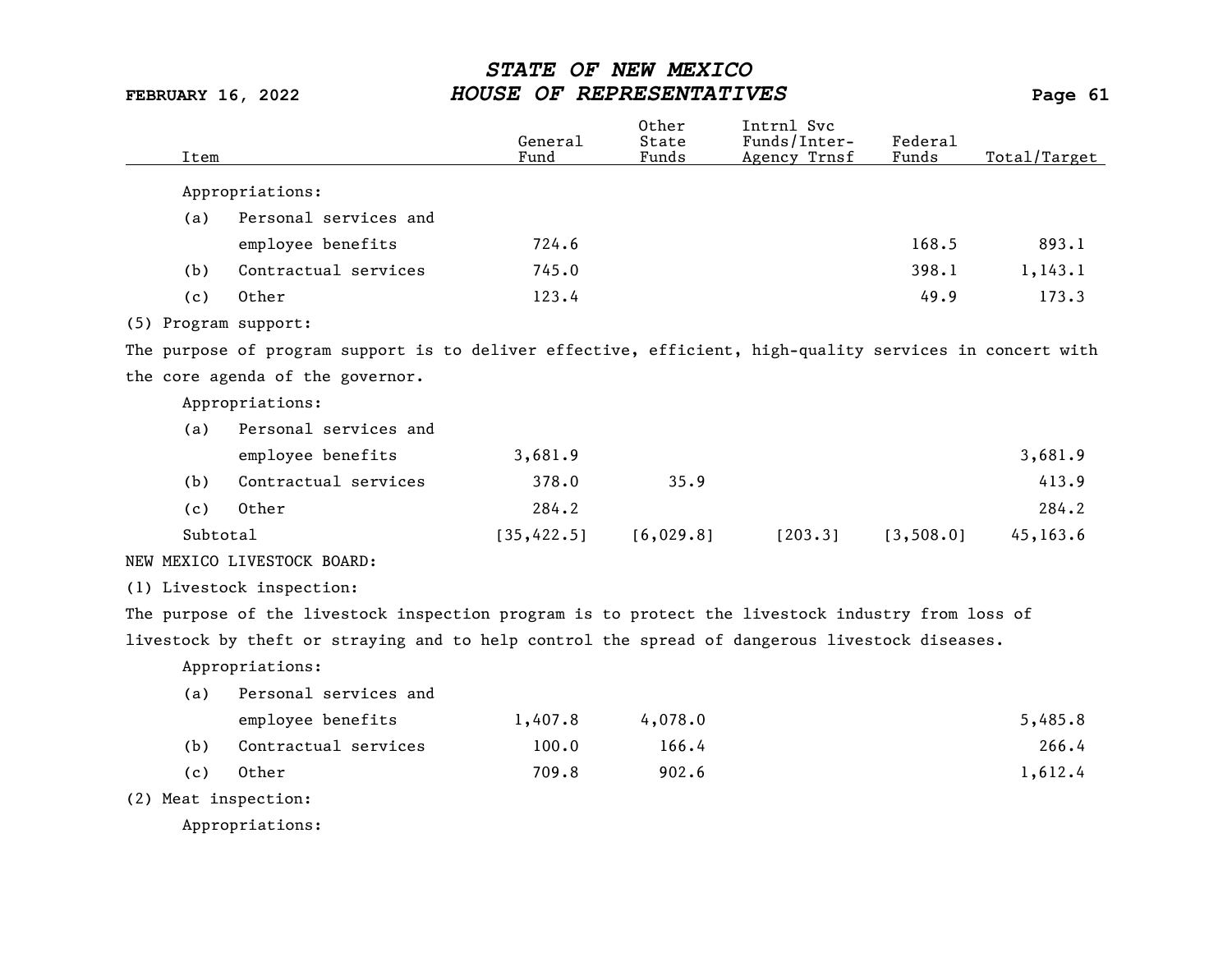| Item                 |                                                                                                          | General<br>Fund | 0ther<br>State<br>Funds | Intrnl Svc<br>Funds/Inter-<br>Agency Trnsf              | Federal<br>Funds | Total/Target |
|----------------------|----------------------------------------------------------------------------------------------------------|-----------------|-------------------------|---------------------------------------------------------|------------------|--------------|
| (a)                  | Personal services and                                                                                    |                 |                         |                                                         |                  |              |
|                      | employee benefits                                                                                        | 782.1           |                         |                                                         |                  | 782.1        |
| (b)                  | Contractual services                                                                                     | 8.4             |                         |                                                         |                  | 8.4          |
| (c)                  | Other                                                                                                    | 174.4           |                         |                                                         |                  | 174.4        |
|                      | Subtotal                                                                                                 | [3, 182.5]      | [5, 147.0]              |                                                         |                  | 8,329.5      |
|                      | DEPARTMENT OF GAME AND FISH:                                                                             |                 |                         |                                                         |                  |              |
|                      | (1) Field operations:                                                                                    |                 |                         |                                                         |                  |              |
|                      | The purpose of the field operations program is to promote and assist the implementation of law           |                 |                         |                                                         |                  |              |
|                      | enforcement, habitat and public outreach programs throughout the state.                                  |                 |                         |                                                         |                  |              |
|                      | Appropriations:                                                                                          |                 |                         |                                                         |                  |              |
| (a)                  | Personal services and                                                                                    |                 |                         |                                                         |                  |              |
|                      | employee benefits                                                                                        |                 | 7,986.3                 |                                                         | 312.4            | 8,298.7      |
| (b)                  | Contractual services                                                                                     |                 | 128.7                   |                                                         |                  | 128.7        |
| (c)                  | Other                                                                                                    |                 | 2,472.9                 |                                                         |                  | 2,472.9      |
|                      | Performance measures:                                                                                    |                 |                         |                                                         |                  |              |
|                      | (a) Output:                                                                                              |                 |                         | Number of conservation officer hours spent in the field |                  |              |
|                      | checking for compliance                                                                                  |                 |                         |                                                         |                  | 56,000       |
|                      | (2) Conservation services:                                                                               |                 |                         |                                                         |                  |              |
|                      | The purpose of the conservation services program is to provide information and technical guidance to any |                 |                         |                                                         |                  |              |
|                      | person wishing to conserve and enhance wildlife habitat and recover indigenous species of threatened and |                 |                         |                                                         |                  |              |
| endangered wildlife. |                                                                                                          |                 |                         |                                                         |                  |              |
|                      | Appropriations:                                                                                          |                 |                         |                                                         |                  |              |
| (a)                  | Personal services and                                                                                    |                 |                         |                                                         |                  |              |

| employee benefits    | 6,082.3 | 6,969.6 | 13,051.9 |
|----------------------|---------|---------|----------|
| Contractual services | 1,532.0 | 2,346.3 | 3,878.3  |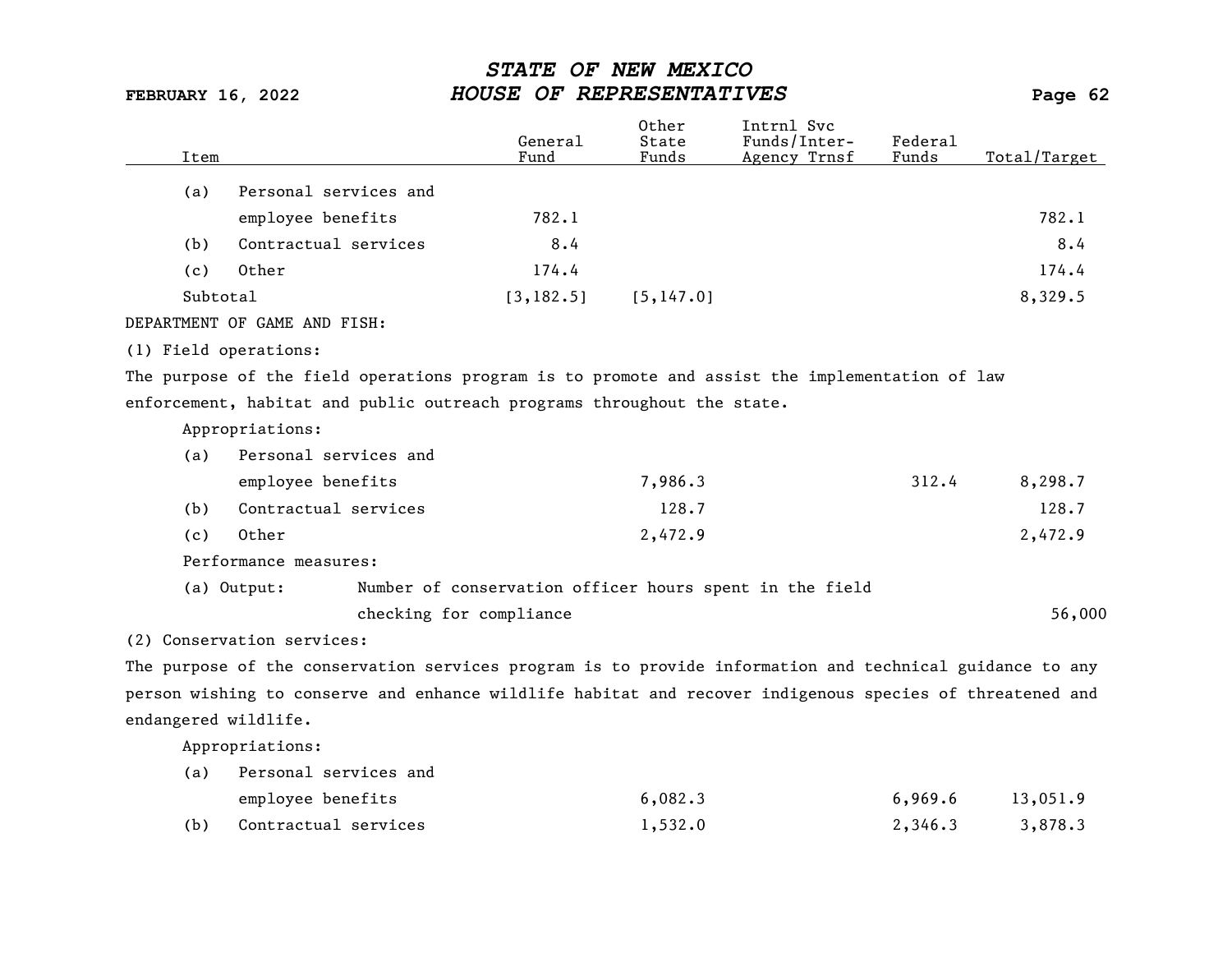| Item |                      | General<br>Fund | Other<br>State<br>Funds | Intrnl Svc<br>Funds/Inter-<br>Agency Trnsf | Federal<br>Funds | Total/Target |
|------|----------------------|-----------------|-------------------------|--------------------------------------------|------------------|--------------|
| (c)  | Other                |                 | 3,800.3                 |                                            | 4,948.6          | 8,748.9      |
| (d)  | Other financing uses |                 | 182.3                   |                                            |                  | 182.3        |

The other state funds appropriation to the conservation services program of the department of game and fish in the other financing uses category includes one hundred thousand dollars (\$100,000) from the game protection fund for Ute dam operations and eighty-two thousand three hundred dollars (\$82,300) from the game protection fund for Eagle Nest dam operations for the interstate stream compact compliance and water development program of the state engineer. Any unexpended balances remaining at the end of the fiscal year 2023 from these appropriations shall revert to the game protection fund.

Performance measures:

| (a) Outcome:  | Number of elk licenses offered on an annual basis in New |         |
|---------------|----------------------------------------------------------|---------|
|               | Mexico                                                   | 35,000  |
| (b) Outcome:  | Percent of public hunting licenses drawn by New Mexico   |         |
|               | resident hunters                                         | 84%     |
| $(c)$ Output: | Annual output of fish from the department's hatchery     |         |
|               | system, in pounds                                        | 660,000 |

(3) Wildlife depredation and nuisance abatement:

The purpose of the wildlife depredation and nuisance abatement program is to provide complaint administration and intervention processes to private landowners, leaseholders and other New Mexicans so they may be relieved of, and precluded from, property damage and annoyances or risks to public safety caused by protected wildlife.

Appropriations:

| (a) | Personal services and |       |       |  |  |  |  |
|-----|-----------------------|-------|-------|--|--|--|--|
|     | employee benefits     | 355.2 | 355.2 |  |  |  |  |
| (b) | Contractual services  | 156.7 | 156.7 |  |  |  |  |
| (c) | Other                 | 612.1 | 612.1 |  |  |  |  |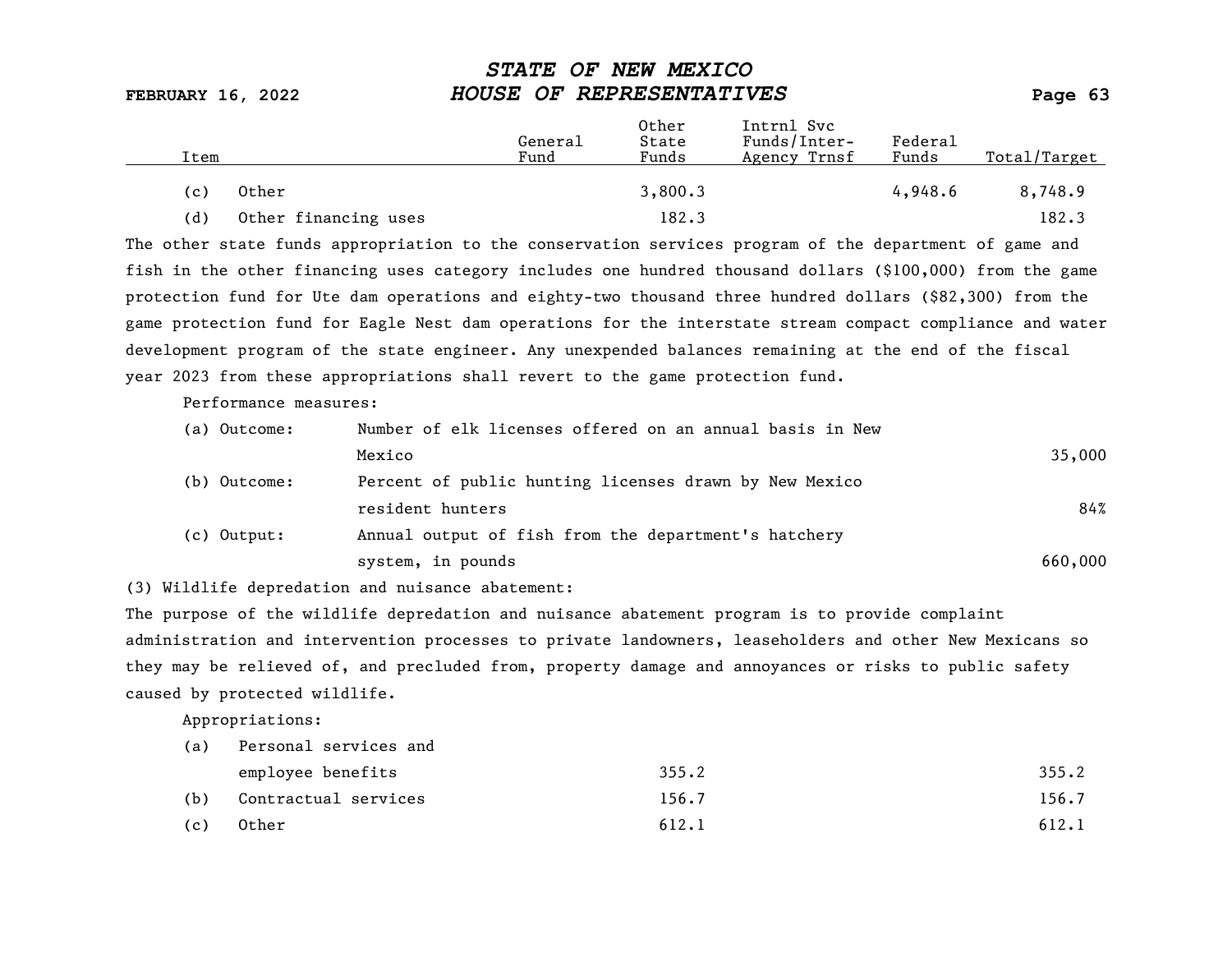| Item                 |                                                                                                           | General<br>Fund | Other<br>State<br>Funds | Intrnl Svc<br>Funds/Inter-<br>Agency Trnsf | Federal<br>Funds | Total/Target |
|----------------------|-----------------------------------------------------------------------------------------------------------|-----------------|-------------------------|--------------------------------------------|------------------|--------------|
|                      | Performance measures:                                                                                     |                 |                         |                                            |                  |              |
|                      | Percent of depredation complaints resolved within the<br>(a) Outcome:                                     |                 |                         |                                            |                  |              |
|                      | mandated one-year timeframe                                                                               |                 |                         |                                            |                  | 96%          |
| (4) Program support: |                                                                                                           |                 |                         |                                            |                  |              |
|                      | The purpose of program support is to provide an adequate and flexible system of direction, oversight,     |                 |                         |                                            |                  |              |
|                      | accountability and support to all divisions so they may successfully attain planned outcomes for all      |                 |                         |                                            |                  |              |
| department programs. |                                                                                                           |                 |                         |                                            |                  |              |
|                      | Appropriations:                                                                                           |                 |                         |                                            |                  |              |
| (a)                  | Personal services and                                                                                     |                 |                         |                                            |                  |              |
|                      | employee benefits                                                                                         |                 | 4,351.5                 |                                            | 399.2            | 4,750.7      |
| (b)                  | Contractual services                                                                                      |                 | 612.0                   |                                            |                  | 612.0        |
|                      | Other                                                                                                     |                 |                         |                                            |                  |              |
| (c)                  |                                                                                                           |                 | 3,299.5                 |                                            |                  | 3, 299.5     |
| Subtotal             |                                                                                                           |                 | [31, 571.8]             |                                            | [14, 976.1]      | 46,547.9     |
|                      | ENERGY, MINERALS AND NATURAL RESOURCES DEPARTMENT:                                                        |                 |                         |                                            |                  |              |
|                      | (1) Energy conservation and management:                                                                   |                 |                         |                                            |                  |              |
|                      | The purpose of the energy conservation and management program is to develop and implement clean energy    |                 |                         |                                            |                  |              |
|                      | programs to decrease per capita energy consumption; use New Mexico's substantial renewable energy         |                 |                         |                                            |                  |              |
|                      | resources; minimize local, regional and global air emissions; lessen dependence on foreign oil and reduce |                 |                         |                                            |                  |              |
|                      | in-state water demands associated with fossil-fueled electrical generation.                               |                 |                         |                                            |                  |              |
|                      | Appropriations:                                                                                           |                 |                         |                                            |                  |              |
| (a)                  | Personal services and                                                                                     |                 |                         |                                            |                  |              |
|                      | employee benefits                                                                                         | 1,378.6         |                         |                                            | 794.1            | 2,172.7      |
| (b)                  | Contractual services                                                                                      | 265.1           | 227.4                   |                                            | 155.2            | 647.7        |

(c) Other 60.7 60.7 929.0 989.7

(2) Healthy forests: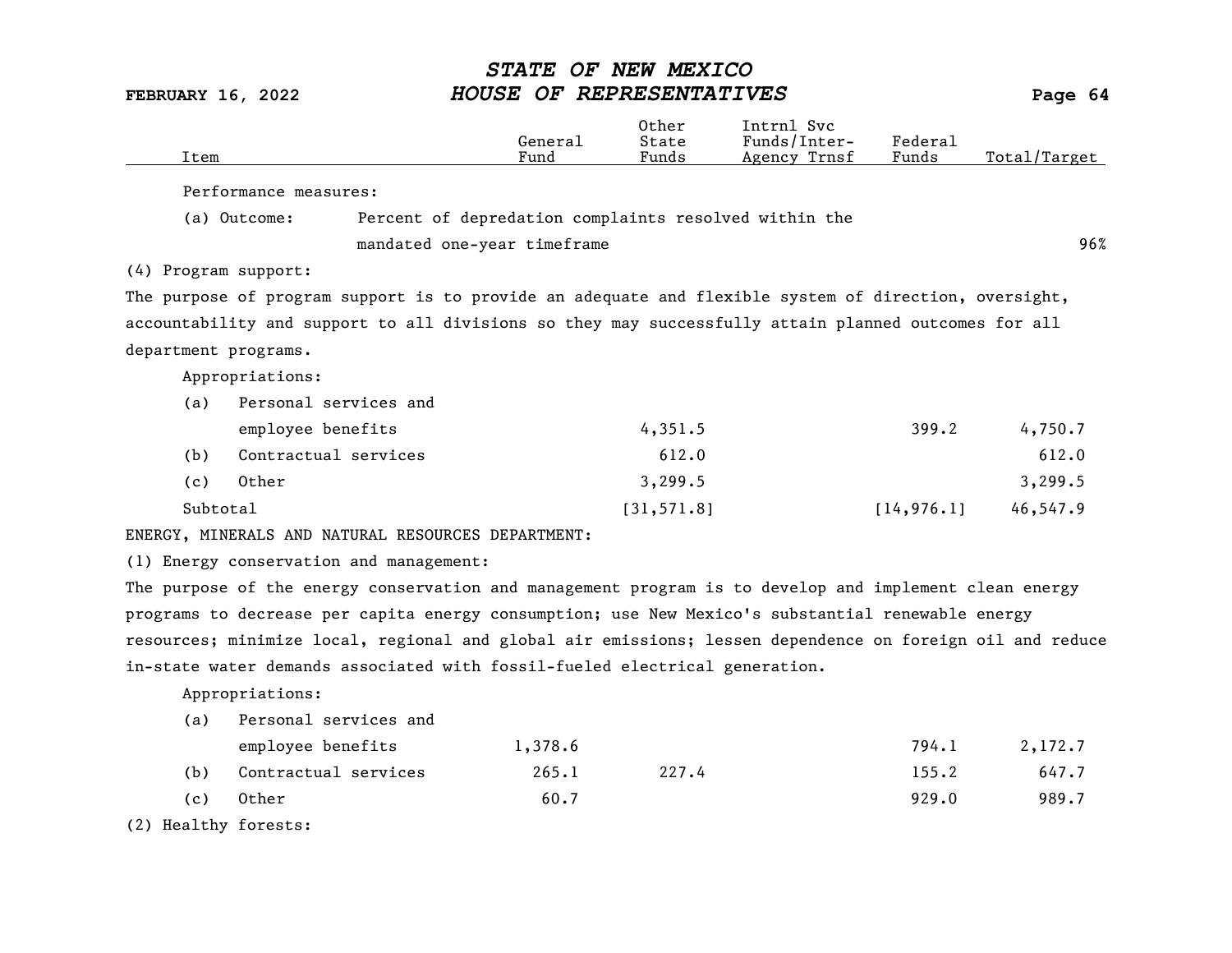|      |         | Other | Svc<br>Intrnl   |                                    |              |
|------|---------|-------|-----------------|------------------------------------|--------------|
|      | General | State | Funds/Inter-    | ${}_{\rm \texttt{Federa}_{\perp}}$ |              |
| Item | Fund    | Funds | Trnsf<br>Agency | Funds                              | Total/Target |

The purpose of the healthy forests program is to promote the health of New Mexico's forest lands by managing wildfires, mitigating urban-interface fire threats and providing stewardship of private and state forest lands and associated watersheds.

Appropriations:

| (a)                                                                  | Personal services and                                       |                                                     |         |       |         |         |         |
|----------------------------------------------------------------------|-------------------------------------------------------------|-----------------------------------------------------|---------|-------|---------|---------|---------|
|                                                                      | employee benefits                                           |                                                     | 3,705.8 | 222.8 |         | 3,880.3 | 7,808.9 |
| (b)                                                                  | Contractual services                                        |                                                     | 25.5    | 47.0  | 1,500.0 | 770.0   | 2,342.5 |
| (c)                                                                  | Other                                                       |                                                     | 685.9   | 307.3 | 500.0   | 5,743.7 | 7,236.9 |
| (d)                                                                  | Other financing uses                                        |                                                     |         | 56.2  |         |         | 56.2    |
|                                                                      | Performance measures:                                       |                                                     |         |       |         |         |         |
|                                                                      | (a) Output:                                                 | Number of nonfederal wildland firefighters provided |         |       |         |         |         |
|                                                                      | professional and technical incident command system training |                                                     |         |       |         | 1,500   |         |
| Number of acres treated in New Mexico's forests and<br>$(b)$ Output: |                                                             |                                                     |         |       |         |         |         |
|                                                                      |                                                             | watersheds                                          |         |       |         |         | 14,750  |

(3) State parks:

The purpose of the state parks program is to create the best recreational opportunities possible in state parks by preserving cultural and natural resources, continuously improving facilities and providing quality, fun activities and to do it all efficiently.

Appropriations:

| (a) | Personal services and |         |          |         |         |          |
|-----|-----------------------|---------|----------|---------|---------|----------|
|     | employee benefits     | 9,085.9 | 2,606.4  |         | 480.5   | 12,172.8 |
| (b) | Contractual services  | 40.0    | 1,053.1  |         | 925.0   | 2,018.1  |
| (c) | Other                 | 343.3   | 8,672.6  | 1,044.0 | 3,280.0 | 13,339.9 |
| (d) | Other financing uses  |         | 1, 155.1 |         |         | 1,155.1  |

The general fund appropriations to the state parks program of the energy, minerals and natural resources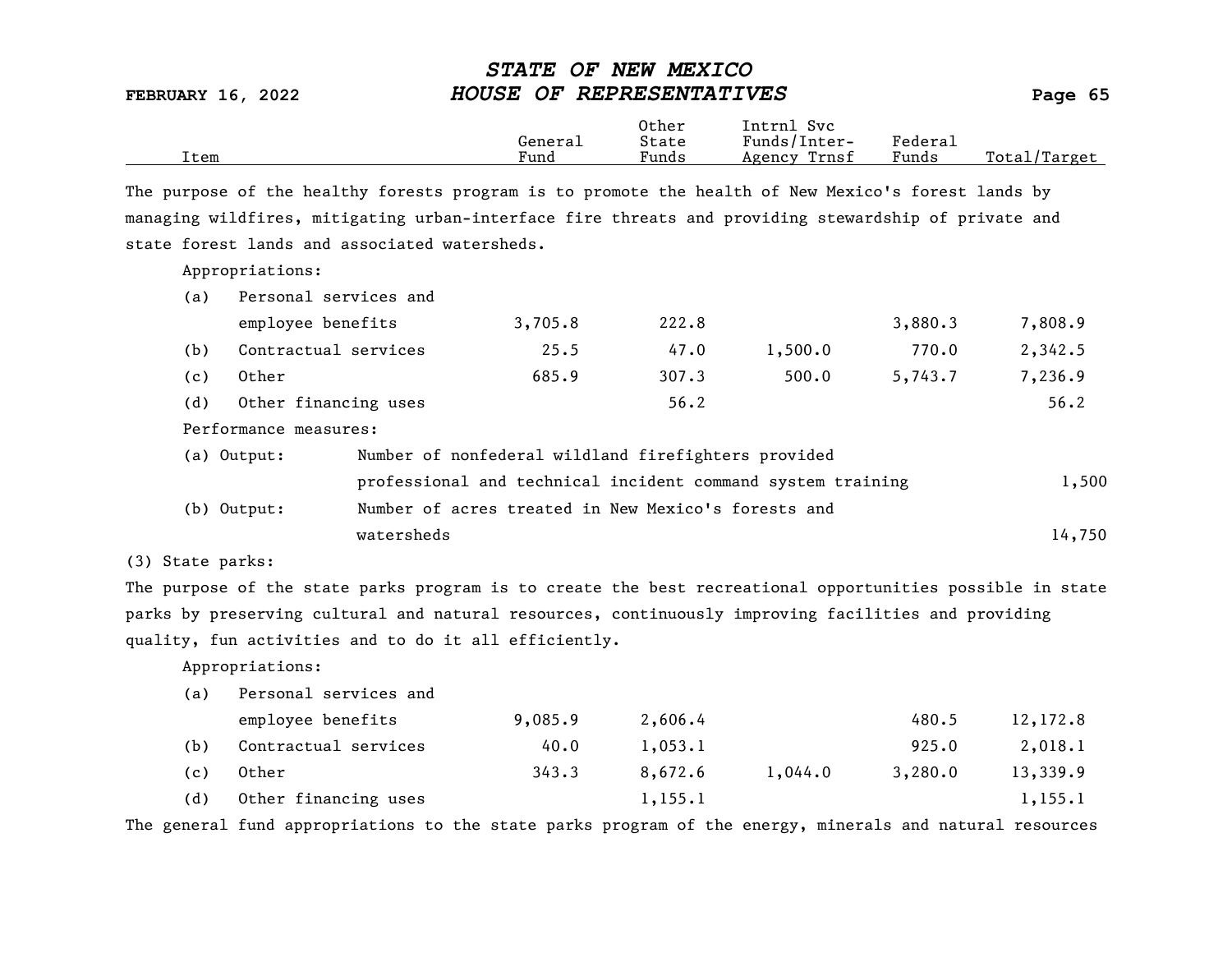|      |                      | Other                             | Intrnl<br>Sv c  |                           |                  |
|------|----------------------|-----------------------------------|-----------------|---------------------------|------------------|
|      | Genera⊥              | State                             | Funds/Inter-    | ${}_{\rm Federa_{\perp}}$ |                  |
| Item | $\mathbf{r}$<br>Fund | $\overline{\phantom{a}}$<br>Funds | Trnsf<br>Agency | Funds                     | Total<br>Target/ |

department include seventy-five thousand dollars (\$75,000) to support Rio Grande trail commission efforts to define viable path routes, mitigate challenges and establish the Rio Grande trail to run the length of the state from Colorado to Texas.

Performance measures:

- (a) Explanatory: Number of visitors to state parks
- (b) Explanatory: Amount of self-generated revenue per visitor, in dollars

(4) Mine reclamation:

The purpose of the mine reclamation program is to implement the state laws that regulate the operation and reclamation of hard rock and coal mining facilities and to reclaim abandoned mine sites.

Appropriations:

| (a) | Personal services and |       |       |      |         |         |
|-----|-----------------------|-------|-------|------|---------|---------|
|     | employee benefits     | 681.2 | 539.0 | 79.2 | 1,821.5 | 3,120.9 |
| (b) | Contractual services  | 1.9   | 28.8  |      | 5,206.3 | 5,237.0 |
| (c) | Other                 | 30.7  | 88.7  | 17.9 | 378.4   | 515.7   |
| (d) | Other financing uses  |       | 48.2  |      |         | 48.2    |

(5) Oil and gas conservation:

The purpose of the oil and gas conservation program is to assure the conservation and responsible development of oil and gas resources through professional, dynamic regulation.

Appropriations:

| (a) | Personal services and |          |         |       |         |
|-----|-----------------------|----------|---------|-------|---------|
|     | employee benefits     | 6, 258.7 | 153.3   | 239.2 | 6,651.2 |
| (b) | Contractual services  | 622.6    | 3,397.1 | 450.0 | 4,469.7 |
| (c) | Other                 | 281.8    | 927.2   | 113.3 | 1,322.3 |
| (d) | Other financing uses  |          | 299.7   |       | 299.7   |
|     | Performance measures: |          |         |       |         |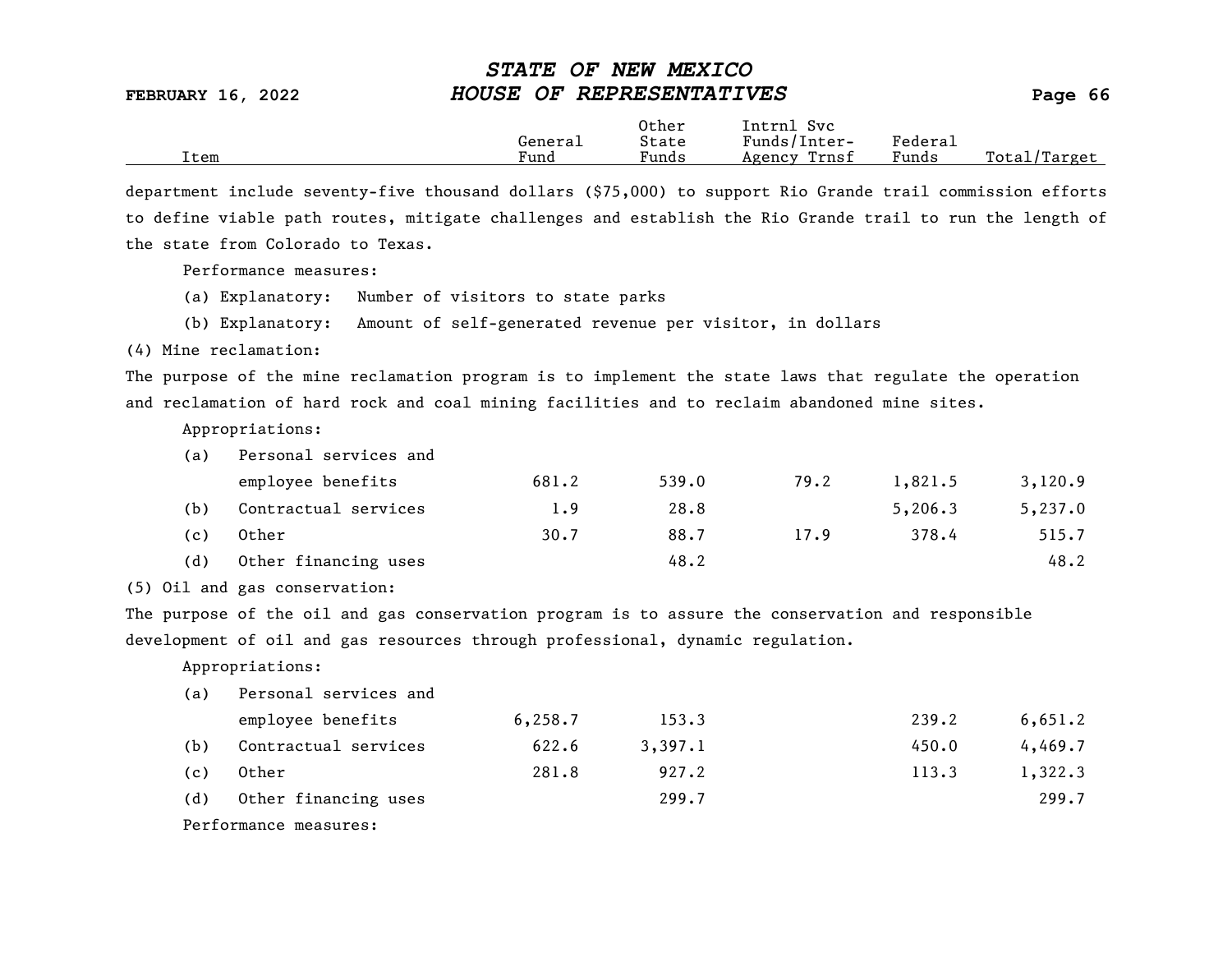|      |                                                                                                     | General                                                   | Other<br>State | Intrnl Svc<br>Funds/Inter- | Federal     |              |
|------|-----------------------------------------------------------------------------------------------------|-----------------------------------------------------------|----------------|----------------------------|-------------|--------------|
| Item |                                                                                                     | Fund                                                      | Funds          | Agency Trnsf               | Funds       | Total/Target |
|      | (a) Output:                                                                                         | Number of inspections of oil and gas wells and associated |                |                            |             |              |
|      | facilities                                                                                          |                                                           |                |                            |             | 34,000       |
|      | (b) Output:                                                                                         | Number of abandoned wells properly plugged                |                |                            |             | 50           |
|      | (6) Program leadership and support:                                                                 |                                                           |                |                            |             |              |
|      | The purpose of the program leadership and support program is to provide leadership, set policy and  |                                                           |                |                            |             |              |
|      | provide support for every division in achieving their goals.                                        |                                                           |                |                            |             |              |
|      | Appropriations:                                                                                     |                                                           |                |                            |             |              |
| (a)  | Personal services and                                                                               |                                                           |                |                            |             |              |
|      | employee benefits                                                                                   | 3,356.2                                                   |                | 945.8                      | 710.9       | 5,012.9      |
| (b)  | Contractual services                                                                                | 171.6                                                     |                | 25.6                       | 7.0         | 204.2        |
| (c)  | Other                                                                                               | 67.0                                                      |                | 168.8                      | 149.6       | 385.4        |
|      | Subtotal                                                                                            | [27,062.5]                                                | [19,829.9]     | [4, 281.3]                 | [26, 034.0] | 77,207.7     |
|      | YOUTH CONSERVATION CORPS:                                                                           |                                                           |                |                            |             |              |
|      | The numeroe of the wouth concernation come is to nuevide funding few the employment of New Mexicano |                                                           |                |                            |             |              |

The purpose of the youth conservation corps is to provide funding for the employment of New Mexicans between the ages of fourteen and twenty-five to work on projects that will improve New Mexico's natural, cultural, historical and agricultural resources.

Appropriations:

| (a)      | Personal services and                            |            |         |
|----------|--------------------------------------------------|------------|---------|
|          | employee benefits                                | 176.9      | 176.9   |
| (b)      | Contractual services                             | 4,805.8    | 4,805.8 |
| (c)      | Other                                            | 80.1       | 80.1    |
| (d)      | Other financing uses                             | 125.0      | 125.0   |
|          | Performance measures:                            |            |         |
|          | Number of youth employed annually<br>(a) Output: |            | 840     |
| Subtotal |                                                  | [5, 187.8] | 5,187.8 |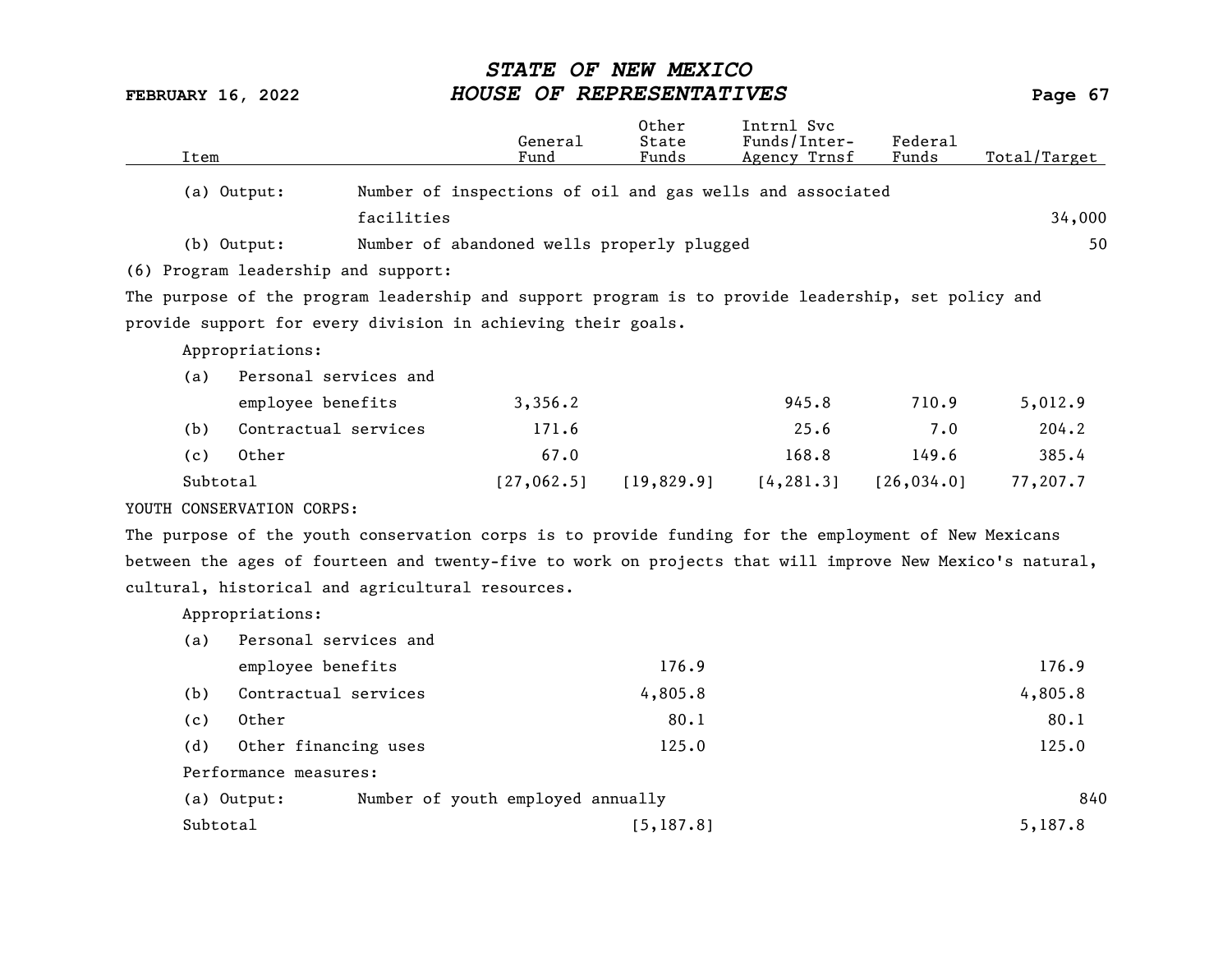| Item     |                                                                                                          | General<br>Fund | Other<br>State<br>Funds | Intrnl Svc<br>Funds/Inter-<br>Agency Trnsf               | Federal<br>Funds | Total/Target |
|----------|----------------------------------------------------------------------------------------------------------|-----------------|-------------------------|----------------------------------------------------------|------------------|--------------|
|          | INTERTRIBAL CEREMONIAL OFFICE:                                                                           |                 |                         |                                                          |                  |              |
|          | The purpose of the intertribal ceremonial office is to aid in the planning, coordination and development |                 |                         |                                                          |                  |              |
|          | of a successful intertribal ceremonial event in coordination with the Native American population.        |                 |                         |                                                          |                  |              |
|          | Appropriations:                                                                                          |                 |                         |                                                          |                  |              |
| (a)      | Personal services and                                                                                    |                 |                         |                                                          |                  |              |
|          | employee benefits                                                                                        | 76.2            |                         |                                                          |                  | 76.2         |
| (b)      | Contractual services                                                                                     | 134.8           |                         |                                                          |                  | 134.8        |
| (c)      | Other                                                                                                    | 111.0           |                         |                                                          |                  | 111.0        |
|          | Performance measures:                                                                                    |                 |                         |                                                          |                  |              |
|          | (a) Outcome:                                                                                             |                 |                         | Percent of operating revenue from sources other than the |                  |              |
|          | general fund                                                                                             |                 |                         |                                                          |                  | 85%          |
| Subtotal |                                                                                                          | [322.0]         |                         |                                                          |                  | 322.0        |
|          | COMMISSIONER OF PUBLIC LANDS:                                                                            |                 |                         |                                                          |                  |              |
|          | (1) Land trust stewardship:                                                                              |                 |                         |                                                          |                  |              |
|          | The purpose of the land trust stewardship program is to generate sustainable revenue from state trust    |                 |                         |                                                          |                  |              |
|          | lands to support public education and other beneficiary institutions and to build partnerships with all  |                 |                         |                                                          |                  |              |
|          | New Mexicans to conserve, protect and maintain the highest level of stewardship for these lands so that  |                 |                         |                                                          |                  |              |
|          | they may be a significant legacy for generations to come.                                                |                 |                         |                                                          |                  |              |
|          | Appropriations:                                                                                          |                 |                         |                                                          |                  |              |
| (a)      | Personal services and                                                                                    |                 |                         |                                                          |                  |              |
|          | employee benefits                                                                                        |                 | 15,562.5                |                                                          |                  | 15,562.5     |
| (b)      | Contractual services                                                                                     |                 | 2,739.5                 |                                                          |                  | 2,739.5      |
| (c)      | Other                                                                                                    |                 | 2,371.2                 |                                                          |                  | 2,371.2      |
|          |                                                                                                          |                 |                         |                                                          |                  |              |

The commissioner of public lands is authorized to hold in suspense amounts eligible, because of the sale of state royalty interests, for tax credits under Section 29 of the Internal Revenue Code above those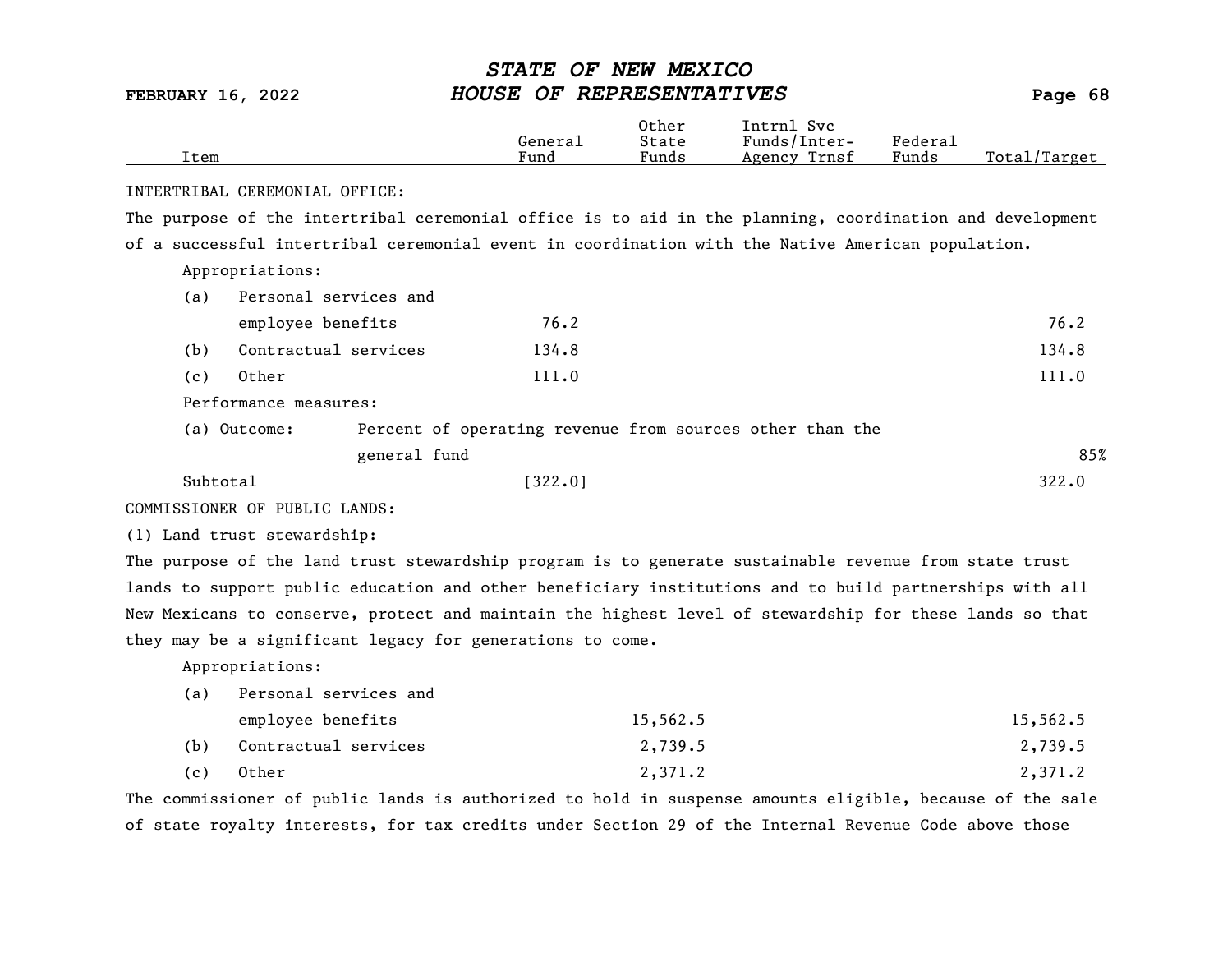|      |         | Other                 | Intrnl<br>Sv c  |                     |                   |
|------|---------|-----------------------|-----------------|---------------------|-------------------|
|      | Generai | State                 | Funds/Inter-    | Federa <sub>1</sub> |                   |
| Item | Fund    | $\mathbf{r}$<br>Funds | Trnsf<br>Agency | Funds               | Total,<br>'Target |

amounts required by law to be transferred to the land grant permanent fund. The commissioner may expend as much of the money so held in suspense, as well as additional money held in escrow accounts resulting from the sales and money held in fund balances, as is necessary to re-purchase the royalty interests pursuant to the agreements.

Performance measures:

| (a) Outcome: | Dollars generated through oil and natural gas audit       |          |
|--------------|-----------------------------------------------------------|----------|
|              | activities, in millions                                   | \$3      |
| (b) Output:  | Average income per acre from oil, natural gas and mining  |          |
|              | activities, in dollars                                    | \$375    |
| (c) Output:  | Number of acres treated to achieve desired conditions for |          |
|              | future sustainability                                     | 25,000   |
| Subtotal     | [20,673.2]                                                | 20,673.2 |

STATE ENGINEER:

(1) Water resource allocation:

The purpose of the water resource allocation program is to provide for efficient use of the available surface and underground waters of the state so any person can maintain their quality of life and to provide safety inspections of all nonfederal dams within the state so owners and operators of such dams can operate the dams safely.

Appropriations:

| (a) Personal services and |  |
|---------------------------|--|
|---------------------------|--|

|     | employee benefits    | 13,409.4 | 534.7 | 50.0  | 13,994.1 |
|-----|----------------------|----------|-------|-------|----------|
| (b) | Contractual services | 220.5    |       | 406.0 | 626.5    |
| (c) | Other                | 1,118.8  | 126.2 | 267.9 | 1,512.9  |

The internal service funds/interagency transfers appropriations to the water resource allocation program of the state engineer include seven hundred twenty-three thousand nine hundred dollars (\$723,900) from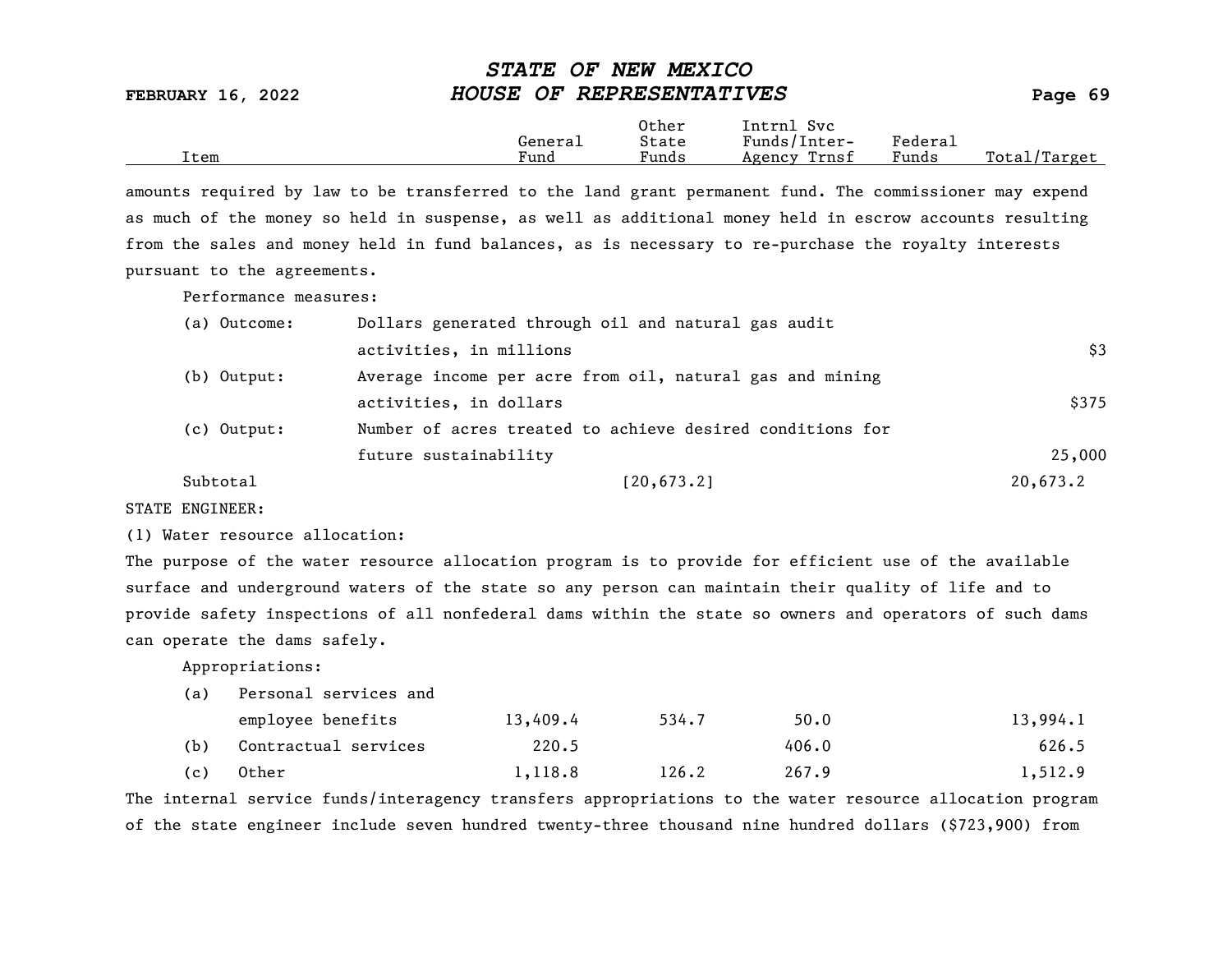| Item |                                         |                     | General<br>Fund                                                 | Other<br>State<br>Funds | Intrnl Svc<br>Funds/Inter-<br>Agency Trnsf                                                               | Federal<br>Funds | Total/Target |
|------|-----------------------------------------|---------------------|-----------------------------------------------------------------|-------------------------|----------------------------------------------------------------------------------------------------------|------------------|--------------|
|      | the irrigation works construction fund. |                     |                                                                 |                         |                                                                                                          |                  |              |
|      | Performance measures:                   |                     |                                                                 |                         |                                                                                                          |                  |              |
|      | (a) Output:                             |                     |                                                                 |                         | Average number of unprotested new and pending applications                                               |                  |              |
|      |                                         | processed per month |                                                                 |                         |                                                                                                          |                  | 35           |
|      | (b) Outcome:                            |                     |                                                                 |                         | Number of transactions abstracted annually into the water                                                |                  |              |
|      |                                         |                     | administration technical engineering resource system            |                         |                                                                                                          |                  |              |
|      |                                         | database            |                                                                 |                         |                                                                                                          |                  | 20,000       |
|      |                                         |                     | (2) Interstate stream compact compliance and water development: |                         |                                                                                                          |                  |              |
|      |                                         |                     |                                                                 |                         | The purpose of the interstate stream compact compliance and water development program is to provide      |                  |              |
|      |                                         |                     |                                                                 |                         | resolution of federal and interstate water issues and to develop water resources and stream systems for  |                  |              |
|      |                                         |                     |                                                                 |                         | the people of New Mexico so they can have maximum sustained beneficial use of available water resources. |                  |              |
|      | Appropriations:                         |                     |                                                                 |                         |                                                                                                          |                  |              |
| (a)  | Personal services and                   |                     |                                                                 |                         |                                                                                                          |                  |              |
|      | employee benefits                       |                     | 2,531.9                                                         | 78.2                    | 2,814.7                                                                                                  |                  | 5,424.8      |
| (b)  | Contractual services                    |                     |                                                                 | 1.5                     | 4,477.2                                                                                                  |                  | 4,478.7      |
| (c)  | Other                                   |                     | 320.5                                                           | 800.5                   | 1,667.2                                                                                                  |                  | 2,788.2      |

The internal service funds/interagency transfers appropriations to the interstate stream compact compliance and water development program of the state engineer include six hundred fifty-two thousand dollars (\$652,000) from the New Mexico unit fund.

The internal service funds/interagency transfers appropriations to the interstate stream compact compliance and water development program include six million six hundred sixty-three thousand two hundred dollars (\$6,663,200) from the irrigation works construction fund, seven hundred thirteen thousand two hundred dollars (\$713,200) from the improvement of the Rio Grande income fund, one hundred thousand dollars (\$100,000) from the game protection fund for Ute dam operations and eighty-two thousand three hundred dollars (\$82,300) from the game protection fund for Eagle Nest dam operations. Any unexpended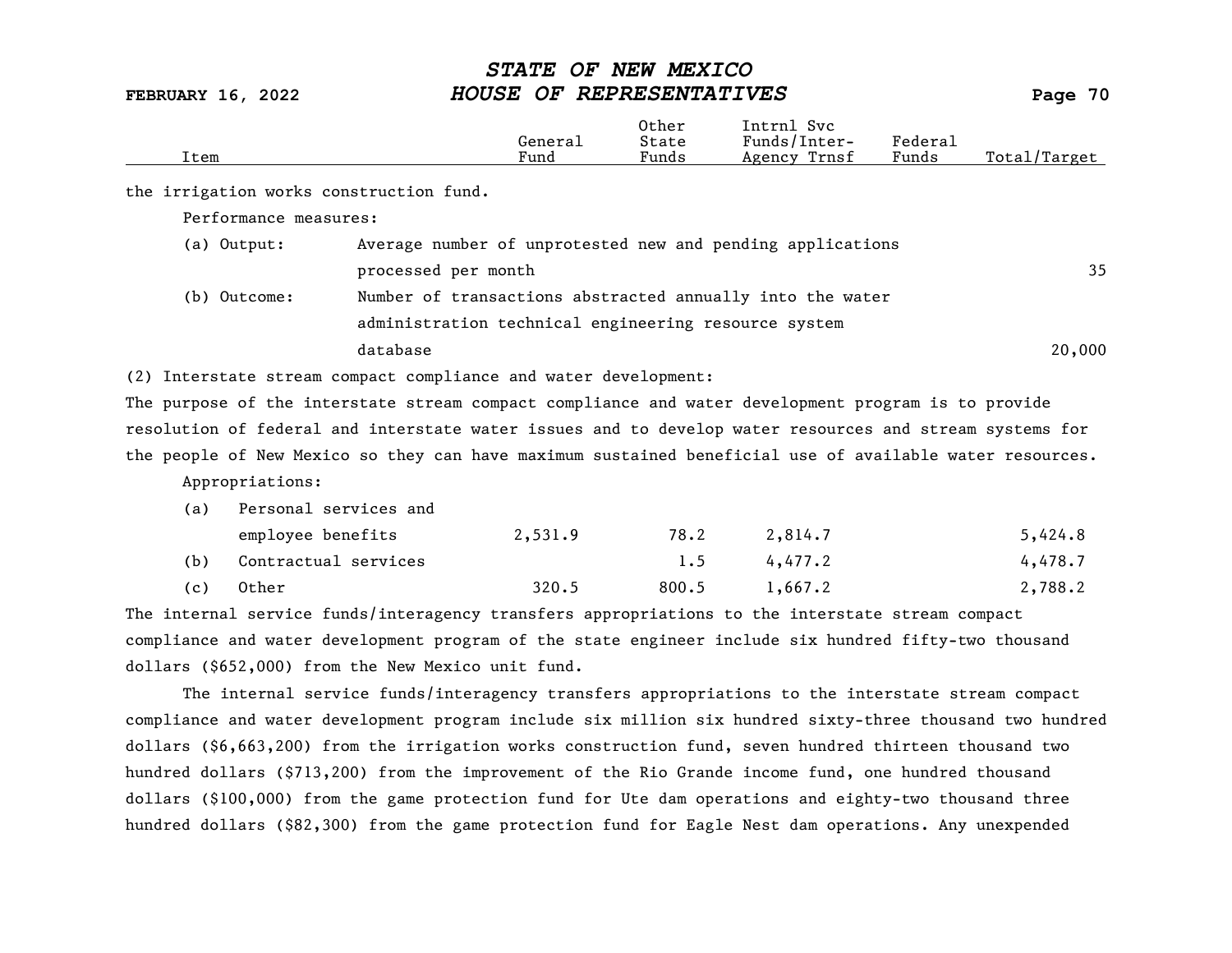|      |         | Other | Intrnl<br><b>Svc</b> |                                    |                   |
|------|---------|-------|----------------------|------------------------------------|-------------------|
|      | General | State | Funds/Inter-         | ${}_{\rm \texttt{Federa}_{\perp}}$ |                   |
| Item | Fund    | Funds | Trnsf<br>Agency      | –<br>Funds                         | Total,<br>'Target |

balances remaining at the end of fiscal year 2023 from these appropriations shall revert to the appropriate fund.

Revenue from the sale of water to United States government agencies by New Mexico for the emergency drought water agreement and from contractual reimbursements associated with the interstate stream compact compliance and water development program of the state engineer is appropriated to the interstate stream compact compliance and water development program to be used per the agreement with the United States bureau of reclamation.

The interstate stream commission's authority to make loans for irrigation improvements includes five hundred thousand dollars (\$500,000) for loans to irrigation districts, conservancy districts and soil and water conservation districts for re-loan to farmers for implementation of water conservation improvements.

Performance measures:

| (a) Outcome: | Cumulative state-line delivery credit per the Pecos river   |    |  |  |
|--------------|-------------------------------------------------------------|----|--|--|
|              | compact and amended decree at the end of the calendar year, |    |  |  |
|              | in acre-feet                                                | >0 |  |  |
| (b) Outcome: | Cumulative state-line delivery credit per the Rio Grande    |    |  |  |
|              | compact at the end of the calendar year, in acre-feet       | >0 |  |  |

(3) Litigation and adjudication:

The purpose of the litigation and adjudication program is to obtain a judicial determination and definition of water rights within each stream system and underground basin to effectively perform water rights administration and meet interstate stream obligations.

Appropriations:

| (a) | Personal services and |         |         |         |         |
|-----|-----------------------|---------|---------|---------|---------|
|     | employee benefits     | 1,881.1 | 1,867.0 | 1,501.8 | 5,249.9 |
| (b) | Contractual services  | 568.3   |         | 1,067.5 | 1,635.8 |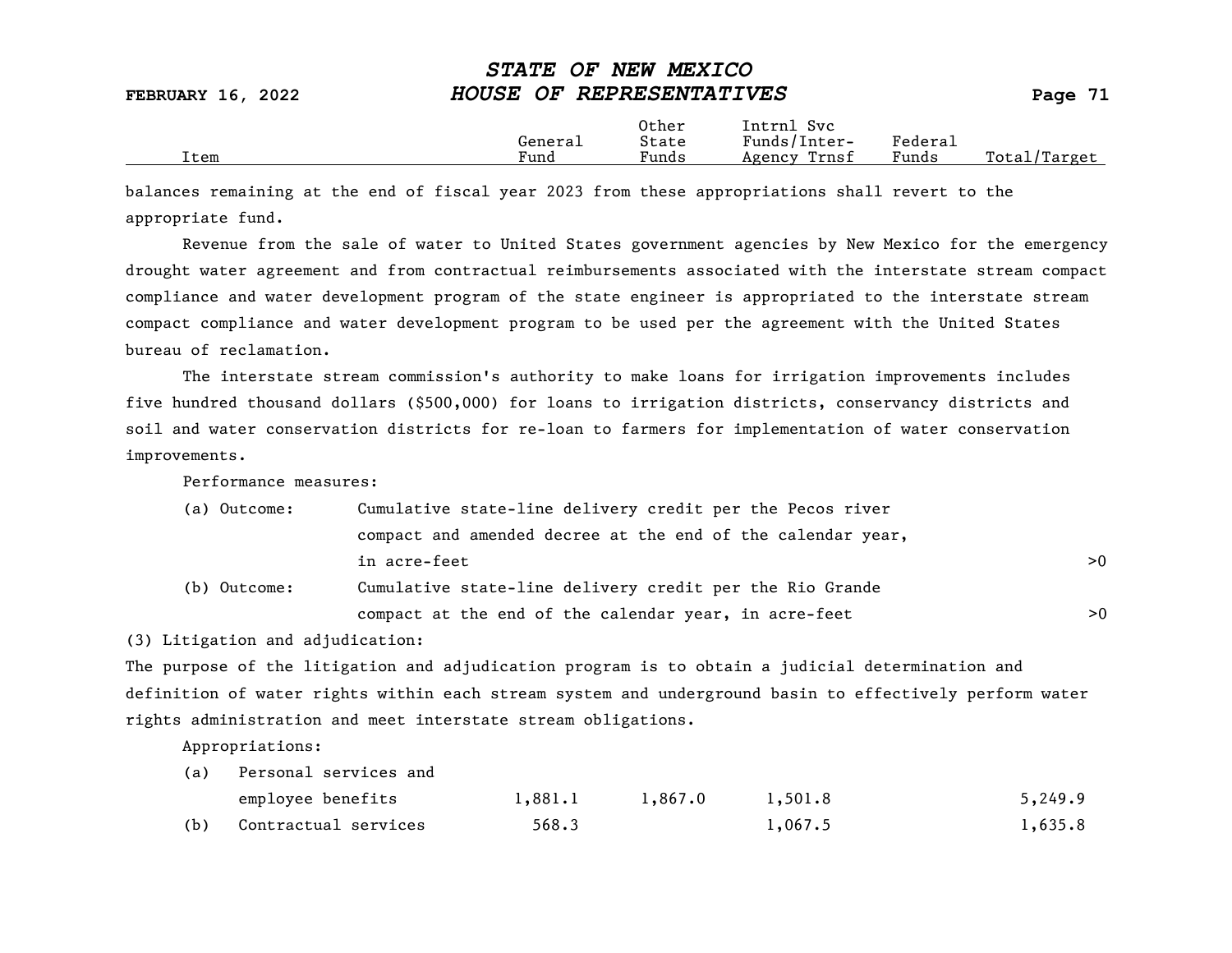| Item |                      | General<br>Fund | Other<br>State<br>Funds | Intrnl Svc<br>Funds/Inter-<br>Agency Trnsf | Federal<br>Funds | Total/Target |
|------|----------------------|-----------------|-------------------------|--------------------------------------------|------------------|--------------|
| (c)  | Other                | 436.1           |                         |                                            |                  | 436.1        |
| (d)  | Other financing uses |                 | 80.0                    |                                            |                  | 80.0         |

The internal service funds/interagency transfers appropriations to the litigation and adjudication program of the state engineer include one million four hundred eighty-two thousand five hundred dollars (\$1,482,500) from the irrigation works construction fund and one million eighty-six thousand eight hundred dollars (\$1,086,800) from the improvement of the Rio Grande income fund.

The other state funds appropriations to the litigation and adjudication program of the state engineer include one million nine hundred forty-seven thousand dollars (\$1,947,000) from the water project fund pursuant to Section 72-4A-9 NMSA 1978.

Performance measures:

| (a) Outcome: | Number of offers to defendants in adjudications          | 300 |
|--------------|----------------------------------------------------------|-----|
| (b) Outcome: | Percent of all water rights with judicial determinations | 76% |

(4) Program support:

The purpose of program support is to provide necessary administrative support to the agency programs so they may be successful in reaching their goals and objectives.

Appropriations:

| (a)      | Personal services and         |  |             |                                         |             |          |             |  |
|----------|-------------------------------|--|-------------|-----------------------------------------|-------------|----------|-------------|--|
|          | employee benefits             |  | 3,472.9     |                                         |             |          | 3,472.9     |  |
| (b)      | Contractual services          |  | 219.7       |                                         |             |          | 219.7       |  |
| (c)      | Other                         |  | 817.4       |                                         |             |          | 817.4       |  |
| Subtotal |                               |  | [24, 996.6] | [3, 488.1]                              | [12, 252.3] |          | 40,737.0    |  |
|          | TOTAL AGRICULTURE, ENERGY AND |  |             |                                         |             |          |             |  |
|          | NATURAL RESOURCES             |  | 90,986.1    | 91,927.6                                | 16,736.9    | 44,518.1 | 244, 168, 7 |  |
|          |                               |  |             | F. HEALTH, HOSPITALS AND HUMAN SERVICES |             |          |             |  |

OFFICE OF AFRICAN AMERICAN AFFAIRS: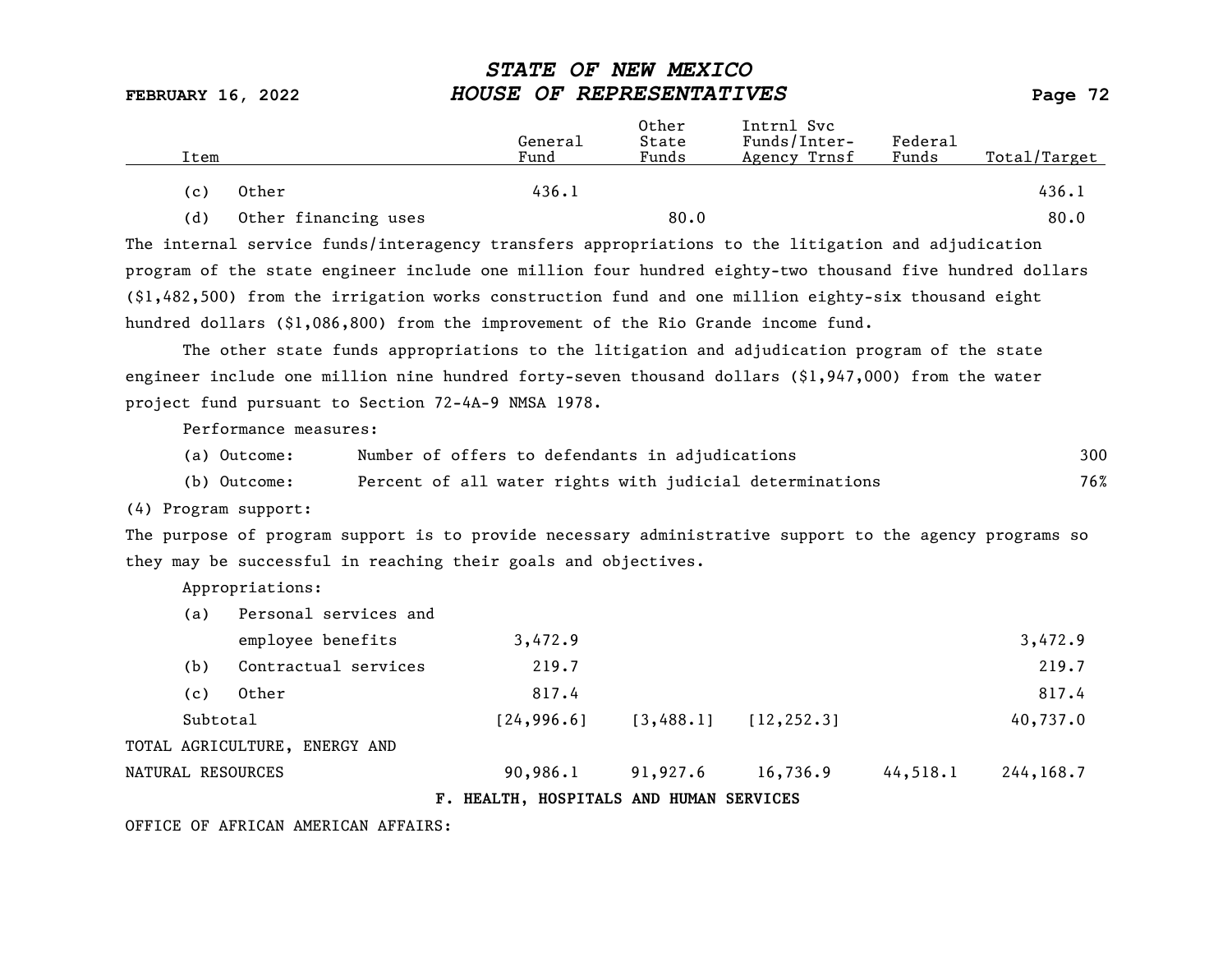|  | Item | General<br>Fund | Other<br>State<br>$\overline{\phantom{a}}$<br>Funds | Intrnl<br>Svc<br>Funds/Inter-<br>Trnsf<br>Agency | Federai<br>Funds | Total,<br>'Target |
|--|------|-----------------|-----------------------------------------------------|--------------------------------------------------|------------------|-------------------|
|--|------|-----------------|-----------------------------------------------------|--------------------------------------------------|------------------|-------------------|

### (1) Public awareness:

The purpose of the public awareness program is to provide information and advocacy services to all New Mexicans and to empower African Americans of New Mexico to improve their quality of life.

Appropriations:

| (a)      | Personal services and |         |       |
|----------|-----------------------|---------|-------|
|          | employee benefits     | 673.2   | 673.2 |
| (b)      | Contractual services  | 115.0   | 115.0 |
| (c)      | Other                 | 121.4   | 121.4 |
| Subtotal |                       | [909.6] | 909.6 |

COMMISSION FOR DEAF AND HARD-OF-HEARING PERSONS:

(1) Deaf and hard-of-hearing:

The purpose of the deaf and hard-of-hearing program is to serve as a dynamic resource that will enhance the quality of life for deaf and hard-of-hearing citizens of New Mexico by being the recognized advocate on important issues impacting the deaf and hard-of-hearing community, the proactive provider of innovative programs and services and the statewide umbrella and information clearinghouse for interested individuals, organizations, agencies and institutions.

Appropriations:

(a) Personal services and

|     | employee benefits    | 475.1 | 645.3 | 1,120.4 |
|-----|----------------------|-------|-------|---------|
| (b) | Contractual services | 711.1 | 418.2 | 1,129.3 |
| (c) | Other                |       | 282.1 | 282.1   |
| (d) | Other financing uses |       | 116.5 | 116.5   |

The general fund appropriation to the deaf and hard-of-hearing program of the commission for deaf and hard-of-hearing persons in the contractual services category includes four hundred fifty-six thousand four hundred dollars (\$456,400) for deaf and deaf-blind support service provider programs.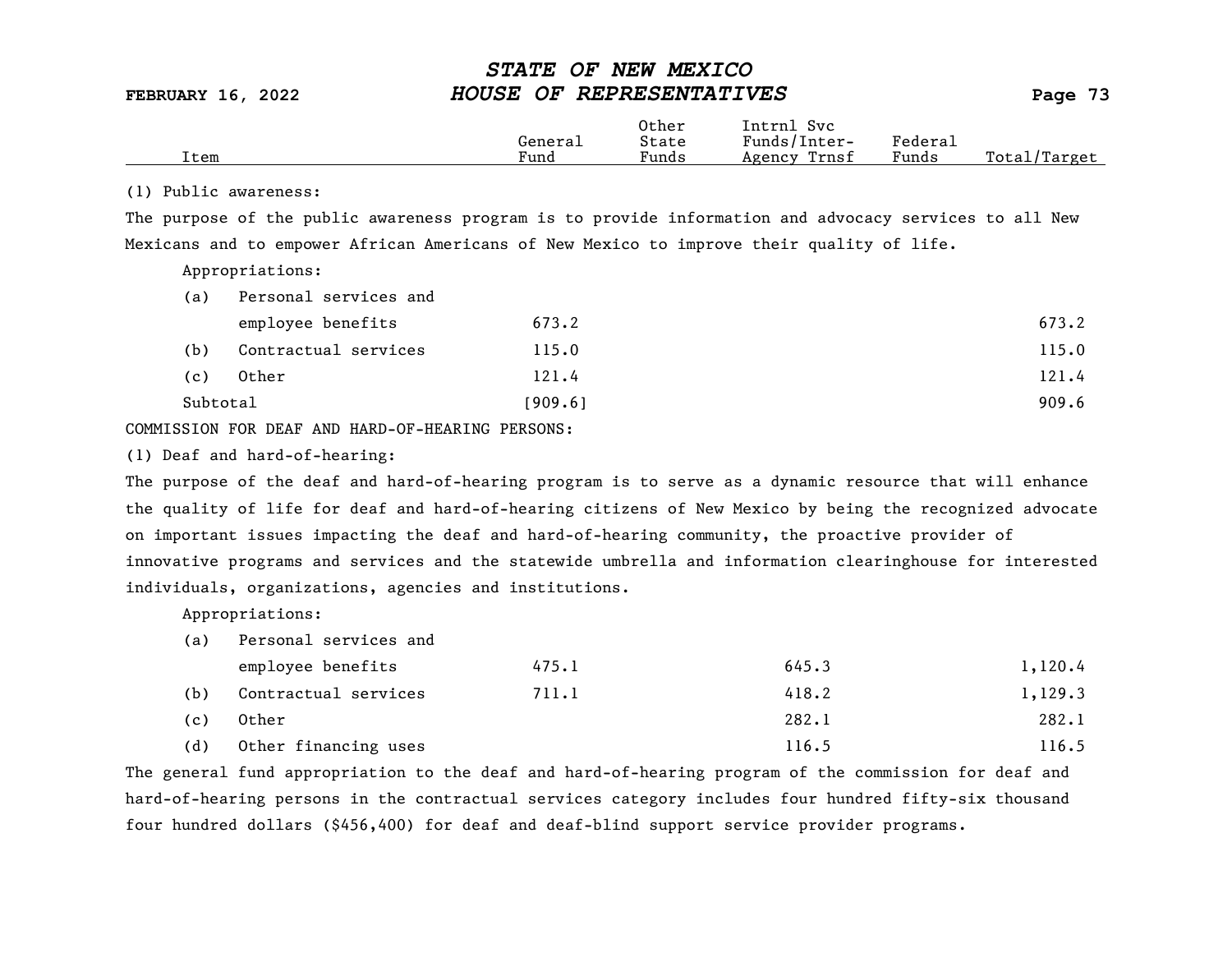| <b>FEBRUARY 16, 2022</b> | HOUSE OF REPRESENTATIVES |                         |                                            |                  | Page 74      |
|--------------------------|--------------------------|-------------------------|--------------------------------------------|------------------|--------------|
| [tem                     | General<br>Fund          | Other<br>State<br>Funds | Intrnl Svc<br>Funds/Inter-<br>Agency Trnsf | Federal<br>Funds | Total/Target |

STATE OF NEW MEXICO

The internal service funds/interagency transfers appropriation to the deaf and hard-of-hearing program of the commission for deaf and hard-of-hearing persons in the other financing uses category includes ninety-one thousand five hundred dollars (\$91,500) to transfer to the rehabilitation services program of the division of vocational rehabilitation to match with federal funds to provide deaf and hard-of-hearing rehabilitation services and twenty-five thousand dollars (\$25,000) to transfer to the signed language interpreting practices board of the regulation and licensing department for interpreter licensure services.

Performance measures:

| (a) Output: | Number of accessible technology equipment distributions |            | 1,070   |
|-------------|---------------------------------------------------------|------------|---------|
| Subtotal    | [1, 186.2]                                              | [1, 462.1] | 2,648.3 |

MARTIN LUTHER KING, JR. COMMISSION:

The purpose of the Martin Luther King, Jr. commission is to promote Martin Luther King, Jr.'s nonviolent principles and philosophy to the people of New Mexico through remembrance, celebration and action so that everyone gets involved in making a difference toward the improvement of interracial cooperation and reduction of youth violence in our communities.

Appropriations:

| (a)      | Personal services and |         |       |
|----------|-----------------------|---------|-------|
|          | employee benefits     | 183.2   | 183.2 |
| (b)      | Contractual services  | 27.8    | 27.8  |
| (c)      | Other                 | 116.9   | 116.9 |
| Subtotal |                       | [327.9] | 327.9 |
|          |                       |         |       |

COMMISSION FOR THE BLIND:

(1) Blind services:

The purpose of the blind services program is to assist blind or visually impaired citizens of New Mexico to achieve economic and social equality so they can have independence based on their personal interests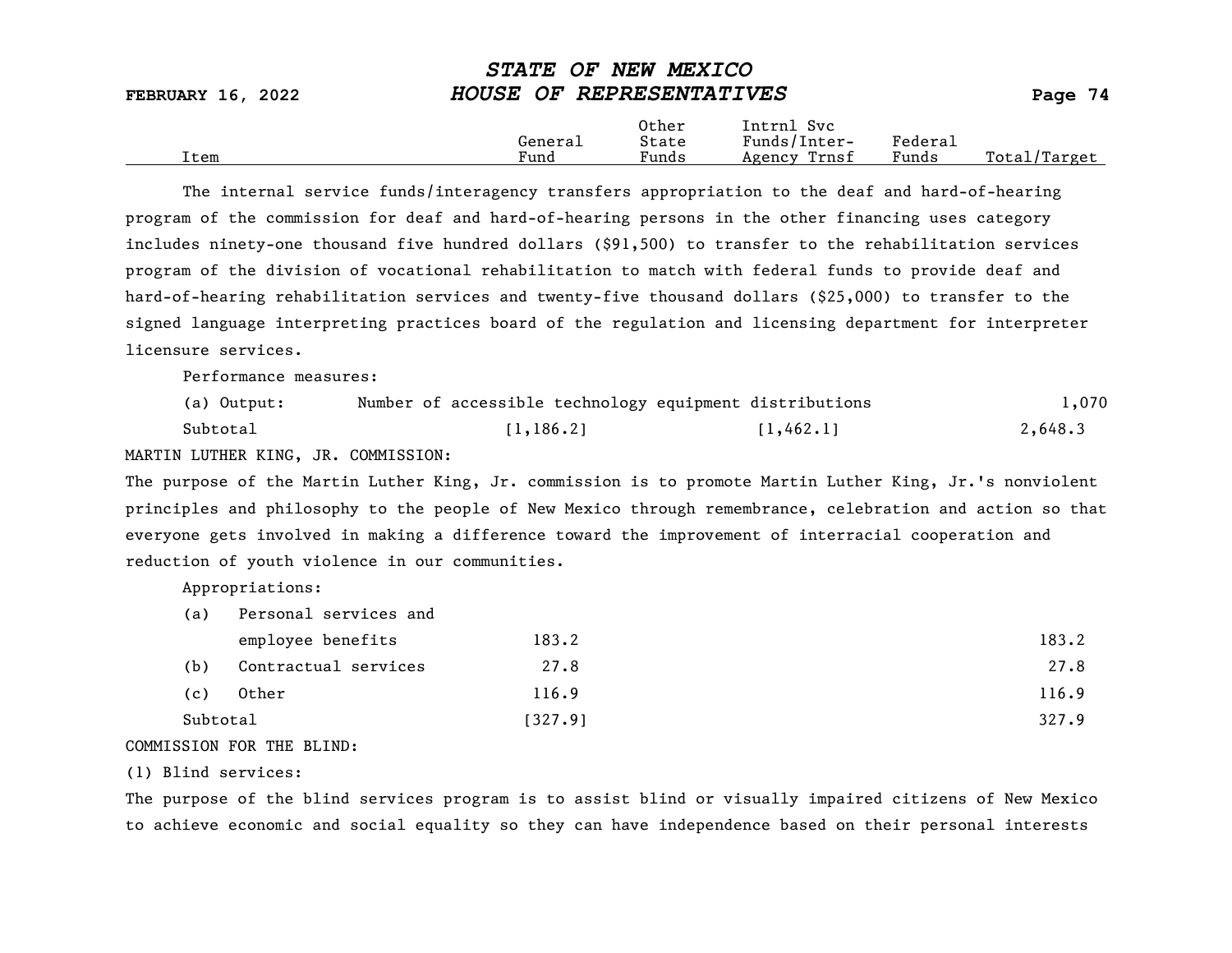| Item           |                       | General<br>Fund | Other<br>State<br>Funds | Intrnl Svc<br>Funds/Inter-<br>Agency Trnsf | Federal<br>Funds | Total/Target |
|----------------|-----------------------|-----------------|-------------------------|--------------------------------------------|------------------|--------------|
| and abilities. |                       |                 |                         |                                            |                  |              |
|                | Appropriations:       |                 |                         |                                            |                  |              |
| (a)            | Personal services and |                 |                         |                                            |                  |              |
|                | employee benefits     | 1,715.0         | 176.7                   | 261.0                                      | 3,644.7          | 5,797.4      |
| (b)            | Contractual services  | 29.8            |                         |                                            | 129.5            | 159.3        |
| (c)            | Other                 | 451.7           | 8,016.6                 |                                            | 1,841.1          | 10,309.4     |
| (d)            | Other financing uses  | 107.1           |                         |                                            |                  | 107.1        |

The general fund appropriation to the blind services program of the commission for the blind in the other financing uses category includes one hundred seven thousand one hundred dollars (\$107,100) to transfer to the rehabilitation services program of the division of vocational rehabilitation to match with federal funds to provide rehabilitation services for the disabled.

The internal service funds/interagency transfers appropriation to the blind services program of the commission for the blind includes two hundred thousand dollars (\$200,000) from the division of vocational rehabilitation to provide services to the blind or visually impaired citizens of New Mexico.

Any unexpended balances in the commission for the blind remaining at the end of fiscal year 2023 from appropriations made from the general fund shall not revert.

Performance measures:

| (a) Outcome:               | Average hourly wage for the blind or visually impaired  |            |         |           |          |
|----------------------------|---------------------------------------------------------|------------|---------|-----------|----------|
|                            | person                                                  |            |         |           | \$16.50  |
| (b) Outcome:               | Number of people who avoided or delayed moving into a   |            |         |           |          |
|                            | nursing home or assisted living facility as a result of |            |         |           |          |
|                            | receiving independent living services                   |            |         |           | 125      |
| Subtotal                   | [2, 303.6]                                              | [8, 193.3] | [261.0] | [5,615.3] | 16,373.2 |
| INDIAN AFFAIRS DEPARTMENT: |                                                         |            |         |           |          |

(1) Indian affairs: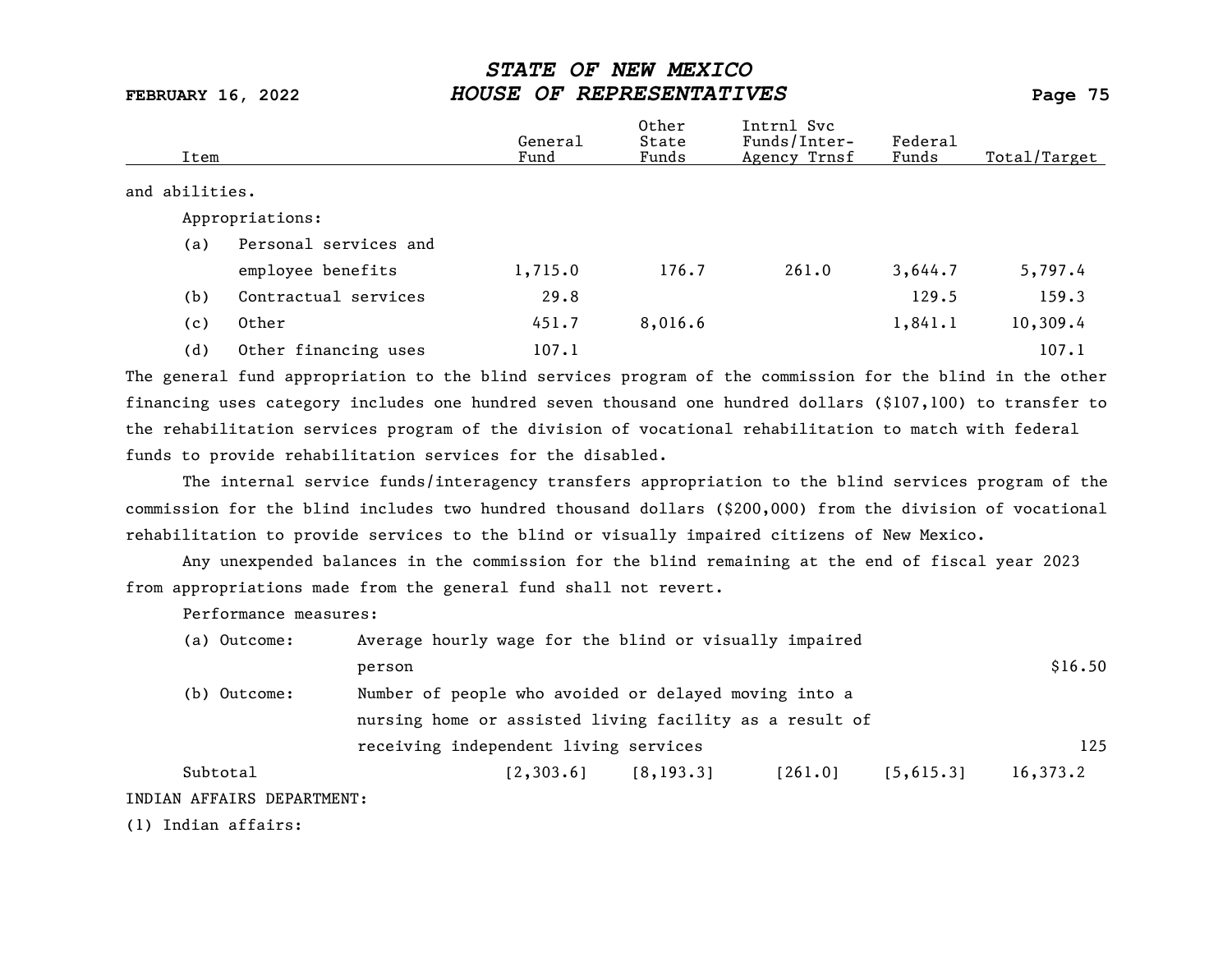| Item     |                                                                                                           | General<br>Fund | Other<br>State<br>Funds | Intrnl Svc<br>Funds/Inter-<br>Agency Trnsf | Federal<br>Funds | Total/Target |
|----------|-----------------------------------------------------------------------------------------------------------|-----------------|-------------------------|--------------------------------------------|------------------|--------------|
|          | The purpose of the Indian affairs program is to coordinate intergovernmental and interagency programs     |                 |                         |                                            |                  |              |
|          | concerning tribal governments and the state.                                                              |                 |                         |                                            |                  |              |
|          | Appropriations:                                                                                           |                 |                         |                                            |                  |              |
| (a)      | Personal services and                                                                                     |                 |                         |                                            |                  |              |
|          | employee benefits                                                                                         | 2,132.1         |                         |                                            |                  | 2,132.1      |
| (b)      | Contractual services                                                                                      | 530.1           |                         |                                            |                  | 530.1        |
| (c)      | Other                                                                                                     | 817.7           |                         | 249.3                                      |                  | 1,067.0      |
|          | The internal service funds/interagency transfers appropriation to the Indian affairs program of the       |                 |                         |                                            |                  |              |
|          | Indian affairs department includes two hundred forty-nine thousand three hundred dollars (\$249,300) from |                 |                         |                                            |                  |              |
|          | the tobacco settlement program fund for tobacco cessation and prevention programs for Native American     |                 |                         |                                            |                  |              |
|          | communities throughout the state.                                                                         |                 |                         |                                            |                  |              |
| Subtotal |                                                                                                           | [3, 479.9]      |                         | [249.3]                                    |                  | 3,729.2      |
|          | EARLY CHILDHOOD EDUCATION AND CARE DEPARTMENT:                                                            |                 |                         |                                            |                  |              |
|          | (1) Support and intervention:                                                                             |                 |                         |                                            |                  |              |
|          | Appropriations:                                                                                           |                 |                         |                                            |                  |              |
| (a)      | Personal services and                                                                                     |                 |                         |                                            |                  |              |
|          | employee benefits                                                                                         | 1,060.3         | 507.0                   | 1,143.3                                    | 894.7            | 3,605.3      |
| (b)      | Contractual services                                                                                      | 12,693.3        | 58.9                    | 10,000.0                                   | 6,490.4          | 29,242.6     |
| (c)      | Other                                                                                                     | 21,381.4        | 1,390.1                 | 1,456.7                                    | 805.7            | 25,033.9     |
| (d)      | Other financing uses                                                                                      | 10,901.6        |                         |                                            |                  | 10,901.6     |
|          | The internal service funds/interagency transfers appropriations to the support and intervention program   |                 |                         |                                            |                  |              |
|          | of the early childhood education and care department include five million dollars (\$5,000,000) from the  |                 |                         |                                            |                  |              |

federal temporary assistance for needy families block grant for home-visiting services.

Performance measures:

(a) Outcome: Percent of children enrolled in home visiting for longer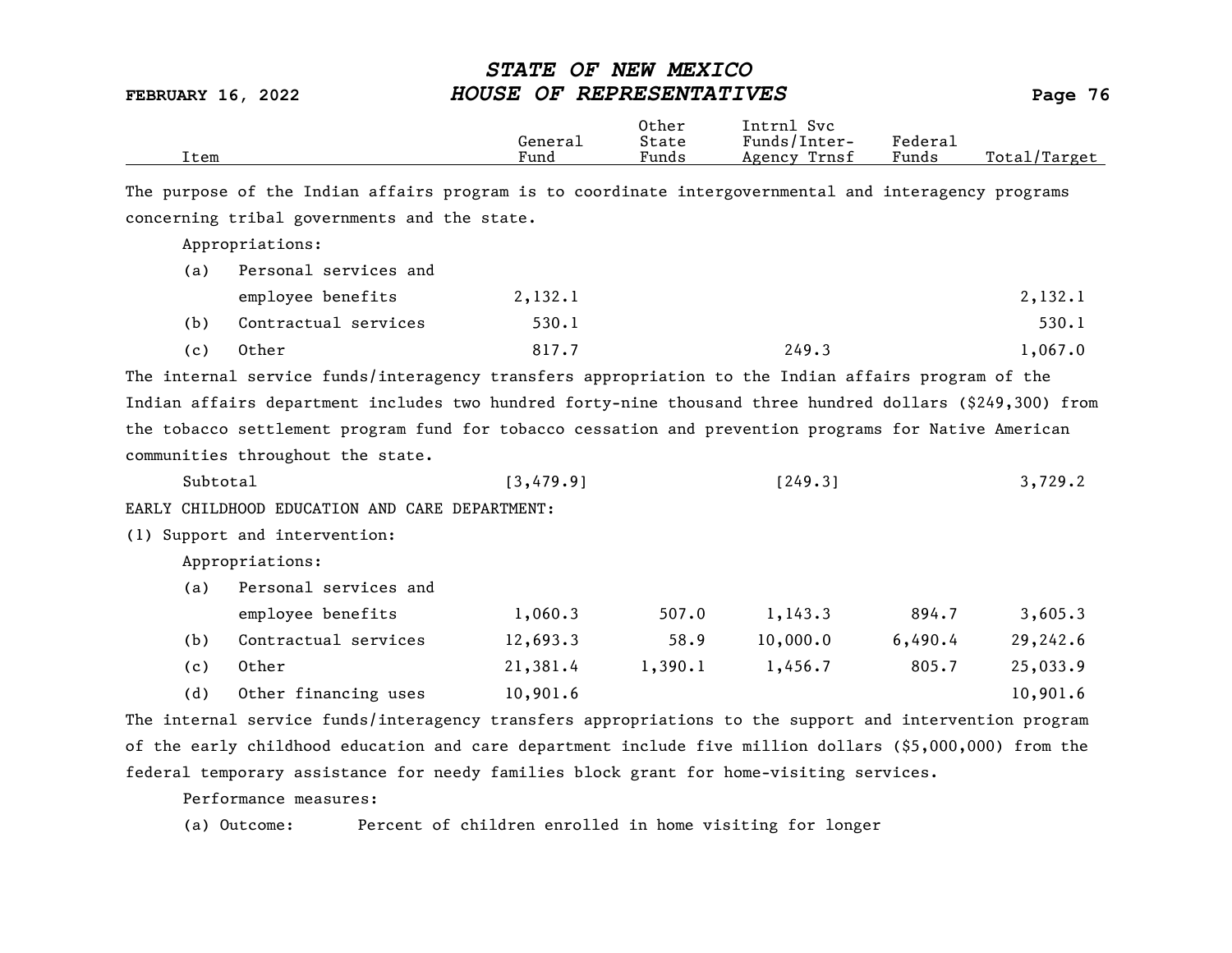| Item                                                                                                      |                                                             | General<br>Fund | Other<br>State<br>Funds | Intrnl Svc<br>Funds/Inter-<br>Agency Trnsf | Federal<br>Funds | Total/Target |
|-----------------------------------------------------------------------------------------------------------|-------------------------------------------------------------|-----------------|-------------------------|--------------------------------------------|------------------|--------------|
|                                                                                                           | than six months that receive regular well child exams as    |                 |                         |                                            |                  |              |
|                                                                                                           | recommended by the American academy of pediatrics           |                 |                         |                                            |                  | 80%          |
| $(b)$ Output:                                                                                             | Average annual number of home visits per family             |                 |                         |                                            |                  | 12           |
| (c) Outcome:                                                                                              | Number of families enrolled in centennial home visiting     |                 |                         |                                            |                  | 1,500        |
| (2) Early childhood education and care:                                                                   |                                                             |                 |                         |                                            |                  |              |
| Appropriations:                                                                                           |                                                             |                 |                         |                                            |                  |              |
| Personal services and<br>(a)                                                                              |                                                             |                 |                         |                                            |                  |              |
| employee benefits                                                                                         |                                                             | 199.6           |                         |                                            | 8,357.5          | 8,557.1      |
| Contractual services<br>(b)                                                                               |                                                             | 364.3           |                         |                                            | 2,934.5          | 3,298.8      |
| Other<br>(c)                                                                                              |                                                             | 50,609.4        | 1,100.0                 | 31,827.5                                   | 175,703.8        | 259,240.7    |
| The internal service funds/interagency transfers appropriation to the early childhood education and care  |                                                             |                 |                         |                                            |                  |              |
| program of the early childhood education and care department includes thirty-one million five hundred     |                                                             |                 |                         |                                            |                  |              |
| twenty-seven thousand five hundred dollars (\$31,527,500) from the federal temporary assistance for needy |                                                             |                 |                         |                                            |                  |              |
| families block grant for childcare.                                                                       |                                                             |                 |                         |                                            |                  |              |
| Performance measures:                                                                                     |                                                             |                 |                         |                                            |                  |              |
| (a) Outcome:                                                                                              | Percent of children enrolled for at least six months in the |                 |                         |                                            |                  |              |
|                                                                                                           | state-funded New Mexico prekindergarten program who score   |                 |                         |                                            |                  |              |
|                                                                                                           | at first step for kindergarten or higher on the fall        |                 |                         |                                            |                  |              |

observation kindergarten observation tool 75% (b) Outcome: Percent of infants and toddlers participating in the childcare assistance program enrolled in childcare programs with four or five stars 40%

(3) Policy research and quality initiatives:

Appropriations:

(a) Personal services and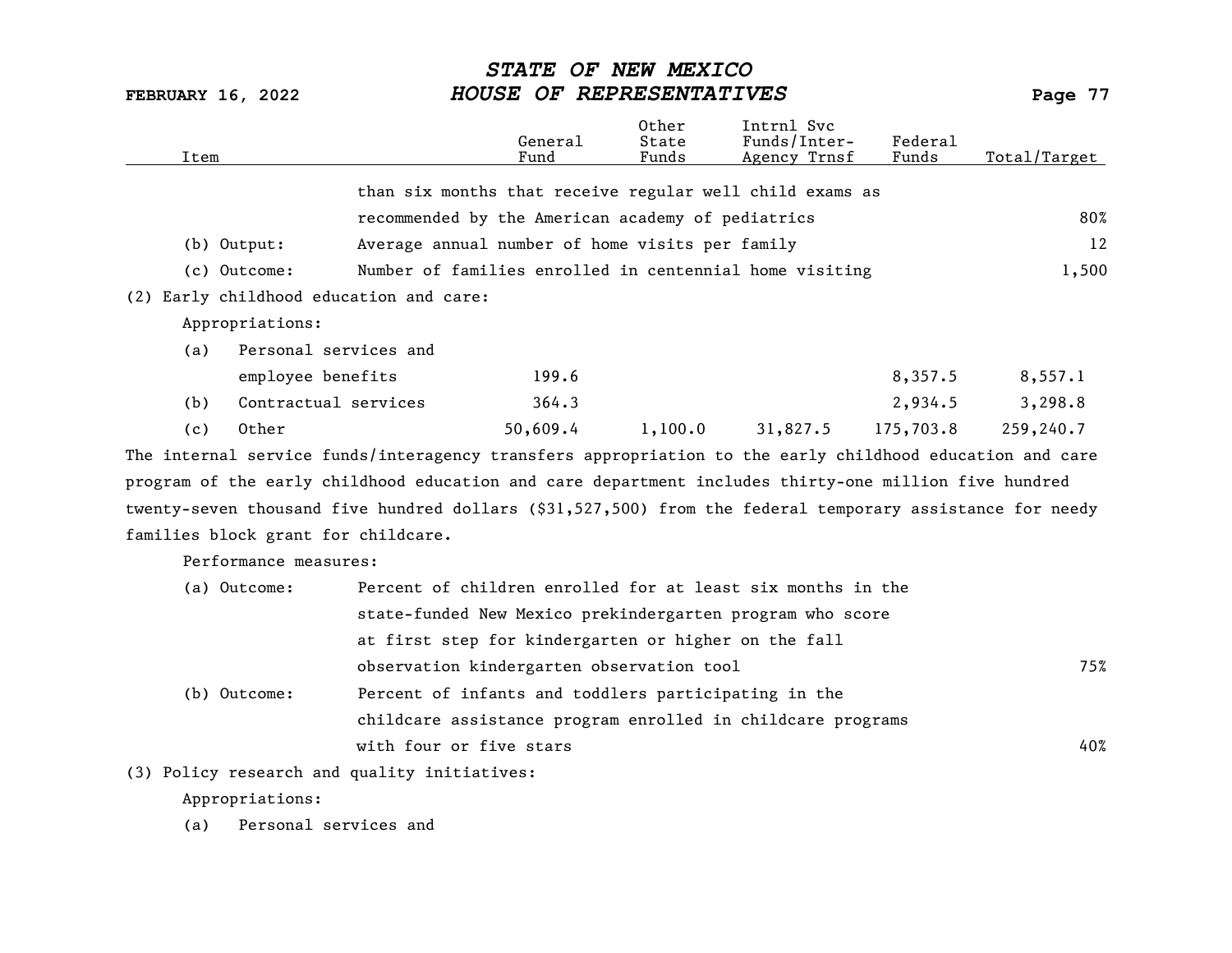| Item |                                                                                                       |                           | General<br>Fund | Other<br>State<br>Funds | Intrnl Svc<br>Funds/Inter-<br>Agency Trnsf                | Federal<br>Funds | Total/Target |
|------|-------------------------------------------------------------------------------------------------------|---------------------------|-----------------|-------------------------|-----------------------------------------------------------|------------------|--------------|
|      | employee benefits                                                                                     |                           | 965.4           |                         |                                                           | 1,378.5          | 2,343.9      |
| (b)  | Contractual services                                                                                  |                           | 11,312.9        |                         | 4,000.0                                                   | 2,686.8          | 17,999.7     |
| (c)  | Other                                                                                                 |                           | 96.7            |                         | 600.0                                                     |                  | 696.7        |
|      | Performance measures:                                                                                 |                           |                 |                         |                                                           |                  |              |
|      | (a) Outcome:                                                                                          |                           |                 |                         | Percent of licensed childcare providers participating in  |                  |              |
|      |                                                                                                       |                           |                 |                         | focus tiered quality rating and improvement system at the |                  |              |
|      |                                                                                                       | four- and five-star level |                 |                         |                                                           |                  | 50%          |
|      | (4) Public pre-kindergarten:                                                                          |                           |                 |                         |                                                           |                  |              |
|      | Appropriations:                                                                                       |                           |                 |                         |                                                           |                  |              |
| (a)  | Personal services and                                                                                 |                           |                 |                         |                                                           |                  |              |
|      | employee benefits                                                                                     |                           | 1,018.5         |                         |                                                           |                  | 1,018.5      |
| (b)  | Contractual services                                                                                  |                           | 20,327.2        | 1,800.0                 | 21,865.4                                                  |                  | 43,992.6     |
| (c)  | Other                                                                                                 |                           | 13,184.5        |                         | 3, 104.1                                                  |                  | 16,288.6     |
| (d)  | Other financing uses                                                                                  |                           | 43, 145.1       | 3,500.0                 | 8,334.6                                                   |                  | 54,979.7     |
|      | The internal service funds/interagency transfer appropriations to the pre-kindergarten program of the |                           |                 |                         |                                                           |                  |              |
|      |                                                                                                       |                           |                 |                         |                                                           |                  |              |

early childhood education and care department include seventeen million six hundred thousand dollars (\$17,600,000) from the federal temporary assistance for needy families block grant: fourteen million one hundred thousand dollars (\$14,100,000) for private pre-kindergarten, and three million five hundred thousand dollars (\$3,500,000) for public pre-kindergarten.

The public pre-kindergarten program of the early childhood education and care department shall prioritize awards of pre-kindergarten programs at school districts and charter schools that also provide K-5 plus programs approved by the public education department.

The other state funds appropriation to the pre-kindergarten program of the early childhood education and care department in the other financing uses category includes three million five hundred thousand dollars (\$3,500,000) for teacher salary increases in pre-kindergarten programs at school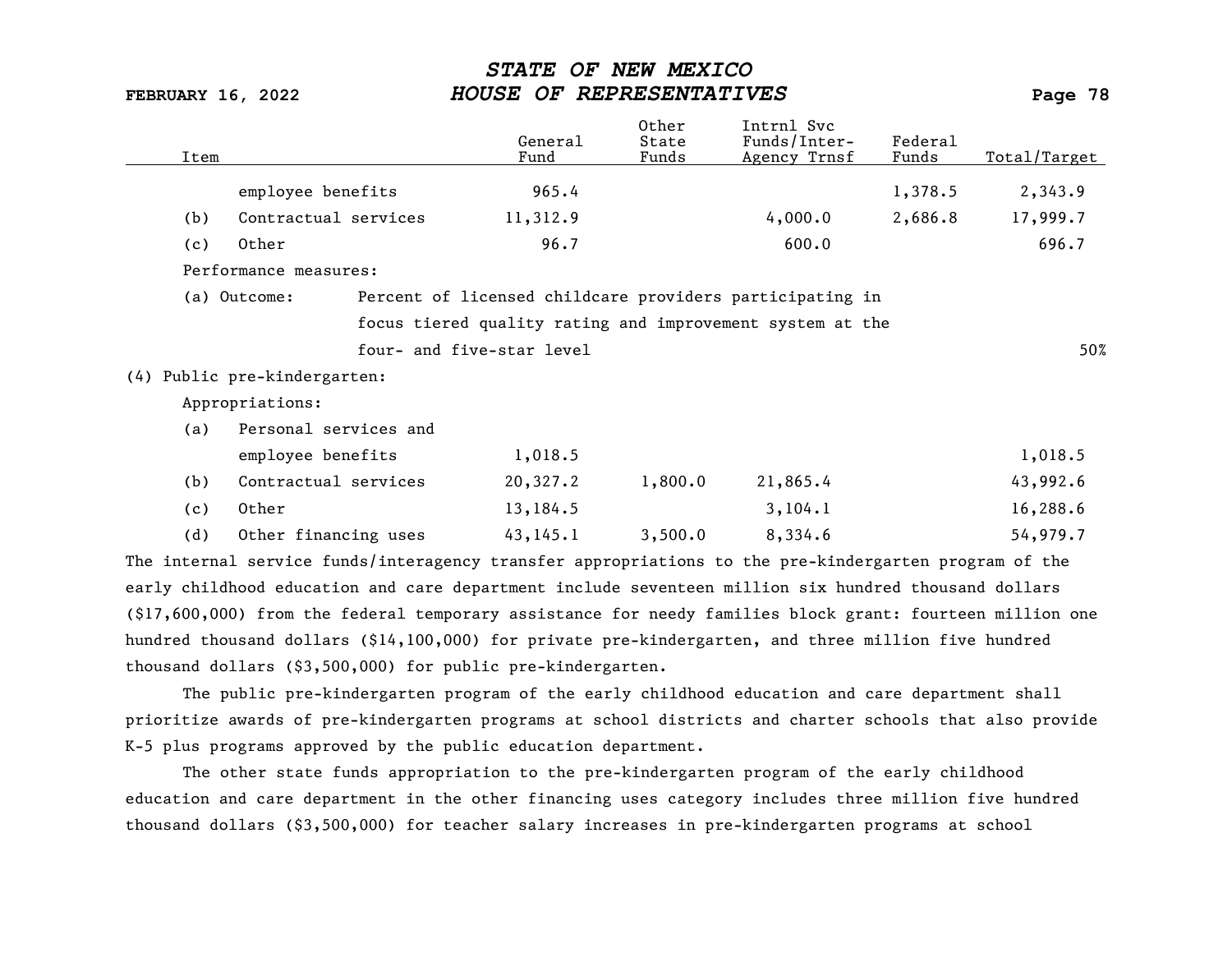| <b>FEBRUARY 16, 2022</b> |         | HOUSE OF REPRESENTATIVES |                            |         |              |  |  |
|--------------------------|---------|--------------------------|----------------------------|---------|--------------|--|--|
|                          | General | Other<br>State           | Intrnl Svc<br>Funds/Inter- | Federal |              |  |  |
| [tem                     | Fund    | Funds                    | Agency Trnsf               | Funds   | Total/Target |  |  |

STATE OF NEW MEXICO

districts and charter schools from the early childhood care and education fund. The amount is contingent on enactment of Senate Bill 118 or similar legislation in the second session of the fifty-fifth legislature amending Section 9-24-1 NMSA 1978.

The other state funds appropriation to the pre-kindergarten program of the early childhood education and care department in the contractual services category includes one million eight hundred thousand dollars (\$1,800,000) for pre-kindergarten from the early childhood care and education fund. The amount is contingent on enactment of Senate Bill 118 or similar legislation in the second session of the fifty-fifth legislature amending Section 9-24-1 NMSA 1978.

Performance measures:

| (a) Outcome: | Percentage of children who participated in a New Mexico |        |
|--------------|---------------------------------------------------------|--------|
|              | pre-k program, for at least nine months, that are       |        |
|              | proficient in math in kindergarten                      | 37%    |
| (b) Outcome: | Percentage of children who participated in a New Mexico |        |
|              | pre-k program for at least nine months, that are        |        |
|              | proficient in literacy in kindergarten                  | $32\%$ |

### (4) Program support:

Appropriations:

(a) Personal services and

|          | employee benefits    | 4,735.4       |            | 135.0       | 1,777.6      | 6,648.0    |
|----------|----------------------|---------------|------------|-------------|--------------|------------|
| (b)      | Contractual services | 1,325.4       | 144.0      | 2,075.0     | 2,440.1      | 5,984.5    |
| (c)      | Other                | 1,791.6       | 58.5       | 85.9        | 333.5        | 2,269.5    |
| Subtotal |                      | [195, 112, 6] | [8, 558.5] | [84, 627.5] | [203, 803.1] | 492, 101.7 |

### AGING AND LONG-TERM SERVICES DEPARTMENT:

(1) Consumer and elder rights:

The purpose of the consumer and elder rights program is to provide current information, assistance,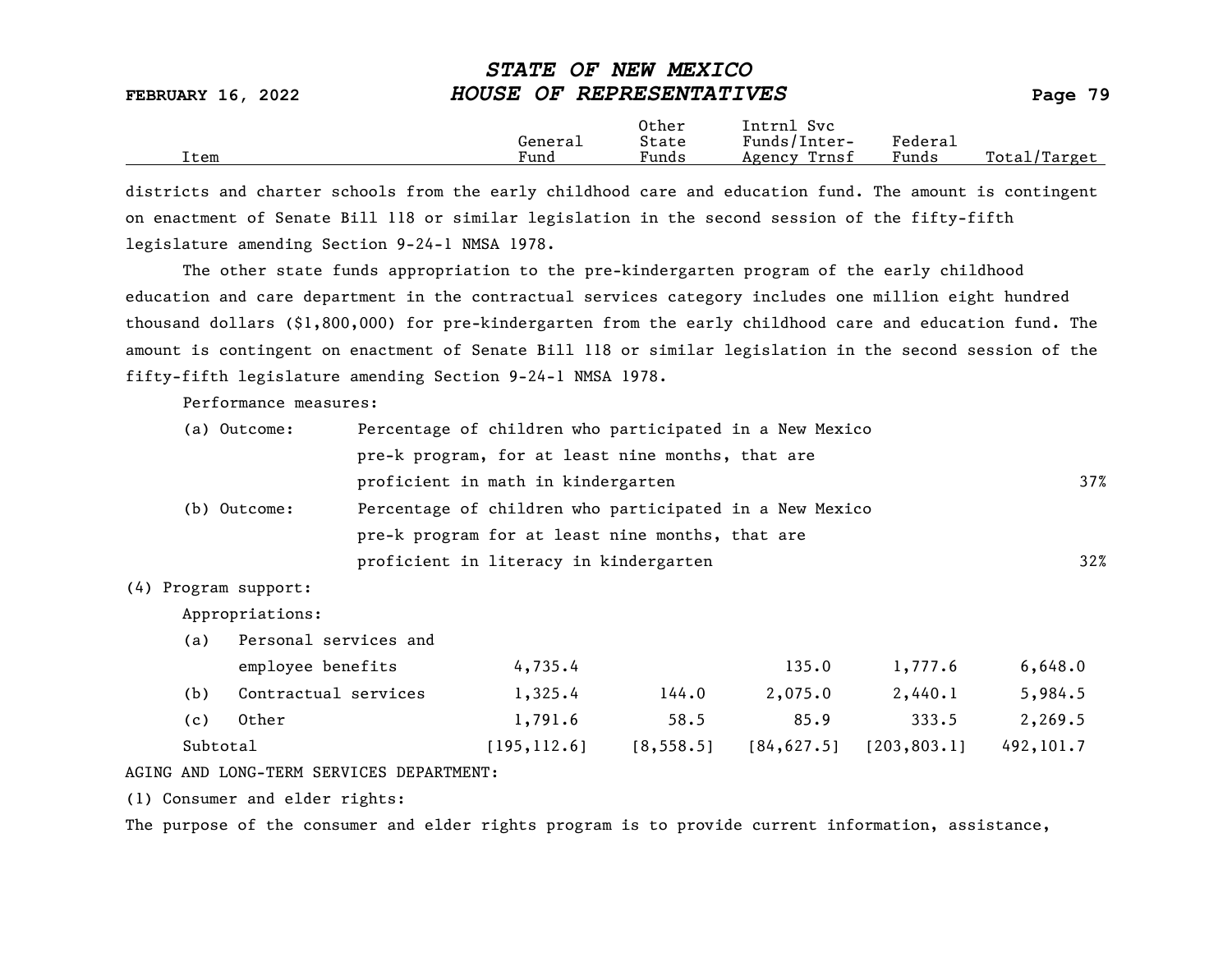|      |         | Other | Intrnl<br>Svc   |                                    |                  |
|------|---------|-------|-----------------|------------------------------------|------------------|
|      | General | State | Funds/Inter-    | ${}_{\rm \texttt{Federa}_{\perp}}$ |                  |
| Item | Fund    | Funds | Trnsf<br>Agency | Funds                              | Total<br>'Target |

counseling, education and support to older individuals and people with disabilities, residents of longterm care facilities and their families and caregivers that allow them to protect their rights and make informed choices about quality services.

Appropriations:

| (a) | Personal services and              |  |         |                                                       |         |         |
|-----|------------------------------------|--|---------|-------------------------------------------------------|---------|---------|
|     | employee benefits                  |  | 1,487.3 | 1,300.0                                               | 1,030.6 | 3,817.9 |
| (b) | Contractual services               |  | 10.0    |                                                       | 442.8   | 452.8   |
| (c) | Other                              |  | 244.6   |                                                       | 485.4   | 730.0   |
|     | Performance measures:              |  |         |                                                       |         |         |
|     | (a) Quality:                       |  |         | Percent of calls to the aging and disability resource |         |         |
|     | center answered by a live operator |  |         |                                                       | 90%     |         |

| (b) Outcome: | Percent of residents who remained in the community six |     |
|--------------|--------------------------------------------------------|-----|
|              | months following a nursing home care transition        | 90% |

(2) Aging network:

The purpose of the aging network program is to provide supportive social and nutrition services for older individuals and persons with disabilities so they can remain independent and involved in their communities and to provide training, education and work experience to older individuals so they can enter or re-enter the workforce and receive appropriate income and benefits.

Appropriations:

(a) Personal services and

|     | employee benefits        | 843.8    | 34.5 | 555.3    | 1,433.6  |
|-----|--------------------------|----------|------|----------|----------|
|     | (b) Contractual services | 1,735.1  | 10.0 | 307.6    | 2,052.7  |
| (c) | Other                    | 31,042.5 | 71.3 | 10,834.9 | 41,948.7 |

The general fund appropriation to the aging network program of the aging and long-term services department in the other category shall allow for an additional twelve and one-half percent distribution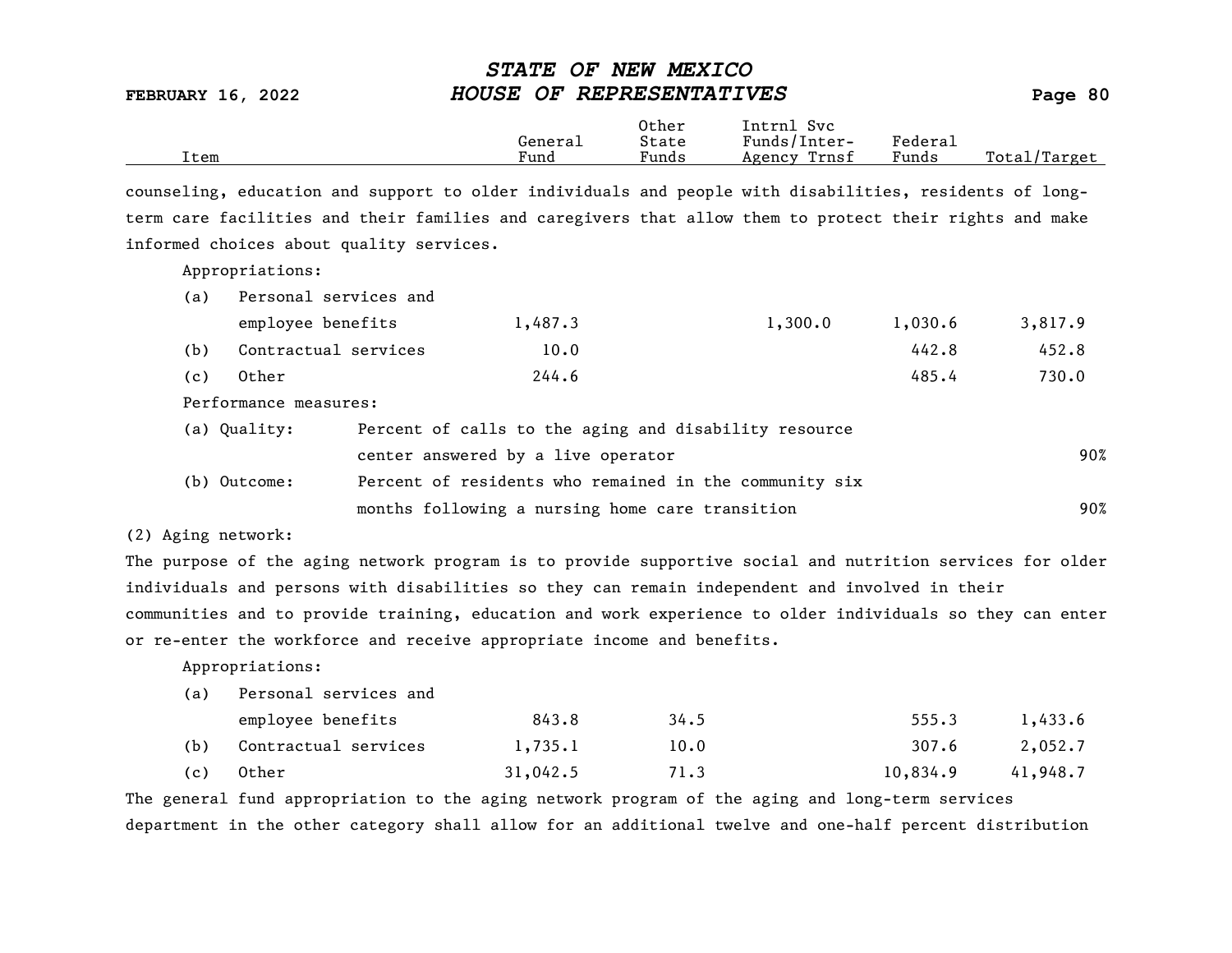|      |         | Other                 | Intrnl<br>Sv c  |                     |                   |
|------|---------|-----------------------|-----------------|---------------------|-------------------|
|      | Generai | State                 | Funds/Inter-    | Federa <sub>1</sub> |                   |
| Item | Fund    | $\mathbf{r}$<br>Funds | Trnsf<br>Agency | Funds               | Total,<br>'Target |

from the department of finance and administration for initial payments to aging network providers at the beginning of the fiscal year.

Any unexpended balances remaining in the aging network from the conference on aging at the end of fiscal year 2023 from appropriations made from other state funds for the conference on aging shall not revert to the general fund.

Any unexpended balances remaining from the tax refund contribution senior fund, which provides for the provision of the supplemental senior services throughout the state, at the end of fiscal year 2023 shall not revert to the general fund.

Performance measures:

| (a) Outcome: | Number of hours of caregiver support provided             | 444,000   |
|--------------|-----------------------------------------------------------|-----------|
| (b) Output:  | Number of hours of service provided by senior volunteers, |           |
|              | statewide                                                 | 1,638,000 |

(3) Adult protective services:

The purpose of the adult protective services program is to investigate allegations of abuse, neglect and exploitation of seniors and adults with disabilities and provide in-home support services to adults at high risk of repeat neglect.

Appropriations:

(a) Personal services and

|     | employee benefits    | 7,808.1 | 2,200.0 | 10,008.1 |
|-----|----------------------|---------|---------|----------|
| (b) | Contractual services | 1,242.3 | 2,176.3 | 3,418.6  |
| (c) | Other                | 721.4   |         | 721.4    |

Performance measures:

| (a) Outcome: | Percent of emergency or priority one investigations in     |     |
|--------------|------------------------------------------------------------|-----|
|              | which a caseworker makes initial face-to-face contact with |     |
|              | the alleged victim within prescribed timeframes            | 99% |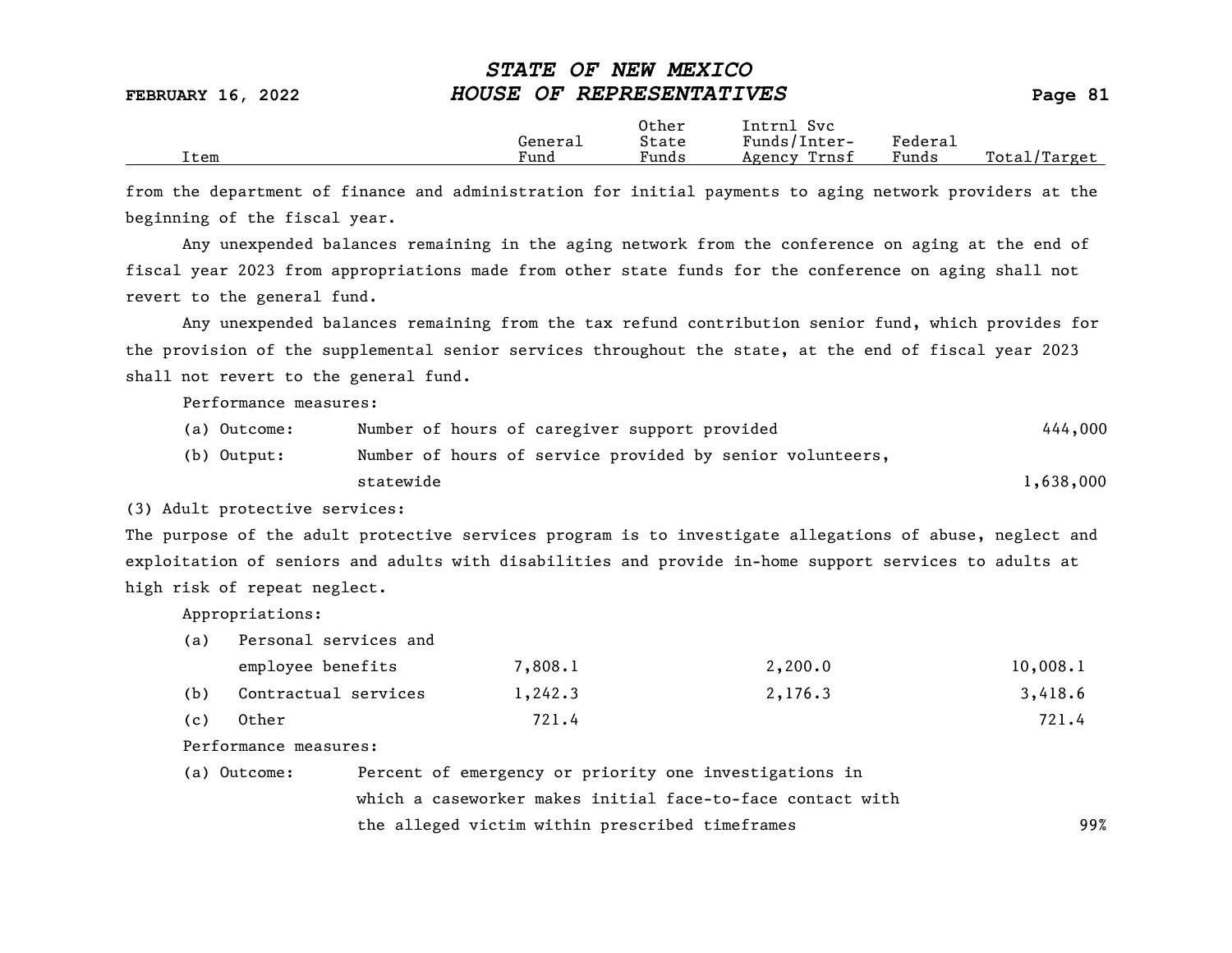|      |                      | Other                             | Intrnl<br>Sv c  |                                            |                  |
|------|----------------------|-----------------------------------|-----------------|--------------------------------------------|------------------|
|      | General              | State                             | Funds/Inter-    | ${}_{\rm Federa}$                          |                  |
| Item | $\mathbf{r}$<br>Fund | $\overline{\phantom{a}}$<br>Funds | Trnsf<br>Agency | and the state of the state of the<br>Funds | Total<br>'Target |
|      |                      |                                   |                 |                                            |                  |

### (4) Program support:

The purpose of program support is to provide clerical, record-keeping and administrative support in the areas of personnel, budget, procurement and contracting to agency staff, outside contractors and external control agencies to implement and manage programs.

Appropriations:

| (a)      | Personal services and |             |           |           |             |          |
|----------|-----------------------|-------------|-----------|-----------|-------------|----------|
|          | employee benefits     | 4,060.8     |           |           | 121.9       | 4,182.7  |
| (b)      | Contractual services  | 190.2       | 2,553.0   |           |             | 2,743.2  |
| (c)      | Other                 | 2,056.9     |           |           |             | 2,056.9  |
| Subtotal |                       | [51, 443.0] | [2,668.8] | [5,676.3] | [13, 778.5] | 73,566.6 |

HUMAN SERVICES DEPARTMENT:

(1) Medical assistance:

The purpose of the medical assistance program is to provide the necessary resources and information to enable low-income individuals to obtain either free or low-cost healthcare.

Appropriations:

| (a) | Personal services and |             |           |       |                                   |           |  |  |  |  |
|-----|-----------------------|-------------|-----------|-------|-----------------------------------|-----------|--|--|--|--|
|     | employee benefits     | 5,569.7     |           |       | 8,953.5                           | 14,523.2  |  |  |  |  |
| (b) | Contractual services  | 22,791.9    | 1,727.4   | 759.9 | 77,651.1                          | 102,930.3 |  |  |  |  |
| (c) | Other                 | 1,111,541.9 | 132,281.0 |       | 279,012.4 5,564,272.5 7,087,107.8 |           |  |  |  |  |

The appropriations to the medical assistance program of the human services department assume the state will receive an enhanced federal medical assistance percentage rate for those enrolled in the expansion adult category through fiscal year 2023 as provided for in the federal Patient Protection and Affordable Care Act, as amended by the Health Care and Education Reconciliation Act of 2010. Should the federal government reduce or rescind the federal medical assistance percentage rates established by the federal Patient Protection and Affordable Care Act, the human services department shall reduce or rescind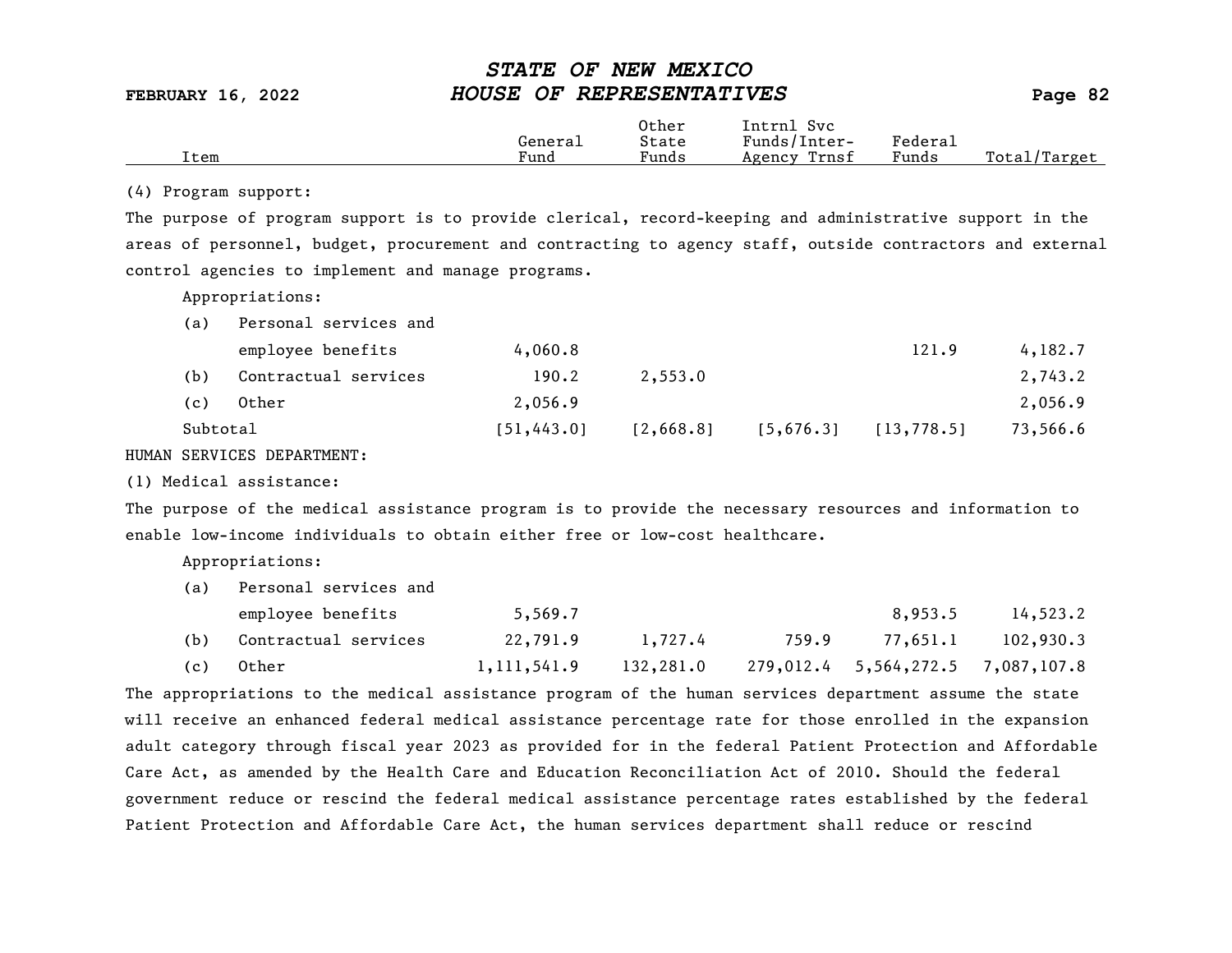Total/Target

eligibility for the new adult category.

The internal service funds/interagency transfers appropriation to the medical assistance program of the human services department in the other category includes one million two hundred fifty-five thousand four hundred dollars (\$1,255,400) from the tobacco settlement program fund for the breast and cervical cancer treatment program, five million three hundred thirteen thousand nine hundred dollars (\$5,313,900) from the tobacco settlement program fund for medicaid programs and two million two hundred seventy-seven thousand dollars (\$2,277,000) from tobacco settlement program fund balances for medicaid programs.

The internal service funds/interagency transfers appropriations to the medical assistance program of the human services department include thirty-six million two hundred eighteen thousand dollars (\$36,218,000) from the county-supported medicaid fund.

The other state funds appropriations to the medical assistance program of the human services department include thirty-five million four hundred sixty-five thousand dollars (\$35,465,000) from the health care facility fund and thirty-one million seven hundred fifty-five thousand dollars (\$31,755,000) from the health care affordability fund.

The general fund appropriation to the medical assistance program of the human services department in the other category includes eleven million dollars (\$11,000,000) for increasing medicaid hospital provider rates.

The general fund appropriation to the medical assistance program of the human services department in the other category includes forty million dollars (\$40,000,000) contingent on the department of finance and administration certifying that the federal public health emergency declaration is not renewed in the third quarter of calendar year 2022 and forty million dollars (\$40,000,000) contingent on the department of finance and administration certifying that the federal public health emergency declaration is not renewed in the fourth quarter of calendar year 2022.

Performance measures:

(a) Outcome: Percent of children ages two to twenty years enrolled in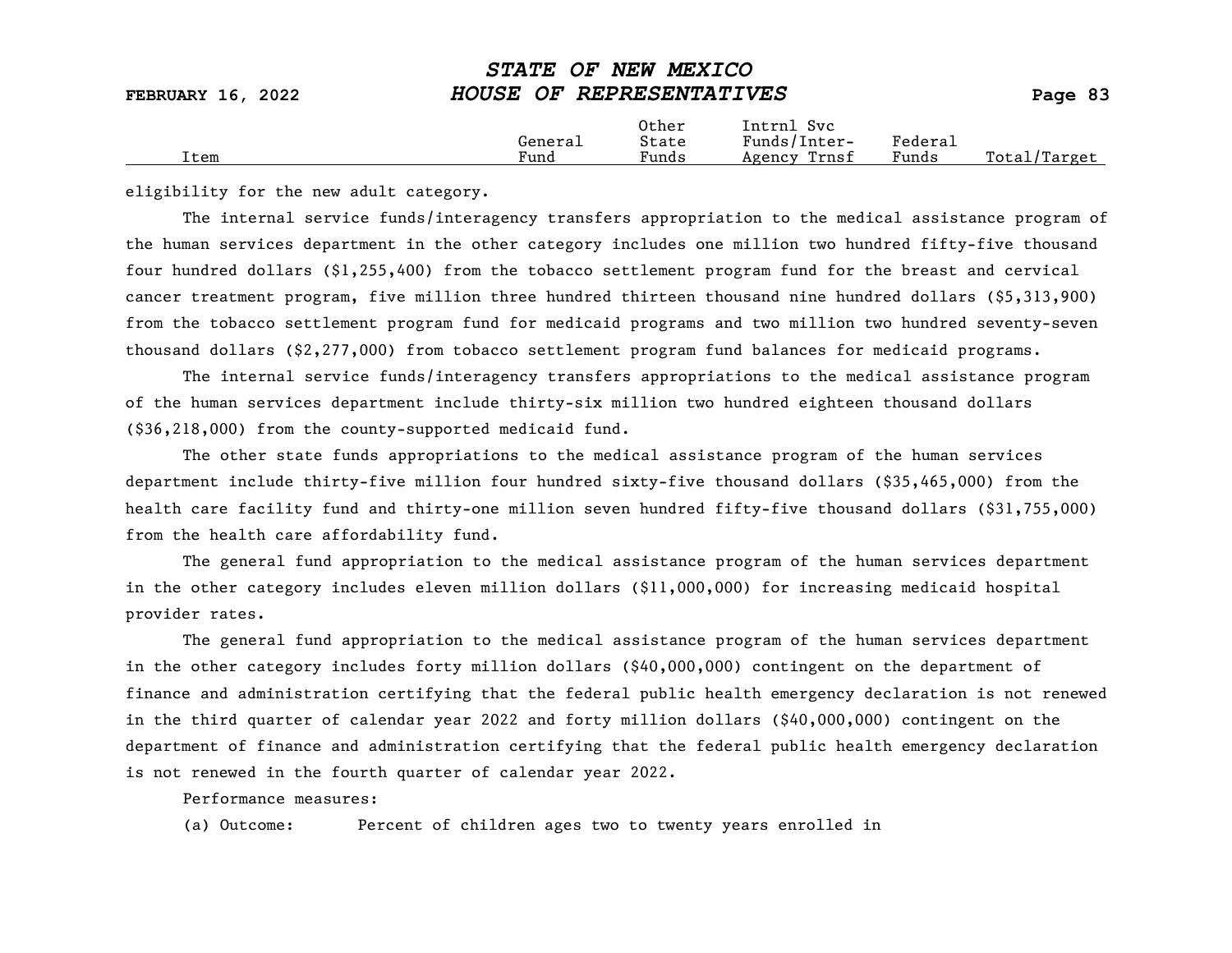| Item                            | General<br>Fund                                                                                           | Other<br>State<br>Funds | Intrnl Svc<br>Funds/Inter-<br>Agency Trnsf | Federal<br>Funds | Total/Target |
|---------------------------------|-----------------------------------------------------------------------------------------------------------|-------------------------|--------------------------------------------|------------------|--------------|
|                                 | medicaid managed care who had at least one dental visit                                                   |                         |                                            |                  |              |
|                                 | during the measurement year                                                                               |                         |                                            |                  | 72%          |
| (b) Explanatory:                | Percent of infants and children in medicaid managed care                                                  |                         |                                            |                  |              |
|                                 | who had six or more well-child visits in the first fifteen                                                |                         |                                            |                  |              |
|                                 | months of life                                                                                            |                         |                                            |                  |              |
| (c) Outcome:                    | Percent of children and adolescents in medicaid managed                                                   |                         |                                            |                  |              |
|                                 | care ages three to twenty-one years who had one or more                                                   |                         |                                            |                  |              |
|                                 | well-care visits during the measurement year                                                              |                         |                                            |                  | 88%          |
| (d) Outcome:                    | Percentage of members eighteen to seventy-five years of age                                               |                         |                                            |                  |              |
|                                 | in medicaid managed care with diabetes, types 1 and 2,                                                    |                         |                                            |                  |              |
|                                 | whose HbAlc was >9 percent during the measurement year                                                    |                         |                                            |                  | 86%          |
| (e) Outcome:                    | Percent of adults in medicaid managed care age eighteen and                                               |                         |                                            |                  |              |
|                                 | over readmitted to a hospital within thirty days of                                                       |                         |                                            |                  |              |
|                                 | discharge                                                                                                 |                         |                                            |                  | $8\%$        |
| (f) Outcome:                    | Percent of medicaid managed care member deliveries who                                                    |                         |                                            |                  |              |
|                                 | received a prenatal care visit in the first trimester or                                                  |                         |                                            |                  |              |
|                                 | within forty-two days of eligibility                                                                      |                         |                                            |                  | 83%          |
| (2) Medicaid behavioral health: |                                                                                                           |                         |                                            |                  |              |
|                                 | The purpose of the medicaid behavioral health program is to provide the necessary resources and           |                         |                                            |                  |              |
|                                 | information to enable low-income individuals to obtain either free or low-cost behavioral healthcare.     |                         |                                            |                  |              |
| Appropriations:                 |                                                                                                           |                         |                                            |                  |              |
| Other<br>(a)                    | 143,787.0                                                                                                 |                         |                                            | 559,518.0        | 703,305.0    |
|                                 | The general fund appropriation to the medicaid behavioral health program of the human services department |                         |                                            |                  |              |
|                                 | includes fifty thousand dollars (\$50,000) to transfer to the administrative hearings office to support   |                         |                                            |                  |              |
| medicaid hearing officers.      |                                                                                                           |                         |                                            |                  |              |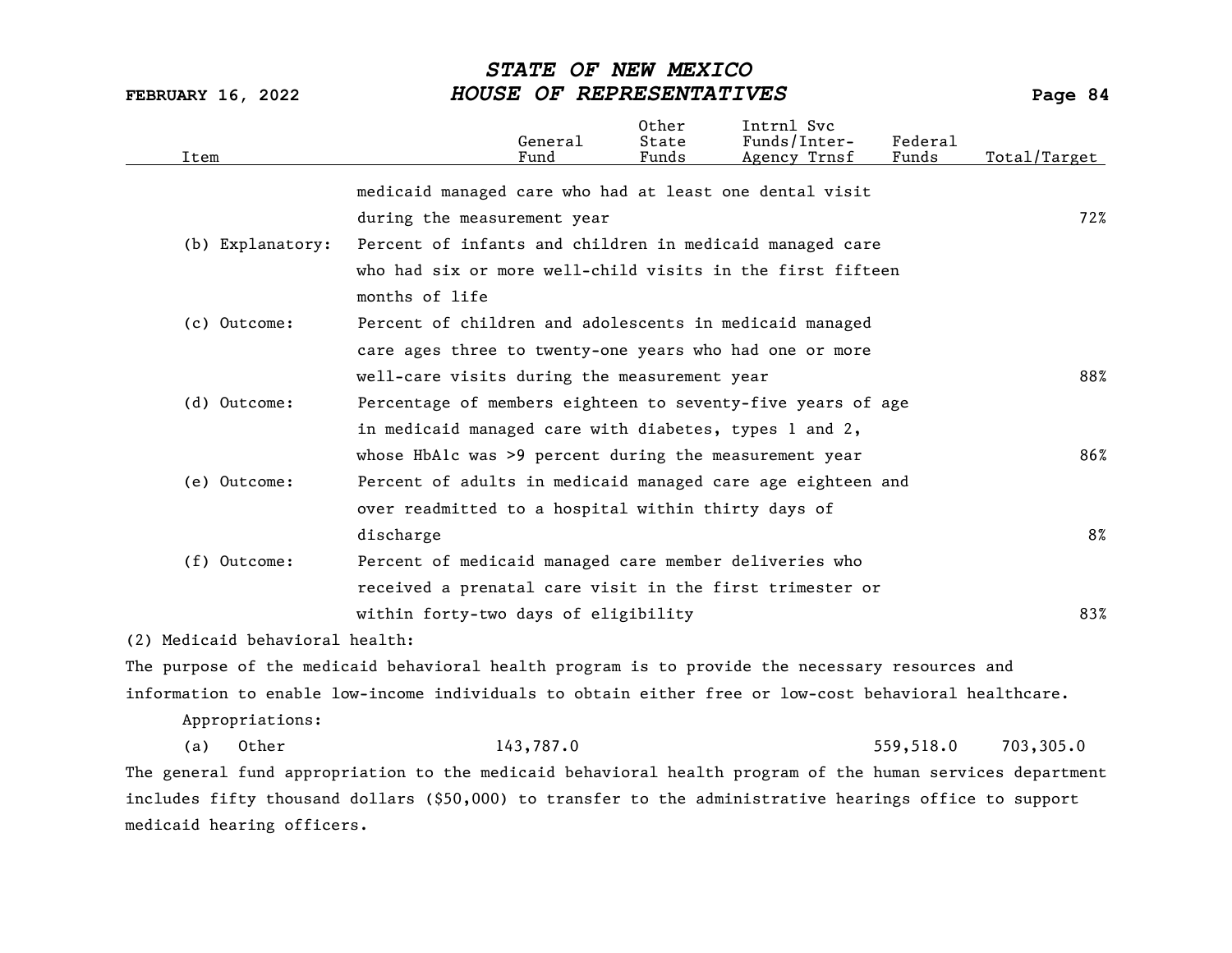| Item                |                       | General<br>Fund                                      | Other<br>State<br>Funds | Intrnl Svc<br>Funds/Inter-<br>Agency Trnsf                  | Federal<br>Funds | Total/Target |
|---------------------|-----------------------|------------------------------------------------------|-------------------------|-------------------------------------------------------------|------------------|--------------|
|                     | Performance measures: |                                                      |                         |                                                             |                  |              |
| (a) Outcome:        |                       |                                                      |                         | Percent of readmissions to same level of care or higher for |                  |              |
|                     |                       |                                                      |                         | children or youth discharged from residential treatment     |                  |              |
|                     |                       | centers and inpatient care                           |                         |                                                             |                  | 5%           |
| $(b)$ Output:       |                       |                                                      |                         | Number of individuals served annually in substance use or   |                  |              |
|                     |                       |                                                      |                         | mental health programs administered through the behavioral  |                  |              |
|                     |                       | health collaborative and medicaid programs           |                         |                                                             |                  | 200,000      |
| (c) Outcome:        |                       |                                                      |                         | Percent of adults with mental illness or substance use      |                  |              |
|                     |                       |                                                      |                         | disorders receiving medicaid behavioral health services who |                  |              |
|                     |                       | have housing needs who receive assistance with their |                         |                                                             |                  |              |
|                     | housing needs         |                                                      |                         |                                                             |                  | 58%          |
| (3) Income support: |                       |                                                      |                         |                                                             |                  |              |

The purpose of the income support program is to provide cash assistance and supportive services to eligible low-income families so they can achieve self-sufficiency. Eligibility requirements are established by state law within broad federal statutory guidelines.

Appropriations:

| (a) | Personal services and |          |      |           |           |  |  |  |  |  |
|-----|-----------------------|----------|------|-----------|-----------|--|--|--|--|--|
|     | employee benefits     | 20,914.4 |      | 45,454.3  | 66,368.7  |  |  |  |  |  |
| (b) | Contractual services  | 8,477.1  |      | 34,249.7  | 42,726.8  |  |  |  |  |  |
| (c) | Other                 | 26,360.1 | 60.8 | 946,909.2 | 973,330.1 |  |  |  |  |  |

The federal funds appropriations to the income support program of the human services department include eleven million five hundred seven thousand seven hundred dollars (\$11,507,700) from the federal temporary assistance for needy families block grant for administration of the New Mexico Works Act.

The appropriations to the income support program of the human services department include eightyseven thousand one hundred dollars (\$87,100) from the general fund and fifty million six hundred ninety-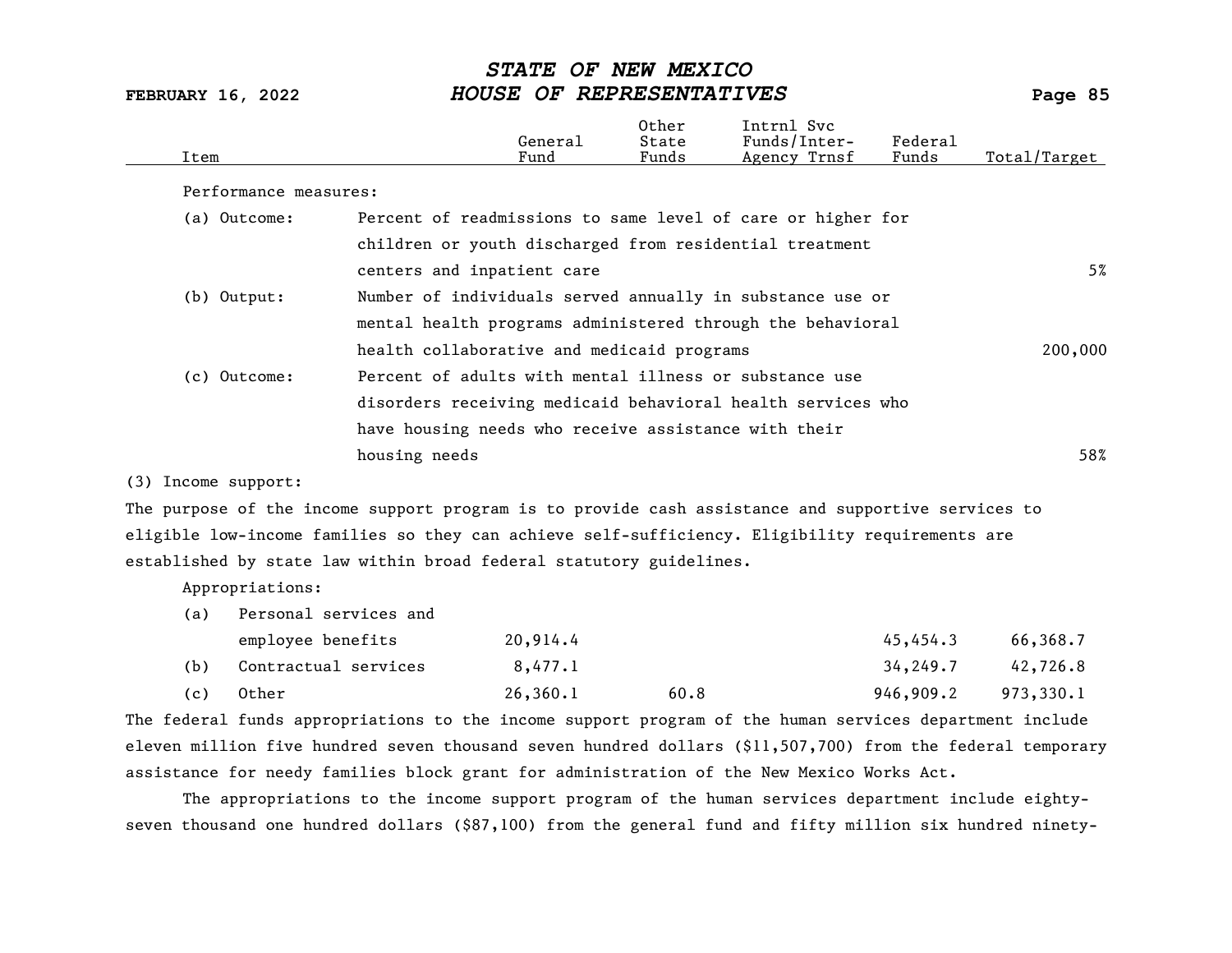| FEBRUARY 16, 2022 | HOUSE OF REPRESENTATIVES                                | Page 86               |
|-------------------|---------------------------------------------------------|-----------------------|
|                   | Other<br>Intrnl Svc<br>Funds/Inter-<br>State<br>General | Federal               |
| Item              | Fund<br>Funds<br>Agency Trnsf                           | Total/Target<br>Funds |

STATE OF NEW MEXICO

five thousand six hundred dollars (\$50,695,600) from the federal temporary assistance for needy families block grant to provide cash assistance grants to participants as defined in the New Mexico Works Act, including wage subsidies for participants, two clothing allowances per year, diversion payments and state-funded payments to aliens.

The federal funds appropriations to the income support program of the human services department include sixteen million six hundred forty-eight thousand three hundred dollars (\$16,648,300) from the federal temporary assistance for needy families block grant for job training and placement and jobrelated transportation services, employment-related costs and a transitional employment program. The funds for the transitional employment program and the wage subsidy program may be used interchangeably.

The federal funds appropriations to the income support program of the human services department include thirty-one million five hundred twenty-seven thousand five hundred dollars (\$31,527,500) from the federal temporary assistance for needy families block grant for transfer to the early childhood education and care department for childcare programs, five million dollars (\$5,000,000) for home-visiting programs and seventeen million six hundred thousand dollars (\$17,600,000) for prekindergarten.

The federal funds appropriations to the income support program of the human services department include nine hundred thousand dollars (\$900,000) from the federal temporary assistance for needy families block grant for transfer to the children, youth and families department for a supportive housing project.

The appropriations to the income support program of the human services department include seven million two hundred twenty thousand dollars (\$7,220,000) from the general fund and three million eighty thousand three hundred dollars (\$3,080,300) from federal funds for general assistance.

Any unexpended balances remaining at the end of fiscal year 2023 from the other state funds appropriations derived from reimbursements received from the social security administration for the general assistance program shall not revert.

Performance measures:

(a) Outcome: Percent of all parent participants who meet temporary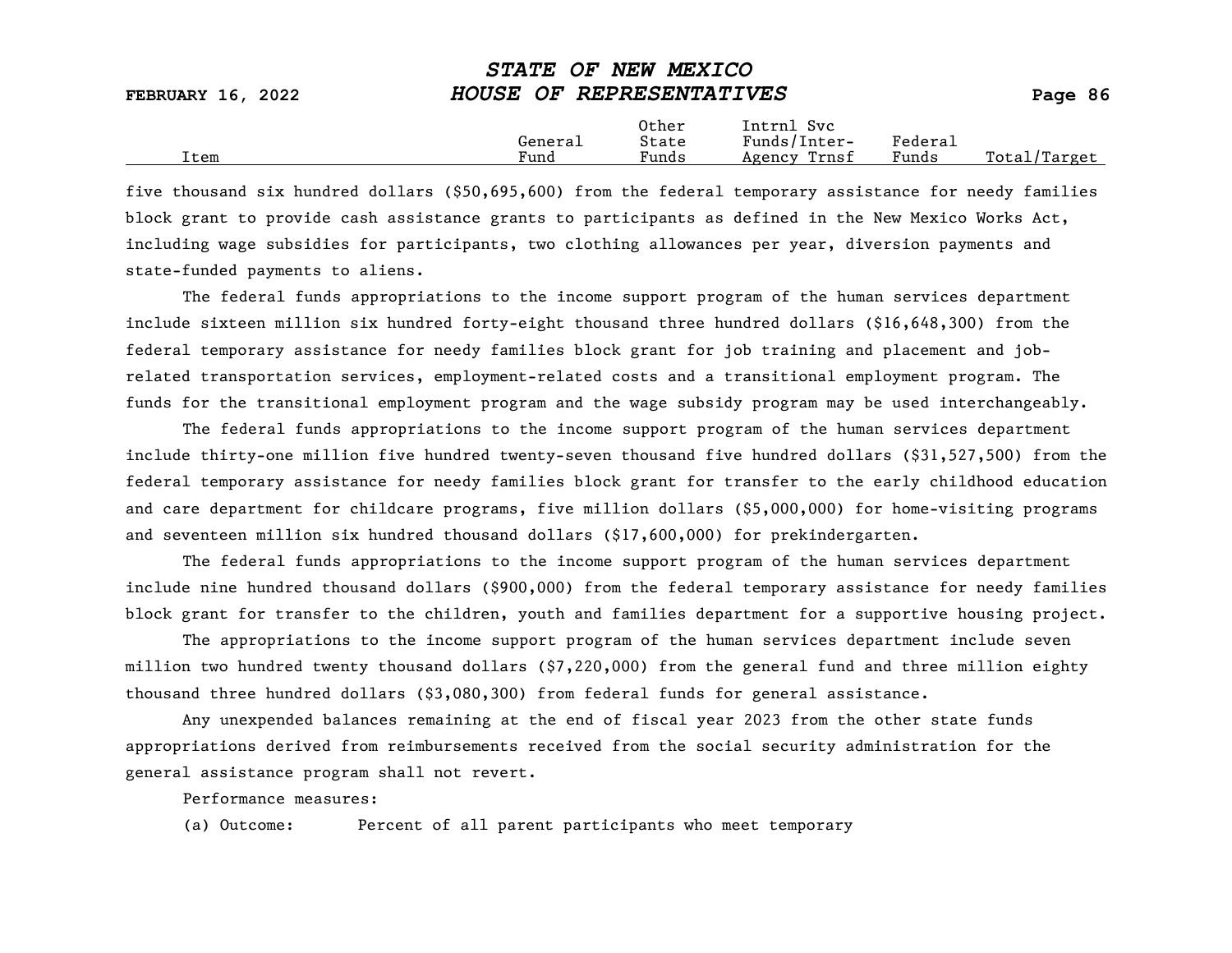| Item                                                                                                  |                                                             | General<br>Fund | Other<br>State<br>Funds | Intrnl Svc<br>Funds/Inter-<br>Agency Trnsf | Federal<br>Funds | Total/Target |
|-------------------------------------------------------------------------------------------------------|-------------------------------------------------------------|-----------------|-------------------------|--------------------------------------------|------------------|--------------|
|                                                                                                       | assistance for needy families federal work participation    |                 |                         |                                            |                  |              |
|                                                                                                       | requirements                                                |                 |                         |                                            |                  | 50%          |
| (b) Outcome:                                                                                          | Percent of temporary assistance for needy families          |                 |                         |                                            |                  |              |
|                                                                                                       | two-parent recipients meeting federal work participation    |                 |                         |                                            |                  |              |
|                                                                                                       | requirements                                                |                 |                         |                                            |                  | 60%          |
| (4) Behavioral health services:                                                                       |                                                             |                 |                         |                                            |                  |              |
| The purpose of the behavioral health services program is to lead and oversee the provision of an      |                                                             |                 |                         |                                            |                  |              |
| integrated and comprehensive behavioral health prevention and treatment system so the program fosters |                                                             |                 |                         |                                            |                  |              |
| recovery and supports the health and resilience of all New Mexicans.                                  |                                                             |                 |                         |                                            |                  |              |
| Appropriations:                                                                                       |                                                             |                 |                         |                                            |                  |              |
| Personal services and<br>(a)                                                                          |                                                             |                 |                         |                                            |                  |              |
| employee benefits                                                                                     |                                                             | 3,375.8         |                         |                                            | 1,091.5          | 4,467.3      |
| Contractual services<br>(b)                                                                           |                                                             | 48,020.3        |                         |                                            | 28,091.6         | 76,111.9     |
| Other<br>(c)                                                                                          |                                                             | 889.6           |                         |                                            | 678.0            | 1,567.6      |
| Performance measures:                                                                                 |                                                             |                 |                         |                                            |                  |              |
| (a) Outcome:                                                                                          | Percent of individuals discharged from inpatient facilities |                 |                         |                                            |                  |              |
|                                                                                                       | who receive follow-up services at thirty days               |                 |                         |                                            |                  | 60%          |
| (b) Outcome:                                                                                          | Percent of people with a diagnosis of alcohol or drug       |                 |                         |                                            |                  |              |
|                                                                                                       | dependency who initiated treatment and received two or more |                 |                         |                                            |                  |              |
|                                                                                                       | additional services within thirty days of the initial visit |                 |                         |                                            |                  | 38%          |
| (c) Outcome:                                                                                          | Percent of adults diagnosed with major depression who       |                 |                         |                                            |                  |              |
|                                                                                                       | remained on an antidepressant medication for at least one   |                 |                         |                                            |                  |              |
|                                                                                                       | hundred eighty days                                         |                 |                         |                                            |                  | 39%          |
| (d) Outcome:                                                                                          | Percent of medicaid members released from inpatient         |                 |                         |                                            |                  |              |
|                                                                                                       | psychiatric hospitalization stays of four or more days who  |                 |                         |                                            |                  |              |
|                                                                                                       |                                                             |                 |                         |                                            |                  |              |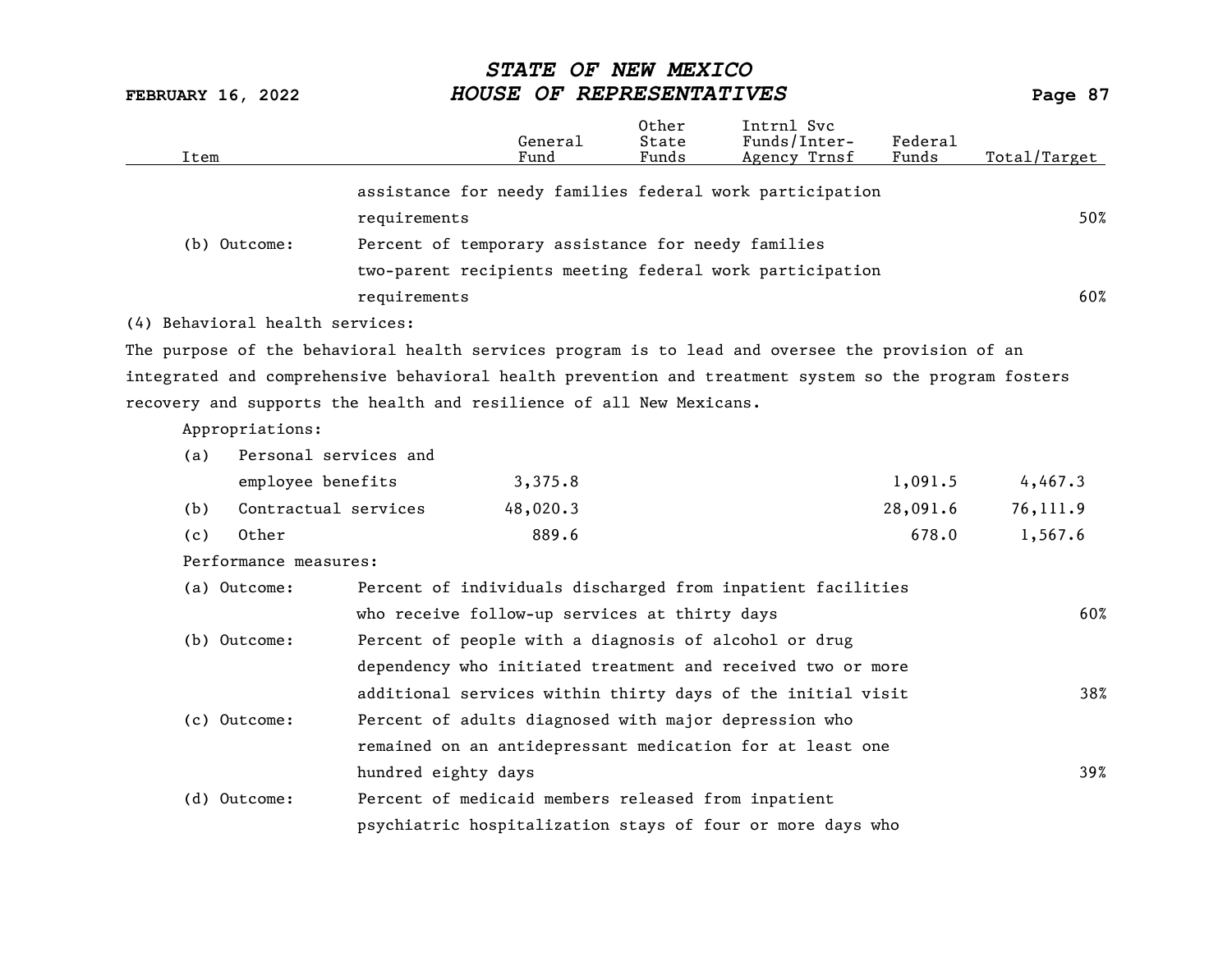| <b>FEBRUARY 16, 2022</b> |                                                                                                           | STATE OF NEW MEXICO<br>HOUSE OF REPRESENTATIVES   |                         |                                                         |                  | Page 88      |
|--------------------------|-----------------------------------------------------------------------------------------------------------|---------------------------------------------------|-------------------------|---------------------------------------------------------|------------------|--------------|
| Item                     |                                                                                                           | General<br>Fund                                   | Other<br>State<br>Funds | Intrnl Svc<br>Funds/Inter-<br>Agency Trnsf              | Federal<br>Funds | Total/Target |
|                          |                                                                                                           |                                                   |                         | receive seven-day follow-up visits into community-based |                  |              |
|                          | behavioral health                                                                                         |                                                   |                         |                                                         |                  | 52%          |
|                          | (5) Child support enforcement:                                                                            |                                                   |                         |                                                         |                  |              |
|                          | The purpose of the child support enforcement program is to provide location, establishment and collection |                                                   |                         |                                                         |                  |              |
|                          | services for custodial parents and their children; to ensure that all court orders for support payments   |                                                   |                         |                                                         |                  |              |
|                          | are being met to maximize child support collections; and to reduce public assistance rolls.               |                                                   |                         |                                                         |                  |              |
|                          | Appropriations:                                                                                           |                                                   |                         |                                                         |                  |              |
| (a)                      | Personal services and                                                                                     |                                                   |                         |                                                         |                  |              |
|                          | employee benefits                                                                                         | 6,426.9                                           | 815.3                   |                                                         | 13,947.1         | 21,189.3     |
| (b)                      | Contractual services                                                                                      | 2,182.7                                           | 276.9                   |                                                         | 4,742.8          | 7,202.4      |
| (c)                      | Other                                                                                                     | 1,495.6                                           | 189.7                   |                                                         | 3,229.1          | 4,914.4      |
|                          | Performance measures:                                                                                     |                                                   |                         |                                                         |                  |              |
|                          | (a) Outcome:                                                                                              | Amount of child support collected, in millions    |                         |                                                         |                  | \$145        |
|                          | (b) Outcome:                                                                                              | Percent of current support owed that is collected |                         |                                                         |                  | 60%          |
|                          | (c) Outcome:                                                                                              | Percent of cases with support orders              |                         |                                                         |                  | 85%          |
|                          | (d) Explanatory:                                                                                          |                                                   |                         | Percent of noncustodial parents paying support to total |                  |              |
|                          | cases with support orders                                                                                 |                                                   |                         |                                                         |                  |              |
| (6) Program support:     |                                                                                                           |                                                   |                         |                                                         |                  |              |
|                          | The purpose of program support is to provide overall leadership, direction and administrative support to  |                                                   |                         |                                                         |                  |              |
|                          | each agency program and to assist it in achieving its programmatic goals.                                 |                                                   |                         |                                                         |                  |              |
|                          | Appropriations:                                                                                           |                                                   |                         |                                                         |                  |              |
| (a)                      | Personal services and                                                                                     |                                                   |                         |                                                         |                  |              |
|                          | employee benefits                                                                                         | 5,290.2                                           | 302.7                   |                                                         | 12,461.3         | 18,054.2     |
| (b)                      | Contractual services                                                                                      | 11,428.2                                          | 665.2                   | 2,300.0                                                 | 27,382.4         | 41,775.8     |
| (c)                      | Other                                                                                                     | 4,473.8                                           | 243.5                   |                                                         | 10,012.5         | 14,729.8     |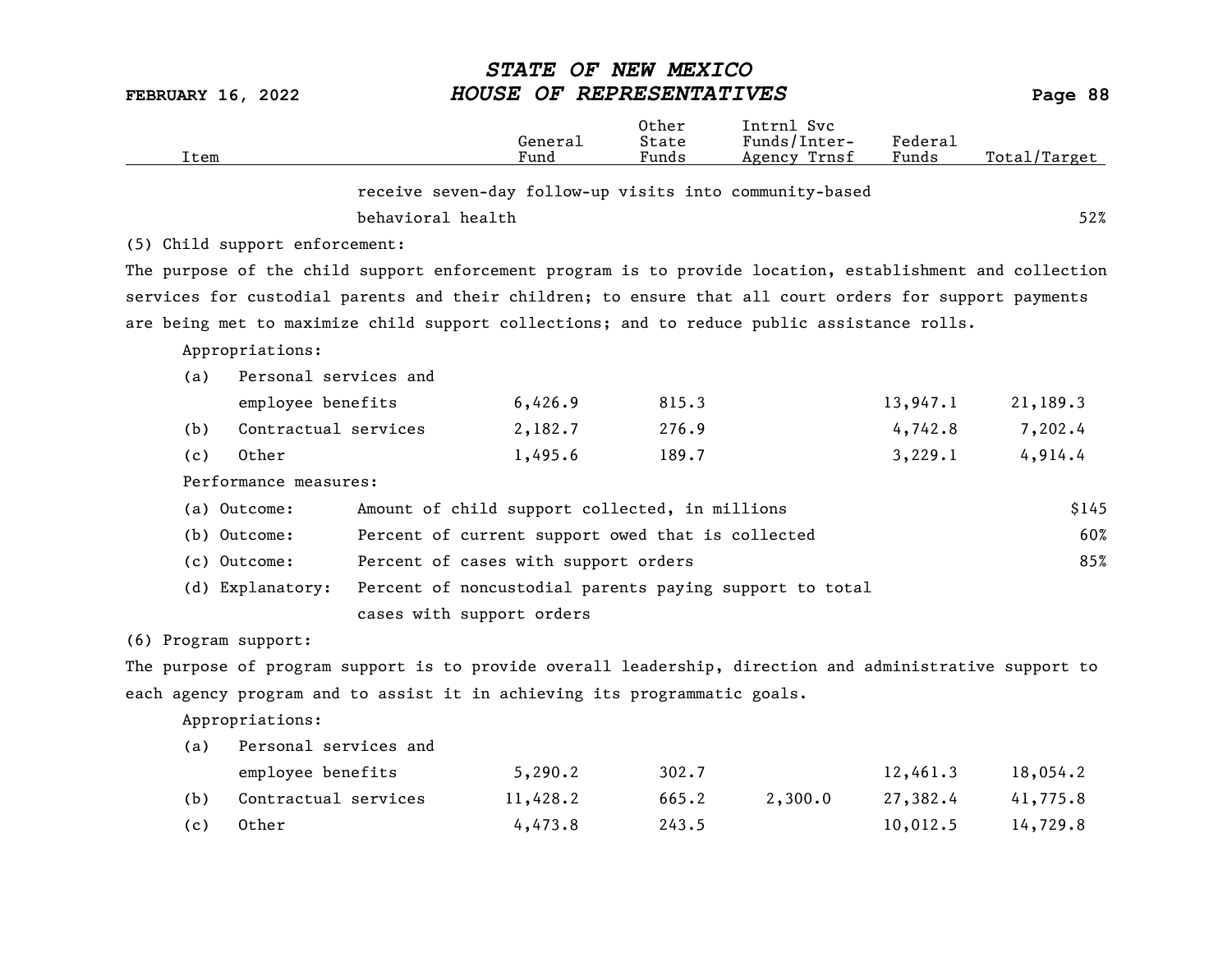| Item                                                                                                   |                                                       | General<br>Fund | Other<br>State<br>Funds | Intrnl Svc<br>Funds/Inter-<br>Agency Trnsf                                | Federal<br>Funds | Total/Target |
|--------------------------------------------------------------------------------------------------------|-------------------------------------------------------|-----------------|-------------------------|---------------------------------------------------------------------------|------------------|--------------|
| Subtotal                                                                                               |                                                       |                 |                         | $[1,423,025.2]$ $[136,562.5]$ $[282,072.3]$ $[7,338,644.6]$ $9,180,304.6$ |                  |              |
| WORKFORCE SOLUTIONS DEPARTMENT:                                                                        |                                                       |                 |                         |                                                                           |                  |              |
| (1) Unemployment insurance:                                                                            |                                                       |                 |                         |                                                                           |                  |              |
| The purpose of the unemployment insurance program is to administer an array of demand-driven workforce |                                                       |                 |                         |                                                                           |                  |              |
| development services to prepare New Mexicans to meet the needs of business.                            |                                                       |                 |                         |                                                                           |                  |              |
| Appropriations:                                                                                        |                                                       |                 |                         |                                                                           |                  |              |
| Personal services and<br>(a)                                                                           |                                                       |                 |                         |                                                                           |                  |              |
| employee benefits                                                                                      |                                                       | 1,139.5         |                         | 796.8                                                                     | 8,920.5          | 10,856.8     |
| Contractual services<br>(b)                                                                            |                                                       |                 |                         | 21.4                                                                      | 1,233.6          | 1,255.0      |
| Other<br>(c)                                                                                           |                                                       |                 |                         |                                                                           | 1,995.6          | 1,995.6      |
| Performance measures:                                                                                  |                                                       |                 |                         |                                                                           |                  |              |
| (a) Output:                                                                                            |                                                       |                 |                         | Percent of eligible unemployment insurance claims issued a                |                  |              |
|                                                                                                        |                                                       |                 |                         | determination within twenty-one days from the date of claim               |                  | 80%          |
| (b) Output:                                                                                            |                                                       |                 |                         | Average wait time to speak to a customer service agent in                 |                  |              |
|                                                                                                        |                                                       |                 |                         | the unemployment insurance operation center to file a new                 |                  |              |
|                                                                                                        | unemployment insurance claim, in minutes              |                 |                         |                                                                           |                  | 18:0         |
| (c) Output:                                                                                            |                                                       |                 |                         | Average wait time to speak to a customer service agent in                 |                  |              |
|                                                                                                        | the unemployment insurance operation center to file a |                 |                         |                                                                           |                  |              |
|                                                                                                        | weekly certification, in minutes                      |                 |                         |                                                                           |                  | 15:0         |
| (2) Labor relations:                                                                                   |                                                       |                 |                         |                                                                           |                  |              |
| The purpose of the labor relations program is to provide employment rights information and other work- |                                                       |                 |                         |                                                                           |                  |              |
| site-based assistance to employers and employees.                                                      |                                                       |                 |                         |                                                                           |                  |              |

| (a) Personal services and |         |       |       |         |
|---------------------------|---------|-------|-------|---------|
| employee benefits         | 2,464.1 | 170.0 | 171.1 | 2,805.2 |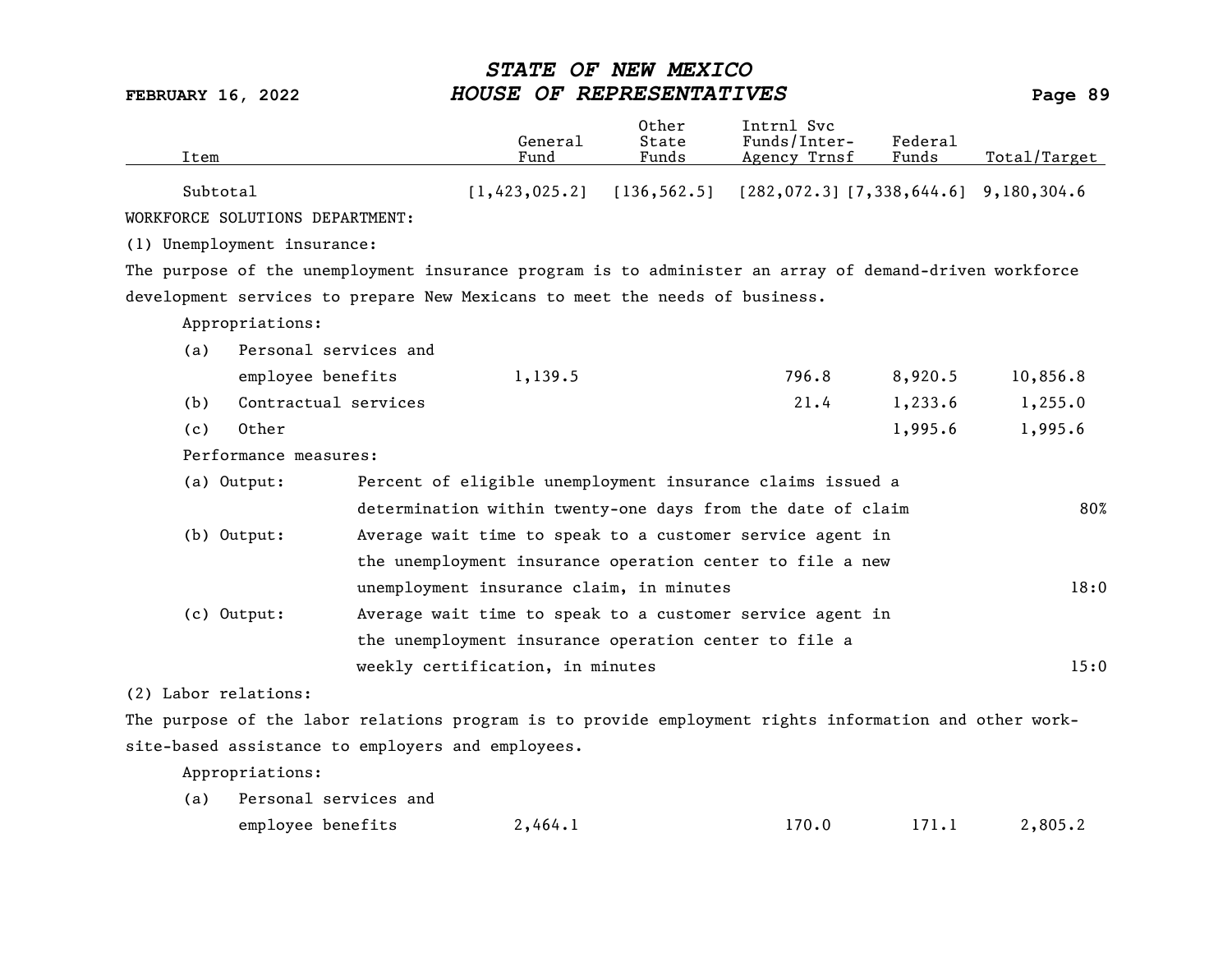| Item |                                 |        | General<br>Fund                       | Other<br>State<br>Funds | Intrnl Svc<br>Funds/Inter-<br>Agency Trnsf                                                             | Federal<br>Funds | Total/Target |
|------|---------------------------------|--------|---------------------------------------|-------------------------|--------------------------------------------------------------------------------------------------------|------------------|--------------|
| (b)  | Contractual services            |        | 68.1                                  |                         |                                                                                                        | 76.7             | 144.8        |
| (c)  | Other                           |        | 25.0                                  |                         | 229.5                                                                                                  | 197.9            | 452.4        |
|      | Performance measures:           |        |                                       |                         |                                                                                                        |                  |              |
|      | (a) Output:                     |        |                                       |                         | Percent of discrimination claims investigated and issued a                                             |                  |              |
|      |                                 |        |                                       |                         |                                                                                                        |                  |              |
|      |                                 |        | determination within two hundred days |                         |                                                                                                        |                  | 60%          |
|      | (3) Workforce technology:       |        |                                       |                         |                                                                                                        |                  |              |
|      |                                 |        |                                       |                         | The purpose of the workforce technology program is to provide and maintain customer-focused, effective |                  |              |
|      |                                 |        |                                       |                         | and innovative information technology services for the department and its service providers.           |                  |              |
|      | Appropriations:                 |        |                                       |                         |                                                                                                        |                  |              |
| (a)  | Personal services and           |        |                                       |                         |                                                                                                        |                  |              |
|      | employee benefits               |        | 811.5                                 |                         | 67.0                                                                                                   | 3,488.7          | 4,367.2      |
| (b)  | Contractual services            |        | 3,137.9                               |                         | 1,651.9                                                                                                | 7,210.2          | 12,000.0     |
| (c)  | Other                           |        | 1,412.4                               |                         | 665.5                                                                                                  | 6,922.1          | 9,000.0      |
|      | Performance measures:           |        |                                       |                         |                                                                                                        |                  |              |
|      | (a) Outcome:                    |        |                                       |                         | Percent of time the unemployment framework for automated                                               |                  |              |
|      |                                 |        |                                       |                         | claims and tax services are available during scheduled                                                 |                  |              |
|      |                                 | uptime |                                       |                         |                                                                                                        |                  | 99%          |
|      | (4) Employment services:        |        |                                       |                         |                                                                                                        |                  |              |
|      |                                 |        |                                       |                         | The purpose of the employment services program is to provide standardized business solution strategies |                  |              |
|      |                                 |        |                                       |                         | and labor market information through the New Mexico public workforce system that is responsive to the  |                  |              |
|      | needs of New Mexico businesses. |        |                                       |                         |                                                                                                        |                  |              |
|      | Appropriations:                 |        |                                       |                         |                                                                                                        |                  |              |
|      |                                 |        |                                       |                         |                                                                                                        |                  |              |
| (a)  | Personal services and           |        |                                       |                         |                                                                                                        |                  |              |
|      | employee benefits               |        | 358.1                                 |                         | 7,179.0                                                                                                | 7,071.3          | 14,608.4     |
| (b)  | Contractual services            |        | 9.1                                   |                         | 190.0                                                                                                  | 1,558.3          | 1,757.4      |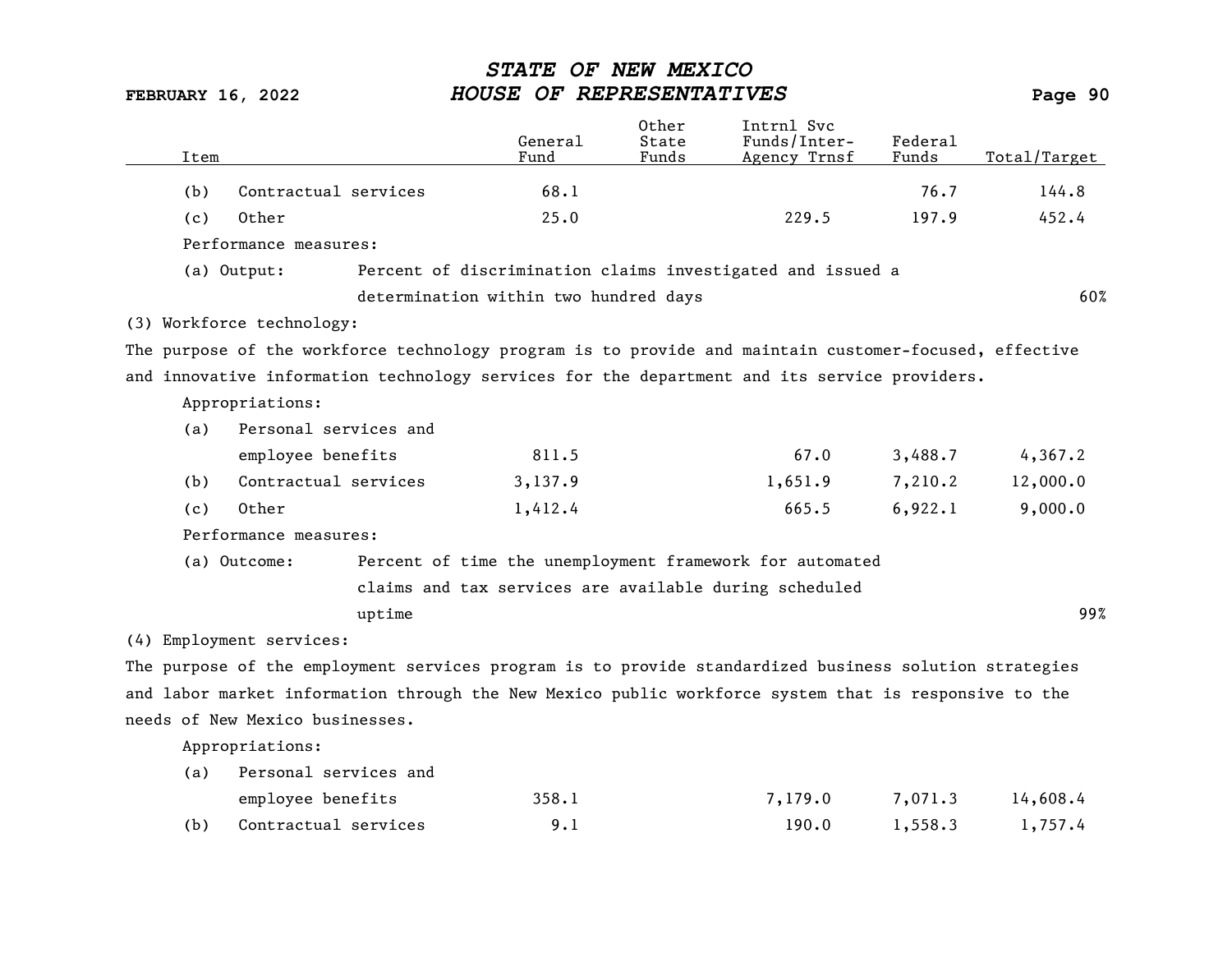| Item           | General<br>Fund | Other<br>State<br>Funds | Intrnl Svc<br>Funds/Inter-<br>Agency Trnsf | Federal<br>Funds | Total/Target |
|----------------|-----------------|-------------------------|--------------------------------------------|------------------|--------------|
| Other<br>( c ) | 155.7           |                         | 8,743.3                                    | 5,897.4          | 14,796.4     |

The internal service funds/interagency transfers appropriations to the employment services program of the workforce solutions department include one million dollars (\$1,000,000) from the workers' compensation administration fund of the workers' compensation administration.

Performance measures:

| (a) Outcome: | Percent of unemployed individuals employed after receiving  |          |
|--------------|-------------------------------------------------------------|----------|
|              | employment services in a connections office                 | 60%      |
| (b) Outcome: | Average six-month earnings of individuals entering          |          |
|              | employment after receiving employment services in a         |          |
|              | connections office                                          | \$14,000 |
| (c) Output:  | Percent of audited apprenticeship programs deemed compliant | 75%      |

(5) Program support:

The purpose of program support is to provide overall leadership, direction and administrative support to each agency program to achieve organizational goals and objectives.

Appropriations:

| (a)      | Personal services and |           |             |             |           |  |  |  |
|----------|-----------------------|-----------|-------------|-------------|-----------|--|--|--|
|          | employee benefits     | 268.5     | 975.9       | 6,708.5     | 7,952.9   |  |  |  |
| (b)      | Contractual services  |           | 90.6        | 1,089.0     | 1,179.6   |  |  |  |
| (c)      | Other                 |           | 210.4       | 33,578.8    | 33,789.2  |  |  |  |
| Subtotal |                       | [9,849.9] | [20, 991.3] | [86, 119.7] | 116,960.9 |  |  |  |

WORKERS' COMPENSATION ADMINISTRATION:

(1) Workers' compensation administration:

The purpose of the workers' compensation administration program is to assure the quick and efficient delivery of indemnity and medical benefits to injured and disabled workers at a reasonable cost to employers.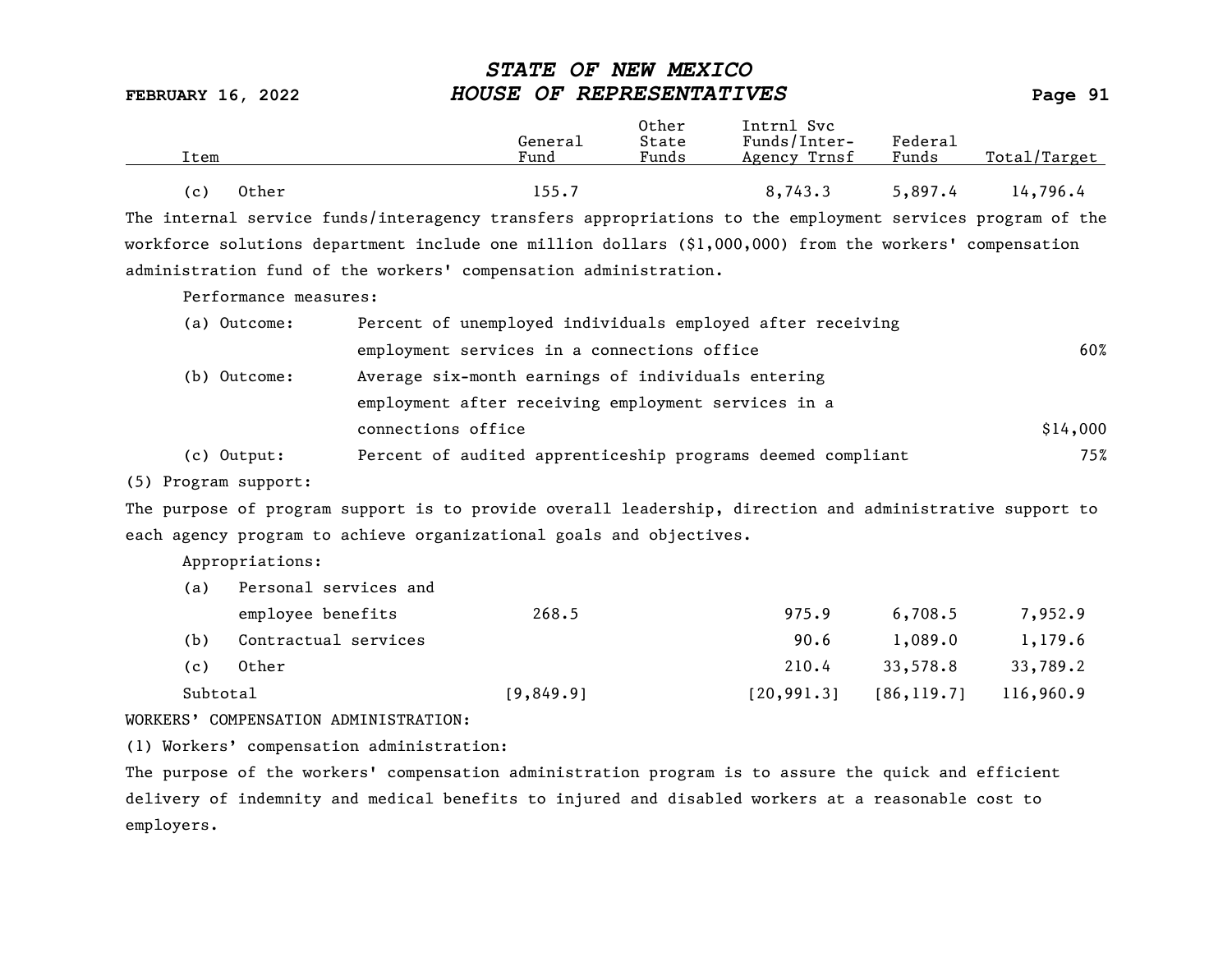| Item     |                                     |                                        | General<br>Fund                    | Other<br>State<br>Funds | Intrnl Svc<br>Funds/Inter-<br>Agency Trnsf                                                                | Federal<br>Funds | Total/Target |
|----------|-------------------------------------|----------------------------------------|------------------------------------|-------------------------|-----------------------------------------------------------------------------------------------------------|------------------|--------------|
|          |                                     |                                        |                                    |                         |                                                                                                           |                  |              |
|          | Appropriations:                     |                                        |                                    |                         |                                                                                                           |                  |              |
| (a)      | Personal services and               |                                        |                                    |                         |                                                                                                           |                  |              |
|          | employee benefits                   |                                        |                                    | 8,750.7                 |                                                                                                           |                  | 8,750.7      |
| (b)      | Contractual services                |                                        |                                    | 315.0                   |                                                                                                           |                  | 315.0        |
| (c)      | Other                               |                                        |                                    | 1,428.3                 |                                                                                                           |                  | 1,428.3      |
| (d)      | Other financing uses                |                                        |                                    | 1,000.0                 |                                                                                                           |                  | 1,000.0      |
|          |                                     |                                        |                                    |                         | The other state funds appropriation to the workers' compensation administration program of the workers'   |                  |              |
|          |                                     |                                        |                                    |                         | compensation administration in the other financing uses category includes one million dollars             |                  |              |
|          |                                     |                                        |                                    |                         | $(\$1,000,000)$ from the workers' compensation administration fund for the employment services program of |                  |              |
|          | the workforce solutions department. |                                        |                                    |                         |                                                                                                           |                  |              |
|          | Performance measures:               |                                        |                                    |                         |                                                                                                           |                  |              |
|          | (a) Outcome:                        |                                        |                                    |                         | Rate of serious injuries and illnesses caused by workplace                                                |                  |              |
|          |                                     |                                        | conditions per one hundred workers |                         |                                                                                                           |                  | 0.6          |
|          | (b) Outcome:                        |                                        |                                    |                         | Percent of employers determined to be in compliance with                                                  |                  |              |
|          |                                     |                                        |                                    |                         | insurance requirements of the Workers' Compensation Act                                                   |                  |              |
|          |                                     |                                        | after initial investigations       |                         |                                                                                                           |                  | 98%          |
|          | (2) Uninsured employers' fund:      |                                        |                                    |                         |                                                                                                           |                  |              |
|          | Appropriations:                     |                                        |                                    |                         |                                                                                                           |                  |              |
| (a)      | Personal services and               |                                        |                                    |                         |                                                                                                           |                  |              |
|          | employee benefits                   |                                        |                                    | 361.2                   |                                                                                                           |                  | 361.2        |
| (b)      | Contractual services                |                                        |                                    | 70.0                    |                                                                                                           |                  | 70.0         |
| (c)      | Other                               |                                        |                                    | 500.0                   |                                                                                                           |                  | 500.0        |
| Subtotal |                                     |                                        |                                    | [12, 425.2]             |                                                                                                           |                  | 12,425.2     |
|          |                                     | DIVISION OF VOCATIONAL REHABILITATION: |                                    |                         |                                                                                                           |                  |              |
|          |                                     |                                        |                                    |                         |                                                                                                           |                  |              |

(1) Rehabilitation services: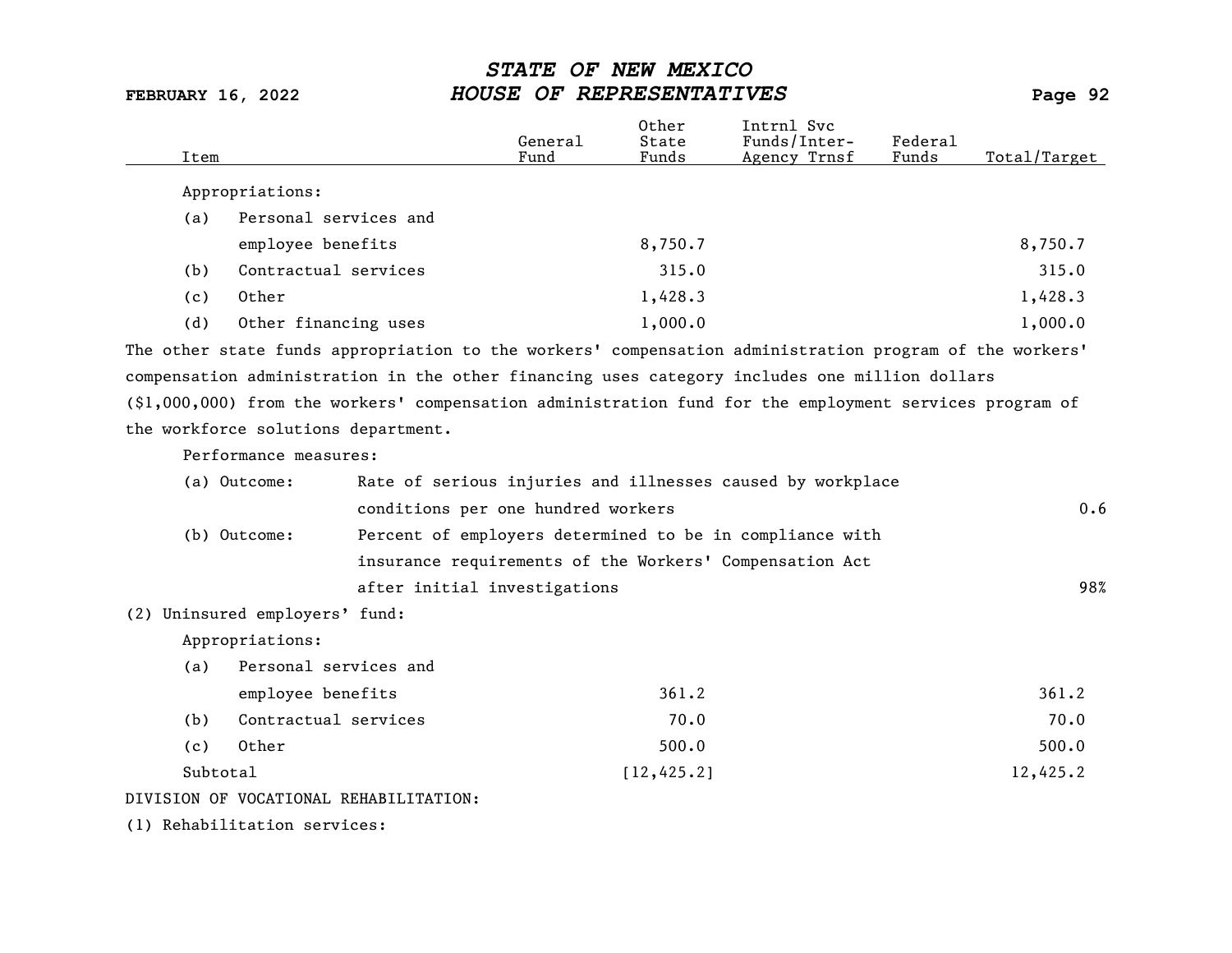|      |         | Other | Intrnl<br>Svc   |                                    |                 |
|------|---------|-------|-----------------|------------------------------------|-----------------|
|      | General | State | Funds/Inter-    | ${}_{\rm \texttt{Federa}_{\perp}}$ |                 |
| Item | Fund    | Funds | Trnsf<br>Agency | Funds                              | Total<br>Target |

The purpose of the rehabilitation services program is to promote opportunities for people with disabilities to become more independent and productive by empowering individuals with disabilities so they may maximize their employment, economic self-sufficiency, independence and inclusion and integration into society.

Appropriations:

| (a) | Personal services and |         |       |         |          |  |  |  |
|-----|-----------------------|---------|-------|---------|----------|--|--|--|
|     | employee benefits     | 2,343.4 |       | 8,659.3 | 11,002.7 |  |  |  |
| (b) | Contractual services  |         |       | 3,300.0 | 3,300.0  |  |  |  |
| (c) | Other                 | 3,482.1 | 191.5 | 9,229.8 | 12,903.4 |  |  |  |
| (d) | Other financing uses  |         |       | 200.0   | 200.0    |  |  |  |

The general fund appropriation to the rehabilitation services program of the division of vocational rehabilitation in the other category includes five hundred thousand dollars (\$500,000) to provide adult vocational rehabilitation services.

The internal service funds/interagency transfers appropriation to the rehabilitation services program of the division of vocational rehabilitation in the other category includes one hundred thousand dollars (\$100,000) from the commission for the blind to match with federal funds to provide rehabilitation services to blind or visually impaired New Mexicans.

The internal service funds/interagency transfers appropriation to the rehabilitation services program of the division of vocational rehabilitation in the other category includes ninety-one thousand five hundred dollars (\$91,500) to match with federal funds to support and enhance deaf and hard-ofhearing rehabilitation services.

The federal funds appropriation to the rehabilitation services program of the division of vocational rehabilitation in the other financing uses category includes two hundred thousand dollars (\$200,000) for the independent living program of the commission for the blind to provide services to blind or visually impaired New Mexicans.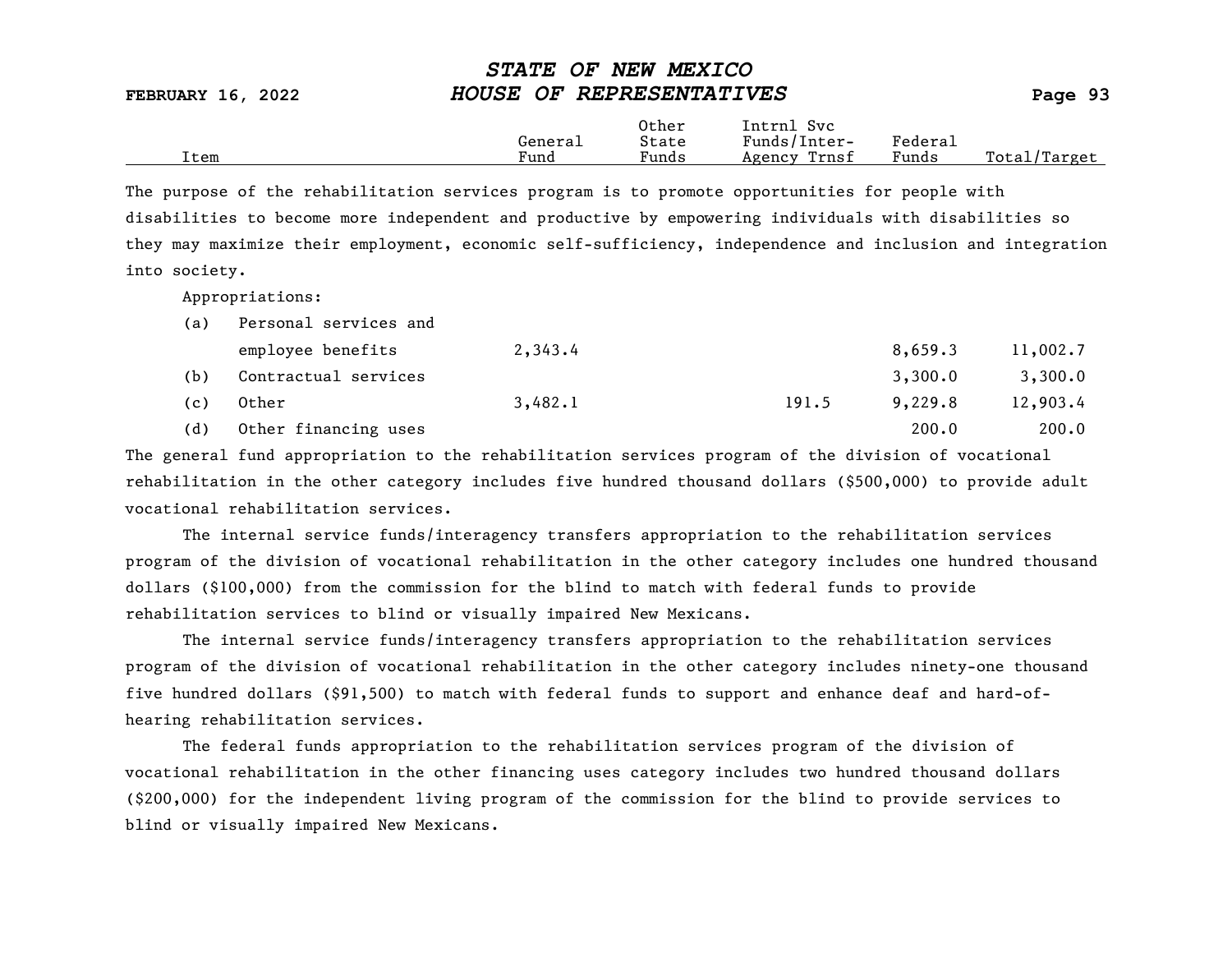| Item        |                                  |                                                      | General<br>Fund | Other<br>State<br>Funds | Intrnl Svc<br>Funds/Inter-<br>Agency Trnsf                                                              | Federal<br>Funds | Total/Target |
|-------------|----------------------------------|------------------------------------------------------|-----------------|-------------------------|---------------------------------------------------------------------------------------------------------|------------------|--------------|
|             | Performance measures:            |                                                      |                 |                         |                                                                                                         |                  |              |
|             | (a) Outcome:                     |                                                      |                 |                         | Number of clients achieving suitable employment for a                                                   |                  |              |
|             |                                  | minimum of ninety days                               |                 |                         |                                                                                                         |                  | 750          |
|             | (b) Outcome:                     |                                                      |                 |                         | Percent of clients achieving suitable employment outcomes                                               |                  |              |
|             |                                  | of all cases closed after receiving planned services |                 |                         |                                                                                                         |                  | 45%          |
|             | (2) Independent living services: |                                                      |                 |                         |                                                                                                         |                  |              |
|             |                                  |                                                      |                 |                         | The purpose of the independent living services program is to increase access for individuals with       |                  |              |
|             |                                  |                                                      |                 |                         | disabilities to technologies and services needed for various applications in learning, working and home |                  |              |
| management. |                                  |                                                      |                 |                         |                                                                                                         |                  |              |
|             | Appropriations:                  |                                                      |                 |                         |                                                                                                         |                  |              |
| (a)         | Contractual services             |                                                      |                 |                         |                                                                                                         | 51.5             | 51.5         |
| (b)         | Other                            |                                                      | 642.2           |                         | 7.1                                                                                                     | 780.2            | 1,429.5      |
| (c)         | Other financing uses             |                                                      |                 |                         |                                                                                                         | 61.0             | 61.0         |

The internal service funds/interagency transfers appropriation to the independent living services program of the division of vocational rehabilitation in the other category includes seven thousand one hundred dollars (\$7,100) from the commission for the blind to match with federal funds to provide independent living services to blind or visually impaired New Mexicans.

The federal funds appropriation to the independent living services program of the division of vocational rehabilitation in the other financing uses category includes sixty-one thousand dollars (\$61,000) for the independent living program of the commission for the blind to provide services to blind or visually impaired New Mexicans.

Performance measures:

|  | (a) Output:                   |  | Number of independent living plans developed        |  |  | 750 |
|--|-------------------------------|--|-----------------------------------------------------|--|--|-----|
|  | (b) Output:                   |  | Number of individuals served for independent living |  |  | 765 |
|  | (3) Disability determination: |  |                                                     |  |  |     |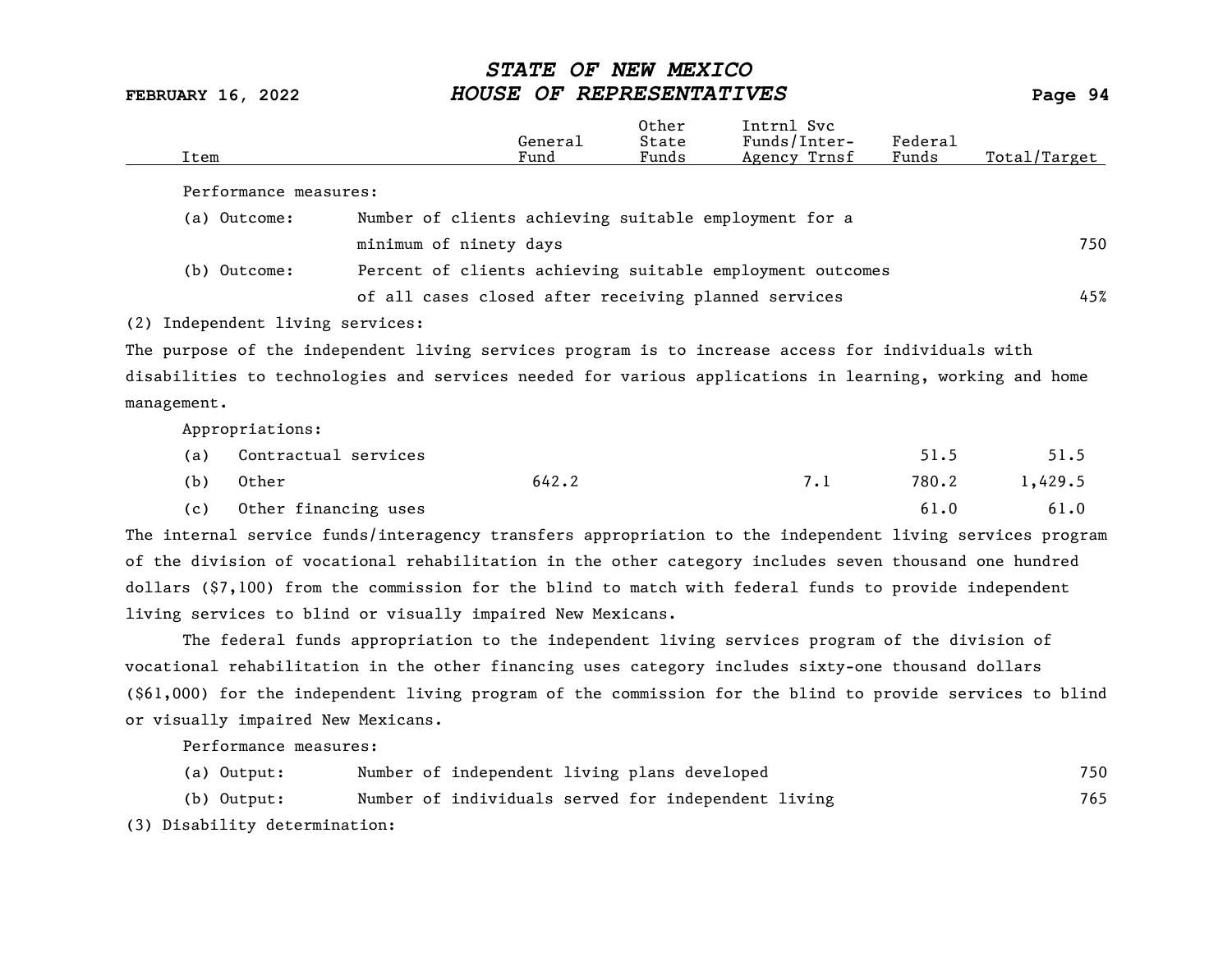|      |         | Other | Svc<br>[ntrnl   |                   |                  |
|------|---------|-------|-----------------|-------------------|------------------|
|      | General | State | Funds/Inter-    | ${}_{\rm Federa}$ |                  |
| Item | Fund    | Funds | Trnsf<br>Agency | Funds             | Total<br>'Target |
|      |         |       |                 |                   |                  |

The purpose of the disability determination program is to produce accurate and timely eligibility determinations to social security disability applicants so they may receive benefits.

Appropriations:

| (a) | Personal services and |                                                             |  |  |         |         |
|-----|-----------------------|-------------------------------------------------------------|--|--|---------|---------|
|     | employee benefits     |                                                             |  |  | 7,835.2 | 7,835.2 |
| (b) | Contractual services  |                                                             |  |  | 4,057.0 | 4,057.0 |
| (c) | Other                 |                                                             |  |  | 4,990.8 | 4,990.8 |
|     | Performance measures: |                                                             |  |  |         |         |
|     | (a) Efficiency:       | Average number of days for completing an initial disability |  |  |         |         |

claim 100

(4) Administrative services:

The purpose of the administration services program is to provide leadership, policy development,

financial analysis, budgetary control, information technology services, administrative support and legal services to the division of vocational rehabilitation. The administration services program function is to ensure the division of vocational rehabilitation achieves a high level of accountability and excellence in services provided to the people of New Mexico.

Appropriations:

| (a) | Personal services and |         |         |  |  |  |  |  |
|-----|-----------------------|---------|---------|--|--|--|--|--|
|     | employee benefits     | 3,736,4 | 3,736.4 |  |  |  |  |  |
| (b) | Contractual services  | 235.9   | 235.9   |  |  |  |  |  |
| .   |                       | -----   | .       |  |  |  |  |  |

(c) Other 1,029.9 1,029.9

Any unexpended balances in the division of vocational rehabilitation remaining at the end of fiscal year 2023 from appropriations made from the general fund shall not revert and may be expended in fiscal year 2024.

| Subtotal<br>[6, 467.7] | [198.6] | [44, 167.0] | 50,833.3 |
|------------------------|---------|-------------|----------|
|------------------------|---------|-------------|----------|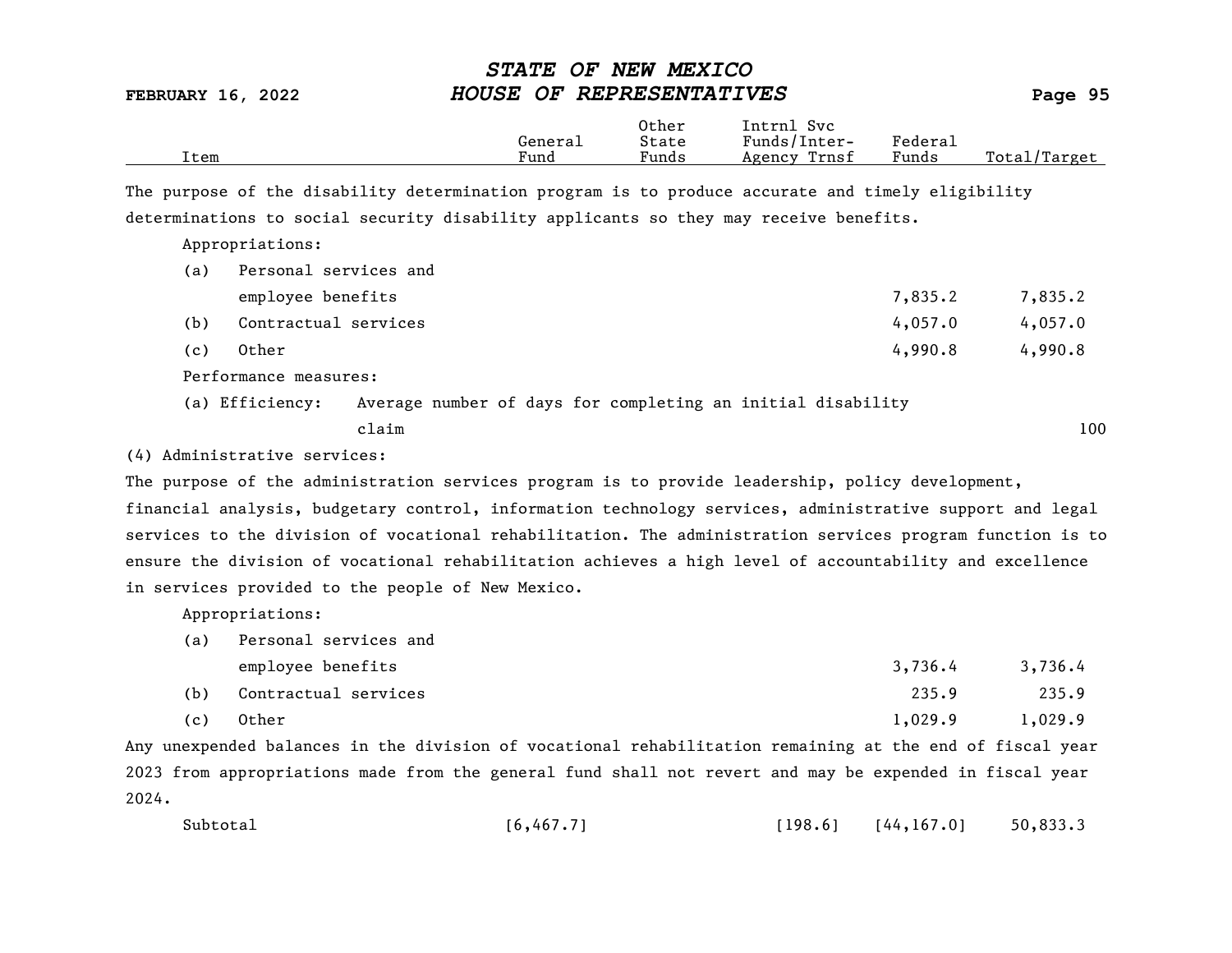|      |         | Other | Intrnl<br>Svc   |                            |                   |
|------|---------|-------|-----------------|----------------------------|-------------------|
|      | General | State | Funds/Inter-    | ${}_{\rm{}Federa_{\perp}}$ |                   |
| Item | Fund    | Funds | Trnsf<br>Agency | Funds                      | Total,<br>/Target |

GOVERNOR'S COMMISSION ON DISABILITY:

(1) Governor's commission on disability:

The purpose of the governor's commission on disability program is to promote policies and programs that focus on common issues faced by New Mexicans with disabilities, regardless of type of disability, age or other factors. The commission educates state administrators, legislators and the general public on the issues facing New Mexicans with disabilities, especially as they relate to federal Americans with Disabilities Act directives, building codes, disability technologies and disability culture so they can improve the quality of life of New Mexicans with disabilities.

Appropriations:

| (a) | Personal services and |       |       |       |         |  |  |  |  |
|-----|-----------------------|-------|-------|-------|---------|--|--|--|--|
|     | employee benefits     | 739.0 |       | 284.3 | 1,023.3 |  |  |  |  |
| (b) | Contractual services  | 52.4  |       | 157.6 | 210.0   |  |  |  |  |
| (c) | Other                 | 389.4 | 100.0 | 101.3 | 590.7   |  |  |  |  |

Performance measures:

| (a) Outcome: | Percent of requested architectural plan reviews and site |     |
|--------------|----------------------------------------------------------|-----|
|              | inspections completed                                    | 98% |

(2) Brain injury advisory council:

The purpose of the brain injury advisory council program is to provide guidance on the use and implementation of programs provided through the human services department's brain injury services fund so the department may align service delivery with needs identified by the brain injury community.

| (a) | Personal services and |      |      |  |  |
|-----|-----------------------|------|------|--|--|
|     | employee benefits     | 76.6 | 76.6 |  |  |
| (b) | Contractual services  | 57.1 | 57.1 |  |  |
| (c) | Other                 | 74.5 | 74.5 |  |  |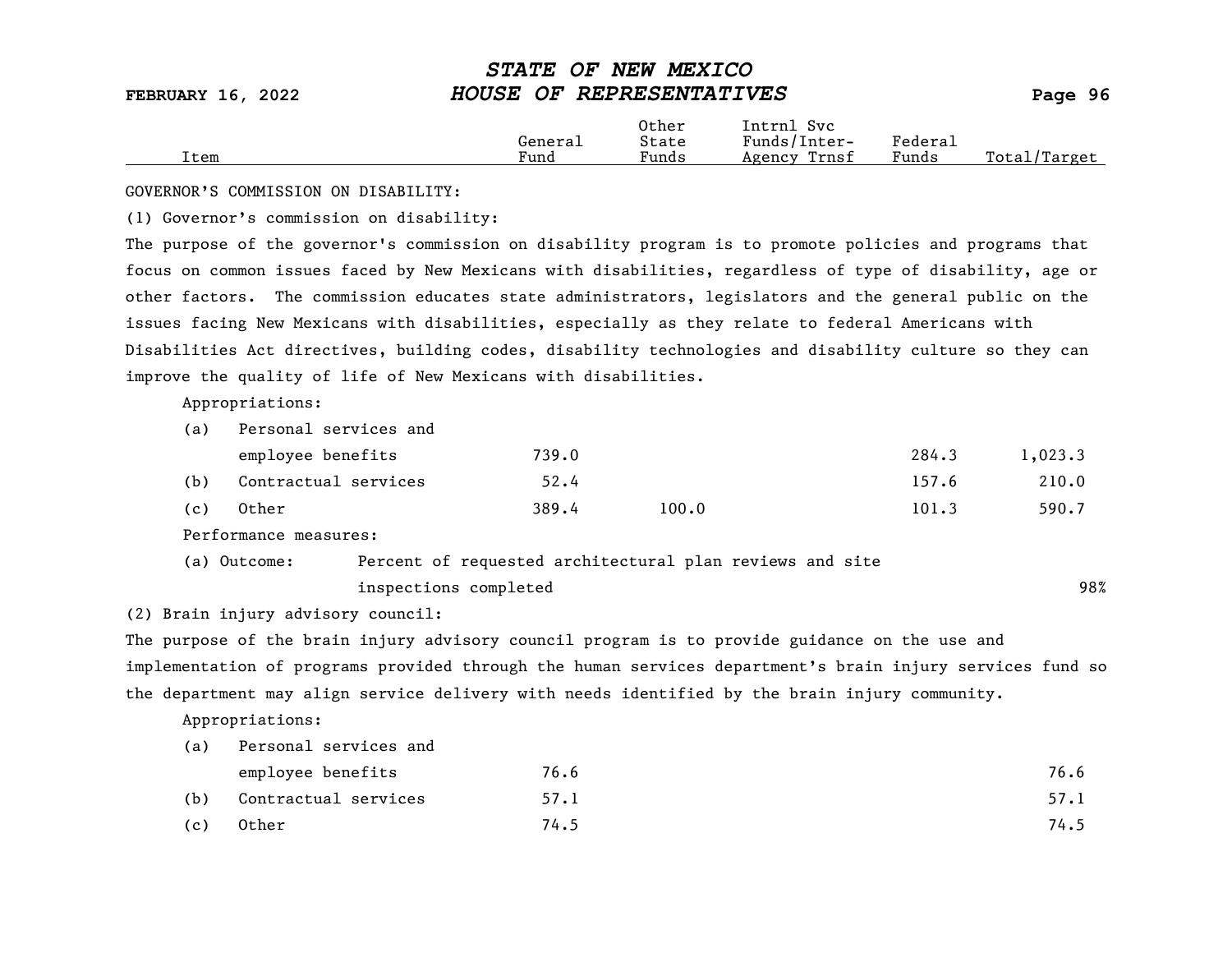| ítem     | General<br>Fund | Other<br>State<br>Funds | Intrnl Svc<br>Funds/Inter-<br>Agency Trnsf | Federal<br>Funds | Total/Target |
|----------|-----------------|-------------------------|--------------------------------------------|------------------|--------------|
| Subtotal | [1, 389.0]      | 100.01                  |                                            | 1543.21          | 2,032.2      |

DEVELOPMENTAL DISABILITIES COUNCIL:

(1) Developmental disabilities council:

The purpose of the developmental disabilities council program is to provide and produce opportunities for persons with disabilities so they may realize their dreams and potential and become integrated members of society.

Appropriations:

| (a) | Personal services and |       |      |       |       |
|-----|-----------------------|-------|------|-------|-------|
|     | employee benefits     | 767.1 |      | 120.1 | 887.2 |
| (b) | Contractual services  |       |      | 324.0 | 324.0 |
| (c) | Other                 | 271.8 | 75.0 | 86.1  | 432.9 |

(2) Office of guardianship:

The purpose of the office of guardianship is to enter into, monitor and enforce guardianship contracts for income-eligible persons and to help file, investigate and resolve complaints about guardianship services provided by contractors to maintain the dignity, safety and security of the indigent and incapacitated adults of the state.

| (a) | Personal services and |                                           |                                                 |         |         |
|-----|-----------------------|-------------------------------------------|-------------------------------------------------|---------|---------|
|     | employee benefits     | 754.7                                     |                                                 |         | 754.7   |
| (b) | Contractual services  | 5,299.2                                   | 550.0                                           |         | 5,849.2 |
| (c) | Other                 | 450.6                                     |                                                 |         | 450.6   |
|     | Performance measures: |                                           |                                                 |         |         |
|     | (a) Outcome:          |                                           | Number of guardianship investigations completed |         | 10      |
|     | (b) Outcome:          | Average amount of time spent on wait list |                                                 |         | 9:0     |
|     | Subtotal              | [7, 543.4]                                | [625.0]                                         | [530.2] | 8,698.6 |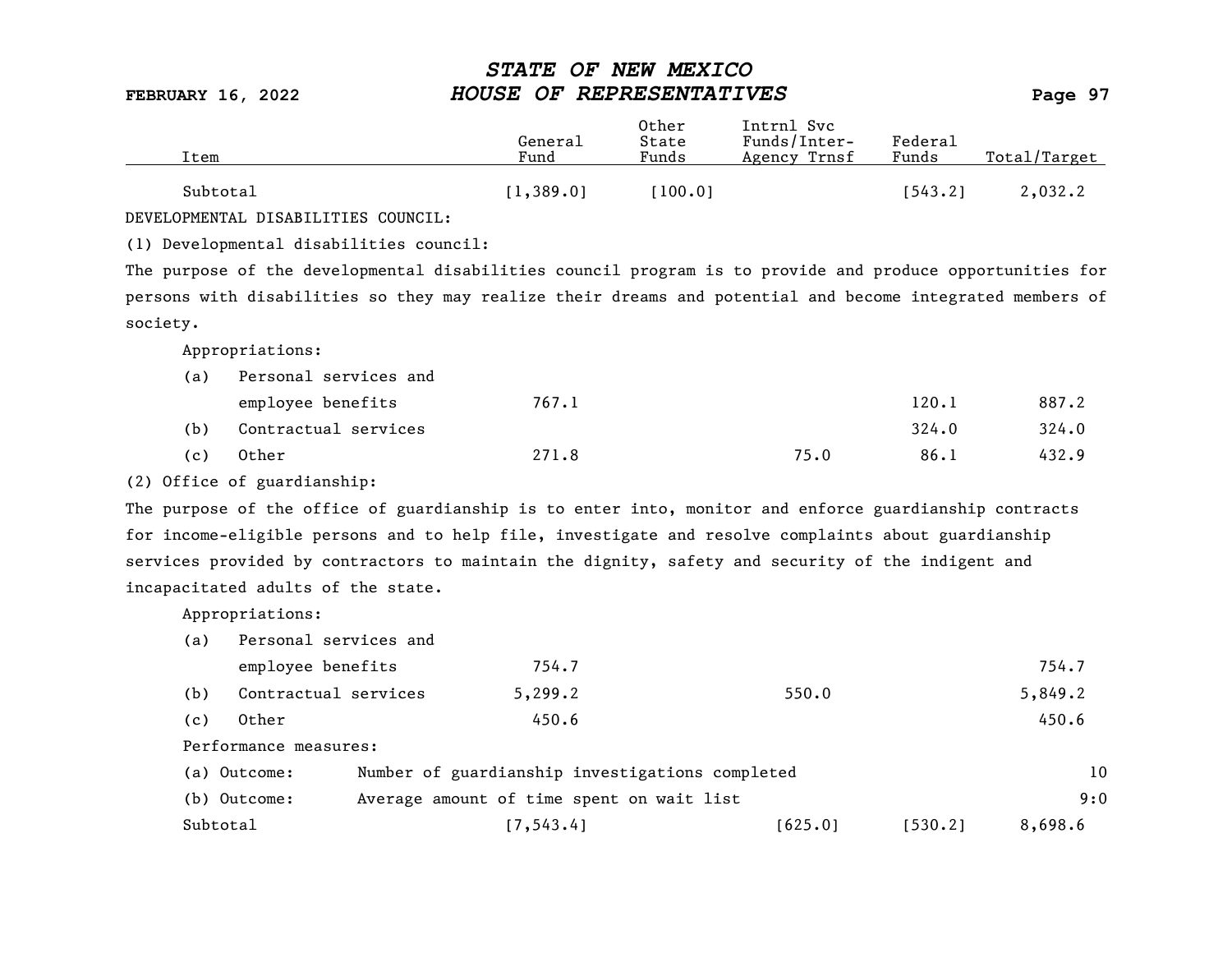|      |         | Other                             | Intrnl<br>Svc   |         |                   |
|------|---------|-----------------------------------|-----------------|---------|-------------------|
|      | Generai | State                             | Funds/Inter-    | Federau |                   |
| Item | Fund    | $\overline{\phantom{a}}$<br>Funds | Trnsf<br>Agency | Funds   | Total,<br>/Target |

MINERS' HOSPITAL OF NEW MEXICO:

(1) Healthcare:

The purpose of the healthcare program is to provide quality acute care, long-term care and related health services to the beneficiaries of the miners' trust fund of New Mexico and the people of the region so they can maintain optimal health and quality of life.

Appropriations:

| (a) | Personal services and |         |         |         |          |
|-----|-----------------------|---------|---------|---------|----------|
|     | employee benefits     | 7,776.0 | 4,806.0 | 9,186.0 | 21,768.0 |
| (b) | Contractual services  | 3,282.0 | 3,000.0 | 6,280.0 | 12,562.0 |
| (c) | Other                 | 7,378.0 |         | 292.0   | 7,670.0  |

The internal service funds/interagency transfers appropriations to the healthcare program of miners' hospital of New Mexico include seven million eight hundred six thousand dollars (\$7,806,000) from the miners' trust fund.

Performance measures:

| (a) Outcome: | Percent of occupancy at nursing home based on licensed beds | 50%      |  |  |  |
|--------------|-------------------------------------------------------------|----------|--|--|--|
| (b) Quality: | Percent of patients readmitted to the hospital within       |          |  |  |  |
|              | thirty days with the same or similar diagnosis              |          |  |  |  |
| Subtotal     | 18,436,01<br>[15, 758.0]<br>[7,806.0]                       | 42,000.0 |  |  |  |

DEPARTMENT OF HEALTH:

(1) Public health:

The purpose of the public health program is to provide a coordinated system of community-based public health services focusing on disease prevention and health promotion to improve health status, reduce disparities and ensure timely access to quality, culturally competent healthcare.

Appropriations:

(a) Personal services and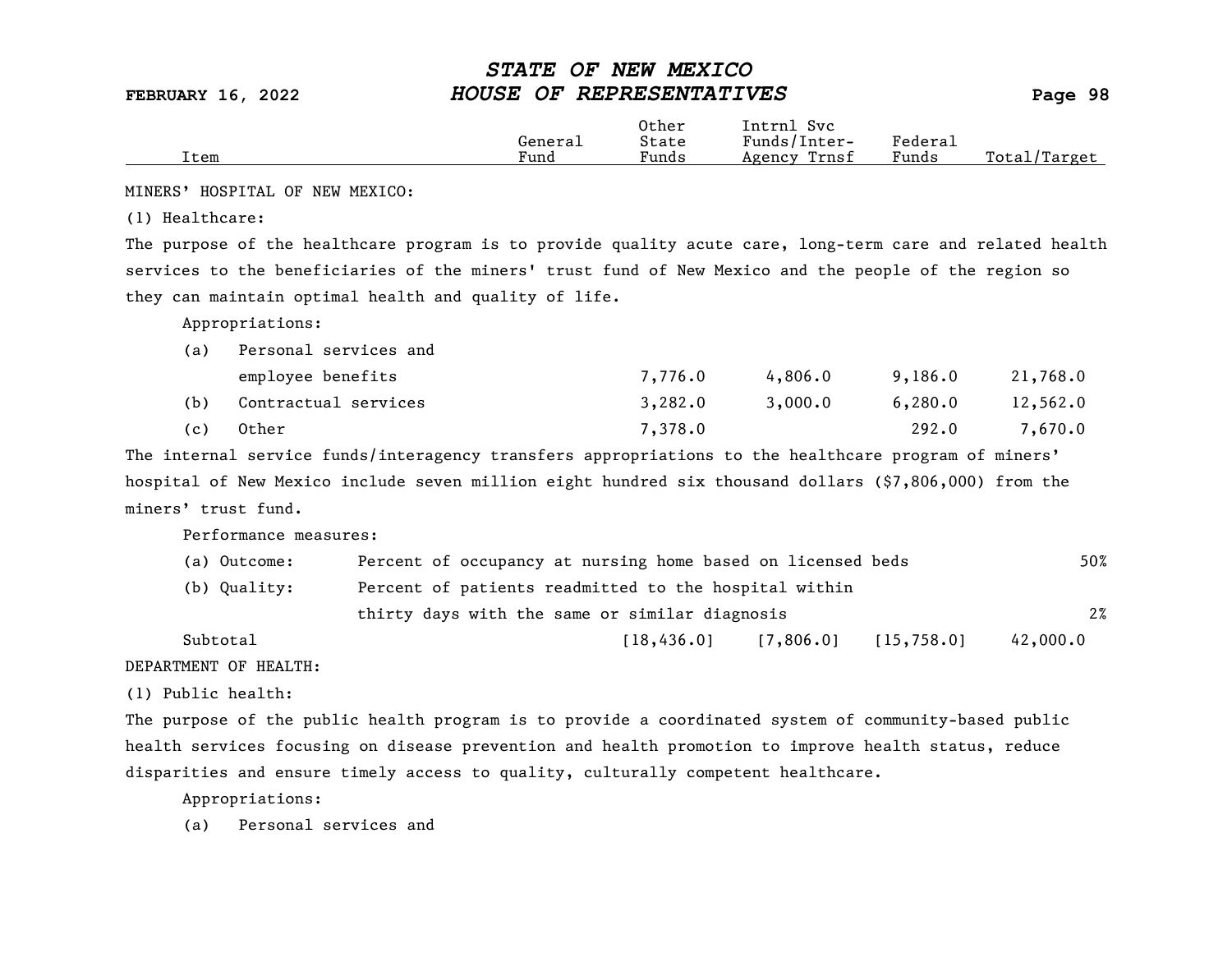| Item |                      | General<br>Fund | Other<br>State<br>Funds | Intrnl Svc<br>Funds/Inter-<br>Agency Trnsf | Federal<br>Funds | Total/Target |
|------|----------------------|-----------------|-------------------------|--------------------------------------------|------------------|--------------|
|      | employee benefits    | 22,509.6        | 2,962.8                 | 2,962.3                                    | 34,366.6         | 62,801.3     |
| (b)  | Contractual services | 20, 197.3       | 6,925.2                 | 13,647.2                                   | 18,395.2         | 59,164.9     |
| (c)  | Other                | 14,860.2        | 33,729.2                | 479.8                                      | 38,490.0         | 87,559.2     |
| (d)  | Other financing uses | 462.3           |                         |                                            |                  | 462.3        |

The internal service funds/interagency transfers appropriation to the public health program of the department of health includes five million four hundred thirty-five thousand two hundred dollars (\$5,435,200) from the tobacco settlement program fund for smoking cessation and prevention programs, seven hundred fifteen thousand five hundred dollars (\$715,500) from the tobacco settlement program fund for diabetes prevention and control services, two hundred ninety-three thousand dollars (\$293,000) from the tobacco settlement program fund for human immunodeficiency virus/acquired immune deficiency syndrome prevention services and medicine and one hundred twenty-eight thousand six hundred dollars (\$128,600) from the tobacco settlement program fund for breast and cervical cancer screening.

The other state funds appropriation to the public health program of the department of health includes two million four hundred thousand dollars (\$2,400,000) from the early childhood care and education fund. The amount is contingent on enactment of Senate Bill 118 or similar legislation in the second session of the fifty-fifth legislature amending Section 9-24-1 NMSA 1978.

Performance measures:

| (a) Quality: | Percent of female New Mexico department of health's public  |     |
|--------------|-------------------------------------------------------------|-----|
|              | health office family planning clients, ages fifteen to      |     |
|              | nineteen, who were provided most or moderately effective    |     |
|              | contraceptives                                              | 88% |
| (b) Quality: | Percent of school-based health centers funded by the        |     |
|              | department of health that demonstrate improvement in their  |     |
|              | primary care or behavioral healthcare focus area            | 95% |
| (c) Outcome: | Percent of preschoolers ages nineteen to thirty-five months |     |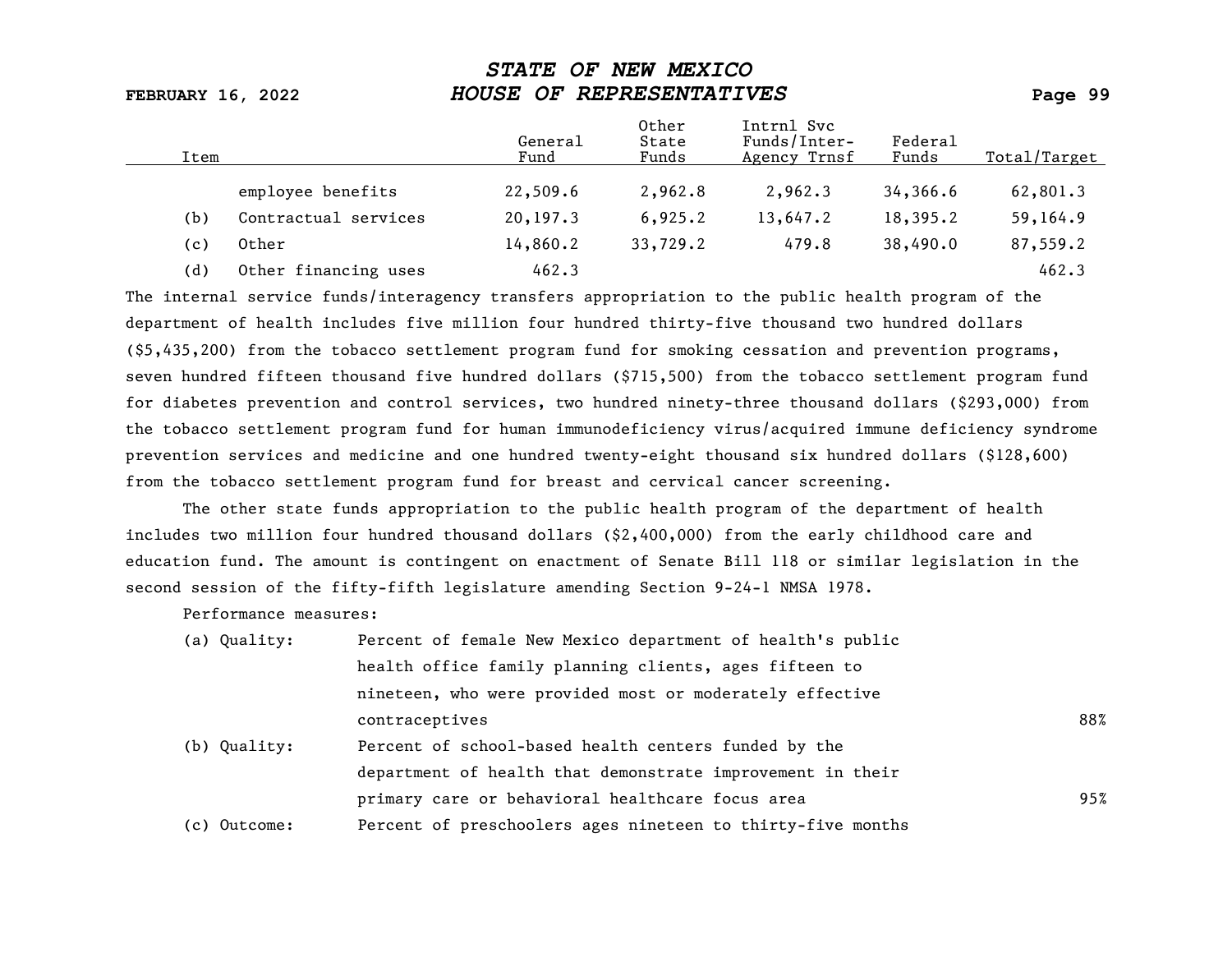|      | General | Other<br>State | Svc<br>Intrnl<br>Funds/Inter- | Federal |              |
|------|---------|----------------|-------------------------------|---------|--------------|
| Item | Fund    | Funds          | Agency Trnsf                  | Funds   | Total/Target |
|      |         |                |                               |         |              |

### indicated as being fully immunized 65%

(2) Epidemiology and response:

The purpose of the epidemiology and response program is to monitor health, provide health information, prevent disease and injury, promote health and healthy behaviors, respond to public health events, prepare for health emergencies and provide emergency medical and vital registration services to New Mexicans.

Appropriations:

| (a) | Personal services and |         |       |       |          |          |  |
|-----|-----------------------|---------|-------|-------|----------|----------|--|
|     | employee benefits     | 5,189.2 | 301.6 | 330.2 | 28,049.5 | 33,870.5 |  |
| (b) | Contractual services  | 2,335.1 | 248.9 | 105.0 | 72,945.8 | 75,634.8 |  |
| (c) | Other                 | 4,835,3 | 93.6  | 55.0  | 13,068.0 | 18,051.9 |  |

Performance measures:

(a) Explanatory: Drug overdose death rate per one hundred thousand population

(b) Explanatory: Alcohol-related death rate per one hundred thousand population and the contract of the contract of the contract of the contract of the contract of the contract of the contract of the contract of the contract of the contract of the contract of the contract of the contract of

(c) Outcome: Percent of opioid patients also prescribed benzodiazepines 5%

(3) Laboratory services:

The purpose of the laboratory services program is to provide laboratory analysis and scientific expertise for policy development for tax-supported public health, environment and toxicology programs in the state of New Mexico and to provide timely identification of threats to the health of New Mexicans.

| (a) | Personal services and |         |         |       |         |         |  |  |  |  |
|-----|-----------------------|---------|---------|-------|---------|---------|--|--|--|--|
|     | employee benefits     | 5,983.9 | 1,247.8 | 119.1 | 2,487.4 | 9,838.2 |  |  |  |  |
| (b) | Contractual services  | 440.0   | 30.0    | 33.5  | 58.7    | 562.2   |  |  |  |  |
| (c) | Other                 | 2,055.9 | 396.7   | 624.4 | 2,062,3 | 5,139.3 |  |  |  |  |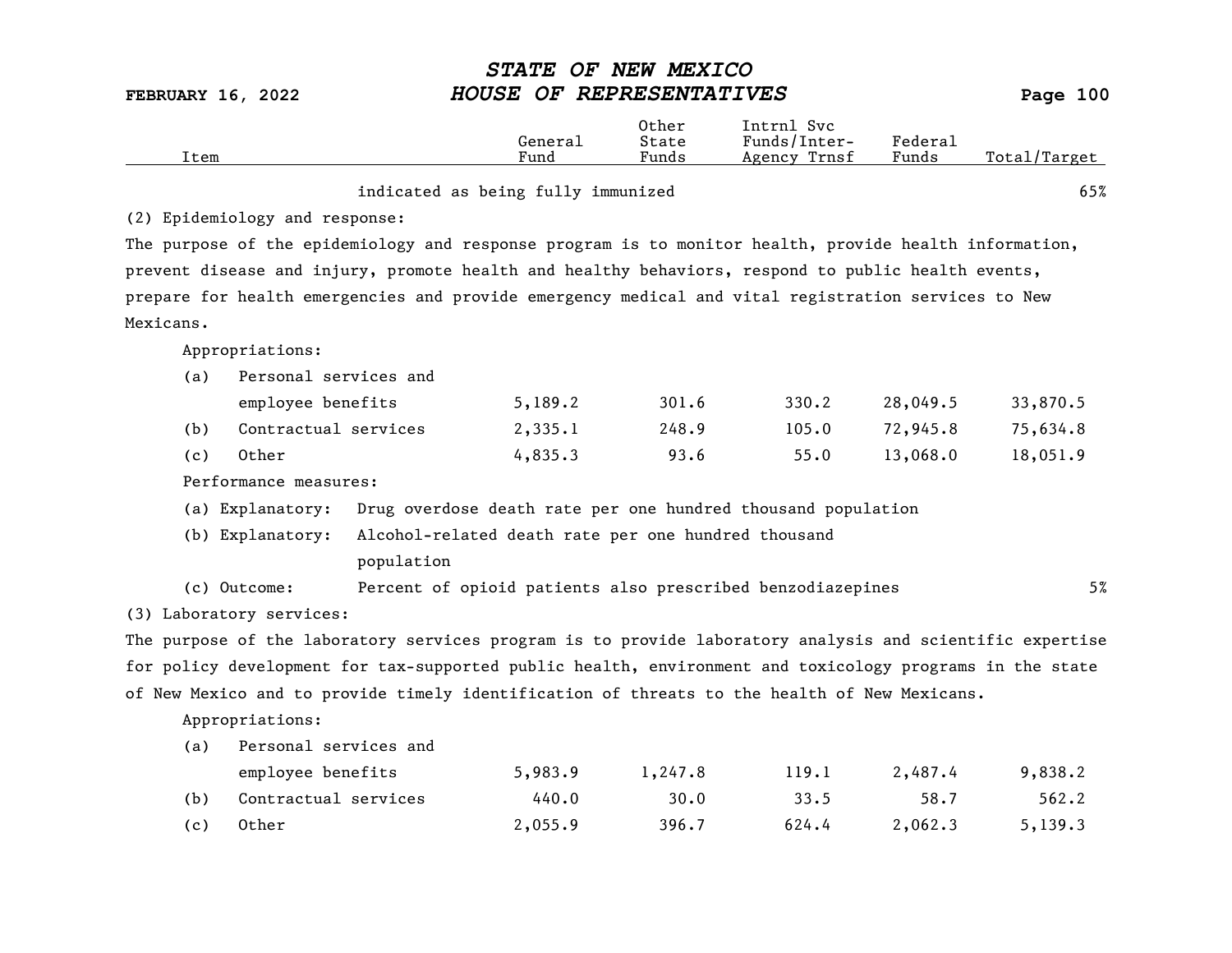|      |         | Other                             | Intrnl<br>Svc   |         |                   |
|------|---------|-----------------------------------|-----------------|---------|-------------------|
|      | Generai | State                             | Funds/Inter-    | Federau |                   |
| Item | Fund    | $\overline{\phantom{a}}$<br>Funds | Trnsf<br>Agency | Funds   | Total,<br>/Target |

### (4) Facilities management:

The purpose of the facilities management program is to provide oversight for department of health facilities that provide health and behavioral healthcare services, including mental health, substance abuse, nursing home and rehabilitation programs in both facility- and community-based settings, and serve as the safety net for the citizens of New Mexico.

Appropriations:

| (a) | Personal services and                       |                   |                                                                                                                                                                                                                                                                                                  |          |         |         |           |  |
|-----|---------------------------------------------|-------------------|--------------------------------------------------------------------------------------------------------------------------------------------------------------------------------------------------------------------------------------------------------------------------------------------------|----------|---------|---------|-----------|--|
|     | employee benefits                           |                   | 52,785.6                                                                                                                                                                                                                                                                                         | 58,959.1 | 1,748.6 | 9,192.9 | 122,686.2 |  |
| (b) | Contractual services                        |                   | 3,602.9                                                                                                                                                                                                                                                                                          | 10,695.0 | 650.3   | 1,198.4 | 16, 146.6 |  |
| (c) | Other                                       |                   | 12,284.5                                                                                                                                                                                                                                                                                         | 13,983.6 | 3,949.1 | 2,519.6 | 32,736.8  |  |
|     | Performance measures:                       |                   |                                                                                                                                                                                                                                                                                                  |          |         |         |           |  |
|     | (a) Efficiency:                             |                   | Percent of eligible third-party revenue collected at all                                                                                                                                                                                                                                         |          |         |         |           |  |
|     |                                             | agency facilities |                                                                                                                                                                                                                                                                                                  |          |         |         | 93%       |  |
|     | $\sqrt{1}$ $\sqrt{2}$ $\sqrt{1}$ $\sqrt{2}$ |                   | $\mathbf{r}$ and $\mathbf{r}$ and $\mathbf{r}$ are $\mathbf{r}$ and $\mathbf{r}$ are $\mathbf{r}$ and $\mathbf{r}$ are $\mathbf{r}$ and $\mathbf{r}$ are $\mathbf{r}$ and $\mathbf{r}$ are $\mathbf{r}$ and $\mathbf{r}$ are $\mathbf{r}$ and $\mathbf{r}$ are $\mathbf{r}$ and $\mathbf{r}$ are |          |         |         |           |  |

- (b) Quality: Number of significant medication errors per one hundred patients 2
- (c) Efficiency: Percent of beds occupied 75%

(5) Developmental disabilities support:

The purpose of the developmental disabilities support program is to administer a statewide system of community-based services and support to improve the quality of life and increase the independence and interdependence of individuals with developmental disabilities and children with or at risk for developmental delay or disability and their families.

| (a) | Personal services and |         |      |         |          |
|-----|-----------------------|---------|------|---------|----------|
|     | employee benefits     | 7,551.4 |      | 6,427.7 | 13,979.1 |
| (b) | Contractual services  | 9,900.8 | 25.0 | 1,451.3 | 11,377.1 |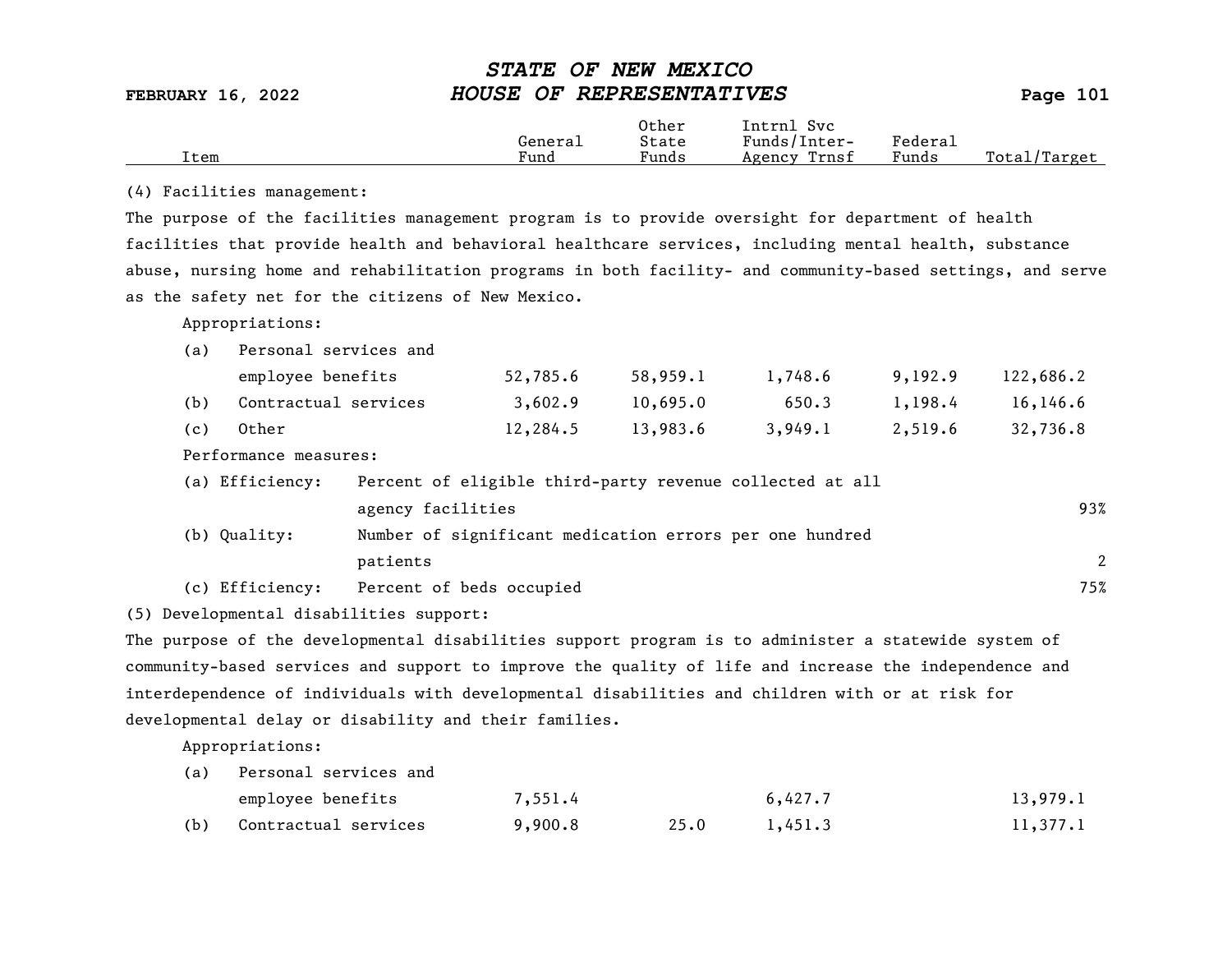| Item |                                                                            |                     | General<br>Fund                              | Other<br>State<br>Funds | Intrnl Svc<br>Funds/Inter-<br>Agency Trnsf                                                              | Federal<br>Funds | Total/Target |
|------|----------------------------------------------------------------------------|---------------------|----------------------------------------------|-------------------------|---------------------------------------------------------------------------------------------------------|------------------|--------------|
| (c)  | Other                                                                      |                     | 8,742.6                                      | 280.0                   | 1,670.9                                                                                                 |                  | 10,693.5     |
| (d)  | Other financing uses                                                       |                     | 156,858.4                                    |                         |                                                                                                         |                  | 156,858.4    |
|      | Performance measures:                                                      |                     |                                              |                         |                                                                                                         |                  |              |
|      | (a) Explanatory:                                                           |                     |                                              |                         | Number of individuals receiving developmental disabilities                                              |                  |              |
|      |                                                                            | waiver services     |                                              |                         |                                                                                                         |                  |              |
|      | (b) Explanatory:                                                           |                     |                                              |                         | Number of individuals on the developmental disabilities                                                 |                  |              |
|      |                                                                            | waiver waiting list |                                              |                         |                                                                                                         |                  |              |
|      | (6) Health certification, licensing and oversight:                         |                     |                                              |                         |                                                                                                         |                  |              |
|      |                                                                            |                     |                                              |                         | The purpose of the health certification, licensing and oversight program is to provide health facility  |                  |              |
|      |                                                                            |                     |                                              |                         | licensing and certification surveys, community-based oversight and contract compliance surveys and a    |                  |              |
|      |                                                                            |                     |                                              |                         | statewide incident management system so that people in New Mexico have access to quality healthcare and |                  |              |
|      | that vulnerable populations are safe from abuse, neglect and exploitation. |                     |                                              |                         |                                                                                                         |                  |              |
|      | Appropriations:                                                            |                     |                                              |                         |                                                                                                         |                  |              |
| (a)  | Personal services and                                                      |                     |                                              |                         |                                                                                                         |                  |              |
|      | employee benefits                                                          |                     | 5,735.5                                      | 1,788.0                 | 4,749.9                                                                                                 | 2,100.0          | 14,373.4     |
| (b)  | Contractual services                                                       |                     | 650.0                                        | 153.0                   | 150.0                                                                                                   | 50.0             | 1,003.0      |
| (c)  | Other                                                                      |                     | 521.1                                        | 115.0                   | 598.5                                                                                                   | 500.0            | 1,734.6      |
|      | Performance measures:                                                      |                     |                                              |                         |                                                                                                         |                  |              |
|      | (a) Explanatory:                                                           |                     |                                              |                         | Abuse rate for developmental disability waiver and mi via                                               |                  |              |
|      |                                                                            | waiver clients      |                                              |                         |                                                                                                         |                  |              |
|      | (b) Explanatory:                                                           |                     |                                              |                         | Re-abuse rate for developmental disabilities waiver and mi                                              |                  |              |
|      |                                                                            | via waiver clients  |                                              |                         |                                                                                                         |                  |              |
|      | (c) Quality:                                                               |                     |                                              |                         | Percent of abuse, neglect and exploitation investigations                                               |                  |              |
|      |                                                                            |                     | completed according to established timelines |                         |                                                                                                         |                  | 86%          |

(7) Medical cannabis: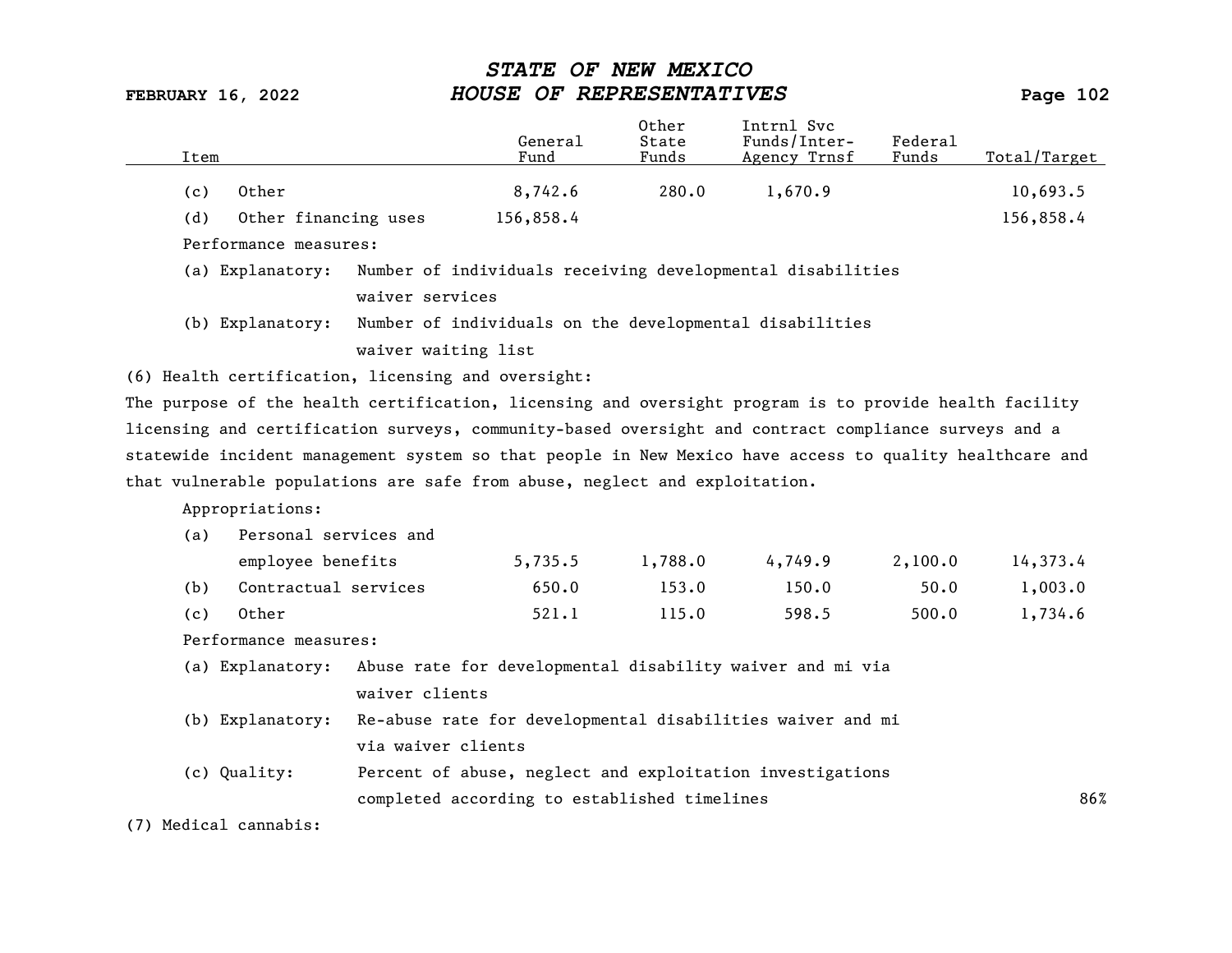|                          | ~~~~~~ ~~ ** <b>**** ******</b> |          |
|--------------------------|---------------------------------|----------|
| <b>FEBRUARY 16, 2022</b> | HOUSE OF REPRESENTATIVES        | Page 103 |
|                          | Other<br>Intrnl Svc             |          |

|      |         | ------                            |                         |         |                 |
|------|---------|-----------------------------------|-------------------------|---------|-----------------|
|      | Generai | State                             | 'nter-<br>Funds<br>ᆂᄔᄂᄂ | Federa⊥ |                 |
| Item | Fund    | $\overline{\phantom{0}}$<br>Funds | Trnsf<br>Agency         | Funds   | Total<br>Target |
|      |         |                                   |                         |         |                 |

STATE OF NEW MEXICO

The purpose of the medical cannabis program is to provide qualified patients with the means to legally and beneficially consume medical cannabis in a regulated system for alleviating symptoms caused by debilitating medical conditions and their medical treatments and to regulate a system of production and distribution of medical cannabis to ensure an adequate supply.

Appropriations:

| (a) | Personal services and |         |         |
|-----|-----------------------|---------|---------|
|     | employee benefits     | 1,609.0 | 1,609.0 |
| (b) | Contractual services  | 570.5   | 570.5   |
| (c) | Other                 | 337.0   | 337.0   |

(8) Administration:

The purpose of the administration program is to provide leadership, policy development, information technology, administrative and legal support to the department of health so it achieves a high level of accountability and excellence in services provided to the people of New Mexico.

Appropriations:

| Subtotal |                       | 1343,616.11 | [131, 934.5] | [43, 235.2] | [232, 889.5] | 751,675.3 |
|----------|-----------------------|-------------|--------------|-------------|--------------|-----------|
| (c)      | Other                 | 398.7       |              | 104.6       | 1,086.6      | 1,589.9   |
| (b)      | Contractual services  | 134.3       |              | 161.3       | 771.2        | 1,066.8   |
|          | employee benefits     | 5,581.5     |              | 700.0       | 5,547.3      | 11,828.8  |
| (a)      | Personal services and |             |              |             |              |           |

### DEPARTMENT OF ENVIRONMENT:

(1) Resource protection:

The purpose of the resource protection program is to monitor and provide regualtory oversight of the generation, storage, transportation and disposal of wastes in New Mexico. The program also oversees the investigation and cleanup of environmental contamination covered by the Resource Conservation and Recovery Act.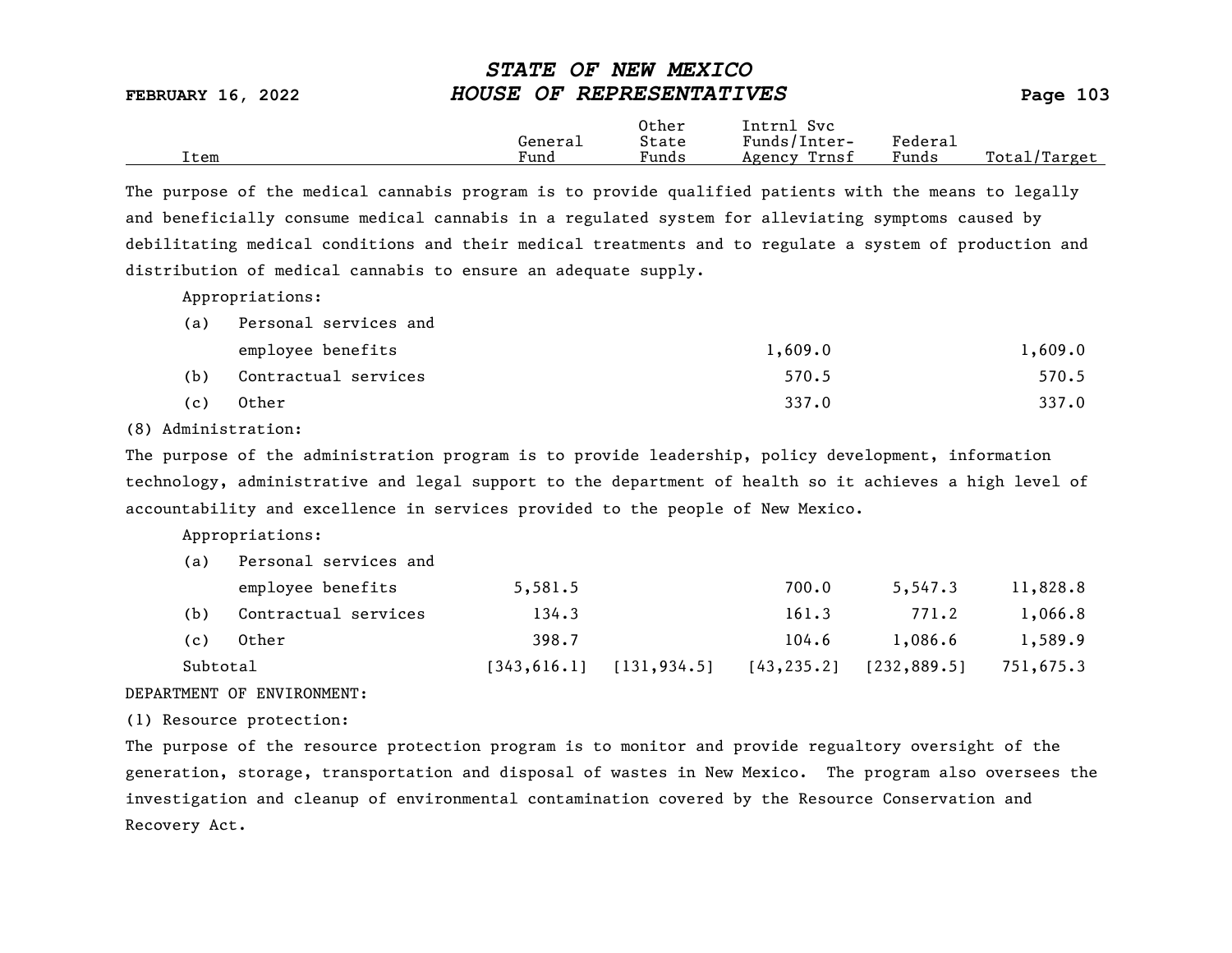| Item |                       |               | General<br>Fund                                      | Other<br>State<br>Funds | Intrnl Svc<br>Funds/Inter-<br>Agency Trnsf                                                              | Federal<br>Funds | Total/Target |
|------|-----------------------|---------------|------------------------------------------------------|-------------------------|---------------------------------------------------------------------------------------------------------|------------------|--------------|
|      | Appropriations:       |               |                                                      |                         |                                                                                                         |                  |              |
| (a)  | Personal services and |               |                                                      |                         |                                                                                                         |                  |              |
|      | employee benefits     |               | 1,873.3                                              |                         | 7,429.0                                                                                                 | 2,858.0          | 12,160.3     |
| (b)  | Contractual services  |               | 2.9                                                  |                         | 1,210.4                                                                                                 | 1,866.0          | 3,079.3      |
| (c)  | Other                 |               | 285.1                                                |                         | 1,018.2                                                                                                 | 749.1            | 2,052.4      |
|      | Performance measures: |               |                                                      |                         |                                                                                                         |                  |              |
|      | (a) Outcome:          |               | Percent of hazardous waste facilities in compliance  |                         |                                                                                                         |                  | 85%          |
|      | (b) Outcome:          |               |                                                      |                         | Percent of solid and infectious waste management facilities                                             |                  |              |
|      |                       | in compliance |                                                      |                         |                                                                                                         |                  | 85%          |
|      | (2) Water protection: |               |                                                      |                         |                                                                                                         |                  |              |
|      |                       |               |                                                      |                         | The purpose of the water protection program is to protect and preserve the ground, surface and drinking |                  |              |
|      |                       |               |                                                      |                         | water resources of the state for present and future generations. The program also helps New Mexico      |                  |              |
|      |                       |               |                                                      |                         | communities develop sustainable and secure water, waste water and solid waste infrastructure through    |                  |              |
|      |                       |               | funding, technical assistance and project oversight. |                         |                                                                                                         |                  |              |
|      | Appropriations:       |               |                                                      |                         |                                                                                                         |                  |              |
| (a)  | Personal services and |               |                                                      |                         |                                                                                                         |                  |              |
|      | employee benefits     |               | 3,977.0                                              | 100.0                   | 4,750.6                                                                                                 | 7,929.3          | 16,756.9     |
| (b)  | Contractual services  |               | 942.8                                                |                         | 3,344.7                                                                                                 | 7,431.2          | 11,718.7     |
| (c)  | Other                 |               | 158.7                                                |                         | 1,437.7                                                                                                 | 3,258.1          | 4,854.5      |
| (d)  | Other financing uses  |               |                                                      |                         |                                                                                                         | 97.1             | 97.1         |
|      | Performance measures: |               |                                                      |                         |                                                                                                         |                  |              |
|      | (a) Output:           |               |                                                      |                         | Number of nonpoint source impaired waterbodies restored by                                              |                  |              |
|      |                       |               |                                                      |                         | the department relative to the number of impaired water                                                 |                  |              |
|      |                       | bodies        |                                                      |                         |                                                                                                         |                  | 1:377        |
|      | (b) Outcome:          |               | Percent of ground water permittees in compliance     |                         |                                                                                                         |                  | 85%          |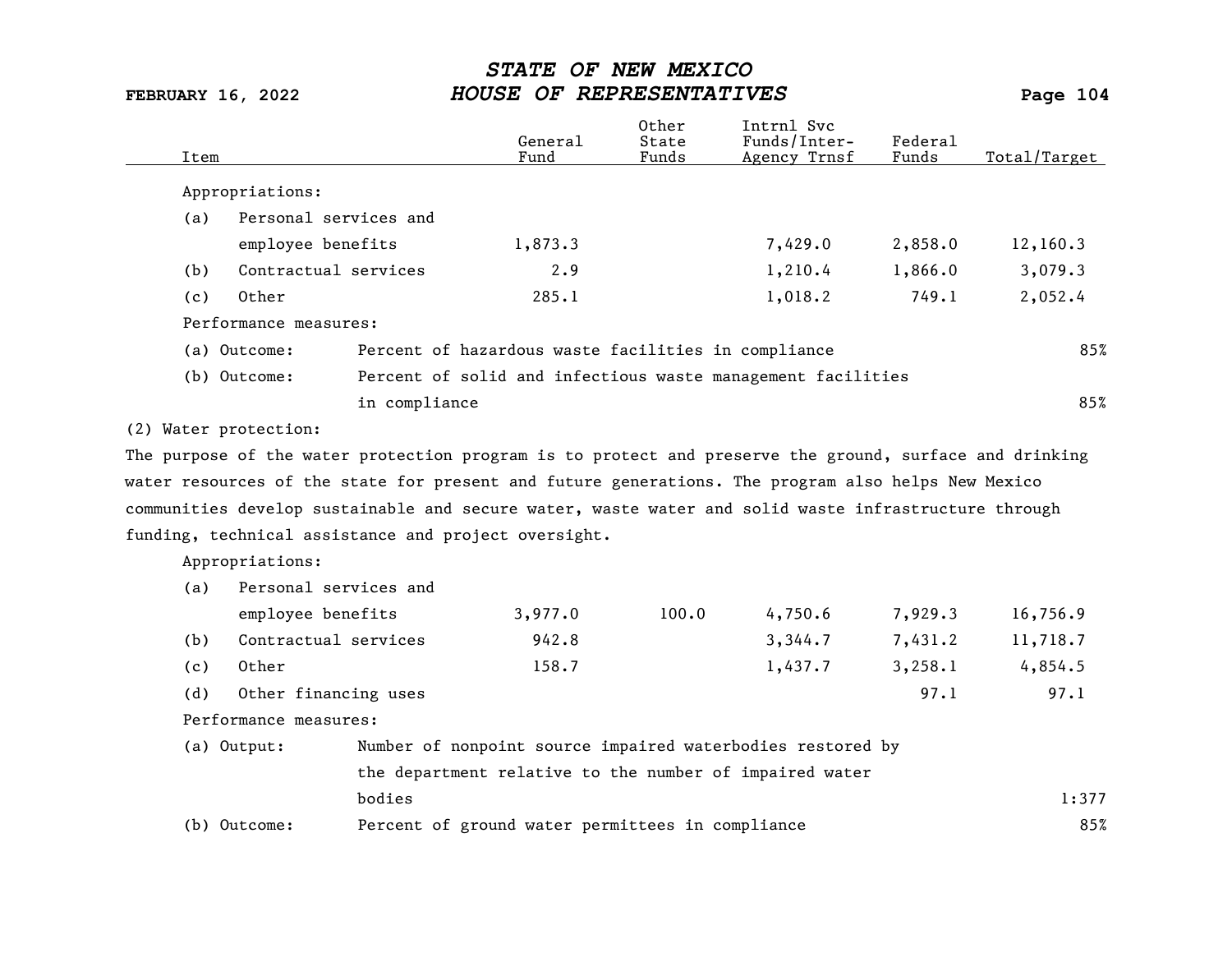|      |                      | Other                             | Intrnl<br>Sv c  |                           |                 |
|------|----------------------|-----------------------------------|-----------------|---------------------------|-----------------|
|      | Genera⊥              | State                             | Funds/Inter-    | ${}_{\rm Federa_{\perp}}$ |                 |
| Item | $\mathbf{r}$<br>Fund | $\overline{\phantom{a}}$<br>Funds | Trnsf<br>Agency | Funds                     | Total<br>Target |

### (3) Environmental protection:

The purpose of the environmental protection program is to ensure New Mexicans breathe healthy air, to protect public health and the environment through specific programs that provide regulatory oversight of food service and food processing facilities, on-site treatment and disposal of liquid wastes, public swimming pools and baths and medical radiation and radiological technologists certification and to ensure every employee has safe and healthful working conditions.

Appropriations:

| (a) | Personal services and |         |          |         |          |  |  |  |  |  |
|-----|-----------------------|---------|----------|---------|----------|--|--|--|--|--|
|     | employee benefits     | 6,322.3 | 13,488.6 | 2,340.5 | 22,151.4 |  |  |  |  |  |
| (b) | Contractual services  | 210.0   | 1,136.1  | 775.6   | 2,121.7  |  |  |  |  |  |
| (c) | Other                 | 1,402.9 | 2,572.0  | 1,814.5 | 5,789.4  |  |  |  |  |  |

Performance measures:

| (a) Outcome: | Percent of the population breathing air meeting federal    |     |
|--------------|------------------------------------------------------------|-----|
|              | health standards                                           | 95% |
| (b) Outcome: | Employers that did not meet occupational health and safety |     |
|              | requirements for at least one standard                     | 55% |

(4) Resource management:

The purpose of the resource management program is to provide overall leadership, administrative, legal and information management support to all programs within the department. This support allows the department to operate in the most responsible, efficient and effective manner so the public can receive the information it needs to hold the department accountable.

| Personal services and<br>(a) |                      |         |       |         |         |         |
|------------------------------|----------------------|---------|-------|---------|---------|---------|
|                              | employee benefits    | 2,536.1 | 220.8 | 2,792.7 | 1,897.5 | 7,447.1 |
| (b)                          | Contractual services | 477.3   |       | 135.7   | 114.1   | 727.1   |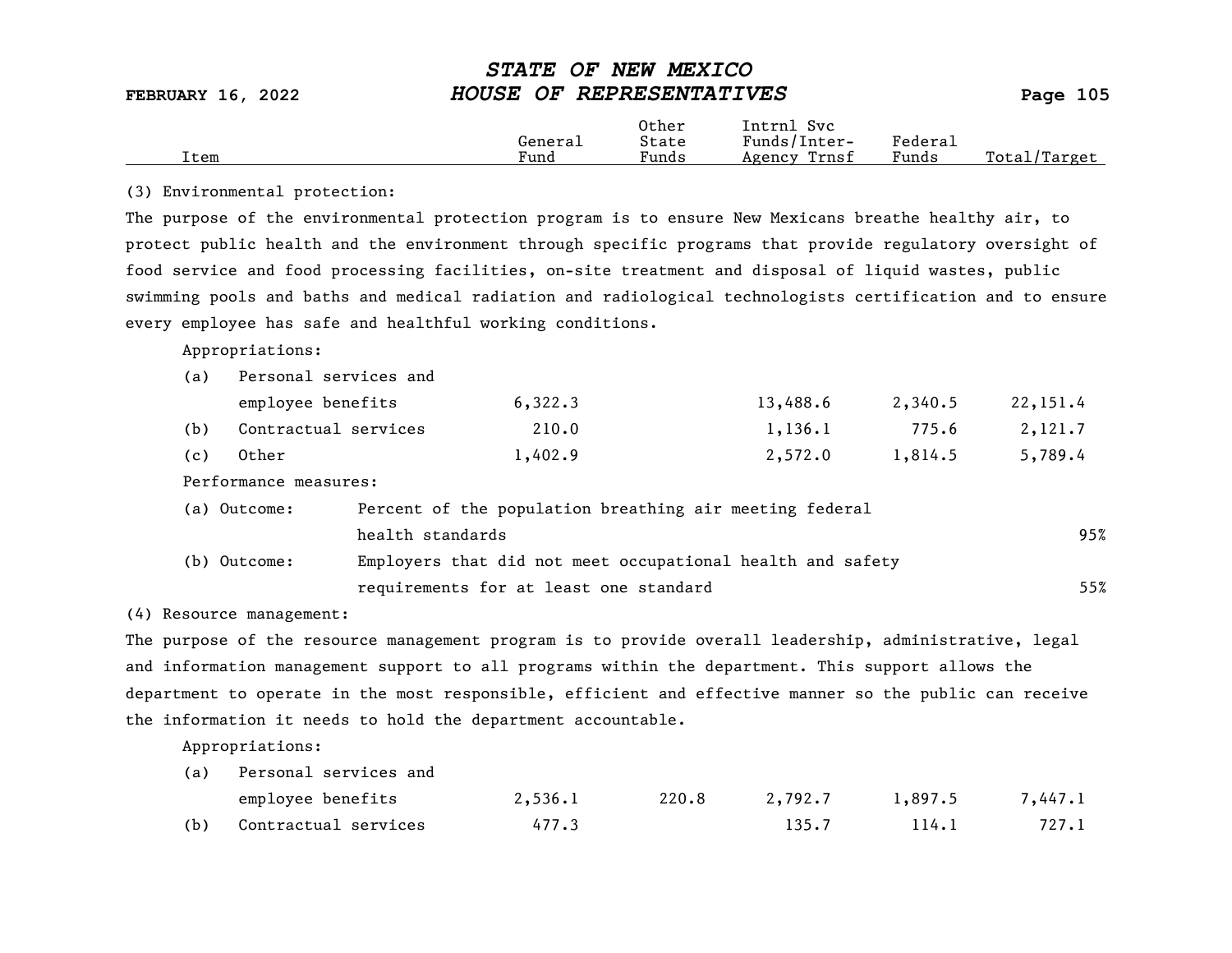| Item     |                                                                                                         | General<br>Fund | Other<br>State<br>Funds | Intrnl Svc<br>Funds/Inter-<br>Agency Trnsf | Federal<br>Funds | Total/Target |
|----------|---------------------------------------------------------------------------------------------------------|-----------------|-------------------------|--------------------------------------------|------------------|--------------|
| (c)      | Other                                                                                                   | 384.0           | 79.2                    | 681.7                                      | 328.7            | 1,473.6      |
| (5)      | Special revenue funds:                                                                                  |                 |                         |                                            |                  |              |
|          | Appropriations:                                                                                         |                 |                         |                                            |                  |              |
| (a)      | Contractual services                                                                                    |                 | 4,990.0                 |                                            |                  | 4,990.0      |
| (b)      | Other                                                                                                   |                 | 11,170.0                |                                            | 7,780.0          | 18,950.0     |
| (c)      | Other financing uses                                                                                    |                 | 38,803.0                |                                            |                  | 38,803.0     |
| Subtotal |                                                                                                         | [18, 572.4]     | [55, 363.0]             | [39, 997.4]                                | [39, 239.7]      | 153, 172.5   |
|          | OFFICE OF THE NATURAL RESOURCES TRUSTEE:                                                                |                 |                         |                                            |                  |              |
|          | (1) Natural resource damage assessment and restoration:                                                 |                 |                         |                                            |                  |              |
|          | The purpose of the natural resources trustee program is to restore or replace natural resources injured |                 |                         |                                            |                  |              |
|          | or lost due to releases of hazardous substances or oil into the environment.                            |                 |                         |                                            |                  |              |
|          | Appropriations:                                                                                         |                 |                         |                                            |                  |              |
| (a)      | Personal services and                                                                                   |                 |                         |                                            |                  |              |
|          | employee benefits                                                                                       | 589.0           |                         |                                            |                  | 589.0        |
| (b)      | Contractual services                                                                                    |                 | 4,500.0                 |                                            |                  | 4,500.0      |
| (c)      | Other                                                                                                   | 34.6            |                         |                                            |                  | 34.6         |
| Subtotal |                                                                                                         | [623.6]         | [4,500.0]               |                                            |                  | 5,123.6      |
|          |                                                                                                         |                 |                         |                                            |                  |              |

VETERANS' SERVICES DEPARTMENT:

(1) Veterans' services:

The purpose of the veterans' services program is to carry out the mandates of the New Mexico legislature and the governor to provide information and assistance to veterans and their eligible dependents to obtain the benefits to which they are entitled to improve their quality of life.

| (a) Personal services and |         |       |         |
|---------------------------|---------|-------|---------|
| employee benefits         | 4,551.3 | 391.4 | 4,942.7 |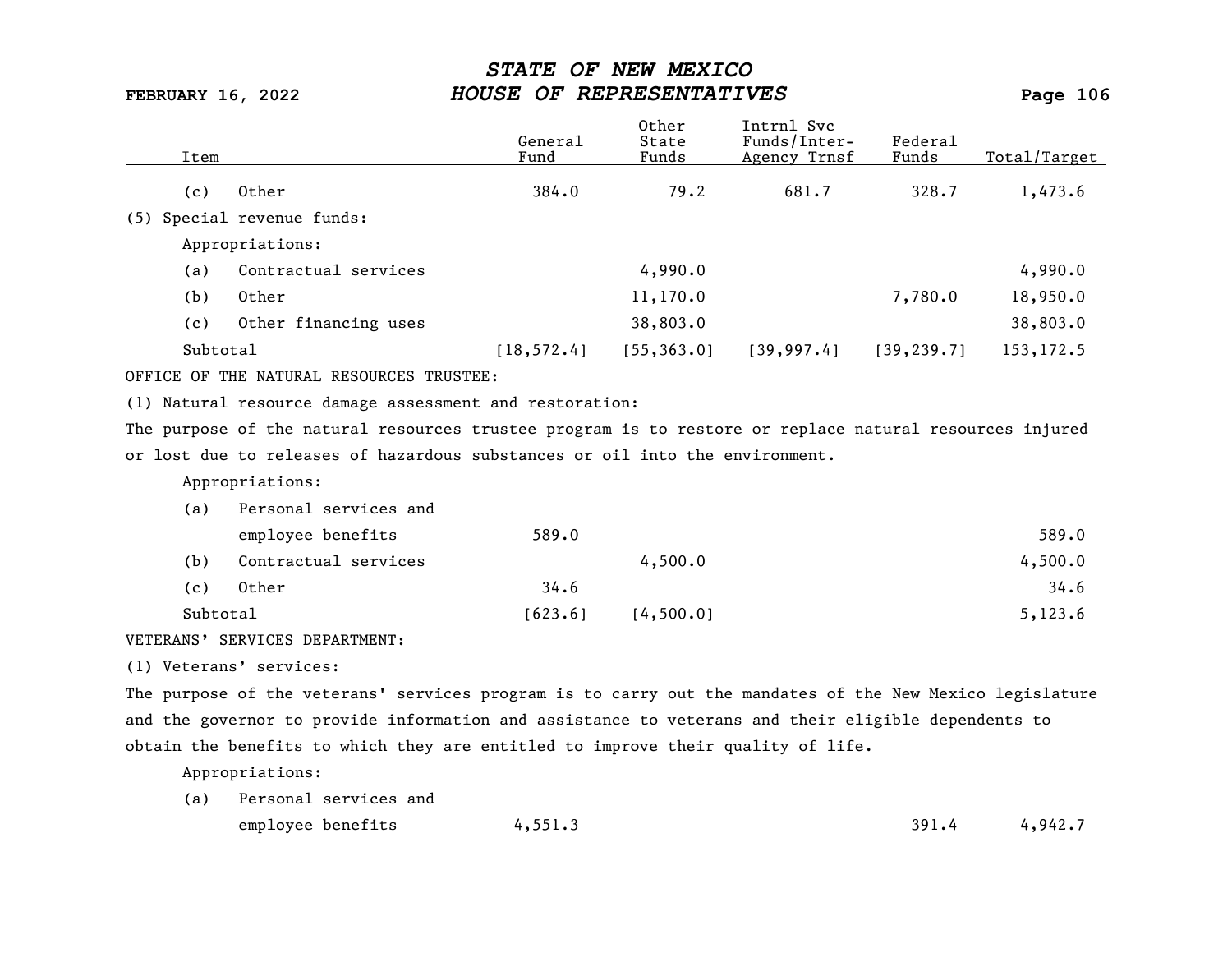| Item |                                  |                                                                                                         | General<br>Fund | Other<br>State<br>Funds | Intrnl Svc<br>Funds/Inter-<br>Agency Trnsf                   | Federal<br>Funds | Total/Target |
|------|----------------------------------|---------------------------------------------------------------------------------------------------------|-----------------|-------------------------|--------------------------------------------------------------|------------------|--------------|
| (b)  | Contractual services             |                                                                                                         | 231.8           | 95.0                    |                                                              | 119.8            | 446.6        |
| (c)  | Other                            |                                                                                                         | 913.7           | 155.0                   |                                                              | 203.5            | 1,272.2      |
|      | Performance measures:            |                                                                                                         |                 |                         |                                                              |                  |              |
|      | (a) Quality:                     |                                                                                                         |                 |                         | Percent of veterans surveyed who rate the services provided  |                  |              |
|      |                                  | by the agency as satisfactory or above                                                                  |                 |                         |                                                              |                  | 95%          |
|      |                                  |                                                                                                         |                 |                         |                                                              |                  |              |
|      | (b) Explanatory:                 | Number of veterans and families of veterans served by                                                   |                 |                         |                                                              |                  |              |
|      |                                  | veterans' services department field offices                                                             |                 |                         |                                                              |                  |              |
|      | Subtotal                         |                                                                                                         | [5,696.8]       | [250.0]                 |                                                              | [714.7]          | 6,661.5      |
|      |                                  | CHILDREN, YOUTH AND FAMILIES DEPARTMENT:                                                                |                 |                         |                                                              |                  |              |
|      | (1) Juvenile justice facilities: |                                                                                                         |                 |                         |                                                              |                  |              |
|      |                                  | The purpose of the juvenile justice facilities program is to provide rehabilitative services to youth   |                 |                         |                                                              |                  |              |
|      |                                  | committed to the department, including medical, educational, mental health and other services that will |                 |                         |                                                              |                  |              |
|      | support their rehabilitation.    |                                                                                                         |                 |                         |                                                              |                  |              |
|      | Appropriations:                  |                                                                                                         |                 |                         |                                                              |                  |              |
| (a)  | Personal services and            |                                                                                                         |                 |                         |                                                              |                  |              |
|      | employee benefits                |                                                                                                         | 48,537.2        | 5,277.9                 |                                                              | 80.0             | 53,895.1     |
| (b)  | Contractual services             |                                                                                                         | 10,280.6        | 477.5                   | 423.9                                                        | 327.6            | 11,509.6     |
| (c)  | Other                            |                                                                                                         | 6,874.4         | 26.0                    |                                                              | 52.4             | 6,952.8      |
|      | Performance measures:            |                                                                                                         |                 |                         |                                                              |                  |              |
|      | (a) Outcome:                     |                                                                                                         |                 |                         | Percent of youth discharged from active field supervision    |                  |              |
|      |                                  |                                                                                                         |                 |                         | who did not recidivate in the following two-year time period |                  | 80%          |
|      | (b) Outcome:                     |                                                                                                         |                 |                         | Percent of youth discharged from a secure facility who did   |                  |              |
|      |                                  | not recidivate in the following two year time period                                                    |                 |                         |                                                              |                  | 55%          |
|      | $(c)$ Output:                    |                                                                                                         |                 |                         | Number of physical assaults in juvenile justice facilities   |                  | 245          |
|      |                                  |                                                                                                         |                 |                         |                                                              |                  |              |
|      | (2) Protective services:         |                                                                                                         |                 |                         |                                                              |                  |              |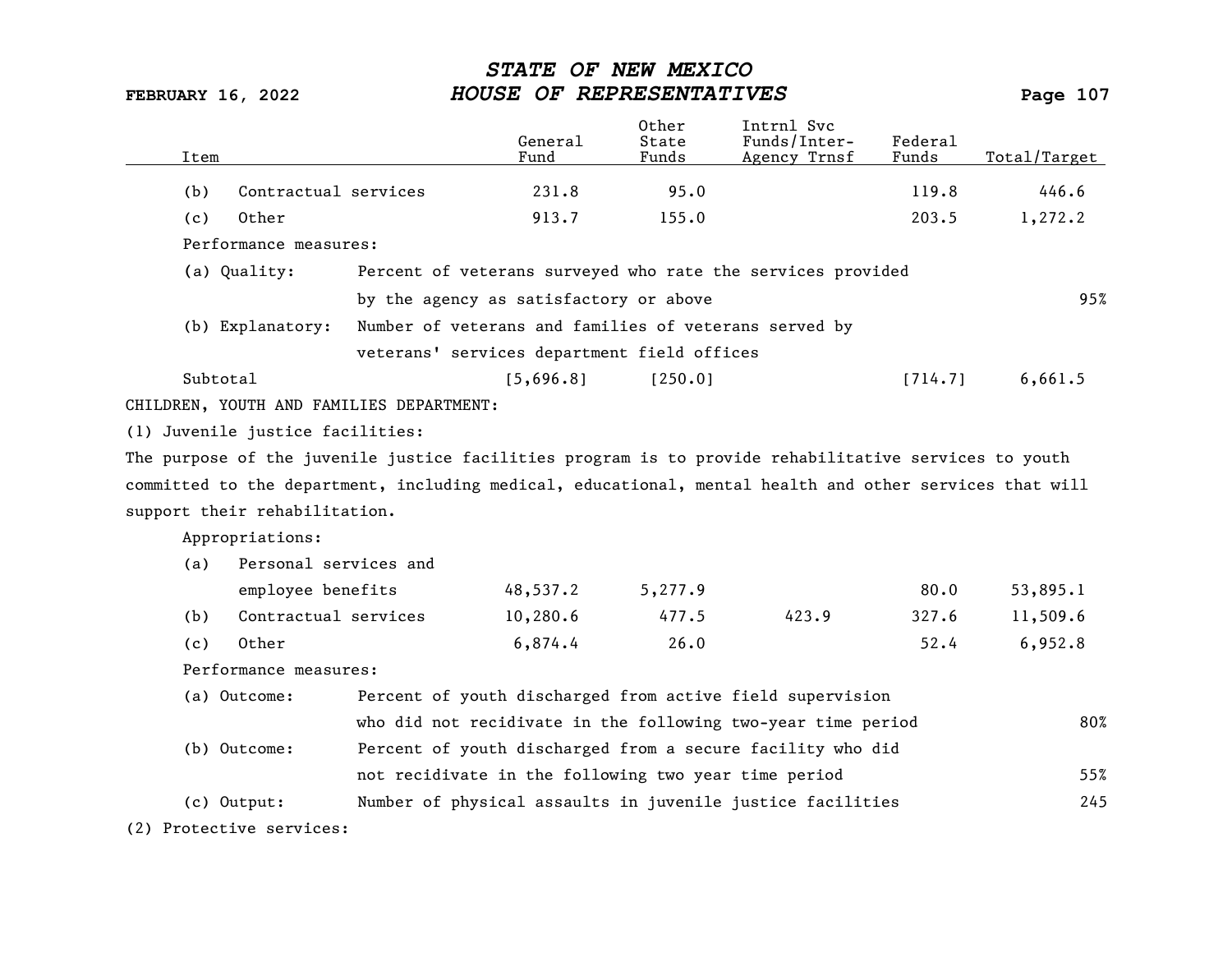|      |         | Other                             | Intrnl<br><b>Svc</b> |                                    |                  |
|------|---------|-----------------------------------|----------------------|------------------------------------|------------------|
|      | Genera⊥ | State                             | Funds/Inter-         | ${}_{\rm \texttt{Federa}_{\perp}}$ |                  |
| Item | Fund    | $\overline{\phantom{a}}$<br>Funds | Trnsf<br>Agency      | Funds                              | Total<br>'Target |

The purpose of the protective services program is to receive and investigate referrals of child abuse and neglect and provide family preservation and treatment and legal services to vulnerable children and their families to ensure their safety and well-being.

Appropriations:

| (a) | Personal services and |           |         |         |          |          |  |
|-----|-----------------------|-----------|---------|---------|----------|----------|--|
|     | employee benefits     | 56, 128.5 |         | 1,151.6 | 17,214.6 | 74,494.7 |  |
| (b) | Contractual services  | 27,382.7  | 243.4   | 900.0   | 16,052,7 | 44,578.8 |  |
| (c) | Other                 | 22,800.8  | 1,647.0 | 237.8   | 53,531.1 | 78,216.7 |  |

The general fund appropriation to the protective services program of the children, youth and families department in the contractual services category includes two million dollars (\$2,000,000) for evidencebased child maltreatment prevention and early intervention services.

The internal service funds/interagency transfers appropriation to the protective services program of the children, youth and families department includes nine hundred thousand dollars (\$900,000) from the federal temporary assistance for needy families block grant to New Mexico for supportive housing.

Performance measures:

| (a) Output:  | Turnover rate for protective service workers                | 25%    |
|--------------|-------------------------------------------------------------|--------|
| (b) Outcome: | Percent of children in foster care for more than eight days |        |
|              | who achieve permanency within twelve months of entry into   |        |
|              | foster care                                                 | $30\%$ |
| (c) Outcome: | Percent of maltreatment victimizations per one hundred      |        |
|              | thousand days in foster care                                | 8%     |
| (d) Outcome: | Percent of children in foster care for twenty-four months   |        |
|              | at the start of a twelve-month period who achieve           |        |
|              | permanency within that twelve months                        | $32\%$ |
| (e) Outcome: | Percent of children in foster care for twelve to            |        |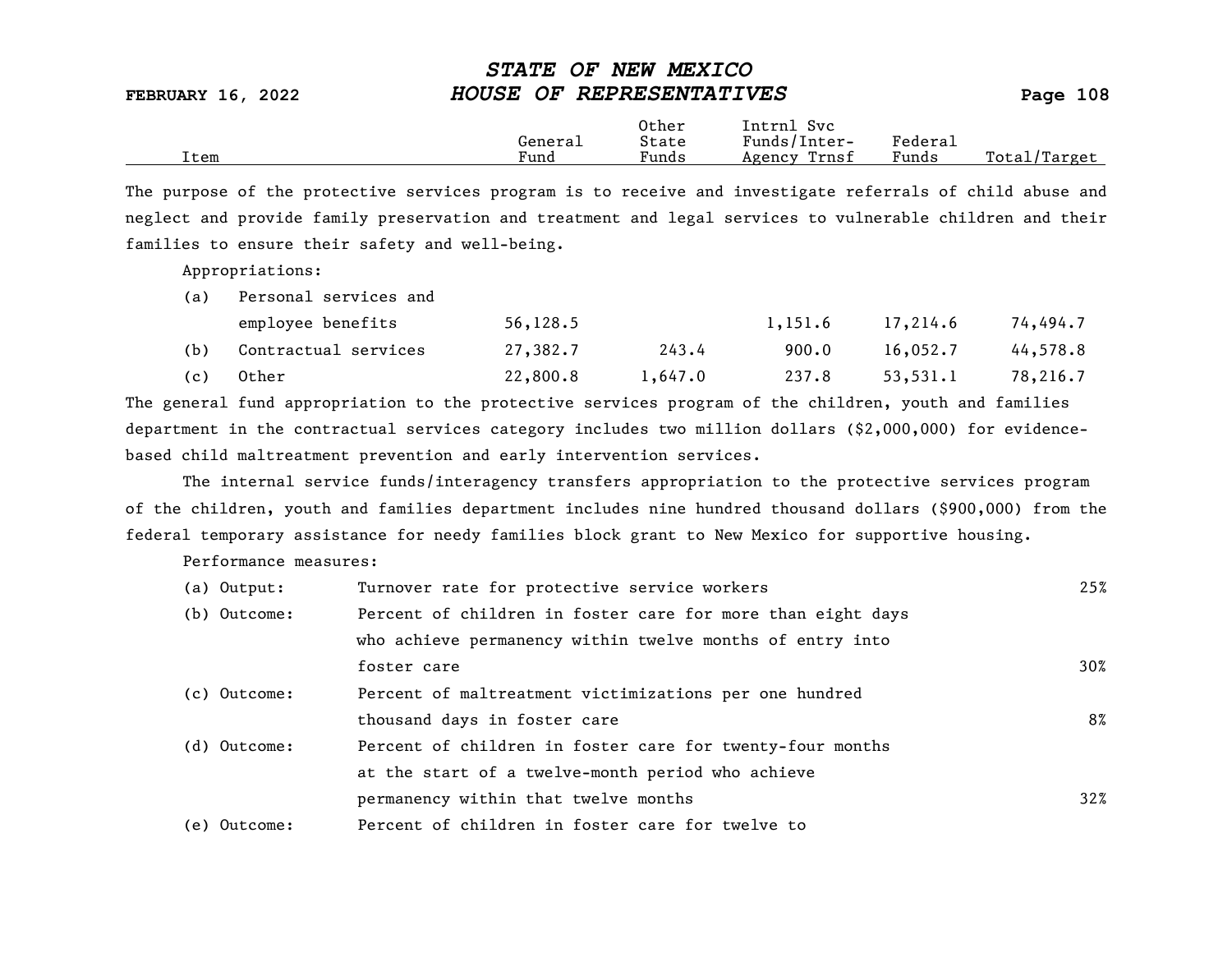| Item |                                 |                                                                                                          | General<br>Fund | Other<br>State<br>Funds | Intrnl Svc<br>Funds/Inter-<br>Agency Trnsf | Federal<br>Funds | Total/Target |  |  |
|------|---------------------------------|----------------------------------------------------------------------------------------------------------|-----------------|-------------------------|--------------------------------------------|------------------|--------------|--|--|
|      |                                 | twenty-three months at the start of a twelve-month period                                                |                 |                         |                                            |                  |              |  |  |
|      |                                 | who achieve permanency within that twelve months                                                         |                 |                         |                                            |                  | 35%          |  |  |
|      | $(f)$ Outcome:                  | Percent of children who were victims of a substantiated                                                  |                 |                         |                                            |                  |              |  |  |
|      |                                 | maltreatment report during a twelve-month period who were                                                |                 |                         |                                            |                  |              |  |  |
|      |                                 | victims of another substantiated maltreatment allegation                                                 |                 |                         |                                            |                  |              |  |  |
|      |                                 | within twelve months of their initial report                                                             |                 |                         |                                            |                  | 9%           |  |  |
|      | (3) Behavioral health services: |                                                                                                          |                 |                         |                                            |                  |              |  |  |
|      |                                 | The purpose of the behavioral health services program is to provide coordination and management of       |                 |                         |                                            |                  |              |  |  |
|      |                                 | behavioral health policy, programs and services for children.                                            |                 |                         |                                            |                  |              |  |  |
|      | Appropriations:                 |                                                                                                          |                 |                         |                                            |                  |              |  |  |
| (a)  | Personal services and           |                                                                                                          |                 |                         |                                            |                  |              |  |  |
|      | employee benefits               |                                                                                                          | 8,553.7         |                         | 1,063.4                                    | 656.7            | 10,273.8     |  |  |
| (b)  | Contractual services            |                                                                                                          | 35,005.0        | 600.0                   | 1,031.7                                    | 7,197.4          | 43,834.1     |  |  |
| (c)  | Other                           |                                                                                                          | 580.6           |                         |                                            | 119.4            | 700.0        |  |  |
|      |                                 | The internal service funds/interagency transfers appropriation to the behavioral health services program |                 |                         |                                            |                  |              |  |  |
|      |                                 | of the children, youth and families department in the contractual services category includes one million |                 |                         |                                            |                  |              |  |  |
|      |                                 | dollars (\$1,000,000) from the early childhood care and education fund for domestic violence treatment   |                 |                         |                                            |                  |              |  |  |
|      |                                 | programs contingent on enactment of Senate Bill 118 or similar legislation in the second session of the  |                 |                         |                                            |                  |              |  |  |
|      |                                 | fifty-fifth legislature amending Section 9-24-1 NMSA 1978.                                               |                 |                         |                                            |                  |              |  |  |
|      | Performance measures:           |                                                                                                          |                 |                         |                                            |                  |              |  |  |
|      | (a) Outcome:                    | Percent of infants served by infant mental health teams                                                  |                 |                         |                                            |                  |              |  |  |
|      |                                 | with a team recommendation for reunification who have not                                                |                 |                         |                                            |                  |              |  |  |
|      |                                 | had additional substantiated referrals to protective                                                     |                 |                         |                                            |                  |              |  |  |

services 90%

(b) Output: Percent of department-involved youth in the estimated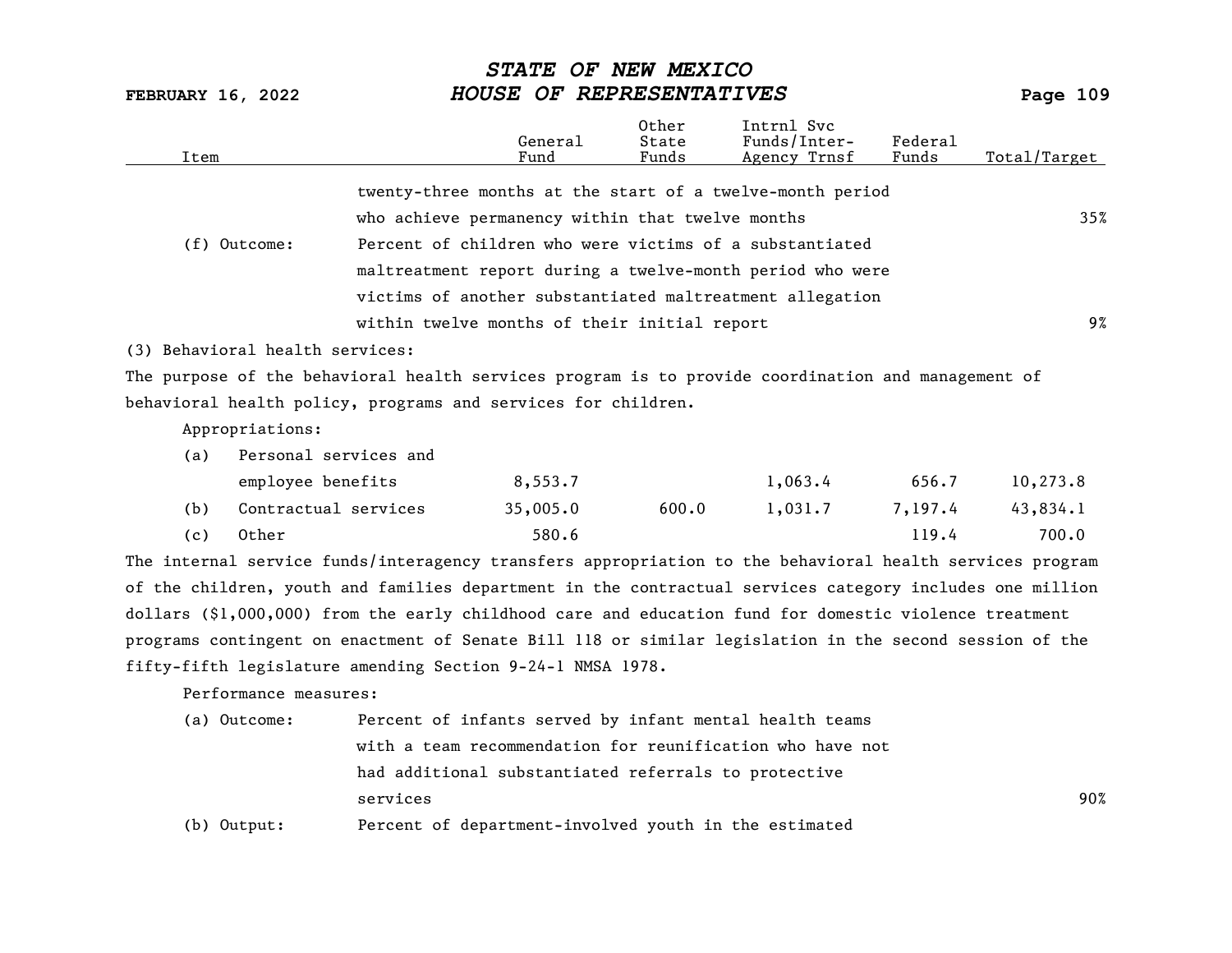| <b>FEBRUARY 16, 2022</b> |                                                                                                         | OF REPRESENTATIVES<br><i>HOUSE</i>                          | Page 110                |                                            |                  |                          |
|--------------------------|---------------------------------------------------------------------------------------------------------|-------------------------------------------------------------|-------------------------|--------------------------------------------|------------------|--------------------------|
| Item                     |                                                                                                         | General<br>Fund                                             | Other<br>State<br>Funds | Intrn1 Syc<br>Funds/Inter-<br>Agency Trnsf | Federal<br>Funds | Total/Target             |
|                          |                                                                                                         | target population who are receiving services from community |                         |                                            |                  |                          |
|                          |                                                                                                         | behavioral health clinicians                                |                         |                                            |                  | 75%                      |
| (4) Program support:     |                                                                                                         |                                                             |                         |                                            |                  |                          |
|                          | The purpose of program support is to provide the direct services divisions with functional and          |                                                             |                         |                                            |                  |                          |
|                          | administrative support so they may provide client services consistent with the department's mission and |                                                             |                         |                                            |                  |                          |
|                          | also support the development and professionalism of employees.                                          |                                                             |                         |                                            |                  |                          |
|                          | Appropriations:                                                                                         |                                                             |                         |                                            |                  |                          |
| (a)                      | Personal services and                                                                                   |                                                             |                         |                                            |                  |                          |
|                          | employee benefits                                                                                       | 9,490.3                                                     | 823.0                   |                                            | 3,443.8          | 13,757.1                 |
| (b)                      | Contractual services                                                                                    | 114.6                                                       |                         | 204.0                                      | 2,186.7          | 2,505.3                  |
| (c)                      | Other                                                                                                   | 4,280.8                                                     |                         |                                            | 1,677.6          | 5,958.4                  |
| Subtotal                 |                                                                                                         | [230, 029.2]                                                | [9,094.8]               | [5, 012.4]                                 | [102, 540.0]     | 346,676.4                |
|                          | TOTAL HEALTH, HOSPITALS AND HUMAN                                                                       | 2,301,576.1                                                 | 388,086.6               | 492,214.4                                  |                  | 8,084,343.5 11,266,220.6 |
| <b>SERVICES</b>          |                                                                                                         |                                                             |                         |                                            |                  |                          |

STATE OF NEW MEXICO

### G. PUBLIC SAFETY

### DEPARTMENT OF MILITARY AFFAIRS:

(1) National guard support:

The purpose of the national guard support program is to provide administrative, fiscal, personnel, facility construction and maintenance support to the New Mexico national guard in maintaining a high degree of readiness to respond to state and federal missions and to supply an experienced force to protect the public, provide direction for youth and improve the quality of life for New Mexicans.

Appropriations:

| (a) | Personal services and |         |      |       |         |          |
|-----|-----------------------|---------|------|-------|---------|----------|
|     | employee benefits     | 4,014.8 |      |       | 7,770.3 | 11,785.1 |
| (b) | Contractual services  | 476.8   | 10.9 | 146.9 | 2,767.9 | 3,402.5  |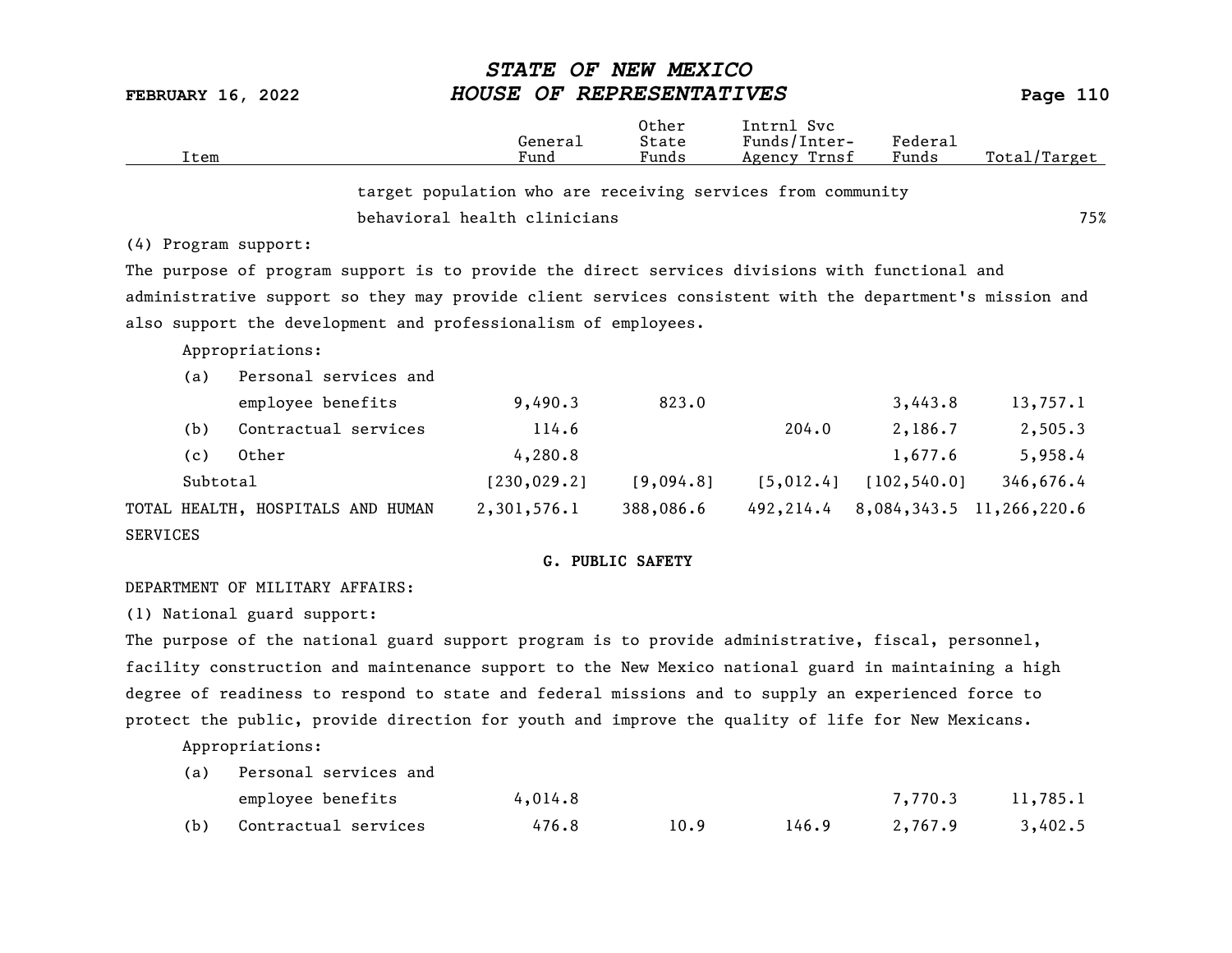| <b>FEBRUARY 16, 2022</b>                                                                                 |                                                      | <i><b>STATE</b></i><br>HOUSE OF REPRESENTATIVES | OF NEW MEXICO           |                                                             |                  | Page 111     |
|----------------------------------------------------------------------------------------------------------|------------------------------------------------------|-------------------------------------------------|-------------------------|-------------------------------------------------------------|------------------|--------------|
| Item                                                                                                     |                                                      | General<br>Fund                                 | Other<br>State<br>Funds | Intrnl Svc<br>Funds/Inter-<br>Agency Trnsf                  | Federal<br>Funds | Total/Target |
| Other<br>(c)                                                                                             |                                                      | 3,098.2                                         | 110.4                   |                                                             | 10,330.4         | 13,539.0     |
| The general fund appropriations to the department of military affairs include five hundred thousand      |                                                      |                                                 |                         |                                                             |                  |              |
| dollars (\$500,000) for a job challenge academy program contingent on certification by the department of |                                                      |                                                 |                         |                                                             |                  |              |
| finance and administration that federal matching funds of at least one million five hundred thousand     |                                                      |                                                 |                         |                                                             |                  |              |
| dollars (\$1,500,000) have been secured.                                                                 |                                                      |                                                 |                         |                                                             |                  |              |
| Performance measures:                                                                                    |                                                      |                                                 |                         |                                                             |                  |              |
| (a) Outcome:                                                                                             | Percent strength of the New Mexico national guard    |                                                 |                         |                                                             |                  | 98%          |
| (b) Outcome:                                                                                             | Percent of New Mexico national guard youth challenge |                                                 |                         |                                                             |                  |              |
|                                                                                                          | academy graduates who earn a high school equivalency |                                                 |                         |                                                             |                  |              |
|                                                                                                          | credential                                           |                                                 |                         |                                                             |                  | 69%          |
| Subtotal                                                                                                 |                                                      | [7, 589.8]                                      | [121.3]                 | [146.9]                                                     | [20, 868.6]      | 28,726.6     |
| PAROLE BOARD:                                                                                            |                                                      |                                                 |                         |                                                             |                  |              |
| (1) Adult parole:                                                                                        |                                                      |                                                 |                         |                                                             |                  |              |
| The purpose of the adult parole program is to provide and establish parole conditions and guidelines for |                                                      |                                                 |                         |                                                             |                  |              |
| inmates and parolees so they may reintegrate back into the community as law-abiding citizens.            |                                                      |                                                 |                         |                                                             |                  |              |
| Appropriations:                                                                                          |                                                      |                                                 |                         |                                                             |                  |              |
| Personal services and<br>(a)                                                                             |                                                      |                                                 |                         |                                                             |                  |              |
| employee benefits                                                                                        |                                                      | 446.2                                           |                         |                                                             |                  | 446.2        |
| Contractual services<br>(b)                                                                              |                                                      | 9.0                                             |                         |                                                             |                  | 9.0          |
| Other<br>(c)                                                                                             |                                                      | 150.1                                           |                         |                                                             |                  | 150.1        |
| Performance measures:                                                                                    |                                                      |                                                 |                         |                                                             |                  |              |
| (a) Efficiency:                                                                                          |                                                      |                                                 |                         | Percent of revocation hearings held within thirty days of a |                  |              |
|                                                                                                          | parolee's return to the corrections department       |                                                 |                         |                                                             |                  | 98%          |
| Subtotal                                                                                                 |                                                      | [605.3]                                         |                         |                                                             |                  | 605.3        |
| JUVENILE PUBLIC SAFETY ADVISORY BOARD:                                                                   |                                                      |                                                 |                         |                                                             |                  |              |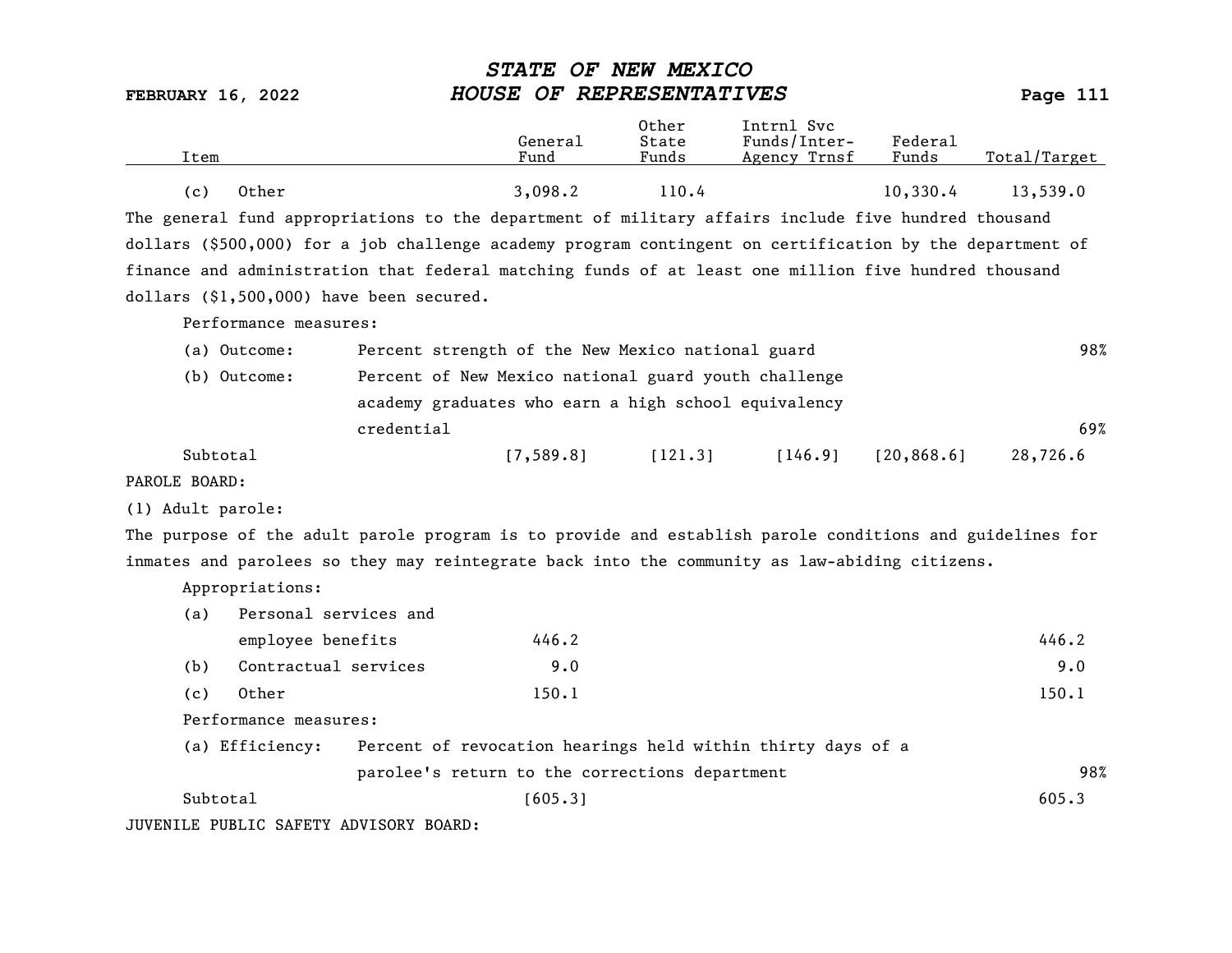|      |         | Other                 | Intrnl<br>Svc.  |                                    |                  |
|------|---------|-----------------------|-----------------|------------------------------------|------------------|
|      | General | State                 | Funds/Inter-    | ${}_{\rm \texttt{Federa}_{\perp}}$ |                  |
| Item | Fund    | $\mathbf{r}$<br>Funds | Trnsf<br>Agency | Funds                              | Total<br>Target/ |

The purpose of the juvenile public safety advisory board is to monitor each youth's rehabilitative process through therapy and support services to assure a low risk for reoffending or revictimizing the community.

Appropriations:

| (a)      | Other | $\overline{\phantom{0}}$<br>. ხ | 7.6 |
|----------|-------|---------------------------------|-----|
| Subtotal |       | [7.6]                           | 7.6 |

CORRECTIONS DEPARTMENT:

(1) Inmate management and control:

The purpose of the inmate management and control program is to incarcerate in a humane, professionally sound manner offenders sentenced to prison and to provide safe and secure prison operations. This includes quality hiring and in-service training of correctional officers, protecting the public from escape risks and protecting prison staff, contractors and inmates from violence exposure to the extent possible within budgetary resources.

Appropriations:

| (a) | Personal services and                                                      |                                                             |                                                         |       |          |      |            |
|-----|----------------------------------------------------------------------------|-------------------------------------------------------------|---------------------------------------------------------|-------|----------|------|------------|
|     | employee benefits                                                          |                                                             | 114,969.3                                               | 395.4 | 18,748.9 | 17.5 | 134, 131.1 |
| (b) | Contractual services                                                       |                                                             | 62,262.8                                                |       | 25.2     |      | 62,288.0   |
| (c) | Other                                                                      |                                                             | 85,696.1                                                | 295.6 | 121.9    |      | 86,113.6   |
|     | Performance measures:                                                      |                                                             |                                                         |       |          |      |            |
|     | Vacancy rate of correctional officers in public facilities<br>(a) Outcome: |                                                             |                                                         |       |          | 20%  |            |
|     | (b) Outcome:                                                               | Vacancy rate of correctional officers in private facilities |                                                         |       |          | 20%  |            |
|     | $(c)$ Output:                                                              |                                                             | Number of inmate-on-inmate assaults resulting in injury |       |          |      |            |
|     |                                                                            |                                                             | requiring off-site medical treatment                    |       |          |      | 10         |
| (d) | Output:                                                                    |                                                             | Number of inmate-on-staff assaults resulting in injury  |       |          |      |            |
|     |                                                                            |                                                             | requiring off-site medical treatment                    |       |          |      | 3          |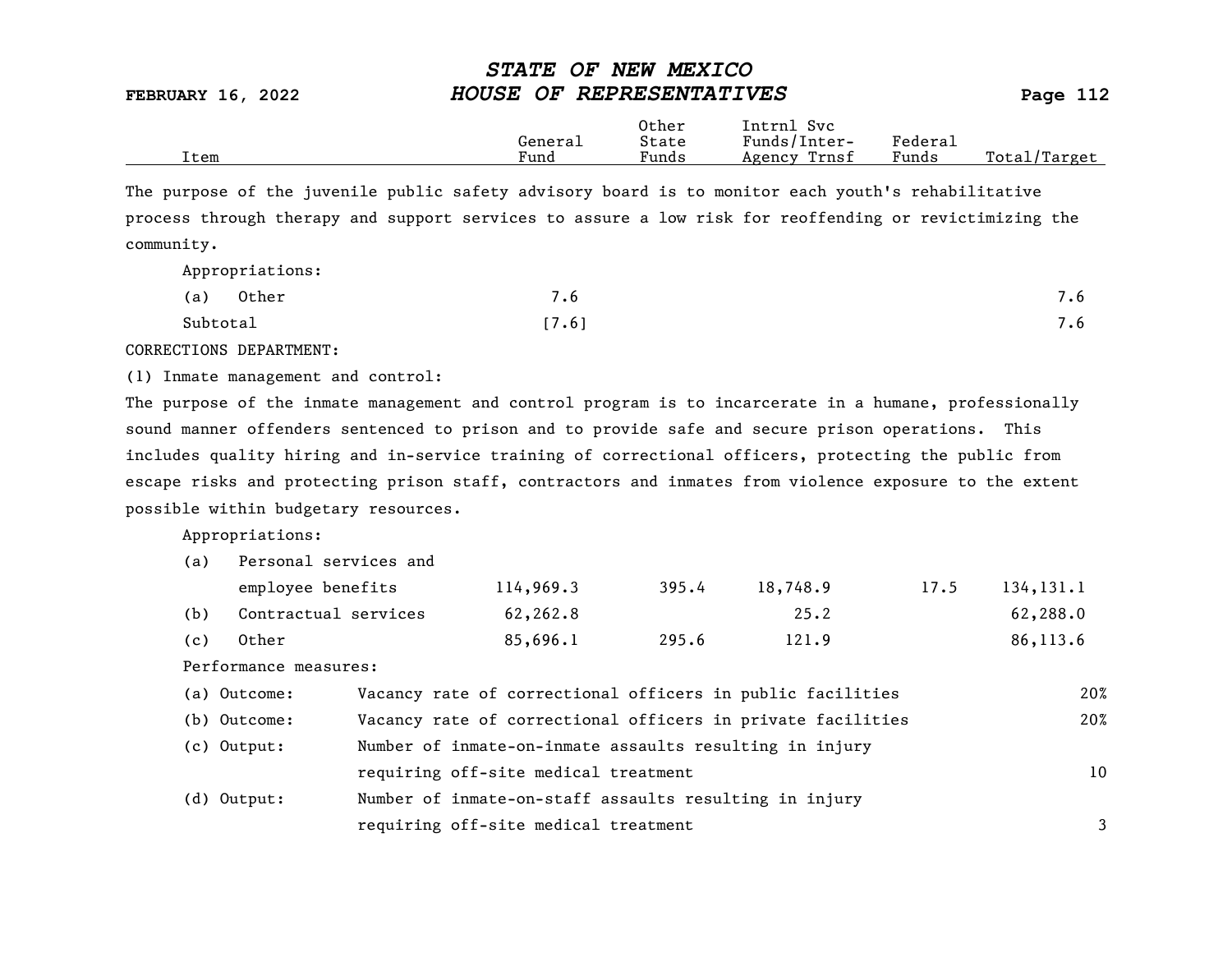| Item |                                    |                                                                                                           | General<br>Fund | Other<br>State<br>Funds | Intrnl Svc<br>Funds/Inter-<br>Agency Trnsf | Federal<br>Funds | Total/Target |
|------|------------------------------------|-----------------------------------------------------------------------------------------------------------|-----------------|-------------------------|--------------------------------------------|------------------|--------------|
|      | (e) Outcome:                       | Percent of release-eligible female inmates still                                                          |                 |                         |                                            |                  |              |
|      |                                    | incarcerated past their scheduled release date                                                            |                 |                         |                                            |                  | $3\%$        |
|      | (f) Outcome:                       | Percent of release-eligible male inmates still incarcerated                                               |                 |                         |                                            |                  |              |
|      |                                    | past their scheduled release date                                                                         |                 |                         |                                            |                  | $3\%$        |
|      | (2) Corrections industries:        |                                                                                                           |                 |                         |                                            |                  |              |
|      |                                    | The purpose of the corrections industries program is to provide training and work experience              |                 |                         |                                            |                  |              |
|      |                                    | opportunities for inmates to instill a quality work ethic and to prepare them to perform effectively in   |                 |                         |                                            |                  |              |
|      |                                    | an employment position and to reduce idle time of inmates while in prison.                                |                 |                         |                                            |                  |              |
|      | Appropriations:                    |                                                                                                           |                 |                         |                                            |                  |              |
| (a)  | Personal services and              |                                                                                                           |                 |                         |                                            |                  |              |
|      | employee benefits                  |                                                                                                           |                 | 1,878.2                 |                                            |                  | 1,878.2      |
| (b)  | Contractual services               |                                                                                                           |                 | 51.4                    |                                            |                  | 51.4         |
| (c)  | Other                              |                                                                                                           |                 | 3,726.9                 |                                            |                  | 3,726.9      |
|      | Performance measures:              |                                                                                                           |                 |                         |                                            |                  |              |
|      | (a) Output:                        | Percent of inmates receiving vocational or educational                                                    |                 |                         |                                            |                  |              |
|      |                                    | training assigned to corrections industries                                                               |                 |                         |                                            |                  | 25%          |
|      | (3) Community offender management: |                                                                                                           |                 |                         |                                            |                  |              |
|      |                                    | The purpose of the community offender management program is to provide programming and supervision to     |                 |                         |                                            |                  |              |
|      |                                    | offenders on probation and parole, with emphasis on high-risk offenders, to better ensure the probability |                 |                         |                                            |                  |              |
|      |                                    | of them becoming law-abiding citizens, to protect the public from undue risk and to provide intermediate  |                 |                         |                                            |                  |              |
|      |                                    | sanctions and post-incarceration support services as a cost-effective alternative to incarceration.       |                 |                         |                                            |                  |              |
|      | Appropriations:                    |                                                                                                           |                 |                         |                                            |                  |              |
| (a)  | Personal services and              |                                                                                                           |                 |                         |                                            |                  |              |
|      | employee benefits                  |                                                                                                           | 21,797.0        |                         |                                            |                  | 21,797.0     |

(b) Contractual services 1,419.7 920.0 2,339.7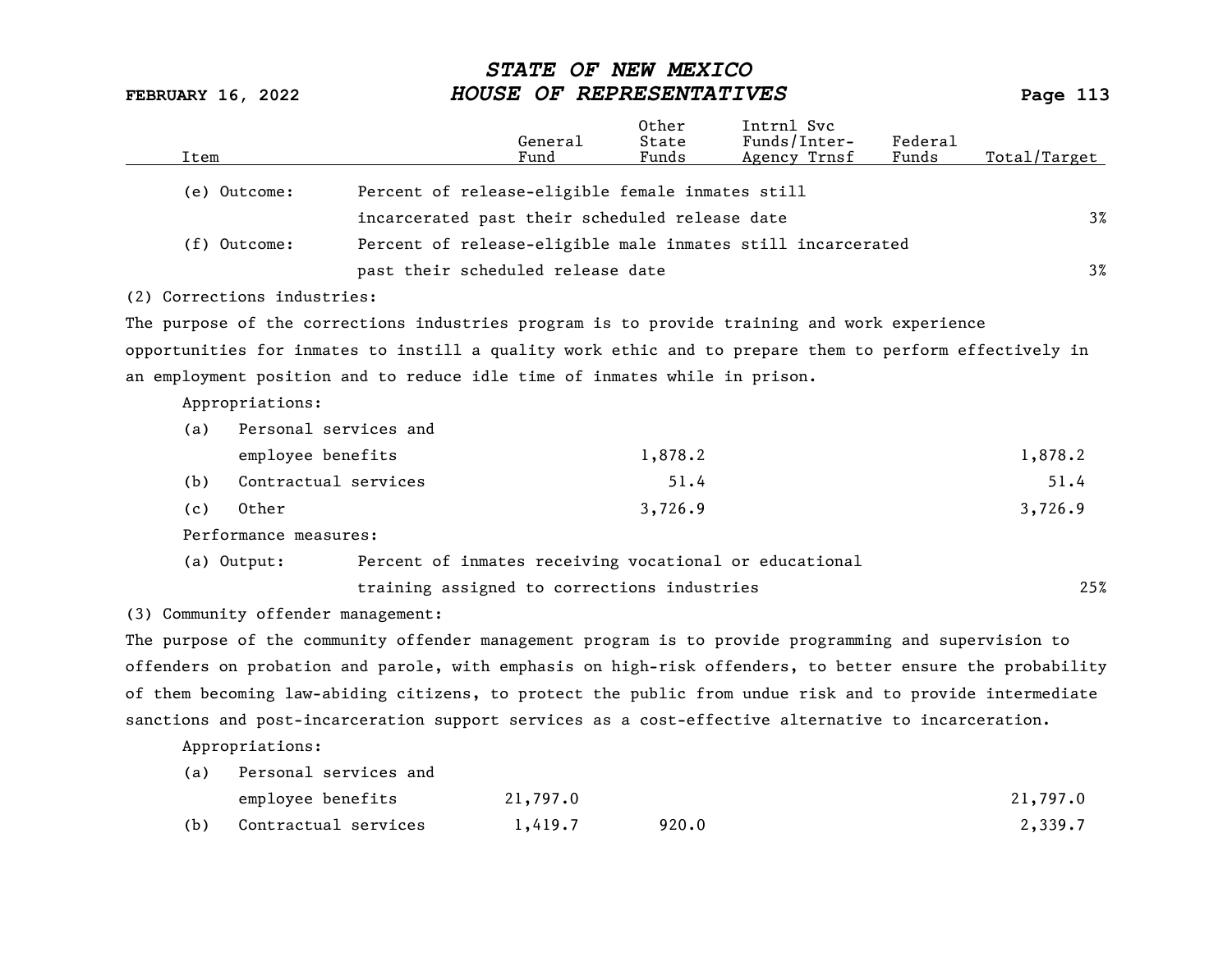| Item           | General<br>Fund | Other<br>State<br>Funds | Intrnl Svc<br>Funds/Inter-<br>Agency Trnsf | Federal<br>Funds | Total/Target |
|----------------|-----------------|-------------------------|--------------------------------------------|------------------|--------------|
| Other<br>( c ) | 3,655.9         | 4.976ء                  |                                            |                  | 5,632.3      |

The general fund appropriation to the community offender management program of the corrections department in the personal services and employee benefits category includes one million dollars (\$1,000,000) to administer risk-needs assessments to all offenders under supervision.

Performance measures:

| (a) Outcome:   | Percent of prisoners reincarcerated within thirty-six       |     |
|----------------|-------------------------------------------------------------|-----|
|                | months due to technical parole violations                   | 20% |
| (b) Outcome:   | Percent of contacts per month made with high-risk offenders |     |
|                | in the community                                            | 97% |
| (c) Quality:   | Average standard caseload per probation and parole officer  | 90  |
| $(d)$ Output:  | Percent of graduates from the men's recovery center who are |     |
|                | reincarcerated within thirty-six months                     | 23% |
| (e) Output:    | Percent of graduates from the women's recovery center who   |     |
|                | are reincarcerated within thirty-six months                 | 20% |
| $(f)$ Outcome: | Vacancy rate of probation and parole officers               | 15% |

(4) Reentry:

The purpose of the reentry program is to facilitate the rehabilitative process by providing programming options and services to promote the successful reintegration of incarcerated individuals into the community. By building educational, cognitive, life skills, vocational programs and pre- and post-release services around sound research into best correctional practices and incorporating community stakeholders throughout the effort, the reentry program removes or reduces barriers to incarcerated persons living productively in society, thereby reducing recidivism and furthering the public safety mission of the New Mexico corrections department.

Appropriations: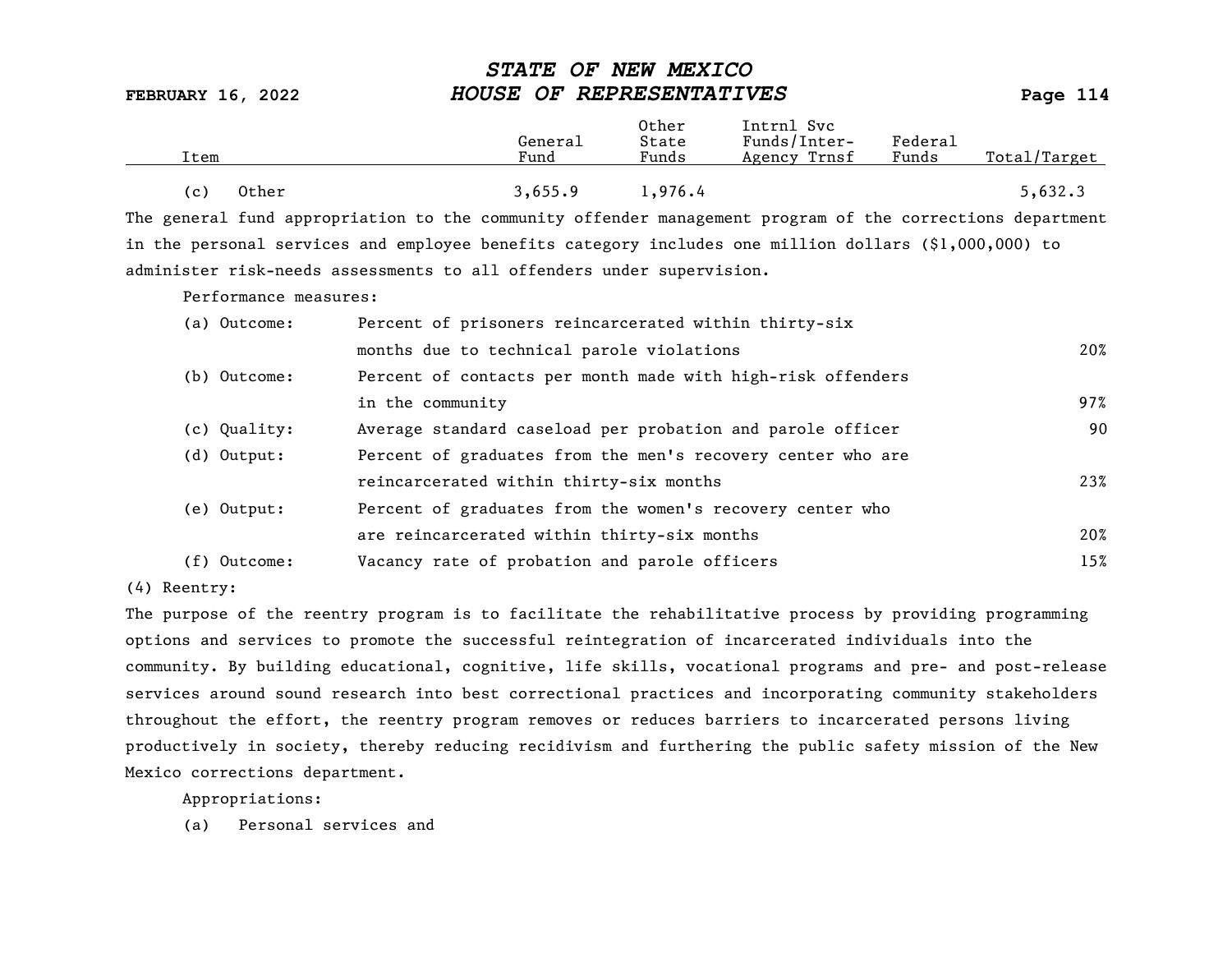| Item |                       |                        | General<br>Fund                                      | Other<br>State<br>Funds | Intrnl Svc<br>Funds/Inter-<br>Agency Trnsf                                                               | Federal<br>Funds | Total/Target |
|------|-----------------------|------------------------|------------------------------------------------------|-------------------------|----------------------------------------------------------------------------------------------------------|------------------|--------------|
|      | employee benefits     |                        | 9,496.4                                              |                         | 226.0                                                                                                    |                  | 9,722.4      |
| (b)  | Contractual services  |                        | 12,649.6                                             | 300.0                   | 30.0                                                                                                     |                  | 12,979.6     |
| (c)  | Other                 |                        | 631.6                                                | 1.5                     | 112.2                                                                                                    |                  | 745.3        |
|      |                       |                        |                                                      |                         | The general fund appropriations to the reentry program of the corrections department include ten million |                  |              |
|      |                       |                        |                                                      |                         | seven hundred thousand dollars (\$10,700,000) to implement evidence-based programming.                   |                  |              |
|      | Performance measures: |                        |                                                      |                         |                                                                                                          |                  |              |
|      | (a) Output:           |                        | Percent of eligible inmates who earn a high school   |                         |                                                                                                          |                  |              |
|      |                       | equivalency credential |                                                      |                         |                                                                                                          |                  | $80\%$       |
|      | (b) Explanatory:      |                        |                                                      |                         | Percent of participating inmates who have completed adult                                                |                  |              |
|      |                       | basic education        |                                                      |                         |                                                                                                          |                  |              |
|      | (c) Outcome:          |                        |                                                      |                         | Percent of prisoners reincarcerated within thirty-six                                                    |                  |              |
|      |                       |                        | months due to new charges or pending charges         |                         |                                                                                                          |                  | 17%          |
|      | (d) Explanatory:      |                        | Percent of residential drug abuse program graduates  |                         |                                                                                                          |                  |              |
|      |                       |                        | reincarcerated within thirty-six months of release   |                         |                                                                                                          |                  |              |
|      | (e) Outcome:          |                        | Percent of sex offenders reincarcerated on a new sex |                         |                                                                                                          |                  |              |
|      |                       |                        |                                                      |                         | offense conviction within thirty-six months of release on                                                |                  |              |
|      |                       |                        | the previous sex offense conviction                  |                         |                                                                                                          |                  | 5%           |
|      | $(f)$ Outcome:        |                        |                                                      |                         | Percent of prisoners reincarcerated within thirty-six months                                             |                  | 40%          |
|      | (g) Outcome:          |                        | Percent of eligible inmates enrolled in educational, |                         |                                                                                                          |                  |              |
|      |                       |                        | cognitive, vocational and college programs           |                         |                                                                                                          |                  | 60%          |
|      | (h) Output:           |                        | Number of inmates who earn a high school equivalency |                         |                                                                                                          |                  |              |
|      |                       | credential             |                                                      |                         |                                                                                                          |                  | 165          |

## (5) Program support:

The purpose of program support is to provide quality administrative support and oversight to the department operating units to ensure a clean audit, effective budget, personnel management and cost-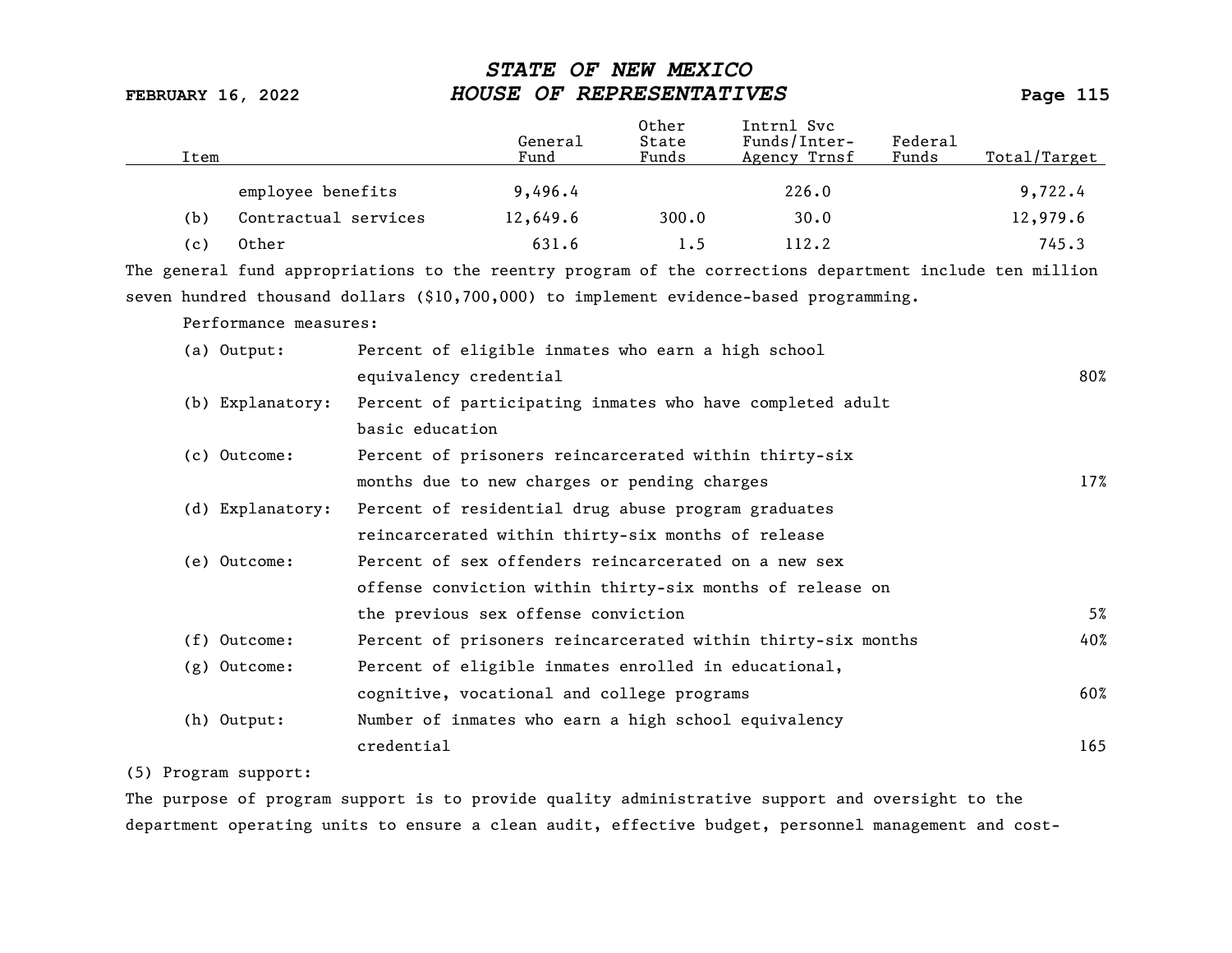| Item     |                                      | General<br>Fund                                                                                            | Other<br>State<br>Funds | Intrnl Svc<br>Funds/Inter-<br>Agency Trnsf | Federal<br>Funds | Total/Target |
|----------|--------------------------------------|------------------------------------------------------------------------------------------------------------|-------------------------|--------------------------------------------|------------------|--------------|
|          |                                      | effective management information system services.                                                          |                         |                                            |                  |              |
|          | Appropriations:                      |                                                                                                            |                         |                                            |                  |              |
| (a)      | Personal services and                |                                                                                                            |                         |                                            |                  |              |
|          | employee benefits                    | 11,363.4                                                                                                   |                         |                                            |                  | 11,363.4     |
| (b)      | Contractual services                 | 208.2                                                                                                      |                         |                                            |                  | 208.2        |
| (c)      | Other                                | 2,559.1                                                                                                    | 154.8                   | 28.6                                       |                  | 2,742.5      |
|          | Subtotal                             | [326, 709.1]                                                                                               | [9,700.2]               | [19, 292.8]                                | [17.5]           | 355,719.6    |
|          | CRIME VICTIMS REPARATION COMMISSION: |                                                                                                            |                         |                                            |                  |              |
|          | (1) Victim compensation:             |                                                                                                            |                         |                                            |                  |              |
|          |                                      | The purpose of the victim compensation program is to provide financial assistance and information to       |                         |                                            |                  |              |
|          |                                      | victims of violent crime in New Mexico so they can receive services to restore their lives.                |                         |                                            |                  |              |
|          | Appropriations:                      |                                                                                                            |                         |                                            |                  |              |
| (a)      | Personal services and                |                                                                                                            |                         |                                            |                  |              |
|          | employee benefits                    | 1,170.2                                                                                                    |                         |                                            | 123.4            | 1,293.6      |
| (b)      | Contractual services                 | 29.9                                                                                                       |                         |                                            | 6.0              | 35.9         |
| (c)      | Other                                | 735.6                                                                                                      | 956.0                   |                                            | 953.7            | 2,645.3      |
|          |                                      | The other state funds appropriation to the victim compensation program of the crime victims reparation     |                         |                                            |                  |              |
|          |                                      | commission in the other category includes nine hundred fifty-six thousand dollars (\$956,000) for care and |                         |                                            |                  |              |
| support. |                                      |                                                                                                            |                         |                                            |                  |              |
|          | Performance measures:                |                                                                                                            |                         |                                            |                  |              |
|          | (a) Explanatory:                     | Average compensation paid to individual victims using                                                      |                         |                                            |                  |              |
|          |                                      | federal funding                                                                                            |                         |                                            |                  |              |
|          | (b) Explanatory:                     | Average compensation paid to individual victims using state                                                |                         |                                            |                  |              |
|          | funding                              |                                                                                                            |                         |                                            |                  |              |

(2) Grant administration: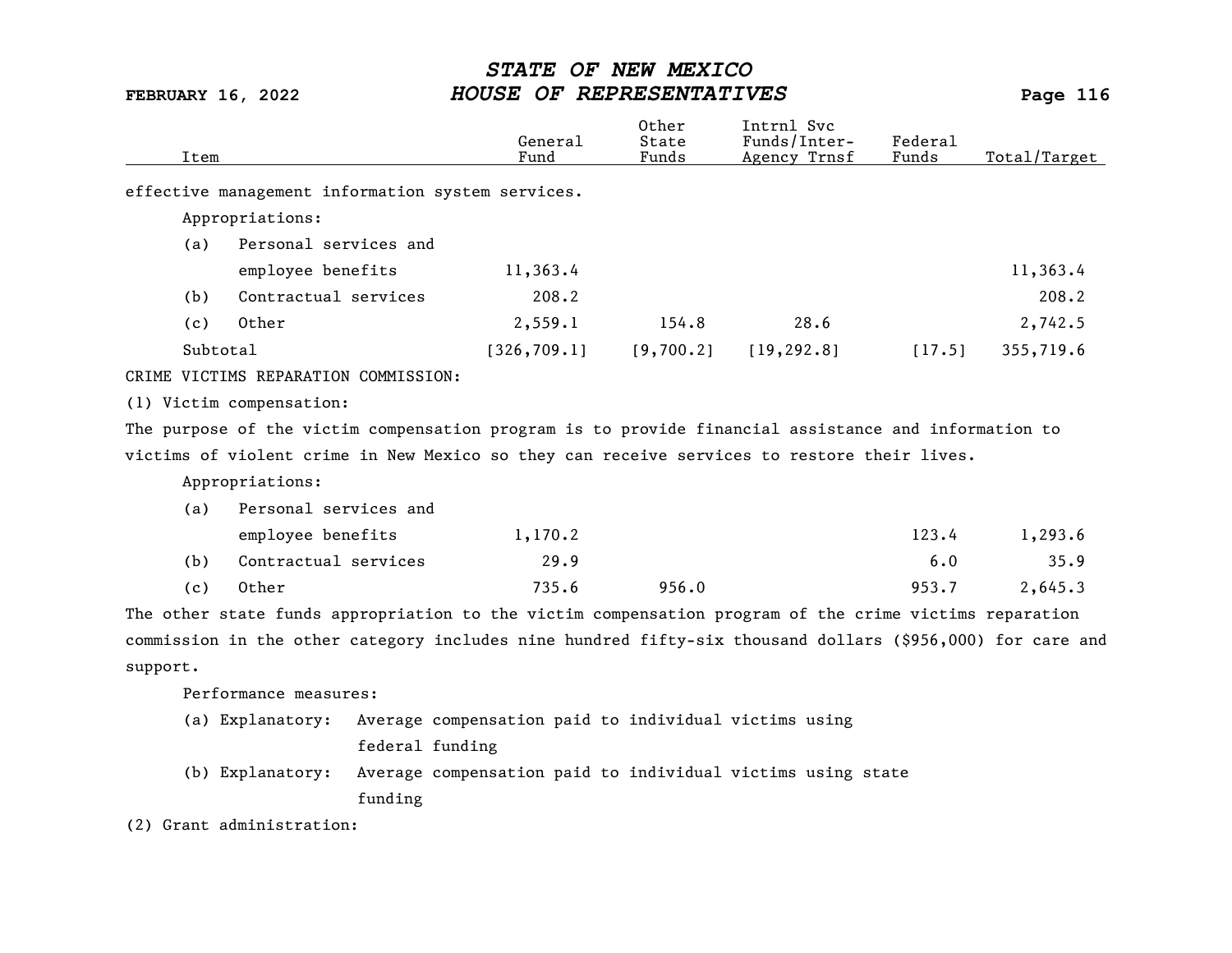|      |         | Other                             | Intrnl<br><b>Svc</b> |                   |                  |
|------|---------|-----------------------------------|----------------------|-------------------|------------------|
|      | General | State                             | Funds/Inter-         | ${}_{\rm Federa}$ |                  |
| Item | Fund    | $\overline{\phantom{0}}$<br>Funds | Trnsf<br>Agency      | Funds             | Total<br>'Target |
|      |         |                                   |                      |                   |                  |

The purpose of the grant administration program is to provide funding and training to nonprofit providers and public agencies so they can provide services to victims of crime.

Appropriations:

| (a) | Personal services and |         |         |          |          |
|-----|-----------------------|---------|---------|----------|----------|
|     | employee benefits     | 85.9    |         | 557.1    | 643.0    |
| (b) | Contractual services  | 6,859.0 | 1,300,0 | 25.0     | 8,184.0  |
| (c) | Other                 | 150.4   |         | 13,353.5 | 13,503.9 |

The other state funds appropriation to the grant administration program of the crime victims reparation commission in the contractual services category includes one million three hundred thousand dollars (\$1,300,000) to provide services for child victims and child advocacy centers from the early childhood education and care fund contingent on enactment of Senate Bill 118 or similar legislation in the second session of the fifty-fifth legislature.

Performance measures:

| (a) Explanatory: | Number of sexual assault service provider programs     |                                                          |          |  |  |
|------------------|--------------------------------------------------------|----------------------------------------------------------|----------|--|--|
|                  | receiving state funding statewide                      |                                                          |          |  |  |
| (b) Explanatory: |                                                        | Number of sexual assault survivors who received services |          |  |  |
|                  | through state-funded victim services provider programs |                                                          |          |  |  |
|                  | statewide                                              |                                                          |          |  |  |
| Subtotal         | [9,031.0]<br>[2, 256.0]                                | [15, 018.7]                                              | 26,305.7 |  |  |

DEPARTMENT OF PUBLIC SAFETY:

(1) Law enforcement:

The purpose of the law enforcement program is to provide the highest quality of law enforcement services to the public and ensure a safer state.

Appropriations: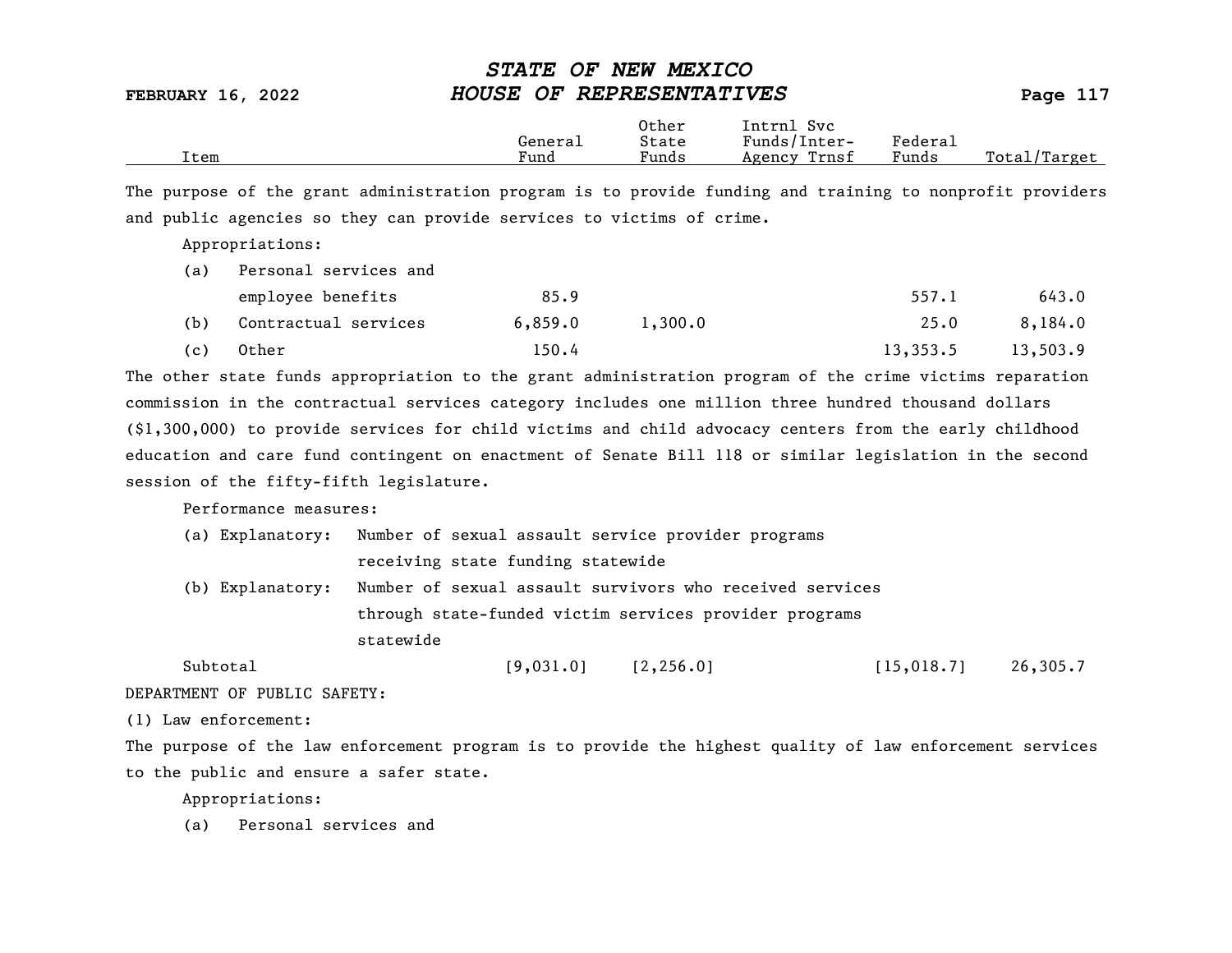| Item  |                      | General<br>Fund | Other<br>State<br>Funds | Intrnl Svc<br>Funds/Inter-<br>Agency Trnsf | Federal<br>Funds | Total/Target |
|-------|----------------------|-----------------|-------------------------|--------------------------------------------|------------------|--------------|
|       | employee benefits    | 97,933.1        | 1,405.2                 | 3,102.4                                    | 5,845.1          | 108,285.8    |
| (b)   | Contractual services | 1,423.4         |                         | 100.0                                      | 820.5            | 2,343.9      |
| ( c ) | Other                | 23,417.2        | 1,397.5                 | 1, 197.3                                   | 1,838.5          | 27,850.5     |

The other state funds appropriation to the personal services and employee benefits category of the law enforcement program of the department of public safety includes five hundred twenty thousand two hundred dollars (\$520,200) from the law enforcement retention fund contingent on enactment of House Bill 86 or similar legislation of the second session of the fifty-fifth legislature creating the law enforcement retention fund.

The internal service funds/interagency transfers appropriations to the law enforcement program of the department of public safety include ninety-four thousand five hundred dollars (\$94,500) from the weight distance tax identification permit fund. Any unexpended balances in the motor transportation bureau of the law enforcement program of the department of public safety remaining at the end of fiscal year 2023 from appropriations made from the weight distance tax identification permit fund shall revert to the weight distance tax identification permit fund.

Performance measures:

|  | (a) Explanatory: Number of proactive special investigations unit operations |
|--|-----------------------------------------------------------------------------|
|  | to reduce driving while intoxicated and alcohol-related                     |
|  | crime                                                                       |

- (b) Explanatory: Percent of total crime scenes processed for other law enforcement agencies
- (c) Explanatory: Graduation rate of the New Mexico state police recruit school and the set of the set of the set of the set of the set of the set of the set of the set of the set of the set of the set of the set of the set of the set of the set of the set of the set of the set of the set of th
- (d) Output: Number of driving-while-intoxicated saturation patrols conducted 2,200
- (e) Explanatory: Turnover rate of commissioned state police officers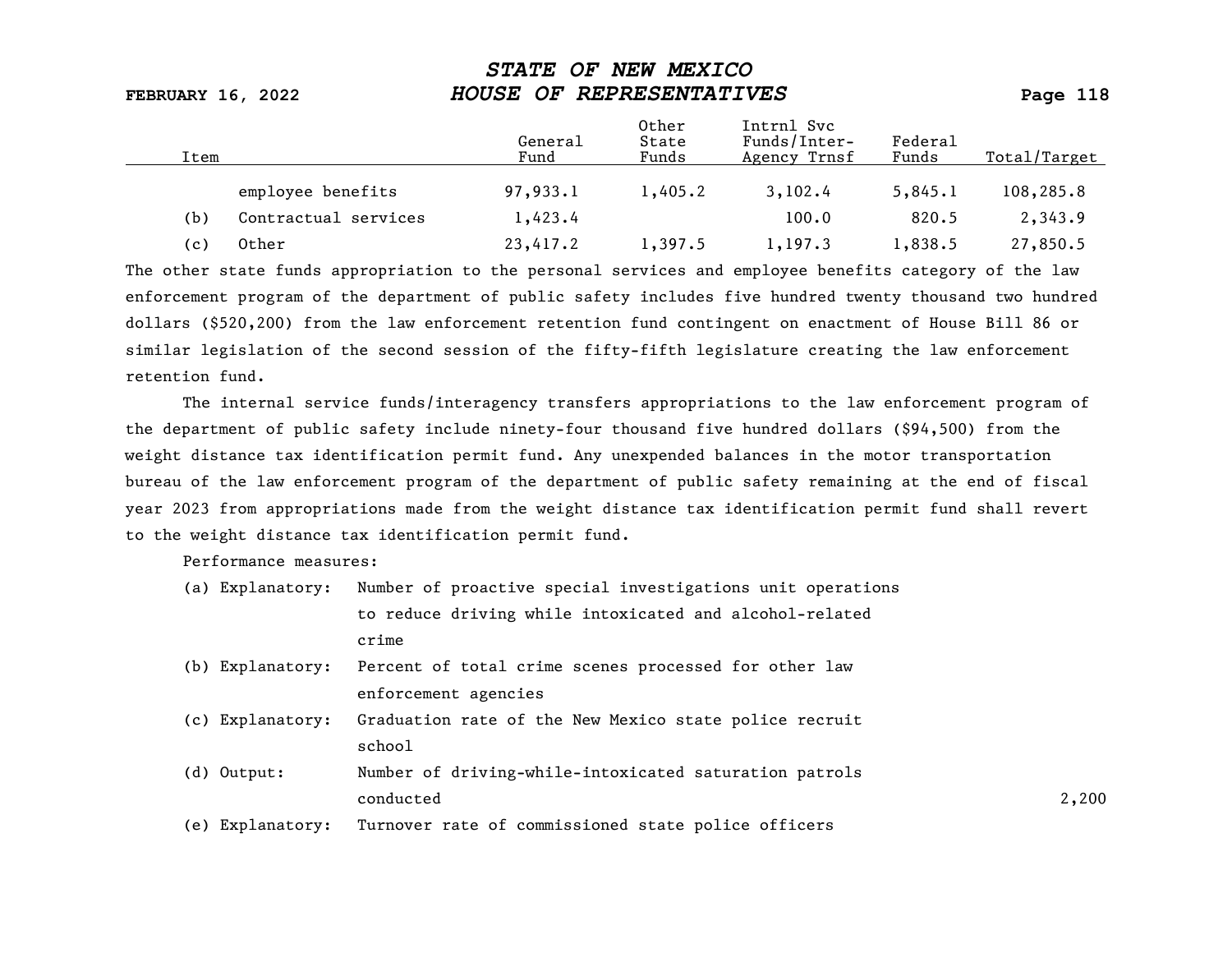|      |                       |                                                                                                            | General  | Other<br>State | Intrnl Svc<br>Funds/Inter- | Federal |              |
|------|-----------------------|------------------------------------------------------------------------------------------------------------|----------|----------------|----------------------------|---------|--------------|
| Item |                       |                                                                                                            | Fund     | Funds          | Agency Trnsf               | Funds   | Total/Target |
|      | (f) Explanatory:      | Number of drug-related investigations conducted by                                                         |          |                |                            |         |              |
|      |                       | narcotics agents                                                                                           |          |                |                            |         |              |
|      | (g) Explanatory:      | Vacancy rate of commissioned state police officers                                                         |          |                |                            |         |              |
|      | (h) Output:           | Number of commercial motor vehicle safety inspections                                                      |          |                |                            |         |              |
|      |                       | conducted                                                                                                  |          |                |                            |         | 80,000       |
|      |                       | (2) Statewide law enforcement support program:                                                             |          |                |                            |         |              |
|      |                       | The purpose of the statewide law enforcement support program is to promote a safe and secure environment   |          |                |                            |         |              |
|      |                       | for the state of New Mexico through intelligently led policing practices, vital scientific and technical   |          |                |                            |         |              |
|      |                       | support, current and relevant training and innovative leadership for the law enforcement community.        |          |                |                            |         |              |
|      | Appropriations:       |                                                                                                            |          |                |                            |         |              |
| (a)  | Personal services and |                                                                                                            |          |                |                            |         |              |
|      | employee benefits     |                                                                                                            | 11,253.6 | 2,499.9        | 421.5                      | 747.1   | 14,922.1     |
| (b)  | Contractual services  |                                                                                                            | 918.7    | 1,362.0        | 130.0                      | 814.3   | 3,225.0      |
| (c)  | Other                 |                                                                                                            | 3,940.0  | 3,054.6        | 386.0                      | 674.0   | 8,054.6      |
|      |                       | The general fund appropriations to the statewide law enforcement support program of the department of      |          |                |                            |         |              |
|      |                       | public safety include one million forty-three thousand one hundred dollars (\$1,043,100) for costs related |          |                |                            |         |              |
|      |                       | to the operation and activities of the law enforcement academy board or other primary entity responsible   |          |                |                            |         |              |
|      |                       | for law enforcement officer certification.                                                                 |          |                |                            |         |              |
|      |                       | The internal service funds/interagency transfers annronriations to the statewide law enforcement           |          |                |                            |         |              |

The internal service funds/interagency transfers appropriations to the statewide law enforcement support program of the department of public safety include two hundred thousand dollars (\$200,000) from the law enforcement protection fund to implement the Law Enforcement Training Act contingent on enactment of legislation of the second session of the fifty-fifth legislature to expand allowable uses of the law enforcement protection fund to include costs related to the implementation of the Law Enforcement Training Act incurred by the department of public safety.

Performance measures: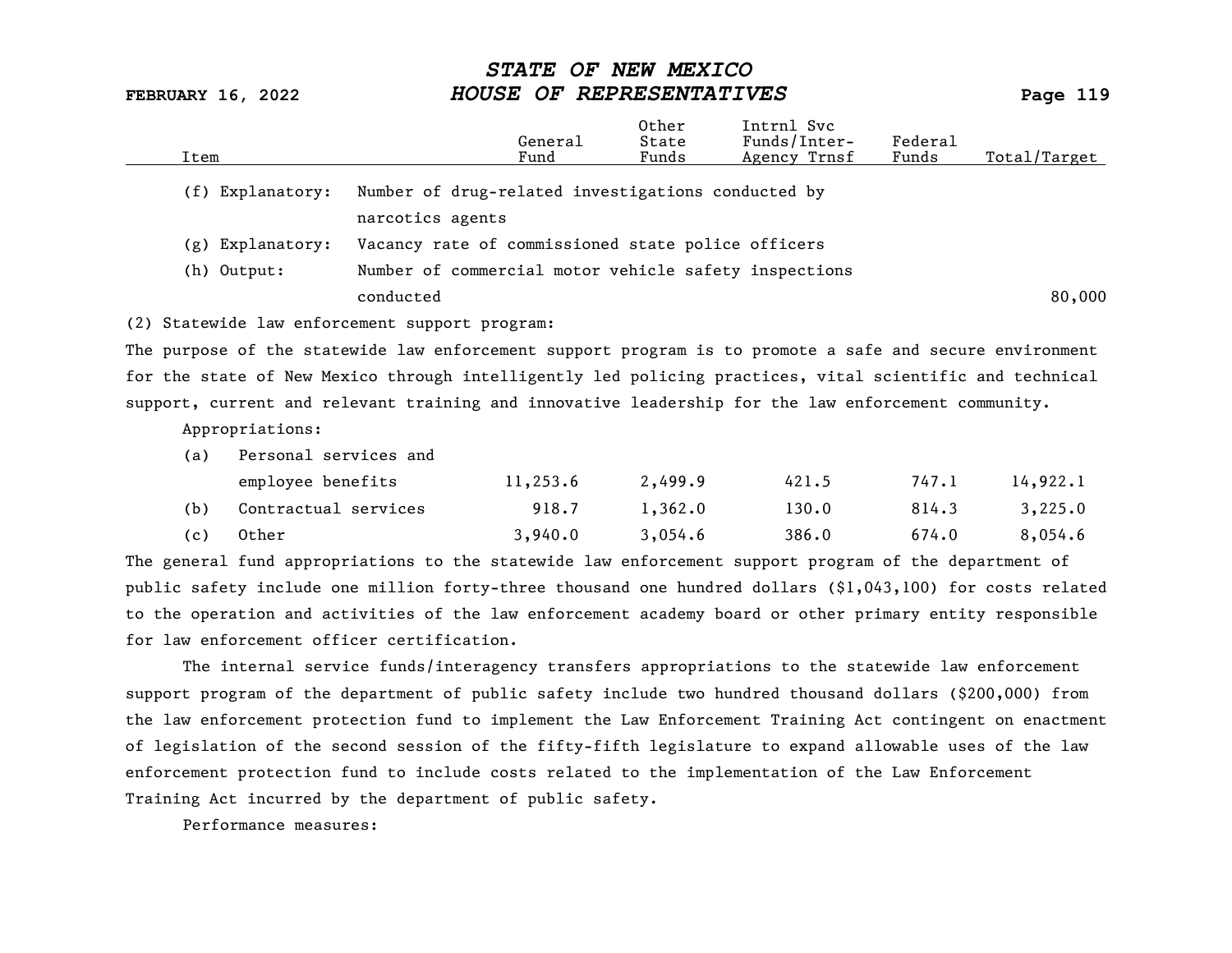| Item |                       |                         | General<br>Fund                                                                                           | Other<br>State<br>Funds | Intrnl Svc<br>Funds/Inter-<br>Agency Trnsf | Federal<br>Funds | Total/Target |
|------|-----------------------|-------------------------|-----------------------------------------------------------------------------------------------------------|-------------------------|--------------------------------------------|------------------|--------------|
|      |                       |                         |                                                                                                           |                         |                                            |                  |              |
|      | (a) Outcome:          |                         | Percent of forensic evidence cases completed                                                              |                         |                                            |                  | 100%         |
|      | (b) Explanatory:      |                         | Number of expungements processed                                                                          |                         |                                            |                  |              |
|      | (c) Outcome:          |                         | Number of sexual assault examination kits not completed                                                   |                         |                                            |                  |              |
|      |                       |                         | within one hundred eighty days of receipt of the kits by                                                  |                         |                                            |                  |              |
|      |                       | the forensic laboratory |                                                                                                           |                         |                                            |                  | $\mathbf{0}$ |
|      | (3) Program support:  |                         |                                                                                                           |                         |                                            |                  |              |
|      |                       |                         | The purpose of program support is to manage the agency's financial resources, assist in attracting and    |                         |                                            |                  |              |
|      |                       |                         | retaining a quality workforce and provide sound legal advice and a clean, pleasant working environment.   |                         |                                            |                  |              |
|      | Appropriations:       |                         |                                                                                                           |                         |                                            |                  |              |
| (a)  | Personal services and |                         |                                                                                                           |                         |                                            |                  |              |
|      | employee benefits     |                         | 4,724.9                                                                                                   |                         | 20.0                                       | 524.4            | 5, 269.3     |
| (b)  | Contractual services  |                         | 149.2                                                                                                     |                         | 5.0                                        | 150.0            | 304.2        |
| (c)  | Other                 |                         | 526.6                                                                                                     |                         | 5.0                                        | 2,853.6          | 3,385.2      |
|      | Subtotal              |                         | [144, 286.7]                                                                                              | [9, 719.2]              | [5, 367.2]                                 | [14, 267.5]      | 173,640.6    |
|      |                       |                         | HOMELAND SECURITY AND EMERGENCY MANAGEMENT DEPARTMENT:                                                    |                         |                                            |                  |              |
|      |                       |                         | (1) Homeland security and emergency management program:                                                   |                         |                                            |                  |              |
|      |                       |                         | The purpose of the homeland security and emergency management program is to provide for and coordinate an |                         |                                            |                  |              |
|      |                       |                         | integrated, statewide, comprehensive emergency management system for New Mexico, including all agencies,  |                         |                                            |                  |              |
|      |                       |                         | branches and levels of government for the citizens of New Mexico.                                         |                         |                                            |                  |              |
|      | Appropriations:       |                         |                                                                                                           |                         |                                            |                  |              |
| (a)  | Personal services and |                         |                                                                                                           |                         |                                            |                  |              |
|      | employee benefits     |                         | 2,480.6                                                                                                   | 9.4                     | 101.1                                      | 3,793.3          | 6,384.4      |
| (b)  | Contractual services  |                         | 293.7                                                                                                     |                         |                                            | 1,330.8          | 1,624.5      |
| (c)  | Other                 |                         | 533.0                                                                                                     | 33.8                    | 19.1                                       | 14,619.3         | 15,205.2     |
|      | Performance measures: |                         |                                                                                                           |                         |                                            |                  |              |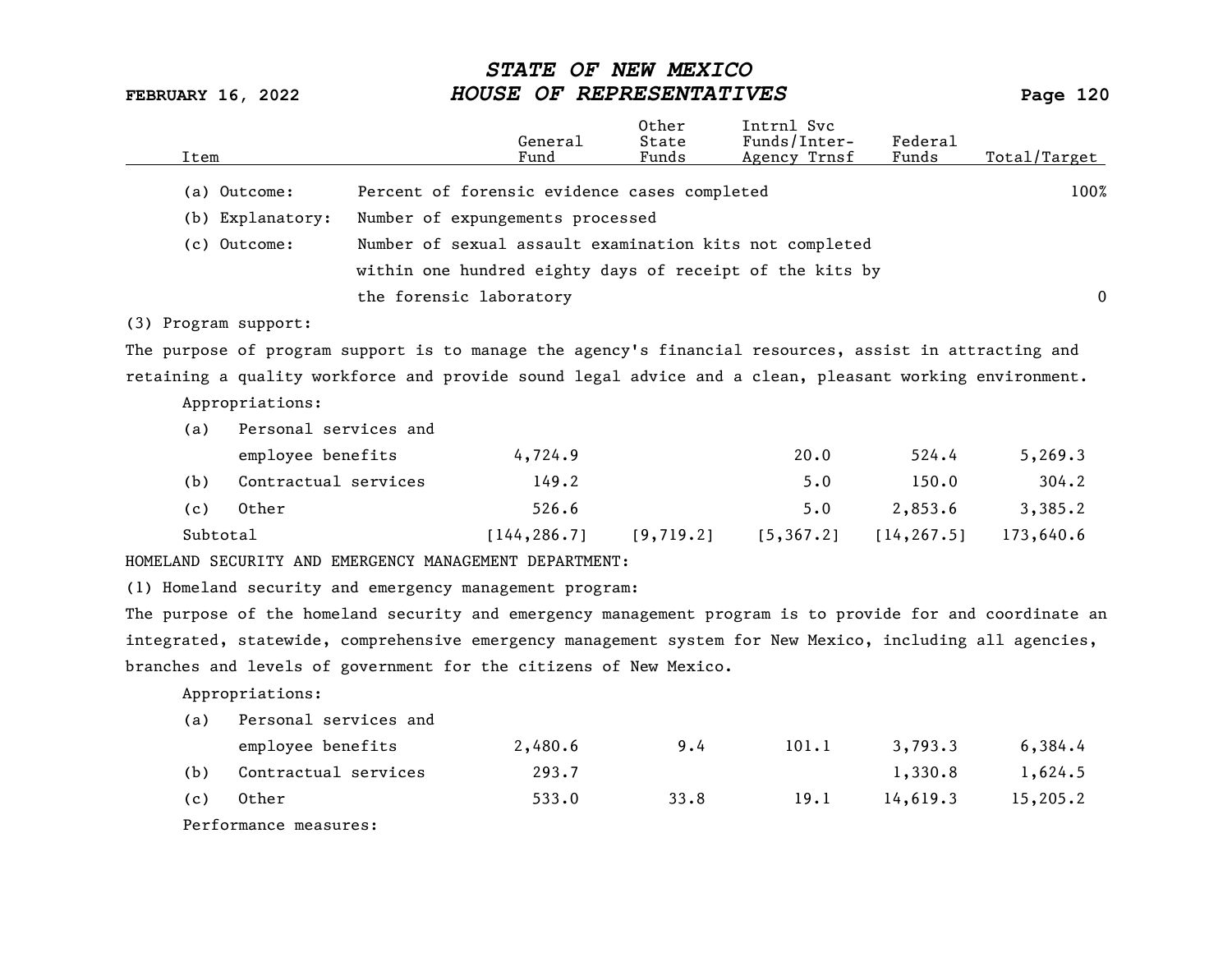| Item                             | General<br>Fund                                                                                          | 0ther<br>State<br>Funds | Intrnl Svc<br>Funds/Inter-<br>Agency Trnsf | Federal<br>Funds | Total/Target |
|----------------------------------|----------------------------------------------------------------------------------------------------------|-------------------------|--------------------------------------------|------------------|--------------|
| (a) Outcome:                     | Number of recommendations from federal grant monitoring                                                  |                         |                                            |                  |              |
|                                  | visits older than six months unresolved at the close of the                                              |                         |                                            |                  |              |
|                                  | fiscal year                                                                                              |                         |                                            |                  | 3            |
| (2) State fire marshal's office: |                                                                                                          |                         |                                            |                  |              |
|                                  | The purpose of the state fire marshal's office program is to provide services and resources to the       |                         |                                            |                  |              |
|                                  | appropriate entities to enhance their ability to protect the public from fire hazards.                   |                         |                                            |                  |              |
| Appropriations:                  |                                                                                                          |                         |                                            |                  |              |
| (a)                              | Personal services and                                                                                    |                         |                                            |                  |              |
|                                  | employee benefits                                                                                        | 3,351.8                 |                                            |                  | 3,351.8      |
| (b)                              | Contractual services                                                                                     | 505.1                   |                                            |                  | 505.1        |
| Other<br>(c)                     |                                                                                                          | 91,411.0                |                                            |                  | 91,411.0     |
|                                  | The other state funds appropriations to the state fire marshal's office program of the homeland security |                         |                                            |                  |              |
|                                  | and emergency management department include four million nine hundred seventy-one thousand three hundred |                         |                                            |                  |              |
|                                  | dollars (\$4,971,300) from the fire protection fund for administration and operations of the state fire  |                         |                                            |                  |              |
|                                  | marshal's office. Any unexpended balances in the state fire marshal's office program of the homeland     |                         |                                            |                  |              |
|                                  | security and emergency management department at the end of fiscal year 2023 shall revert to the fire     |                         |                                            |                  |              |
| protection fund.                 |                                                                                                          |                         |                                            |                  |              |
| Performance measures:            |                                                                                                          |                         |                                            |                  |              |
| (a) Outcome:                     | Percent of local government recipients that receive their                                                |                         |                                            |                  |              |
|                                  | fire protection fund distributions on schedule                                                           |                         |                                            |                  | 100%         |
| (b) Outcome:                     | Average statewide fire district insurance service office                                                 |                         |                                            |                  |              |
|                                  | rating                                                                                                   |                         |                                            |                  | 4            |
| Subtotal                         | [3, 307.3]                                                                                               | [95, 311.1]             | [120.2]                                    | [19, 743.4]      | 118,482.0    |
| TOTAL PUBLIC SAFETY              | 491,536.8                                                                                                | 117,107.8               | 24,927.1                                   | 69,915.7         | 703,487.4    |
|                                  |                                                                                                          | H. TRANSPORTATION       |                                            |                  |              |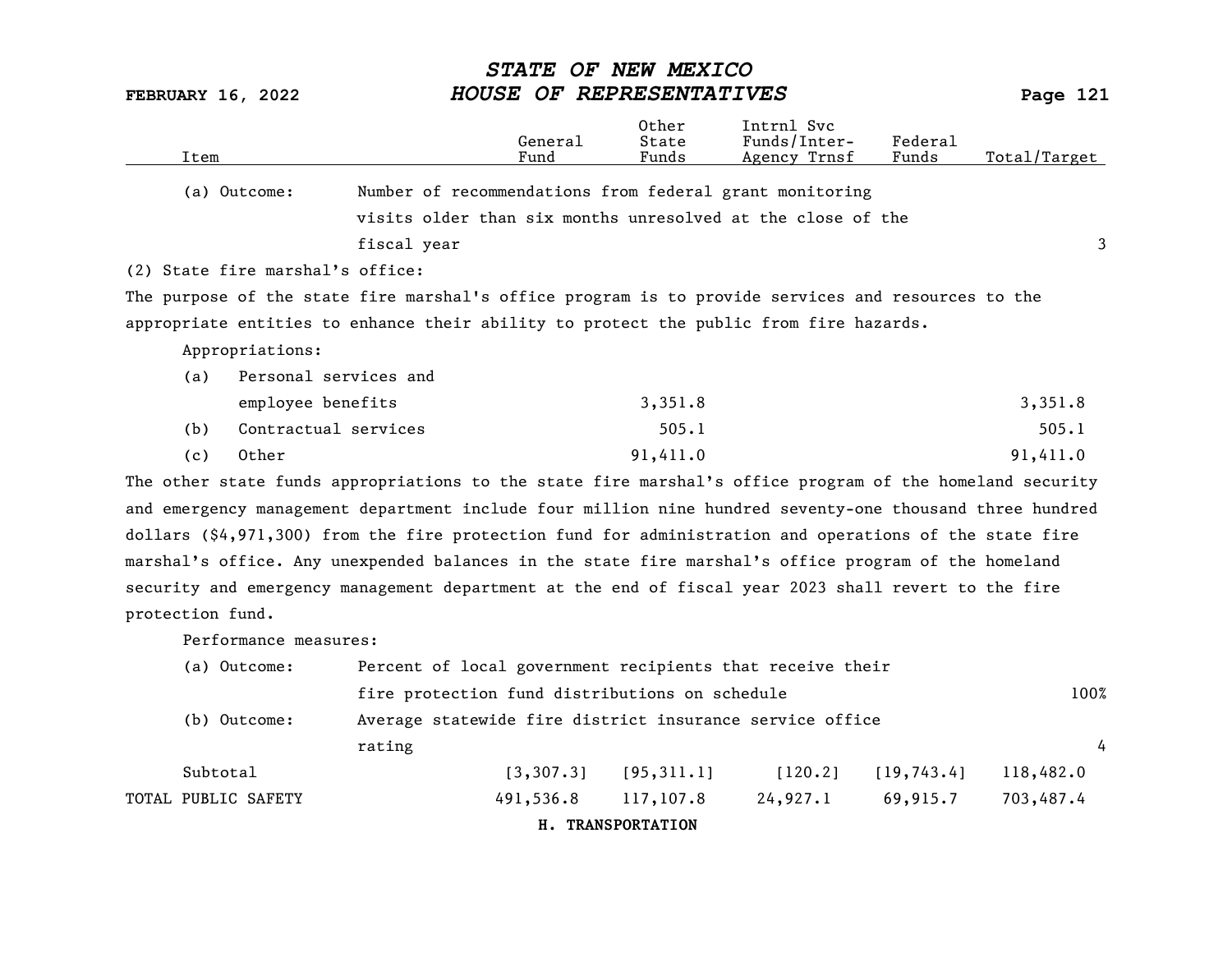|      |         | Other | Intrnl<br>Svc   |         |                   |
|------|---------|-------|-----------------|---------|-------------------|
|      | Generai | State | Funds/Inter-    | Federa⊥ |                   |
| Item | Fund    | Funds | Trnsf<br>Agency | Funds   | Total<br>' Target |

DEPARTMENT OF TRANSPORTATION:

(1) Project design and construction:

The purpose of the project design and construction program is to provide improvements and additions to the state's highway infrastructure to serve the interest of the general public. These improvements include those activities directly related to highway planning, design and construction necessary for a complete system of highways in the state.

Appropriations:

| (a) | Personal services and |            |           |           |
|-----|-----------------------|------------|-----------|-----------|
|     | employee benefits     | 26,972.2   | 1,873.3   | 28,845.5  |
| (b) | Contractual services  | 126, 115.3 | 354,051.2 | 480,166.5 |
| (c) | Other                 | 136,087.5  | 127,075.5 | 263,163.0 |

Performance measures:

| (a) Outcome: | Percent of projects in production let to bid as scheduled  | 75%   |
|--------------|------------------------------------------------------------|-------|
| (b) Quality: | Percent of final cost-over-bid amount, less gross receipts |       |
|              | tax, on highway construction projects                      | $3\%$ |
| (c) Outcome: | Percent of projects completed according to schedule        | 90%   |

(2) Highway operations:

The highway operations program is responsible for maintaining and providing improvements to the state's highway infrastructure that serves the interest of the general public. The maintenance and improvements include, but are not limited to, those activities directly related to preserving roadway integrity and maintaining open highway access throughout the state system. Some examples include, bridge maintenance and inspection, snow removal, chip sealing, erosion repair, right-of-way mowing, and litter pick up, among numerous other activities.

Appropriations: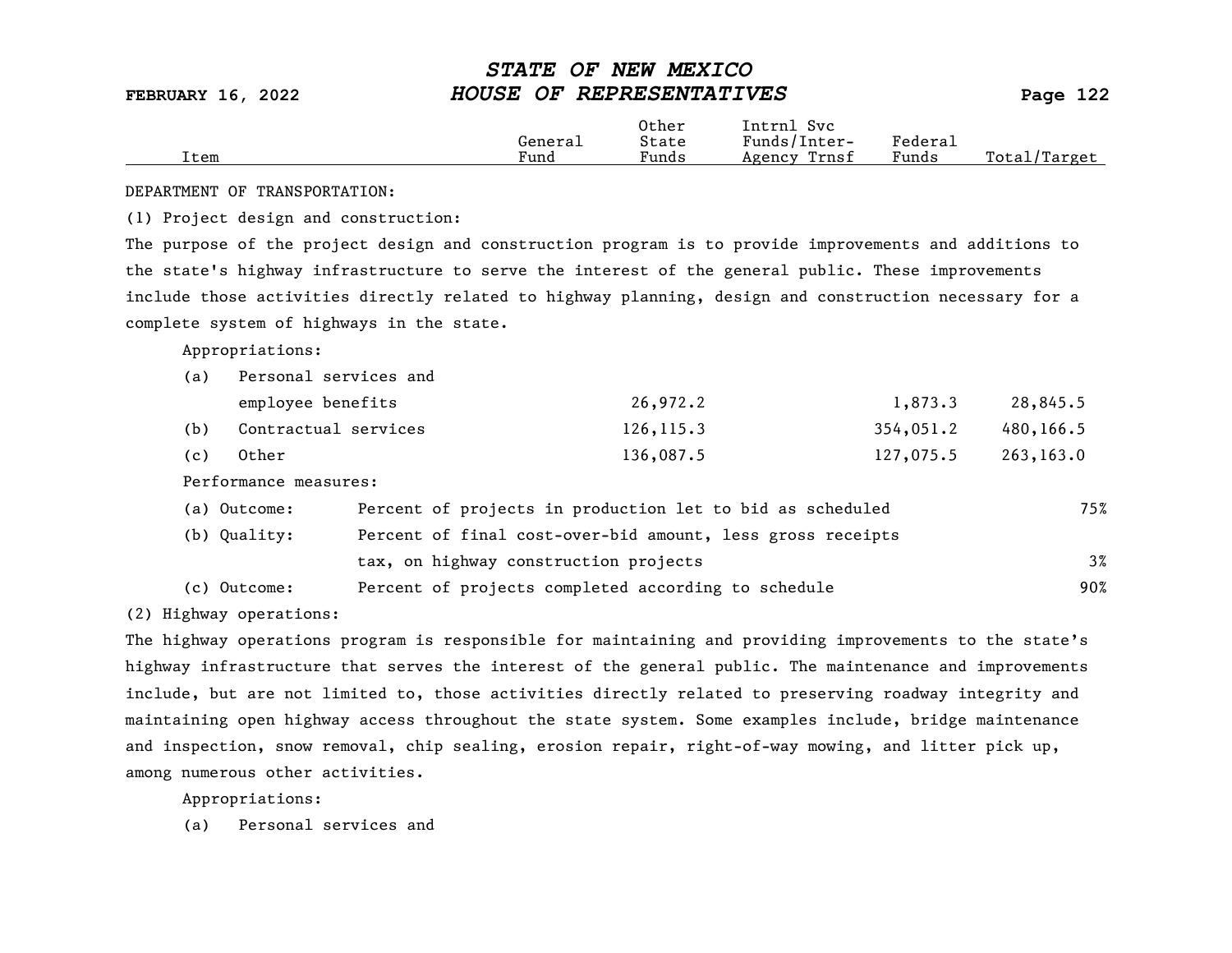| Item                                                                                                    |                                                       | General<br>Fund | Other<br>State<br>Funds | Intrnl Svc<br>Funds/Inter-<br>Agency Trnsf                 | Federal<br>Funds | Total/Target |
|---------------------------------------------------------------------------------------------------------|-------------------------------------------------------|-----------------|-------------------------|------------------------------------------------------------|------------------|--------------|
| employee benefits                                                                                       |                                                       |                 | 119,532.6               |                                                            | 3,000.0          | 122,532.6    |
| Contractual services<br>(b)                                                                             |                                                       |                 | 77,969.4                |                                                            |                  | 77,969.4     |
| Other<br>(c)                                                                                            |                                                       |                 | 108,220.2               |                                                            |                  | 108,220.2    |
| Performance measures:                                                                                   |                                                       |                 |                         |                                                            |                  |              |
| (a) Output:                                                                                             | Number of statewide pavement lane miles preserved     |                 |                         |                                                            |                  | 3,500        |
| (b) Outcome:                                                                                            | Percent of interstate lane miles rated fair or better |                 |                         |                                                            |                  | 91%          |
| (c) Outcome:                                                                                            |                                                       |                 |                         | Number of combined systemwide lane miles in poor condition |                  | 6,925        |
| (d) Outcome:                                                                                            |                                                       |                 |                         | Percent of bridges in fair, or better, condition based on  |                  |              |
|                                                                                                         | deck area                                             |                 |                         |                                                            |                  | 95%          |
| (3) Program support:                                                                                    |                                                       |                 |                         |                                                            |                  |              |
| The purpose of program support is to provide management and administration of financial and human       |                                                       |                 |                         |                                                            |                  |              |
| resources, custody and maintenance of information and property and the management of construction and   |                                                       |                 |                         |                                                            |                  |              |
| maintenance projects.                                                                                   |                                                       |                 |                         |                                                            |                  |              |
| Appropriations:                                                                                         |                                                       |                 |                         |                                                            |                  |              |
| Personal services and<br>(a)                                                                            |                                                       |                 |                         |                                                            |                  |              |
| employee benefits                                                                                       |                                                       |                 | 28,336.3                |                                                            |                  | 28,336.3     |
| Contractual services<br>(b)                                                                             |                                                       |                 | 7,060.7                 |                                                            |                  | 7,060.7      |
| Other<br>(c)                                                                                            |                                                       |                 | 13, 147.5               |                                                            |                  | 13, 147.5    |
| Performance measures:                                                                                   |                                                       |                 |                         |                                                            |                  |              |
| (a) Explanatory:                                                                                        | Vacancy rate of all programs                          |                 |                         |                                                            |                  |              |
| $(4)$ Modal:                                                                                            |                                                       |                 |                         |                                                            |                  |              |
| The purpose of the modal program is to provide federal grants management and oversight of programs with |                                                       |                 |                         |                                                            |                  |              |
| dedicated revenues, including transit and rail, traffic safety and aviation.                            |                                                       |                 |                         |                                                            |                  |              |

Appropriations: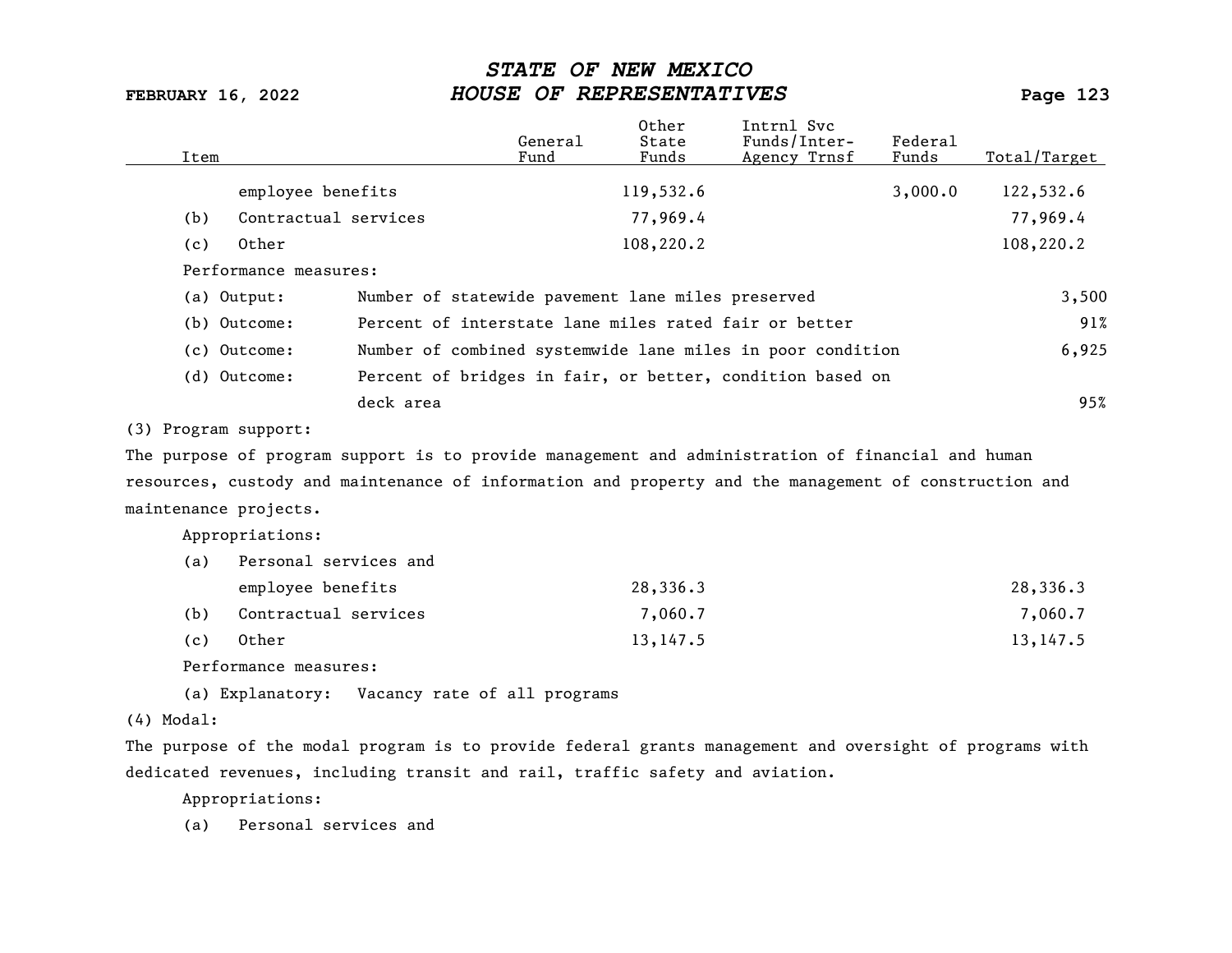| Item |                      | General<br>Fund | Other<br>State<br>Funds | Intrnl Svc<br>Funds/Inter-<br>Agency Trnsf | Federal<br>Funds | Total/Target |
|------|----------------------|-----------------|-------------------------|--------------------------------------------|------------------|--------------|
|      | employee benefits    |                 | 4,020.2                 | 4, 269.9                                   | 1,374.4          | 9,664.5      |
| (b)  | Contractual services |                 | 20,320.4                | 2,030.1                                    | 11,527.3         | 33,877.8     |
| (c)  | Other                |                 | 7,946.7                 | 2,000.0                                    | 22,116.0         | 32,062.7     |
|      |                      |                 |                         |                                            |                  |              |

The internal service funds/interagency transfers appropriations to the modal program of the department of transportation include eight million dollars (\$8,000,000) from the weight distance tax identification permit fund to hire full-time employees, purchase equipment for commercial truck permitting and maintain and fund capital improvements for the ports of entry facilities.

Performance measures:

| (a) Outcome:         | Number of traffic fatalities                 |               |         |                                       | 400                     |  |
|----------------------|----------------------------------------------|---------------|---------|---------------------------------------|-------------------------|--|
| (b) Outcome:         | Number of alcohol-related traffic fatalities |               |         |                                       | 150                     |  |
| Subtotal             |                                              | [675, 729, 0] |         | $[8,300.0]$ $[521,017.7]$ 1,205,046.7 |                         |  |
| TOTAL TRANSPORTATION |                                              | 675.729.0     | 8,300.0 |                                       | $521,017.7$ 1,205,046.7 |  |
|                      |                                              |               |         |                                       |                         |  |

### I. OTHER EDUCATION

### PUBLIC EDUCATION DEPARTMENT:

The purpose of the public education department is to provide a public education to all students. The secretary of public education is responsible to the governor for the operation of the department. It is the secretary's duty to manage all operations of the department and to administer and enforce the laws with which the secretary or the department is charged. To do this, the department is focusing on leadership and support, productivity, building capacity, accountability, communication and fiscal responsibility.

Appropriations:

|     | employee benefits        | 15,910.4 | 3,308.8 | 45.0 | 7.603.4  | 26,867.6 |
|-----|--------------------------|----------|---------|------|----------|----------|
|     | (b) Contractual services | 2,427.7  | 1,120.4 |      | 19,631.9 | 23,180.0 |
| (c) | Other                    | 1,125.3  | 603.8   |      | 3,572.1  | 5,301.2  |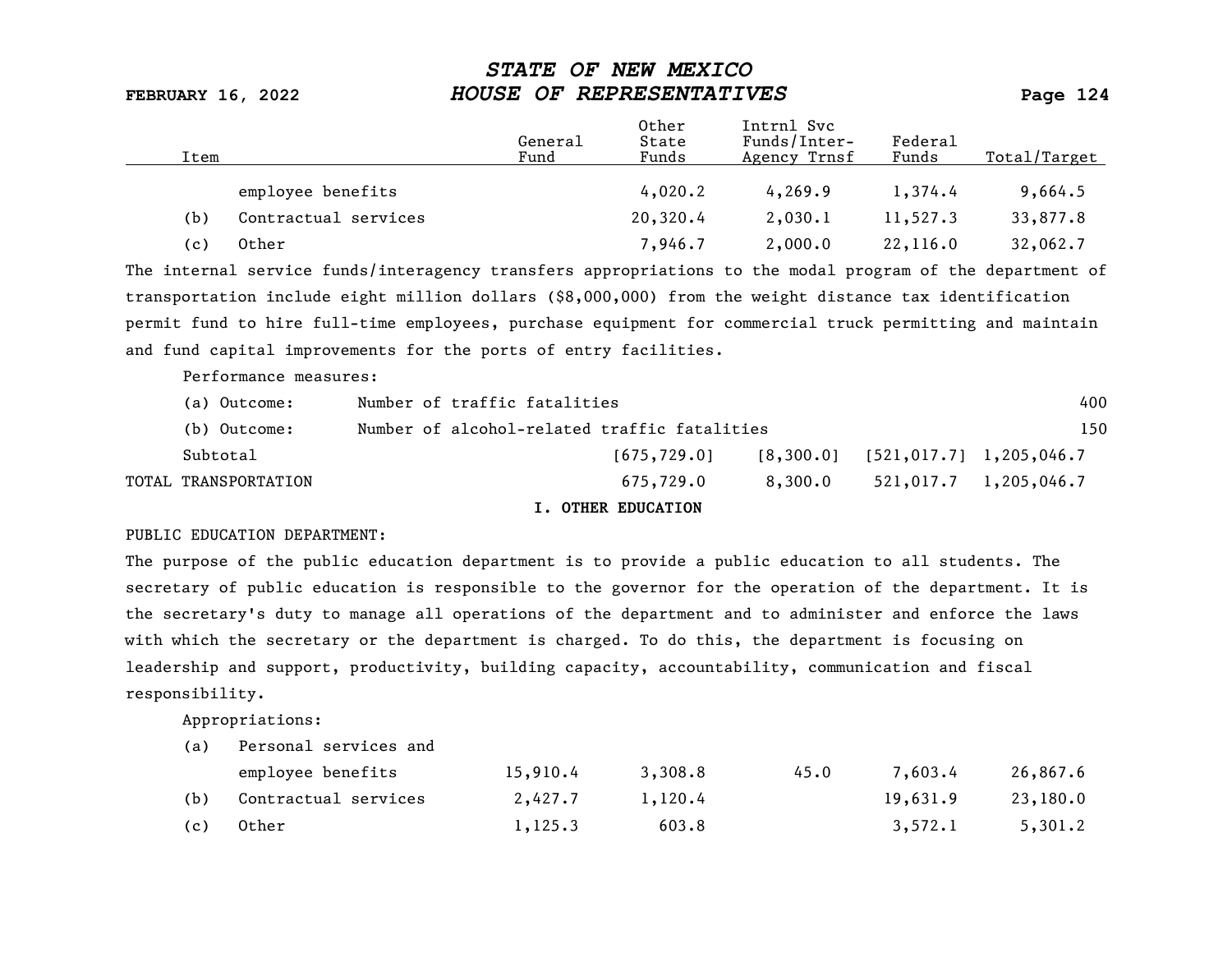| Item     |                                  |                                                    | General<br>Fund                                    | Other<br>State<br>Funds | Intrnl Svc<br>Funds/Inter-<br>Agency Trnsf                 | Federal<br>Funds | Total/Target |
|----------|----------------------------------|----------------------------------------------------|----------------------------------------------------|-------------------------|------------------------------------------------------------|------------------|--------------|
|          | Performance measures:            |                                                    |                                                    |                         |                                                            |                  |              |
|          | (a) Outcome:                     |                                                    |                                                    |                         | Number of local education agencies and charter schools     |                  |              |
|          |                                  |                                                    | audited for funding formula components and program |                         |                                                            |                  |              |
|          |                                  | compliance annually                                |                                                    |                         |                                                            |                  | 30           |
|          | (b) Explanatory:                 | Number of eligible children served in state-funded |                                                    |                         |                                                            |                  |              |
|          |                                  | prekindergarten                                    |                                                    |                         |                                                            |                  |              |
|          | (c) Explanatory:                 | Number of eligible children served in K-5 plus     |                                                    |                         |                                                            |                  |              |
|          | (d) Outcome:                     |                                                    |                                                    |                         | Percent of students in K-5 plus meeting benchmark on early |                  |              |
|          |                                  | reading skills                                     |                                                    |                         |                                                            |                  | 75%          |
| Subtotal |                                  |                                                    | [19, 463.4]                                        | [5,033.0]               | [45.0]                                                     | [30, 807.4]      | 55,348.8     |
|          | REGIONAL EDUCATION COOPERATIVES: |                                                    |                                                    |                         |                                                            |                  |              |
|          | Appropriations:                  |                                                    |                                                    |                         |                                                            |                  |              |
| (a)      | Northwest                        |                                                    | 110.0                                              | 3,284.0                 | 15.6                                                       | 1,861.0          | 5,270.6      |
| (b)      | Northeast                        |                                                    | 110.0                                              | 300.0                   |                                                            | 795.5            | 1,205.5      |
| (c)      | Lea county                       |                                                    | 110.0                                              | 2,900.0                 | 2,000.0                                                    | 6,100.0          | 11,110.0     |
| (d)      | Pecos valley                     |                                                    | 110.0                                              | 2,780.9                 | 107.5                                                      |                  | 2,998.4      |
| (e)      | Southwest                        |                                                    | 110.0                                              | 16,500.0                | 38.0                                                       | 230.0            | 16,878.0     |
| (f)      | Central                          |                                                    | 110.0                                              | 11,124.2                | 47.3                                                       | 1,145.0          | 12,426.5     |
| (g)      | High plains                      |                                                    | 110.0                                              | 7,130.3                 |                                                            | 421.2            | 7,661.5      |
| (h)      | Clovis                           |                                                    | 110.0                                              | 800.0                   |                                                            | 2,000.0          | 2,910.0      |
| (i)      | Ruidoso                          |                                                    | 110.0                                              | 8,145.3                 | 252.3                                                      | 2,703.5          | 11, 211.1    |
| (j)      | Four corners                     |                                                    | 110.0                                              |                         |                                                            |                  | 110.0        |
| Subtotal |                                  |                                                    | [1, 100.0]                                         | [52, 964.7]             | [2,460.7]                                                  | [15, 256.2]      | 71,781.6     |
|          |                                  |                                                    |                                                    |                         |                                                            |                  |              |

PUBLIC EDUCATION DEPARTMENT SPECIAL APPROPRIATIONS:

Appropriations: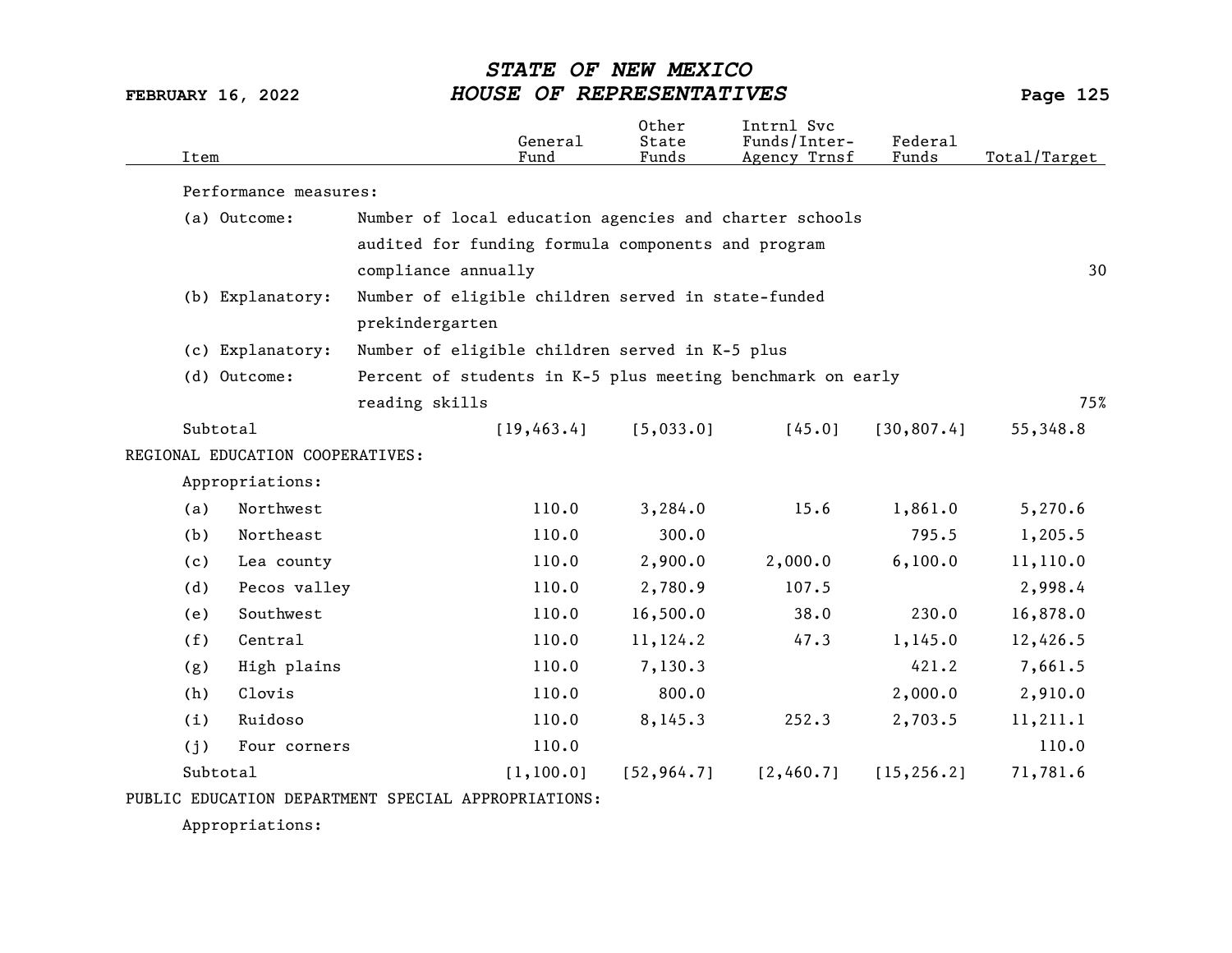| Item |                           | General<br>Fund            | Other<br>State<br>Funds | Intrnl Svc<br>Funds/Inter-<br>Agency Trnsf | <b>Federal</b><br>Funds | Total/Target |
|------|---------------------------|----------------------------|-------------------------|--------------------------------------------|-------------------------|--------------|
|      |                           |                            |                         |                                            |                         |              |
|      | support                   | 8,000.0                    | 3,500.0                 |                                            |                         | 11,500.0     |
| (b)  | Indigenous, multilingual, |                            |                         |                                            |                         |              |
|      | multicultural and special |                            |                         |                                            |                         |              |
|      | education                 | 5,100.0                    |                         |                                            |                         | 5,100.0      |
| (c)  | Principals professional   |                            |                         |                                            |                         |              |
|      | development               | 2,500.0                    |                         |                                            |                         | 2,500.0      |
| (d)  | Teachers professional     |                            |                         |                                            |                         |              |
|      | development               | 3,000.0                    |                         |                                            |                         | 3,000.0      |
| (e)  | Graduation, reality and   |                            |                         |                                            |                         |              |
|      | dual-role skills          | 650.0                      |                         |                                            |                         | 650.0        |
| (f)  | National board            |                            |                         |                                            |                         |              |
|      | certification assistance  |                            | 500.0                   |                                            |                         | 500.0        |
| (g)  | Advanced placement test   |                            |                         |                                            |                         |              |
|      | assistance                | 1,000.0                    |                         |                                            |                         | 1,000.0      |
| (h)  | Student nutrition and     |                            |                         |                                            |                         |              |
|      | wellness                  | 2,400.0                    |                         |                                            |                         | 2,400.0      |
| (i)  | Science, technology,      |                            |                         |                                            |                         |              |
|      | engineering, arts and     |                            |                         |                                            |                         |              |
|      | math initiative           | 3,000.0                    |                         |                                            |                         | 3,000.0      |
| (j)  | At-risk interventions     |                            |                         |                                            |                         |              |
|      | for students              | 10,000.0                   | 5,000.0                 |                                            |                         | 15,000.0     |
| (k)  | Outdoor classroom         |                            |                         |                                            |                         |              |
|      | initiatives               | 500.0                      |                         |                                            |                         | 500.0        |
|      | (a)                       | Early literacy and reading |                         |                                            |                         |              |

The public education department shall prioritize special appropriation awards to school districts or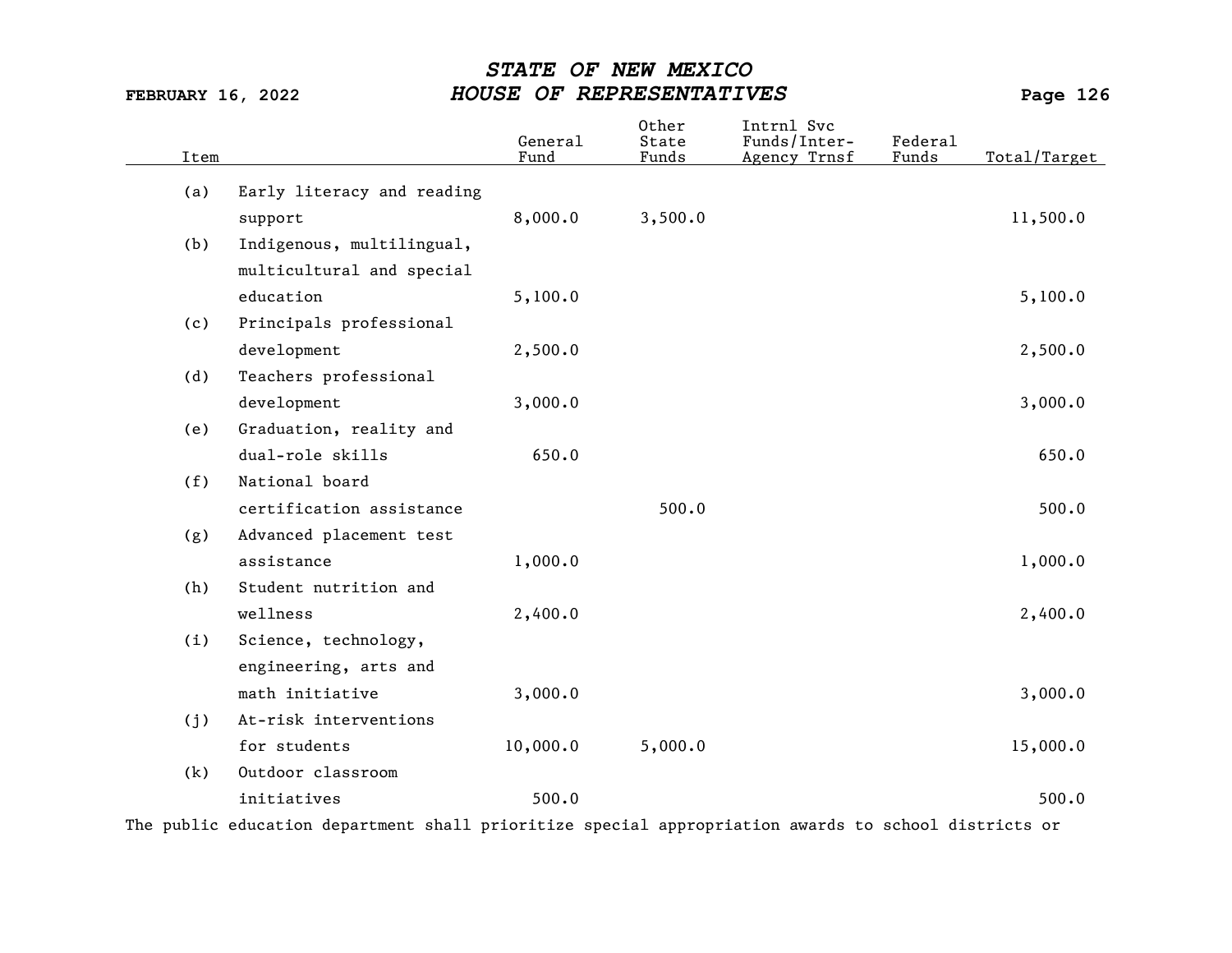| <b>FEBRUARY 16, 2022</b> | HOUSE OF REPRESENTATIVES |                |                            |         | Page 127     |
|--------------------------|--------------------------|----------------|----------------------------|---------|--------------|
|                          | General                  | Other<br>State | Intrnl Svc<br>Funds/Inter- | Federal |              |
| Ítem                     | Fund                     | Funds          | Agency Trnsf               | Funds   | Total/Target |

STATE OF NEW MEXICO

charter schools that implement K-5 plus or extended learning time programs for all eligible students.

The other state funds appropriation to the public education department for early literacy and reading support is from the public education reform fund.

A school district or charter school may submit an application to the public education department for an allocation from the teachers professional development appropriation to support mentorship and professional development for teachers. The public education department shall prioritize awards to school districts or charter schools that budget the portion of the state equalization guarantee distribution attributable to meeting requirements of Section 22-10A-9 NMSA 1978 and providing targeted and ongoing professional development for purposes of new teacher mentorship, case management, tutoring, data-guided instruction, coaching or other evidence-based practices that improve student outcomes. The public education department shall not make an award to a school district or charter school that does not submit an approved educational plan pursuant to Section 22-8-6 NMSA 1978 or an approved teacher mentorship program pursuant to Section 22-10A-9 NMSA 1978.

The general fund appropriation to the public education department for student nutrition and wellness shall be used for grants to school districts and charter schools for nutrition and wellness programs, including grants pursuant to Sections 22-13-13.2 and 22-13C-8 NMSA 1978.

The other state funds appropriation to the public education department for national board certification assistance is from the national board certification scholarship fund.

The general fund appropriation to the public education department for at-risk interventions for students shall be prioritized to schools with the highest family income index pursuant to Section 22-8F-3 NMSA 1978 that provide supplemental, evidence-based services for at-risk students.

The other state funds appropriation to the public education department for at-risk interventions for students is from the public education reform fund.

Any unexpended balances in special appropriations to the public education department remaining at the end of fiscal year 2023 from appropriations made from the general fund shall revert to the general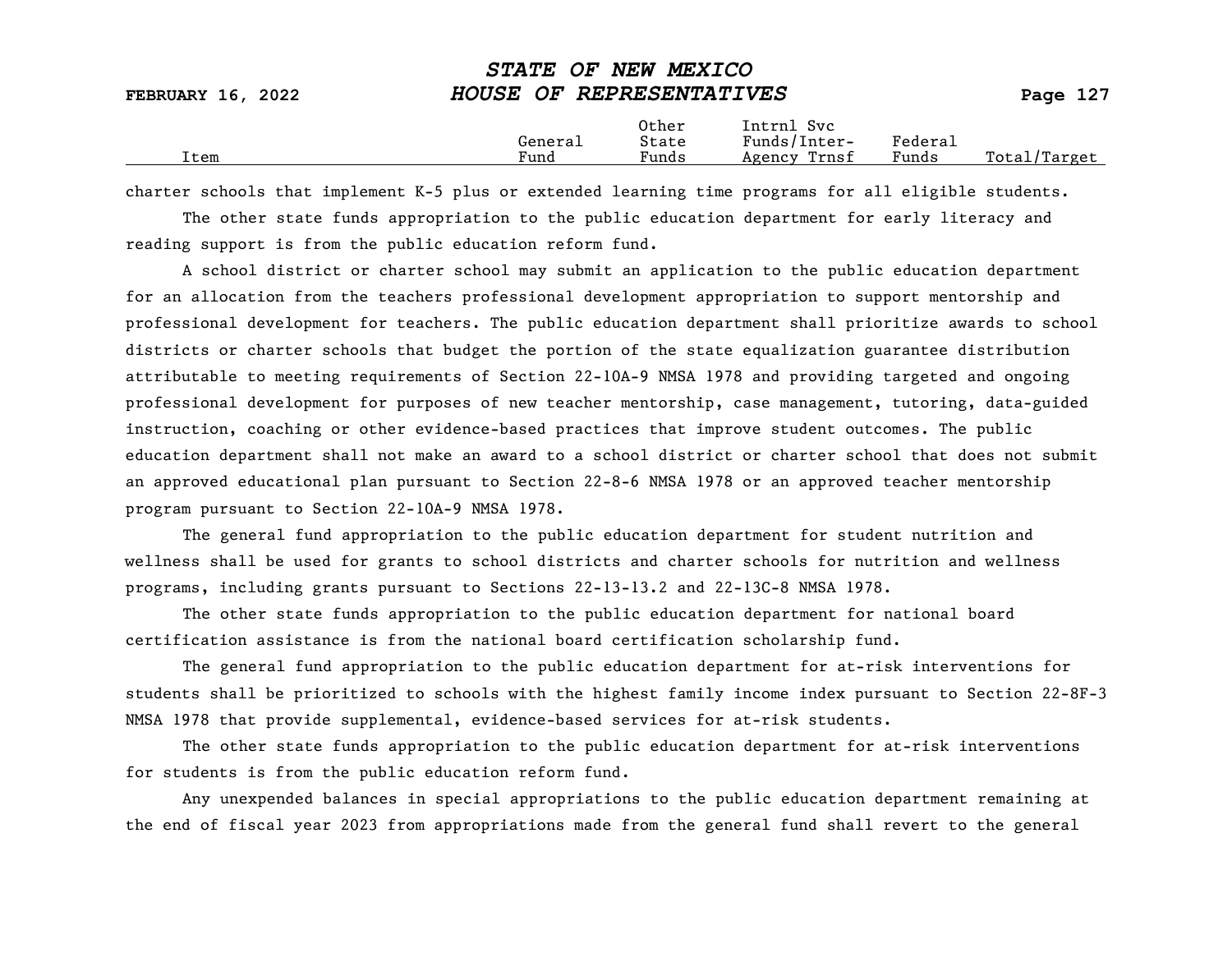|      |         | Other                  | Intrnl<br>Sv c  |                                    |                  |
|------|---------|------------------------|-----------------|------------------------------------|------------------|
|      | General | State                  | Funds/Inter-    | ${}_{\rm \texttt{Federa}_{\perp}}$ |                  |
| Item | Fund    | $\sim$ $\sim$<br>Funds | Trnsf<br>Agency | Funds                              | Total<br>'Target |

### fund.

Any unexpended balances in special appropriations to the public education department remaining at the end of fiscal year 2023 from appropriations made from the public education reform fund shall revert to the public education reform fund.

| Subtotal                            | [36, 150.0] | [9,000.0] | 45, 150.0 |
|-------------------------------------|-------------|-----------|-----------|
| PUBLIC SCHOOL FACILITIES AUTHORITY: |             |           |           |

The purpose of the public school facilities oversight program is to oversee public school facilities in all eighty-nine school districts ensuring correct and prudent planning, building and maintenance using state funds and ensuring adequacy of all facilities in accordance with public education department approved educational programs.

Appropriations:

| (a) Personal services and |
|---------------------------|
|---------------------------|

|     | employee benefits    | 4,699.7 | 4,699.7 |
|-----|----------------------|---------|---------|
| (b) | Contractual services | 105.6   | 105.6   |
| (c) | Other                | 1,268.7 | 1,268.7 |

- Performance measures:
- (a) Explanatory: Statewide public school facility condition index measured on December 31 of prior calendar year
- (b) Explanatory: Statewide public school facility maintenance assessment report score measured on December 31 of prior calendar year
- Subtotal 6,074.0 TOTAL OTHER EDUCATION 56,713.4 73,071.7 2,505.7 46,063.6 178,354.4

### J. HIGHER EDUCATION

On approval of the higher education department, the state budget division of the department of finance and administration may approve increases in budgets of agencies in this subsection whose other state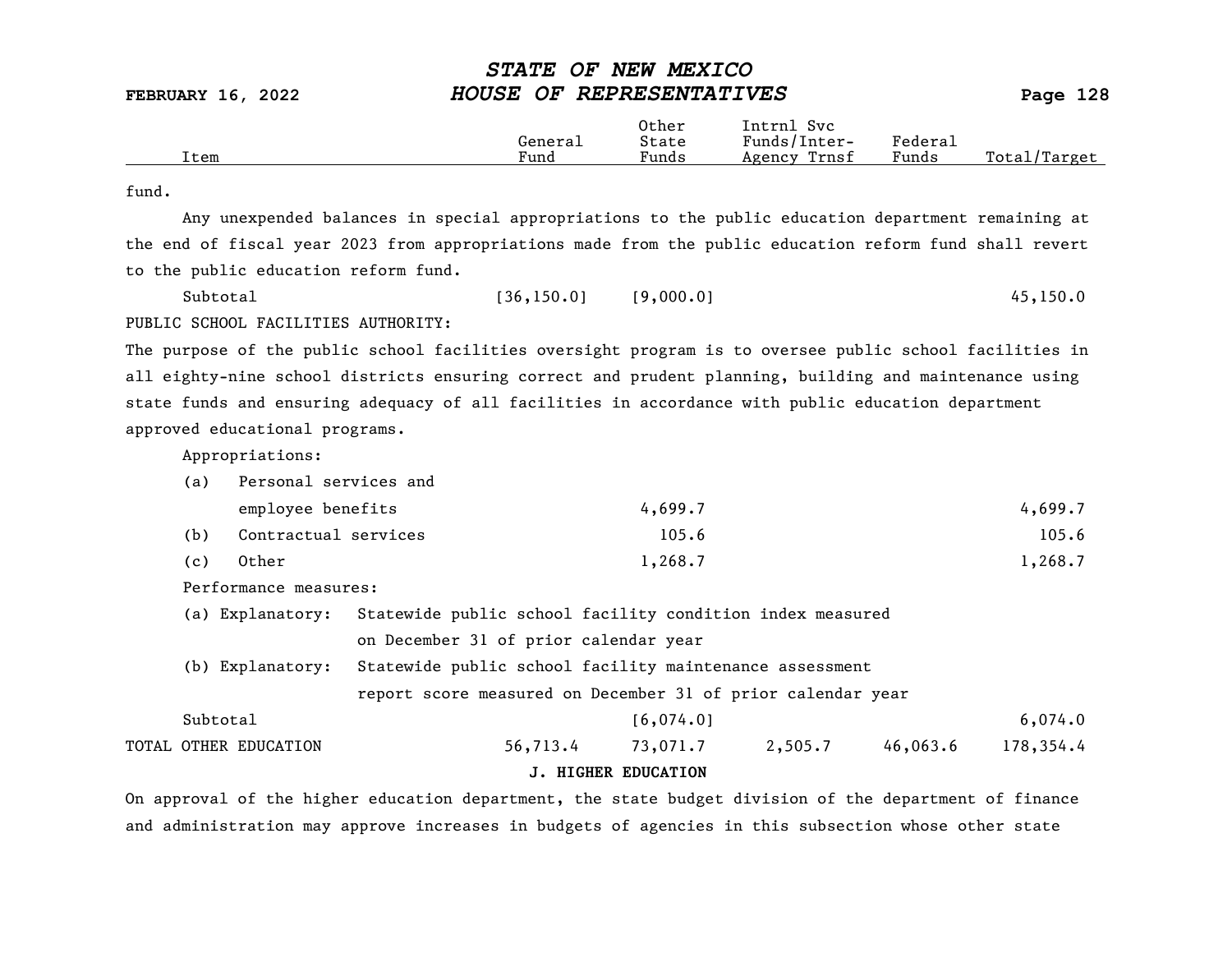| <b>FEBRUARY 16, 2022</b> | HOUSE OF REPRESENTATIVES |                |                            |         | Page $129$   |
|--------------------------|--------------------------|----------------|----------------------------|---------|--------------|
|                          | General                  | Other<br>State | Intrnl Svc<br>Funds/Inter- | Federal |              |
| Item                     | Fund                     | Funds          | Agency Trnsf               | Funds   | Total/Target |

STATE OF NEW MEXICO

funds exceed amounts specified, with the exception of the policy development and institutional financial oversight program of the higher education department. In approving budget increases, the director of the state budget division shall advise the legislature through its officers and appropriate committees, in writing, of the justification for the approval.

On approval of the higher education department and in consultation with the legislative finance committee, the state budget division of the department of finance and administration may reduce general fund appropriations, up to three percent, to institutions whose lower level common courses are not completely transferrable or accepted among public colleges and universities in New Mexico.

The secretary of higher education shall work with institutions whose enrollment has declined by more than fifty percent within the past five academic years on a plan to improve enrollment, collaborate or merge with other institutions, and reduce expenditures accordingly and submit an annual report to the legislative finance committee.

The department of finance and administration shall, as directed by the secretary of higher education, withhold from an educational institution or program that the higher education department places under an enhanced fiscal oversight program a portion, up to ten percent, of the institution's or program's general fund allotments. On written notice by the secretary of higher education that the institution or program has made sufficient progress toward satisfying the requirements imposed by the higher education department under the enhanced fiscal oversight program, the department of finance and administration shall release the withheld allotments. Money withheld in accordance with this provision and not released at the end of fiscal year 2023 shall revert to the general fund. The secretary of the department of finance and administration shall advise the legislature through its officers and appropriate committees, in writing, of the status of all withheld allotments.

Except as otherwise provided, any unexpended balances remaining at the end of fiscal year 2023 shall not revert to the general fund.

### HIGHER EDUCATION DEPARTMENT: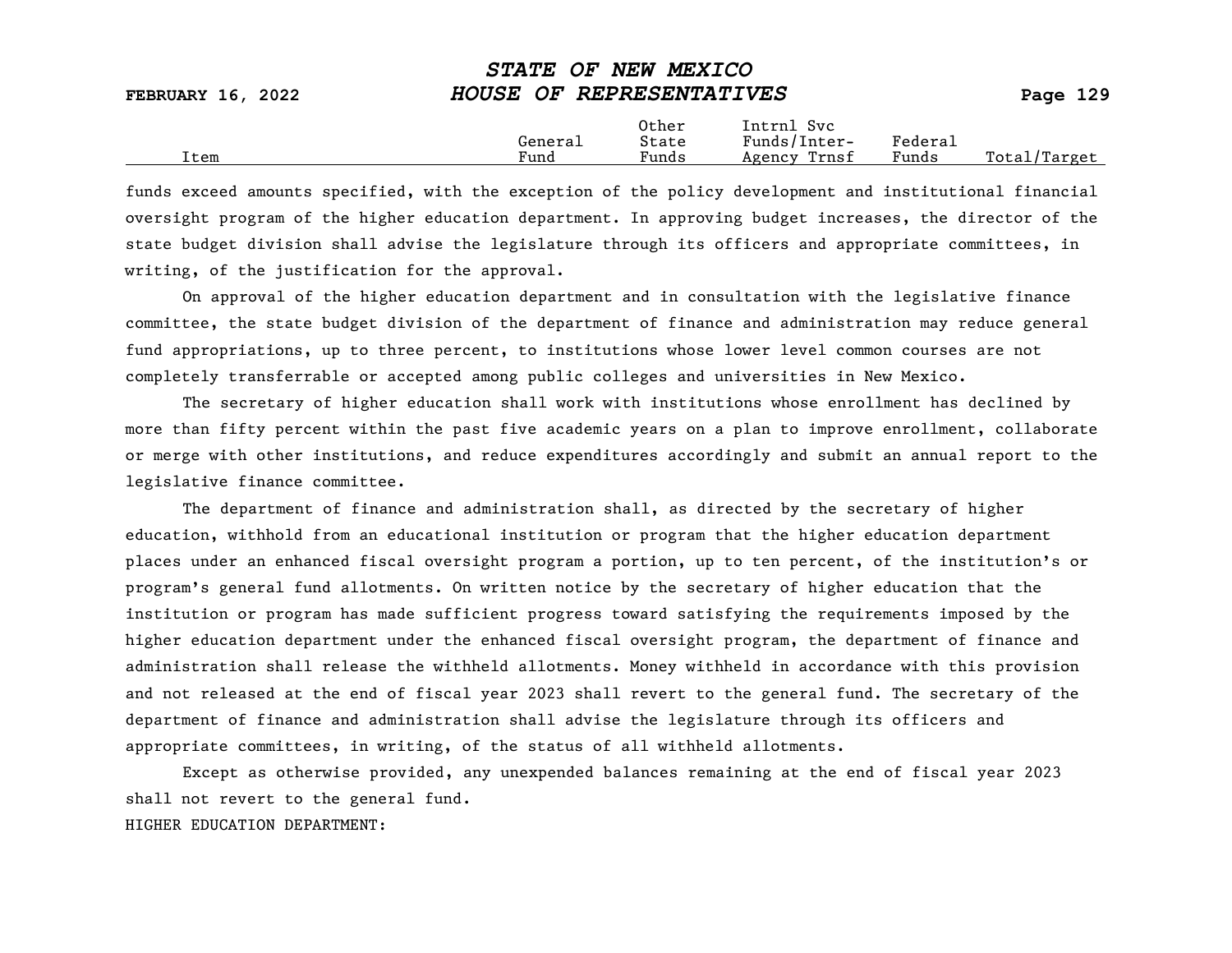|      |         | Other | Intrnl<br>Svc   |         |                             |
|------|---------|-------|-----------------|---------|-----------------------------|
|      | General | State | Funds/Inter-    | Federau |                             |
| Item | Fund    | Funds | Trnsf<br>Agency | Funds   | Total,<br>' <i>'</i> Target |

(1) Policy development and institutional financial oversight:

The purpose of the policy development and institutional financial oversight program is to provide a continuous process of statewide planning and oversight within the department's statutory authority for the state higher education system and to ensure both the efficient use of state resources and progress in implementing a statewide agenda.

Appropriations:

| (a) | Personal services and |         |       |      |         |          |  |  |  |
|-----|-----------------------|---------|-------|------|---------|----------|--|--|--|
|     | employee benefits     | 3,298.6 | 321.0 | 43.3 | 1,365.1 | 5,028.0  |  |  |  |
| (b) | Contractual services  | 980.4   | 50.0  |      | 500.0   | 1,530.4  |  |  |  |
| (c) | Other                 | 9,807.9 | 160.0 |      | 8,634.9 | 18,602.8 |  |  |  |

The general fund appropriation to the policy development and institutional financial oversight program of the higher education department in the other category includes six million seven hundred thousand dollars (\$6,700,000) to provide adults with education services and materials and access to high school equivalency tests, one hundred twenty-six thousand one hundred dollars (\$126,100) for workforce development programs at community colleges that primarily educate and retrain recently displaced workers, seven hundred sixty-one thousand one hundred dollars (\$761,100) for the high skills program, eighty-four thousand five hundred dollars (\$84,500) for English-learner teacher preparation and two hundred sixtythree thousand nine hundred dollars (\$263,900) to the tribal college dual-credit program fund.

The general fund appropriation to the policy development and institutional financial oversight program of the higher education department in the contractual services category includes seven hundred fifty thousand dollars (\$750,000) for an adult literacy program.

Any unexpended balances in the policy development and institutional financial oversight program of the higher education department remaining at the end of fiscal year 2023 from appropriations made from the general fund shall revert to the general fund.

The department of finance and administration shall, as directed by the secretary of higher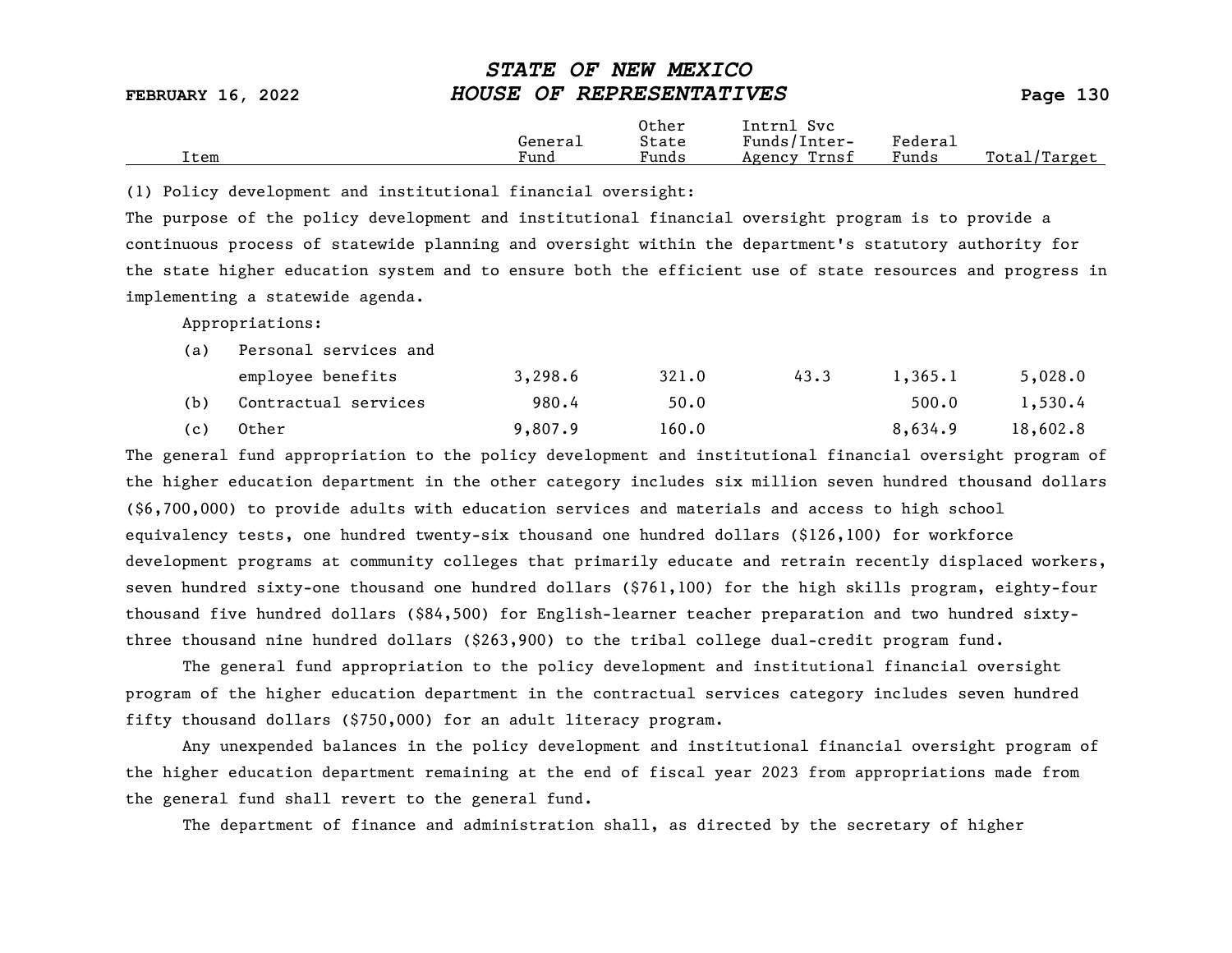| FEBRUARY 16, 2022 | HOUSE OF REPRESENTATIVES |                |                            |         | Page 131     |
|-------------------|--------------------------|----------------|----------------------------|---------|--------------|
|                   | General                  | Other<br>State | Intrnl Svc<br>Funds/Inter- | Federal |              |
| item              | Fund                     | Funds          | Agency Trnsf               | Funds   | Total/Target |

STATE OF NEW MEXICO

education, withhold one percent of instruction and general funding from each research university, comprehensive college or university, branch community college and independent community college until the secretary of the higher education department, after consultation with the legislative finance committee, certifies receipt of an enrollment management plan with specific quantifiable performance goals to increase enrollments at each university or college.

The general fund appropriation to the policy development and institutional financial oversight program of the higher education department in the other category includes two hundred fifty thousand dollars (\$250,000) for the administration of an external diploma program.

Performance measures:

| (a) Outcome: | Percent of unemployed adult education students obtaining  |     |
|--------------|-----------------------------------------------------------|-----|
|              | employment two quarters after exit                        | 35% |
| (b) Outcome: | Percent of adult education high school equivalency        |     |
|              | test-takers who earn a high school equivalency credential | 81% |
| (c) Outcome: | Percent of high-school-equivalency graduates entering     |     |
|              | postsecondary degree or certificate programs              | 45% |

(2) Student financial aid:

The purpose of the student financial aid program is to provide access, affordability and opportunities for success in higher education to students and their families so all New Mexicans may benefit from postsecondary education and training beyond high school.

Appropriations:

| (a) | Contractual services | 20.0     |                                      |          |       | 20.0     |
|-----|----------------------|----------|--------------------------------------|----------|-------|----------|
| (b) | Other                | 21,009.5 | $10\boldsymbol{.}000\boldsymbol{.}0$ | 43,100.0 | 300.0 | 74,409.5 |

The other state funds appropriation to the student financial aid program of the higher education department in the other category includes five million dollars (\$5,000,000) from the teacher preparation affordability scholarship program and five million dollars (\$5,000,000) from the teacher loan repayment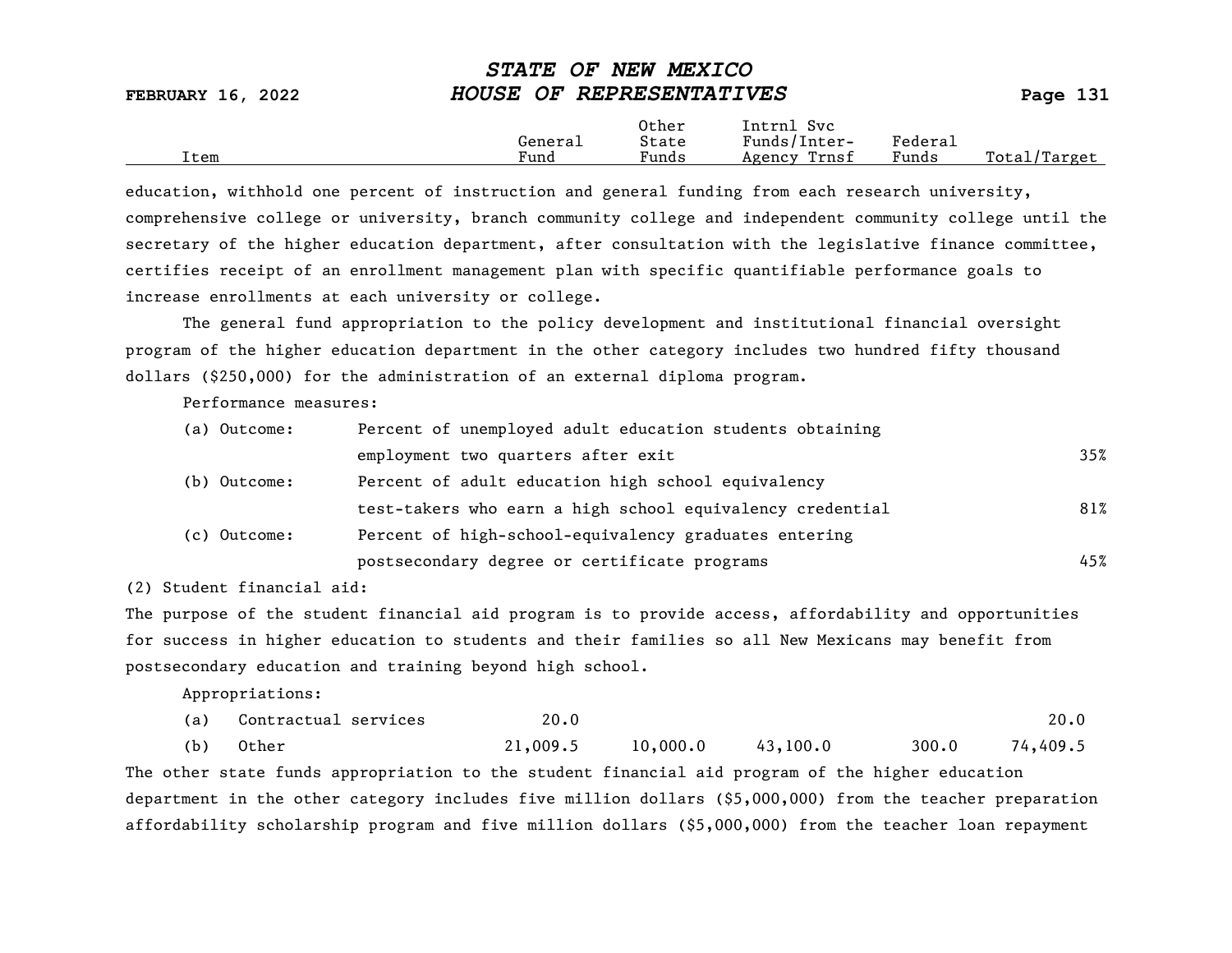|      |         | Other | Intrnl<br>Svc   |         |                  |
|------|---------|-------|-----------------|---------|------------------|
|      | General | State | Funds/Inter-    | Federa⊥ |                  |
| Item | Fund    | Funds | Trnsf<br>Agency | Funds   | Total<br>'Target |
|      |         |       |                 |         |                  |

fund.

(3) The opportunity scholarship:

Appropriations:

(a) Other 12,000.0 12,000.0

The general fund appropriation to the opportunity scholarship program of the higher education department in the other category includes twelve million dollars (\$12,000,000) for an opportunity scholarship program in fiscal year 2023 for students attending a public post-secondary educational institution or tribal college. The scholarship shall pay tuition and fees for New Mexico residents enrolled at least half-time at a public post-secondary educational institution or tribal college who are seeking an associate degree or a credit-bearing, workforce-aligned certificate as defined by the higher education department. Scholarships may be awarded for a maximum of sixty credit hours in an amount not to exceed one hundred percent of tuition and fees, before legislative lottery scholarships have been applied.

The opportunity scholarship program shall prioritize financial aid for qualified students as defined in Subsection I. (1) of Section 21-21N-2 NMSA 1978. The higher education department shall provide a written report summarizing the opportunity scholarship's finances, student participation and sustainability to the department of finance and administration and the legislative finance committee by November 1, 2022. Any unexpended balances remaining at the end of fiscal year 2023 from appropriations made from the general fund shall revert to the general fund.

Subtotal [47,116.4] [10,531.0] [43,143.3] [10,800.0] 111,590.7 UNIVERSITY OF NEW MEXICO:

(1) Main campus:

The purpose of the instruction and general program is to provide education services designed to meet the intellectual, educational and quality of life goals associated with the ability to enter the workforce, compete and advance in the new economy and contribute to social advancement through informed citizenship.

Appropriations: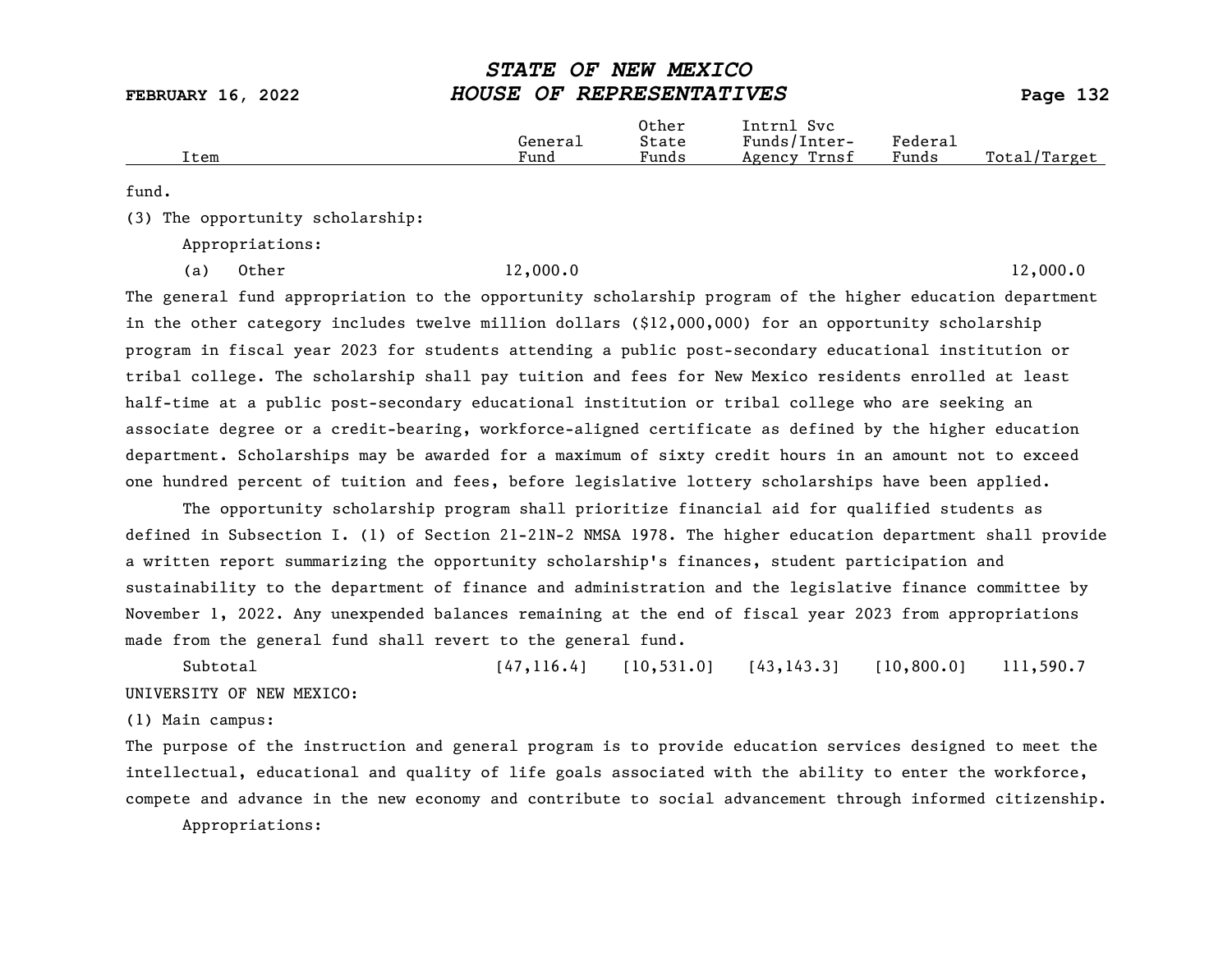| Item |                         |                 | General<br>Fund                                      | Other<br>State<br>Funds | Intrnl Svc<br>Funds/Inter-<br>Agency Trnsf                  | Federal<br>Funds | Total/Target |
|------|-------------------------|-----------------|------------------------------------------------------|-------------------------|-------------------------------------------------------------|------------------|--------------|
| (a)  | Other                   |                 |                                                      | 149,549.0               |                                                             | 137,828.0        | 287,377.0    |
| (b)  | Instruction and general |                 |                                                      |                         |                                                             |                  |              |
|      | purposes                |                 | 203,767.7                                            | 176,179.0               |                                                             | 3,807.0          | 383,753.7    |
| (c)  | Athletics               |                 | 5,936.2                                              | 26,860.0                |                                                             | 31.0             | 32,827.2     |
| (d)  | Educational television  |                 | 1,023.6                                              | 5,032.0                 |                                                             | 2,982.0          | 9,037.6      |
| (e)  | Tribal education        |                 |                                                      |                         |                                                             |                  |              |
|      | initiatives             |                 | 1,050.0                                              |                         |                                                             |                  | 1,050.0      |
| (f)  | Teacher pipeline        |                 |                                                      |                         |                                                             |                  |              |
|      | initiatives             |                 | 100.0                                                |                         |                                                             |                  | 100.0        |
|      | Performance measures:   |                 |                                                      |                         |                                                             |                  |              |
|      | (a) Output:             |                 | Number of students enrolled, by headcount            |                         |                                                             |                  | 26,000       |
|      | (b) Output:             |                 |                                                      |                         | Number of first-time freshmen enrolled who graduated from a |                  |              |
|      |                         |                 | New Mexico high school by headcount                  |                         |                                                             |                  | 2,500        |
|      | $(c)$ Output:           |                 | Number of credit hours delivered                     |                         |                                                             |                  | 550,000      |
|      | $(d)$ Output:           |                 |                                                      |                         | Number of unduplicated degree awards in the most recent     |                  |              |
|      |                         | academic year   |                                                      |                         |                                                             |                  | 3,650        |
|      | (e) Outcome:            |                 | Percent of a cohort of first-time, full-time,        |                         |                                                             |                  |              |
|      |                         |                 | degree-seeking freshmen who complete a baccalaureate |                         |                                                             |                  |              |
|      |                         |                 | program within one hundred fifty percent of standard |                         |                                                             |                  |              |
|      |                         | graduation time |                                                      |                         |                                                             |                  | 60%          |
|      | (f) Outcome:            |                 |                                                      |                         | Percent of first-time, full-time freshmen retained to the   |                  |              |
|      |                         | third semester  |                                                      |                         |                                                             |                  | 83%          |

## (2) Gallup branch:

The purpose of the instruction and general program at New Mexico's community colleges is to provide credit and noncredit postsecondary education and training opportunities to New Mexicans so they have the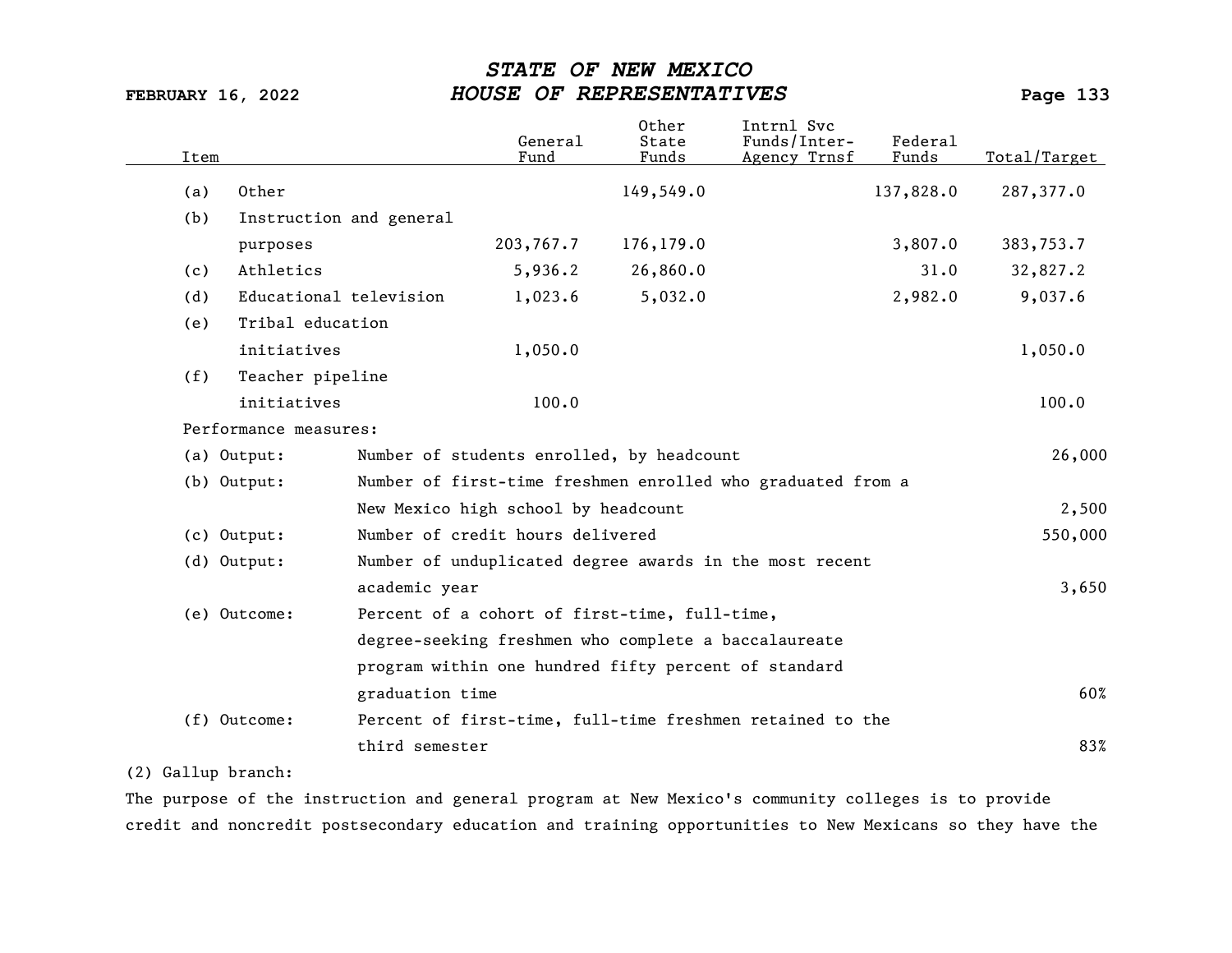| Item |                         |                                           | General<br>Fund | Other<br>State<br>Funds | Intrnl Svc<br>Funds/Inter-<br>Agency Trnsf                                                               | Federa1<br>Funds | Total/Target |
|------|-------------------------|-------------------------------------------|-----------------|-------------------------|----------------------------------------------------------------------------------------------------------|------------------|--------------|
|      |                         |                                           |                 |                         | skills to be competitive in the new economy and are able to participate in lifelong learning activities. |                  |              |
|      | Appropriations:         |                                           |                 |                         |                                                                                                          |                  |              |
| (a)  | Other                   |                                           |                 | 1,408.0                 |                                                                                                          | 1,326.0          | 2,734.0      |
| (b)  | Instruction and general |                                           |                 |                         |                                                                                                          |                  |              |
|      | purposes                |                                           | 8,994.6         | 5,220.0                 |                                                                                                          | 83.0             | 14,297.6     |
| (c)  | Tribal education        |                                           |                 |                         |                                                                                                          |                  |              |
|      | initiatives             |                                           | 100.0           |                         |                                                                                                          |                  | 100.0        |
|      | Performance measures:   |                                           |                 |                         |                                                                                                          |                  |              |
|      | (a) Output:             | Number of students enrolled, by headcount |                 |                         |                                                                                                          |                  | 3,600        |
|      | $(b)$ Output:           |                                           |                 |                         | Number of first-time freshmen enrolled who graduated from a                                              |                  |              |
|      |                         | New Mexico high school, by headcount      |                 |                         |                                                                                                          |                  | 138          |
|      | $(c)$ Output:           | Number of credit hours delivered          |                 |                         |                                                                                                          |                  | 35,542       |
|      | (d) Output:             |                                           |                 |                         | Number of unduplicated awards conferred in the most recent                                               |                  |              |
|      |                         | academic year                             |                 |                         |                                                                                                          |                  | 270          |
|      | (e) Outcome:            |                                           |                 |                         | Percent of first-time, full-time freshmen retained to the                                                |                  |              |
|      |                         | third semester                            |                 |                         |                                                                                                          |                  | 60%          |
|      | (f) Outcome:            |                                           |                 |                         | Percent of a cohort of first-time, full-time, degree- or                                                 |                  |              |
|      |                         |                                           |                 |                         | certificate-seeking community college students who complete                                              |                  |              |
|      |                         |                                           |                 |                         | an academic program within one hundred fifty percent of                                                  |                  |              |
|      |                         | standard graduation time                  |                 |                         |                                                                                                          |                  | 35%          |

(3) Los Alamos branch:

The purpose of the instruction and general program at New Mexico's community colleges is to provide credit and noncredit postsecondary education and training opportunities to New Mexicans so they have the skills to be competitive in the new economy and are able to participate in lifelong learning activities. Appropriations: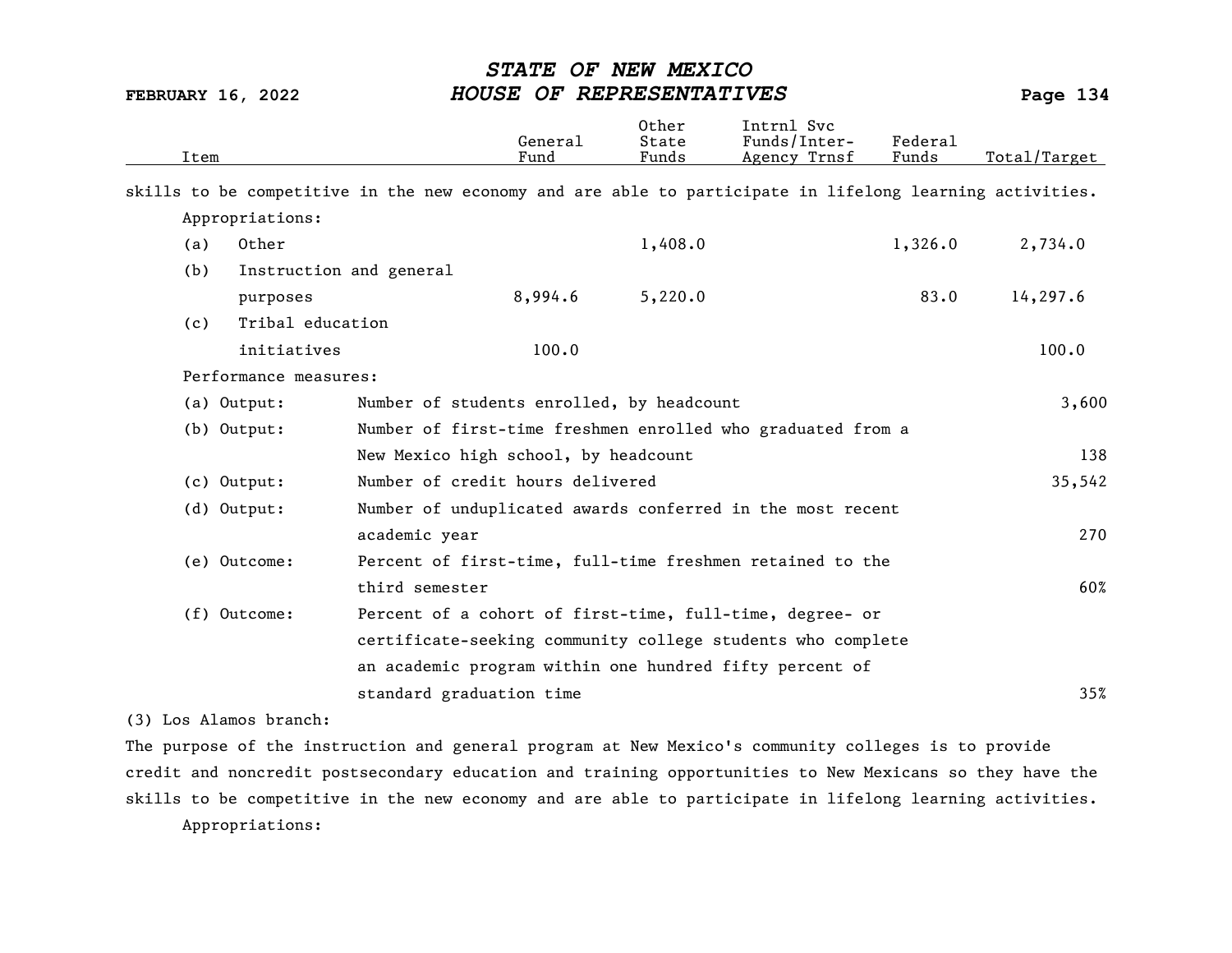| Item |                         |                                                      | General<br>Fund | Other<br>State<br>Funds | Intrnl Svc<br>Funds/Inter-<br>Agency Trnsf                  | Federal<br>Funds | Total/Target |
|------|-------------------------|------------------------------------------------------|-----------------|-------------------------|-------------------------------------------------------------|------------------|--------------|
| (a)  | Other                   |                                                      |                 | 381.0                   |                                                             | 856.0            | 1,237.0      |
| (b)  | Instruction and general |                                                      |                 |                         |                                                             |                  |              |
|      | purposes                |                                                      | 1,975.4         | 2,717.0                 |                                                             | 481.0            | 5,173.4      |
|      | Performance measures:   |                                                      |                 |                         |                                                             |                  |              |
|      | (a) Output:             | Number of students enrolled, by headcount            |                 |                         |                                                             |                  | 950          |
|      | (b) Output:             |                                                      |                 |                         | Number of first-time freshmen enrolled who graduated from a |                  |              |
|      |                         | New Mexico high school, by headcount                 |                 |                         |                                                             |                  | 182          |
|      | (c) Output:             | Number of credit hours delivered                     |                 |                         |                                                             |                  | 13,000       |
|      | (d) Output:             |                                                      |                 |                         | Number of unduplicated awards conferred in the most recent  |                  |              |
|      |                         | academic year                                        |                 |                         |                                                             |                  | 100          |
|      | (e) Outcome:            | Percent of a cohort of first-time, full-time,        |                 |                         |                                                             |                  |              |
|      |                         |                                                      |                 |                         | degree-seeking community college students who complete an   |                  |              |
|      |                         | academic program within one hundred fifty percent of |                 |                         |                                                             |                  |              |
|      |                         | standard graduation time                             |                 |                         |                                                             |                  | 35%          |
|      | $(f)$ Outcome:          |                                                      |                 |                         | Percent of first-time, full-time freshmen retained to the   |                  |              |
|      |                         | third semester                                       |                 |                         |                                                             |                  | 60%          |
|      |                         |                                                      |                 |                         |                                                             |                  |              |

(4) Valencia branch:

The purpose of the instruction and general program at New Mexico's community colleges is to provide credit and noncredit postsecondary education and training opportunities to New Mexicans so they have the skills to be competitive in the new economy and are able to participate in lifelong learning activities.

Appropriations:

| (a) | Other                   |         | 614.7   | 2,227.5 | 2,842.2  |
|-----|-------------------------|---------|---------|---------|----------|
| (b) | Instruction and general |         |         |         |          |
|     | purposes                | 5,969.6 | 4,908.8 | 61.6    | 10,940.0 |
|     | Performance measures:   |         |         |         |          |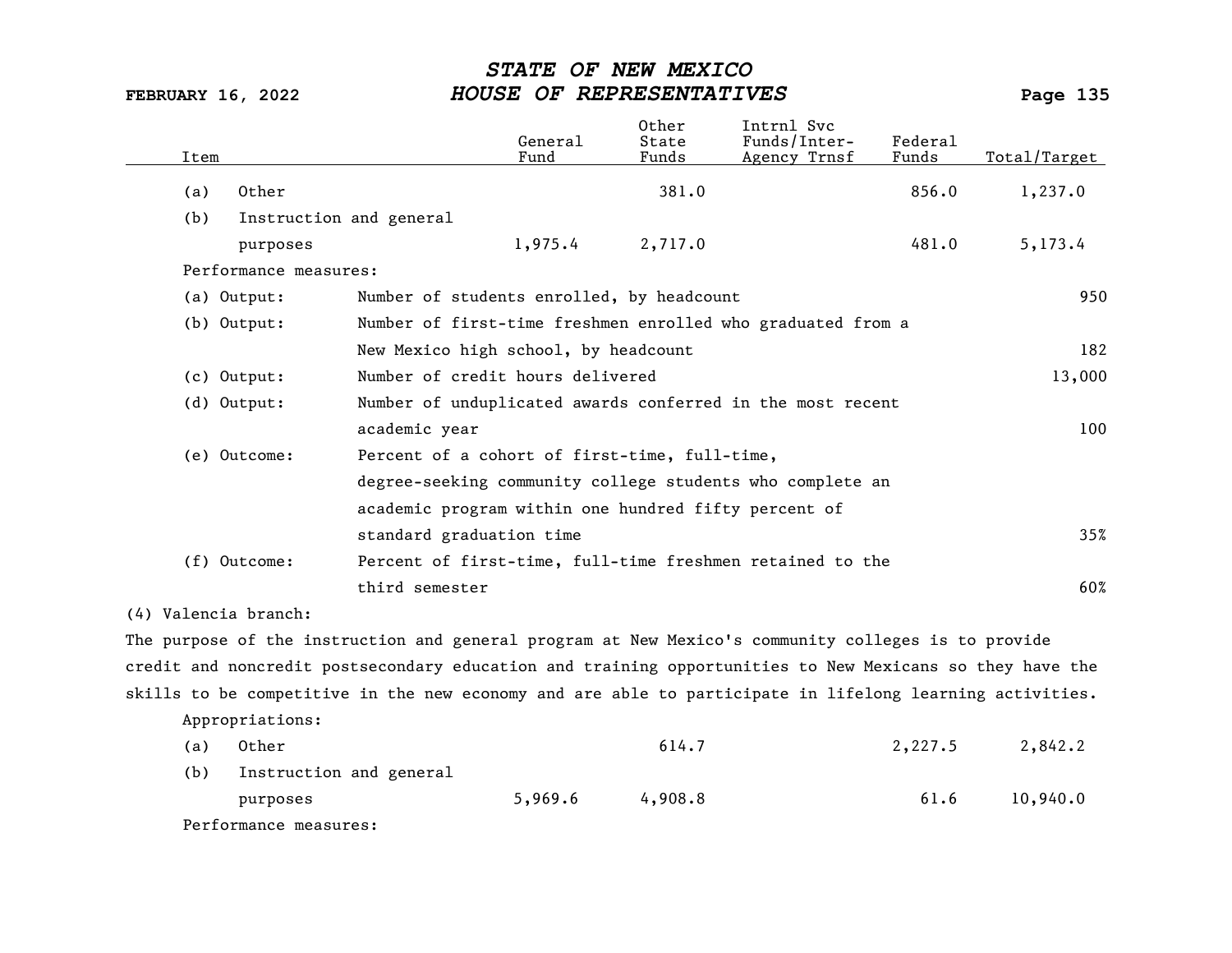| Item           | General<br>Fund                                             | Other<br>State<br>Funds | Intrnl Svc<br>Funds/Inter-<br>Agency Trnsf | Federal<br>Funds | Total/Target |
|----------------|-------------------------------------------------------------|-------------------------|--------------------------------------------|------------------|--------------|
| (a) Output:    | Number of students enrolled, by headcount                   |                         |                                            |                  | 3,700        |
| $(b)$ Output:  | Number of first-time freshmen enrolled who graduated from a |                         |                                            |                  |              |
|                | New Mexico high school, by headcount                        |                         |                                            |                  | 254          |
| $(c)$ Output:  | Number of credit hours delivered                            |                         |                                            |                  | 30,000       |
| (d) Output:    | Number of unduplicated awards conferred in the most recent  |                         |                                            |                  |              |
|                | academic year                                               |                         |                                            |                  | 132          |
| (e) Outcome:   | Percent of a cohort of first-time, full-time, degree- or    |                         |                                            |                  |              |
|                | certificate-seeking community college students who complete |                         |                                            |                  |              |
|                | an academic program within one hundred fifty percent of     |                         |                                            |                  |              |
|                | standard graduation time                                    |                         |                                            |                  | $35\%$       |
| $(f)$ Outcome: | Percent of first-time, full-time freshmen retained to the   |                         |                                            |                  |              |
|                | third semester                                              |                         |                                            |                  | 60%          |
|                |                                                             |                         |                                            |                  |              |

(5) Taos branch:

The purpose of the instruction and general program at New Mexico's community colleges is to provide credit and noncredit postsecondary education and training opportunities to New Mexicans so they have the skills to be competitive in the new economy and are able to participate in lifelong learning activities.

| Appropriations:       |                                                             |         |         |         |
|-----------------------|-------------------------------------------------------------|---------|---------|---------|
| Other<br>(a)          |                                                             | 1,334.3 | 2,580.9 | 3,915.2 |
| (b)                   | Instruction and general                                     |         |         |         |
| purposes              | 3,948.5                                                     | 3,716.7 | 33.7    | 7,698.9 |
| Performance measures: |                                                             |         |         |         |
| (a) Output:           | Number of students enrolled, by headcount                   |         |         | 2,051   |
| $(b)$ Output:         | Number of first-time freshmen enrolled who graduated from a |         |         |         |
|                       | New Mexico high school, by headcount                        |         |         | 133     |
| $(c)$ Output:         | Number of credit hours delivered                            |         |         | 15,382  |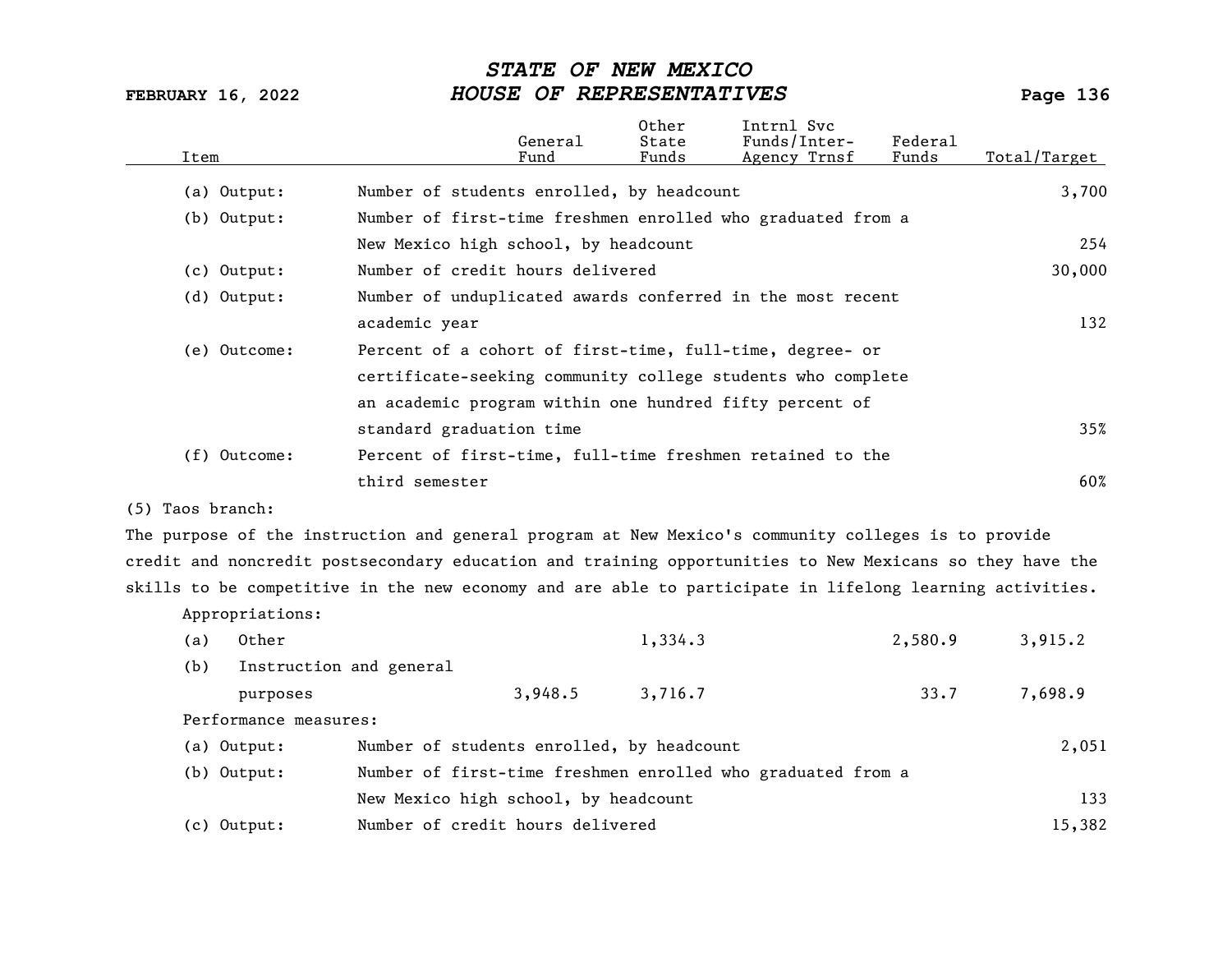| Item |                                           | General<br>Fund                                             | 0ther<br>State<br>Funds | Intrnl Svc<br>Funds/Inter-<br>Agency Trnsf | Federal<br>Funds | Total/Target |
|------|-------------------------------------------|-------------------------------------------------------------|-------------------------|--------------------------------------------|------------------|--------------|
|      | (d) Output:                               | Number of unduplicated awards conferred in the most recent  |                         |                                            |                  |              |
|      | academic year                             |                                                             |                         |                                            |                  | 165          |
|      | (e) Outcome:                              | Percent of first-time, full-time freshmen retained to the   |                         |                                            |                  |              |
|      | third semester                            |                                                             |                         |                                            |                  | 60%          |
|      | (f) Outcome:                              | Percent of a cohort of first-time, full-time, degree- or    |                         |                                            |                  |              |
|      |                                           | certificate-seeking community college students who complete |                         |                                            |                  |              |
|      |                                           | an academic program within one hundred fifty percent of     |                         |                                            |                  |              |
|      |                                           | standard graduation time                                    |                         |                                            |                  | 35%          |
|      | (6) Research and public service projects: |                                                             |                         |                                            |                  |              |
|      | Appropriations:                           |                                                             |                         |                                            |                  |              |
| (a)  | Graduation, reality and                   |                                                             |                         |                                            |                  |              |
|      | dual-role skills                          | 150.0                                                       |                         |                                            |                  | 150.0        |
| (b)  | Chicano and chicana                       |                                                             |                         |                                            |                  |              |
|      | studies                                   | 325.0                                                       |                         |                                            |                  | 325.0        |
| (c)  | Veterans student services                 | 228.0                                                       |                         |                                            |                  | 228.0        |
| (d)  | African American student                  |                                                             |                         |                                            |                  |              |
|      | services                                  | 171.6                                                       |                         |                                            |                  | 171.6        |
| (e)  | Native American studies                   | 250.0                                                       |                         |                                            |                  | 250.0        |
| (f)  | Judicial selection                        | 47.7                                                        |                         |                                            |                  | 47.7         |
| (g)  | Judicial education center                 | 364.8                                                       |                         |                                            |                  | 364.8        |
| (h)  | Southwest research center                 | 737.6                                                       |                         |                                            |                  | 737.6        |
| (i)  | Substance abuse program                   | 66.0                                                        |                         |                                            |                  | 66.0         |
| (j)  | Resource geographic                       |                                                             |                         |                                            |                  |              |
|      | information system                        | 59.3                                                        |                         |                                            |                  | 59.3         |
| (k)  | Southwest Indian law clinic               | 185.4                                                       |                         |                                            |                  | 185.4        |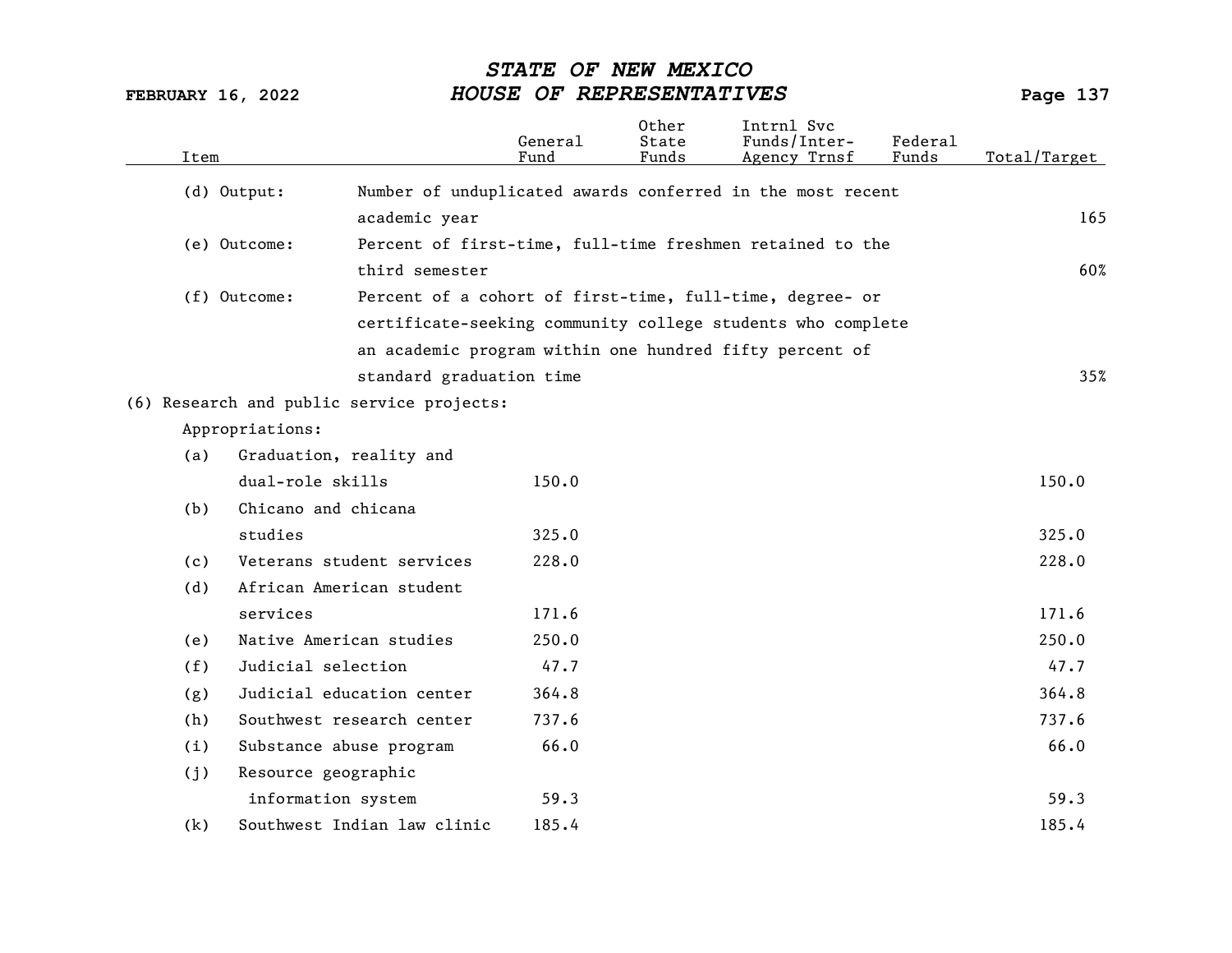| Item |                            | General<br>Fund | Other<br>State<br>Funds | Intrnl Svc<br>Funds/Inter-<br>Agency Trnsf | Federal<br>Funds | Total/Target |
|------|----------------------------|-----------------|-------------------------|--------------------------------------------|------------------|--------------|
| (1)  | Geospatial and population  |                 |                         |                                            |                  |              |
|      | studies/bureau of business |                 |                         |                                            |                  |              |
|      | and economic research      | 346.2           |                         |                                            |                  | 346.2        |
| (m)  | New Mexico historical      |                 |                         |                                            |                  |              |
|      | review                     | 42.0            |                         |                                            |                  | 42.0         |
| (n)  | Ibero-American education   | 78.8            |                         |                                            |                  | 78.8         |
| (0)  | Manufacturing engineering  |                 |                         |                                            |                  |              |
|      | program                    | 494.4           |                         |                                            |                  | 494.4        |
| (p)  | Wildlife law education     | 85.9            |                         |                                            |                  | 85.9         |
| (q)  | Africana studies           | 273.5           |                         |                                            |                  | 273.5        |
| (r)  | Disabled student services  | 160.6           |                         |                                            |                  | 160.6        |
| (s)  | Minority student services  |                 |                         |                                            |                  |              |
|      | - UNM                      | 944.3           |                         |                                            |                  | 944.3        |
| (t)  | Community-based education  | 503.6           |                         |                                            |                  | 503.6        |
| (u)  | Corrine Wolfe children's   |                 |                         |                                            |                  |              |
|      | law center                 | 151.7           |                         |                                            |                  | 151.7        |
| (v)  | Mock trial program and     |                 |                         |                                            |                  |              |
|      | high school forensics      | 261.6           |                         |                                            |                  | 261.6        |
| (w)  | Utton transboundary        |                 |                         |                                            |                  |              |
|      | resources center           | 397.2           |                         |                                            |                  | 397.2        |
| (x)  | Student mentoring program  | 258.0           |                         |                                            |                  | 258.0        |
| (y)  | Land grant studies         | 115.4           |                         |                                            |                  | 115.4        |
| (z)  | Gallup branch - nurse      |                 |                         |                                            |                  |              |
|      | expansion                  | 180.6           |                         |                                            |                  | 180.6        |
| (aa) | Valencia branch - nurse    |                 |                         |                                            |                  |              |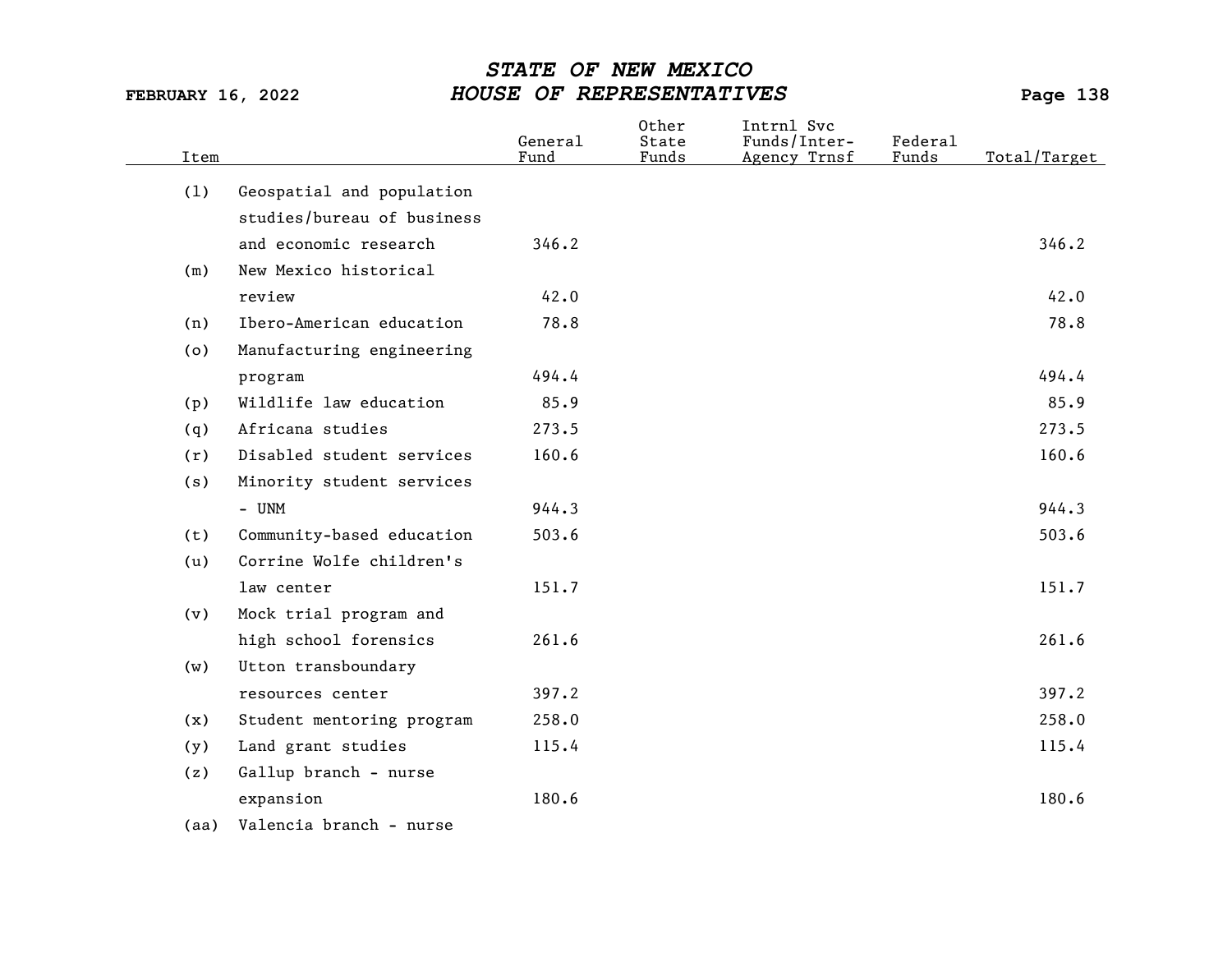| Item |                             | General<br>Fund | Other<br>State<br>Funds | Intrnl Svc<br>Funds/Inter-<br>Agency Trnsf | Federal<br>Funds | Total/Target |
|------|-----------------------------|-----------------|-------------------------|--------------------------------------------|------------------|--------------|
|      | expansion                   | 146.5           |                         |                                            |                  | 146.5        |
| (bb) | Taos branch - nurse         |                 |                         |                                            |                  |              |
|      |                             |                 |                         |                                            |                  |              |
|      | expansion                   | 210.4           |                         |                                            |                  | 210.4        |
| (cc) | Gallup branch - workforce   |                 |                         |                                            |                  |              |
|      | development programs        | 182.4           |                         |                                            |                  | 182.4        |
| (dd) | University of New Mexico    |                 |                         |                                            |                  |              |
|      | press                       | 238.4           |                         |                                            |                  | 238.4        |
| (ee) | American Indian summer      |                 |                         |                                            |                  |              |
|      | bridge program              | 250.0           |                         |                                            |                  | 250.0        |
| (ff) | Economics department        | 125.0           |                         |                                            |                  | 125.0        |
| (gg) | Natural heritage New Mexico |                 |                         |                                            |                  |              |
|      | database                    | 50.0            |                         |                                            |                  | 50.0         |
|      | (7) Health sciences center: |                 |                         |                                            |                  |              |

The purpose of the institution and general program of the university of New Mexico health sciences center is to provide educational, clinical and research support for the advancement of the health of all New Mexicans.

Appropriations:

| (a) Other | 422,300.0 | 150,300.0 | 572,600.0 |
|-----------|-----------|-----------|-----------|
|-----------|-----------|-----------|-----------|

(b) Instruction and general

purposes 66,582.5 67,917.2 581.5 4,000.0 139,081.2

The internal service funds/interagency transfers appropriation to the health sciences center of the university of New Mexico in the instruction and general purposes category includes five hundred eightyone thousand five hundred dollars (\$581,500) from the tobacco settlement program fund.

Performance measures:

(a) Output: Pass rate of medical school students on United States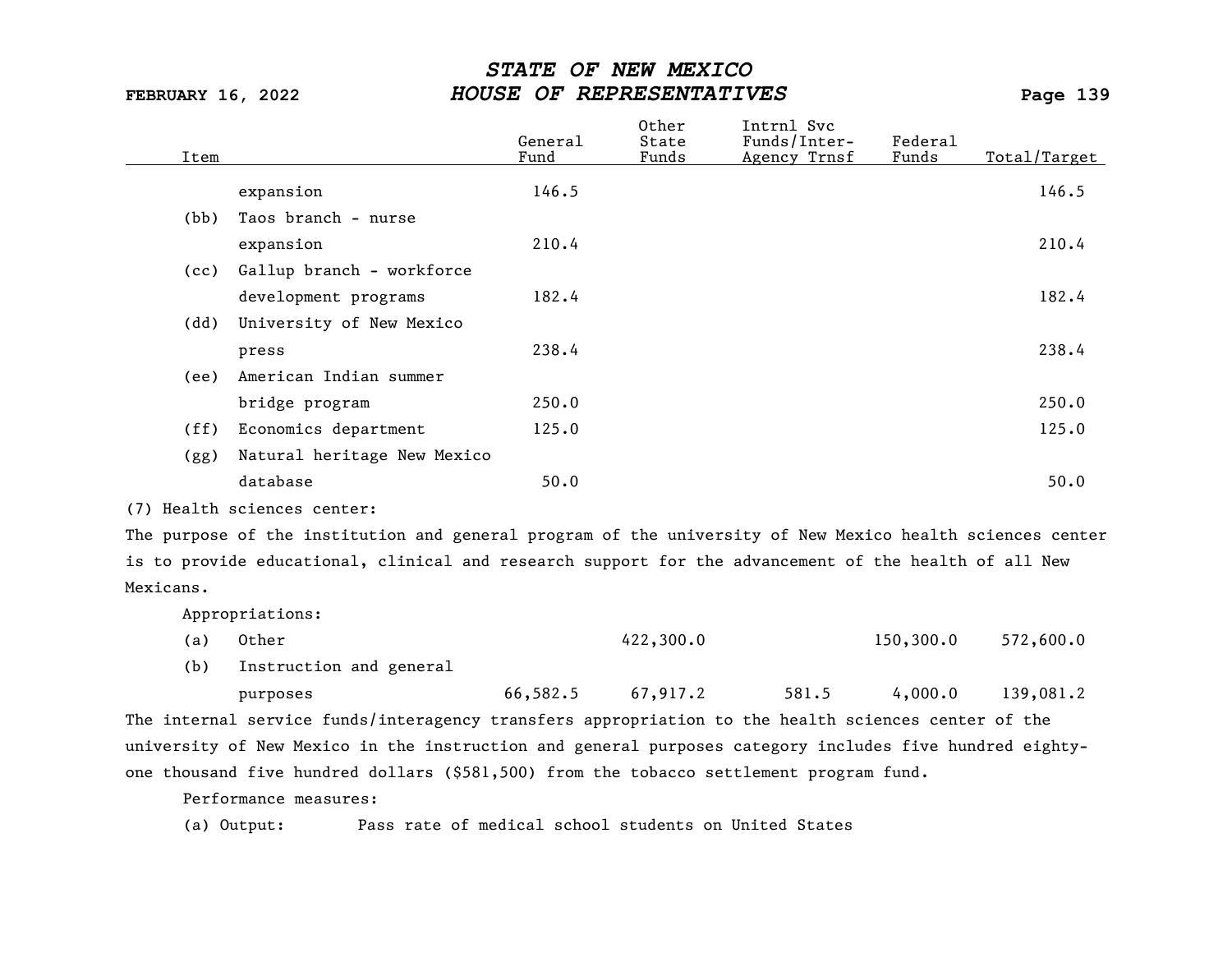| Item |                                                                  | General<br>Fund                                    | Other<br>State<br>Funds | Intrnl Svc<br>Funds/Inter-<br>Agency Trnsf              | Federal<br>Funds | Total/Target |
|------|------------------------------------------------------------------|----------------------------------------------------|-------------------------|---------------------------------------------------------|------------------|--------------|
|      |                                                                  |                                                    |                         | medical licensing examination, step two clinical skills |                  |              |
|      | exam, on first attempt                                           |                                                    |                         |                                                         |                  | 96%          |
|      | (b) Outcome:                                                     | Percent of nursing graduates passing the requisite |                         |                                                         |                  |              |
|      |                                                                  | licensure exam on first attempt                    |                         |                                                         |                  | 80%          |
|      | (8) Health sciences center research and public service projects: |                                                    |                         |                                                         |                  |              |
|      | Appropriations:                                                  |                                                    |                         |                                                         |                  |              |
| (a)  | ENLACE                                                           | 812.2                                              |                         |                                                         |                  | 812.2        |
| (b)  | New Mexico bioscience                                            |                                                    |                         |                                                         |                  |              |
|      | authority                                                        | 286.9                                              |                         |                                                         |                  | 286.9        |
| (c)  | Graduate medical                                                 |                                                    |                         |                                                         |                  |              |
|      | education/residencies                                            | 1,997.2                                            |                         |                                                         |                  | 1,997.2      |
| (d)  | Office of medical                                                |                                                    |                         |                                                         |                  |              |
|      | investigator                                                     | 6,341.6                                            | 6,300.0                 |                                                         | 50.0             | 12,691.6     |
| (e)  | Native American suicide                                          |                                                    |                         |                                                         |                  |              |
|      | prevention                                                       | 88.1                                               |                         |                                                         |                  | 88.1         |
| (f)  | Minority student services                                        |                                                    |                         |                                                         |                  |              |
|      | - HSC                                                            | 166.8                                              |                         |                                                         |                  | 166.8        |
| (g)  | Children's psychiatric                                           |                                                    |                         |                                                         |                  |              |
|      | hospital                                                         | 7,479.0                                            | 12,900.0                |                                                         |                  | 20,379.0     |
| (h)  | Carrie Tingley hospital                                          | 5,752.6                                            | 16,501.4                |                                                         |                  | 22,254.0     |
| (i)  | Newborn intensive care                                           | 3,025.4                                            | 50.0                    |                                                         | 190.3            | 3, 265.7     |
| (j)  | Pediatric oncology                                               | 1,177.7                                            | 171.3                   |                                                         |                  | 1,349.0      |
| (k)  | Poison and drug                                                  |                                                    |                         |                                                         |                  |              |
|      | information center                                               | 1,628.7                                            | 415.8                   |                                                         | 701.0            | 2,745.5      |
| (1)  | Medical residents                                                |                                                    | 40, 100.0               |                                                         | 7,400.0          | 47,500.0     |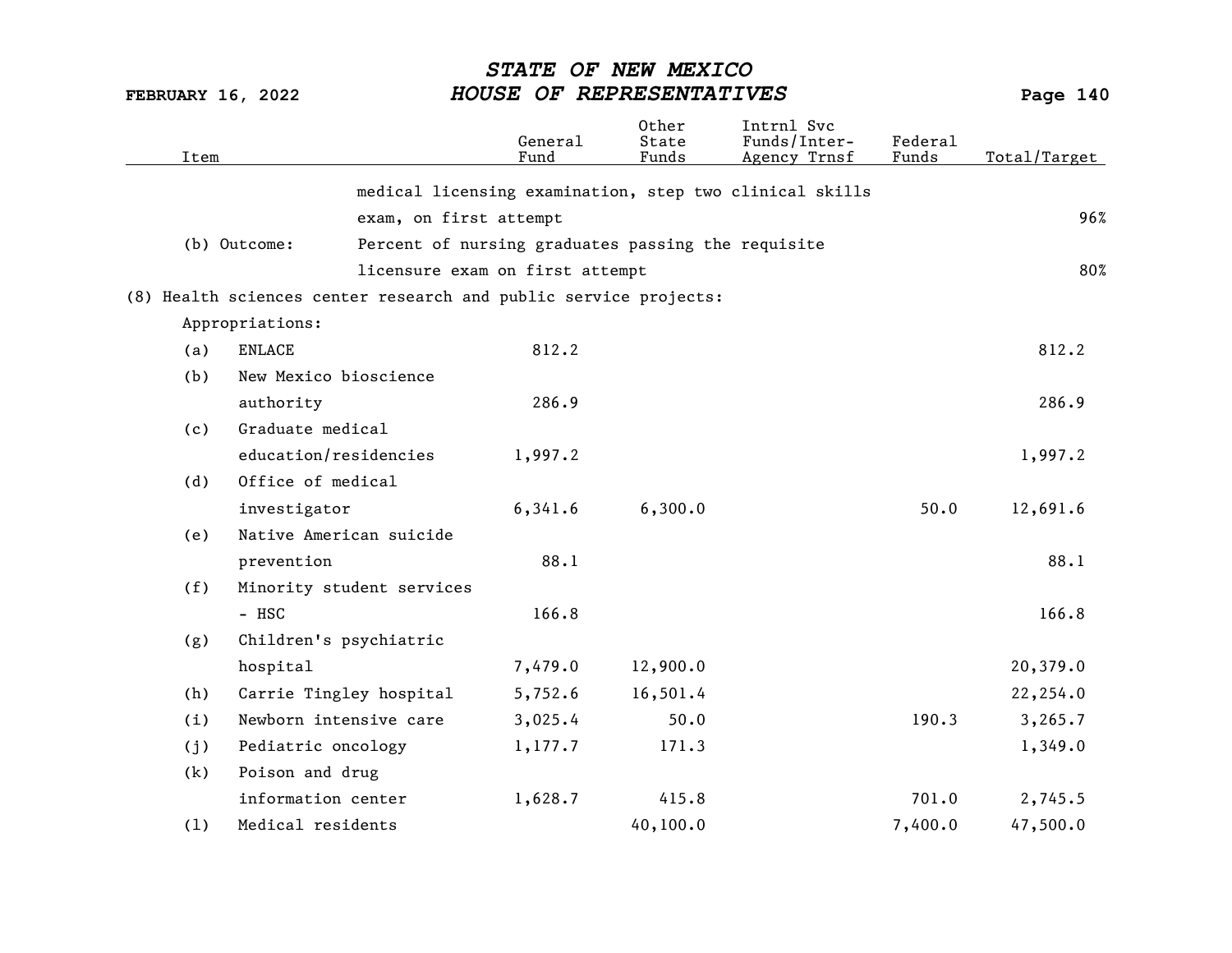| Item |                          | General<br>Fund | Other<br>State<br>Funds | Intrnl Svc<br>Funds/Inter-<br>Agency Trnsf | Federal<br>Funds | Total/Target |
|------|--------------------------|-----------------|-------------------------|--------------------------------------------|------------------|--------------|
| (m)  | Cancer center            | 5,907.9         | 3,622.4                 | 2,277.6                                    | 13,900.0         | 25,707.9     |
| (n)  | Genomics, biocomputing   |                 |                         |                                            |                  |              |
|      | and environmental health |                 |                         |                                            |                  |              |
|      | research                 |                 | 1,115.6                 |                                            | 7,080.0          | 8,195.6      |
| (o)  | Trauma specialty         |                 |                         |                                            |                  |              |
|      | education                |                 | 171.3                   |                                            |                  | 171.3        |
| (p)  | Pediatrics specialty     |                 |                         |                                            |                  |              |
|      | education                |                 | 171.3                   |                                            |                  | 171.3        |
| (q)  | Native American health   |                 |                         |                                            |                  |              |
|      | center                   | 240.5           |                         |                                            |                  | 240.5        |
| (r)  | Nurse expansion - UNM    | 951.6           |                         |                                            |                  | 951.6        |
| (s)  | Graduate nurse education | 1,653.1         |                         |                                            |                  | 1,653.1      |
| (t)  | Child abuse evaluation   |                 |                         |                                            |                  |              |
|      | center                   | 138.6           |                         |                                            |                  | 138.6        |
| (u)  | Hepatitis community      |                 |                         |                                            |                  |              |
|      | health outcomes          | 6,037.5         |                         |                                            |                  | 6,037.5      |
| (v)  | Comprehensive movement   |                 |                         |                                            |                  |              |
|      | disorders clinic         | 273.5           |                         |                                            |                  | 273.5        |
| (w)  | OMI grief services       | 202.6           |                         |                                            |                  | 202.6        |
| (x)  | Physician assistant      |                 |                         |                                            |                  |              |
|      | program and nurse        |                 |                         |                                            |                  |              |
|      | practitioners            | 2,000.0         |                         |                                            |                  | 2,000.0      |
| (y)  | Office of diversity,     |                 |                         |                                            |                  |              |
|      | equity and inclusion     | 125.6           |                         |                                            |                  | 125.6        |

The internal service funds/interagency transfers appropriation to the health sciences center research and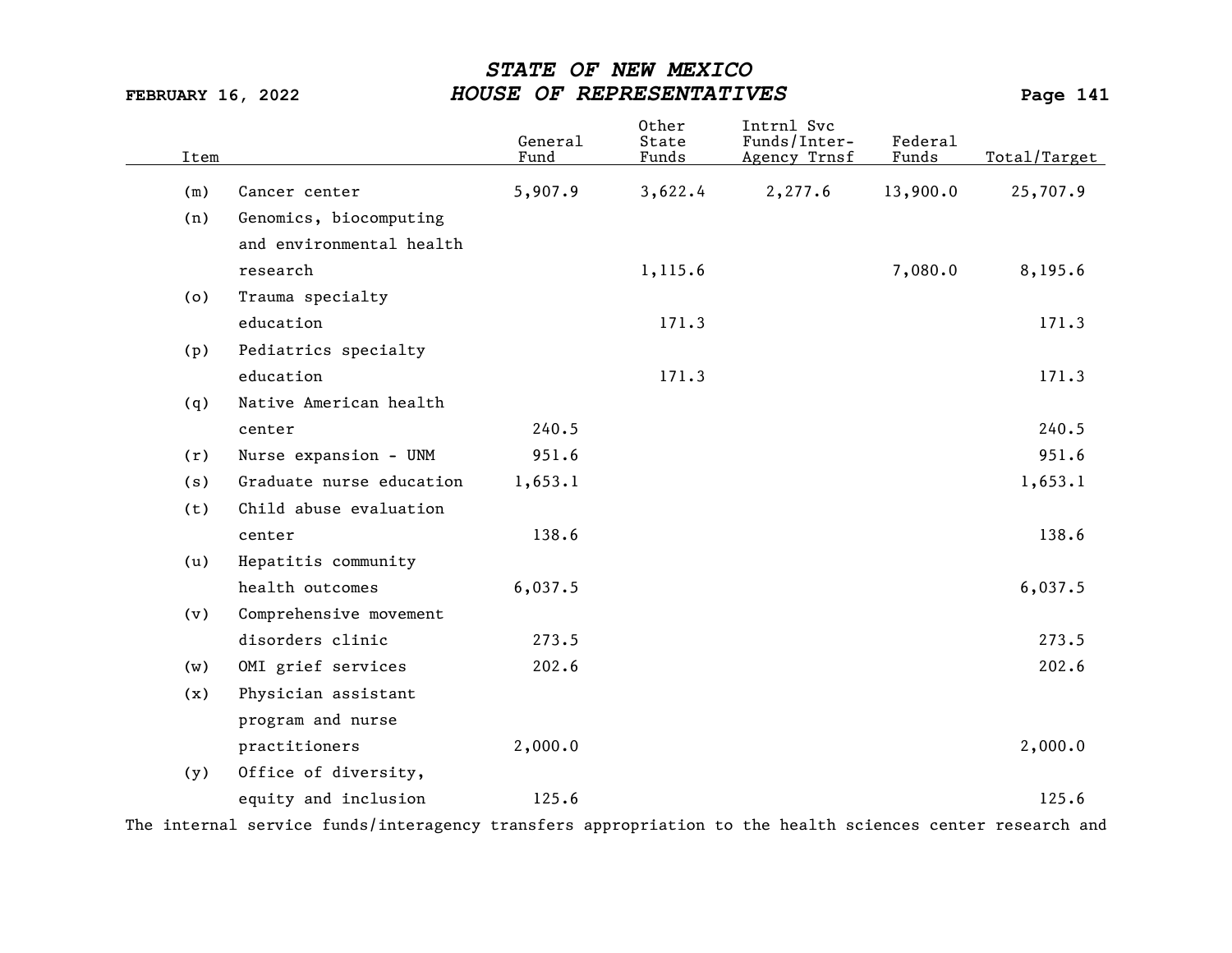| <b>FEBRUARY 16, 2022</b>                                                                                  |                                           | HOUSE OF REPRESENTATIVES | Page 142                |                                                             |                  |                            |
|-----------------------------------------------------------------------------------------------------------|-------------------------------------------|--------------------------|-------------------------|-------------------------------------------------------------|------------------|----------------------------|
| Item                                                                                                      |                                           | General<br>Fund          | 0ther<br>State<br>Funds | Intrnl Svc<br>Funds/Inter-<br>Agency Trnsf                  | Federal<br>Funds | Total/Target               |
| public service projects of the university of New Mexico include two million two hundred seventy-seven     |                                           |                          |                         |                                                             |                  |                            |
| thousand six hundred dollars $(§2, 277, 600)$ from the tobacco settlement program fund.                   |                                           |                          |                         |                                                             |                  |                            |
| Subtotal                                                                                                  |                                           | [353, 817.1]             | [949, 656.8]            | [2,859.1]                                                   |                  | $[335, 919.0]$ 1,642,252.0 |
| NEW MEXICO STATE UNIVERSITY:                                                                              |                                           |                          |                         |                                                             |                  |                            |
| (1) Main campus:                                                                                          |                                           |                          |                         |                                                             |                  |                            |
| The purpose of the instruction and general program is to provide education services designed to meet the  |                                           |                          |                         |                                                             |                  |                            |
| intellectual, educational and quality of life goals associated with the ability to enter the workforce,   |                                           |                          |                         |                                                             |                  |                            |
| compete and advance in the new economy and contribute to social advancement through informed citizenship. |                                           |                          |                         |                                                             |                  |                            |
| Appropriations:                                                                                           |                                           |                          |                         |                                                             |                  |                            |
| Other<br>(a)                                                                                              |                                           |                          | 62,700.0                |                                                             | 95,000.0         | 157,700.0                  |
| (b)<br>Instruction and general                                                                            |                                           |                          |                         |                                                             |                  |                            |
| purposes                                                                                                  |                                           | 125,957.9                | 120,000.0               |                                                             | 5,000.0          | 250,957.9                  |
| Athletics<br>(c)                                                                                          |                                           | 5,677.6                  | 13,300.0                |                                                             | 100.0            | 19,077.6                   |
| Educational television<br>(d)                                                                             |                                           | 970.3                    | 1,100.0                 |                                                             |                  | 2,070.3                    |
| Tribal education<br>(e)                                                                                   |                                           |                          |                         |                                                             |                  |                            |
| initiatives                                                                                               |                                           | 200.0                    |                         |                                                             |                  | 200.0                      |
| (f)<br>Teacher pipeline                                                                                   |                                           |                          |                         |                                                             |                  |                            |
| initiatives                                                                                               |                                           | 250.0                    |                         |                                                             |                  | 250.0                      |
| Performance measures:                                                                                     |                                           |                          |                         |                                                             |                  |                            |
| (a) Output:                                                                                               | Number of students enrolled, by headcount |                          |                         |                                                             |                  | 16,250                     |
| (b) Output:                                                                                               |                                           |                          |                         | Number of first-time freshmen enrolled who graduated from a |                  |                            |
|                                                                                                           | New Mexico high school, by headcount      |                          |                         |                                                             |                  | 1,850                      |
| (c) Output:                                                                                               | Number of credit hours delivered          |                          |                         |                                                             |                  | 391,000                    |
| (d) Output:                                                                                               |                                           |                          |                         | Number of unduplicated degree awards in the most recent     |                  |                            |
|                                                                                                           | academic year                             |                          |                         |                                                             |                  | 3,300                      |

STATE OF NEW MEXICO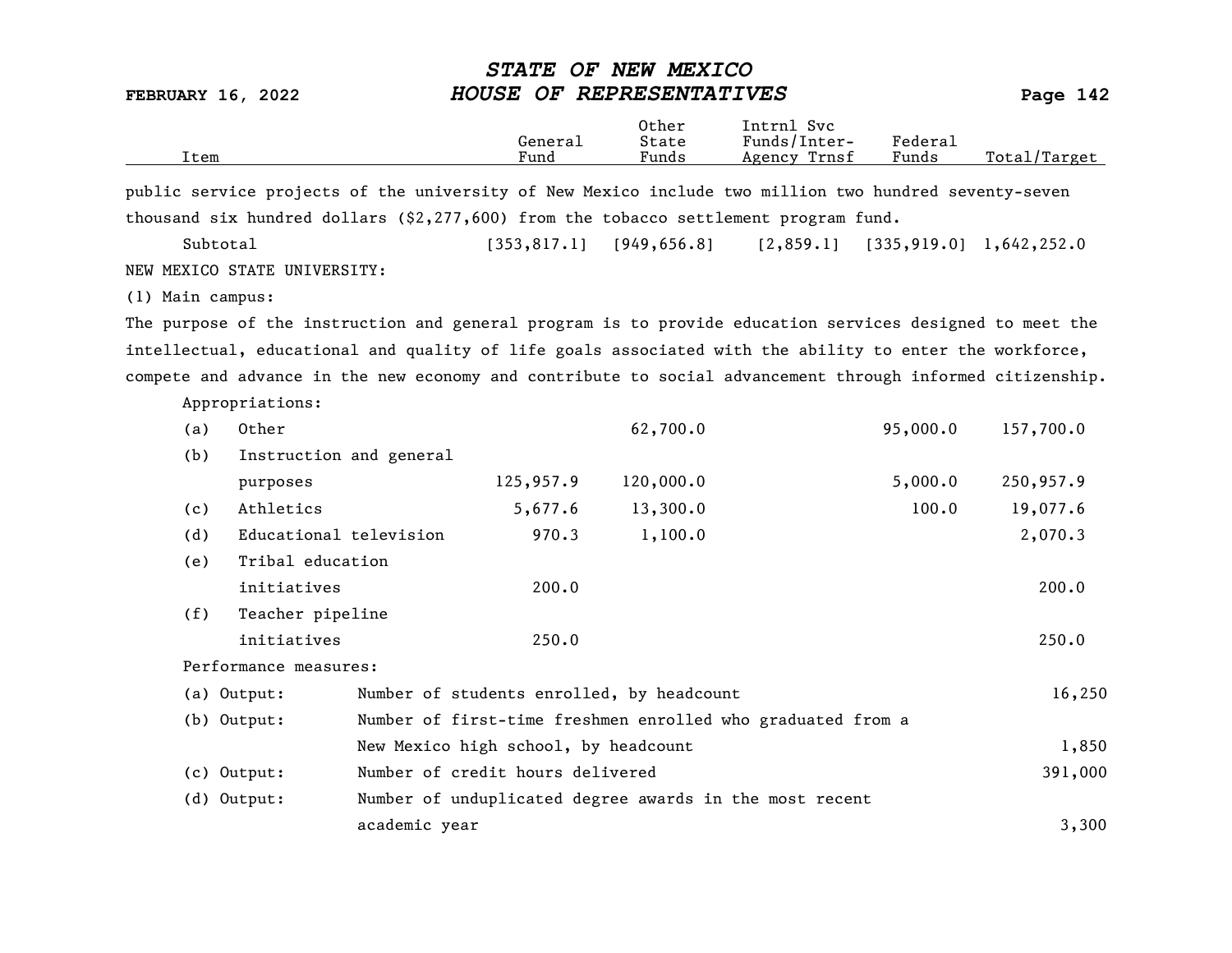| Item |                        |                                                                                                          | General<br>Fund | Other<br>State<br>Funds | Intrnl Svc<br>Funds/Inter-<br>Agency Trnsf | Federal<br>Funds | Total/Target |
|------|------------------------|----------------------------------------------------------------------------------------------------------|-----------------|-------------------------|--------------------------------------------|------------------|--------------|
|      | (e) Outcome:           | Percent of a cohort of first-time, full-time,                                                            |                 |                         |                                            |                  |              |
|      |                        | degree-seeking freshmen who complete a baccalaureate                                                     |                 |                         |                                            |                  |              |
|      |                        | program within one hundred fifty percent of standard                                                     |                 |                         |                                            |                  |              |
|      |                        | graduation time                                                                                          |                 |                         |                                            |                  | 60%          |
|      | (f) Outcome:           | Percent of first-time, full-time freshmen retained to the                                                |                 |                         |                                            |                  |              |
|      |                        | third semester                                                                                           |                 |                         |                                            |                  | 83%          |
|      | (2) Alamogordo branch: |                                                                                                          |                 |                         |                                            |                  |              |
|      |                        | The purpose of the instruction and general program at New Mexico's community colleges is to provide      |                 |                         |                                            |                  |              |
|      |                        | credit and noncredit postsecondary education and training opportunities to New Mexicans so they have the |                 |                         |                                            |                  |              |
|      |                        | skills to be competitive in the new economy and are able to participate in lifelong learning activities. |                 |                         |                                            |                  |              |
|      | Appropriations:        |                                                                                                          |                 |                         |                                            |                  |              |
| (a)  | Other                  |                                                                                                          |                 | 900.0                   |                                            | 2,900.0          | 3,800.0      |
| (b)  |                        | Instruction and general                                                                                  |                 |                         |                                            |                  |              |
|      | purposes               |                                                                                                          | 7,333.1         | 3,600.0                 |                                            | 400.0            | 11,333.1     |
|      | Performance measures:  |                                                                                                          |                 |                         |                                            |                  |              |
|      | (a) Output:            | Number of students enrolled, by headcount                                                                |                 |                         |                                            |                  | 2,000        |
|      | $(b)$ Output:          | Number of first-time freshmen enrolled who graduated from a                                              |                 |                         |                                            |                  |              |
|      |                        | New Mexico high school, by headcount                                                                     |                 |                         |                                            |                  | 100          |
|      | (c) Output:            | Number of credit hours delivered                                                                         |                 |                         |                                            |                  | 14,500       |
|      | (d) Output:            | Number of unduplicated awards conferred in the most recent                                               |                 |                         |                                            |                  |              |
|      |                        | academic year                                                                                            |                 |                         |                                            |                  | 135          |
|      | (e) Outcome:           | Percent of a cohort of first-time, full-time, degree- or                                                 |                 |                         |                                            |                  |              |
|      |                        | certificate-seeking community college students who complete                                              |                 |                         |                                            |                  |              |
|      |                        | an academic program within one hundred fifty percent of                                                  |                 |                         |                                            |                  |              |
|      |                        | standard graduation time                                                                                 |                 |                         |                                            |                  | 35%          |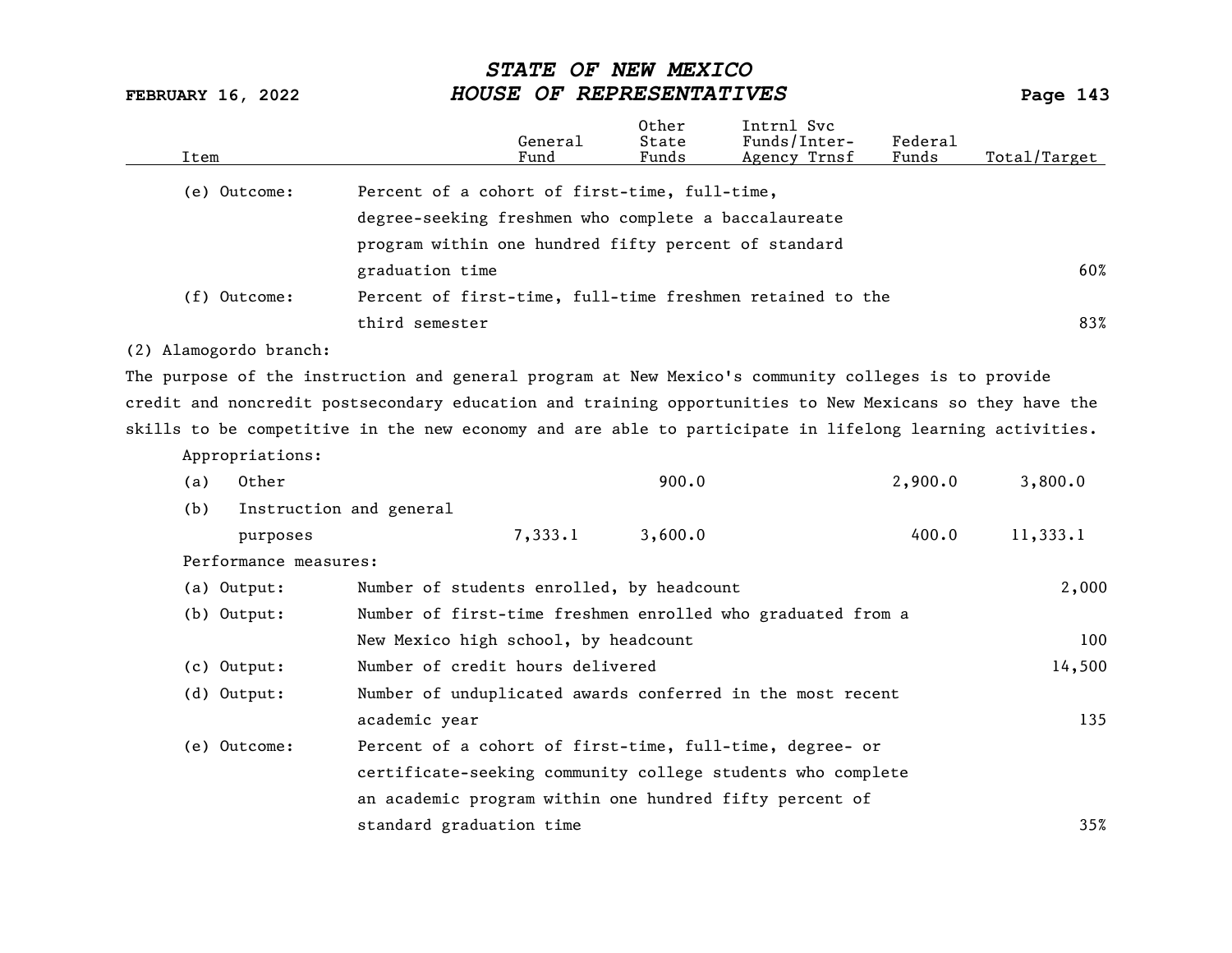|                                                                                                          | <i><b>STATE</b></i>                                          |                 | OF NEW MEXICO            |                                            |                  |              |
|----------------------------------------------------------------------------------------------------------|--------------------------------------------------------------|-----------------|--------------------------|--------------------------------------------|------------------|--------------|
| <b>FEBRUARY 16, 2022</b>                                                                                 |                                                              |                 | HOUSE OF REPRESENTATIVES |                                            |                  | Page 144     |
| Item                                                                                                     |                                                              | General<br>Fund | Other<br>State<br>Funds  | Intrnl Svc<br>Funds/Inter-<br>Agency Trnsf | Federal<br>Funds | Total/Target |
| (f) Outcome:                                                                                             | Percent of first-time, full-time freshmen retained to the    |                 |                          |                                            |                  |              |
|                                                                                                          | third semester                                               |                 |                          |                                            |                  | 60%          |
| (3) Carlsbad branch:                                                                                     |                                                              |                 |                          |                                            |                  |              |
| The purpose of the instruction and general program at New Mexico's community colleges is to provide      |                                                              |                 |                          |                                            |                  |              |
| credit and noncredit postsecondary education and training opportunities to New Mexicans so they have the |                                                              |                 |                          |                                            |                  |              |
| skills to be competitive in the new economy and are able to participate in lifelong learning activities. |                                                              |                 |                          |                                            |                  |              |
| Appropriations:                                                                                          |                                                              |                 |                          |                                            |                  |              |
| Other<br>(a)                                                                                             |                                                              |                 | 1,000.0                  |                                            | 1,500.0          | 2,500.0      |
| (b)                                                                                                      | Instruction and general                                      |                 |                          |                                            |                  |              |
| purposes                                                                                                 |                                                              | 4,370.5         | 14,000.0                 |                                            | 2,000.0          | 20,370.5     |
| Performance measures:                                                                                    |                                                              |                 |                          |                                            |                  |              |
| (a) Output:                                                                                              | Number of students enrolled, by headcount                    |                 |                          |                                            |                  | 1,500        |
| (b) Output:                                                                                              | Number of first-time freshmen enrolled who graduated from a  |                 |                          |                                            |                  |              |
|                                                                                                          | New Mexico high school, by headcount                         |                 |                          |                                            |                  | 197          |
| $(c)$ Output:                                                                                            | Number of credit hours delivered                             |                 |                          |                                            |                  | 26,332       |
| $(d)$ Output:                                                                                            | Number of awards conferred within the most recent academic   |                 |                          |                                            |                  |              |
|                                                                                                          | year                                                         |                 |                          |                                            |                  | 160          |
| (e) Outcome:                                                                                             | Percent of a cohort of first-time, full-time,                |                 |                          |                                            |                  |              |
|                                                                                                          | degree-seeking freshmen who complete an associate's program  |                 |                          |                                            |                  |              |
|                                                                                                          | within one hundred fifty percent of standard graduation time |                 |                          |                                            |                  | 35%          |
| (f) Outcome:                                                                                             | Percent of first-time, full-time freshmen retained to the    |                 |                          |                                            |                  |              |
|                                                                                                          | third semester                                               |                 |                          |                                            |                  | 60%          |

## (4) Dona Ana branch:

The purpose of the instruction and general program at New Mexico's community colleges is to provide credit and noncredit postsecondary education and training opportunities to New Mexicans so they have the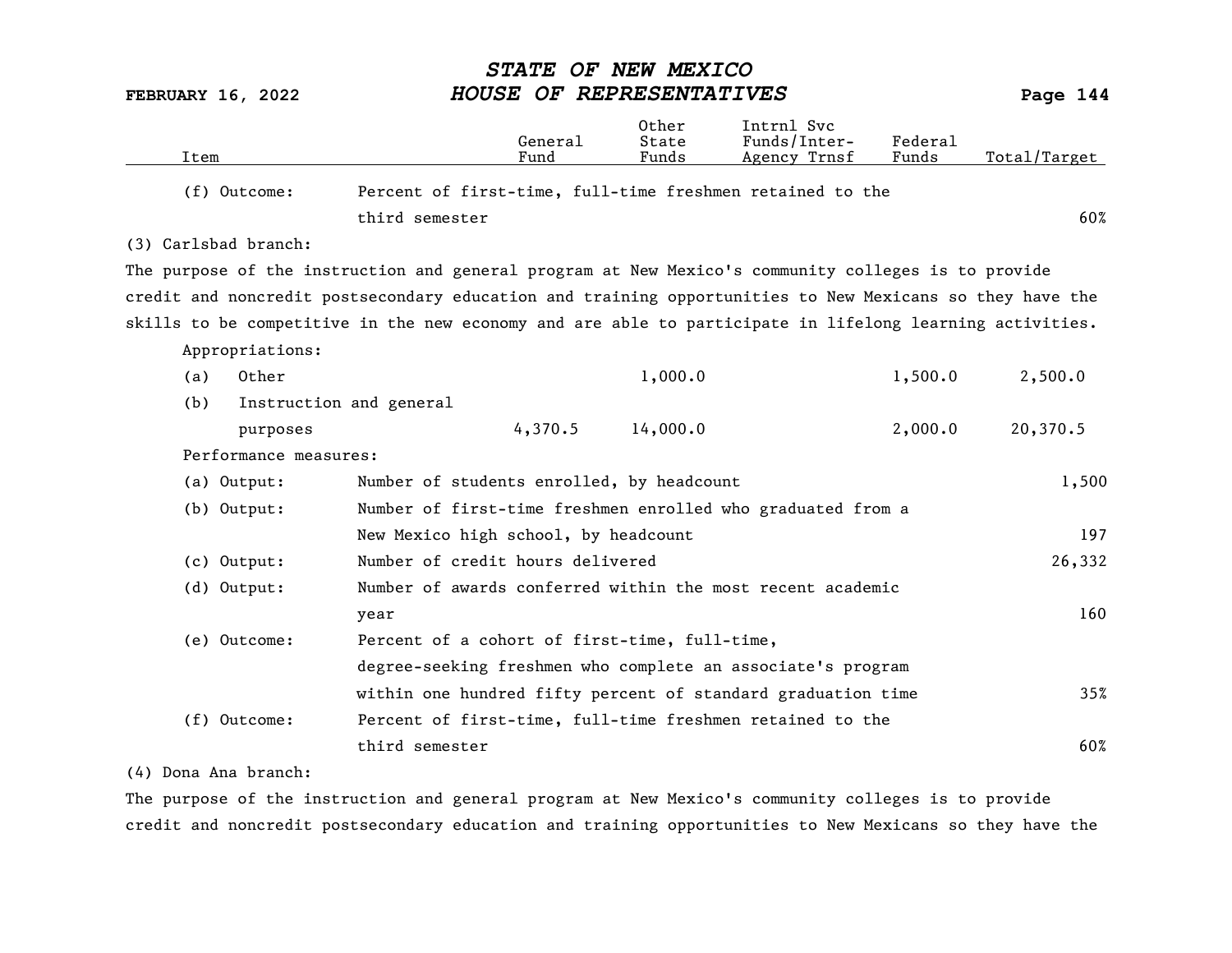| Item                  |                                                                                                          | General<br>Fund | Other<br>State<br>Funds | Intrnl Svc<br>Funds/Inter-<br>Agency Trnsf                  | Federal<br>Funds | Total/Target |
|-----------------------|----------------------------------------------------------------------------------------------------------|-----------------|-------------------------|-------------------------------------------------------------|------------------|--------------|
|                       | skills to be competitive in the new economy and are able to participate in lifelong learning activities. |                 |                         |                                                             |                  |              |
| Appropriations:       |                                                                                                          |                 |                         |                                                             |                  |              |
| Other<br>(a)          |                                                                                                          |                 | 4,500.0                 |                                                             | 15,200.0         | 19,700.0     |
| (b)                   | Instruction and general                                                                                  |                 |                         |                                                             |                  |              |
| purposes              |                                                                                                          | 24,266.7        | 18,700.0                |                                                             | 3,900.0          | 46,866.7     |
| Performance measures: |                                                                                                          |                 |                         |                                                             |                  |              |
| (a) Output:           | Number of students enrolled, by headcount                                                                |                 |                         |                                                             |                  | 9,600        |
| $(b)$ Output:         |                                                                                                          |                 |                         | Number of first-time freshmen enrolled who graduated from a |                  |              |
|                       | New Mexico high school, by headcount                                                                     |                 |                         |                                                             |                  | 1,595        |
| $(c)$ Output:         | Number of credit hours delivered                                                                         |                 |                         |                                                             |                  | 130,000      |
| $(d)$ Output:         |                                                                                                          |                 |                         | Number of unduplicated awards conferred in the most recent  |                  |              |
|                       | academic year                                                                                            |                 |                         |                                                             |                  | 1,200        |
| (e) Outcome:          |                                                                                                          |                 |                         | Percent of a cohort of first-time, part-time, degree- or    |                  |              |
|                       |                                                                                                          |                 |                         | certificate-seeking community college students who complete |                  |              |
|                       |                                                                                                          |                 |                         | an academic program within one hundred fifty percent of     |                  |              |
|                       | standard graduation time                                                                                 |                 |                         |                                                             |                  | 35%          |
| (f) Outcome:          |                                                                                                          |                 |                         | Percent of first-time, full-time freshmen retained to the   |                  |              |
|                       | third semester                                                                                           |                 |                         |                                                             |                  | 60%          |
| (5) Grants branch:    |                                                                                                          |                 |                         |                                                             |                  |              |
|                       | The purpose of the instruction and general program at New Mexico's community colleges is to provide      |                 |                         |                                                             |                  |              |

credit and noncredit postsecondary education and training opportunities to New Mexicans so they have the skills to be competitive in the new economy and are able to participate in lifelong learning activities. Appropriations:

- (a) Other 400.0 1,700.0 2,100.0
- (b) Instruction and general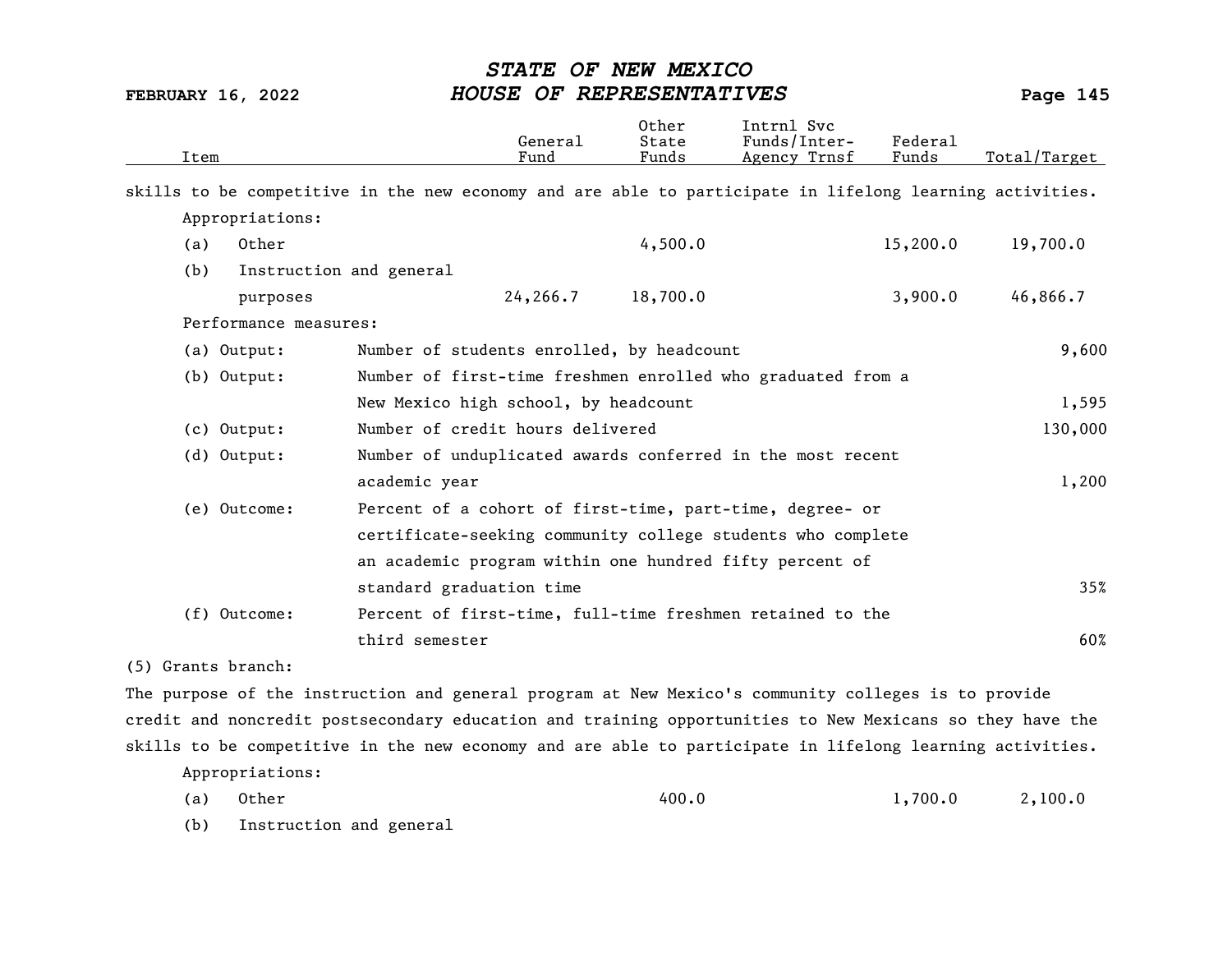| Item |                                      |                                                      | General<br>Fund | Other<br>State<br>Funds | Intrnl Svc<br>Funds/Inter-<br>Agency Trnsf                  | Federal<br>Funds | Total/Target |
|------|--------------------------------------|------------------------------------------------------|-----------------|-------------------------|-------------------------------------------------------------|------------------|--------------|
|      | purposes                             |                                                      | 3,599.9         | 1,700.0                 |                                                             | 1,200.0          | 6,499.9      |
| (c)  | Tribal education                     |                                                      |                 |                         |                                                             |                  |              |
|      | initiatives                          |                                                      | 100.0           |                         |                                                             |                  | 100.0        |
|      | Performance measures:                |                                                      |                 |                         |                                                             |                  |              |
|      | (a) Output:                          | Number of students enrolled, by headcount            |                 |                         |                                                             |                  | 1,500        |
|      | $(b)$ Output:                        |                                                      |                 |                         | Number of first-time freshmen enrolled who graduated from a |                  |              |
|      |                                      | New Mexico high school, by headcount                 |                 |                         |                                                             |                  | 110          |
|      | (c) Output:                          | Number of credit hours delivered                     |                 |                         |                                                             |                  | 8,500        |
|      | $(d)$ Output:                        |                                                      |                 |                         | Number of unduplicated awards conferred in the most recent  |                  |              |
|      |                                      | academic year                                        |                 |                         |                                                             |                  | 50           |
|      | (e) Outcome:                         | Percent of a cohort of first-time, full-time,        |                 |                         |                                                             |                  |              |
|      |                                      |                                                      |                 |                         | degree-seeking freshman students who complete an associate  |                  |              |
|      |                                      | program within one hundred fifty percent of standard |                 |                         |                                                             |                  |              |
|      |                                      | graduation time                                      |                 |                         |                                                             |                  | 35%          |
|      | (f) Outcome:                         |                                                      |                 |                         | Percent of first-time, full-time freshmen retained to the   |                  |              |
|      |                                      | third semester                                       |                 |                         |                                                             |                  | 60%          |
|      | (6) Department of agriculture:       |                                                      |                 |                         |                                                             |                  |              |
|      | Appropriations:                      |                                                      |                 |                         |                                                             |                  |              |
| (a)  |                                      | Department of agriculture                            | 13,160.4        | 6,000.0                 |                                                             | 3,700.0          | 22,860.4     |
|      | (7) Agricultural experiment station: |                                                      |                 |                         |                                                             |                  |              |
|      | Appropriations:                      |                                                      |                 |                         |                                                             |                  |              |
| (a)  | Agricultural experiment              |                                                      |                 |                         |                                                             |                  |              |
|      | station                              |                                                      | 15,081.6        | 20,000.0                |                                                             | 17,000.0         | 52,081.6     |
|      | (8) Cooperative extension service:   |                                                      |                 |                         |                                                             |                  |              |
|      | Appropriations:                      |                                                      |                 |                         |                                                             |                  |              |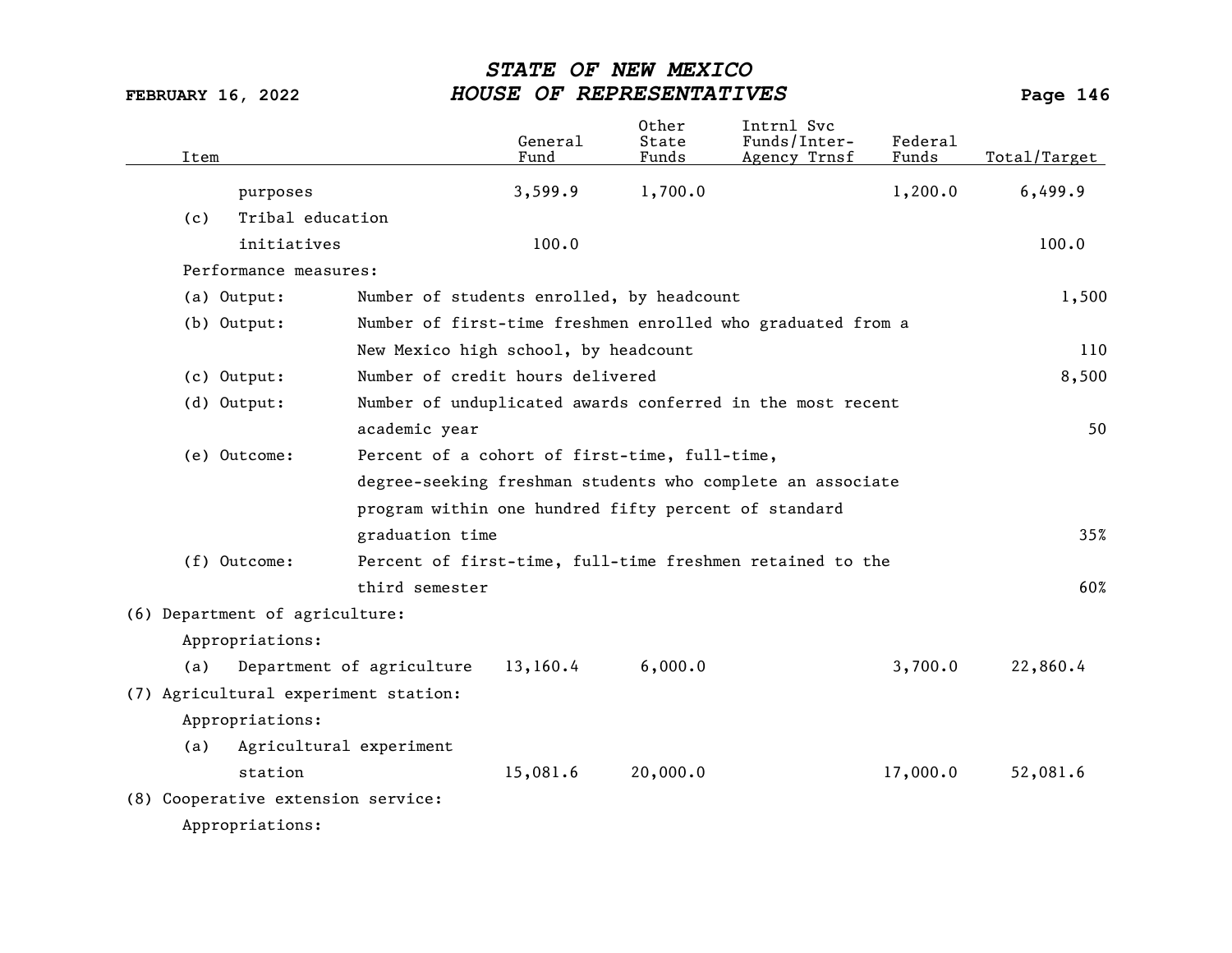| Item |                                           | General<br>Fund | Other<br>State<br>Funds | Intrnl Svc<br>Funds/Inter-<br>Agency Trnsf | Federal<br>Funds | Total/Target |
|------|-------------------------------------------|-----------------|-------------------------|--------------------------------------------|------------------|--------------|
| (a)  | Cooperative extension                     |                 |                         |                                            |                  |              |
|      | service                                   | 13,631.3        | 4,900.0                 |                                            | 9,100.0          | 27,631.3     |
|      | (9) Research and public service projects: |                 |                         |                                            |                  |              |
|      | Appropriations:                           |                 |                         |                                            |                  |              |
| (a)  | Autism program                            | 711.8           |                         |                                            |                  | 711.8        |
| (b)  | Sunspot solar observatory                 |                 |                         |                                            |                  |              |
|      | consortium                                | 352.6           |                         |                                            | 500.0            | 852.6        |
| (c)  | STEM alliance for                         |                 |                         |                                            |                  |              |
|      | minority participation                    | 292.8           |                         |                                            | 1,500.0          | 1,792.8      |
| (d)  | Mental health nurse                       |                 |                         |                                            |                  |              |
|      | practitioner                              | 940.0           |                         |                                            |                  | 940.0        |
| (e)  | Water resource research                   |                 |                         |                                            |                  |              |
|      | institute                                 | 1,039.7         | 100.0                   |                                            | 1,300.0          | 2,439.7      |
| (f)  | Indian resources                          |                 |                         |                                            |                  |              |
|      |                                           | 255.7           |                         |                                            |                  | 255.7        |
|      | development                               |                 |                         |                                            |                  |              |
| (g)  | Manufacturing sector                      |                 |                         |                                            |                  |              |
|      | development program                       | 621.7           |                         |                                            |                  | 621.7        |
| (h)  | Arrowhead center for                      |                 |                         |                                            |                  |              |
|      | business development                      | 321.5           | 1,000.0                 |                                            | 1,300.0          | 2,621.5      |
| (i)  | Nurse expansion - NMSU                    | 846.2           |                         |                                            |                  | 846.2        |
| (j)  | Alliance teaching and                     |                 |                         |                                            |                  |              |
|      | learning advancement                      | 143.8           |                         |                                            |                  | 143.8        |
| (k)  | College assistance                        |                 |                         |                                            |                  |              |
|      | migrant program                           | 289.5           |                         |                                            | 600.0            | 889.5        |
| (1)  | Veterans center - NMSU                    | 45.6            |                         |                                            |                  | 45.6         |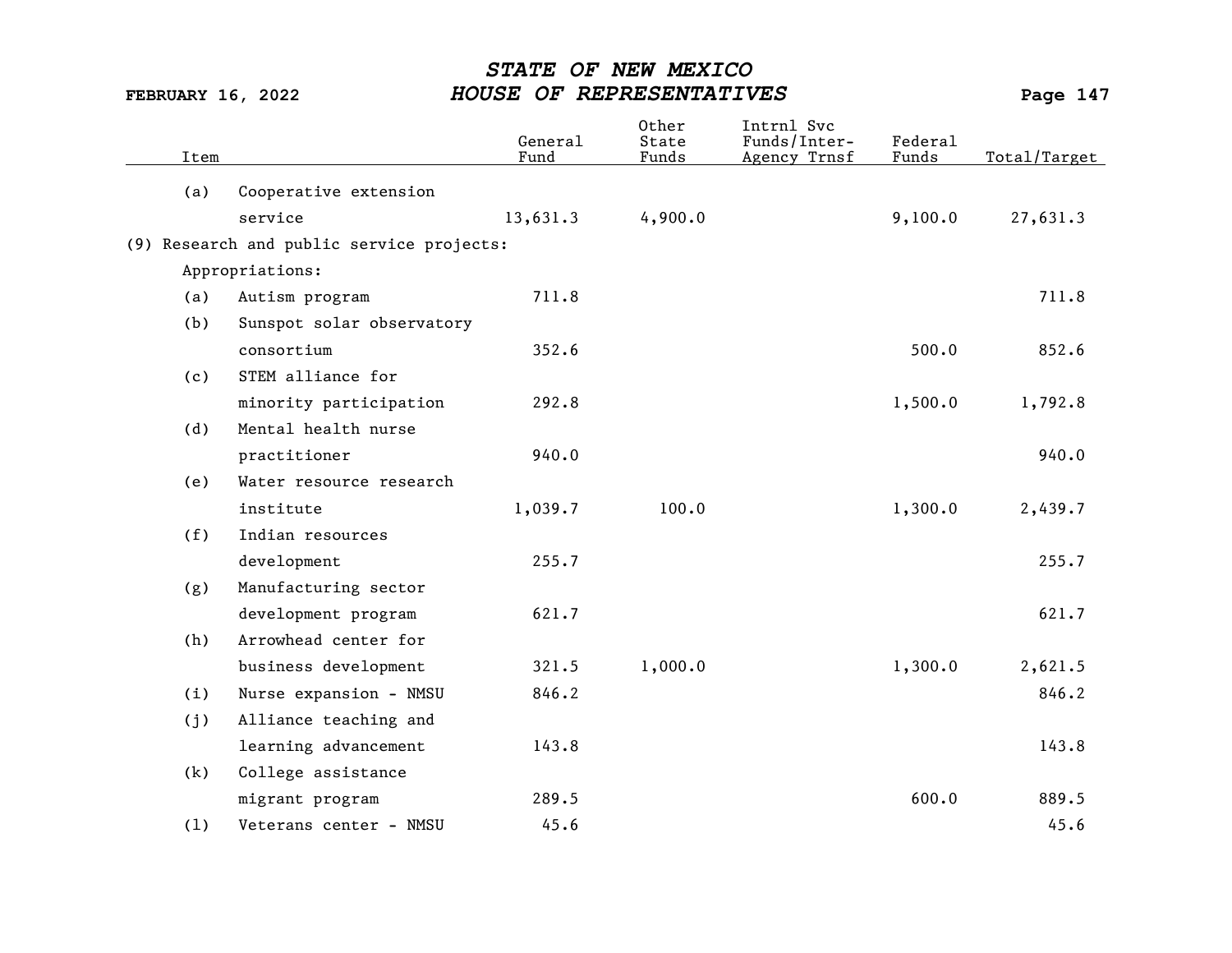| Item     |                          | General<br>Fund | Other<br>State<br>Funds | Intrnl Svc<br>Funds/Inter-<br>Agency Trnsf | Federal<br>Funds | Total/Target |
|----------|--------------------------|-----------------|-------------------------|--------------------------------------------|------------------|--------------|
| (m)      | Carlsbad branch -        |                 |                         |                                            |                  |              |
|          | manufacturing sector     |                 |                         |                                            |                  |              |
|          | development program      | 214.6           |                         |                                            |                  | 214.6        |
| (n)      | Carlsbad branch - nurse  |                 |                         |                                            |                  |              |
|          | expansion                | 102.4           |                         |                                            |                  | 102.4        |
| (0)      | Dona Ana branch - dental |                 |                         |                                            |                  |              |
|          | hygiene program          | 279.0           |                         |                                            |                  | 279.0        |
| (p)      | Dona Ana branch - nurse  |                 |                         |                                            |                  |              |
|          | expansion                | 275.9           |                         |                                            |                  | 275.9        |
| (q)      | Sustainable agriculture  |                 |                         |                                            |                  |              |
|          | center of excellence     | 232.8           |                         |                                            |                  | 232.8        |
| (r)      | Anna age eight institute | 1,199.6         |                         |                                            |                  | 1,199.6      |
| Subtotal |                          | [222, 764.5]    | [273, 900.0]            |                                            | [163, 900.0]     | 660,564.5    |

NEW MEXICO HIGHLANDS UNIVERSITY:

(1) Main campus:

The purpose of the instruction and general program is to provide education services designed to meet the intellectual, educational and quality of life goals associated with the ability to enter the workforce, compete and advance in the new economy and contribute to social advancement through informed citizenship.

Appropriations:

| (a) | Other                   |          | 13,500.0 | 9,500.0 | 23,000.0 |
|-----|-------------------------|----------|----------|---------|----------|
| (b) | Instruction and general |          |          |         |          |
|     | purposes                | 29,919.9 | 12,216.7 | 172.5   | 42,309.1 |
| (c) | Athletics               | 2,385.1  | 500.0    |         | 2,885.1  |
| (d) | Tribal education        |          |          |         |          |
|     | initiatives             | 200.0    |          |         | 200.0    |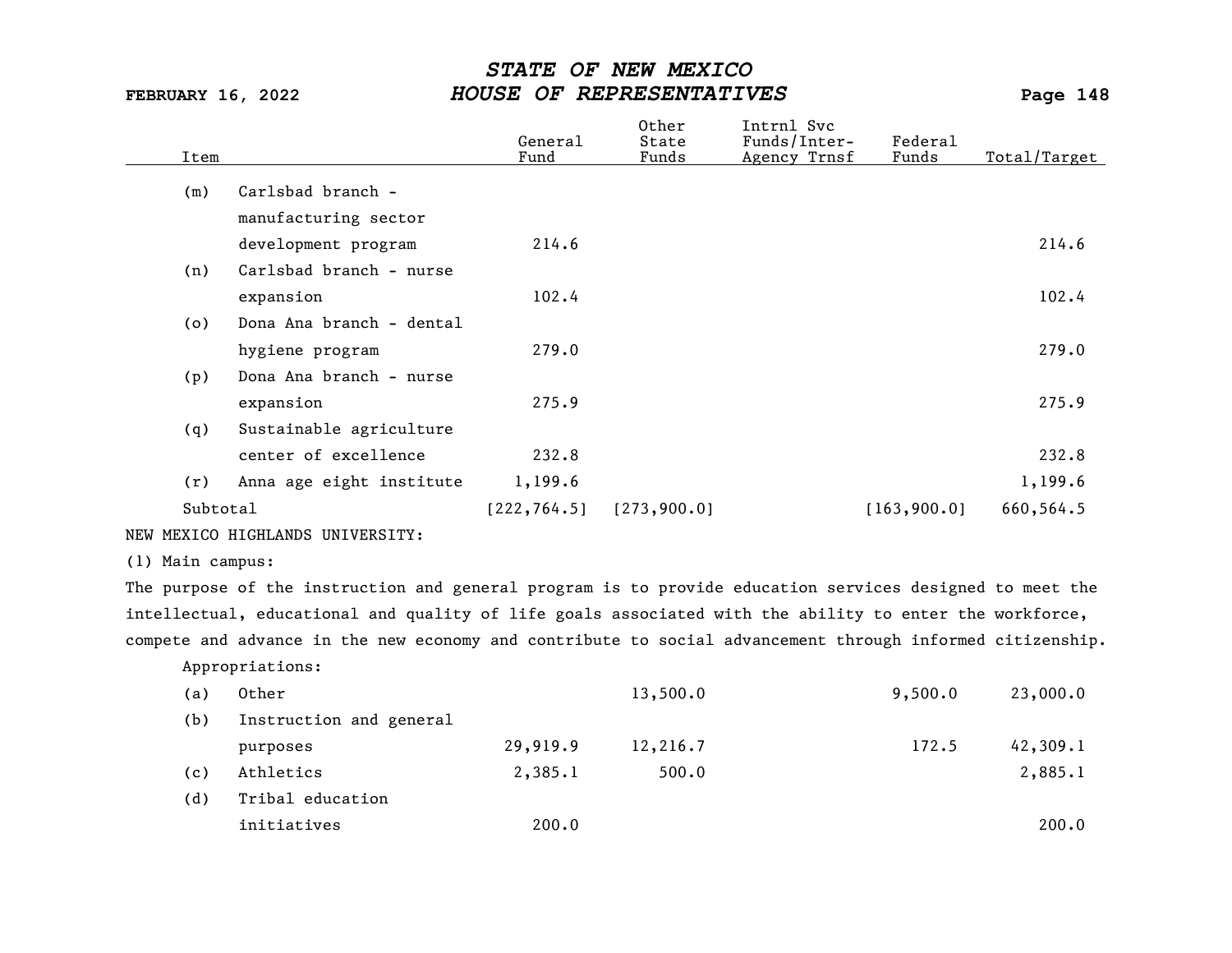| Item |                                           |                           | General<br>Fund                                      | Other<br>State<br>Funds | Intrnl Svc<br>Funds/Inter-<br>Agency Trnsf                 | Federal<br>Funds | Total/Target |
|------|-------------------------------------------|---------------------------|------------------------------------------------------|-------------------------|------------------------------------------------------------|------------------|--------------|
| (e)  | Teacher pipeline                          |                           |                                                      |                         |                                                            |                  |              |
|      | initiatives                               |                           | 250.0                                                |                         |                                                            |                  | 250.0        |
|      | Performance measures:                     |                           |                                                      |                         |                                                            |                  |              |
|      | (a) Output:                               |                           | Number of students enrolled, by headcount            |                         |                                                            |                  | 7,100        |
|      | (b) Output:                               |                           |                                                      |                         | Number of first-time freshmen enrolled, who graduated from |                  |              |
|      |                                           |                           | a New Mexico high school, by headcount               |                         |                                                            |                  | 231          |
|      | (c) Output:                               |                           | Number of credit hours delivered                     |                         |                                                            |                  | 74,000       |
|      | (d) Output:                               |                           |                                                      |                         | Number of unduplicated degree awards in the most recent    |                  |              |
|      |                                           | academic year             |                                                      |                         |                                                            |                  | 825          |
|      | (e) Output:                               |                           | Percent of a cohort of first-time, full-time,        |                         |                                                            |                  |              |
|      |                                           |                           | degree-seeking freshmen who complete a baccalaureate |                         |                                                            |                  |              |
|      |                                           |                           | program within one hundred fifty percent of standard |                         |                                                            |                  |              |
|      |                                           | graduation time           |                                                      |                         |                                                            |                  | 40%          |
|      | (f) Outcome:                              |                           |                                                      |                         | Percent of first-time, full-time freshmen retained to the  |                  |              |
|      |                                           | third semester            |                                                      |                         |                                                            |                  | 65%          |
|      | (2) Research and public service projects: |                           |                                                      |                         |                                                            |                  |              |
|      | Appropriations:                           |                           |                                                      |                         |                                                            |                  |              |
| (a)  | Native American social                    |                           |                                                      |                         |                                                            |                  |              |
|      | work institute                            |                           | 209.9                                                |                         |                                                            |                  | 209.9        |
| (b)  | Advanced placement test                   |                           |                                                      |                         |                                                            |                  |              |
|      | assistance - Highlands                    |                           | 198.6                                                |                         |                                                            |                  | 198.6        |
| (c)  |                                           | Minority student services |                                                      |                         |                                                            |                  |              |
|      | - Highlands                               |                           | 487.7                                                |                         |                                                            |                  | 487.7        |
| (d)  | Forest and watershed                      |                           |                                                      |                         |                                                            |                  |              |
|      | institute                                 |                           | 428.9                                                |                         |                                                            |                  | 428.9        |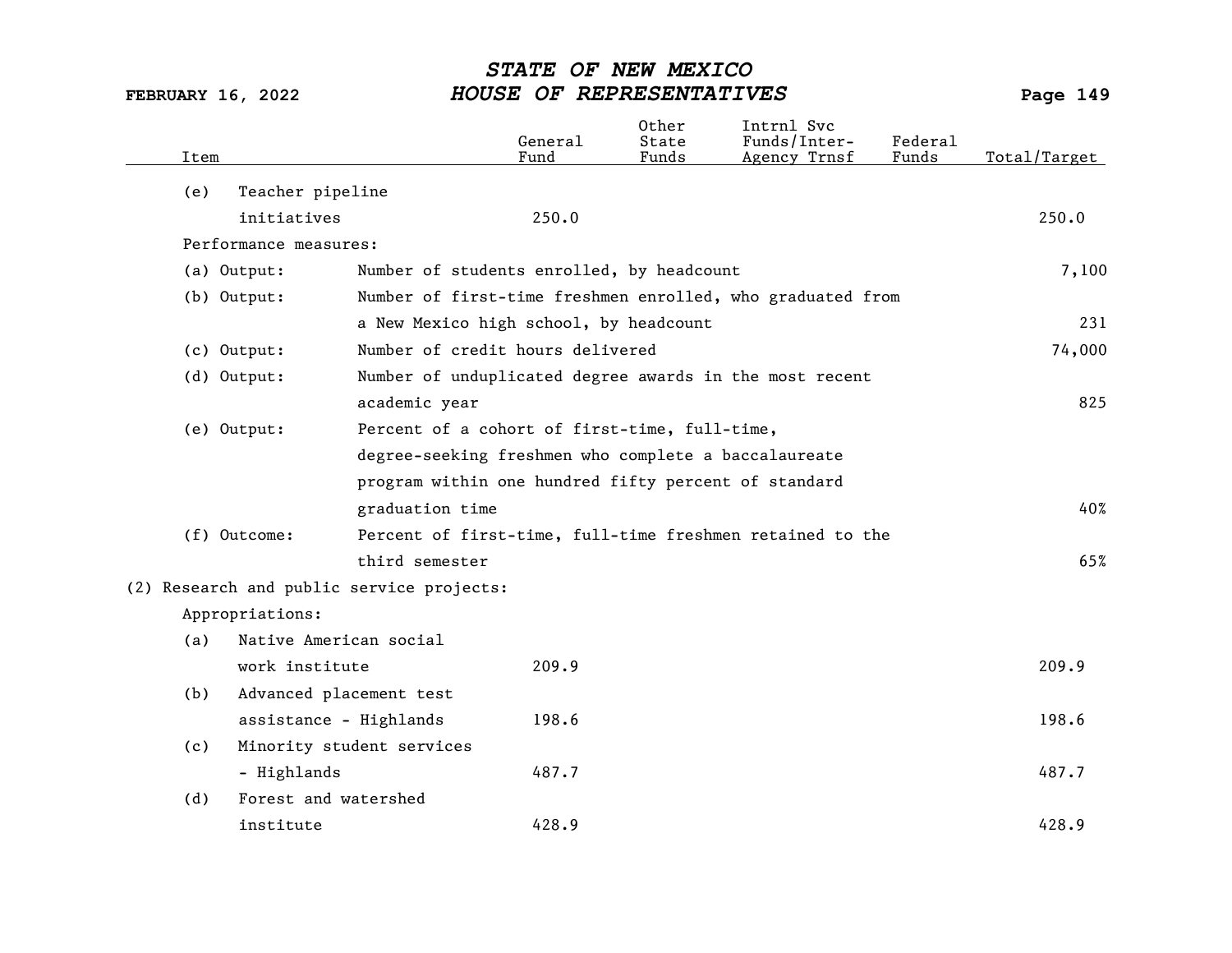| Item             |                                                                                                           | General<br>Fund | Other<br>State<br>Funds | Intrnl Svc<br>Funds/Inter-<br>Agency Trnsf | Federal<br>Funds | Total/Target |
|------------------|-----------------------------------------------------------------------------------------------------------|-----------------|-------------------------|--------------------------------------------|------------------|--------------|
| (e)              | Nurse expansion - HU                                                                                      | 200.3           |                         |                                            |                  | 200.3        |
| (f)              | Acequia and land grant                                                                                    |                 |                         |                                            |                  |              |
|                  | education                                                                                                 | 45.6            |                         |                                            |                  | 45.6         |
| (g)              | Doctor of nurse                                                                                           |                 |                         |                                            |                  |              |
|                  | practitioner expansion                                                                                    | 155.0           |                         |                                            |                  | 155.0        |
| (h)              | Center for professional                                                                                   |                 |                         |                                            |                  |              |
|                  | development and career                                                                                    |                 |                         |                                            |                  |              |
|                  | readiness                                                                                                 | 159.6           |                         |                                            |                  | 159.6        |
| (i)              | Center for excellence in                                                                                  |                 |                         |                                            |                  |              |
|                  | social work                                                                                               | 250.0           |                         |                                            |                  | 250.0        |
| (j)              | Improve retention and                                                                                     |                 |                         |                                            |                  |              |
|                  | completion of underserved                                                                                 |                 |                         |                                            |                  |              |
|                  | students                                                                                                  | 50.0            |                         |                                            |                  | 50.0         |
| Subtotal         |                                                                                                           | [34, 940.6]     | [26, 216.7]             |                                            | [9,672.5]        | 70,829.8     |
|                  | WESTERN NEW MEXICO UNIVERSITY:                                                                            |                 |                         |                                            |                  |              |
| (1) Main campus: |                                                                                                           |                 |                         |                                            |                  |              |
|                  | The purpose of the instruction and general program is to provide education services designed to meet the  |                 |                         |                                            |                  |              |
|                  | intellectual, educational and quality of life goals associated with the ability to enter the workforce,   |                 |                         |                                            |                  |              |
|                  | compete and advance in the new economy and contribute to social advancement through informed citizenship. |                 |                         |                                            |                  |              |
|                  | Appropriations:                                                                                           |                 |                         |                                            |                  |              |
| (a)              | Other                                                                                                     |                 | 5,800.0                 |                                            | 6,300.0          | 12,100.0     |
| (b)              | Instruction and general                                                                                   |                 |                         |                                            |                  |              |

purposes 20,683.3 13,100.0 200.0 33,983.3 (c) Athletics 2,468.9 1,100.0 3,568.9

(d) Teacher pipeline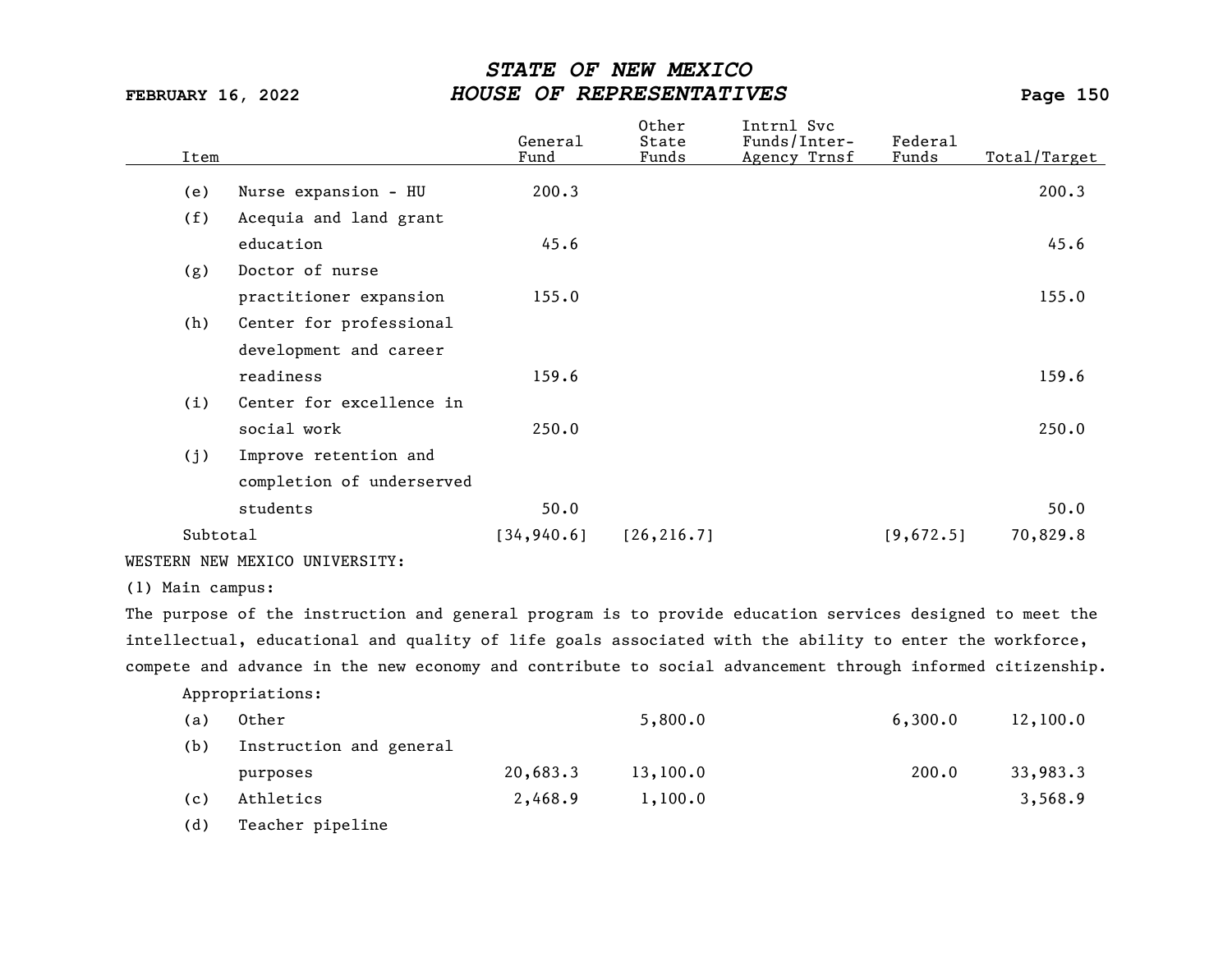| Item |                                           |                           | General<br>Fund                                      | Other<br>State<br>Funds | Intrnl Svc<br>Funds/Inter-<br>Agency Trnsf                  | Federal<br>Funds | Total/Target |
|------|-------------------------------------------|---------------------------|------------------------------------------------------|-------------------------|-------------------------------------------------------------|------------------|--------------|
|      | initiatives                               |                           | 250.0                                                |                         |                                                             |                  | 250.0        |
|      | Performance measures:                     |                           |                                                      |                         |                                                             |                  |              |
|      | (a) Output:                               |                           | Number of students enrolled, by headcount            |                         |                                                             |                  | 4,000        |
|      | (b) Output:                               |                           |                                                      |                         | Number of first-time freshmen enrolled who graduated from a |                  |              |
|      |                                           |                           | New Mexico high school, by headcount                 |                         |                                                             |                  | 330          |
|      | (c) Output:                               |                           | Number of credit hours delivered                     |                         |                                                             |                  | 63,000       |
|      | (d) Output:                               |                           |                                                      |                         | Number of unduplicated degree awards in the most recent     |                  |              |
|      |                                           | academic year             |                                                      |                         |                                                             |                  | 700          |
|      | (e) Output:                               |                           | Percent of a cohort of first-time, full-time,        |                         |                                                             |                  |              |
|      |                                           |                           | degree-seeking freshmen who complete a baccalaureate |                         |                                                             |                  |              |
|      |                                           |                           | program within one hundred fifty percent of standard |                         |                                                             |                  |              |
|      |                                           | graduation time           |                                                      |                         |                                                             |                  | 40%          |
|      | (f) Outcome:                              |                           |                                                      |                         | Percent of first-time, full-time freshmen retained to the   |                  |              |
|      |                                           | third semester            |                                                      |                         |                                                             |                  | 65%          |
|      | (2) Research and public service projects: |                           |                                                      |                         |                                                             |                  |              |
|      | Appropriations:                           |                           |                                                      |                         |                                                             |                  |              |
| (a)  |                                           | Instructional television  | 66.0                                                 |                         |                                                             |                  | 66.0         |
| (b)  |                                           | Truth or Consequences and |                                                      |                         |                                                             |                  |              |
|      | Deming nurse expansion                    |                           | 282.0                                                |                         |                                                             |                  | 282.0        |
| (c)  | Pharmacy and phlebotomy                   |                           |                                                      |                         |                                                             |                  |              |
|      | programs                                  |                           | 91.2                                                 |                         |                                                             |                  | 91.2         |
| (d)  | Web-based teacher                         |                           |                                                      |                         |                                                             |                  |              |
|      | licensure                                 |                           | 117.8                                                |                         |                                                             |                  | 117.8        |
| (e)  | Nurse expansion - WNMU                    |                           | 900.3                                                |                         |                                                             |                  | 900.3        |
| (f)  | Early childhood center                    |                           | 280.5                                                |                         |                                                             |                  | 280.5        |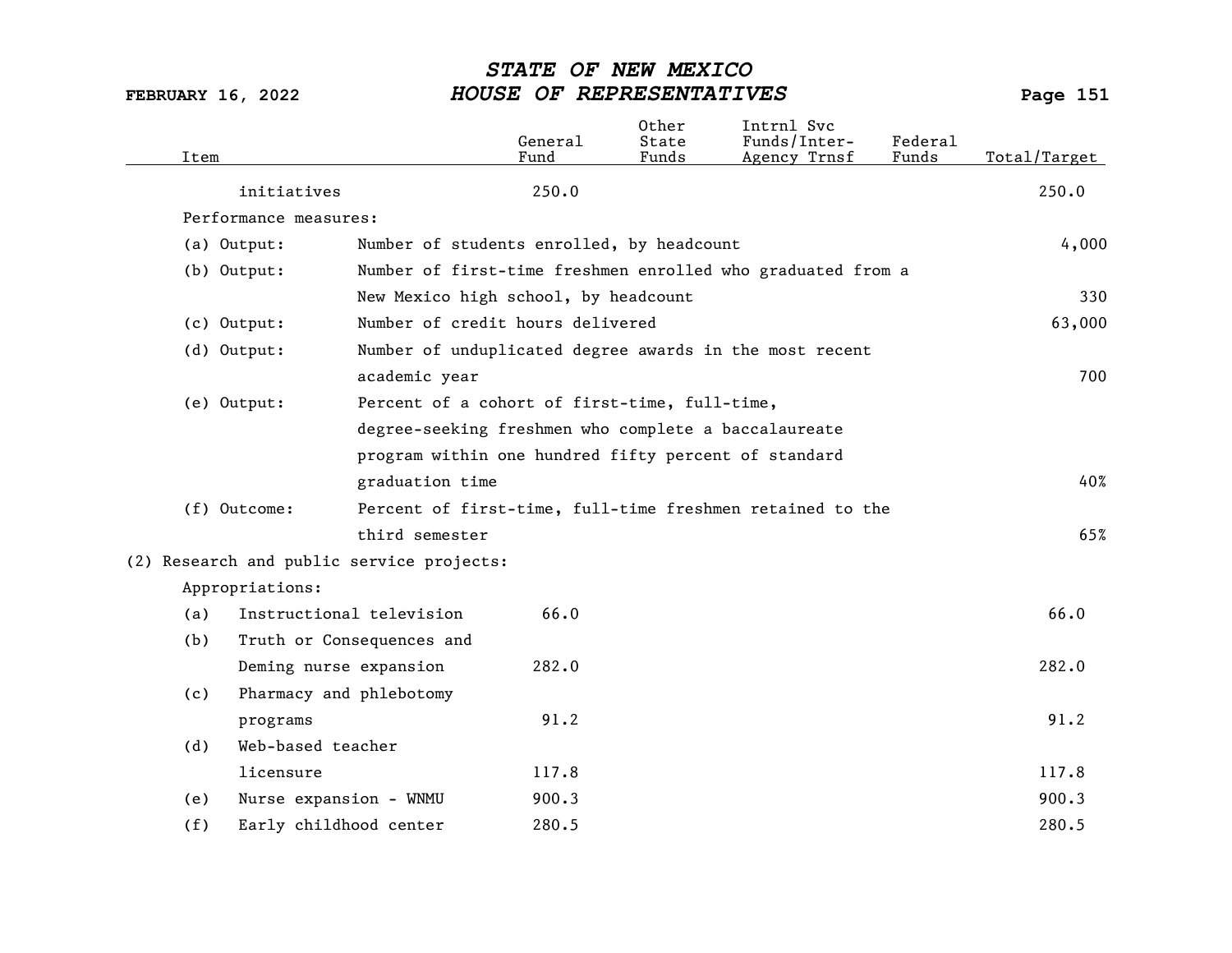| Item     |                                 | General<br>Fund | Other<br>State<br>Funds | Intrnl Svc<br>Funds/Inter-<br>Agency Trnsf | Federal<br>Funds | Total/Target |
|----------|---------------------------------|-----------------|-------------------------|--------------------------------------------|------------------|--------------|
| (g)      | Early childhood center of       |                 |                         |                                            |                  |              |
|          | excellence                      | 250.0           |                         |                                            |                  | 250.0        |
| (h)      | Deming campus instruction       |                 |                         |                                            |                  |              |
|          | and general                     | 175.0           |                         |                                            |                  | 175.0        |
| Subtotal |                                 | [25, 565.0]     | 120,000,01              |                                            | [6, 500.0]       | 52,065.0     |
|          | Biomony worr vourage interpormu |                 |                         |                                            |                  |              |

EASTERN NEW MEXICO UNIVERSITY:

Appropriations:

(1) Main campus:

The purpose of the instruction and general program is to provide education services designed to meet the intellectual, educational and quality of life goals associated with the ability to enter the workforce, compete and advance in the new economy and contribute to social advancement through informed citizenship.

| (a) | Other                   |               |                                      | 13,000.0                                                    | 27,000.0 | 40,000.0 |
|-----|-------------------------|---------------|--------------------------------------|-------------------------------------------------------------|----------|----------|
| (b) | Instruction and general |               |                                      |                                                             |          |          |
|     | purposes                |               | 33,696.3                             | 21,500.0                                                    | 2,500.0  | 57,696.3 |
| (c) | Athletics               |               | 2,356.3                              | 2,700.0                                                     | 15.0     | 5,071.3  |
| (d) | Educational television  |               | 988.7                                | 1,350.0                                                     | 10.0     | 2,348.7  |
| (e) | Teacher pipeline        |               |                                      |                                                             |          |          |
|     | initiatives             |               | 250.0                                |                                                             |          | 250.0    |
|     | Performance measures:   |               |                                      |                                                             |          |          |
|     | (a) Output:             |               |                                      | Number of students enrolled, by headcount                   |          | 7,300    |
|     | (b) Output:             |               |                                      | Number of first-time freshmen enrolled who graduated from a |          |          |
|     |                         |               | New Mexico high school, by headcount |                                                             |          | 385      |
|     | $(c)$ Output:           |               | Number of credit hours delivered     |                                                             |          | 110,000  |
|     | $(d)$ Output:           |               |                                      | Number of unduplicated degree awards in the most recent     |          |          |
|     |                         | academic year |                                      |                                                             |          | 1,050    |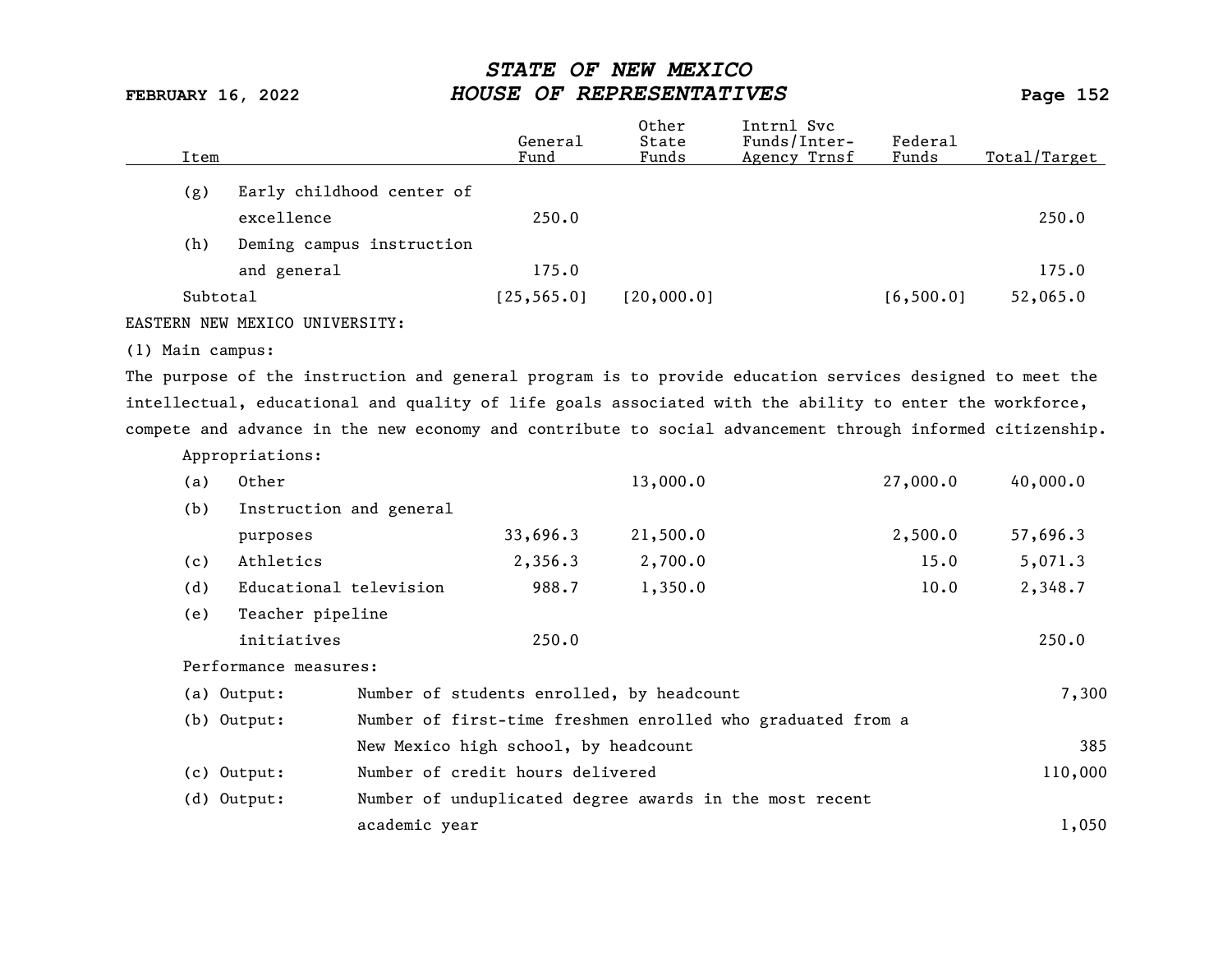| Item |                       | General<br>Fund                                                                                          | Other<br>State<br>Funds | Intrnl Svc<br>Funds/Inter-<br>Agency Trnsf | Federal<br>Funds | Total/Target |
|------|-----------------------|----------------------------------------------------------------------------------------------------------|-------------------------|--------------------------------------------|------------------|--------------|
|      | (e) Output:           | Percent of a cohort of first-time, full-time,                                                            |                         |                                            |                  |              |
|      |                       | degree-seeking freshmen who complete a baccalaureate                                                     |                         |                                            |                  |              |
|      |                       | program within one hundred fifty percent of standard                                                     |                         |                                            |                  |              |
|      |                       | graduation time                                                                                          |                         |                                            |                  | 40%          |
|      | (f) Outcome:          | Percent of first-time, full-time freshmen retained to the                                                |                         |                                            |                  |              |
|      |                       | third semester                                                                                           |                         |                                            |                  | 65%          |
|      | (2) Roswell branch:   |                                                                                                          |                         |                                            |                  |              |
|      |                       | The purpose of the instruction and general program at New Mexico's community colleges is to provide      |                         |                                            |                  |              |
|      |                       | credit and noncredit postsecondary education and training opportunities to New Mexicans so they have the |                         |                                            |                  |              |
|      |                       | skills to be competitive in the new economy and are able to participate in lifelong learning activities. |                         |                                            |                  |              |
|      | Appropriations:       |                                                                                                          |                         |                                            |                  |              |
| (a)  | Other                 |                                                                                                          | 1,642.6                 |                                            | 4,414.7          | 6,057.3      |
| (b)  |                       | Instruction and general                                                                                  |                         |                                            |                  |              |
|      | purposes              | 12,204.0                                                                                                 | 3,240.5                 |                                            | 1,710.0          | 17,154.5     |
|      | Performance measures: |                                                                                                          |                         |                                            |                  |              |
|      | (a) Output:           | Number of students enrolled, by headcount                                                                |                         |                                            |                  | 2,650        |
|      | $(b)$ Output:         | Number of first-time freshmen enrolled who graduated from a                                              |                         |                                            |                  |              |
|      |                       | New Mexico high school, by headcount                                                                     |                         |                                            |                  | 315          |
|      | $(c)$ Output:         | Number of credit hours delivered                                                                         |                         |                                            |                  | 34,000       |
|      | (d) Output:           | Number of unduplicated awards conferred in the most recent                                               |                         |                                            |                  |              |
|      |                       | academic year                                                                                            |                         |                                            |                  | 400          |
|      | (e) Outcome:          | Percent of a cohort of first-time, full-time,                                                            |                         |                                            |                  |              |
|      |                       | degree-seeking community college students who complete an                                                |                         |                                            |                  |              |
|      |                       | academic program within one hundred fifty percent of                                                     |                         |                                            |                  |              |
|      |                       | standard graduation time                                                                                 |                         |                                            |                  | 35%          |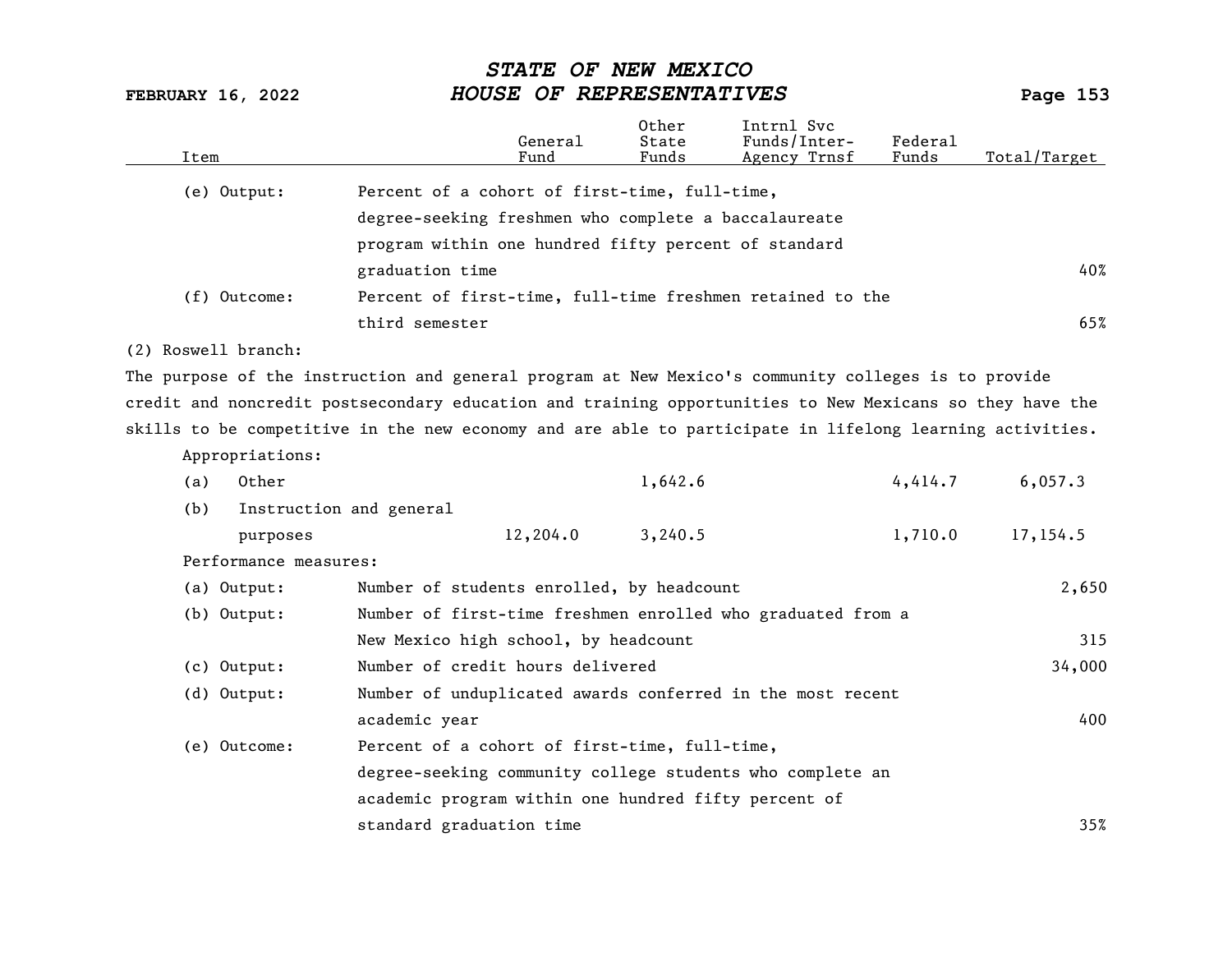|                                           |                                                                                                          | 0ther          | Intrnl Svc                   |                  |              |
|-------------------------------------------|----------------------------------------------------------------------------------------------------------|----------------|------------------------------|------------------|--------------|
| Item                                      | General<br>Fund                                                                                          | State<br>Funds | Funds/Inter-<br>Agency Trnsf | Federal<br>Funds | Total/Target |
| (f) Outcome:                              | Percent of first-time, full-time freshmen retained to the                                                |                |                              |                  |              |
|                                           | third semester                                                                                           |                |                              |                  | 60%          |
| (3) Ruidoso branch:                       |                                                                                                          |                |                              |                  |              |
|                                           | The purpose of the instruction and general program at New Mexico's community colleges is to provide      |                |                              |                  |              |
|                                           | credit and noncredit postsecondary education and training opportunities to New Mexicans so they have the |                |                              |                  |              |
|                                           | skills to be competitive in the new economy and are able to participate in lifelong learning activities. |                |                              |                  |              |
| Appropriations:                           |                                                                                                          |                |                              |                  |              |
| Other<br>(a)                              |                                                                                                          | 300.0          |                              | 2,300.0          | 2,600.0      |
| (b)                                       | Instruction and general                                                                                  |                |                              |                  |              |
| purposes                                  | 2,137.2                                                                                                  | 2,000.0        |                              | 300.0            | 4,437.2      |
| Performance measures:                     |                                                                                                          |                |                              |                  |              |
| (a) Output:                               | Number of students enrolled, by headcount                                                                |                |                              |                  | 901          |
| (b) Output:                               | Number of first-time freshmen enrolled who graduated from a                                              |                |                              |                  |              |
|                                           | New Mexico high school, by headcount                                                                     |                |                              |                  | 32           |
| (c) Output:                               | Number of credit hours delivered                                                                         |                |                              |                  | 8,361        |
| (d) Output:                               | Number of unduplicated awards conferred in the most recent                                               |                |                              |                  |              |
|                                           | academic year                                                                                            |                |                              |                  | 75           |
| (e) Outcome:                              | Percent of a cohort of first-time, full-time,                                                            |                |                              |                  |              |
|                                           | degree-seeking community college students who complete an                                                |                |                              |                  |              |
|                                           | academic program within one hundred fifty percent of                                                     |                |                              |                  |              |
|                                           | standard graduation time                                                                                 |                |                              |                  | 35%          |
| (f) Outcome:                              | Percent of first-time, full-time freshmen retained to the                                                |                |                              |                  |              |
|                                           | third semester                                                                                           |                |                              |                  | 60%          |
| (4) Research and public service projects: |                                                                                                          |                |                              |                  |              |
| Appropriations:                           |                                                                                                          |                |                              |                  |              |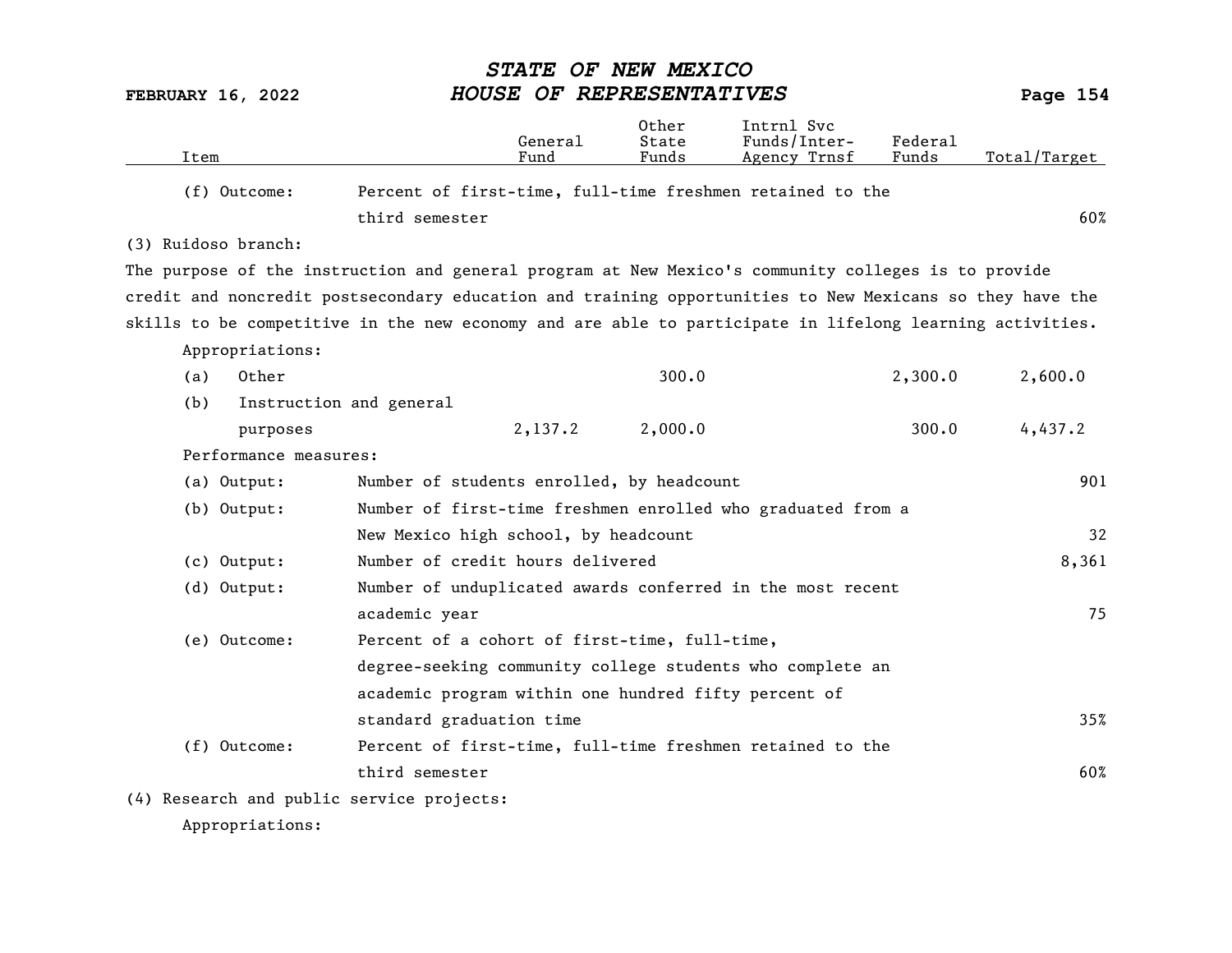| Item     |                           | General<br>Fund | Other<br>State<br>Funds | Intrnl Svc<br>Funds/Inter-<br>Agency Trnsf | Federal<br>Funds | Total/Target |
|----------|---------------------------|-----------------|-------------------------|--------------------------------------------|------------------|--------------|
| (a)      | Blackwater draw site and  |                 |                         |                                            |                  |              |
|          | museum                    | 85.8            | 40.0                    |                                            |                  | 125.8        |
| (b)      | Student success programs  | 380.2           |                         |                                            |                  | 380.2        |
| (c)      | Nurse expansion - ENMU    | 308.3           |                         |                                            |                  | 308.3        |
| (d)      | At-risk student tutoring  | 204.8           |                         |                                            |                  | 204.8        |
| (e)      | Allied health             | 129.8           |                         |                                            |                  | 129.8        |
| (f)      | Roswell branch - nurse    |                 |                         |                                            |                  |              |
|          | expansion                 | 332.2           |                         |                                            |                  | 332.2        |
| (g)      | Roswell branch - airframe |                 |                         |                                            |                  |              |
|          | mechanics                 | 68.5            |                         |                                            |                  | 68.5         |
| (h)      | Roswell branch - special  |                 |                         |                                            |                  |              |
|          | services program          | 108.1           |                         |                                            |                  | 108.1        |
| (i)      | Teacher education         |                 |                         |                                            |                  |              |
|          | preparation program       | 182.4           |                         |                                            |                  | 182.4        |
| (j)      | Greyhound promise         | 91.2            |                         |                                            |                  | 91.2         |
| (k)      | Youth challenge           | 91.2            |                         |                                            |                  | 91.2         |
| (1)      | Nursing program           | 178.6           |                         |                                            |                  | 178.6        |
| Subtotal |                           | [53, 793.6]     | [45, 773.1]             |                                            | [38, 249.7]      | 137,816.4    |
|          |                           |                 |                         |                                            |                  |              |

NEW MEXICO INSTITUTE OF MINING AND TECHNOLOGY:

(1) Main campus:

The purpose of the instruction and general program is to provide education services designed to meet the intellectual, educational and quality of life goals associated with the ability to enter the workforce, compete and advance in the new economy and contribute to social advancement through informed citizenship.

Appropriations:

| (a) Other | 18,400.0 | 18,000.0 | 36,400.0 |
|-----------|----------|----------|----------|
|-----------|----------|----------|----------|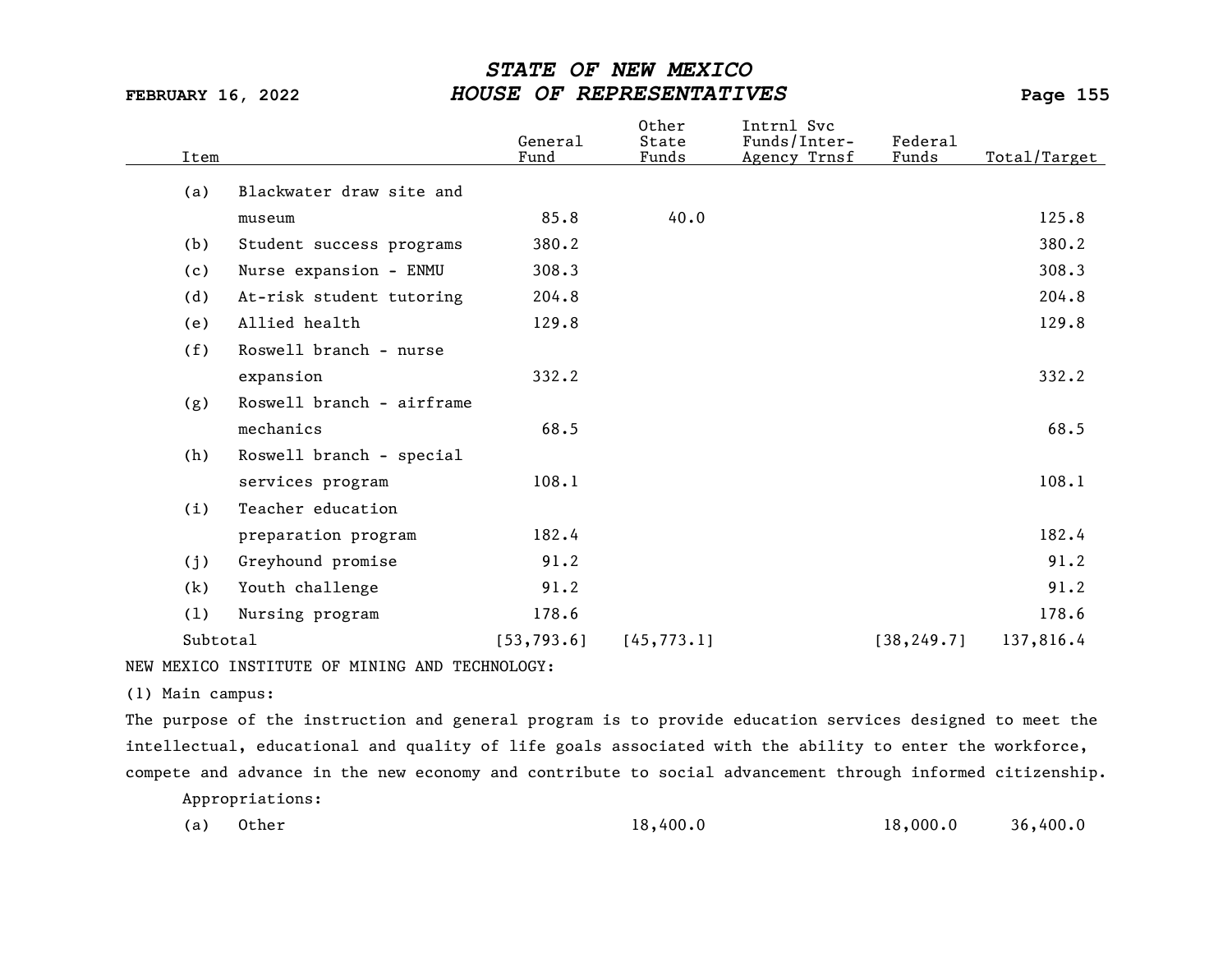| Item                                                         |                                                                             |                                                      | General<br>Fund | 0ther<br>State<br>Funds | Intrnl Svc<br>Funds/Inter-<br>Agency Trnsf                  | Federal<br>Funds | Total/Target |
|--------------------------------------------------------------|-----------------------------------------------------------------------------|------------------------------------------------------|-----------------|-------------------------|-------------------------------------------------------------|------------------|--------------|
| (b)                                                          | Instruction and general                                                     |                                                      |                 |                         |                                                             |                  |              |
|                                                              | purposes                                                                    |                                                      | 29,973.6        | 23,000.0                |                                                             |                  | 52,973.6     |
| (c)                                                          | Teacher pipeline                                                            |                                                      |                 |                         |                                                             |                  |              |
|                                                              | initiatives                                                                 |                                                      | 50.0            |                         |                                                             |                  | 50.0         |
|                                                              | Performance measures:                                                       |                                                      |                 |                         |                                                             |                  |              |
|                                                              | (a) Output:                                                                 | Number of students enrolled, by headcount            |                 |                         |                                                             |                  | 1,900        |
|                                                              | (b) Output:                                                                 |                                                      |                 |                         | Number of first-time freshmen enrolled who graduated from a |                  |              |
|                                                              |                                                                             | New Mexico high school, by headcount                 |                 |                         |                                                             |                  | 300          |
|                                                              | $(c)$ Output:                                                               | Number of credit hours delivered                     |                 |                         |                                                             |                  | 46,500       |
|                                                              | $(d)$ Output:<br>Number of unduplicated awards conferred in the most recent |                                                      |                 |                         |                                                             |                  |              |
|                                                              |                                                                             | academic year                                        |                 |                         |                                                             |                  | 370          |
| (e) Output:<br>Percent of a cohort of first-time, full-time, |                                                                             |                                                      |                 |                         |                                                             |                  |              |
|                                                              |                                                                             | degree-seeking freshmen who complete a baccalaureate |                 |                         |                                                             |                  |              |
|                                                              |                                                                             | program within one hundred fifty percent of standard |                 |                         |                                                             |                  |              |
|                                                              |                                                                             | graduation time                                      |                 |                         |                                                             |                  | 60%          |
|                                                              | (f) Outcome:                                                                |                                                      |                 |                         | Percent of first-time, full-time freshmen retained to the   |                  |              |
|                                                              |                                                                             | third semester                                       |                 |                         |                                                             |                  | 83%          |
|                                                              | (2) Bureau of mine safety:                                                  |                                                      |                 |                         |                                                             |                  |              |
|                                                              | Appropriations:                                                             |                                                      |                 |                         |                                                             |                  |              |
| (a)                                                          | Bureau of mine safety                                                       |                                                      | 303.9           |                         |                                                             | 300.0            | 603.9        |
|                                                              |                                                                             | (3) Bureau of geology and mineral resources:         |                 |                         |                                                             |                  |              |
|                                                              | Appropriations:                                                             |                                                      |                 |                         |                                                             |                  |              |
| (a)                                                          | Bureau of geology and                                                       |                                                      |                 |                         |                                                             |                  |              |
|                                                              | mineral resources                                                           |                                                      | 4,280.1         | 1,035.0                 |                                                             | 1,300.0          | 6,615.1      |

The general fund appropriation to the bureau of geology and mineral resources program of the New Mexico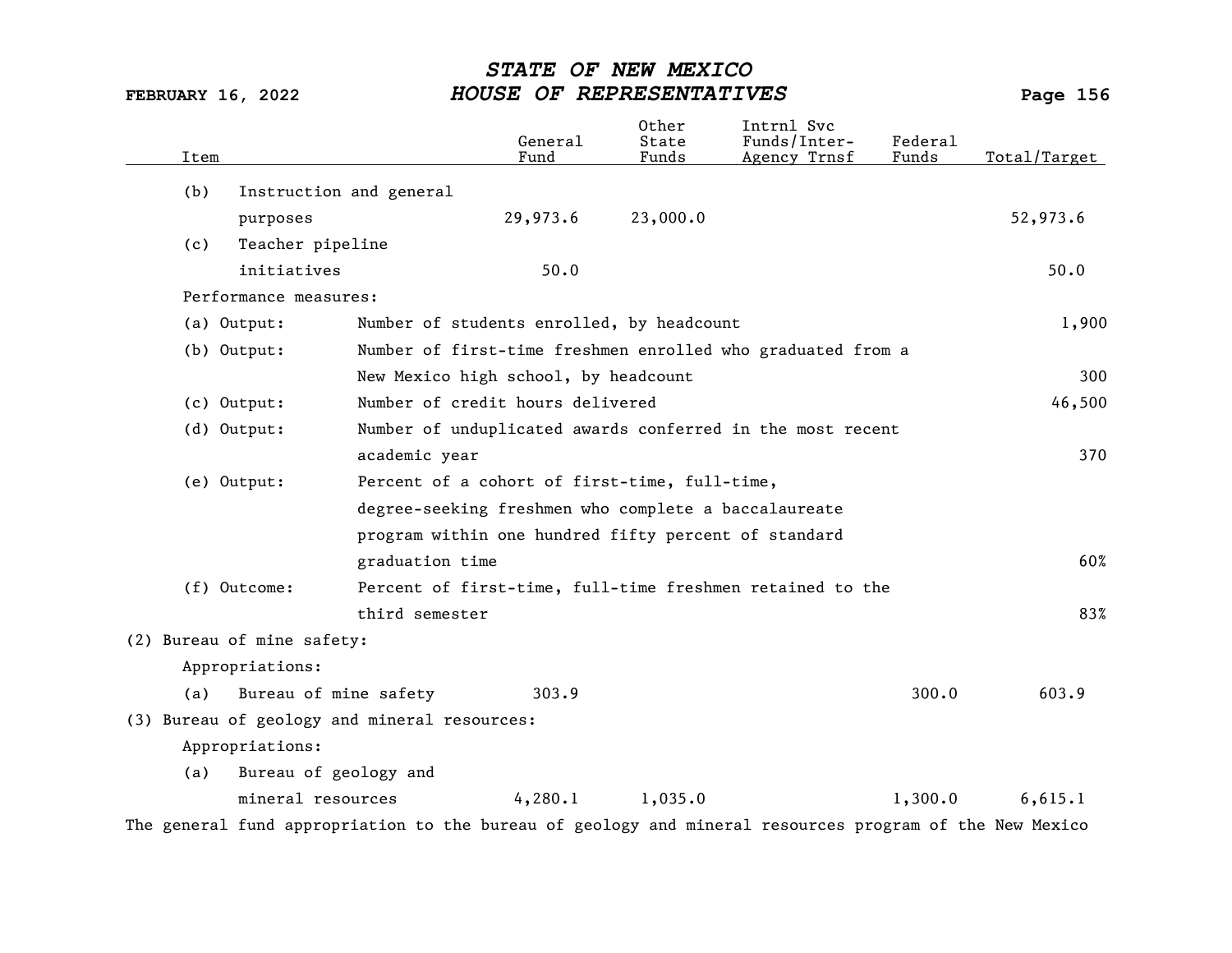| Item |     |                                                                                                           | General<br>Fund | 0ther<br>State<br>Funds | Intrnl Svc<br>Funds/Inter-<br>Federal<br>Funds<br>Agency Trnsf |          | Total/Target |  |
|------|-----|-----------------------------------------------------------------------------------------------------------|-----------------|-------------------------|----------------------------------------------------------------|----------|--------------|--|
|      |     | institute of mining and technology includes one hundred thousand dollars (\$100,000) from federal Mineral |                 |                         |                                                                |          |              |  |
|      |     | Leasing Act receipts.                                                                                     |                 |                         |                                                                |          |              |  |
|      |     | (4) Petroleum recovery research center:                                                                   |                 |                         |                                                                |          |              |  |
|      |     | Appropriations:                                                                                           |                 |                         |                                                                |          |              |  |
|      | (a) | Petroleum recovery                                                                                        |                 |                         |                                                                |          |              |  |
|      |     | research center                                                                                           | 1,759.0         | 636.0                   |                                                                | 7,400.0  | 9,795.0      |  |
|      |     | (5) Geophysical research center:                                                                          |                 |                         |                                                                |          |              |  |
|      |     | Appropriations:                                                                                           |                 |                         |                                                                |          |              |  |
|      | (a) | Geophysical research                                                                                      |                 |                         |                                                                |          |              |  |
|      |     | center                                                                                                    | 1,035.3         | 1,100.0                 |                                                                | 1,900.0  | 4,035.3      |  |
|      |     | (6) Research and public service projects:                                                                 |                 |                         |                                                                |          |              |  |
|      |     | Appropriations:                                                                                           |                 |                         |                                                                |          |              |  |
|      | (a) | Energetic materials                                                                                       |                 |                         |                                                                |          |              |  |
|      |     | research center                                                                                           | 826.7           | 5,600.0                 |                                                                | 28,500.0 | 34,926.7     |  |
|      | (b) | Science and engineering                                                                                   |                 |                         |                                                                |          |              |  |
|      |     | fair                                                                                                      | 190.8           |                         |                                                                |          | 190.8        |  |
|      | (c) | Institute for complex                                                                                     |                 |                         |                                                                |          |              |  |
|      |     | additive systems analysis                                                                                 | 1,121.7         | 2,000.0                 |                                                                | 4,450.0  | 7,571.7      |  |
|      | (d) | Cave and karst research                                                                                   | 336.2           | 62.0                    |                                                                | 584.0    | 982.2        |  |
|      | (e) | Homeland security center                                                                                  | 488.7           |                         |                                                                | 3,300.0  | 3,788.7      |  |
|      | (f) | Cybersecurity center of                                                                                   |                 |                         |                                                                |          |              |  |
|      |     | excellence                                                                                                | 366.4           | 260.0                   |                                                                | 350.0    | 976.4        |  |
|      | (g) | Rural economic                                                                                            |                 |                         |                                                                |          |              |  |
|      |     | development                                                                                               | 32.8            |                         |                                                                |          | 32.8         |  |
|      | (h) | Chemical engineering                                                                                      |                 |                         |                                                                |          |              |  |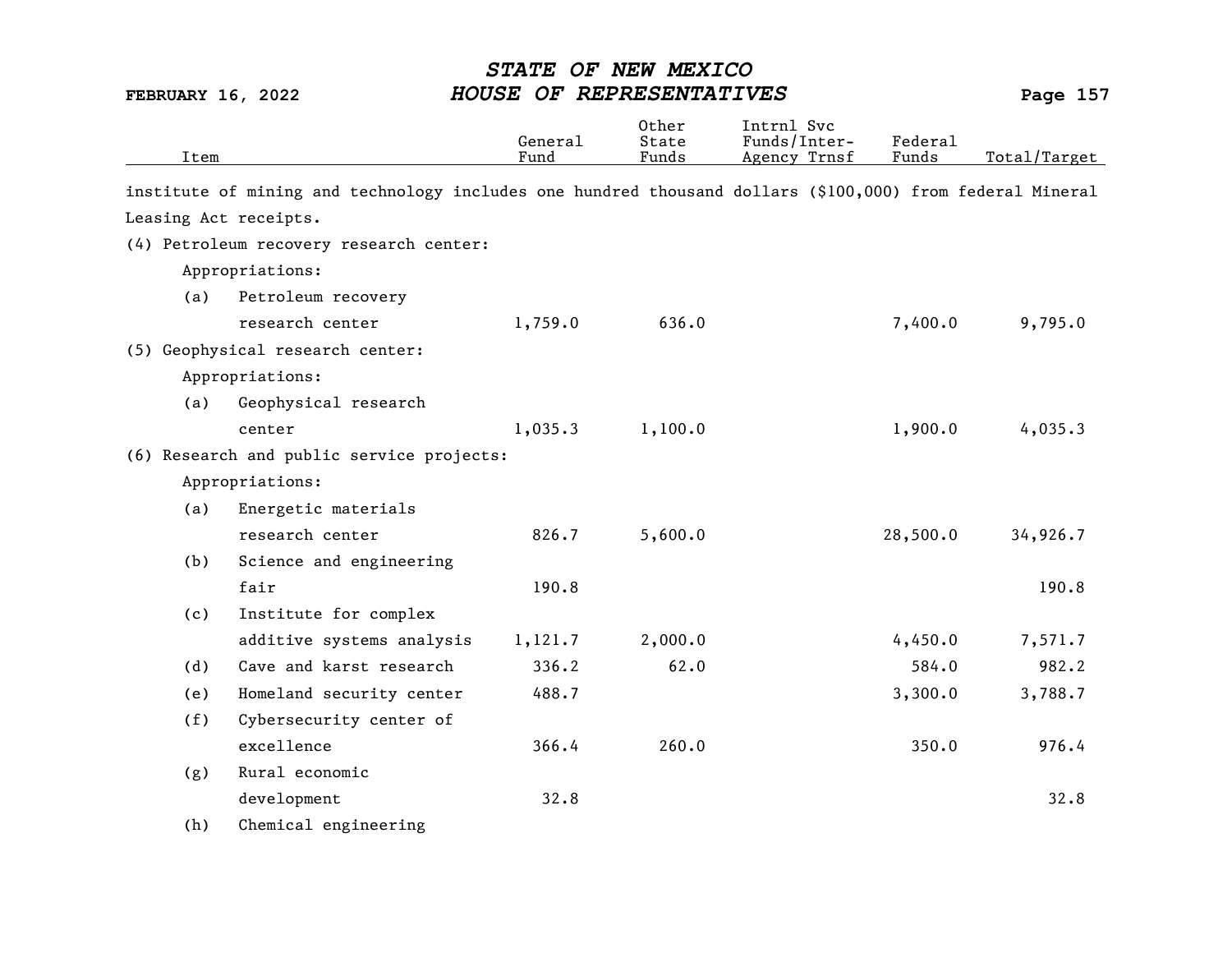| Item     |                         | General<br>Fund | Other<br>State<br>Funds | Intrnl Svc<br>Funds/Inter-<br>Agency Trnsf | Federal<br>Funds | Total/Target |
|----------|-------------------------|-----------------|-------------------------|--------------------------------------------|------------------|--------------|
|          | student assistanceships | 79.3            |                         |                                            |                  | 79.3         |
| (i)      | New Mexico mathematics, |                 |                         |                                            |                  |              |
|          | engineering and science |                 |                         |                                            |                  |              |
|          | achievement             | 1,052.2         |                         |                                            |                  | 1,052.2      |
| Subtotal |                         | [41,896.7]      | [52, 093.0]             |                                            | [66, 084.0]      | 160,073.7    |
|          |                         |                 |                         |                                            |                  |              |

NORTHERN NEW MEXICO COLLEGE:

(1) Main campus:

The purpose of the instruction and general program is to provide education services designed to meet the intellectual, educational and quality of life goals associated with the ability to enter the workforce, compete and advance in the new economy and contribute to social advancement through informed citizenship.

|     | Appropriations:         |                                                             |         |         |          |
|-----|-------------------------|-------------------------------------------------------------|---------|---------|----------|
| (a) | Other                   |                                                             | 5,300.0 | 5,800.0 | 11,100.0 |
| (b) | Instruction and general |                                                             |         |         |          |
|     | purposes                | 10,612.5                                                    | 6,800.0 | 5,700.0 | 23,112.5 |
| (c) | Athletics               | 524.2                                                       | 200.0   |         | 724.2    |
| (d) | Teacher pipeline        |                                                             |         |         |          |
|     | initiatives             | 250.0                                                       |         |         | 250.0    |
|     | Performance measures:   |                                                             |         |         |          |
|     | (a) Output:             | Number of students enrolled, by headcount                   |         |         | 1,510    |
|     | (b) Output:             | Number of first-time freshmen enrolled who graduated from a |         |         |          |
|     |                         | New Mexico high school, by headcount                        |         |         | 231      |
|     | $(c)$ Output:           | Number of credit hours delivered                            |         |         | 23,700   |
|     | $(d)$ Output:           | Number of unduplicated degree awards in the most recent     |         |         |          |
|     |                         | academic year                                               |         |         | 80       |
|     | (e) Output:             | Percent of a cohort of first-time, full-time,               |         |         |          |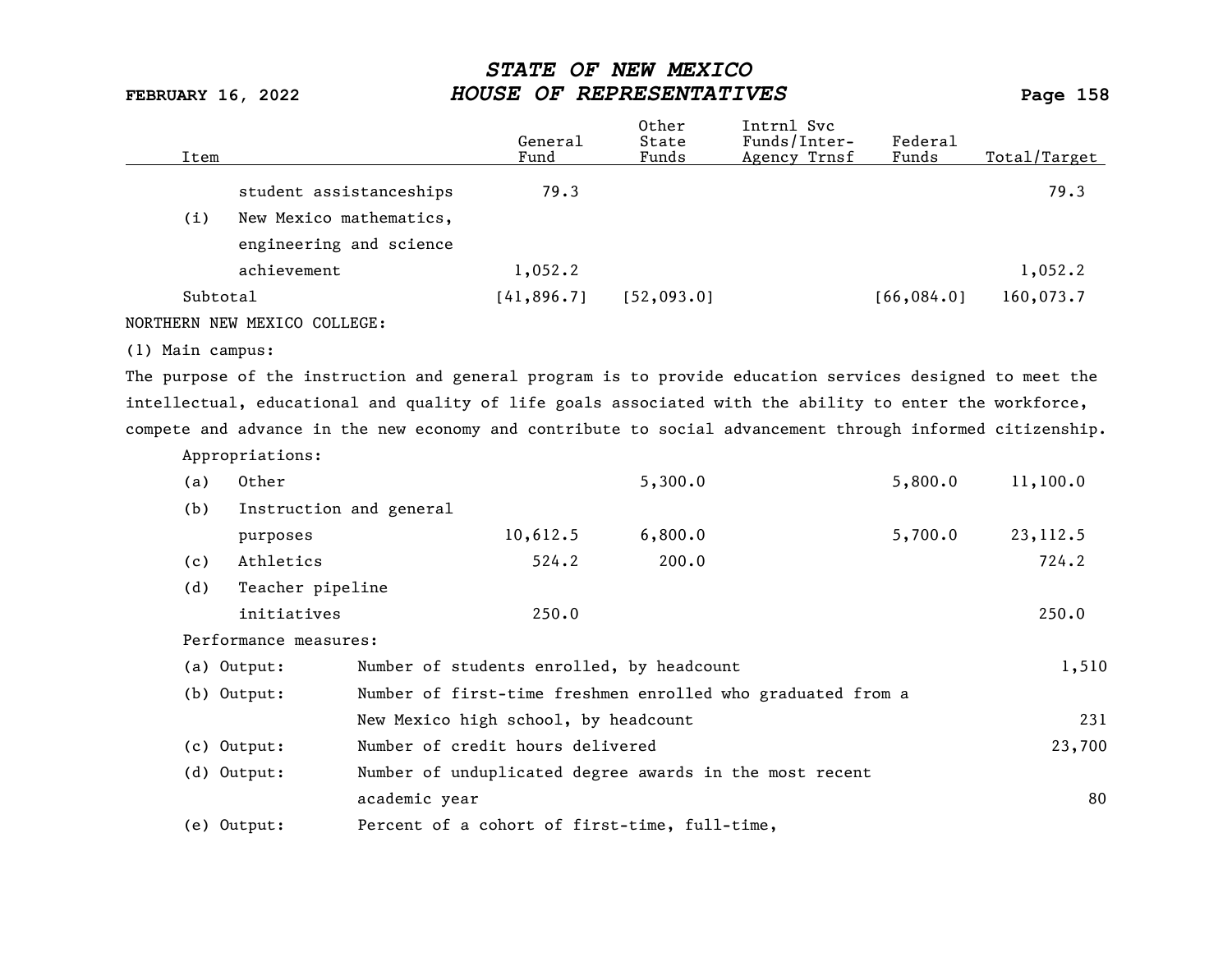| Item     |                             |                                           | General<br>Fund                                      | Other<br>State<br>Funds | Intrnl Svc<br>Funds/Inter-<br>Agency Trnsf                | Federal<br>Funds | Total/Target |
|----------|-----------------------------|-------------------------------------------|------------------------------------------------------|-------------------------|-----------------------------------------------------------|------------------|--------------|
|          |                             |                                           | degree-seeking freshmen who complete a baccalaureate |                         |                                                           |                  |              |
|          |                             |                                           | program within one hundred fifty percent of standard |                         |                                                           |                  |              |
|          |                             | graduation time                           |                                                      |                         |                                                           |                  | 40%          |
|          | (f) Outcome:                |                                           |                                                      |                         | Percent of first-time, full-time freshmen retained to the |                  |              |
|          |                             | third semester                            |                                                      |                         |                                                           |                  | 65%          |
|          |                             | (2) Research and public service projects: |                                                      |                         |                                                           |                  |              |
|          | Appropriations:             |                                           |                                                      |                         |                                                           |                  |              |
| (a)      | Nurse expansion - NNMU      |                                           | 376.0                                                |                         |                                                           |                  | 376.0        |
| (b)      | Science, technology,        |                                           |                                                      |                         |                                                           |                  |              |
|          | engineering, arts and       |                                           |                                                      |                         |                                                           |                  |              |
|          | math initiative - NNMU      |                                           | 125.2                                                |                         |                                                           |                  | 125.2        |
| (c)      | Veterans center - NNMU      |                                           | 116.8                                                |                         |                                                           |                  | 116.8        |
| (d)      | Academic program            |                                           |                                                      |                         |                                                           |                  |              |
|          | evaluation                  |                                           | 45.6                                                 |                         |                                                           |                  | 45.6         |
| (e)      | Native American student     |                                           |                                                      |                         |                                                           |                  |              |
|          | center                      |                                           | 150.0                                                |                         |                                                           |                  | 150.0        |
| Subtotal |                             |                                           | [12, 200.3]                                          | [12, 300.0]             |                                                           | [11, 500.0]      | 36,000.3     |
|          | SANTA FE COMMUNITY COLLEGE: |                                           |                                                      |                         |                                                           |                  |              |
|          |                             |                                           |                                                      |                         |                                                           |                  |              |

(1) Main campus:

The purpose of the instruction and general program at New Mexico's community colleges is to provide credit and noncredit postsecondary education and training opportunities to New Mexicans so they have the skills to be competitive in the new economy and are able to participate in lifelong learning activities. Appropriations:

(a) Other 1,374.0 15,477.0 16,851.0

(b) Instruction and general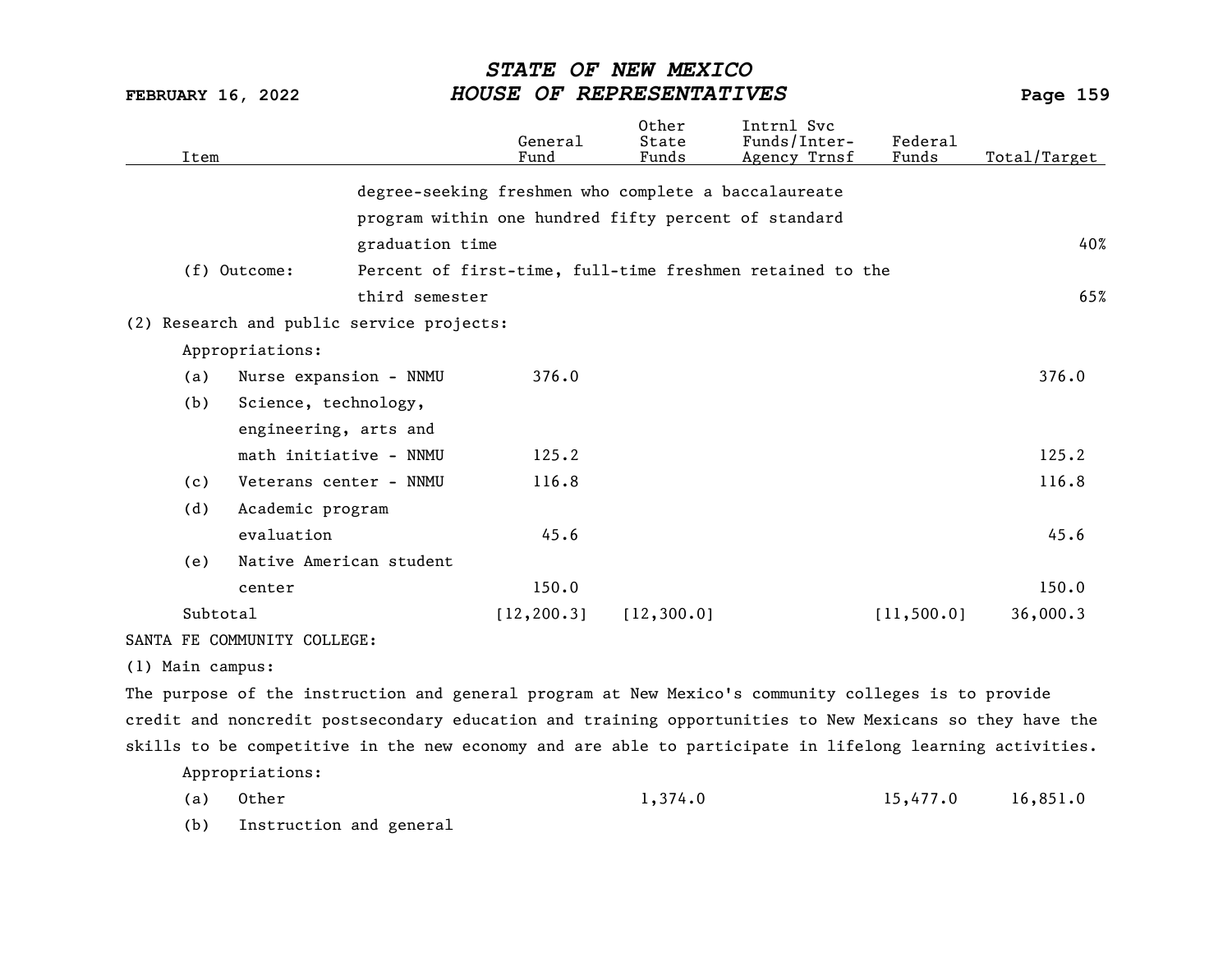| Item |                        |                                                          | General<br>Fund | Other<br>State<br>Funds | Intrnl Svc<br>Funds/Inter-<br>Agency Trnsf                  | Federal<br>Funds | Total/Target |
|------|------------------------|----------------------------------------------------------|-----------------|-------------------------|-------------------------------------------------------------|------------------|--------------|
|      | purposes               |                                                          | 11,068.6        | 26,473.0                |                                                             | 3,300.0          | 40,841.6     |
|      | Performance measures:  |                                                          |                 |                         |                                                             |                  |              |
|      | (a) Output:            | Number of students enrolled, by headcount                |                 |                         |                                                             |                  | 5,900        |
|      | (b) Output:            |                                                          |                 |                         | Number of first-time freshmen enrolled who graduated from a |                  |              |
|      |                        | New Mexico high school, by headcount                     |                 |                         |                                                             |                  | 186          |
|      | $(c)$ Output:          | Number of credit hours delivered                         |                 |                         |                                                             |                  | 53,400       |
|      | (d) Output:            |                                                          |                 |                         | Number of unduplicated awards conferred in the most recent  |                  |              |
|      |                        | academic year                                            |                 |                         |                                                             |                  | 535          |
|      | (e) Outcome:           | Percent of a cohort of first-time, full-time, degree- or |                 |                         |                                                             |                  |              |
|      |                        |                                                          |                 |                         | certificate-seeking community college students who complete |                  |              |
|      |                        |                                                          |                 |                         | an academic program within one hundred fifty percent of     |                  |              |
|      |                        | standard graduation time                                 |                 |                         |                                                             |                  | 35%          |
|      | (f) Outcome:           |                                                          |                 |                         | Percent of first-time, full-time freshmen retained to the   |                  |              |
|      |                        | third semester                                           |                 |                         |                                                             |                  | 60%          |
|      |                        | (2) Research and public service projects:                |                 |                         |                                                             |                  |              |
|      | Appropriations:        |                                                          |                 |                         |                                                             |                  |              |
| (a)  |                        | First born, home visiting                                |                 |                         |                                                             |                  |              |
|      |                        | and technical assistance                                 | 235.0           |                         |                                                             |                  | 235.0        |
| (b)  |                        | Teacher education expansion                              | 136.8           |                         |                                                             |                  | 136.8        |
| (c)  | Small business         |                                                          |                 |                         |                                                             |                  |              |
|      | development centers    |                                                          | 3,953.1         |                         |                                                             | 1,646.0          | 5,599.1      |
| (d)  | Nurse expansion - SFCC |                                                          | 439.4           |                         |                                                             |                  | 439.4        |
| (e)  | EMS mental health      |                                                          |                 |                         |                                                             |                  |              |
|      | resiliency pilot       |                                                          | 91.2            |                         |                                                             |                  | 91.2         |

The general fund appropriation to the small business development centers includes one hundred thousand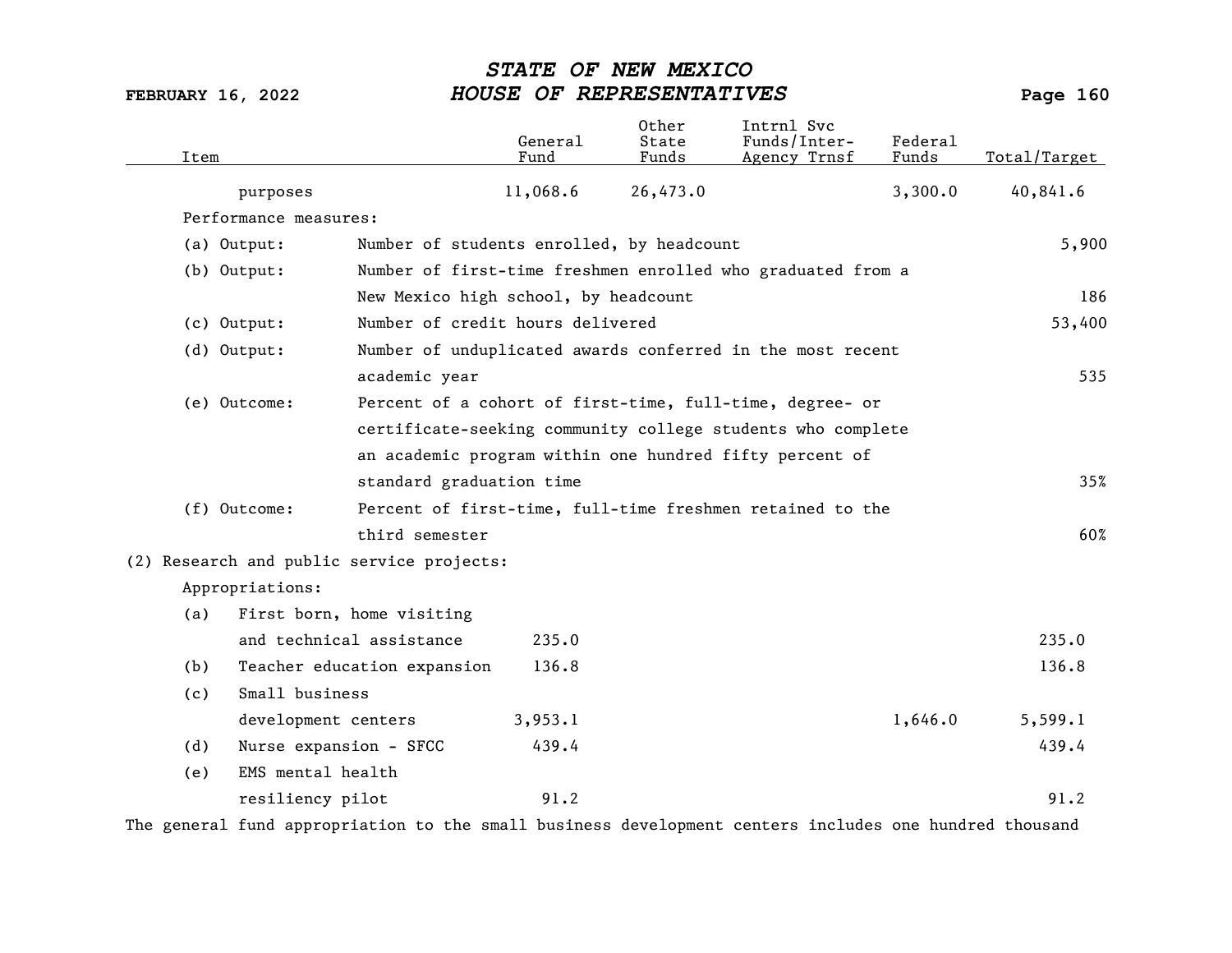| Item             |                       |                                                                                                          | General<br>Fund | 0ther<br>State<br>Funds | Intrnl Svc<br>Funds/Inter-<br>Agency Trnsf | Federal<br>Funds | Total/Target |
|------------------|-----------------------|----------------------------------------------------------------------------------------------------------|-----------------|-------------------------|--------------------------------------------|------------------|--------------|
|                  |                       | dollars (\$100,000) for the international business accelerator.                                          |                 |                         |                                            |                  |              |
|                  | Subtotal              |                                                                                                          | [15, 924.1]     | [27, 847.0]             |                                            | [20, 423.0]      | 64, 194.1    |
|                  |                       | CENTRAL NEW MEXICO COMMUNITY COLLEGE:                                                                    |                 |                         |                                            |                  |              |
| (1) Main campus: |                       |                                                                                                          |                 |                         |                                            |                  |              |
|                  |                       | The purpose of the instruction and general program at New Mexico's community colleges is to provide      |                 |                         |                                            |                  |              |
|                  |                       | credit and noncredit postsecondary education and training opportunities to New Mexicans so they have the |                 |                         |                                            |                  |              |
|                  |                       | skills to be competitive in the new economy and are able to participate in lifelong learning activities. |                 |                         |                                            |                  |              |
|                  | Appropriations:       |                                                                                                          |                 |                         |                                            |                  |              |
| (a)              | Other                 |                                                                                                          |                 | 6,500.0                 |                                            | 22,900.0         | 29,400.0     |
| (b)              |                       | Instruction and general                                                                                  |                 |                         |                                            |                  |              |
|                  | purposes              |                                                                                                          | 64,090.3        | 94,000.0                |                                            | 3,900.0          | 161,990.3    |
|                  | Performance measures: |                                                                                                          |                 |                         |                                            |                  |              |
|                  | (a) Output:           | Number of students enrolled, by headcount                                                                |                 |                         |                                            |                  | 32,500       |
|                  | (b) Output:           | Number of first-time freshmen enrolled who graduated from a                                              |                 |                         |                                            |                  |              |
|                  |                       | New Mexico high school, by headcount                                                                     |                 |                         |                                            |                  | 2,075        |
|                  | $(c)$ Output:         | Number of credit hours delivered                                                                         |                 |                         |                                            |                  | 355,215      |
|                  | (d) Output:           | Number of unduplicated awards conferred in the most recent                                               |                 |                         |                                            |                  |              |
|                  |                       | academic year                                                                                            |                 |                         |                                            |                  | 8,000        |
|                  | (e) Outcome:          | Percent of a cohort of first-time, full-time, degree- or                                                 |                 |                         |                                            |                  |              |
|                  |                       | certificate-seeking community college students who complete                                              |                 |                         |                                            |                  |              |
|                  |                       | an academic program within one hundred fifty percent of                                                  |                 |                         |                                            |                  |              |
|                  |                       | standard graduation time                                                                                 |                 |                         |                                            |                  | 35%          |
|                  | $(f)$ Outcome:        | Percent of first-time, full-time freshmen retained to the                                                |                 |                         |                                            |                  |              |
|                  |                       | third semester                                                                                           |                 |                         |                                            |                  | 60%          |

(2) Research and public service projects: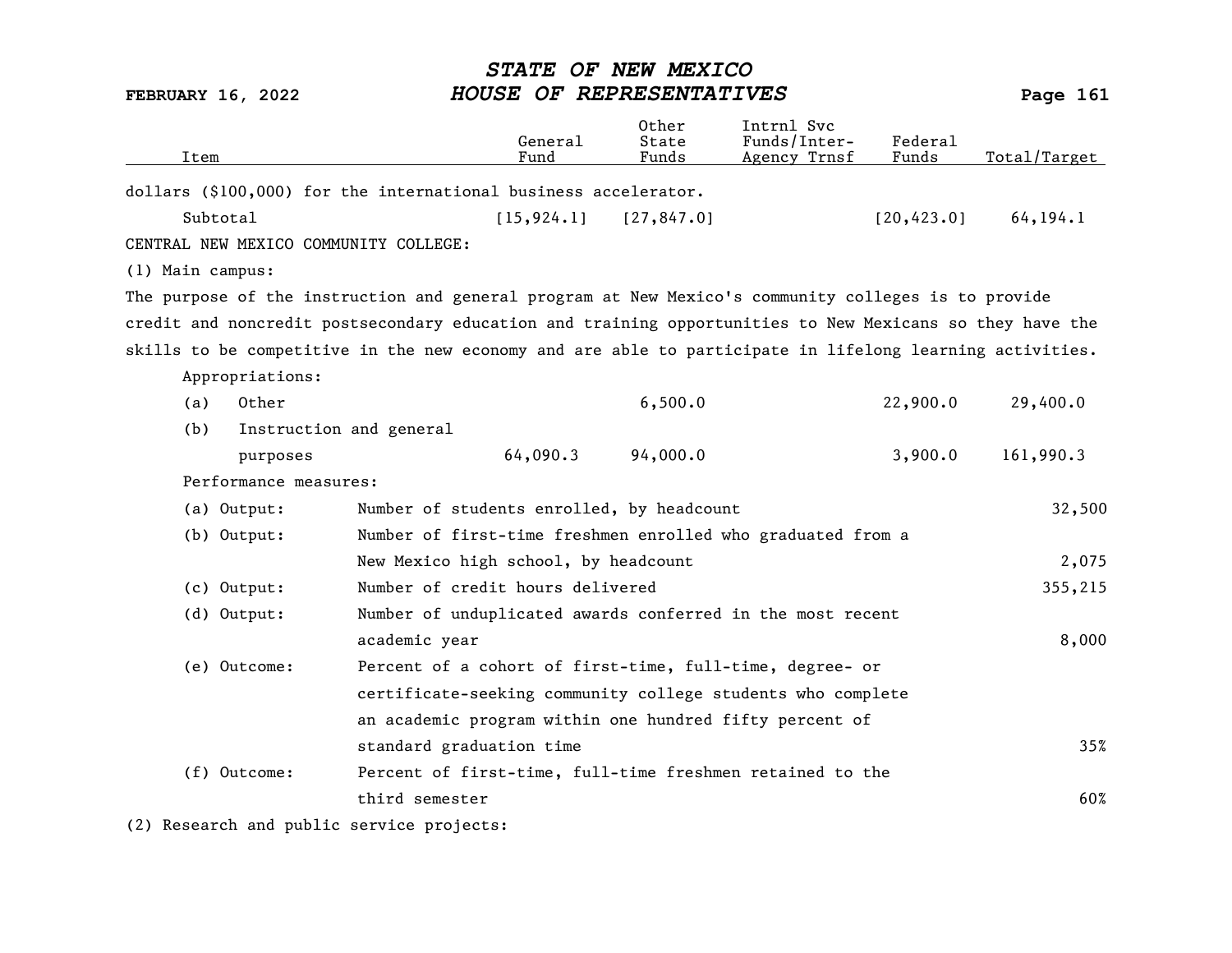| Item                    |                                                                                                          | General<br>Fund                           | Other<br>State<br>Funds | Intrnl Svc<br>Funds/Inter-<br>Agency Trnsf                  | Federal<br>Funds | Total/Target |
|-------------------------|----------------------------------------------------------------------------------------------------------|-------------------------------------------|-------------------------|-------------------------------------------------------------|------------------|--------------|
| Appropriations:         |                                                                                                          |                                           |                         |                                                             |                  |              |
| (a)                     | Nurse expansion - CNM                                                                                    | 268.8                                     |                         |                                                             |                  | 268.8        |
| Subtotal                |                                                                                                          | [64, 359.1]                               | [100, 500.0]            |                                                             | [26, 800.0]      | 191,659.1    |
| LUNA COMMUNITY COLLEGE: |                                                                                                          |                                           |                         |                                                             |                  |              |
| (1) Main campus:        |                                                                                                          |                                           |                         |                                                             |                  |              |
|                         | The purpose of the instruction and general program at New Mexico's community colleges is to provide      |                                           |                         |                                                             |                  |              |
|                         | credit and noncredit postsecondary education and training opportunities to New Mexicans so they have the |                                           |                         |                                                             |                  |              |
|                         | skills to be competitive in the new economy and are able to participate in lifelong learning activities. |                                           |                         |                                                             |                  |              |
| Appropriations:         |                                                                                                          |                                           |                         |                                                             |                  |              |
| Other<br>(a)            |                                                                                                          |                                           | 1,808.3                 |                                                             | 58.3             | 1,866.6      |
| (b)                     | Instruction and general                                                                                  |                                           |                         |                                                             |                  |              |
|                         | purposes                                                                                                 | 7,002.1                                   | 87.1                    |                                                             | 182.1            | 7,271.3      |
| (c)                     | Athletics                                                                                                | 458.0                                     |                         |                                                             |                  | 458.0        |
|                         | Performance measures:                                                                                    |                                           |                         |                                                             |                  |              |
| (a) Output:             |                                                                                                          | Number of students enrolled, by headcount |                         |                                                             |                  | 1,536        |
| $(b)$ Output:           |                                                                                                          |                                           |                         | Number of first-time freshmen enrolled who graduated from a |                  |              |
|                         |                                                                                                          | New Mexico high school, by headcount      |                         |                                                             |                  | 120          |
| $(c)$ Output:           |                                                                                                          | Number of credit hours delivered          |                         |                                                             |                  | 13,800       |
| (d) Output:             |                                                                                                          |                                           |                         | Number of unduplicated awards conferred in the most recent  |                  |              |
|                         | academic year                                                                                            |                                           |                         |                                                             |                  | 154          |
| (e) Outcome:            |                                                                                                          |                                           |                         | Percent of a cohort of first-time, full-time, degree- or    |                  |              |
|                         | certificate-seeking community college students who complete                                              |                                           |                         |                                                             |                  |              |
|                         |                                                                                                          |                                           |                         | an academic program within one hundred fifty percent of     |                  |              |
|                         | standard graduation time                                                                                 |                                           |                         |                                                             |                  | 35%          |
| $(f)$ Outcome:          |                                                                                                          |                                           |                         | Percent of first-time, full-time freshmen retained to the   |                  |              |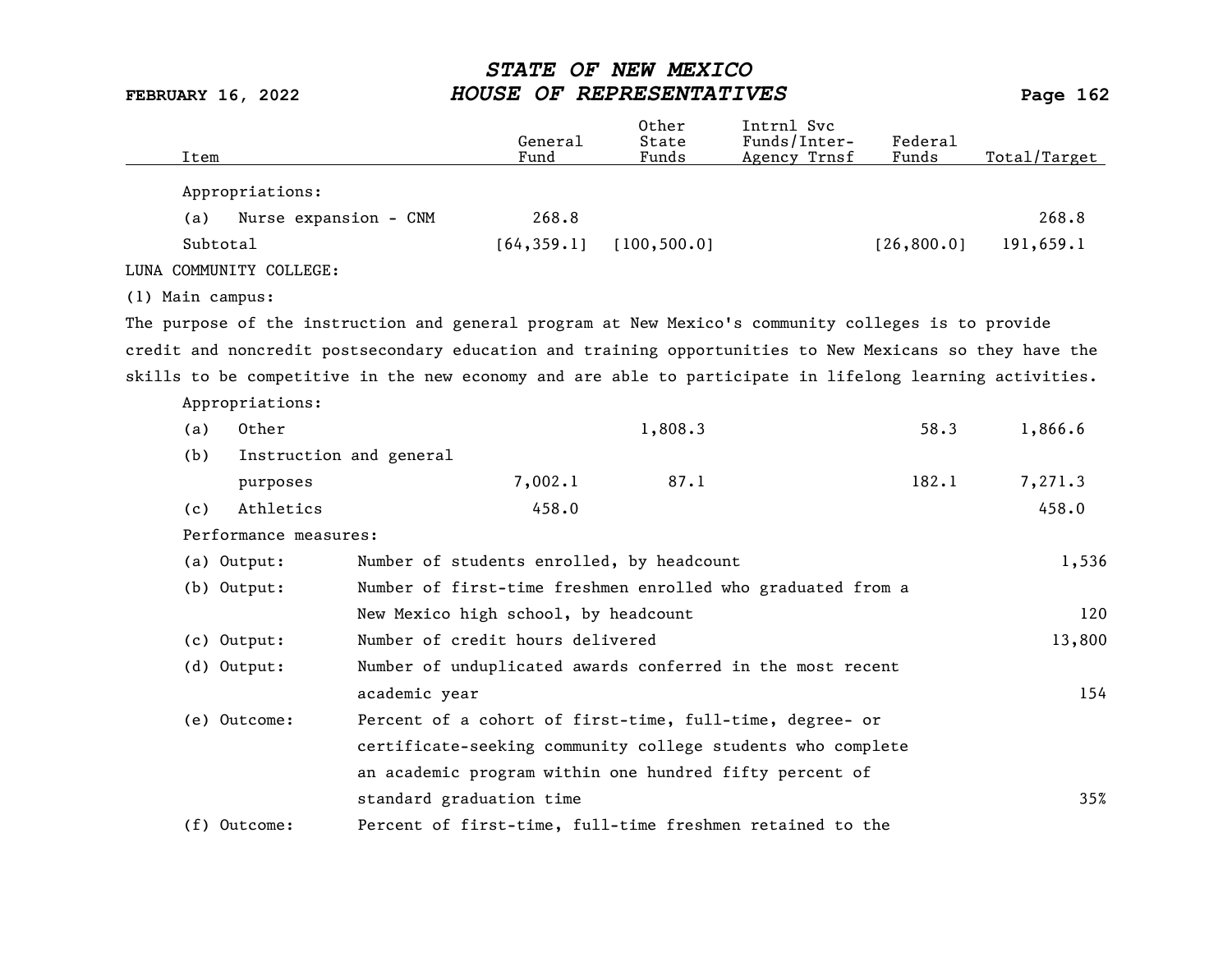| Item             |                              |                                           | General<br>Fund | Other<br>State<br>Funds | Intrnl Svc<br>Funds/Inter-<br>Agency Trnsf                                                               | Federal<br>Funds | Total/Target |
|------------------|------------------------------|-------------------------------------------|-----------------|-------------------------|----------------------------------------------------------------------------------------------------------|------------------|--------------|
|                  |                              | third semester                            |                 |                         |                                                                                                          |                  | 60%          |
|                  |                              | (2) Research and public service projects: |                 |                         |                                                                                                          |                  |              |
|                  | Appropriations:              |                                           |                 |                         |                                                                                                          |                  |              |
| (a)              |                              | Nurse expansion - Luna Tech               | 251.0           |                         |                                                                                                          |                  | 251.0        |
| (b)              | Student retention and        |                                           |                 |                         |                                                                                                          |                  |              |
|                  | completion                   |                                           | 483.8           |                         |                                                                                                          |                  | 483.8        |
| (c)              | Rough rider student          |                                           |                 |                         |                                                                                                          |                  |              |
|                  | support services             |                                           | 150.0           |                         |                                                                                                          |                  | 150.0        |
|                  | Subtotal                     |                                           | [8, 344.9]      | [1, 895.4]              |                                                                                                          | [240.4]          | 10,480.7     |
|                  | MESALANDS COMMUNITY COLLEGE: |                                           |                 |                         |                                                                                                          |                  |              |
| (1) Main campus: |                              |                                           |                 |                         |                                                                                                          |                  |              |
|                  |                              |                                           |                 |                         | The purpose of the instruction and general program at New Mexico's community colleges is to provide      |                  |              |
|                  |                              |                                           |                 |                         | credit and noncredit postsecondary education and training opportunities to New Mexicans so they have the |                  |              |
|                  |                              |                                           |                 |                         | skills to be competitive in the new economy and are able to participate in lifelong learning activities. |                  |              |
|                  | Appropriations:              |                                           |                 |                         |                                                                                                          |                  |              |
| (a)              | Other                        |                                           |                 | 242.2                   |                                                                                                          | 842.9            | 1,085.1      |
| (b)              | Instruction and general      |                                           |                 |                         |                                                                                                          |                  |              |
|                  | purposes                     |                                           | 4, 298.1        | 116.4                   |                                                                                                          | 87.9             | 4,502.4      |
| (c)              | Athletics                    |                                           | 209.9           |                         |                                                                                                          |                  | 209.9        |
|                  | Performance measures:        |                                           |                 |                         |                                                                                                          |                  |              |
|                  | (a) Output:                  | Number of students enrolled, by headcount |                 |                         |                                                                                                          |                  | 1,100        |
|                  | $(b)$ Output:                |                                           |                 |                         | Number of first-time freshmen enrolled who graduated from a                                              |                  |              |
|                  |                              | New Mexico high school, by headcount      |                 |                         |                                                                                                          |                  | 93           |
|                  | (c) Output:                  | Number of credit hours delivered          |                 |                         |                                                                                                          |                  | 10,800       |
|                  | $(d)$ Output:                |                                           |                 |                         | Number of unduplicated awards conferred in the most recent                                               |                  |              |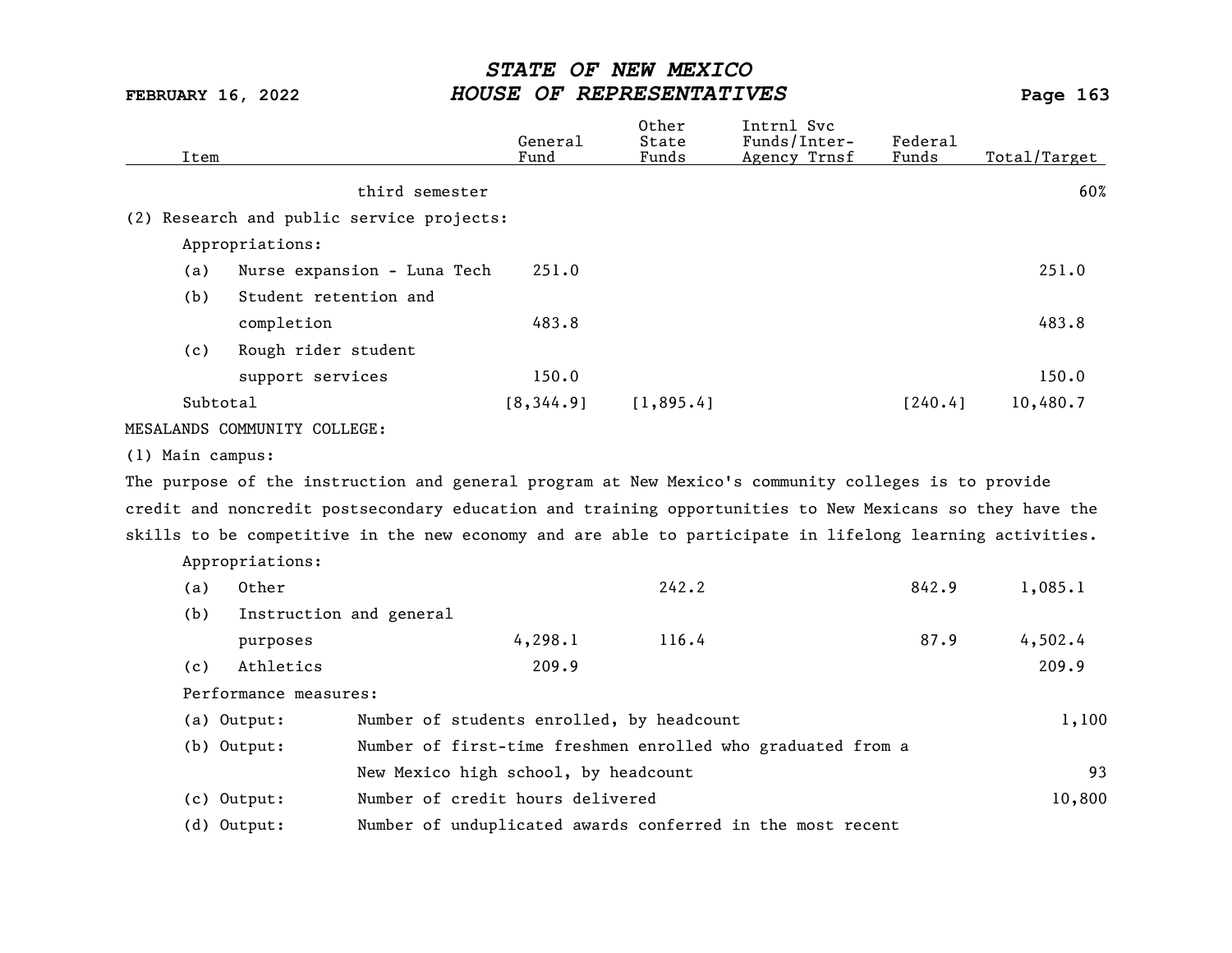| Item                       |                                                                                                          | General<br>Fund                           | Other<br>State<br>Funds | Intrnl Svc<br>Funds/Inter-<br>Agency Trnsf                  | Federal<br>Funds | Total/Target |
|----------------------------|----------------------------------------------------------------------------------------------------------|-------------------------------------------|-------------------------|-------------------------------------------------------------|------------------|--------------|
|                            | academic year                                                                                            |                                           |                         |                                                             |                  | 250          |
| (e) Outcome:               |                                                                                                          |                                           |                         | Percent of a cohort of first-time, full-time, degree- or    |                  |              |
|                            |                                                                                                          |                                           |                         | certificate-seeking community college students who complete |                  |              |
|                            |                                                                                                          |                                           |                         | an academic program within one hundred fifty percent of     |                  |              |
|                            | standard graduation time                                                                                 |                                           |                         |                                                             |                  | 35%          |
| (f) Outcome:               |                                                                                                          |                                           |                         | Percent of first-time, full-time freshmen retained to the   |                  |              |
|                            | third semester                                                                                           |                                           |                         |                                                             |                  | 60%          |
|                            |                                                                                                          |                                           |                         |                                                             |                  |              |
|                            | (2) Research and public service projects:                                                                |                                           |                         |                                                             |                  |              |
| Appropriations:            |                                                                                                          |                                           |                         |                                                             |                  |              |
| (a)                        | Wind training center                                                                                     | 103.8                                     |                         |                                                             |                  | 103.8        |
| Subtotal                   |                                                                                                          | [4, 611.8]                                | [358.6]                 |                                                             | [930.8]          | 5,901.2      |
| NEW MEXICO JUNIOR COLLEGE: |                                                                                                          |                                           |                         |                                                             |                  |              |
| (1) Main campus:           |                                                                                                          |                                           |                         |                                                             |                  |              |
|                            | The purpose of the instruction and general program at New Mexico's community colleges is to provide      |                                           |                         |                                                             |                  |              |
|                            | credit and noncredit postsecondary education and training opportunities to New Mexicans so they have the |                                           |                         |                                                             |                  |              |
|                            | skills to be competitive in the new economy and are able to participate in lifelong learning activities. |                                           |                         |                                                             |                  |              |
| Appropriations:            |                                                                                                          |                                           |                         |                                                             |                  |              |
| Other<br>(a)               |                                                                                                          |                                           | 3,600.0                 |                                                             | 2,000.0          | 5,600.0      |
| (b)                        | Instruction and general                                                                                  |                                           |                         |                                                             |                  |              |
|                            | purposes                                                                                                 | 6, 106.3                                  | 15,000.0                |                                                             | 450.0            | 21,556.3     |
| (c)                        | Athletics                                                                                                | 530.8                                     |                         |                                                             |                  | 530.8        |
|                            | Performance measures:                                                                                    |                                           |                         |                                                             |                  |              |
| (a) Output:                |                                                                                                          | Number of students enrolled, by headcount |                         |                                                             |                  | 3,250        |
| (b) Output:                |                                                                                                          |                                           |                         | Number of first-time freshmen enrolled who graduated from a |                  |              |
|                            |                                                                                                          | New Mexico high school, by headcount      |                         |                                                             |                  | 497          |
|                            |                                                                                                          |                                           |                         |                                                             |                  |              |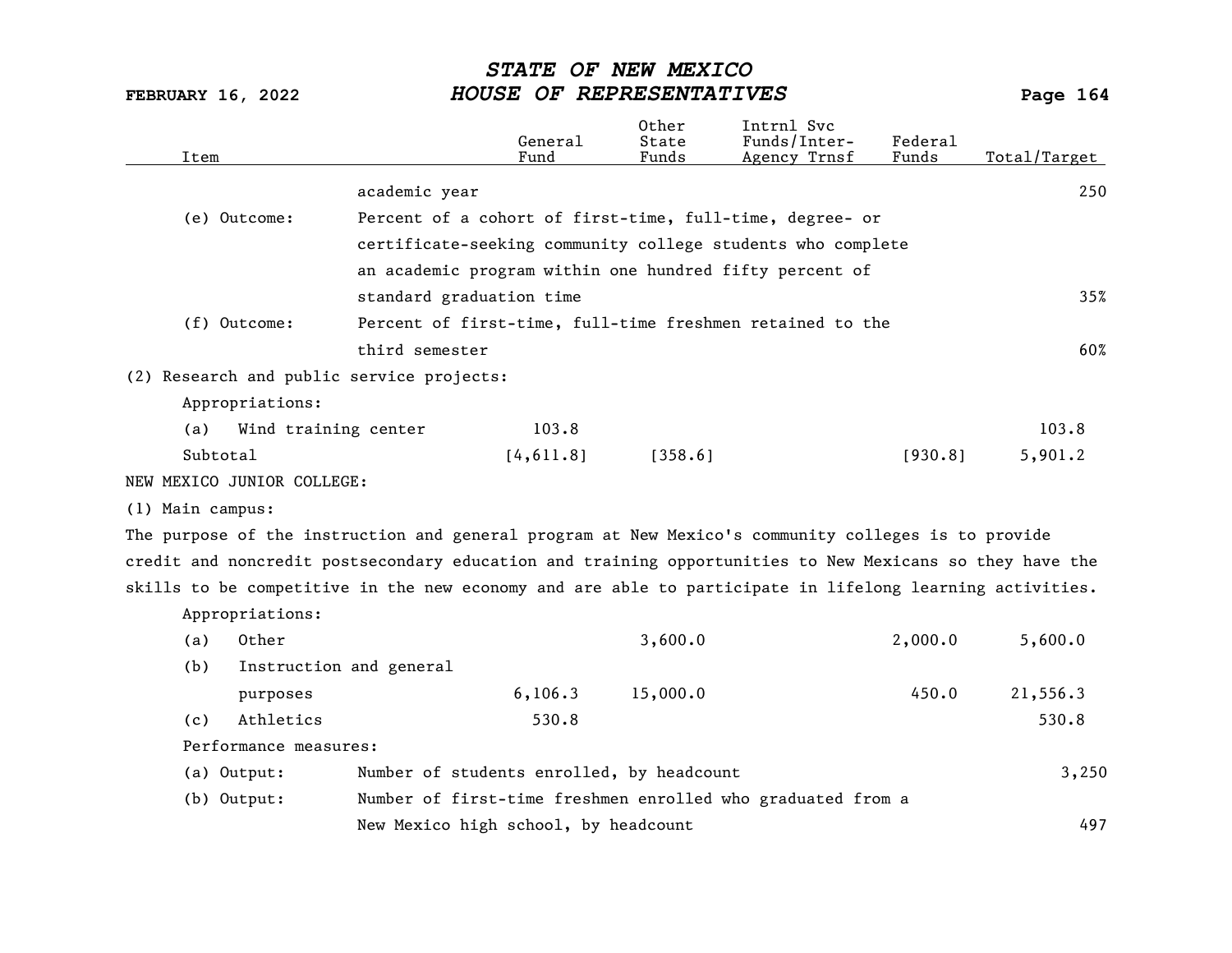| Item              |                        |                                           | General<br>Fund                  | Other<br>State<br>Funds | Intrnl Svc<br>Funds/Inter-<br>Agency Trnsf                                                               | Federal<br>Funds | Total/Target |
|-------------------|------------------------|-------------------------------------------|----------------------------------|-------------------------|----------------------------------------------------------------------------------------------------------|------------------|--------------|
|                   | $(c)$ Output:          |                                           | Number of credit hours delivered |                         |                                                                                                          |                  | 41,748       |
|                   | $(d)$ Output:          |                                           |                                  |                         | Number of unduplicated awards conferred in the most recent                                               |                  |              |
|                   |                        | academic year                             |                                  |                         |                                                                                                          |                  | 313          |
|                   | (e) Outcome:           |                                           |                                  |                         | Percent of a cohort of first-time, full-time, degree- or                                                 |                  |              |
|                   |                        |                                           |                                  |                         | certificate-seeking community college students who complete                                              |                  |              |
|                   |                        |                                           |                                  |                         | an academic program within one hundred fifty percent of                                                  |                  |              |
|                   |                        | standard graduation time                  |                                  |                         |                                                                                                          |                  | 35%          |
|                   | (f) Outcome:           |                                           |                                  |                         | Percent of first-time, full-time freshmen retained to the                                                |                  |              |
|                   |                        | third semester                            |                                  |                         |                                                                                                          |                  | 60%          |
|                   |                        | (2) Research and public service projects: |                                  |                         |                                                                                                          |                  |              |
|                   | Appropriations:        |                                           |                                  |                         |                                                                                                          |                  |              |
| (a)               | Oil and gas management |                                           |                                  |                         |                                                                                                          |                  |              |
|                   | program                |                                           | 156.2                            |                         |                                                                                                          |                  | 156.2        |
| (b)               | Nurse expansion - NMJC |                                           | 281.9                            |                         |                                                                                                          |                  | 281.9        |
| (c)               | Lea county distance    |                                           |                                  |                         |                                                                                                          |                  |              |
|                   | education consortium   |                                           | 26.6                             |                         |                                                                                                          |                  | 26.6         |
|                   | Subtotal               |                                           | [7, 101.8]                       | [18,600.0]              |                                                                                                          | [2,450.0]        | 28,151.8     |
| SAN JUAN COLLEGE: |                        |                                           |                                  |                         |                                                                                                          |                  |              |
| (1) Main campus:  |                        |                                           |                                  |                         |                                                                                                          |                  |              |
|                   |                        |                                           |                                  |                         | The purpose of the instruction and general program at New Mexico's community colleges is to provide      |                  |              |
|                   |                        |                                           |                                  |                         | credit and noncredit postsecondary education and training opportunities to New Mexicans so they have the |                  |              |
|                   |                        |                                           |                                  |                         | skills to be competitive in the new economy and are able to participate in lifelong learning activities. |                  |              |
|                   | Appropriations:        |                                           |                                  |                         |                                                                                                          |                  |              |
| (a)               | Other                  |                                           |                                  | 14,000.0                |                                                                                                          | 22,000.0         | 36,000.0     |

(b) Instruction and general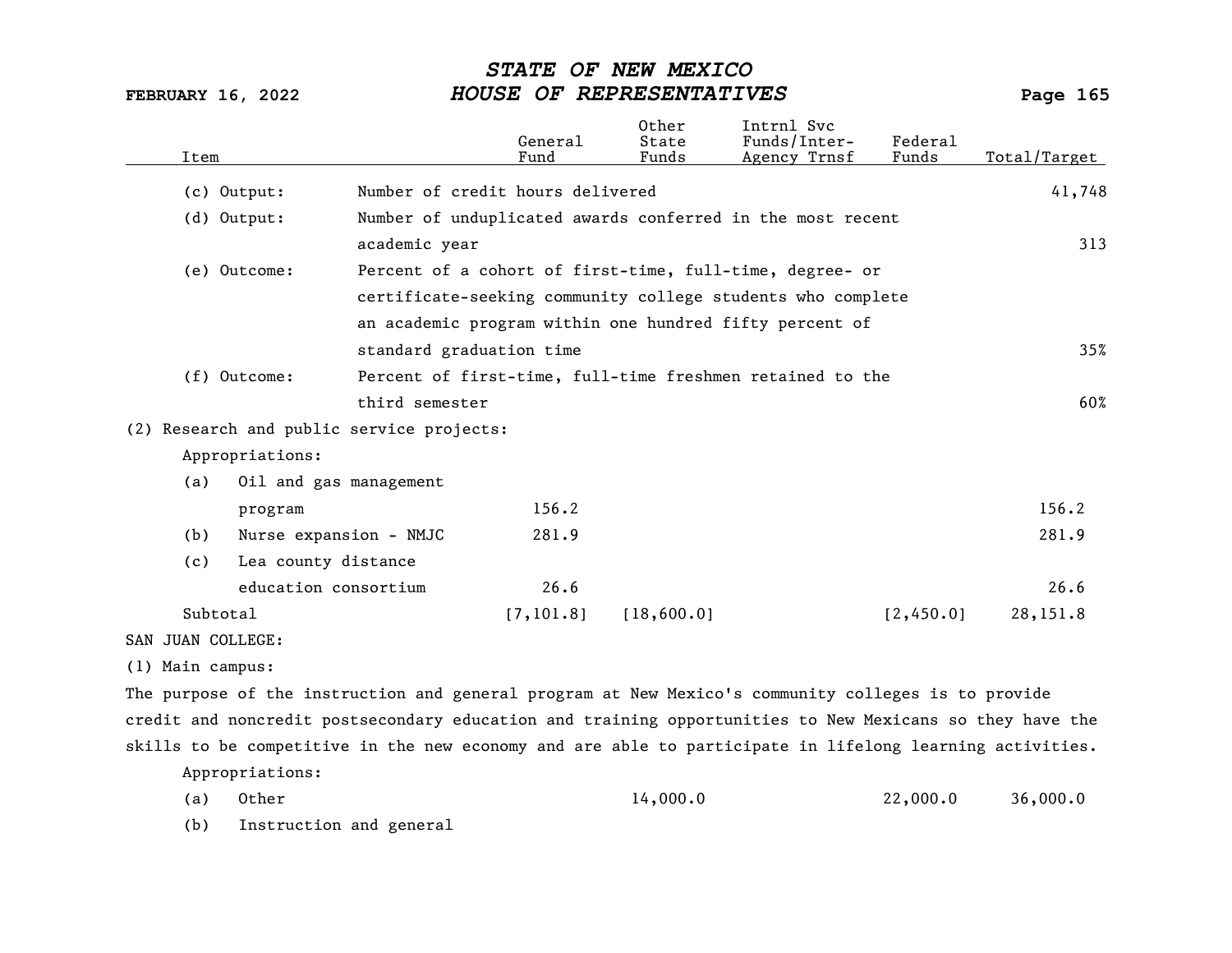| Item             |                                           |                          | General<br>Fund                           | Other<br>State<br>Funds | Intrnl Svc<br>Funds/Inter-<br>Agency Trnsf                  | Federal<br>Funds | Total/Target |
|------------------|-------------------------------------------|--------------------------|-------------------------------------------|-------------------------|-------------------------------------------------------------|------------------|--------------|
|                  | purposes                                  |                          | 25,415.9                                  | 34,000.0                |                                                             | 6,000.0          | 65,415.9     |
| (c)              | Tribal education                          |                          |                                           |                         |                                                             |                  |              |
|                  | initiatives                               |                          | 100.0                                     |                         |                                                             |                  | 100.0        |
|                  | Performance measures:                     |                          |                                           |                         |                                                             |                  |              |
|                  | (a) Output:                               |                          | Number of students enrolled, by headcount |                         |                                                             |                  | 8,400        |
|                  | $(b)$ Output:                             |                          |                                           |                         | Number of first-time freshmen enrolled who graduated from a |                  |              |
|                  |                                           |                          | New Mexico high school, by headcount      |                         |                                                             |                  | 400          |
|                  | (c) Output:                               |                          | Number of credit hours delivered          |                         |                                                             |                  | 112,000      |
|                  | $(d)$ Output:                             |                          |                                           |                         | Number of unduplicated awards conferred in the most recent  |                  |              |
|                  |                                           | academic year            |                                           |                         |                                                             |                  | 1,000        |
|                  | (e) Outcome:                              |                          |                                           |                         | Percent of a cohort of first-time, full-time, degree- or    |                  |              |
|                  |                                           |                          |                                           |                         | certificate-seeking community college students who complete |                  |              |
|                  |                                           |                          |                                           |                         | an academic program within one hundred fifty percent of     |                  |              |
|                  |                                           | standard graduation time |                                           |                         |                                                             |                  | 35%          |
|                  | (f) Outcome:                              |                          |                                           |                         | Percent of first-time, full-time freshmen retained to the   |                  |              |
|                  |                                           | third semester           |                                           |                         |                                                             |                  | 60%          |
|                  | (2) Research and public service projects: |                          |                                           |                         |                                                             |                  |              |
|                  | Appropriations:                           |                          |                                           |                         |                                                             |                  |              |
| (a)              | Dental hygiene program                    |                          | 159.6                                     |                         |                                                             |                  | 159.6        |
| (b)              | Nurse expansion - SJC                     |                          | 235.0                                     |                         |                                                             |                  | 235.0        |
| (c)              | Renewable energy center                   |                          |                                           |                         |                                                             |                  |              |
|                  | of excellence                             |                          | 328.0                                     |                         |                                                             |                  | 328.0        |
|                  | Subtotal                                  |                          | [26, 238.5]                               | [48,000.0]              |                                                             | [28,000.0]       | 102,238.5    |
|                  | CLOVIS COMMUNITY COLLEGE:                 |                          |                                           |                         |                                                             |                  |              |
| (1) Main campus: |                                           |                          |                                           |                         |                                                             |                  |              |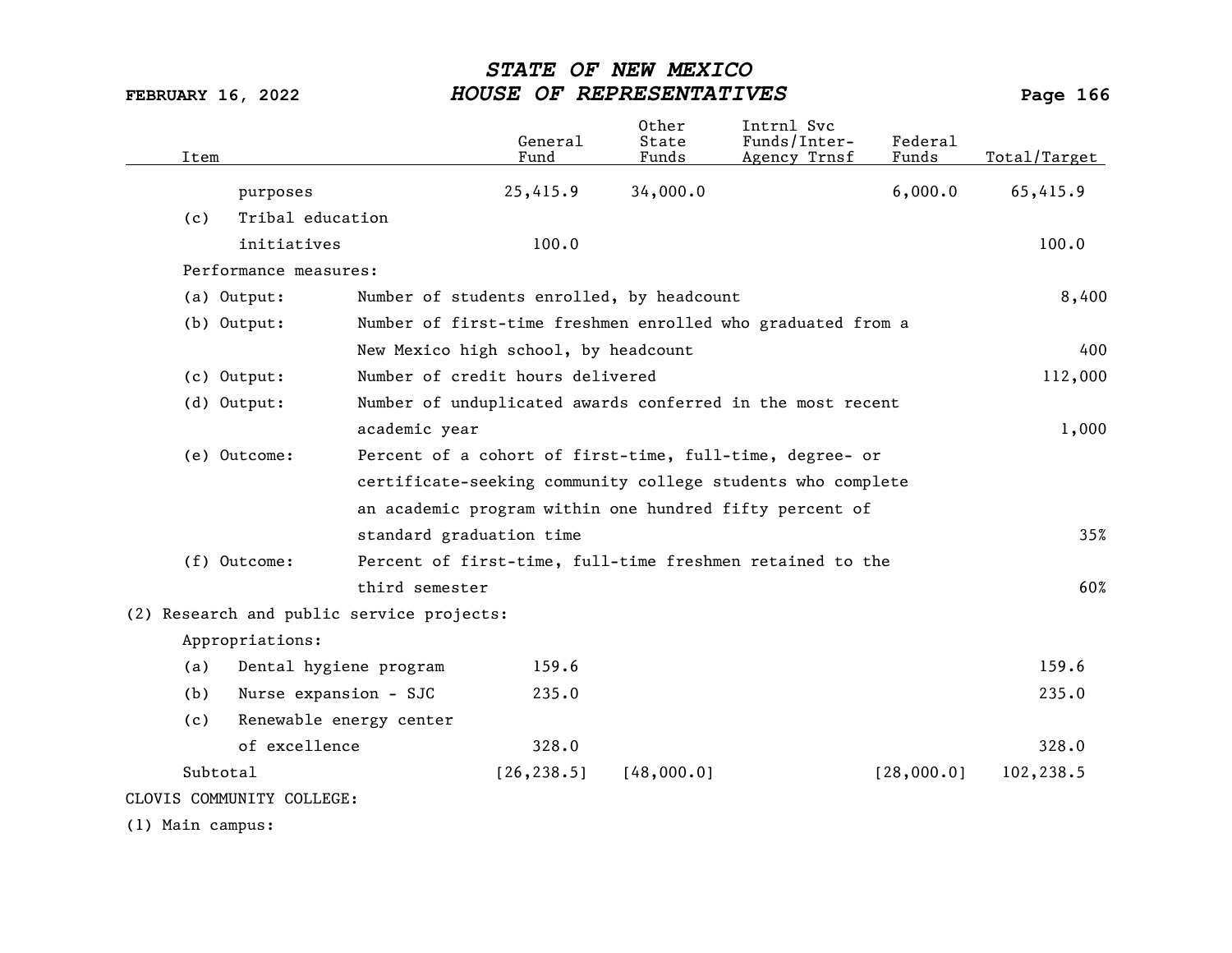| Item                                                                                                     |                                           | General<br>Fund | Other<br>State<br>Funds | Intrnl Svc<br>Funds/Inter-<br>Agency Trnsf                  | Federal<br>Funds | Total/Target |
|----------------------------------------------------------------------------------------------------------|-------------------------------------------|-----------------|-------------------------|-------------------------------------------------------------|------------------|--------------|
| The purpose of the instruction and general program at New Mexico's community colleges is to provide      |                                           |                 |                         |                                                             |                  |              |
| credit and noncredit postsecondary education and training opportunities to New Mexicans so they have the |                                           |                 |                         |                                                             |                  |              |
| skills to be competitive in the new economy and are able to participate in lifelong learning activities. |                                           |                 |                         |                                                             |                  |              |
| Appropriations:                                                                                          |                                           |                 |                         |                                                             |                  |              |
| Other<br>(a)                                                                                             |                                           |                 | 500.0                   |                                                             | 5,900.0          | 6,400.0      |
| (b)                                                                                                      | Instruction and general                   |                 |                         |                                                             |                  |              |
| purposes                                                                                                 |                                           | 10,324.4        | 5,500.0                 |                                                             | 1,200.0          | 17,024.4     |
| Performance measures:                                                                                    |                                           |                 |                         |                                                             |                  |              |
| (a) Output:                                                                                              | Number of students enrolled, by headcount |                 |                         |                                                             |                  | 4,200        |
| (b) Output:                                                                                              |                                           |                 |                         | Number of first-time freshmen enrolled who graduated from a |                  |              |
|                                                                                                          | New Mexico high school, by headcount      |                 |                         |                                                             |                  | 111          |
| (c) Output:                                                                                              | Number of credit hours delivered          |                 |                         |                                                             |                  | 38,790       |
| (d) Output:                                                                                              |                                           |                 |                         | Number of unduplicated awards conferred in the most recent  |                  |              |
|                                                                                                          | academic year                             |                 |                         |                                                             |                  | 450          |
| (e) Outcome:                                                                                             |                                           |                 |                         | Percent of a cohort of first-time, full-time, degree- or    |                  |              |
|                                                                                                          |                                           |                 |                         | certificate-seeking community college students who complete |                  |              |
|                                                                                                          |                                           |                 |                         | an academic program within one hundred fifty percent of     |                  |              |
|                                                                                                          | standard graduation time                  |                 |                         |                                                             |                  | 35%          |
| (f) Outcome:                                                                                             |                                           |                 |                         | Percent of first-time, full-time freshmen retained to the   |                  |              |
|                                                                                                          | third semester                            |                 |                         |                                                             |                  | 60%          |
| (2) Research and public service projects:                                                                |                                           |                 |                         |                                                             |                  |              |
| Appropriations:                                                                                          |                                           |                 |                         |                                                             |                  |              |
| (a)                                                                                                      | Nurse expansion - CCC                     | 356.5           |                         |                                                             |                  | 356.5        |
| (b)<br>HVAC program                                                                                      |                                           | 100.0           |                         |                                                             |                  | 100.0        |
| Subtotal                                                                                                 |                                           | [10, 780.9]     | [6,000.0]               |                                                             | [7, 100.0]       | 23,880.9     |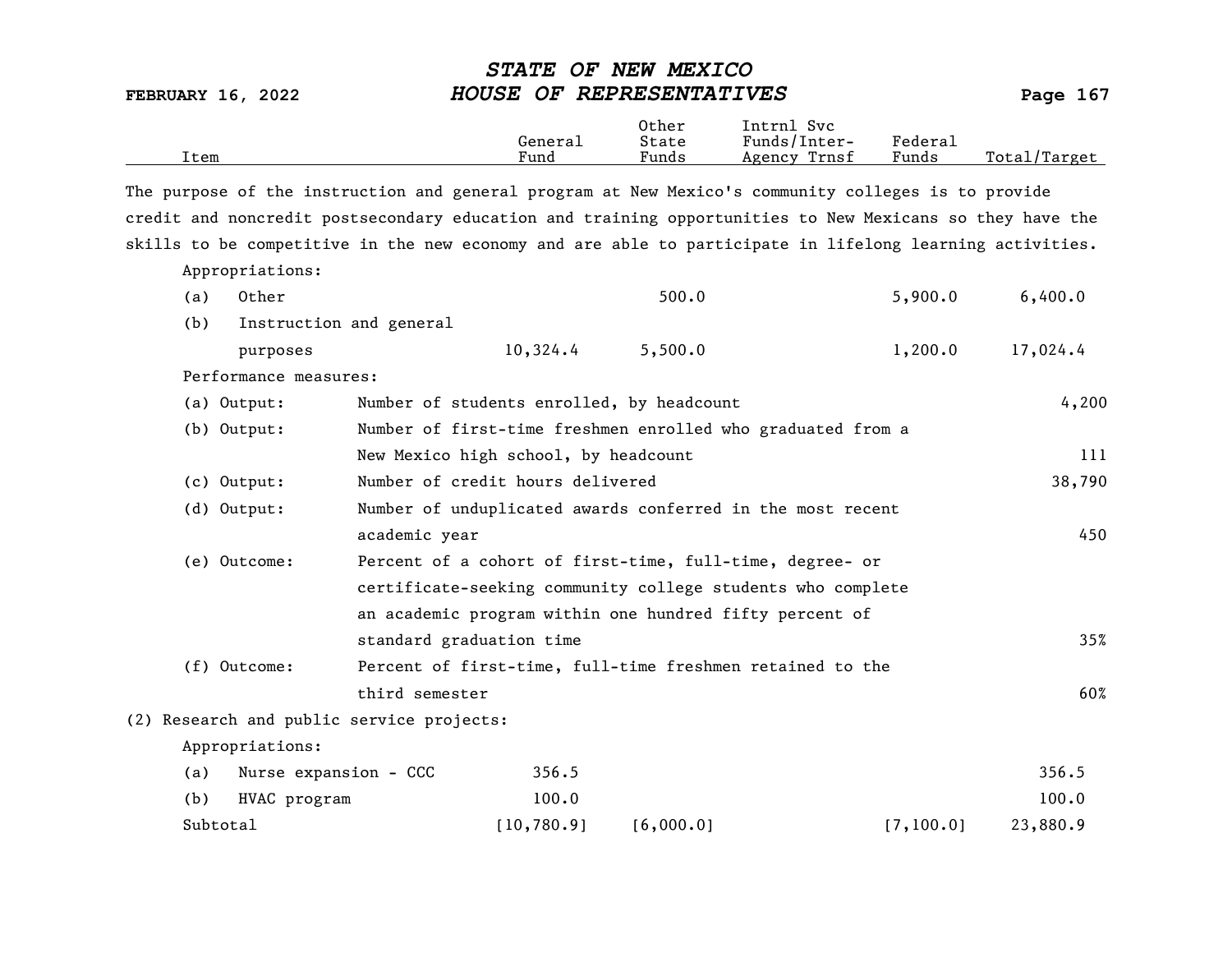|      |         | Other | Intrnl<br>Svc   |        |                  |
|------|---------|-------|-----------------|--------|------------------|
|      | General | State | Funds/Inter-    | Federa |                  |
| Item | Fund    | Funds | Trnsf<br>Agency | Funds  | Total<br>'Target |
|      |         |       |                 |        |                  |

NEW MEXICO MILITARY INSTITUTE:

(1) Main campus:

The purpose of the New Mexico military institute program is to provide college-preparatory instruction for students in a residential, military environment culminating in a high school diploma or associates degree.

Appropriations:

| (a) | Other                   |         | 8,299.0  | 1,133.0 | 9,432.0  |
|-----|-------------------------|---------|----------|---------|----------|
| (b) | Instruction and general |         |          |         |          |
|     | purposes                | 1,592.2 | 31,647.0 | 233.0   | 33,472.2 |
| (c) | Athletics               | 323.2   | 441.0    |         | 764.2    |
|     | Performance measures:   |         |          |         |          |

| (a) Outcome: | Average American college testing composite score for      |     |
|--------------|-----------------------------------------------------------|-----|
|              | graduating high school seniors                            | 22  |
| (b) Outcome: | Proficiency profile reading scores for graduating college |     |
|              | sophomores                                                | 115 |

(2) Research and public service projects:

Appropriations:

(a) Knowles legislative

| scholarship program | 1,353.7 |                            |            | 1,353.7  |
|---------------------|---------|----------------------------|------------|----------|
| Subtotal            |         | $[3, 269.1]$ $[40, 387.0]$ | [1, 366.0] | 45,022.1 |

NEW MEXICO SCHOOL FOR THE BLIND AND VISUALLY IMPAIRED:

(1) Main campus:

The purpose of the New Mexico school for the blind and visually impaired program is to provide the training, support and resources necessary to prepare blind and visually impaired children of New Mexico to participate fully in their families, communities and workforce and to lead independent, productive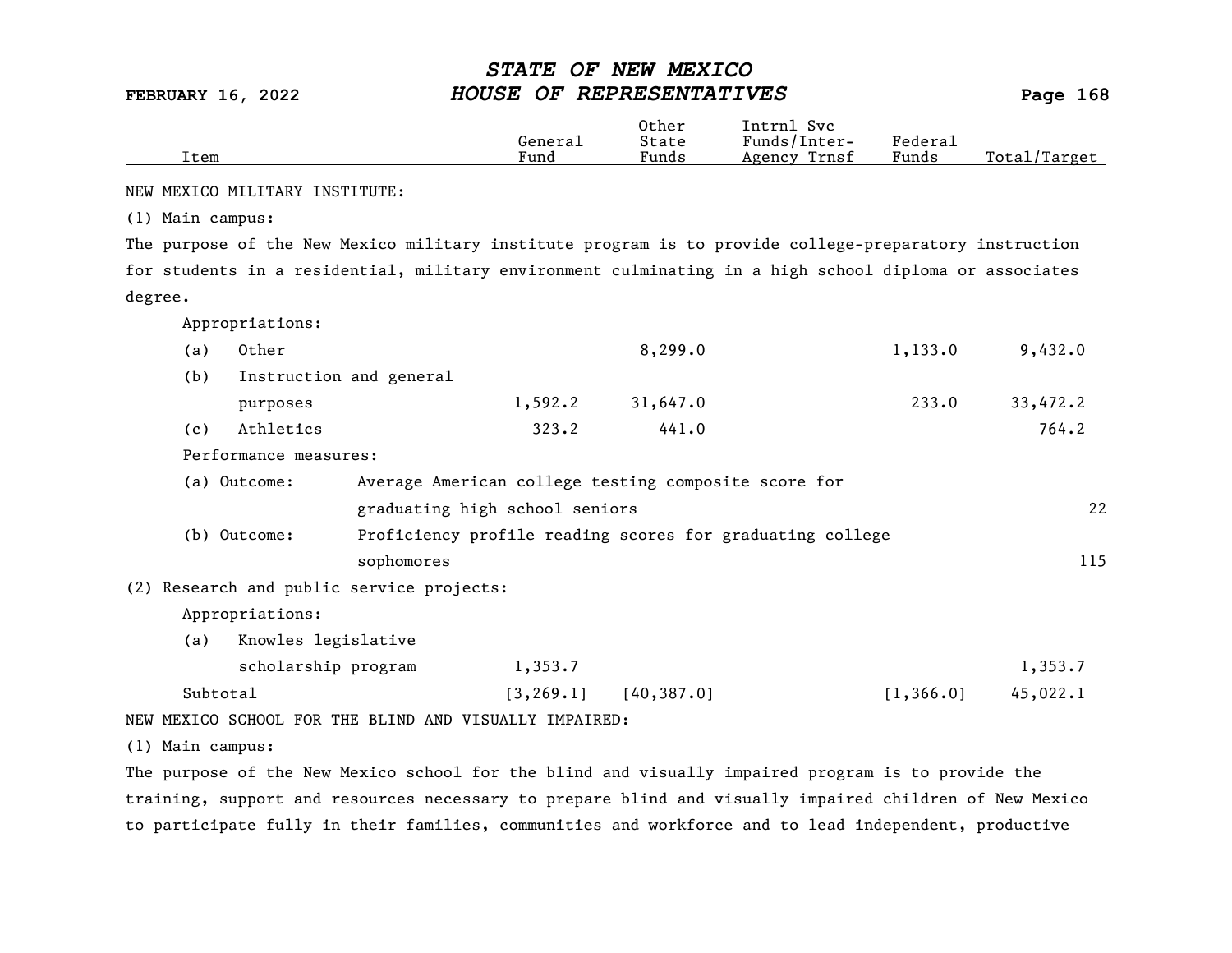| Item                                                                                                      |                         | General<br>Fund                                | Other<br>State<br>Funds | Intrnl Svc<br>Funds/Inter-<br>Agency Trnsf              | Federal<br>Funds | Total/Target |
|-----------------------------------------------------------------------------------------------------------|-------------------------|------------------------------------------------|-------------------------|---------------------------------------------------------|------------------|--------------|
| lives.                                                                                                    |                         |                                                |                         |                                                         |                  |              |
| Appropriations:                                                                                           |                         |                                                |                         |                                                         |                  |              |
| (a)                                                                                                       | Instruction and general |                                                |                         |                                                         |                  |              |
| purposes                                                                                                  |                         | 1,345.9                                        | 16,850.0                |                                                         | 350.0            | 18,545.9     |
| Performance measures:                                                                                     |                         |                                                |                         |                                                         |                  |              |
| (a) Output:                                                                                               |                         |                                                |                         | Number of New Mexico teachers who complete a personnel  |                  |              |
|                                                                                                           |                         |                                                |                         | preparation program to become a teacher of the visually |                  |              |
|                                                                                                           | impaired                |                                                |                         |                                                         |                  | 20           |
| (2) Research and public service projects:                                                                 |                         |                                                |                         |                                                         |                  |              |
| Appropriations:                                                                                           |                         |                                                |                         |                                                         |                  |              |
| (a)                                                                                                       | Early childhood center  | 340.2                                          |                         |                                                         |                  | 340.2        |
| (b)<br>Low vision clinic                                                                                  |                         |                                                |                         |                                                         |                  |              |
| programs                                                                                                  |                         | 104.4                                          |                         |                                                         |                  | 104.4        |
| Subtotal                                                                                                  |                         | [1,790.5]                                      | [16, 850.0]             |                                                         | [350.0]          | 18,990.5     |
| NEW MEXICO SCHOOL FOR THE DEAF:                                                                           |                         |                                                |                         |                                                         |                  |              |
| (1) Main campus:                                                                                          |                         |                                                |                         |                                                         |                  |              |
| The purpose of the New Mexico school for the deaf program is to provide a school-based comprehensive,     |                         |                                                |                         |                                                         |                  |              |
| fully accessible and language-rich learning environment for its students who are deaf and hard-of-hearing |                         |                                                |                         |                                                         |                  |              |
| and to work collaboratively with families, agencies and communities throughout the state to meet the      |                         |                                                |                         |                                                         |                  |              |
| unique communication, language and learning needs of children and youth who are deaf and hard-of-hearing. |                         |                                                |                         |                                                         |                  |              |
| Appropriations:                                                                                           |                         |                                                |                         |                                                         |                  |              |
| (a)                                                                                                       | Instruction and general |                                                |                         |                                                         |                  |              |
| purposes                                                                                                  |                         | 4,319.8                                        | 12,100.0                |                                                         | 300.0            | 16,719.8     |
| Performance measures:                                                                                     |                         |                                                |                         |                                                         |                  |              |
| (a) Outcome:                                                                                              |                         | Rate of transition to postsecondary education, |                         |                                                         |                  |              |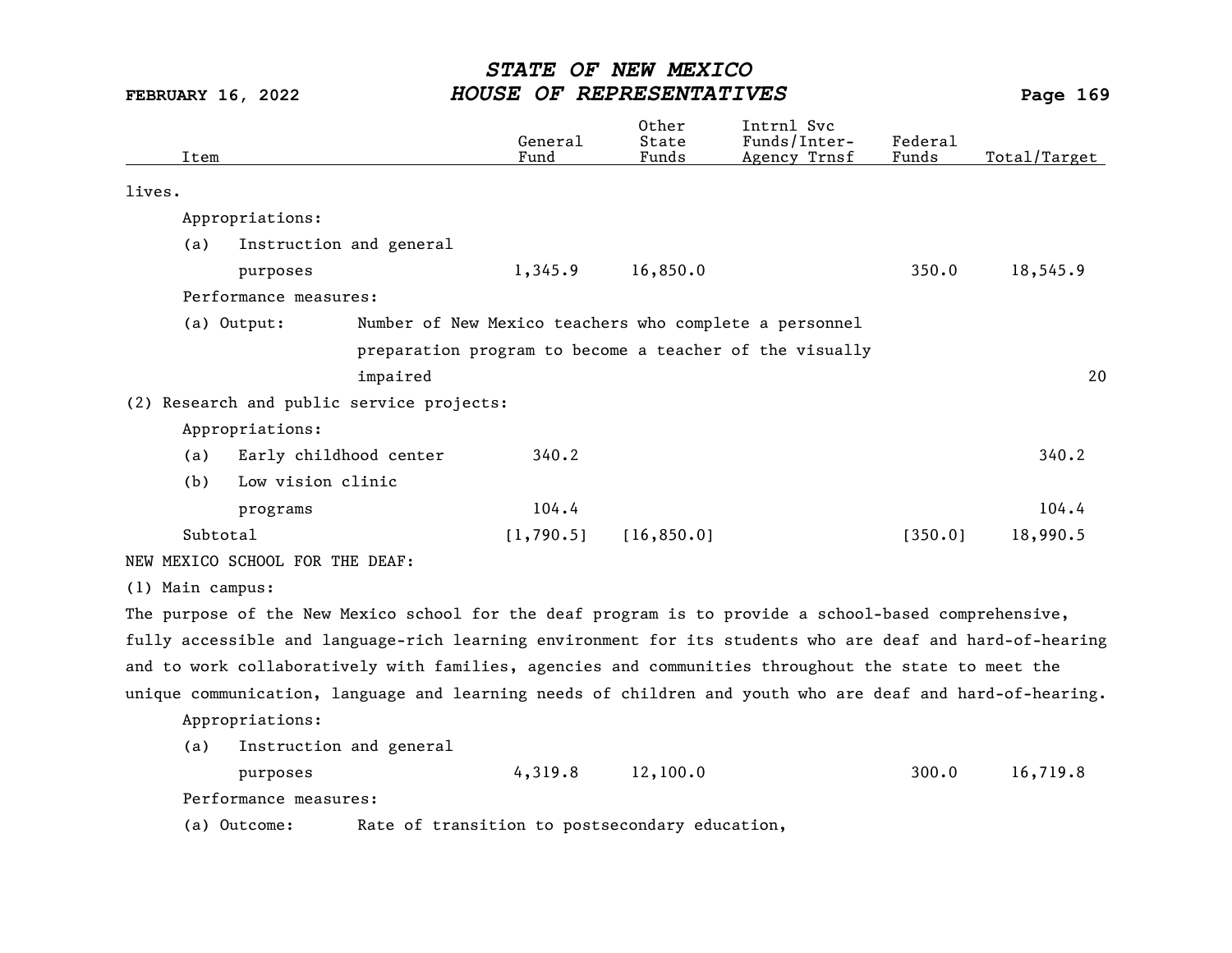| Item                                           | General<br>Fund                                                                                        | Other<br>State<br>Funds  | Intrnl Svc<br>Funds/Inter-<br>Agency Trnsf | Federal<br>Funds | Total/Target |
|------------------------------------------------|--------------------------------------------------------------------------------------------------------|--------------------------|--------------------------------------------|------------------|--------------|
|                                                | vocational-technical training school, junior colleges, work                                            |                          |                                            |                  |              |
|                                                | training or employment for graduates based on a three-year                                             |                          |                                            |                  |              |
|                                                | rolling average                                                                                        |                          |                                            |                  | 95%          |
| (b) Outcome:                                   | Percent of first-year signers who demonstrate improvement                                              |                          |                                            |                  |              |
|                                                | in American sign language based on fall or spring                                                      |                          |                                            |                  |              |
|                                                | assessments                                                                                            |                          |                                            |                  | 100%         |
| (2) Research and public service projects:      |                                                                                                        |                          |                                            |                  |              |
| Appropriations:                                |                                                                                                        |                          |                                            |                  |              |
| (a)                                            | Statewide outreach services<br>215.7                                                                   |                          |                                            |                  | 215.7        |
| Subtotal                                       | [4, 535.5]                                                                                             | [12, 100.0]              |                                            | [300.0]          | 16,935.5     |
| TOTAL HIGHER EDUCATION                         |                                                                                                        | 939,050.4 1,663,008.6    | 46,002.4                                   | 730,585.4        | 3,378,646.8  |
|                                                |                                                                                                        | K. PUBLIC SCHOOL SUPPORT |                                            |                  |              |
|                                                | Except as otherwise provided, unexpended balances of appropriations made in this subsection shall not  |                          |                                            |                  |              |
| revert at the end of fiscal year 2023.         |                                                                                                        |                          |                                            |                  |              |
| PUBLIC SCHOOL SUPPORT:                         |                                                                                                        |                          |                                            |                  |              |
| (1) State equalization guarantee distribution: |                                                                                                        |                          |                                            |                  |              |
|                                                | The purpose of public school support is to carry out the mandate to establish and maintain a uniform   |                          |                                            |                  |              |
|                                                | system of free public schools sufficient for the education of, and open to, all the children of school |                          |                                            |                  |              |
| age in the state.                              |                                                                                                        |                          |                                            |                  |              |
| Appropriations:                                |                                                                                                        |                          |                                            |                  |              |
| Other<br>(a)                                   | 3,673,711.4                                                                                            | 10,366.6                 |                                            |                  | 3,684,078.0  |

The rate of distribution of the state equalization guarantee distribution shall be based on a program unit value determined by the secretary of public education. The secretary of public education shall establish a preliminary unit value to establish budgets for the 2022-2023 school year and then, on verification of the number of units statewide for fiscal year 2023 but no later than January 31, 2023,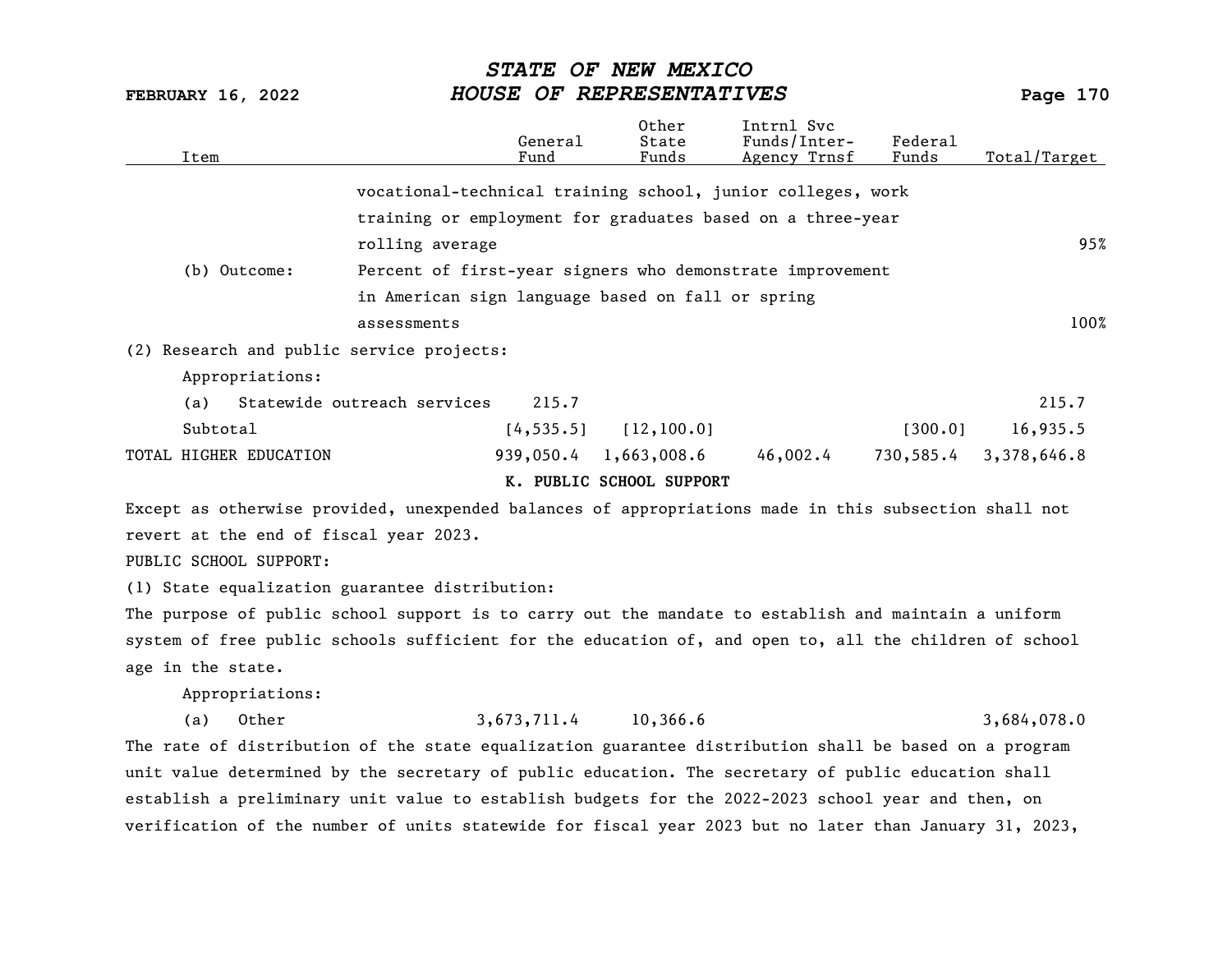|                          | ~~~~~~ ~~ **~** ******   |                |                            |         |  |
|--------------------------|--------------------------|----------------|----------------------------|---------|--|
| <b>FEBRUARY 16, 2022</b> | HOUSE OF REPRESENTATIVES |                |                            |         |  |
|                          | General                  | Other<br>State | Intrnl Svc<br>Funds/Inter- | Federal |  |

Item Fund Funds Agency Trnsf Funds Total/Target

STATE OF NEW MEXICO

the secretary of public education may adjust the program unit value. In setting the preliminary unit value and the final unit value in January, the public education department shall consult with the department of finance and administration, legislative finance committee and legislative education study committee.

The general fund appropriation to the state equalization guarantee distribution includes seventysix million seven hundred sixty-eight thousand two hundred dollars (\$76,768,200) contingent on enactment of Senate Bill 1 or similar legislation in the second session of the fifty-fifth legislature amending the School Personnel Act to increase teacher and administrator minimum salary levels. The secretary of public education shall ensure that during fiscal year 2023 no full-time level one teacher receives a base salary less than fifty thousand dollars (\$50,000), no full-time level two teacher receives a base salary less than sixty thousand dollars (\$60,000), no full-time level three-A teacher receives a base salary less than seventy thousand dollars (\$70,000) and no full-time level three-B school principal or level three-B assistant school principal receives a base salary less than seventy thousand dollars (\$70,000) multiplied by the applicable responsibility factor as defined in Subsection B of Section 22-10A-2 NMSA 1978.

The secretary of public education shall ensure that during fiscal year 2023 no full-time level one teacher in a K-5 plus school receives a salary less than fifty-six thousand nine hundred forty-four dollars (\$56,944), no full-time level two teacher in a K-5 plus school receives a salary less than sixtyeight thousand three hundred thirty-three dollars (\$68,333) and no full-time level three-A teacher in a K-5 plus school receives a salary less than seventy-nine thousand seven hundred twenty-two dollars (\$79,722).

The secretary of public education shall ensure that during fiscal year 2023 no full-time level one teacher in an extended learning time program receives a salary less than fifty-two thousand seven hundred seventy-seven dollars (\$52,777), no full-time level two teacher in an extended learning time program receives a salary less than sixty-three thousand three hundred thirty-three dollars (\$63,333) and no full-time level three-A teacher in an extended learning time program receives a salary less than seventy-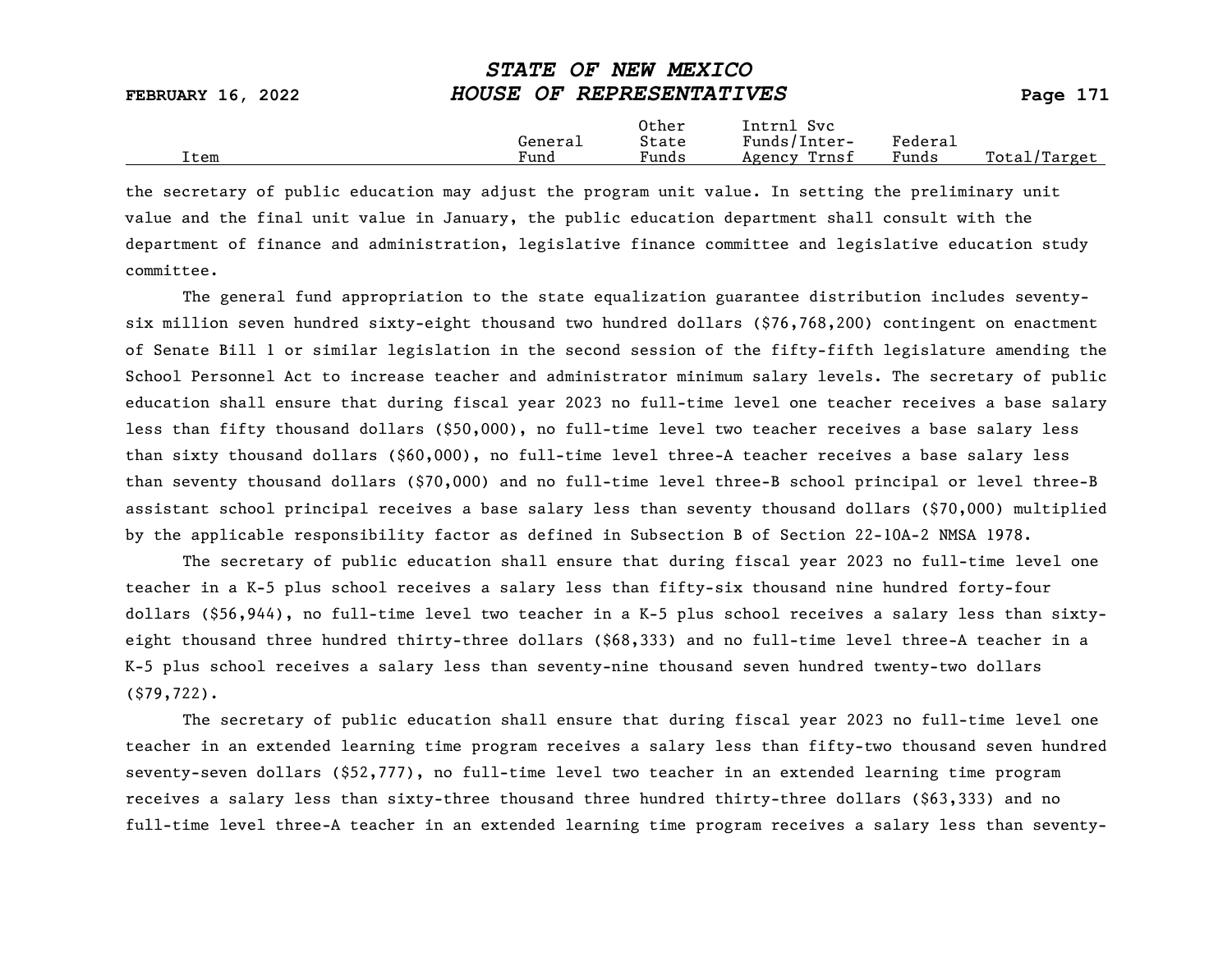| <b>FEBRUARY 16, 2022</b> | HOUSE OF REPRESENTATIVES |                         | Page 172                                   |                  |              |
|--------------------------|--------------------------|-------------------------|--------------------------------------------|------------------|--------------|
| [tem                     | General<br>Fund          | Other<br>State<br>Funds | Intrnl Svc<br>Funds/Inter-<br>Agency Trnsf | Federal<br>Funds | Total/Target |

three thousand eight hundred eighty-eight dollars (\$73,888).

The general fund appropriation to the state equalization guarantee distribution includes sufficient funding to provide all affected employees an hourly salary of at least fifteen dollars (\$15.00).

The general fund appropriation to the state equalization guarantee distribution includes one hundred one million thirty-six thousand dollars (\$101,036,000) to provide an average four percent salary increase to all public school personnel. The secretary of public education shall not approve the operating budget of a school district or charter school that does not provide an average four percent salary increase for all public school personnel.

The state equalization guarantee distribution includes ten million ninety-two thousand three hundred dollars (\$10,092,300) from the general fund to provide targeted salary increases for hard-tostaff positions that provide instructional support or social services to students.

A school district or charter school shall not pay an increase of more than six percent for group health insurance premium increases that take effect in fiscal year 2023.

The general fund appropriation to the state equalization guarantee distribution includes twenty million seventy-eight thousand five hundred dollars (\$20,078,500) to provide incumbents in positions covered by a pension plan created under the Educational Retirement Act a one percent employer-paid pension contribution increase contingent on enactment of legislation in the second session of the fiftyfifth legislature increasing employer-paid pension contributions.

The state equalization guarantee distribution includes ninety-five million dollars (\$95,000,000) from the general fund for in-person extended learning time programs pursuant to Section 22-8-23.10 NMSA 1978. The secretary of public education shall consider those extended learning time programs eligible for state financial support and the amount of state funding available for extended learning time programs and determine, in consultation with the department of finance and administration, the programs and consequent numbers of students in extended learning time programs that will be used to calculate the number of additional program units for extended learning time programs. Any amount of the ninety-five million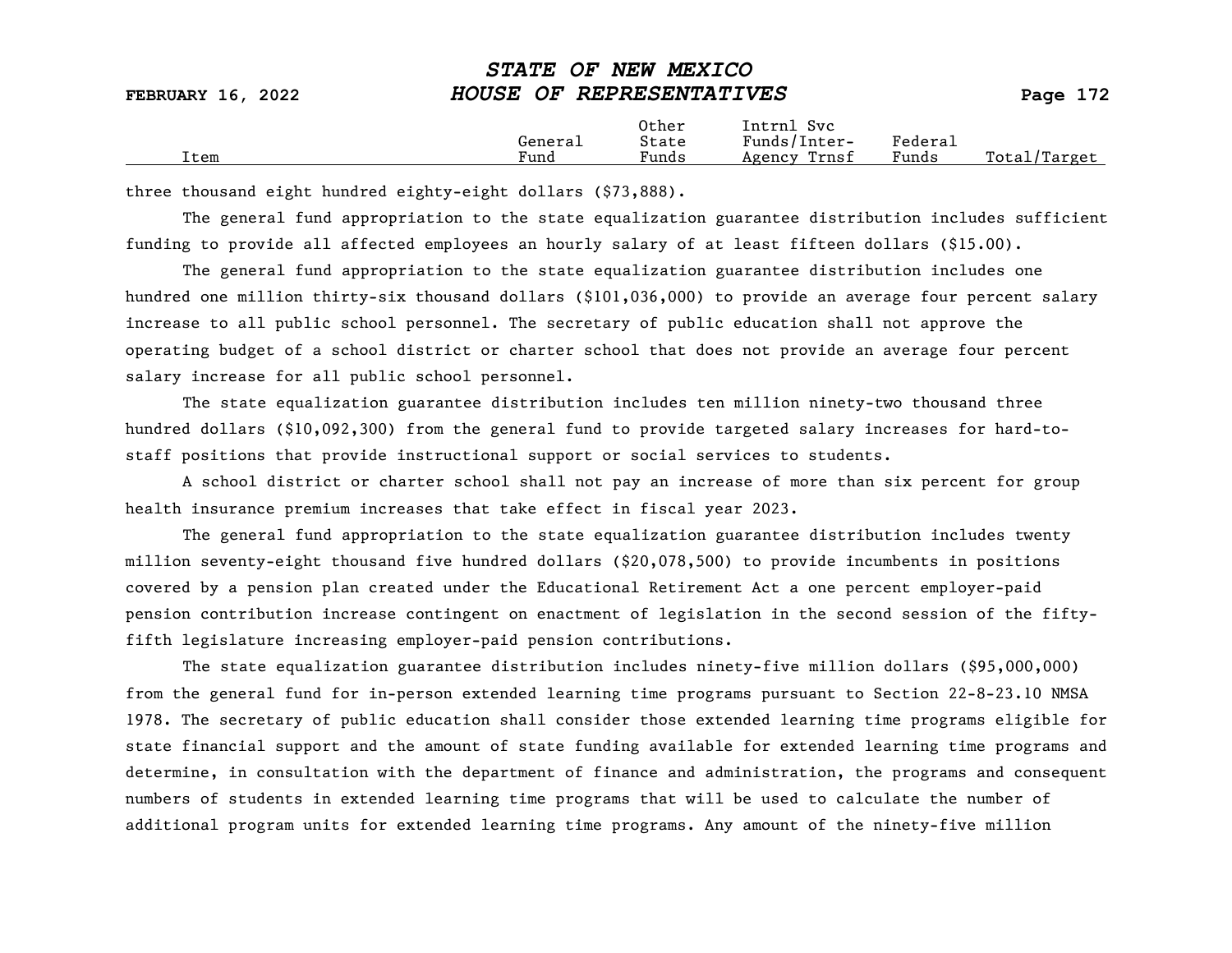| <b>FEBRUARY 16, 2022</b> | HOUSE OF REPRESENTATIVES |                |                            |         | Page $173$   |
|--------------------------|--------------------------|----------------|----------------------------|---------|--------------|
|                          | General                  | Other<br>State | Intrnl Svc<br>Funds/Inter- | Federal |              |
| [tem                     | Fund                     | Funds          | Agency Trnsf               | Funds   | Total/Target |

dollar (\$95,000,000) general fund appropriation that is not distributed through the extended learning time program factor, calculated by multiplying the final program unit value set for the 2022-2023 school year by the total extended learning time program units and subtracting that product from ninety-five million dollars (\$95,000,000), shall revert to the public education reform fund.

Provided students participate in the academic assessment program pursuant to Section 22-2C-4 NMSA 1978 and with department approval, up to thirty hours of instruction provided to students by a tribal government office that oversees education programs within a federally recognized Indian nation, tribe or pueblo located wholly or partially in New Mexico and has entered into a formal agreement with the school shall be deemed to be time in a school-directed program and is part of the instructional day for those students.

The general fund appropriation to the state equalization guarantee distribution includes sixty-four million twenty-seven thousand five hundred dollars (\$64,027,500) to provide an additional average three percent salary increase for all public school personnel who work in a K-5 plus school pursuant to the K-5 Plus Act or an extended learning time program pursuant to Section 22-8-23.10 NMSA 1978 for the 2022-2023 school year. The secretary of public education shall consider the costs of implementing an average three percent salary increase for all public school personnel who work in a K-5 plus school or extended learning time program and distribute the sixty-four million twenty-seven thousand five hundred dollar (\$64,027,500) appropriation to school districts and charter schools in proportion to each school district's and charter school's share of the total statewide program cost. If a school district or charter school does not have a K-5 plus school or extended learning time program, the school district's or charter school's proportionate share of the sixty-four million twenty-seven thousand five hundred dollar (\$64,027,500) general fund appropriation to the state equalization guarantee distribution for the additional average three percent salary increase shall revert to the public education reform fund.

The general fund appropriation to the state equalization guarantee distribution includes one hundred nineteen million eight hundred ninety-five thousand nine hundred dollars (\$119,895,900) for K-5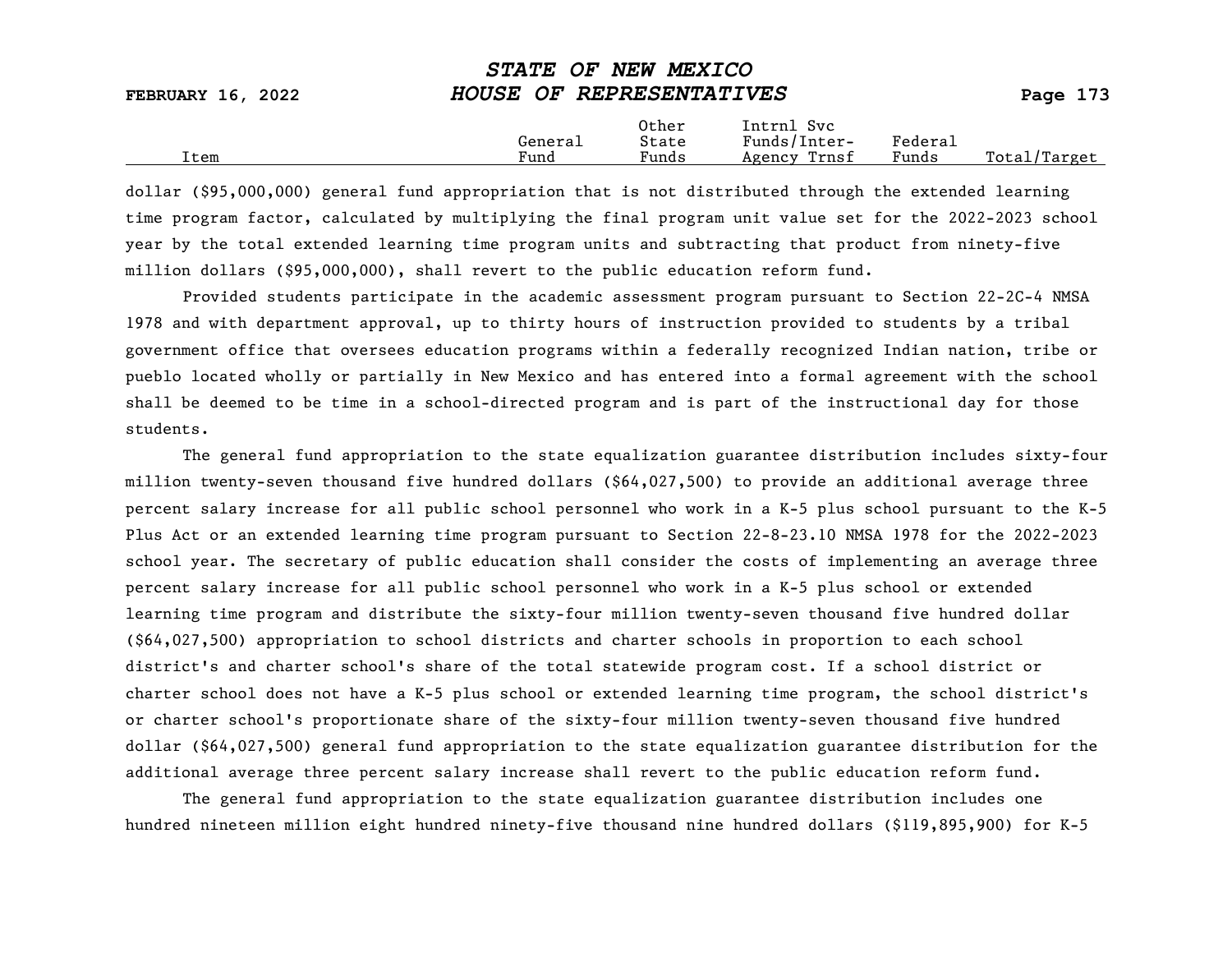| <b>FEBRUARY 16, 2022</b> | HOUSE OF REPRESENTATIVES |                |                            |         | Page $174$   |  |
|--------------------------|--------------------------|----------------|----------------------------|---------|--------------|--|
|                          | General                  | Other<br>State | Intrnl Svc<br>Funds/Inter- | Federal |              |  |
| [tem                     | Fund                     | Funds          | Agency Trnsf               | Funds   | Total/Target |  |

plus programs pursuant to the K-5 Plus Act. The secretary of public education shall consider those K-5 plus programs eligible for state financial support and the amount of state funding available for K-5 plus programs and determine, in consultation with the department of finance and administration, the programs and consequent numbers of students in K-5 plus programs that will be used to calculate the number of additional program units for K-5 plus programs. Any amount of the one hundred nineteen million eight hundred ninety-five thousand nine hundred dollar (\$119,895,900) appropriation that is not distributed through the K-5 plus program factor, calculated by multiplying the final program unit value set for the 2022-2023 school year by the total K-5 plus program units and subtracting that product from one hundred nineteen million eight hundred ninety-five thousand nine hundred dollars (\$119,895,900), may be used for extended learning time programs. Any remaining, unused amounts of the appropriation shall be transferred to the public education reform fund.

For fiscal year 2023, if the program cost made available is insufficient to meet the level of state support required by the special education maintenance of effort requirements of Part B of the federal Individuals with Disabilities Education Act, the public education department shall reduce the program cost and state equalization guarantee distribution appropriation in an amount sufficient to cover the projected shortfall and distribute that amount to school districts and charter schools in proportion to each school district's and charter school's share of the total statewide program cost to meet the level of support required by Part B of the federal Individuals with Disabilities Education Act for fiscal year 2023. The public education department shall reset the final unit value and recalculate each school district's and charter school's program cost for fiscal year 2023.

The general fund appropriation to the state equalization guarantee distribution includes fortythree million dollars (\$43,000,000) for school districts and charter schools to purchase culturally and linguistically appropriate instructional materials for eligible students, including dual-credit instructional materials and educational technology.

The general fund appropriation to the state equalization guarantee distribution includes twenty-one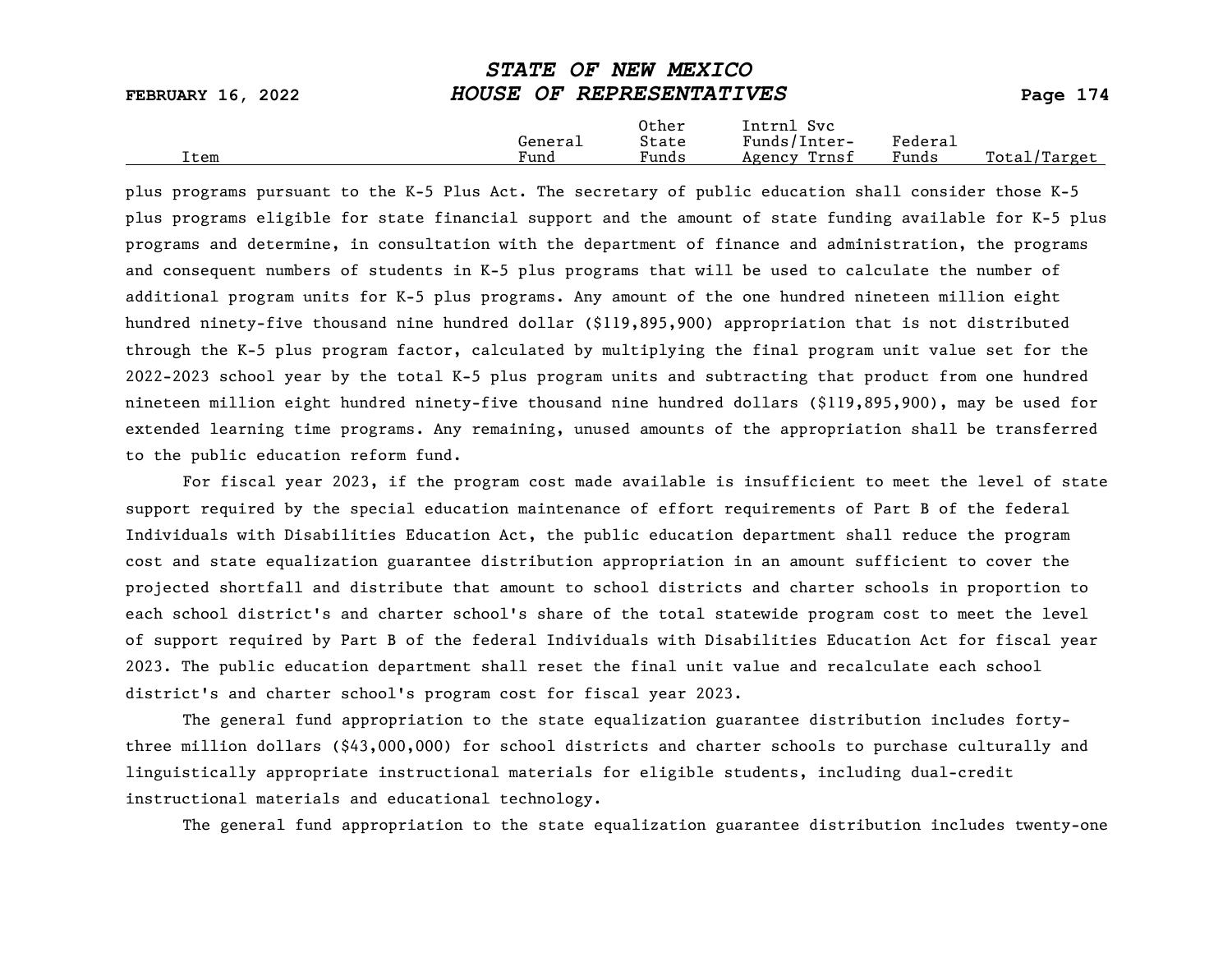|                          | ~~~~~~ ~~ ** <b>**** ******</b> |                |                            |         |  |
|--------------------------|---------------------------------|----------------|----------------------------|---------|--|
| <b>FEBRUARY 16, 2022</b> | HOUSE OF REPRESENTATIVES        |                |                            |         |  |
|                          | General                         | Other<br>State | Intrnl Svc<br>Funds/Inter- | Federal |  |

Item Fund Funds Agency Trnsf Funds Total/Target

STATE OF NEW MEXICO

| million dollars (\$21,000,000) for school districts and charter schools to meet requirements of Section  |
|----------------------------------------------------------------------------------------------------------|
| 22-10A-9 NMSA 1978, create an educational plan pursuant to Section 22-8-6 NMSA 1978 and provide targeted |
| and ongoing professional development focused on case management, tutoring, data-guided instruction,      |
| coaching or other evidence-based practices that improve student outcomes.                                |

The general fund appropriation to the state equalization guarantee distribution includes eight million dollars (\$8,000,000) for school districts and charter schools to provide evidence-based structured literacy interventions and develop literacy collaborative models that lead to improved reading and writing achievement of students in kindergarten through fifth grade.

The public education department shall not approve the operating budget of any school district or charter school to operate a four-day school week during the 2022-2023 school year that did not provide a four-day school week during the 2021-2022 school year.

The public education department shall monitor and review the operating budgets of school districts and charter schools to ensure the school district or charter school is prioritizing available funds to those functions most likely to improve student outcomes. If a school district or charter school submits a fiscal year 2023 operating budget that, in the opinion of the secretary of public education, fails to prioritize funds as described in this paragraph, the secretary of public education shall, prior to approving the school district's or charter school's fiscal year 2023 budget, direct the school district or charter school to revise its submitted budget or shall make such revisions as required to meet the requirements of this paragraph.

The general fund appropriation to the public school fund shall be reduced by the amounts transferred to the public school fund from the current school fund and from federal Mineral Leasing Act receipts otherwise unappropriated.

The other state funds appropriation to the state equalization guarantee distribution includes balances received by the public education department pursuant to Section 66-5-44 NMSA 1978.

Any unexpended balances in the authorized distributions remaining at the end of fiscal year 2023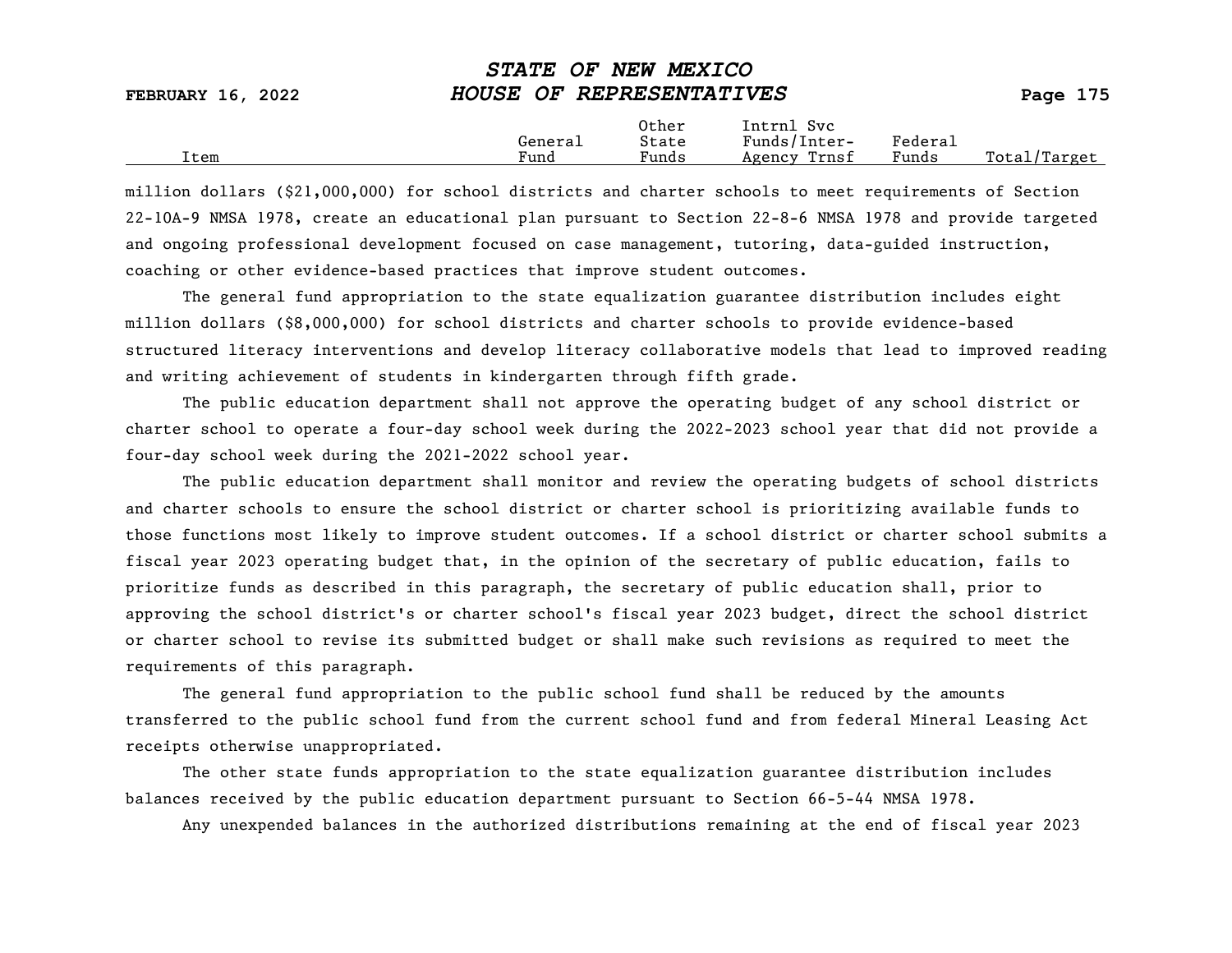| Item |                       |                                                                                  | General<br>Fund | Other<br>State<br>Funds | Intrnl Svc<br>Funds/Inter-<br>Agency Trnsf | Federal<br>Funds | Total/Target |
|------|-----------------------|----------------------------------------------------------------------------------|-----------------|-------------------------|--------------------------------------------|------------------|--------------|
|      |                       | from appropriations made from the general fund shall revert to the general fund. |                 |                         |                                            |                  |              |
|      | Performance measures: |                                                                                  |                 |                         |                                            |                  |              |
|      | (a) Outcome:          | Eighth-grade math achievement gap between economically                           |                 |                         |                                            |                  |              |
|      |                       | disadvantaged students and all other students, in                                |                 |                         |                                            |                  |              |
|      |                       | percentage points                                                                |                 |                         |                                            |                  | 4%           |
|      | (b) Outcome:          | Fourth-grade reading achievement gap between economically                        |                 |                         |                                            |                  |              |
|      |                       | disadvantaged students and all other students, in                                |                 |                         |                                            |                  |              |
|      |                       | percentage points                                                                |                 |                         |                                            |                  | $2\%$        |
|      | (c) Outcome:          | Percent of fourth-grade students who achieve proficiency or                      |                 |                         |                                            |                  |              |
|      |                       | above on the standards-based assessment in reading                               |                 |                         |                                            |                  | 35%          |
|      | (d) Outcome:          | Percent of fourth-grade students who achieve proficiency or                      |                 |                         |                                            |                  |              |
|      |                       | above on the standards-based assessment in mathematics                           |                 |                         |                                            |                  | 35%          |
|      | (e) Outcome:          | Percent of eighth-grade students who achieve proficiency or                      |                 |                         |                                            |                  |              |
|      |                       | above on the standards-based assessment in reading                               |                 |                         |                                            |                  | 35%          |
|      | (f) Outcome:          | Percent of eighth-grade students who achieve proficiency or                      |                 |                         |                                            |                  |              |
|      |                       | above on the standards-based assessment in mathematics                           |                 |                         |                                            |                  | 35%          |
|      | (g) Quality:          | Current four-year cohort graduation rate using shared                            |                 |                         |                                            |                  |              |
|      |                       | accountability                                                                   |                 |                         |                                            |                  | 80%          |
|      | (h) Explanatory:      | Percent of dollars budgeted by districts with fewer than                         |                 |                         |                                            |                  |              |
|      |                       | 750 members for instructional support, budget categories                         |                 |                         |                                            |                  |              |
|      |                       | 1000, 2100 and 2200                                                              |                 |                         |                                            |                  |              |
|      | (i) Explanatory:      | Percent of dollars budgeted by districts with 750 members                        |                 |                         |                                            |                  |              |
|      |                       | or greater for instructional support, budget categories                          |                 |                         |                                            |                  |              |
|      |                       | 1000, 2100 and 2200                                                              |                 |                         |                                            |                  |              |
|      | (j) Explanatory:      | Percent of dollars budgeted by charter schools for                               |                 |                         |                                            |                  |              |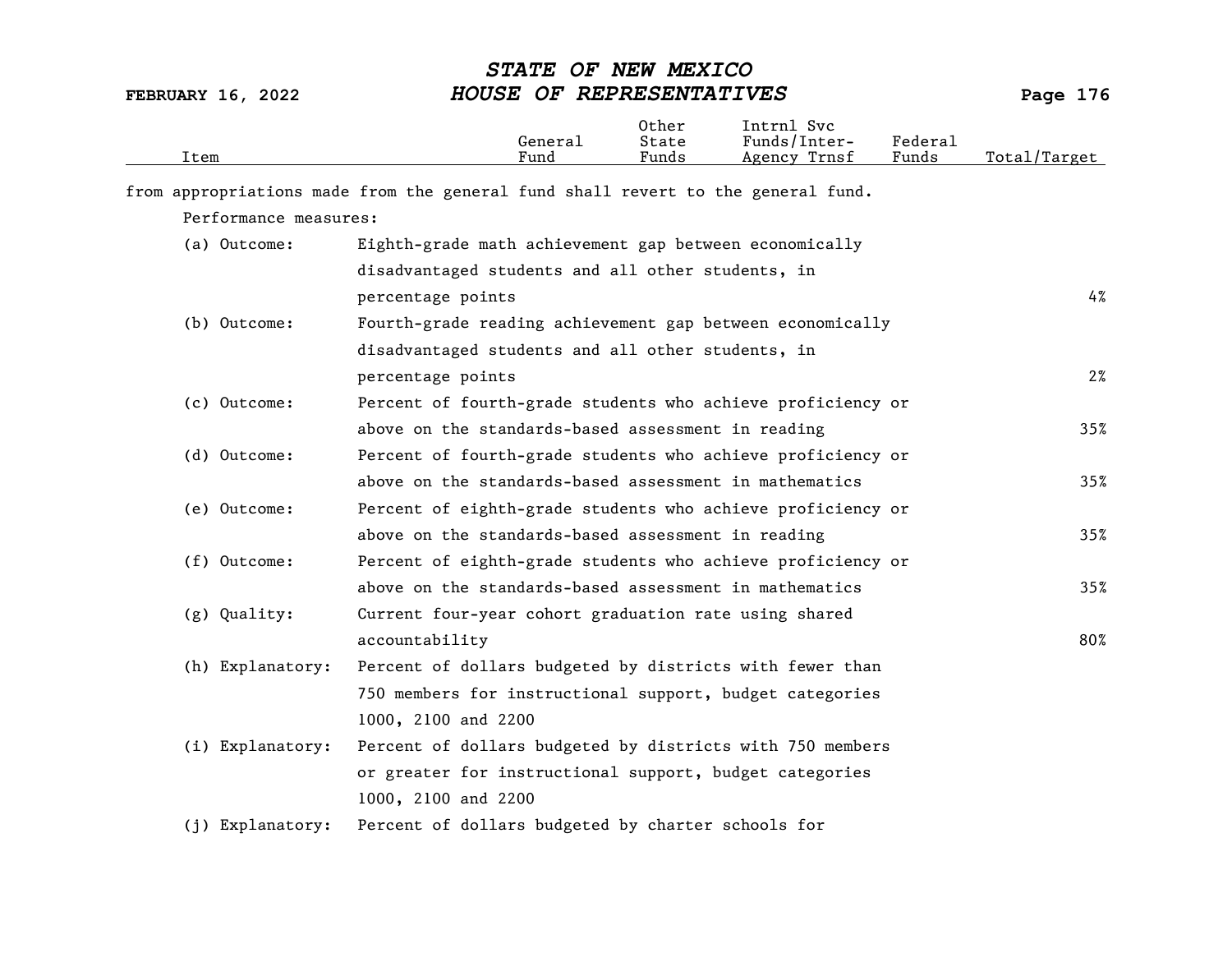| Item                             | General<br>Fund                                              | Other<br>State<br>Funds | Intrnl Svc<br>Funds/Inter-<br>Agency Trnsf | Federal<br>Funds | Total/Target |
|----------------------------------|--------------------------------------------------------------|-------------------------|--------------------------------------------|------------------|--------------|
|                                  | instructional support, budget categories 1000, 2100 and 2200 |                         |                                            |                  |              |
| (k) Outcome:                     | Percent of economically disadvantaged eighth-grade students  |                         |                                            |                  |              |
|                                  | who achieve proficiency or above on the standards-based      |                         |                                            |                  |              |
|                                  | assessment in mathematics                                    |                         |                                            |                  | 35%          |
| $(1)$ Outcome:                   | Percent of economically disadvantaged eighth-grade students  |                         |                                            |                  |              |
|                                  | who achieve proficiency or above on the standards-based      |                         |                                            |                  |              |
|                                  | assessment in reading                                        |                         |                                            |                  | 35%          |
| (m) Outcome:                     | Percent of economically disadvantaged fourth-grade students  |                         |                                            |                  |              |
|                                  | who achieve proficiency or above on the standards-based      |                         |                                            |                  |              |
|                                  | assessment in reading                                        |                         |                                            |                  | 35%          |
| (n) Outcome:                     | Percent of economically disadvantaged fourth-grade students  |                         |                                            |                  |              |
|                                  | who achieve proficiency or above on the standards-based      |                         |                                            |                  |              |
|                                  | assessment in mathematics                                    |                         |                                            |                  | 35%          |
| (o) Outcome:                     | Percent of recent New Mexico high school graduates who take  |                         |                                            |                  |              |
|                                  | remedial courses in higher education at two-year and         |                         |                                            |                  |              |
|                                  | four-year schools                                            |                         |                                            |                  | 30%          |
| (p) Explanatory:                 | Percent of funds generated by the at-risk index associated   |                         |                                            |                  |              |
|                                  | with at-risk services                                        |                         |                                            |                  |              |
| (q) Outcome:                     | Chronic absenteeism rate among students in middle school     |                         |                                            |                  | 10%          |
| $(r)$ Outcome:                   | Chronic absenteeism rate among students in high school       |                         |                                            |                  | 10%          |
| (s) Outcome:                     | Chronic absenteeism rate among students in elementary school |                         |                                            |                  | 10%          |
| (2) Transportation distribution: |                                                              |                         |                                            |                  |              |
| Appropriations:                  |                                                              |                         |                                            |                  |              |
| (a)<br>Other                     | 114,671.2                                                    | 3,034.7                 |                                            |                  | 117,705.9    |
|                                  |                                                              |                         |                                            |                  |              |

The transportation distribution includes three million one hundred seventy-five thousand six hundred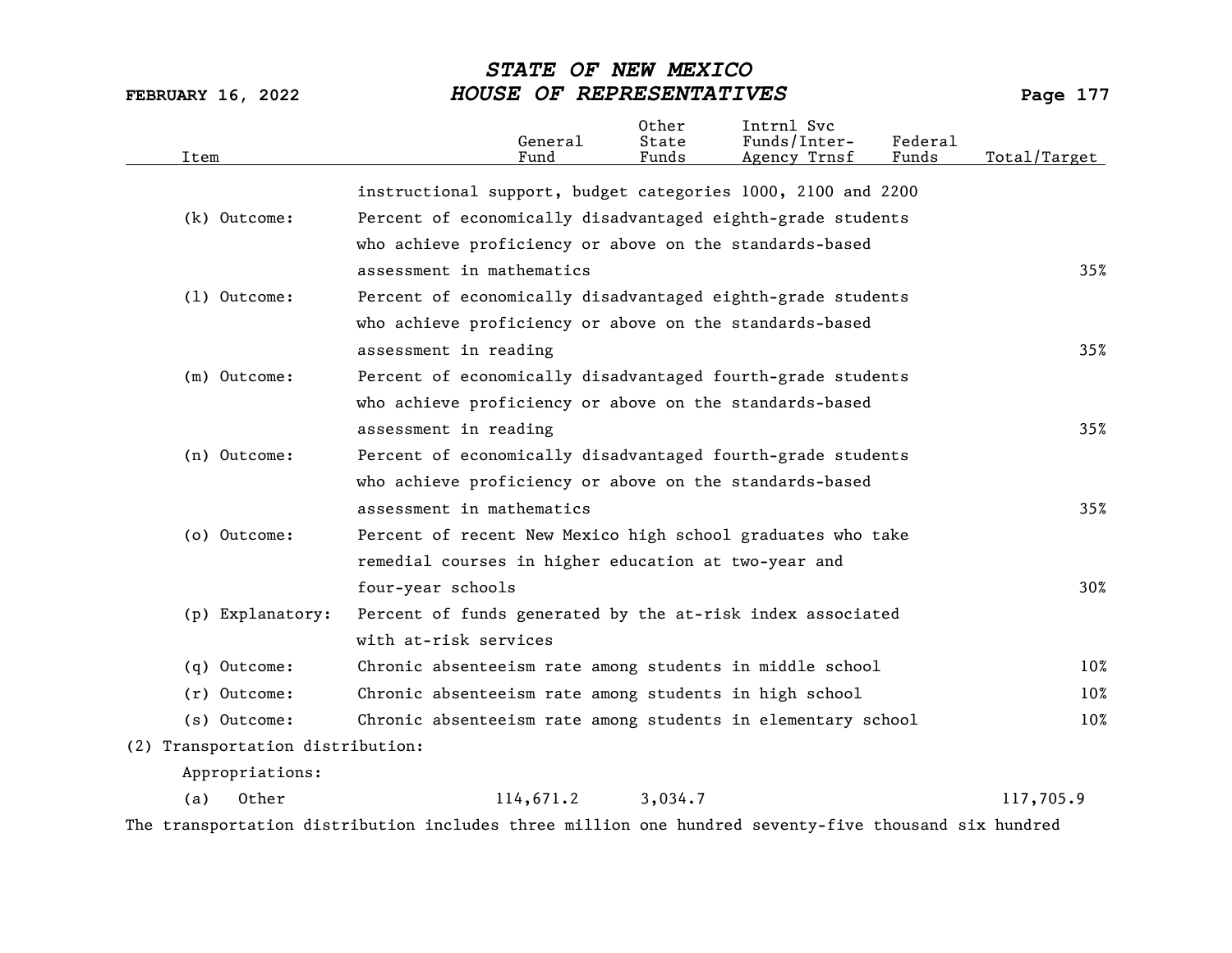| <b>FEBRUARY 16, 2022</b> | HOUSE OF REPRESENTATIVES |                |                            |         | Page 178     |
|--------------------------|--------------------------|----------------|----------------------------|---------|--------------|
|                          | General                  | Other<br>State | Intrnl Svc<br>Funds/Inter- | Federal |              |
| Item                     | Fund                     | Funds          | Agency Trnsf               | Funds   | Total/Target |

dollars (\$3,175,600) from the general fund for transportation of students to extended learning time programs. If a school district or state-chartered charter school does not transport students to extended learning time programs, the school district's or state-chartered charter school's proportionate share of the three million one hundred seventy-five thousand six hundred dollar (\$3,175,600) general fund appropriation to the transportation distribution for extended learning time programs shall revert to the public education reform fund.

The transportation distribution includes eight hundred ninety-nine thousand two hundred dollars (\$899,200) from the general fund and three million thirty-four thousand seven hundred dollars (\$3,034,700) from the public education reform fund for transportation of students to K-5 plus programs. If a school district or state-chartered charter school does not transport students to K-5 plus programs, the school district's or state-chartered charter school's proportionate share of the three million nine hundred thirty-three thousand nine hundred dollar (\$3,933,900) general fund and public education reform fund appropriations to the transportation distribution for K-5 plus programs may be used to transport students to and from extended learning time programs. Any remaining, unused amounts of the appropriations shall revert to the public education reform fund.

The general fund appropriation to the transportation distribution includes one million six hundred fifty-two thousand three hundred dollars (\$1,652,300) to provide an average four percent salary increase to all public school transportation personnel. The secretary of public education shall not approve the operating budget of a school district or charter school that does not provide an average four percent salary increase for all public school transportation personnel.

(3) Supplemental distribution:

Appropriations:

|     | (a) Out-of-state tuition | 315.0   | 315.0   |
|-----|--------------------------|---------|---------|
| (b) | Emergency supplemental   | 2,000.0 | 2,000.0 |

The secretary of public education shall not distribute any emergency supplemental funds to a school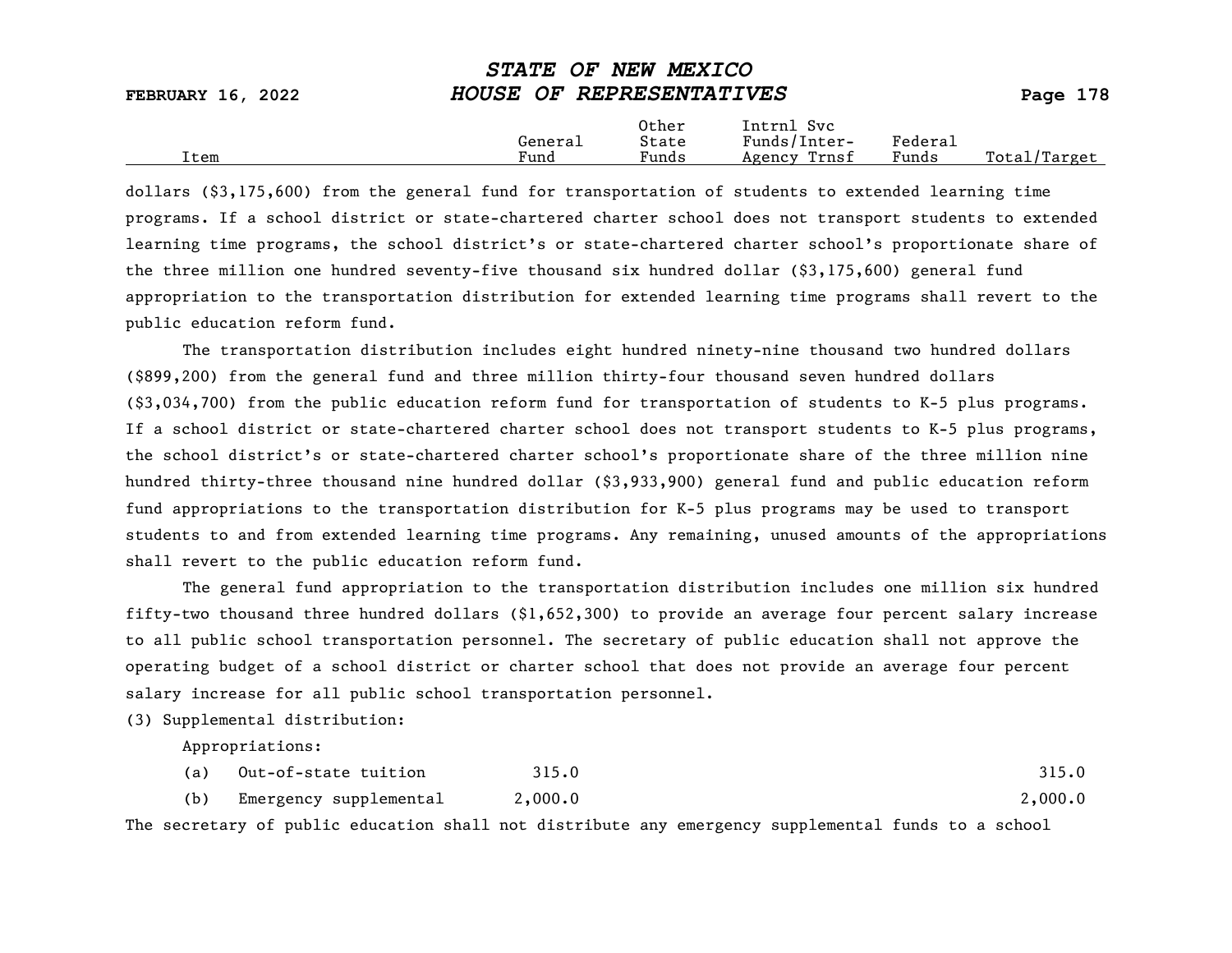|                          | <b>STATE OF NEW MEXICO</b> |            |
|--------------------------|----------------------------|------------|
| <b>FEBRUARY 16, 2022</b> | HOUSE OF REPRESENTATIVES   | Page $179$ |

|      |         | Other                 | Intrnl<br>Sv c  |                     |                   |
|------|---------|-----------------------|-----------------|---------------------|-------------------|
|      | Generai | State                 | Funds/Inter-    | Federa <sub>1</sub> |                   |
| Item | Fund    | $\mathbf{r}$<br>Funds | Trnsf<br>Agency | Funds               | Total,<br>'Target |

district or charter school that is not in compliance with the Audit Act or that has cash and invested reserves, other resources or any combination thereof equaling five percent or more of their operating budget.

Any unexpended balances in the supplemental distribution of the public education department remaining at the end of fiscal year 2023 from appropriations made from the general fund shall revert to the general fund.

(4) Federal flow through:

Appropriations:

(a) Other 486,300.0 486,300.0 486,300.0

(5) Indian education fund:

Appropriations:

(a) Other 14,988.6 14,988.6

The general fund appropriation to the Indian education fund includes fourteen million nine hundred eighty-eight thousand six hundred dollars (\$14,988,600) to meet requirements of the Indian Education Act. The secretary of public education, in collaboration with the assistant secretary for Indian education, shall develop a methodology to allocate the fourteen million nine hundred eighty-eight thousand six hundred dollar (\$14,988,600) general fund appropriation to tribal education departments, tribal libraries, Native American language programs, school districts and charter schools based on operational needs and student enrollment.

(6) Standards-based assessments:

Appropriations:

(a) Other 7,236.0 7,236.0 Any unexpended balances in the standards-based assessments appropriation remaining at the end of fiscal year 2023 from appropriations made from the general fund shall revert to the general fund.

Subtotal [3,812,922.2] [13,401.3] [486,300.0] 4,312,623.5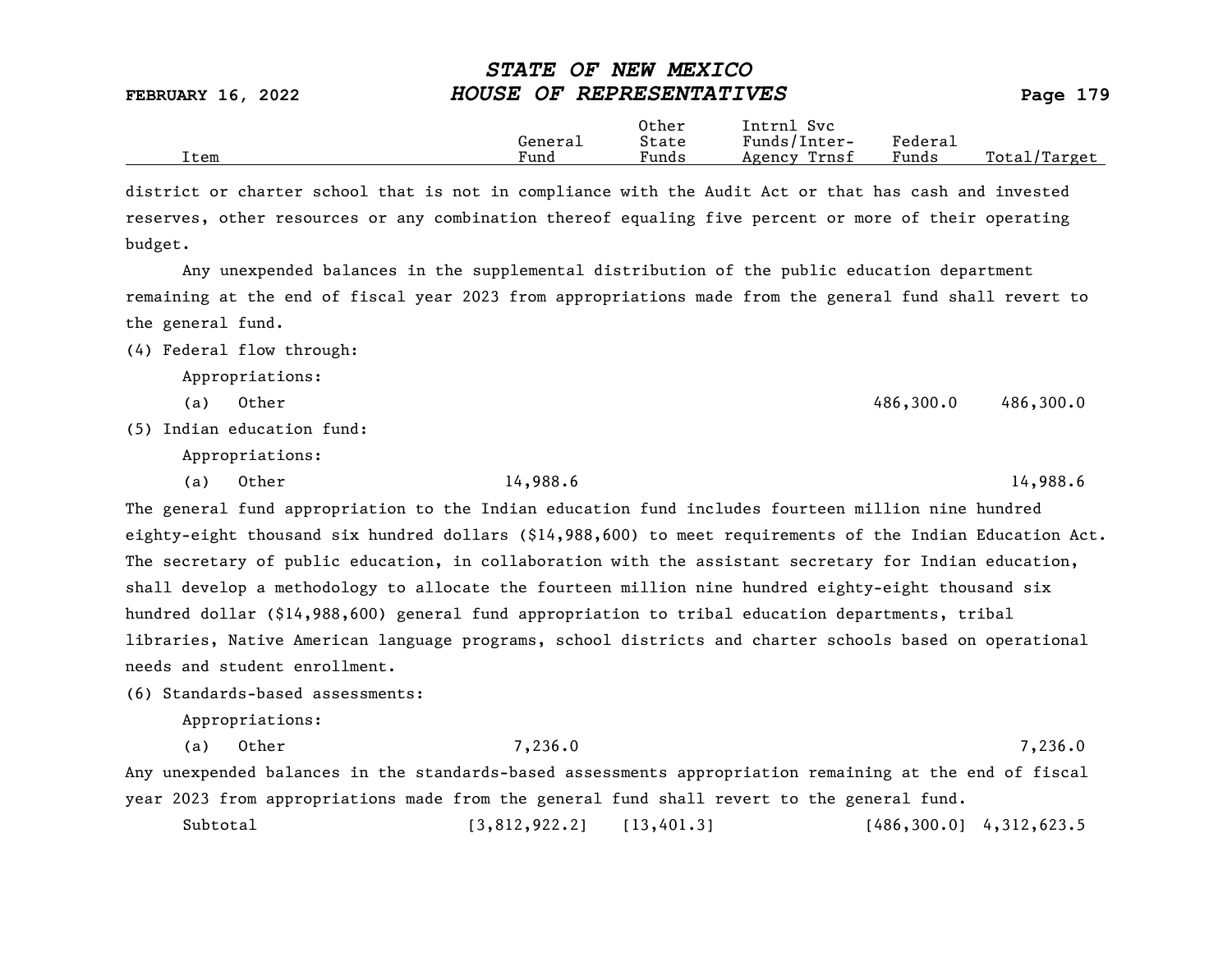| Item                                                                                                       | General<br>Fund | Other<br>State<br>Funds | Intrnl Svc<br>Funds/Inter-<br>Agency Trnsf                            | Federal<br>Funds | Total/Target |
|------------------------------------------------------------------------------------------------------------|-----------------|-------------------------|-----------------------------------------------------------------------|------------------|--------------|
| TOTAL PUBLIC SCHOOL SUPPORT                                                                                | 3,812,922.2     | 13,401.3                |                                                                       | 486,300.0        | 4,312,623.5  |
| GRAND TOTAL FISCAL YEAR 2023                                                                               |                 |                         |                                                                       |                  |              |
| APPROPRIATIONS                                                                                             |                 |                         | $8,289,636.7$ $4,785,863.3$ $746,523.2$ $10,017,170.7$ $23,839,193.9$ |                  |              |
| Section 5. SPECIAL APPROPRIATIONS.--The following amounts are appropriated from the general fund           |                 |                         |                                                                       |                  |              |
| or other funds as indicated for the purposes specified. Unless otherwise indicated, the appropriation may  |                 |                         |                                                                       |                  |              |
| be expended in fiscal years 2022 and 2023. Unless otherwise indicated, any unexpended balances of the      |                 |                         |                                                                       |                  |              |
| appropriations remaining at the end of fiscal year 2023 shall revert to the appropriate fund.              |                 |                         |                                                                       |                  |              |
| LEGISLATIVE COUNCIL SERVICE<br>(1)                                                                         |                 | 2,000.0                 |                                                                       |                  | 2,000.0      |
| For capitol security systems and operations. The appropriation is from legislative cash balances.          |                 |                         |                                                                       |                  |              |
| LEGISLATURE<br>(2)                                                                                         |                 | 4,000.0                 |                                                                       |                  | 4,000.0      |
| For capitol building system upgrades and renovations. The other state funds appropriation includes two     |                 |                         |                                                                       |                  |              |
| million dollars (\$2,000,000) from the capital maintenance fund and two million dollars (\$2,000,000) from |                 |                         |                                                                       |                  |              |
| legislative cash balances.                                                                                 |                 |                         |                                                                       |                  |              |
| ADMINISTRATIVE OFFICE<br>(3)                                                                               |                 |                         |                                                                       |                  |              |
| OF THE COURTS                                                                                              | 465.0           |                         |                                                                       |                  | 465.0        |
| For vehicles and equipment for district courts.                                                            |                 |                         |                                                                       |                  |              |
| ADMINISTRATIVE OFFICE<br>(4)                                                                               |                 |                         |                                                                       |                  |              |
| OF THE COURTS                                                                                              | 850.0           |                         |                                                                       |                  | 850.0        |
| For a unified appropriation for magistrate court security personnel.                                       |                 |                         |                                                                       |                  |              |
| ADMINISTRATIVE OFFICE<br>(5)                                                                               |                 |                         |                                                                       |                  |              |
| OF THE COURTS                                                                                              | 1,200.0         |                         |                                                                       |                  | 1,200.0      |
| For magistrate court security equipment.                                                                   |                 |                         |                                                                       |                  |              |
| ADMINISTRATIVE OFFICE<br>(6)                                                                               |                 |                         |                                                                       |                  |              |
| OF THE COURTS                                                                                              |                 |                         |                                                                       |                  |              |

The period of time for expending the five hundred sixty-four thousand dollars (\$564,000) from the general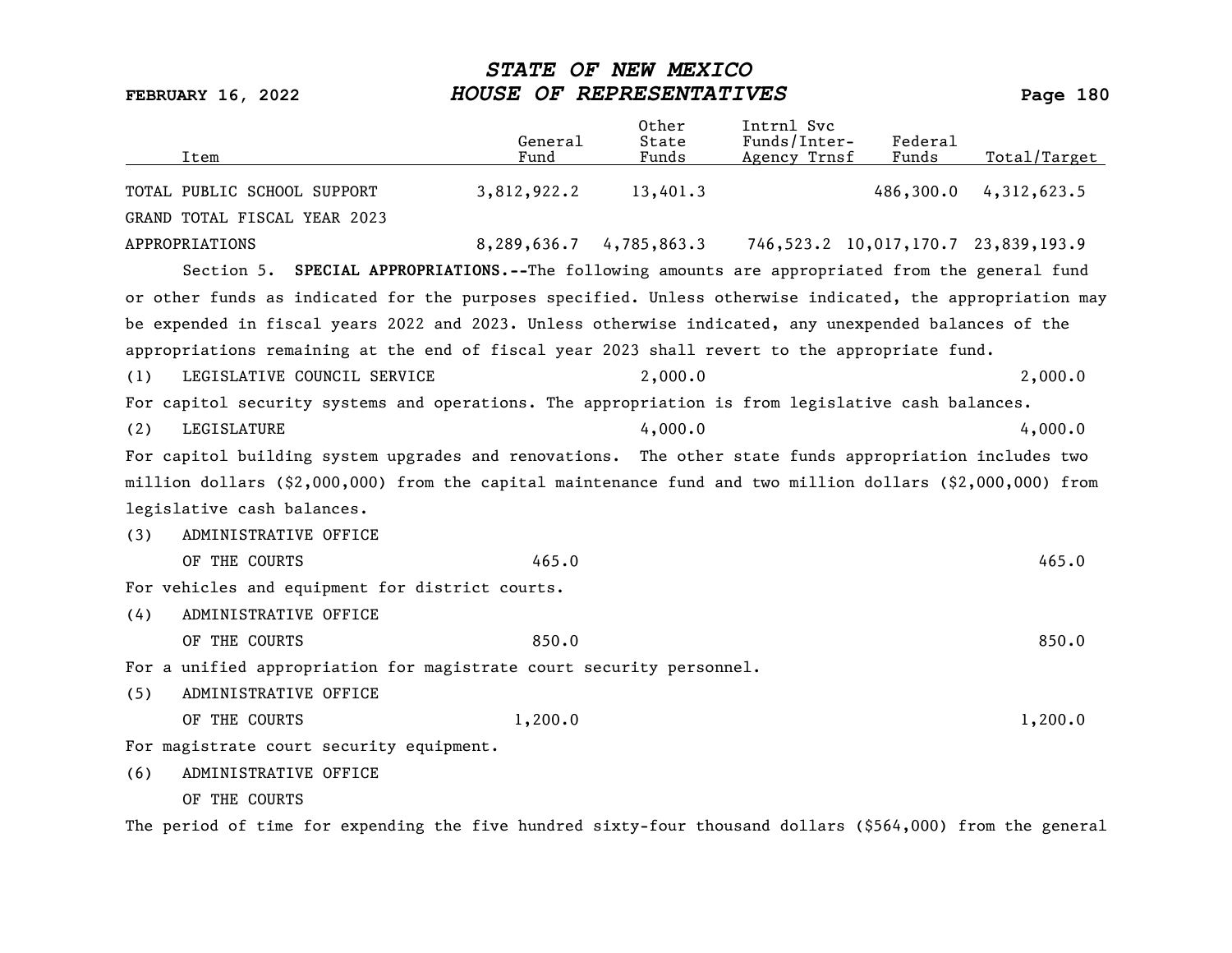|      |         | Other | Intrnl<br>Svc   |                                    |                 |
|------|---------|-------|-----------------|------------------------------------|-----------------|
|      | General | State | Funds/Inter-    | ${}_{\rm \texttt{Federa}_{\perp}}$ |                 |
| Item | Fund    | Funds | Trnsf<br>Agency | Funds                              | Total<br>Target |

fund and nine hundred thirty-four thousand dollars (\$934,000) from other state funds in Subsection 13 of Section 5 of Chapter 83 of Laws 2020 for the administrative office of the courts moving and related costs is extended through fiscal year 2023. The other state funds appropriation is from the consumer settlement fund at the office of the attorney general.

- (7) ADMINISTRATIVE OFFICE
	- OF THE COURTS

The period of time for expending the one hundred thousand dollars (\$100,000) appropriated from the general fund in Subsection 7 of Section 5 of Chapter 83 of Laws 2020 for a pro tem judge in McKinley county to clear driving-while-intoxicated case backlog is extended through fiscal year 2023.

(8) ADMINISTRATIVE OFFICE

OF THE COURTS

The period of time for expending the one million dollars (\$1,000,000) appropriated from the developmental disabilities planning council in Subsection 5 of Section 5 of Chapter 73 of Laws 2018 for reforming the New Mexico guardianship system is extended through fiscal year 2023.

(9) ADMINISTRATIVE OFFICE

OF THE COURTS

The period of time for expending two hundred forty-seven thousand six hundred dollars (\$247,600) appropriated from the general fund in Paragraph (1) of Subsection B of Section 2 of Chapter 140 of Laws 2021 for courthouse security equipment and personnel, expenses related to the coronavirus disease 2019, case backlog, alternative dispute resolution and settlement programs, updating electronic records and data entry statewide is extended through fiscal year 2023.

(10) ADMINISTRATIVE OFFICE

#### OF THE COURTS

The period of time for expending two hundred seventy thousand dollars (\$270,000) appropriated from the general fund in Subsection 14 of Section 5 of Chapter 137 of Laws 2021 to replace cameras in detention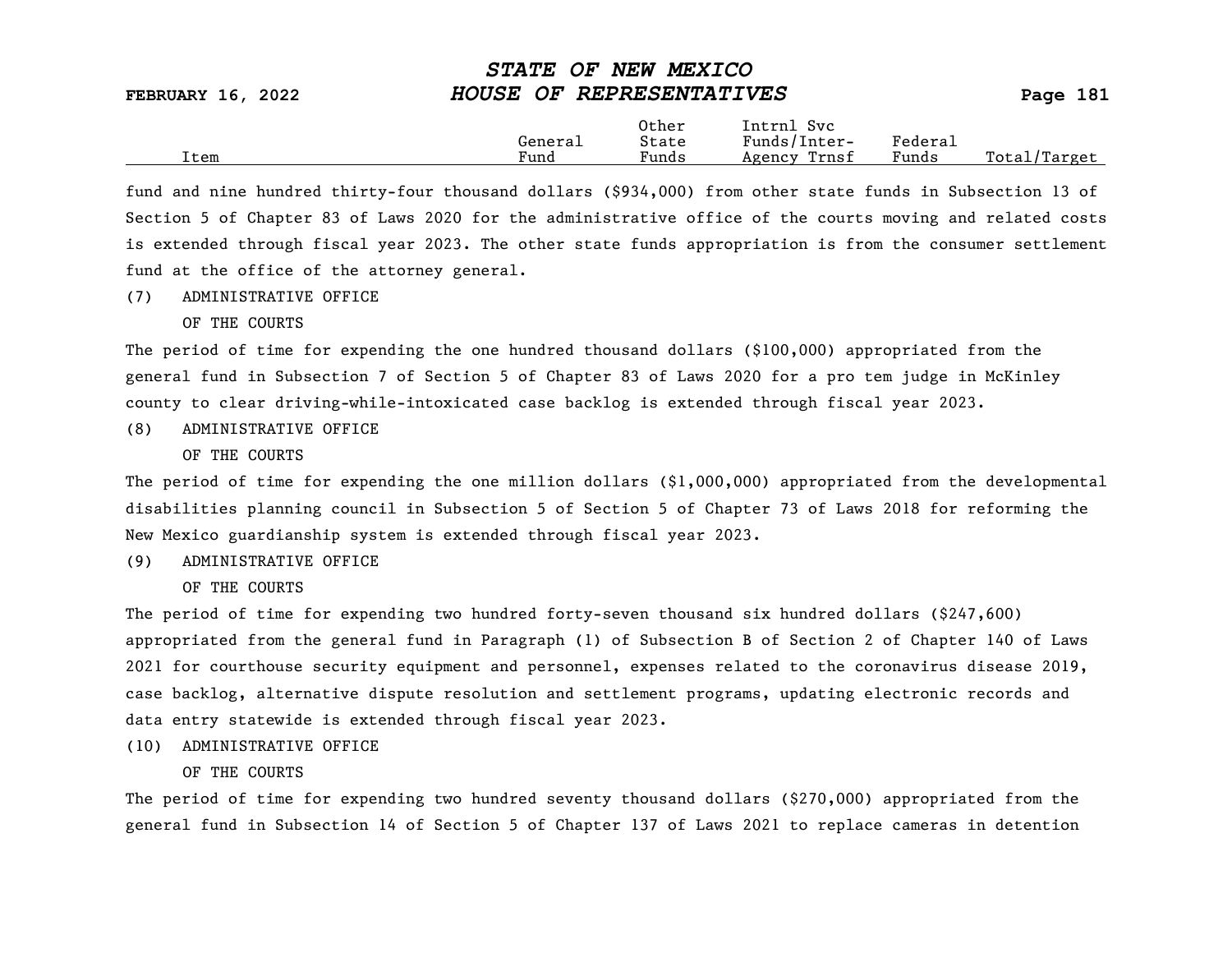|      |         | Other | Intrnl<br>Svc   |                                    |                  |
|------|---------|-------|-----------------|------------------------------------|------------------|
|      | General | State | Funds/Inter-    | ${}_{\rm \texttt{Federa}_{\perp}}$ |                  |
| Item | Fund    | Funds | Trnsf<br>Agency | Funds                              | Total<br>Target/ |

centers and the judicial information division is extended through fiscal year 2023.

### (11) ADMINISTRATIVE OFFICE

OF THE COURTS

The period of time for expending the four hundred thousand dollars (\$400,000) appropriated from the general fund in Subsection 10 of Section 5 of Chapter 83 of Laws 2020 to implement a statewide information management system for problem-solving courts is extended through fiscal year 2023.

#### (12) ADMINISTRATIVE OFFICE

OF THE COURTS

Up to five hundred thousand dollars (\$500,000) in unexpended balances in the special court services program in the court-appointed attorneys category remaining at the end of the fiscal year 2022 from appropriations made from the general fund or indirect federal funds authorized by Title IV-E of the Social Security Act shall not revert and may be expended in fiscal year 2023 to support legal representation in child welfare cases.

#### (13) ADMINISTRATIVE OFFICE

OF THE COURTS

The period of time for expending the five hundred thousand dollars (\$500,000) appropriated from the general fund to the administrative office of the courts in Subsection C of Section 2 of Chapter 1 of Laws 2021, 1st Special Session to address expungement of arrest and conviction records for certain cannabisrelated offenses is extended through fiscal year 2023.

#### (14) ADMINISTRATIVE OFFICE

OF THE COURTS

The period of time for expending the one million dollars (\$1,000,000) appropriated from the general fund in Subsection 9 of Section 5 of Chapter 83 of Laws 2020 for a unified appropriation for magistrate court security personnel, later reduced to eight hundred thousand dollars (\$800,000) in Subsection 2 of Section 7A of Chapter 5 of Laws 2020, 1st Special Session is extended through fiscal year 2023.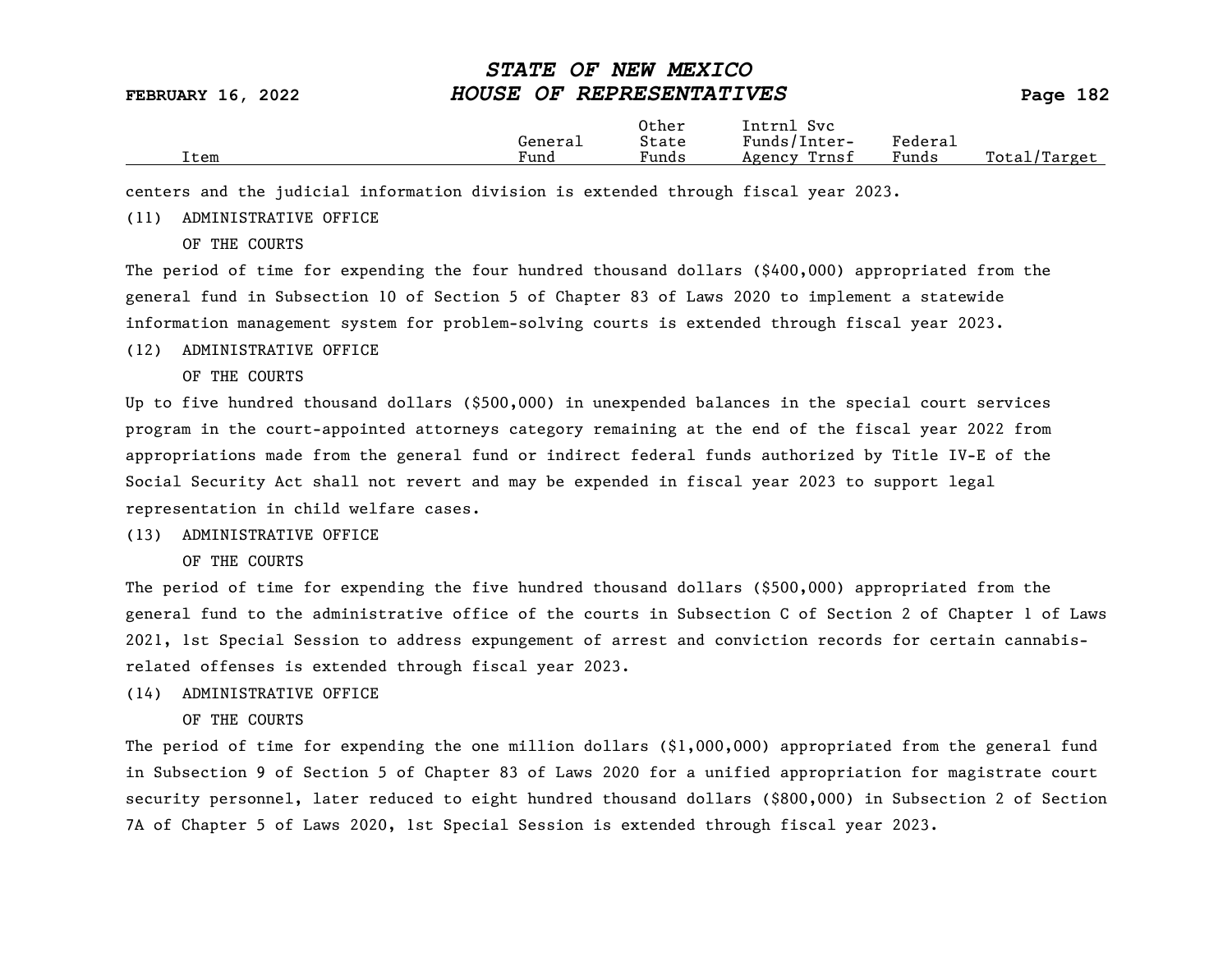|      | Item                                                                                                                                                                                                                                                                                                                                       | General<br>Fund | Other<br>State<br>Funds | Intrnl Svc<br>Funds/Inter-<br>Agency Trnsf | Federal<br>Funds | Total/Target |
|------|--------------------------------------------------------------------------------------------------------------------------------------------------------------------------------------------------------------------------------------------------------------------------------------------------------------------------------------------|-----------------|-------------------------|--------------------------------------------|------------------|--------------|
| (15) | ADMINISTRATIVE OFFICE                                                                                                                                                                                                                                                                                                                      |                 |                         |                                            |                  |              |
|      | OF THE COURTS                                                                                                                                                                                                                                                                                                                              |                 |                         |                                            |                  |              |
|      | The period of time for expending the eighty thousand dollars (\$80,000) appropriated from the general fund                                                                                                                                                                                                                                 |                 |                         |                                            |                  |              |
|      | in Subsection 11 of Section 5 of Chapter 83 of Laws 2020 for temporary relocation and renovation costs                                                                                                                                                                                                                                     |                 |                         |                                            |                  |              |
|      | for the magistrate court in Grant county is extended through fiscal year 2023.                                                                                                                                                                                                                                                             |                 |                         |                                            |                  |              |
|      | $(17)$ $\ldots$ $\ldots$ $\ldots$ $\ldots$ $\ldots$ $\ldots$ $\ldots$ $\ldots$ $\ldots$ $\ldots$ $\ldots$ $\ldots$ $\ldots$ $\ldots$ $\ldots$ $\ldots$ $\ldots$ $\ldots$ $\ldots$ $\ldots$ $\ldots$ $\ldots$ $\ldots$ $\ldots$ $\ldots$ $\ldots$ $\ldots$ $\ldots$ $\ldots$ $\ldots$ $\ldots$ $\ldots$ $\ldots$ $\ldots$ $\ldots$ $\ldots$ |                 |                         |                                            |                  |              |

(16) ADMINISTRATIVE OFFICE

OF THE COURTS  $648.0$ 

To develop and provide regular training to local pretrial programs, courts and staff.

(17) SECOND JUDICIAL

DISTRICT COURT 488.4

For the foreclosure settlement program. The internal service funds/interagency transfers appropriation to the second judicial district court includes four hundred eighty-eight thousand four hundred dollars (\$488,400) from the mortgage regulatory fund of the regulation and licensing department for foreclosure mediation. Any unexpended balances in the second judicial district court program from the mortgage regulatory fund at the end of fiscal year 2023 shall revert to the mortgage regulatory fund.

(18) THIRTEENTH JUDICIAL

DISTRICT COURT 209.9

For the foreclosure settlement program. The internal service funds/interagency transfers appropriation to the thirteenth judicial district court includes two hundred nine thousand nine hundred dollars (\$209,900) from the mortgage regulatory fund of the regulation and licensing department for foreclosure mediation. Any unexpended balances in the thirteenth judicial district court program from the mortgage regulatory fund at the end of the fiscal year 2023 shall revert to the mortgage regulatory fund.

(19) SECOND JUDICIAL

### DISTRICT ATTORNEY

The period of time for expending the six hundred thousand dollars (\$600,000) appropriated from the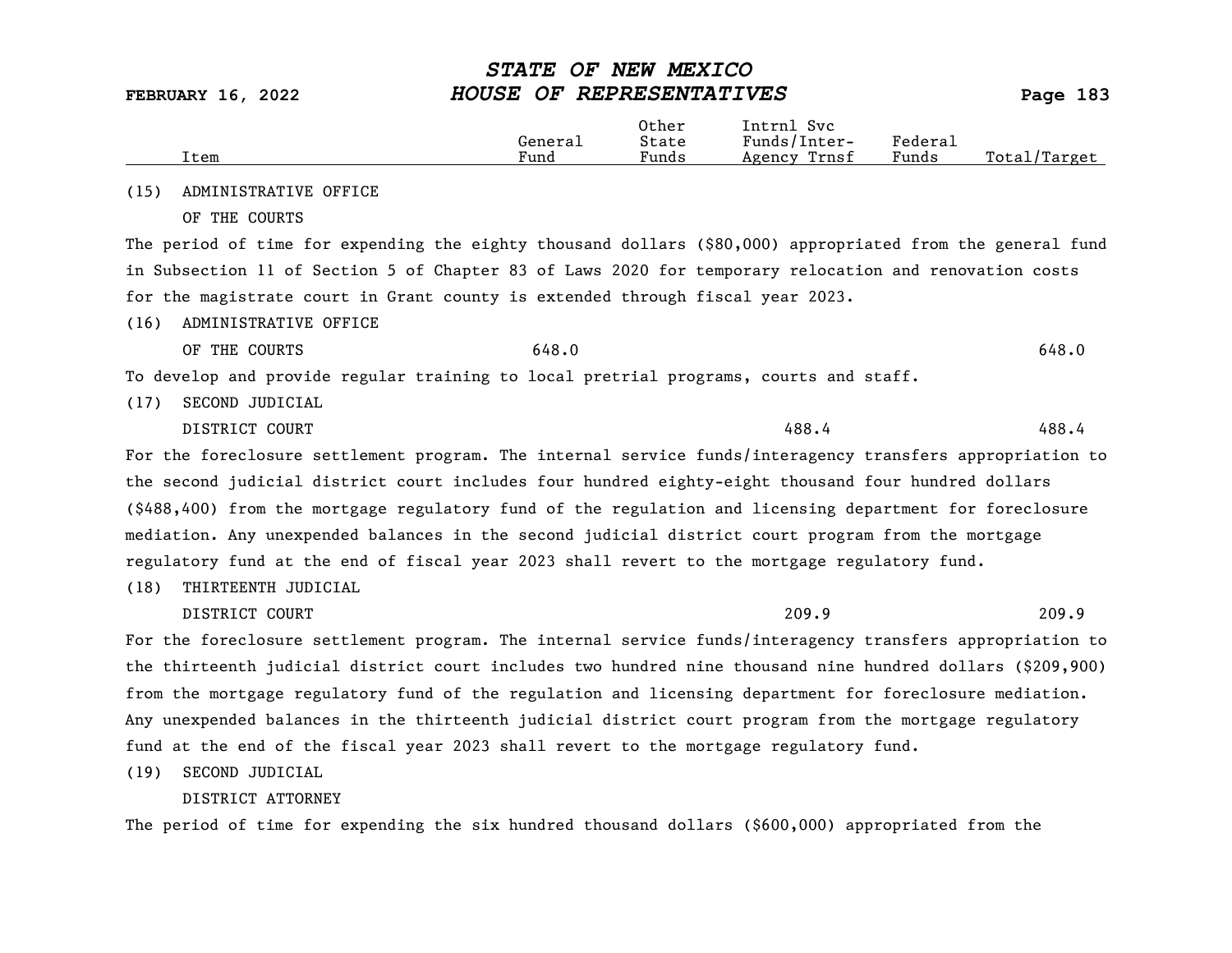| <b>FEBRUARY 16, 2022</b> | HOUSE OF REPRESENTATIVES |                |                            |         | Page 184 |
|--------------------------|--------------------------|----------------|----------------------------|---------|----------|
|                          | General                  | Other<br>State | Intrnl Svc<br>Funds/Inter- | Federal |          |

Item Fund Funds Agency Trnsf Funds Total/Target

STATE OF NEW MEXICO

general fund in Subsection 13 of Section 5 of Chapter 73 of Laws 2018 for a data-driven prosecution pilot program, the six hundred thousand dollars (\$600,000) appropriated from the general fund in Subsection 14 of Section 5 of Chapter 73 of Laws 2018 for case prosecution and the eight hundred thousand dollars (\$800,000) appropriated from the general fund in Subsection 15 of Section 5 of Chapter 73 of Laws 2018 to address case backlog is extended through fiscal year 2023 and the appropriations may be used for other purposes.

#### (20) ADMINISTRATIVE OFFICE

#### OF THE DISTRICT ATTORNEYS

Any unexpended balances remaining at the end of fiscal year 2022 from revenues received in fiscal year 2022 and prior years by a district attorney from any Native American tribe, pueblo or political subdivision pursuant to a contract, memorandum of understanding, joint powers agreement or grant shall not revert and shall remain with the recipient district attorney's office for expenditure in fiscal year 2023. Prior to November 1, 2022, the administrative office of the district attorneys shall provide the department of finance and administration and the legislative finance committee a detailed report documenting the amount of all funds received from Native American tribes, pueblos and political subdivisions pursuant to a contract, memorandum of understanding, joint powers agreement or grant that do not revert at the end of fiscal year 2022 for each of the district attorneys and the administrative office of the district attorneys.

#### (21) ADMINISTRATIVE OFFICE

#### OF THE DISTRICT ATTORNEYS

Any unexpended balances remaining at the end of fiscal year 2022 from revenues received in fiscal year 2022 and prior years by a district attorney or the administrative office of the district attorneys from the United States department of justice pursuant to the southwest border prosecution initiative shall not revert and shall remain with the recipient district attorney's office for expenditure in fiscal year 2023. Prior to November 1, 2022, the administrative office of the district attorneys shall provide to the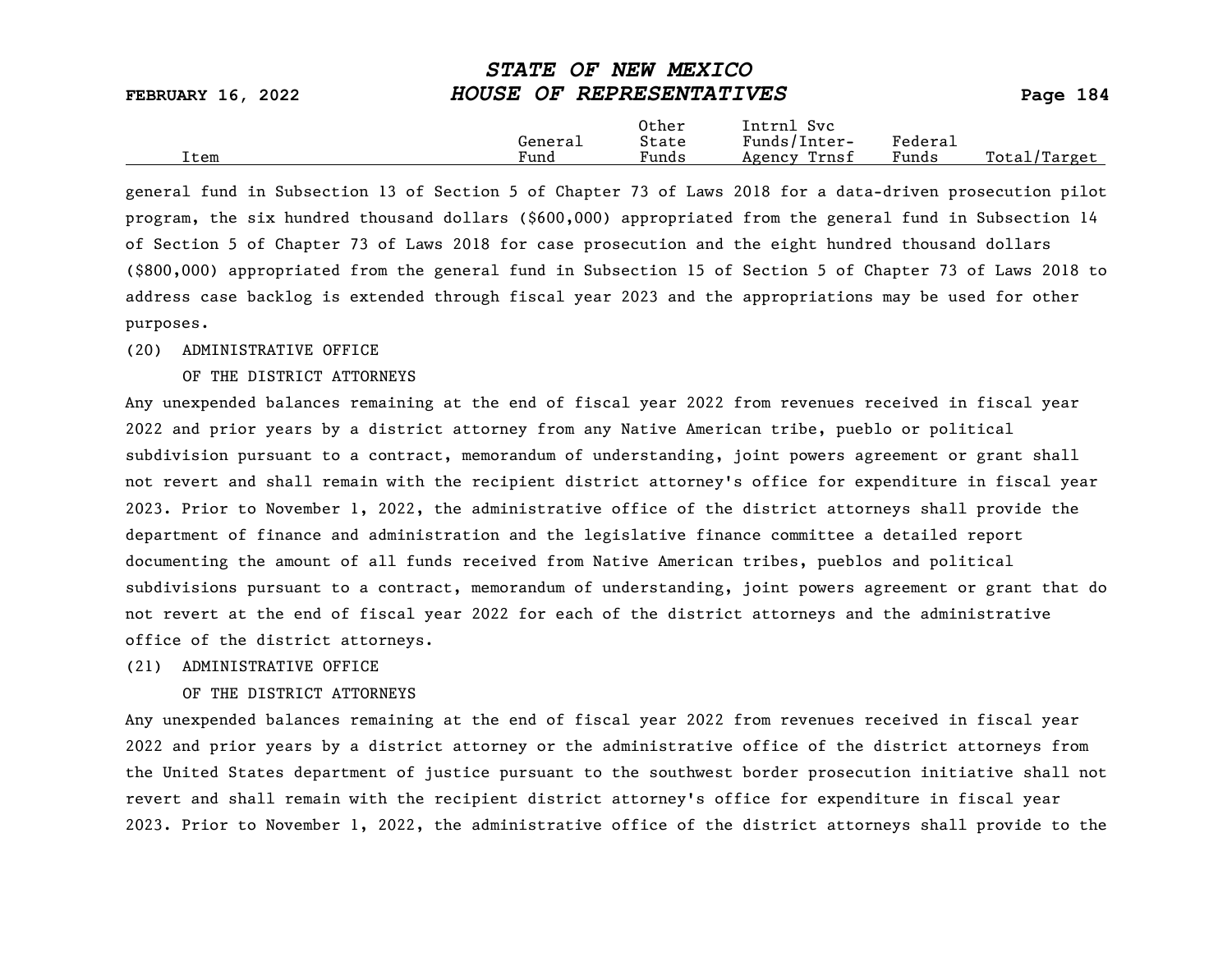Other Intrnl Svc<br>General State Funds/Inter General State Funds/Inter- Federal Total/Target department of finance and administration and the legislative finance committee a detailed report documenting the amount of all southwest border prosecution initiative funds that do not revert at the end of fiscal year 2022 for each of the district attorneys and the administrative office of the district attorneys. (22) LAW OFFICES OF THE PUBLIC DEFENDER 200.0 200.0 200.0 200.0 200.0 200.0 200.0 200.0 200.0 200.0 200.0 200.0 200.0 200.0 200.0 200.0 200.0 200.0 200.0 200.0 200.0 200.0 200.0 200.0 200.0 200.0 200.0 200.0 200.0 200.0 200.0 200.0 201 201 20 For backlogged jury trials. (23) ATTORNEY GENERAL 4,288.5 4,288.5 4,288.5 To address harms to the state and its communities resulting from the Gold King mine release. The internal service funds/interagency transfers appropriation is from the consumer settlement fund. (24) ATTORNEY GENERAL The period of time for expending the six million four hundred thousand dollars (\$6,400,000) appropriated from the consumer settlement fund in Subsection 23 of Section 5 of Chapter 137 of Laws 2021 for defending the Rio Grande compact is extended through fiscal year 2023. (25) ATTORNEY GENERAL 1,000.0 1,000.0 1,000.0 To provide enhanced prosecutorial training and expertise for cases of sexual violence including human trafficking and murdered and missing indigenous people. The other state funds appropriation is from the consumer settlement fund. (26) ATTORNEY GENERAL 1,000.0 1,000.0 1,000.0 For litigation of the tobacco master settlement agreement. The other state funds appropriation is from the consumer settlement fund. (27) ATTORNEY GENERAL 2,000.0 2,000.0 4,000.0 For litigation of the Rio Grande compact. The other state funds appropriation is from the consumer settlement fund. (28) TAXATION AND REVENUE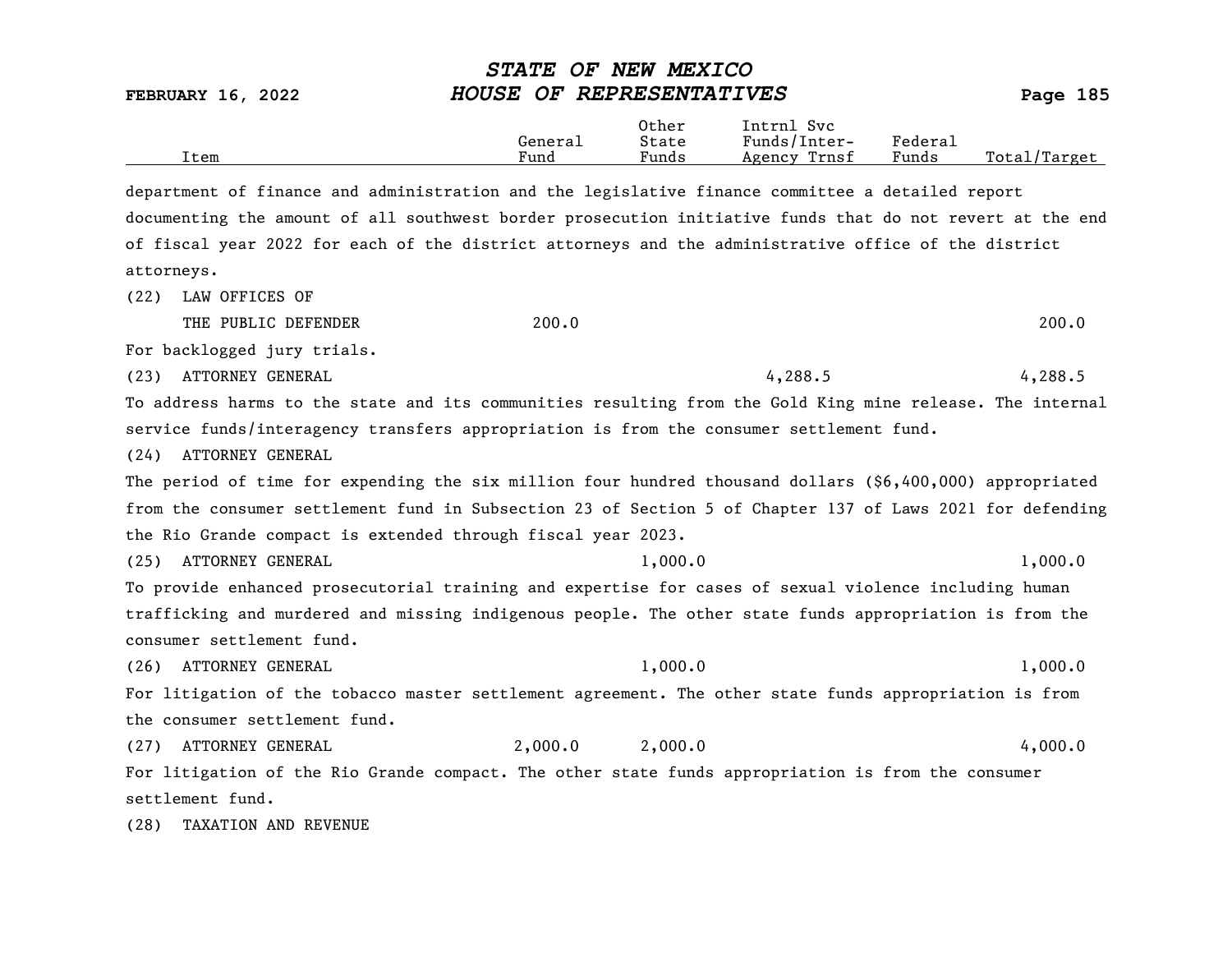| Item                                                                                                      | General<br>Fund | Other<br>State<br>Funds | Intrnl Svc<br>Funds/Inter-<br>Agency Trnsf | Federal<br>Funds | Total/Target |
|-----------------------------------------------------------------------------------------------------------|-----------------|-------------------------|--------------------------------------------|------------------|--------------|
| <b>DEPARTMENT</b>                                                                                         | 3,000.0         |                         |                                            |                  | 3,000.0      |
| The state board of finance may approve a transfer from the appropriation contingency fund to the taxation |                 |                         |                                            |                  |              |
| and revenue department up to three million dollars (\$3,000,000), contingent on certification by the      |                 |                         |                                            |                  |              |
| secretary of the department of finance and administration that enactment of legislation of the second     |                 |                         |                                            |                  |              |
| session of the fifty-fifth legislature resulted in significant changes to the tax code or the motor       |                 |                         |                                            |                  |              |
| vehicle code and that no other funding is available to implement the changes.                             |                 |                         |                                            |                  |              |
| ADMINISTRATIVE HEARINGS OFFICE<br>(29)                                                                    | 150.0           |                         |                                            |                  | 150.0        |
| To develop a case management system.                                                                      |                 |                         |                                            |                  |              |
| DEPARTMENT OF FINANCE<br>(30)                                                                             |                 |                         |                                            |                  |              |
| AND ADMINISTRATION                                                                                        | 330.0           |                         |                                            |                  | 330.0        |
| For infant surrender safety devices statewide. The appropriation is contingent on enactment of House Bill |                 |                         |                                            |                  |              |
| 137 or similar legislation of the second session of the fifty-fifth legislature.                          |                 |                         |                                            |                  |              |
| DEPARTMENT OF FINANCE<br>(31)                                                                             |                 |                         |                                            |                  |              |
| AND ADMINISTRATION                                                                                        | 3,500.0         |                         |                                            |                  | 3,500.0      |
| For contract management and federal grants administration initiatives.                                    |                 |                         |                                            |                  |              |
| DEPARTMENT OF FINANCE<br>(32)                                                                             |                 |                         |                                            |                  |              |
| AND ADMINISTRATION                                                                                        | 1,500.0         |                         |                                            |                  | 1,500.0      |
| For grants management for local governments and local councils of government.                             |                 |                         |                                            |                  |              |
| DEPARTMENT OF FINANCE<br>(33)                                                                             |                 |                         |                                            |                  |              |
| AND ADMINISTRATION                                                                                        | 1,000.0         |                         |                                            |                  | 1,000.0      |
| For grants to local governments to match federal infrastructure and other funding.                        |                 |                         |                                            |                  |              |
| DEPARTMENT OF FINANCE<br>(34)                                                                             |                 |                         |                                            |                  |              |
| AND ADMINISTRATION                                                                                        | 24,000.0        |                         |                                            |                  | 24,000.0     |
| For statewide hunger initiatives.                                                                         |                 |                         |                                            |                  |              |
| DEPARTMENT OF FINANCE<br>(35)                                                                             |                 |                         |                                            |                  |              |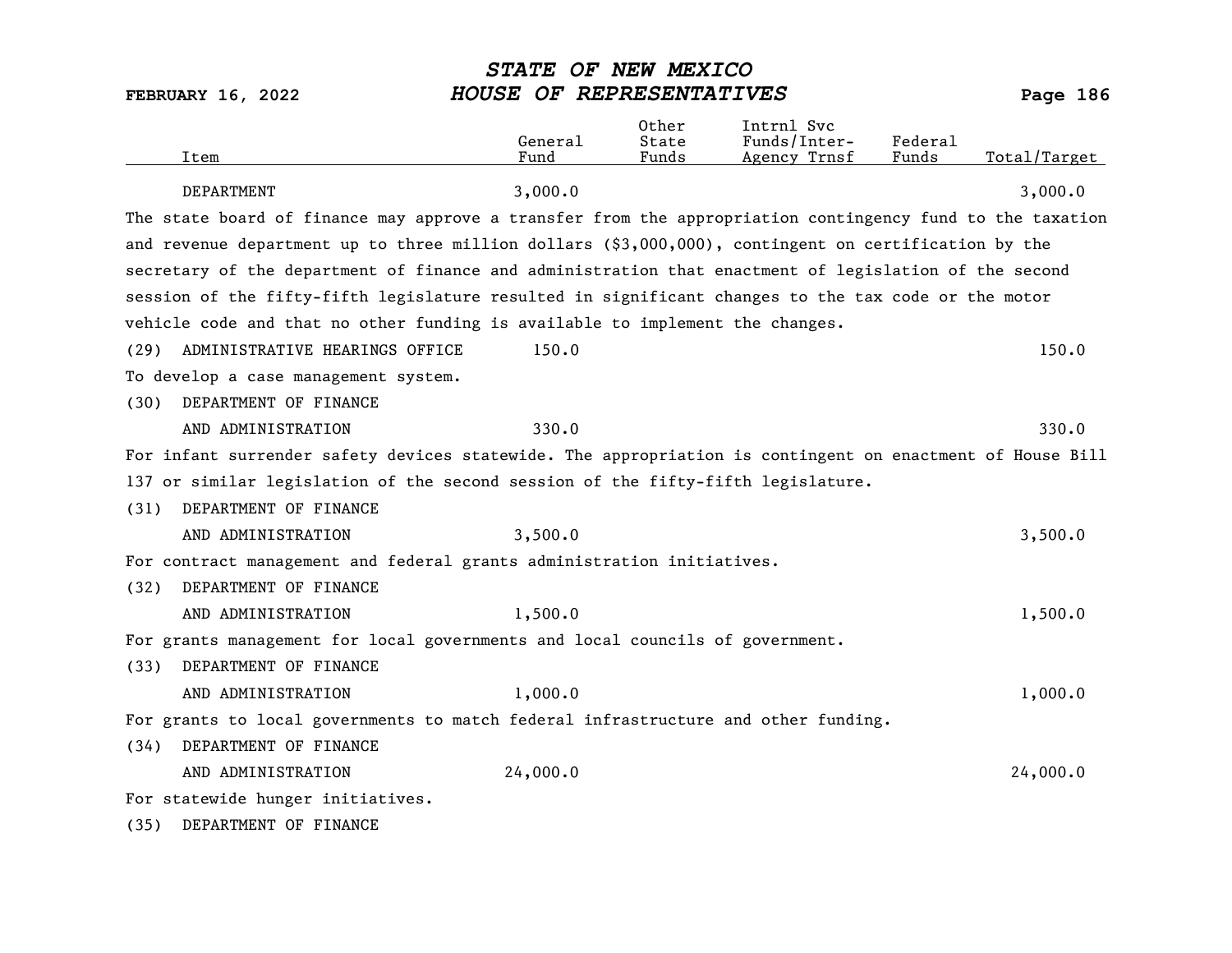| Item                                                                                                      | General<br>Fund | 0ther<br>State<br>Funds | Intrnl Svc<br>Funds/Inter-<br>Agency Trnsf | Federal<br>Funds | Total/Target |
|-----------------------------------------------------------------------------------------------------------|-----------------|-------------------------|--------------------------------------------|------------------|--------------|
| AND ADMINISTRATION                                                                                        | 2,000.0         |                         |                                            |                  | 2,000.0      |
| To the land grant assistance fund contingent on enactment of legislation of the second session of the     |                 |                         |                                            |                  |              |
| fifty-fifth legislature creating the fund.                                                                |                 |                         |                                            |                  |              |
| DEPARTMENT OF FINANCE<br>(36)                                                                             |                 |                         |                                            |                  |              |
| AND ADMINISTRATION                                                                                        | 5,000.0         |                         |                                            |                  | 5,000.0      |
| For local law enforcement police officer retention stipends. The appropriation is contingent on enactment |                 |                         |                                            |                  |              |
| of House Bill 86 or similar legislation of the second session of the fifty-fifth legislature creating the |                 |                         |                                            |                  |              |
| law enforcement retention fund.                                                                           |                 |                         |                                            |                  |              |
| DEPARTMENT OF FINANCE<br>(37)                                                                             |                 |                         |                                            |                  |              |
| AND ADMINISTRATION                                                                                        | 300.0           |                         |                                            |                  | 300.0        |
| To the local government division of the department of finance and administration to allocate to the city  |                 |                         |                                            |                  |              |
| of Gallup to renovate red rock park for expenditure through fiscal year 2024.                             |                 |                         |                                            |                  |              |
| (38)<br>GENERAL SERVICES DEPARTMENT                                                                       | 1,300.0         |                         |                                            |                  | 1,300.0      |
| To purchase vehicles.                                                                                     |                 |                         |                                            |                  |              |
| NEW MEXICO SENTENCING<br>(39)                                                                             |                 |                         |                                            |                  |              |
| COMMISSION                                                                                                | 2,000.0         |                         |                                            |                  | 2,000.0      |
| For grants awarded under the Crime Reduction Grant Act. The general fund appropriation is contingent on   |                 |                         |                                            |                  |              |
| enactment of House Bill 84 or similar legislation of the second session of the fifty-fifth legislature.   |                 |                         |                                            |                  |              |
| NEW MEXICO SENTENCING<br>(40)                                                                             |                 |                         |                                            |                  |              |
| COMMISSION                                                                                                |                 |                         |                                            |                  |              |
| The period of time for expending the five hundred thousand (\$500,000) appropriated from the consumer     |                 |                         |                                            |                  |              |
| settlement fund at the office of the attorney general in Subsection 38 of Section 5 of Chapter 137 of     |                 |                         |                                            |                  |              |
| Laws 2021 to study and redraft the Criminal Code and other criminal statutes is extended through fiscal   |                 |                         |                                            |                  |              |
| year 2023.                                                                                                |                 |                         |                                            |                  |              |
| SECRETARY OF STATE<br>(41)                                                                                | 100.0           |                         |                                            |                  | 100.0        |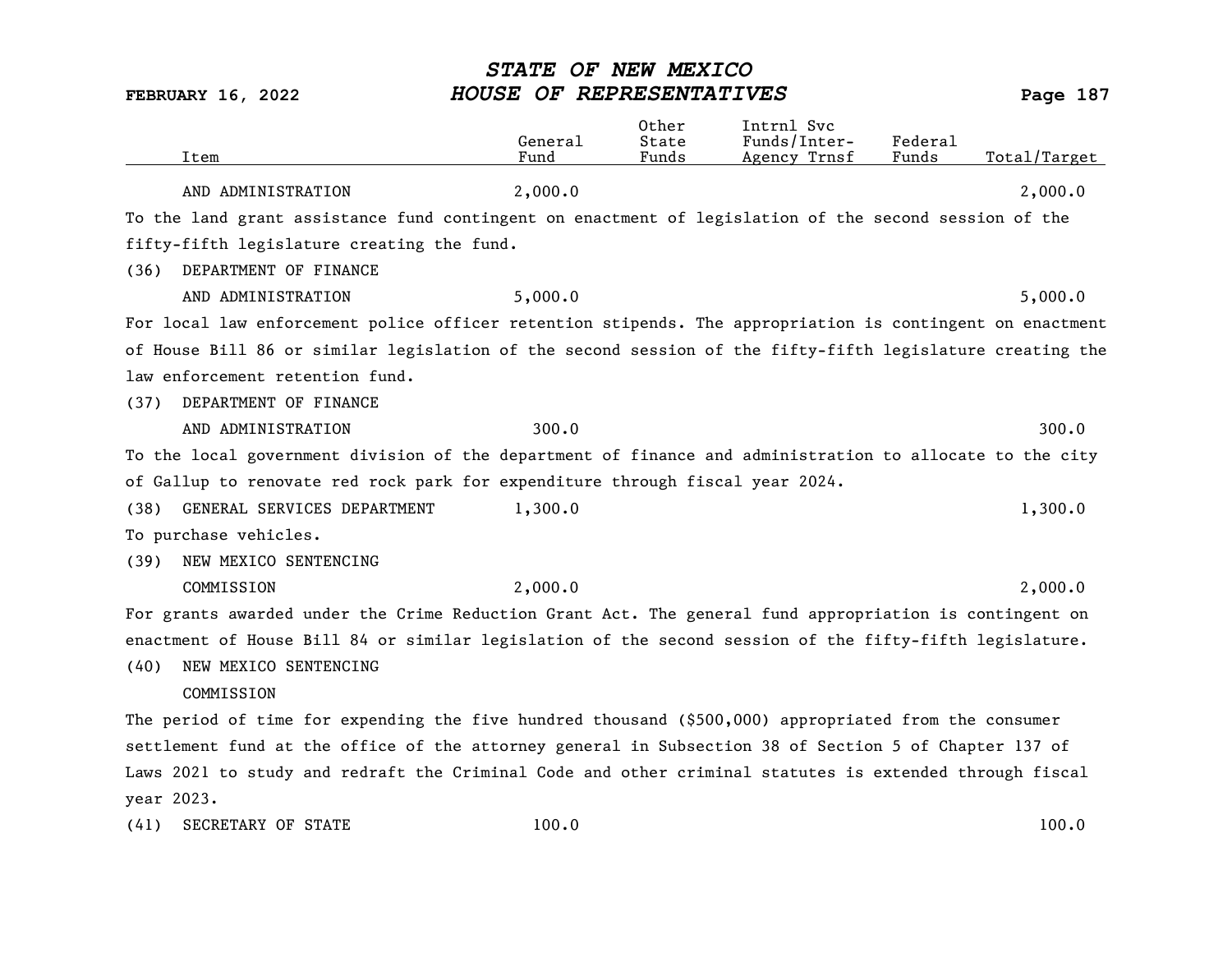|      | Item                                                                                                      | General<br>Fund | Other<br>State<br>Funds | Intrnl Svc<br>Funds/Inter-<br>Agency Trnsf | Federal<br>Funds | Total/Target |
|------|-----------------------------------------------------------------------------------------------------------|-----------------|-------------------------|--------------------------------------------|------------------|--------------|
|      | For the purchase and installation of servers to support the technology systems of the secretary of        |                 |                         |                                            |                  |              |
|      | state's office.                                                                                           |                 |                         |                                            |                  |              |
| (42) | SECRETARY OF STATE                                                                                        | 170.0           |                         |                                            |                  | 170.0        |
|      | To purchase replacement scanners for mail-in ballot tabulators.                                           |                 |                         |                                            |                  |              |
| (43) | SECRETARY OF STATE                                                                                        | 80.0            |                         |                                            |                  | 80.0         |
|      | For converting permanent records to microfilm.                                                            |                 |                         |                                            |                  |              |
| (44) | SECRETARY OF STATE                                                                                        |                 |                         |                                            |                  |              |
|      | The period of time for expending the three million forty-six thousand eight hundred dollars (\$3,046,800) |                 |                         |                                            |                  |              |
|      | appropriated from the general fund in Subsection 40 of Section 5 of Chapter 137 of Laws 2021 to conduct   |                 |                         |                                            |                  |              |
|      | and administer a special election is extended through fiscal year 2023 and can be used for costs related  |                 |                         |                                            |                  |              |
|      | to the 2022 primary election.                                                                             |                 |                         |                                            |                  |              |
| (45) | SECRETARY OF STATE                                                                                        | 100.0           |                         |                                            |                  | 100.0        |
|      | For enhancements to the statewide election reporting and voter information system.                        |                 |                         |                                            |                  |              |
| (46) | PUBLIC EMPLOYEE LABOR                                                                                     |                 |                         |                                            |                  |              |
|      | RELATIONS BOARD                                                                                           | 25.0            |                         |                                            |                  | 25.0         |
|      | For website, telecommunications costs, furniture and information technology needs.                        |                 |                         |                                            |                  |              |
| (47) | <b>STATE TREASURER</b>                                                                                    | 400.0           |                         |                                            |                  | 400.0        |
|      | For the work and save program. The appropriation shall only be used for programs that are optional for    |                 |                         |                                            |                  |              |
|      | participants.                                                                                             |                 |                         |                                            |                  |              |
| (48) | TOURISM DEPARTMENT                                                                                        | 300.0           |                         |                                            |                  | 300.0        |
|      | For the New Mexico bowl.                                                                                  |                 |                         |                                            |                  |              |
| (49) | TOURISM DEPARTMENT                                                                                        | 350.0           |                         |                                            |                  | 350.0        |
|      | For branded partnerships between New Mexico true and special olympics.                                    |                 |                         |                                            |                  |              |
| (50) | ECONOMIC DEVELOPMENT                                                                                      |                 |                         |                                            |                  |              |
|      | DEPARTMENT                                                                                                | 250.0           |                         |                                            |                  | 250.0        |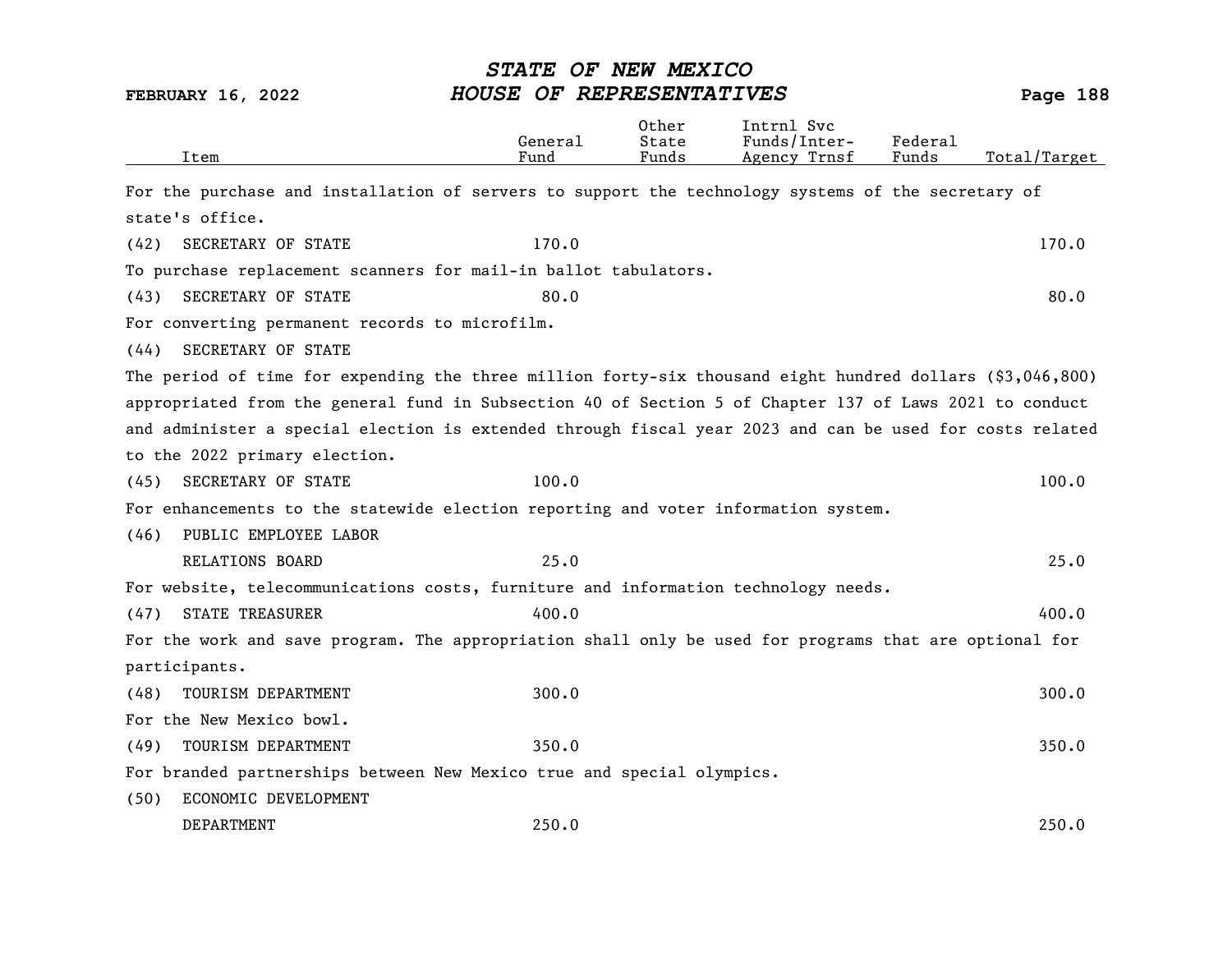|                                                                                                           | STATE OF NEW MEXICO<br>HOUSE OF REPRESENTATIVES |                         |                                            |                  |                          |
|-----------------------------------------------------------------------------------------------------------|-------------------------------------------------|-------------------------|--------------------------------------------|------------------|--------------------------|
| <b>FEBRUARY 16, 2022</b><br>Item                                                                          | General<br>Fund                                 | Other<br>State<br>Funds | Intrnl Svc<br>Funds/Inter-<br>Agency Trnsf | Federal<br>Funds | Page 189<br>Total/Target |
| To the economic development division of the economic development department for a collaborative marketing |                                                 |                         |                                            |                  |                          |
| effort with local and regional economic development organizations in certified communities.               |                                                 |                         |                                            |                  |                          |
| ECONOMIC DEVELOPMENT<br>(51)                                                                              |                                                 |                         |                                            |                  |                          |
| DEPARTMENT                                                                                                | 6,000.0                                         |                         |                                            |                  | 6,000.0                  |
| To the development training fund for the job training incentive program. Any unexpended balances          |                                                 |                         |                                            |                  |                          |
| remaining at the end of fiscal year 2023 shall not revert and may be expended in future fiscal years.     |                                                 |                         |                                            |                  |                          |
| ECONOMIC DEVELOPMENT<br>(52)                                                                              |                                                 |                         |                                            |                  |                          |
| DEPARTMENT                                                                                                |                                                 |                         |                                            |                  |                          |
| The outdoor recreation division of the economic development department shall work to expand and construct |                                                 |                         |                                            |                  |                          |
| the Rio Grande trail in conjunction with the Rio Grande trail commission.                                 |                                                 |                         |                                            |                  |                          |
| ECONOMIC DEVELOPMENT<br>(53)                                                                              |                                                 |                         |                                            |                  |                          |
| <b>DEPARTMENT</b>                                                                                         | 50,000.0                                        |                         |                                            |                  | 50,000.0                 |
| To the local economic development act fund for economic development projects pursuant to the Local        |                                                 |                         |                                            |                  |                          |
| Economic Development Act. Any unexpended balances remaining at the end of fiscal year 2023 shall not      |                                                 |                         |                                            |                  |                          |
| revert and may be expended in future fiscal years.                                                        |                                                 |                         |                                            |                  |                          |
| REGULATION AND LICENSING<br>(54)                                                                          |                                                 |                         |                                            |                  |                          |
| DEPARTMENT                                                                                                |                                                 | 811.1                   |                                            |                  | 811.1                    |
| To purchase vehicles for the construction industries program. The other state funds appropriation is from |                                                 |                         |                                            |                  |                          |
| the mortgage regulatory fund.                                                                             |                                                 |                         |                                            |                  |                          |
| REGULATION AND LICENSING<br>(55)                                                                          |                                                 |                         |                                            |                  |                          |
| DEPARTMENT                                                                                                |                                                 | 1,700.0                 |                                            |                  | 1,700.0                  |
| For cannabis control program operations and to purchase vehicles and equipment. The other state funds     |                                                 |                         |                                            |                  |                          |
| appropriation is from the mortgage regulatory fund.                                                       |                                                 |                         |                                            |                  |                          |
| PUBLIC REGULATION COMMISSION<br>(56)                                                                      | 150.0                                           |                         |                                            |                  | 150.0                    |
| For furniture for the Bokum building.                                                                     |                                                 |                         |                                            |                  |                          |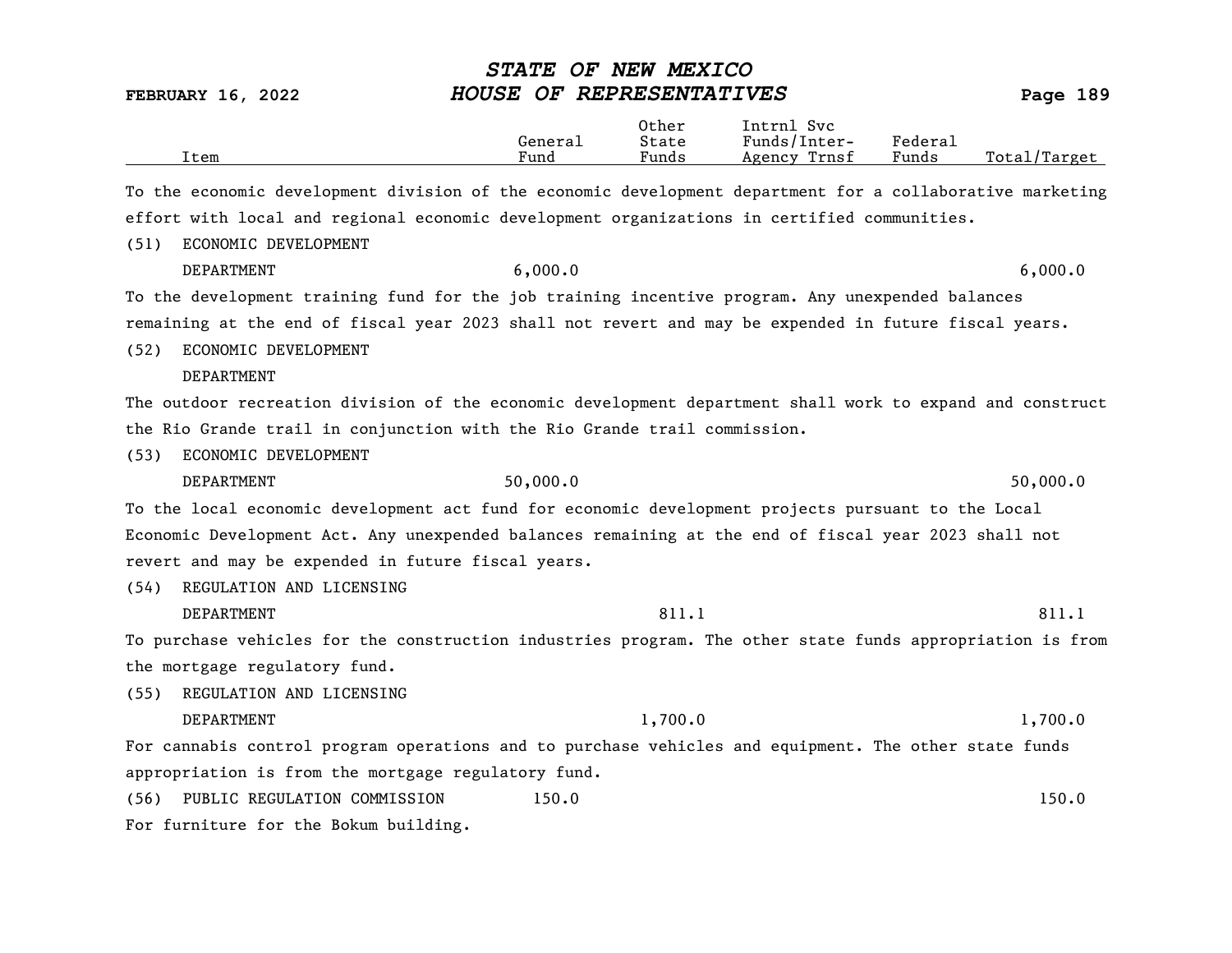| Item                                                                                                      | General<br>Fund | Other<br>State<br>Funds | Intrnl Svc<br>Funds/Inter-<br>Agency Trnsf | Federal<br>Funds | Total/Target |
|-----------------------------------------------------------------------------------------------------------|-----------------|-------------------------|--------------------------------------------|------------------|--------------|
| OFFICE OF THE SUPERINTENDENT<br>(57)                                                                      |                 |                         |                                            |                  |              |
| OF INSURANCE                                                                                              | 150.0           | 150.0                   |                                            |                  | 300.0        |
| For a joint study with the human services department, in consultation with the appropriate stakeholders,  |                 |                         |                                            |                  |              |
| on the enactment of behavioral health parity legislation congruent with federal law and its impact on the |                 |                         |                                            |                  |              |
| availability of behavioral health services provided by medicaid and other providers, medicaid and         |                 |                         |                                            |                  |              |
| commercial managed care organizations and their subcontractors and rates of compensation paid to          |                 |                         |                                            |                  |              |
| behavioral health providers. The other state funds appropriation is from the insurance operating fund at  |                 |                         |                                            |                  |              |
| the office of superintendent of insurance.                                                                |                 |                         |                                            |                  |              |
| OFFICE OF THE SUPERINTENDENT<br>(58)                                                                      |                 |                         |                                            |                  |              |
| OF INSURANCE                                                                                              |                 | 28,000.0                |                                            |                  | 28,000.0     |
| For premium and cost-sharing reductions for New Mexico health insurance exchange enrollees and medicaid   |                 |                         |                                            |                  |              |
| transition premium buy-downs for exchange eligible consumers. The other state funds appropriation is from |                 |                         |                                            |                  |              |
| the health care affordability fund.                                                                       |                 |                         |                                            |                  |              |
| OFFICE OF THE SUPERINTENDENT<br>(59)                                                                      |                 |                         |                                            |                  |              |
| OF INSURANCE                                                                                              |                 | 30,000.0                |                                            |                  | 30,000.0     |
| For reduction of health insurance premiums for small businesses and their employees. The other state      |                 |                         |                                            |                  |              |
| funds appropriation is from the health care affordability fund.                                           |                 |                         |                                            |                  |              |
| (60)<br>STATE RACING COMMISSION                                                                           | 500.0           |                         |                                            |                  | 500.0        |
| For payment of charges associated with the federal Horseracing Integrity and Safety Act contingent on     |                 |                         |                                            |                  |              |
| receiving notice from the federal government that such expenditures must be paid.                         |                 |                         |                                            |                  |              |
| CULTURAL AFFAIRS DEPARTMENT<br>(61)                                                                       | 350.0           |                         |                                            |                  | 350.0        |
| For continuation and expansion of the New Mexico historic women marker initiative.                        |                 |                         |                                            |                  |              |
| (62)<br>CULTURAL AFFAIRS DEPARTMENT                                                                       | 200.0           |                         |                                            |                  | 200.0        |
| For staff and other costs to open and operate the New Mexico museum of art Vladem contemporary.           |                 |                         |                                            |                  |              |
| NEW MEXICO LIVESTOCK BOARD<br>(63)                                                                        | 217.0           |                         |                                            |                  | 217.0        |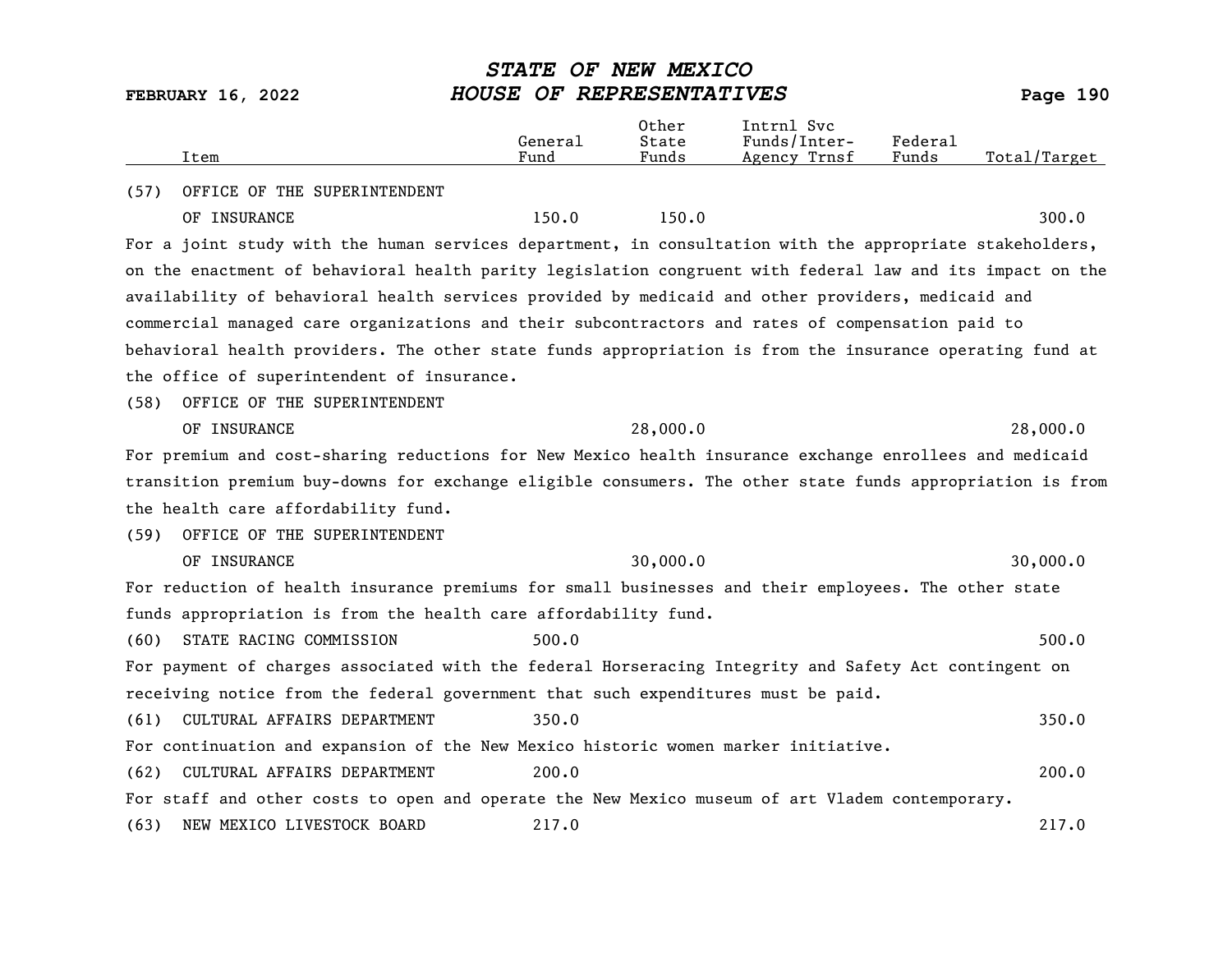|      | Item                                                                                                      | General<br>Fund | Other<br>State<br>Funds | Intrnl Svc<br>Funds/Inter-<br>Agency Trnsf | Federal<br>Funds | Total/Target |
|------|-----------------------------------------------------------------------------------------------------------|-----------------|-------------------------|--------------------------------------------|------------------|--------------|
|      | For server replacement to allow for software updates and continued technical support.                     |                 |                         |                                            |                  |              |
| (64) | ENERGY, MINERALS AND                                                                                      |                 |                         |                                            |                  |              |
|      | NATURAL RESOURCES DEPARTMENT                                                                              | 10,000.0        |                         |                                            |                  | 10,000.0     |
|      | To implement a community energy efficiency program in underserved communities.                            |                 |                         |                                            |                  |              |
| (65) | ENERGY, MINERALS AND                                                                                      |                 |                         |                                            |                  |              |
|      | NATURAL RESOURCES DEPARTMENT                                                                              | 350.0           |                         |                                            |                  | 350.0        |
|      | For the purchase of 141 acres of private land to expand the area of coyote creek state park.              |                 |                         |                                            |                  |              |
| (66) | ENERGY, MINERALS AND                                                                                      |                 |                         |                                            |                  |              |
|      | NATURAL RESOURCES DEPARTMENT                                                                              | 250.0           |                         |                                            |                  | 250.0        |
|      | For the replacement of agency vehicles and emergency response radios.                                     |                 |                         |                                            |                  |              |
| (67) | ENERGY, MINERALS AND                                                                                      |                 |                         |                                            |                  |              |
|      | NATURAL RESOURCES DEPARTMENT                                                                              |                 | 7,000.0                 |                                            |                  | 7,000.0      |
|      | For forest and watershed management projects. The other state funds appropriation is from the forest land |                 |                         |                                            |                  |              |
|      | protection revolving fund.                                                                                |                 |                         |                                            |                  |              |
| (68) | YOUTH CONSERVATION CORPS                                                                                  |                 | 1,000.0                 |                                            |                  | 1,000.0      |
|      | To the youth conservation corps to enter into cooperative procurement agreements with other state         |                 |                         |                                            |                  |              |
|      | agencies for youth employment programs upon legislative review of project plans submitted by the agency.  |                 |                         |                                            |                  |              |
|      | The other state funds appropriation is from the youth conservation corps fund.                            |                 |                         |                                            |                  |              |
| (69) | <b>STATE ENGINEER</b>                                                                                     | 350.0           |                         |                                            |                  | 350.0        |
|      | To develop a fifty-year water plan.                                                                       |                 |                         |                                            |                  |              |
| (70) | <b>STATE ENGINEER</b>                                                                                     |                 |                         |                                            |                  |              |
|      | The period of time for expending the two million five hundred thousand dollars $(2,500,000)$ from the     |                 |                         |                                            |                  |              |
|      | general fund and two million eight hundred seventy-five thousand dollars (\$2,875,000) from other state   |                 |                         |                                            |                  |              |
|      | funds in Subsection 59 of Section 5 of Chapter 137 of Laws 2021 for interstate water litigation costs is  |                 |                         |                                            |                  |              |
|      | extended through fiscal year 2023. The other state funds appropriation is from the consumer settlement    |                 |                         |                                            |                  |              |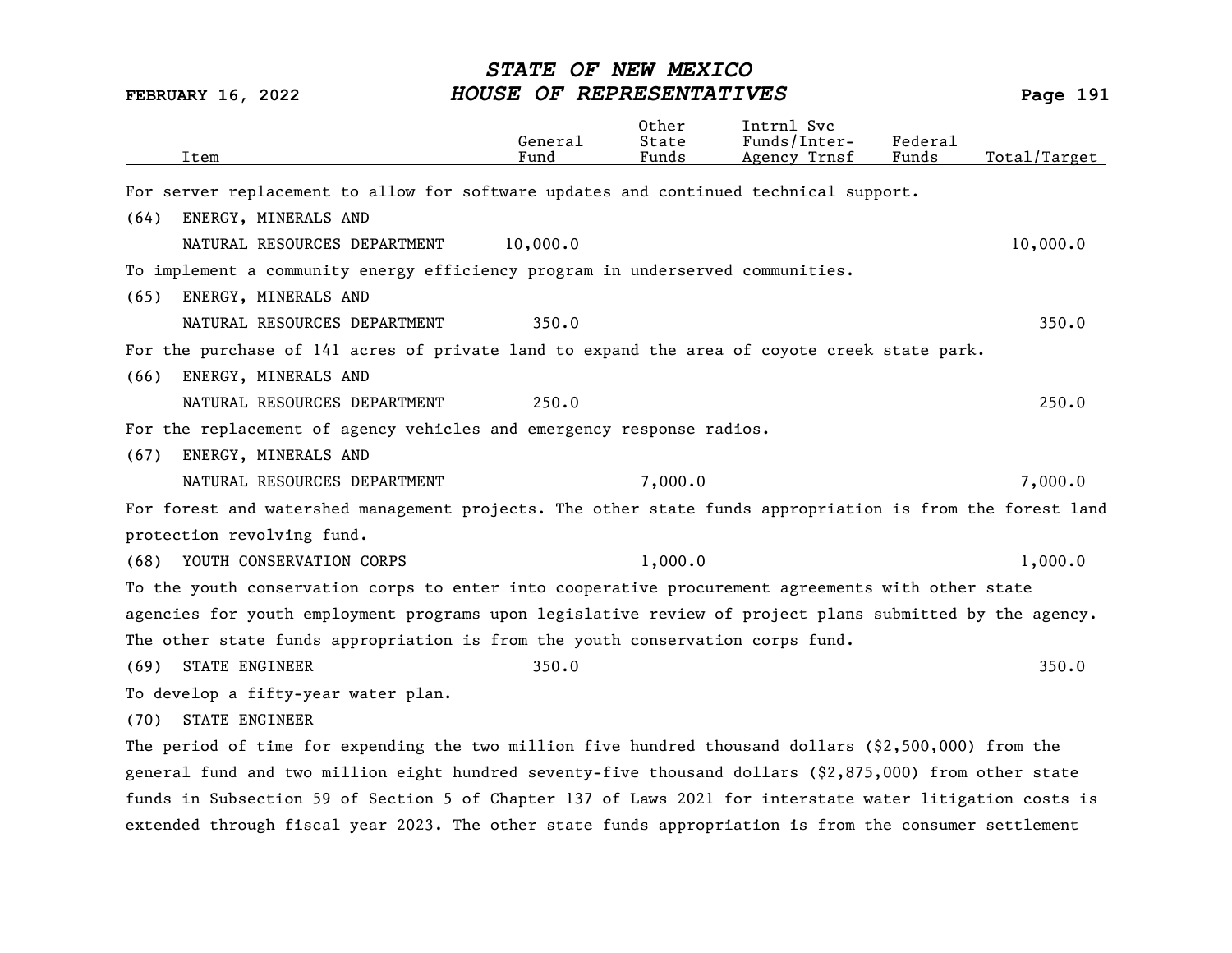| Item                                                                                                      | General<br>Fund | Other<br>State<br>Funds | Intrnl Svc<br>Funds/Inter-<br>Agency Trnsf | Federal<br>Funds | Total/Target |
|-----------------------------------------------------------------------------------------------------------|-----------------|-------------------------|--------------------------------------------|------------------|--------------|
|                                                                                                           |                 |                         |                                            |                  |              |
| fund at the office of the attorney general.                                                               |                 |                         |                                            |                  |              |
| <b>STATE ENGINEER</b><br>(71)                                                                             | 500.0           |                         |                                            |                  | 500.0        |
| For Jicarilla Apache nation water lease for San Juan river strategic water reserve for compact            |                 |                         |                                            |                  |              |
| compliance.                                                                                               |                 |                         |                                            |                  |              |
| <b>STATE ENGINEER</b><br>(72)                                                                             | 500.0           |                         |                                            |                  | 500.0        |
| For implementation of the 2019 Water Data Act.                                                            |                 |                         |                                            |                  |              |
| STATE ENGINEER<br>(73)                                                                                    | 750.0           |                         |                                            |                  | 750.0        |
| For water litigation, litigation avoidance and compliance activities related to the Colorado river        |                 |                         |                                            |                  |              |
| interstate compacts and related agreements.                                                               |                 |                         |                                            |                  |              |
| STATE ENGINEER<br>(74)                                                                                    | 6,000.0         |                         |                                            |                  | 6,000.0      |
| For litigation, mediation or settlement of interstate compact litigation for expenditure in fiscal years  |                 |                         |                                            |                  |              |
| 2022, 2023 and 2024.                                                                                      |                 |                         |                                            |                  |              |
| STATE ENGINEER<br>(75)                                                                                    | 2,000.0         |                         |                                            |                  | 2,000.0      |
| For implementation of the 2003 Pecos settlement agreement or drought relief activities on the Pecos river |                 |                         |                                            |                  |              |
| in fiscal years 2022, 2023 and 2024.                                                                      |                 |                         |                                            |                  |              |
| COMMISSION ON THE<br>(76)                                                                                 |                 |                         |                                            |                  |              |
| STATUS OF WOMEN                                                                                           |                 |                         |                                            |                  |              |
| The period of time for expending the one hundred thousand dollars (\$100,000) appropriated from the       |                 |                         |                                            |                  |              |
| general fund in Section 17 of Chapter 278 of Laws 2019 to fund the commission on the status of women      |                 |                         |                                            |                  |              |
| pursuant to Section 28-3-2 NMSA 1978, the fifty thousand dollars (\$50,000) appropriated from the general |                 |                         |                                            |                  |              |
| fund in Section 58 of Chapter 278 of Laws 2019 for operational expenses, the fifty-five thousand dollars  |                 |                         |                                            |                  |              |
| (\$55,000) appropriated from the general fund in Section 13 of Chapter 279 of Laws 2019 for operational   |                 |                         |                                            |                  |              |
| expenses and the eighty thousand dollars (\$80,000) appropriated from the general fund in Section 48 of   |                 |                         |                                            |                  |              |
| Chapter 279 of Laws 2019 for operational expenses is extended through fiscal year 2023.                   |                 |                         |                                            |                  |              |
| EARLY CHILDHOOD EDUCATION<br>(77)                                                                         |                 |                         |                                            |                  |              |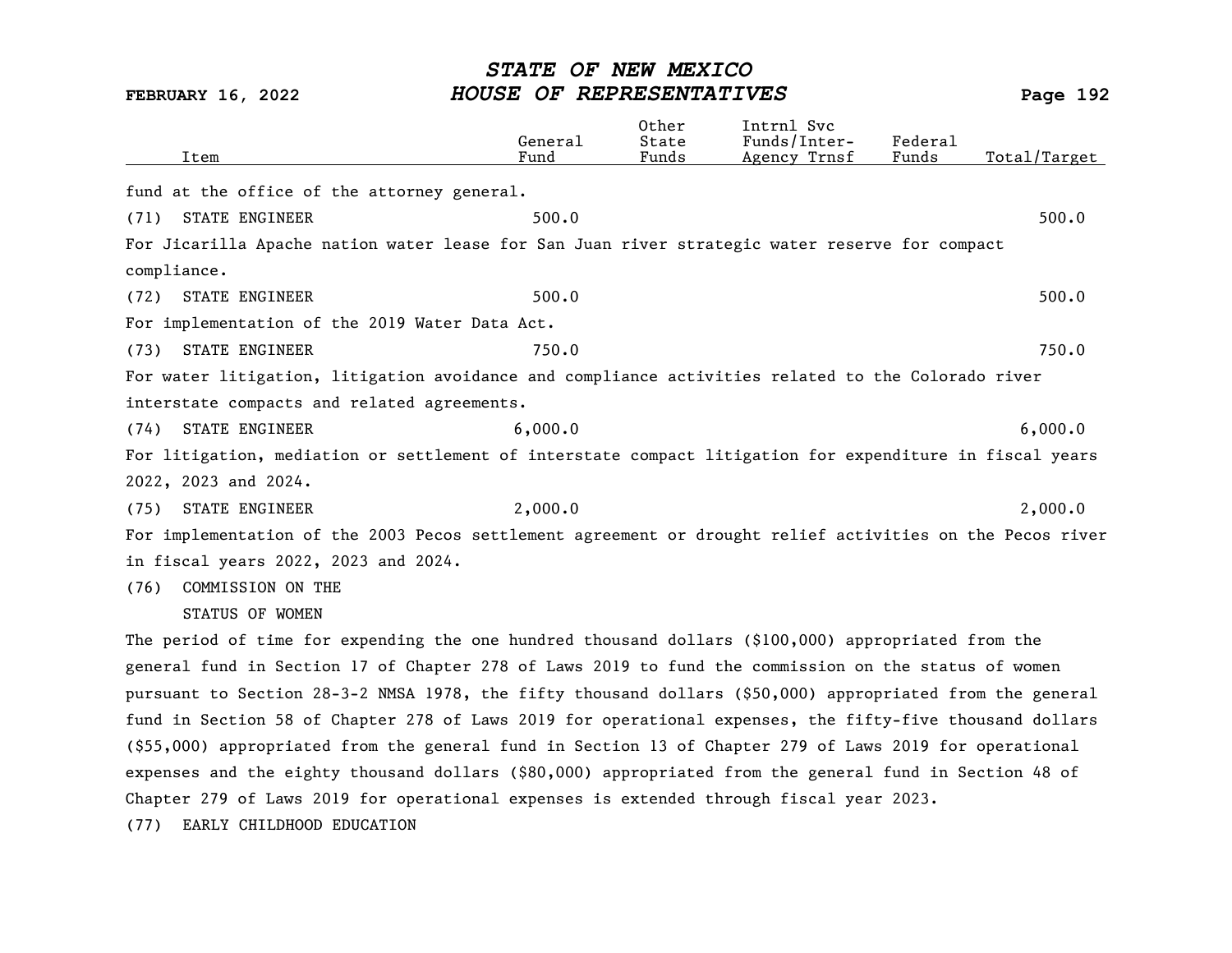|      |                      | Other                             | Intrnl<br>Sv c  |                           |                  |
|------|----------------------|-----------------------------------|-----------------|---------------------------|------------------|
|      | Genera⊥              | State                             | Funds/Inter-    | ${}_{\rm Federa_{\perp}}$ |                  |
| Item | $\mathbf{r}$<br>Fund | $\overline{\phantom{a}}$<br>Funds | Trnsf<br>Agency | Funds                     | Total<br>Target/ |

#### AND CARE DEPARTMENT

The period of time for expending the two million dollars (\$2,000,000) appropriated from other state funds in Subsection 63 Section 5 of Chapter 137 of Laws 2021 for endowed early childhood positions, including those necessary for increasing the number of indigenous and bilingual early childhood educators, at New Mexico public and tribal institutions of higher education is extended through fiscal year 2024.

#### (78) EARLY CHILDHOOD EDUCATION

AND CARE DEPARTMENT

The period of time for expending the five million dollars (\$5,000,000) appropriated from other state funds in Subsection 62 Section 5 of Chapter 137 of Laws 2021 for endowed early childhood positions at New Mexico public and tribal institutions of higher education is extended through fiscal year 2024.

(79) AGING AND LONG-TERM

SERVICES DEPARTMENT 600.0 600.0 600.0 600.0 600.0 600.0 600.0 600.0 600.0 600.0 600.0 600.0 600.0 600.0 600.0 600.0 600.0 600.0 600.0 600.0 600.0 600.0 600.0 600.0 600.0 600.0 600.0 600.0 600.0 600.0 600.0 600.0 600.0 600.

For advancements to aging network providers.

(80) HUMAN SERVICES DEPARTMENT

Any unexpended balances attributable to the federal matching increase from section 9817 of the American Rescue Plan Act of 2021 accrued by the medical assistance program of the human services department remaining at the end of fiscal year 2021 and fiscal year 2022 from appropriations made from the general fund shall not revert and may be expended in fiscal year 2022 through fiscal year 2025 to support reinvestment in the expansion, enhancement or strengthening of home and community-based services as required in section 9817 of the American Rescue Plan Act of 2021, including eliminating the wait list for the 1915(c) developmental disabilities medicaid waivers and implementing the temporary home and community-based services provider economic recovery payments.

(81) HUMAN SERVICES DEPARTMENT 8,453.9 8,453.9

For the supplemental nutrition assistance program's settlement payment of the federal overpayment claim, for enrollment information technology system and payment accuracy enhancements and for client services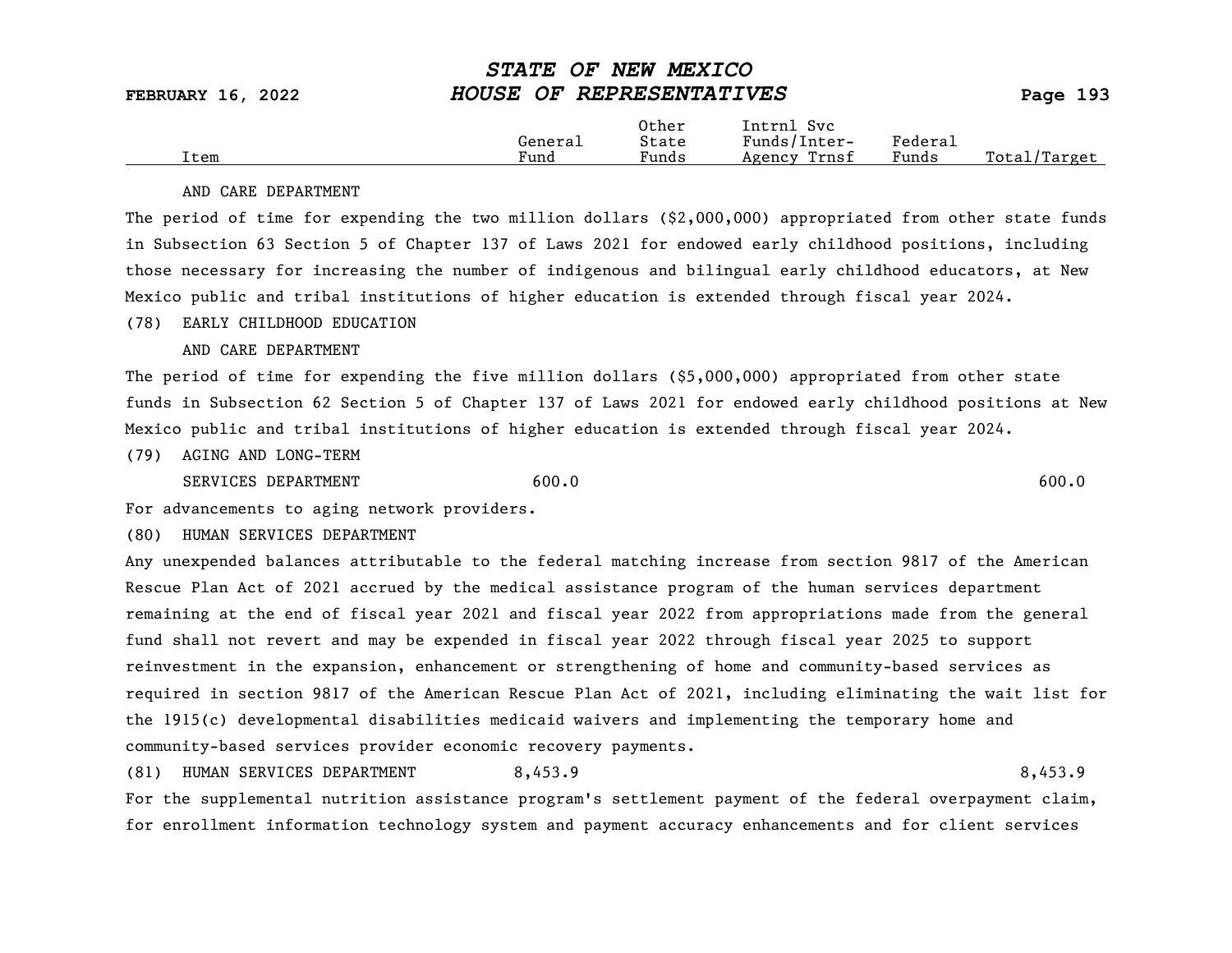| Item                                                                                                      | General<br>Fund | Other<br>State<br>Funds | Intrnl Svc<br>Funds/Inter-<br>Agency Trnsf | Federal<br>Funds | Total/Target |
|-----------------------------------------------------------------------------------------------------------|-----------------|-------------------------|--------------------------------------------|------------------|--------------|
| improvements.                                                                                             |                 |                         |                                            |                  |              |
| DEPARTMENT OF HEALTH<br>(82)                                                                              | 4,000.0         |                         |                                            |                  | 4,000.0      |
| For operational and maintenance needs in all facilities.                                                  |                 |                         |                                            |                  |              |
| DEPARTMENT OF HEALTH<br>(83)                                                                              |                 |                         |                                            |                  |              |
| Forty million dollars $($ \$40,000,000) is appropriated from the general fund operating reserve to plan,  |                 |                         |                                            |                  |              |
| design, furnish and upgrade a new veterans' home on the New Mexico veterans' home campus in Truth or      |                 |                         |                                            |                  |              |
| Consequences, contingent on the department of health submitting an application for a match from the       |                 |                         |                                            |                  |              |
| federal department of veterans' affairs and agreement to reimburse operating reserves upon receipt of     |                 |                         |                                            |                  |              |
| federal funds.                                                                                            |                 |                         |                                            |                  |              |
| DEPARTMENT OF HEALTH<br>(84)                                                                              |                 |                         |                                            |                  |              |
| Any unexpended fund balances in the developmental disabilities support program of the department of       |                 |                         |                                            |                  |              |
| health from appropriations made from the general fund for fiscal year 2019, fiscal year 2020 and fiscal   |                 |                         |                                            |                  |              |
| 2021 shall not revert and shall be expended in fiscal year 2023 through fiscal year 2025 to eliminate the |                 |                         |                                            |                  |              |
| wait list for the home and community based waiver services 1915(c) developmental disability waivers and   |                 |                         |                                            |                  |              |
| other expenditures in the developmental disabilities medicaid waiver program of the department of health. |                 |                         |                                            |                  |              |
| DEPARTMENT OF ENVIRONMENT<br>(85)                                                                         | 450.0           |                         |                                            |                  | 450.0        |
| To address ozone pollution generated outside of New Mexico and transported into the state.                |                 |                         |                                            |                  |              |
| DEPARTMENT OF ENVIRONMENT<br>(86)                                                                         | 300.0           |                         |                                            |                  | 300.0        |
| To provide technical assistance on worker compensation claims related to exposure to radioactive          |                 |                         |                                            |                  |              |
| materials and to implement radioactive material licensing requirements.                                   |                 |                         |                                            |                  |              |
| DEPARTMENT OF ENVIRONMENT<br>(87)                                                                         | 525.0           |                         |                                            |                  | 525.0        |
| To develop and implement initiatives that protect the public from exposure to per- and poly-fluorinated   |                 |                         |                                            |                  |              |
| alkyl substances.                                                                                         |                 |                         |                                            |                  |              |
| DEPARTMENT OF ENVIRONMENT<br>(88)                                                                         | 250.0           |                         |                                            |                  | 250.0        |
| To develop a surface water discharge permitting program and to cover costs for computer-based             |                 |                         |                                            |                  |              |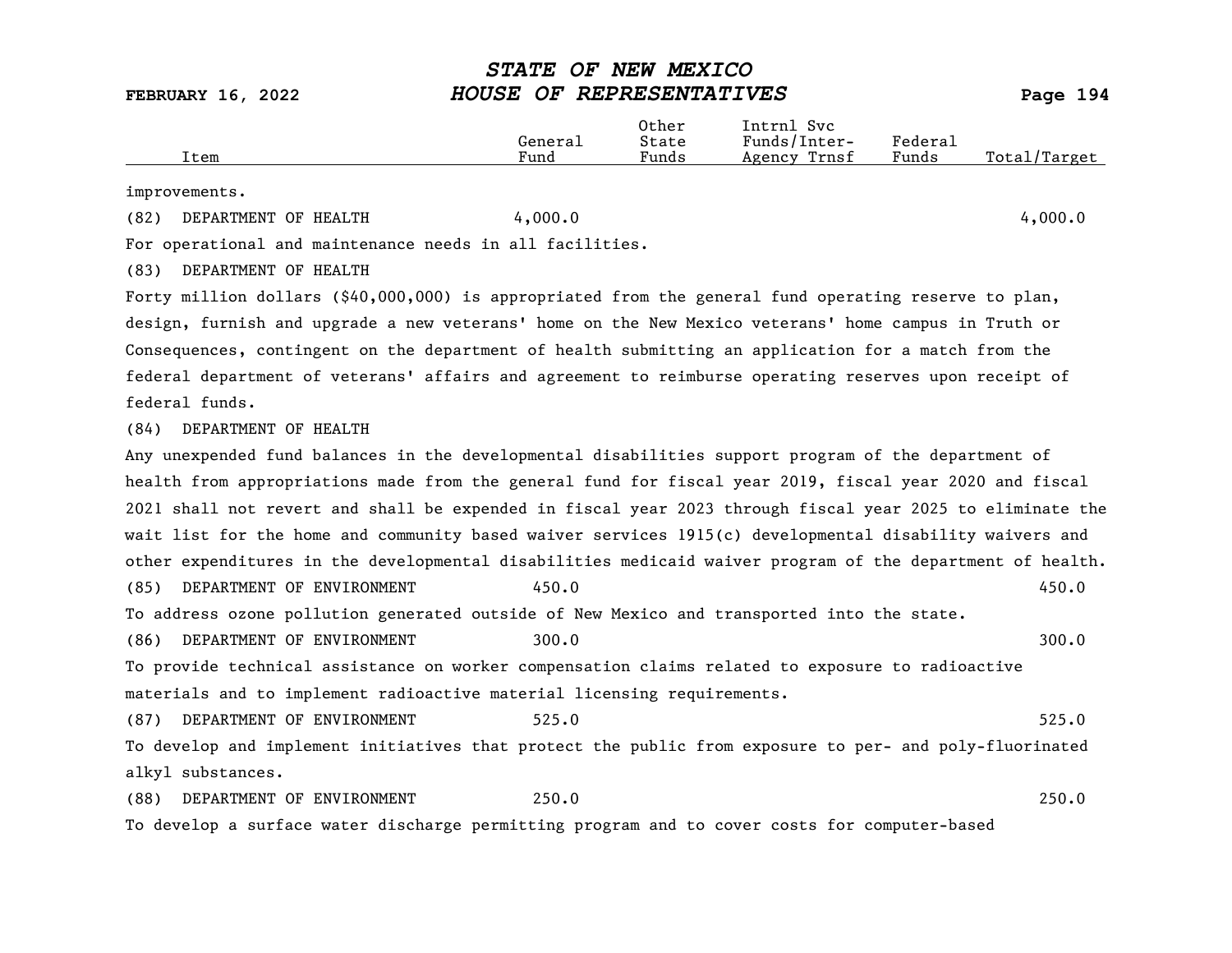|      | Item                                                                                                      | General<br>Fund | Other<br>State<br>Funds | Intrnl Svc<br>Funds/Inter-<br>Agency Trnsf | Federal<br>Funds | Total/Target |
|------|-----------------------------------------------------------------------------------------------------------|-----------------|-------------------------|--------------------------------------------|------------------|--------------|
|      | examinations for water utility operators.                                                                 |                 |                         |                                            |                  |              |
| (89) | DEPARTMENT OF ENVIRONMENT                                                                                 | 150.0           |                         |                                            |                  | 150.0        |
|      | For state's twenty percent cost share for cleanup of the Pecos mine and the El Molino operable units.     |                 |                         |                                            |                  |              |
| (90) | DEPARTMENT OF ENVIRONMENT                                                                                 | 250.0           |                         |                                            |                  | 250.0        |
|      | For uranium mine remediation and cleanup.                                                                 |                 |                         |                                            |                  |              |
| (91) | OFFICE OF THE NATURAL                                                                                     |                 |                         |                                            |                  |              |
|      | <b>RESOURCES TRUSTEE</b>                                                                                  |                 | 500.0                   |                                            |                  | 500.0        |
|      | To increase the damage assessment and restoration revolving fund to pursue emerging natural resource      |                 |                         |                                            |                  |              |
|      | injury claims against responsible parties. The other state funds appropriation is from the consumer       |                 |                         |                                            |                  |              |
|      | settlement fund.                                                                                          |                 |                         |                                            |                  |              |
| (92) | CHILDREN, YOUTH AND                                                                                       |                 |                         |                                            |                  |              |
|      | FAMILIES DEPARTMENT                                                                                       | 500.0           |                         |                                            |                  | 500.0        |
|      | For domestic violence treatment programs statewide.                                                       |                 |                         |                                            |                  |              |
| (93) | CHILDREN, YOUTH AND                                                                                       |                 |                         |                                            |                  |              |
|      | FAMILIES DEPARTMENT                                                                                       |                 |                         |                                            |                  |              |
|      | The period of time for expending the one million dollars $(§1,000,000)$ appropriated in Subsection 102 of |                 |                         |                                            |                  |              |
|      | Section 5 of Chapter 83 of Laws 2020 for behavioral health programs for continuing the multi-systemic     |                 |                         |                                            |                  |              |
|      | expansion project is extended through fiscal year 2023.                                                   |                 |                         |                                            |                  |              |
| (94) | DEPARTMENT OF MILITARY                                                                                    |                 |                         |                                            |                  |              |
|      | <b>AFFAIRS</b>                                                                                            | 250.0           |                         |                                            | 750.0            | 1,000.0      |
|      | To address building repair needs and other program start-up costs related to the initiation of a job      |                 |                         |                                            |                  |              |
|      | challenge academy program. The general fund appropriation to the department of military affairs is        |                 |                         |                                            |                  |              |
|      | contingent on certification by the department of finance and administration that federal matching funds   |                 |                         |                                            |                  |              |
|      | of at least seven hundred fifty thousand dollars (\$750,000) have been secured.                           |                 |                         |                                            |                  |              |
| (95) | CORRECTIONS DEPARTMENT                                                                                    |                 |                         |                                            |                  |              |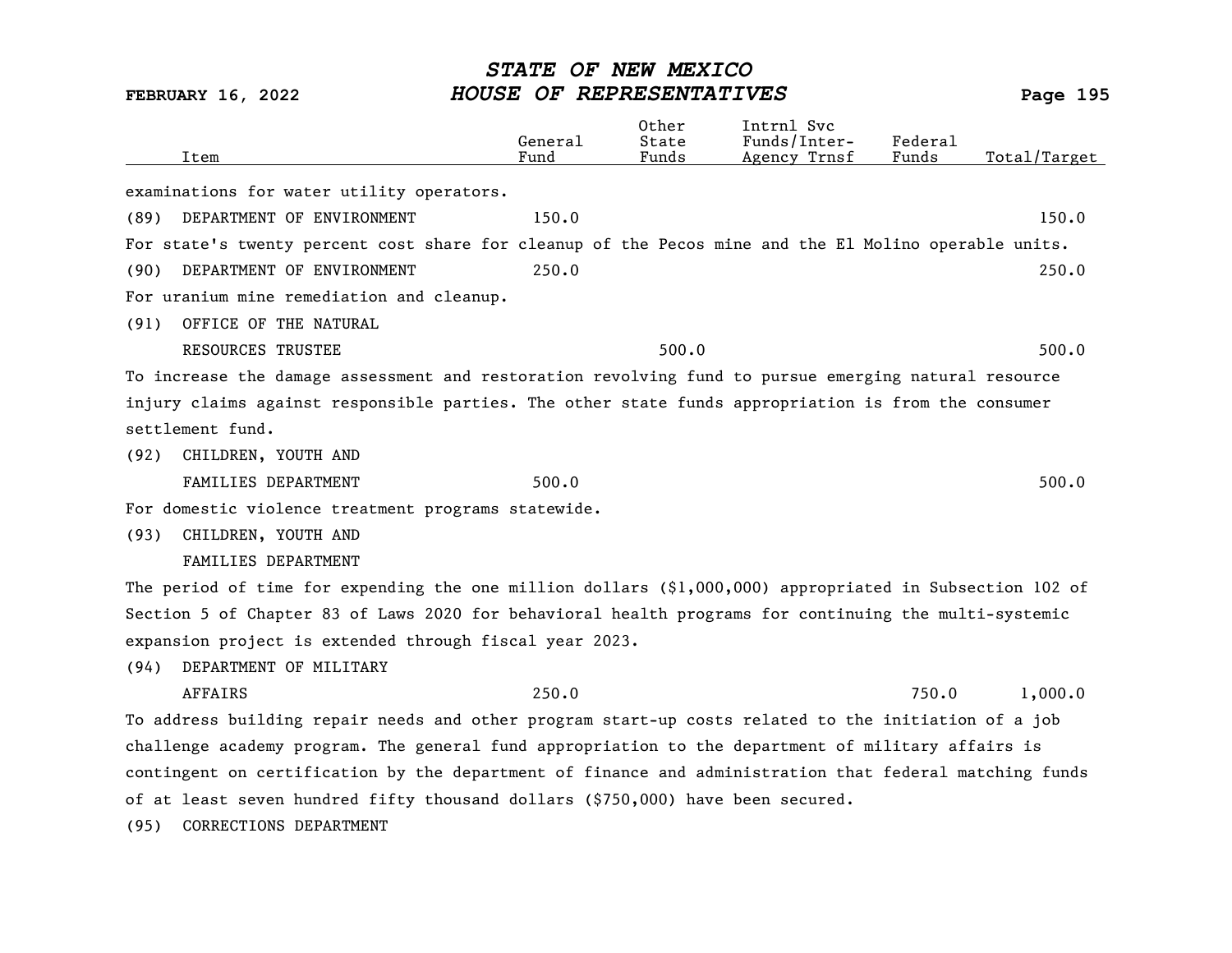FEBRUARY 16, 2022 HOUSE OF REPRESENTATIVES Page 196 Other Intrnl Svc<br>General State Funds/Inter General State Funds/Inter- Federal Total/Target The period of time for expending the twenty-two million dollars (\$22,000,000) appropriated from the penitentiary income fund in Subsection 104 of Section 5 of Chapter 83 of Laws 2020 for hepatitis c treatment and planning is extended through fiscal year 2023. (96) CRIME VICTIMS REPARATION COMMISSION 1,000.0 1,000.0 For services for victims of sexual assault. (97) CRIME VICTIMS REPARATION COMMISSION 500.0 500.0 To fund law enforcement-based advocates for victims of gun violence and violent crime statewide. (98) DEPARTMENT OF PUBLIC SAFETY 892.8 892.8 For advanced training initiatives for commissioned New Mexico state police officers. (99) DEPARTMENT OF PUBLIC SAFETY 562.5 562.5 562.5 To purchase in-car cameras and body cameras. (100) DEPARTMENT OF PUBLIC SAFETY The period of time for expending the three hundred fifty thousand dollars (\$350,000) appropriated from the general fund in Subsection 111 of Section 5 of Chapter 83 of Laws 2020 for a data-sharing project with the administrative office of the courts is extended through fiscal year 2023. (101) DEPARTMENT OF PUBLIC SAFETY  $400.0$ To purchase license plate readers and mobile units for the New Mexico state police. (102) DEPARTMENT OF PUBLIC SAFETY The period of time for expending the one hundred thousand dollars (\$100,000) appropriated from the general fund in Subsection 98 of Section 5 of Chapter 73 of Laws 2018 to maintain a flash roll for criminal investigations by the New Mexico state police is extended through fiscal year 2024. Any unexpended balances from this appropriation remaining at the end of fiscal year 2024 shall not revert. (103) DEPARTMENT OF PUBLIC SAFETY 250.0 250.0

STATE OF NEW MEXICO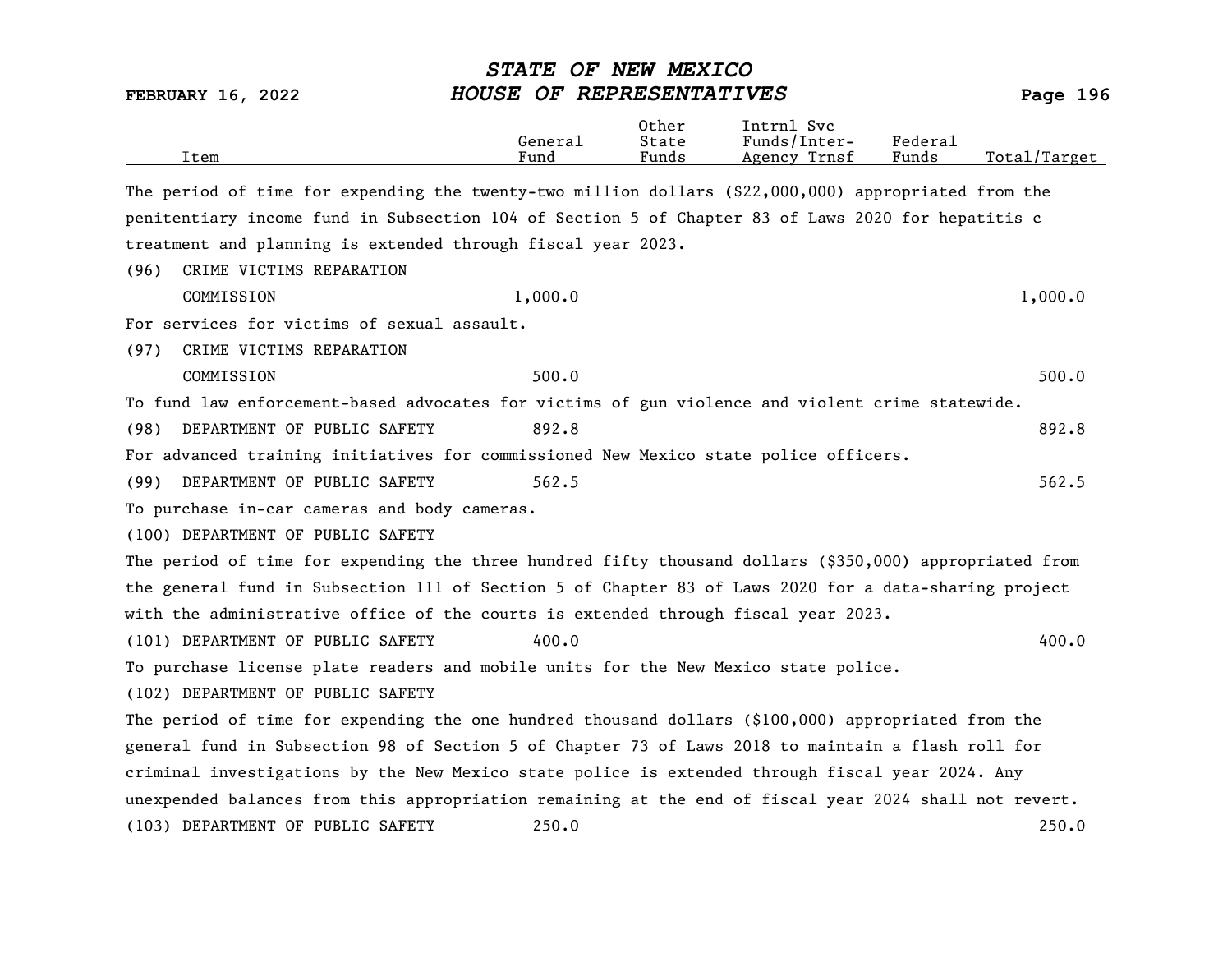| Item                                                                                                      | General<br>Fund | Other<br>State<br>Funds | Intrnl Svc<br>Funds/Inter-<br>Agency Trnsf | Federal<br>Funds | Total/Target |
|-----------------------------------------------------------------------------------------------------------|-----------------|-------------------------|--------------------------------------------|------------------|--------------|
| To conduct a police officer job task analysis for the New Mexico law enforcement academy board.           |                 |                         |                                            |                  |              |
| (104) DEPARTMENT OF PUBLIC SAFETY                                                                         | 9,000.0         |                         |                                            |                  | 9,000.0      |
| To purchase and equip law enforcement vehicles.                                                           |                 |                         |                                            |                  |              |
| (105) DEPARTMENT OF PUBLIC SAFETY                                                                         | 168.5           |                         |                                            |                  | 168.5        |
| To purchase drones and laser mapping systems for crime scene and crash scene mapping for the New Mexico   |                 |                         |                                            |                  |              |
| state police.                                                                                             |                 |                         |                                            |                  |              |
| (106) DEPARTMENT OF TRANSPORTATION                                                                        |                 |                         |                                            |                  |              |
| Any unencumbered balances in the project design and construction program, the highway operations program  |                 |                         |                                            |                  |              |
| and the modal program of the department of transportation remaining at the end of fiscal year 2022 from   |                 |                         |                                            |                  |              |
| appropriations made from other state funds and federal funds shall not revert and shall be expended in    |                 |                         |                                            |                  |              |
| fiscal year 2023.                                                                                         |                 |                         |                                            |                  |              |
| (107) PUBLIC EDUCATION DEPARTMENT                                                                         |                 | 1,250.0                 |                                            |                  | 1,250.0      |
| To increase salaries for teachers who hold a Native American language and culture certificate. The other  |                 |                         |                                            |                  |              |
| state funds appropriation is from the public education reform fund.                                       |                 |                         |                                            |                  |              |
| (108) PUBLIC EDUCATION DEPARTMENT                                                                         |                 | 10,000.0                |                                            |                  | 10,000.0     |
| For career technical education initiatives and equipment. The other state funds appropriation is from the |                 |                         |                                            |                  |              |
| public education reform fund. Any unexpended balances remaining at the end of fiscal year 2023 from this  |                 |                         |                                            |                  |              |
| appropriation shall revert to the career technical education fund.                                        |                 |                         |                                            |                  |              |
| (109) PUBLIC EDUCATION DEPARTMENT                                                                         |                 | 8,000.0                 |                                            |                  | 8,000.0      |
| For community school and family engagement initiatives. The other state funds appropriation is from the   |                 |                         |                                            |                  |              |
| public education reform fund. Any unexpended balances remaining at the end of fiscal year 2023 from this  |                 |                         |                                            |                  |              |
| appropriation shall revert to the community schools fund.                                                 |                 |                         |                                            |                  |              |
| (110) PUBLIC EDUCATION DEPARTMENT                                                                         |                 | 10,000.0                |                                            |                  | 10,000.0     |
| For emergency educational technology and information technology staffing needs at New Mexico public       |                 |                         |                                            |                  |              |
| schools. The other state funds appropriation is from the public education reform fund.                    |                 |                         |                                            |                  |              |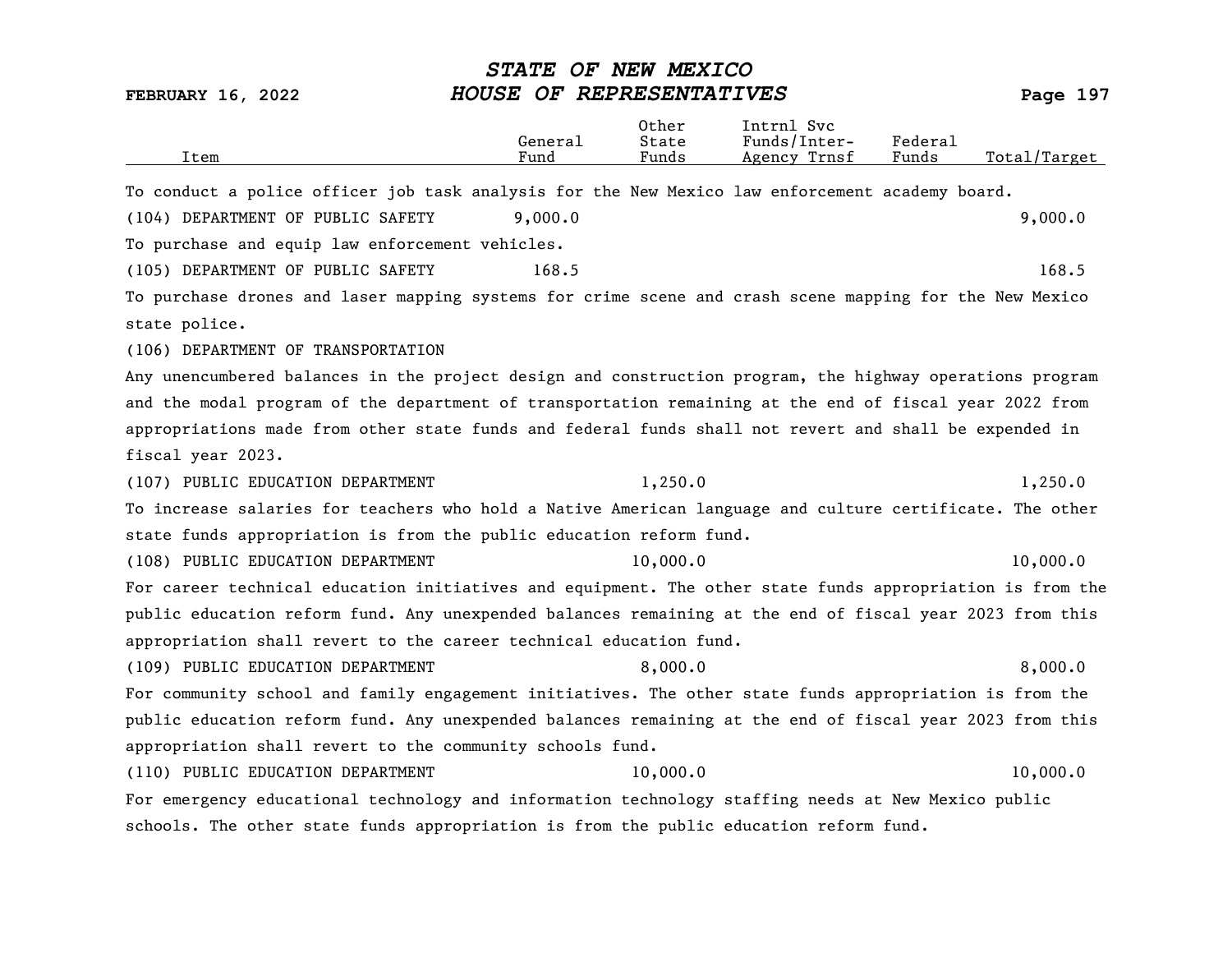| Item                                                                                                      | General<br>Fund | Other<br>State<br>Funds | Intrnl Svc<br>Funds/Inter-<br>Agency Trnsf | Federal<br>Funds | Total/Target |
|-----------------------------------------------------------------------------------------------------------|-----------------|-------------------------|--------------------------------------------|------------------|--------------|
| (111) PUBLIC EDUCATION DEPARTMENT                                                                         |                 | 2,000.0                 |                                            |                  | 2,000.0      |
| For an educator evaluation system. The other state funds appropriation is from the public education       |                 |                         |                                            |                  |              |
| reform fund.                                                                                              |                 |                         |                                            |                  |              |
| (112) PUBLIC EDUCATION DEPARTMENT                                                                         | 30,000.0        |                         |                                            |                  | 30,000.0     |
| To the state-support reserve fund. If, for fiscal year 2020, the secretary of public education determines |                 |                         |                                            |                  |              |
| that a final decision by the United States department of education prohibits the deduction of payments to |                 |                         |                                            |                  |              |
| school districts and charter schools commonly known as "impact aid funds," pursuant to 20 U.S.C. 7701 et. |                 |                         |                                            |                  |              |
| seq., and formerly known as "PL874 funds," the state board of finance shall approve a transfer from the   |                 |                         |                                            |                  |              |
| state-support reserve fund to make payments to school districts and charter schools that receive impact   |                 |                         |                                            |                  |              |
| aid and are affected by the decision.                                                                     |                 |                         |                                            |                  |              |
| (113) PUBLIC EDUCATION DEPARTMENT                                                                         |                 | 500.0                   |                                            |                  | 500.0        |
| To support implementation of the Hispanic Education Act, including programs to foster parental            |                 |                         |                                            |                  |              |
| engagement, provide culturally and linguistically relevant materials and curricula and evaluate           |                 |                         |                                            |                  |              |
| educational programs that impact the academic success of Hispanic students. The other state funds         |                 |                         |                                            |                  |              |
| appropriation is from the public education reform fund.                                                   |                 |                         |                                            |                  |              |
| (114) PUBLIC EDUCATION DEPARTMENT                                                                         |                 | 21,000.0                |                                            |                  | 21,000.0     |
| For K-12 plus and extended learning time program planning grants and incentives. The other state funds    |                 |                         |                                            |                  |              |
| appropriation is from the public education reform fund.                                                   |                 |                         |                                            |                  |              |
| (115) PUBLIC EDUCATION DEPARTMENT                                                                         |                 | 22,183.8                |                                            |                  | 22,183.8     |
| For K-12 plus programs. The other state funds appropriation is from the public education reform fund.     |                 |                         |                                            |                  |              |
| (116) PUBLIC EDUCATION DEPARTMENT                                                                         |                 | 1,551.0                 |                                            |                  | 1,551.0      |
| For transportation of students to K-12 plus programs. The other state funds appropriation is from the     |                 |                         |                                            |                  |              |
| public education reform fund.                                                                             |                 |                         |                                            |                  |              |
| (117) PUBLIC EDUCATION DEPARTMENT                                                                         | 500.0           |                         |                                            |                  | 500.0        |
| For legal fees related to defending the state in Martinez v. state of New Mexico No. D-101-CV-2014-00793  |                 |                         |                                            |                  |              |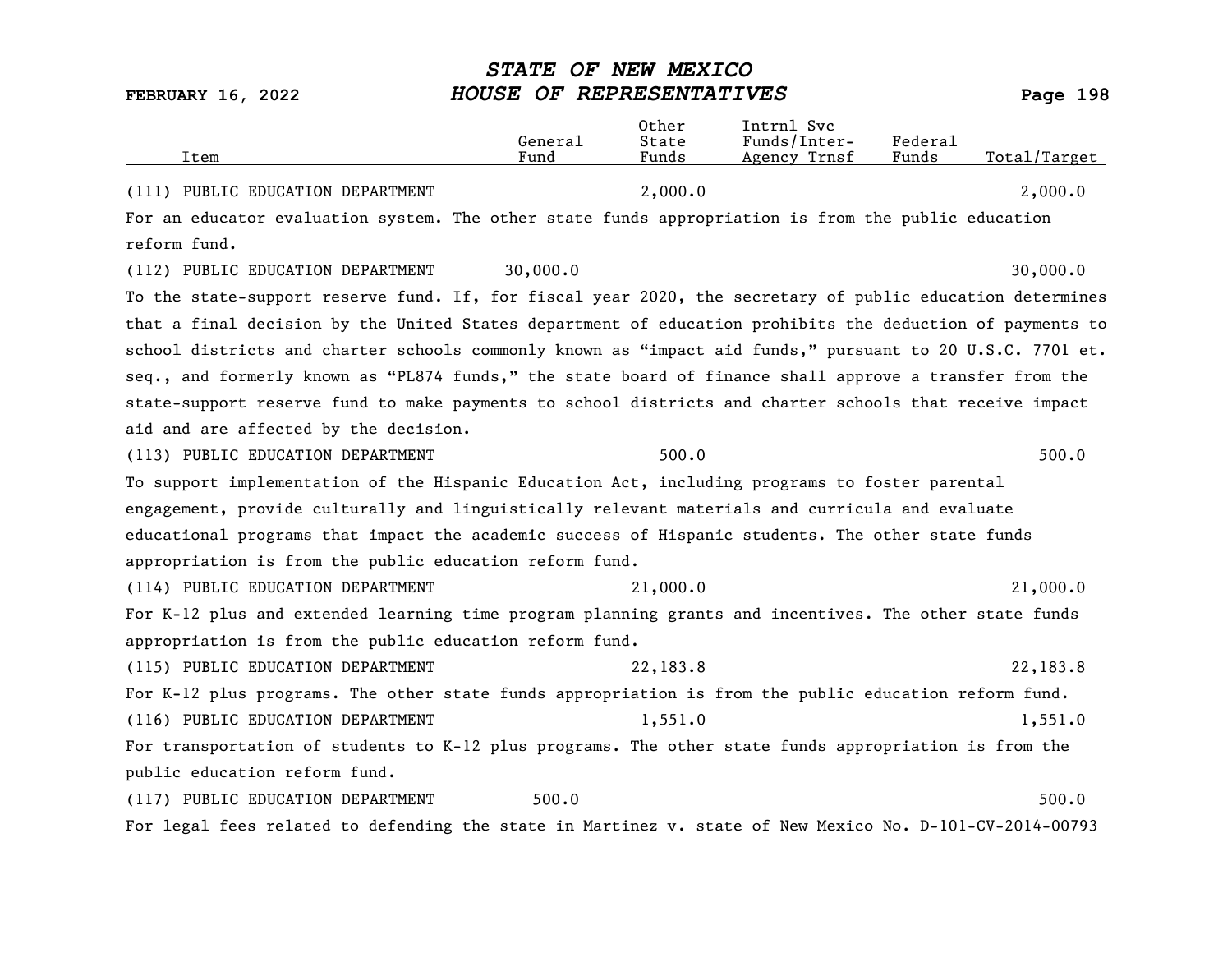| Item                                                                                                     | General<br>Fund | Other<br>State<br>Funds | Intrnl Svc<br>Funds/Inter-<br>Agency Trnsf | Federal<br>Funds | Total/Target |
|----------------------------------------------------------------------------------------------------------|-----------------|-------------------------|--------------------------------------------|------------------|--------------|
| and Yazzie v. state of New Mexico No. D-101-CV-2014-02224.                                               |                 |                         |                                            |                  |              |
| (118) PUBLIC EDUCATION DEPARTMENT                                                                        |                 | 1,500.0                 |                                            |                  | 1,500.0      |
| To assist school districts and charter schools in performing risk-based vulnerability management and     |                 |                         |                                            |                  |              |
| penetration testing to identify, deter, protect against, detect, remediate and respond to cyber threats  |                 |                         |                                            |                  |              |
| and ransomware. The office of the chief information security officer of the department of information    |                 |                         |                                            |                  |              |
| technology will act in an oversight capacity and serve to certify cyber security projects. The other     |                 |                         |                                            |                  |              |
| state funds appropriation is from the public education reform fund.                                      |                 |                         |                                            |                  |              |
| (119) PUBLIC EDUCATION DEPARTMENT                                                                        |                 | 1,000.0                 |                                            |                  | 1,000.0      |
| For safety and statewide deployment of mobile panic buttons at public schools. The other state funds     |                 |                         |                                            |                  |              |
| appropriation is from the public school capital outlay fund.                                             |                 |                         |                                            |                  |              |
| (120) PUBLIC EDUCATION DEPARTMENT                                                                        |                 | 1,000.0                 |                                            |                  | 1,000.0      |
| For the statewide financial reporting system pursuant to Section 22-8-13.3 NMSA 1978. The other state    |                 |                         |                                            |                  |              |
| funds appropriation is from the public education reform fund.                                            |                 |                         |                                            |                  |              |
| (121) PUBLIC EDUCATION DEPARTMENT                                                                        |                 | 6,000.0                 |                                            |                  | 6,000.0      |
| For stipends to student teachers for time spent teaching in a New Mexico public school as required by    |                 |                         |                                            |                  |              |
| Subsection C of Section 22-10A-6 NMSA 1978. The other state funds appropriation is from the public       |                 |                         |                                            |                  |              |
| education reform fund.                                                                                   |                 |                         |                                            |                  |              |
| (122) PUBLIC EDUCATION DEPARTMENT                                                                        |                 | 15,500.0                |                                            |                  | 15,500.0     |
| For teacher residency programs pursuant to the Teacher Residency Act, including one million dollars      |                 |                         |                                            |                  |              |
| (\$1,000,000) for teacher recruitment pilots and programs to improve the teacher workforce pipeline. The |                 |                         |                                            |                  |              |
| other state funds appropriation is from the public education reform fund.                                |                 |                         |                                            |                  |              |
| (123) PUBLIC EDUCATION DEPARTMENT                                                                        |                 | 13,310.3                |                                            |                  | 13,310.3     |
| For tribal and rural community-based extended learning programs. The other state funds appropriation is  |                 |                         |                                            |                  |              |
| from the public education reform fund.                                                                   |                 |                         |                                            |                  |              |
| (124) PUBLIC EDUCATION DEPARTMENT                                                                        | 2,000.0         |                         |                                            |                  | 2,000.0      |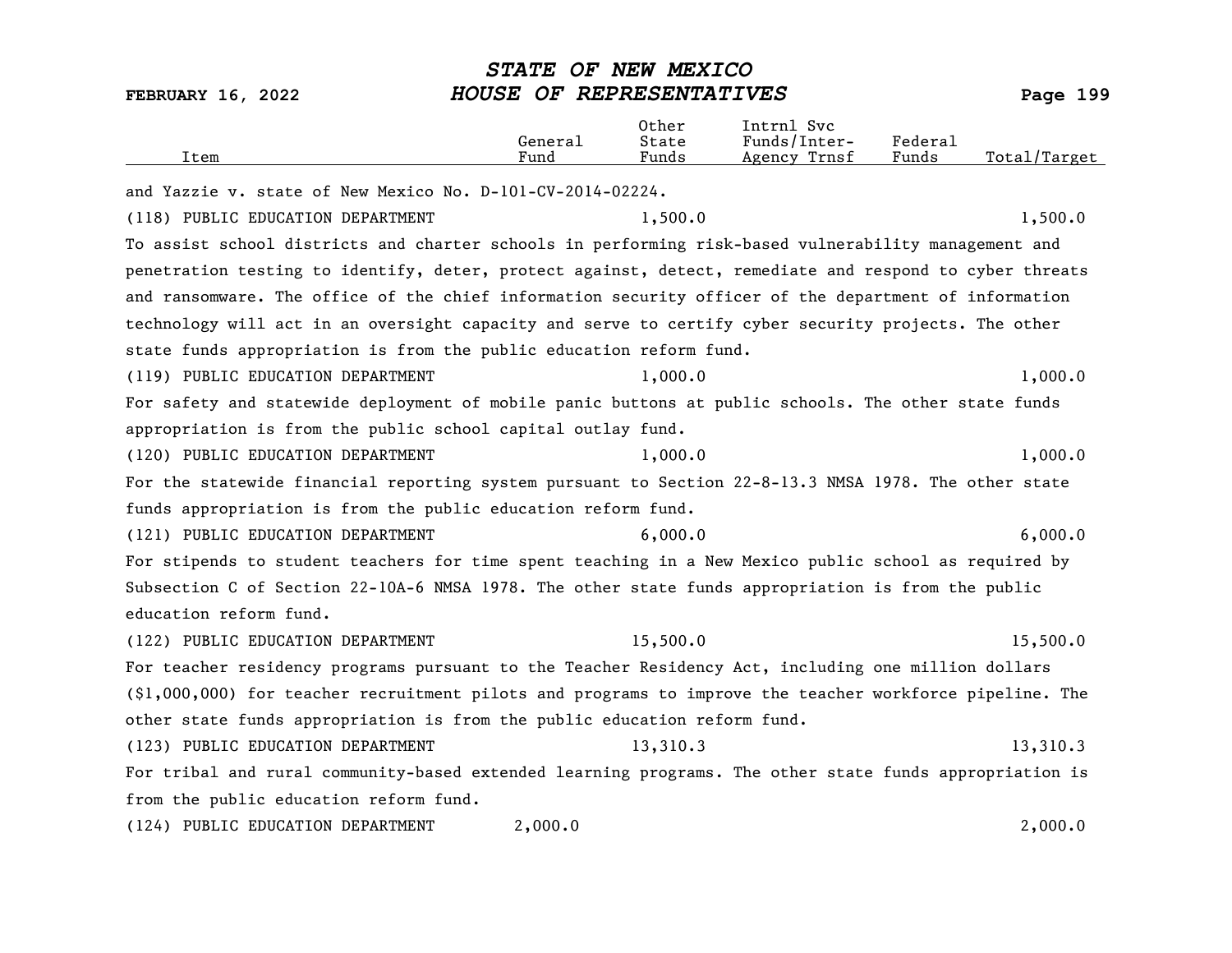| <b>FEBRUARY 16, 2022</b>                                                                                  | STATE OF NEW MEXICO<br>HOUSE OF REPRESENTATIVES |                         |                                            |                  | Page 200     |
|-----------------------------------------------------------------------------------------------------------|-------------------------------------------------|-------------------------|--------------------------------------------|------------------|--------------|
| Item                                                                                                      | General<br>Fund                                 | Other<br>State<br>Funds | Intrnl Svc<br>Funds/Inter-<br>Agency Trnsf | Federal<br>Funds | Total/Target |
| For planning, design and construction of tribal libraries through fiscal year 2024. Any unexpended        |                                                 |                         |                                            |                  |              |
| balances remaining at the end of fiscal year 2024 shall revert to the general fund.                       |                                                 |                         |                                            |                  |              |
| (125) PUBLIC SCHOOL FACILITIES                                                                            |                                                 |                         |                                            |                  |              |
| <b>AUTHORITY</b>                                                                                          |                                                 | 10,000.0                |                                            |                  | 10,000.0     |
| To the charter school revolving loan fund contingent on enactment of House Bill 43 or similar legislation |                                                 |                         |                                            |                  |              |
| in the second session of the fifty-fifth legislature creating a charter school revolving loan fund. The   |                                                 |                         |                                            |                  |              |
| other state funds appropriation is from the public school capital outlay fund.                            |                                                 |                         |                                            |                  |              |
| (126) PUBLIC SCHOOL FACILITIES                                                                            |                                                 |                         |                                            |                  |              |
| <b>AUTHORITY</b>                                                                                          |                                                 | 478.6                   |                                            |                  | 478.6        |
| For staff and operational costs. The other state funds appropriation is from the public school capital    |                                                 |                         |                                            |                  |              |
| outlay fund.                                                                                              |                                                 |                         |                                            |                  |              |
| (127) HIGHER EDUCATION DEPARTMENT                                                                         | 8,000.0                                         |                         |                                            |                  | 8,000.0      |
| For distribution to the higher education institutions of New Mexico for building renewal and replacement. |                                                 |                         |                                            |                  |              |
| A report of building renewal and replacement transfers must be submitted to the higher education          |                                                 |                         |                                            |                  |              |
| department before funding is released. In the event of a transfer of building renewal and replacement     |                                                 |                         |                                            |                  |              |
| funding to cover institutional salaries, funding shall not be released to the higher education            |                                                 |                         |                                            |                  |              |
| institution.                                                                                              |                                                 |                         |                                            |                  |              |
| (128) HIGHER EDUCATION DEPARTMENT                                                                         |                                                 | 50,000.0                |                                            |                  | 50,000.0     |
| For endowed faculty positions in educator preparation programs at New Mexico public and tribal higher     |                                                 |                         |                                            |                  |              |
| education institutions. The higher education department must obtain certification from each higher        |                                                 |                         |                                            |                  |              |
| education institution that the endowment revenue will supplement and not supplant spending at the         |                                                 |                         |                                            |                  |              |
| institution's educator preparation program before making an endowment award. The other state funds        |                                                 |                         |                                            |                  |              |
| appropriation is from the public education reform fund.                                                   |                                                 |                         |                                            |                  |              |
| (129) HIGHER EDUCATION DEPARTMENT                                                                         |                                                 | 4,000.0                 |                                            |                  | 4,000.0      |
| For the higher education department to pay colleges for successfully completed dual-credit courses that   |                                                 |                         |                                            |                  |              |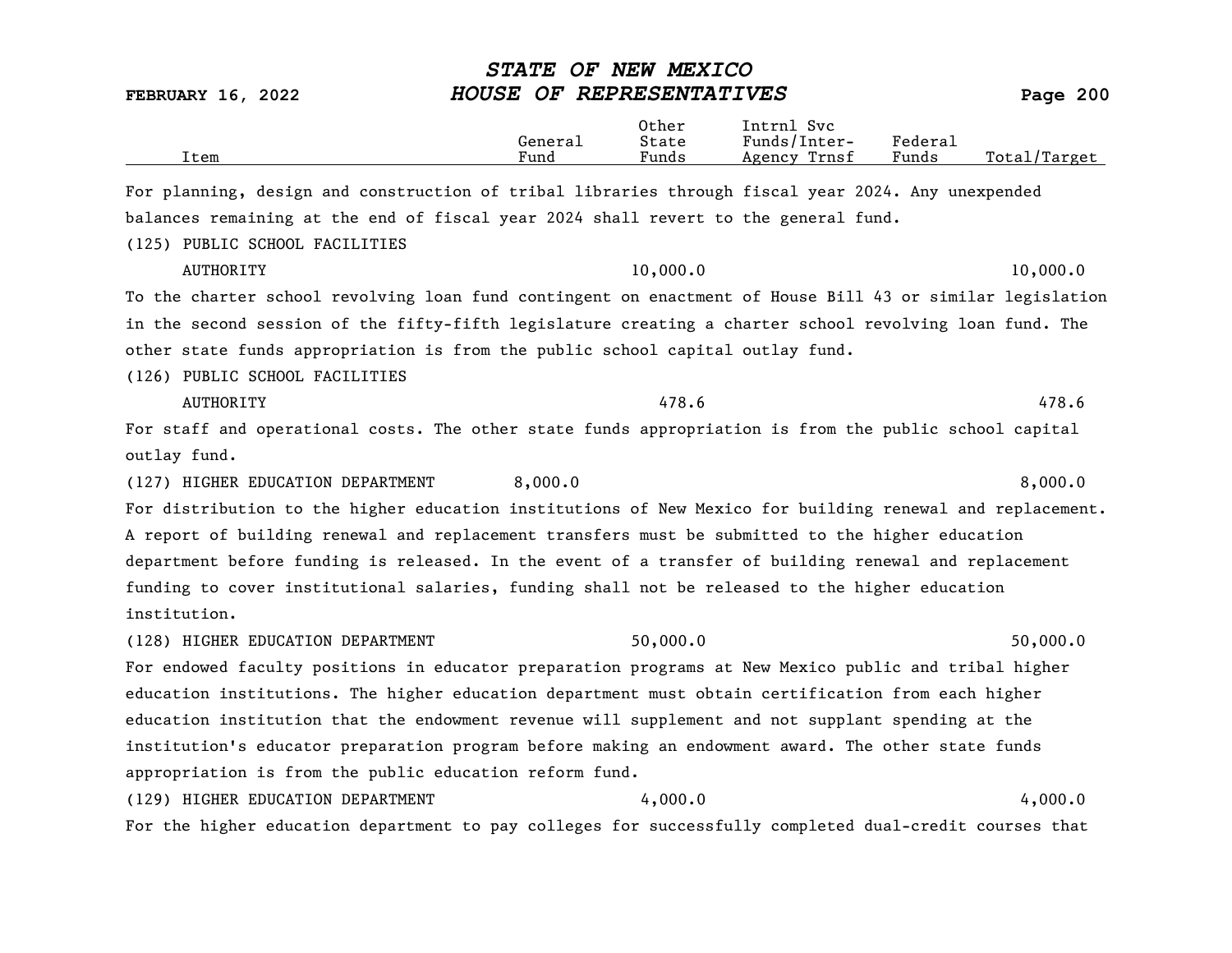| Item                                                                                                      | General<br>Fund | Other<br>State<br>Funds | Intrnl Svc<br>Funds/Inter-<br>Agency Trnsf | Federal<br>Funds | Total/Target |
|-----------------------------------------------------------------------------------------------------------|-----------------|-------------------------|--------------------------------------------|------------------|--------------|
| are accepted by higher education institutions toward the degree requirements of an accredited academic    |                 |                         |                                            |                  |              |
| program. The other state funds appropriation is from the public education reform fund.                    |                 |                         |                                            |                  |              |
| (130) HIGHER EDUCATION DEPARTMENT                                                                         |                 | 500.0                   |                                            |                  | 500.0        |
| For scholarships for the grow your own teacher program. The other state funds appropriation is from the   |                 |                         |                                            |                  |              |
| grow your own teachers fund.                                                                              |                 |                         |                                            |                  |              |
| (131) HIGHER EDUCATION DEPARTMENT                                                                         | 1,700.0         |                         |                                            |                  | 1,700.0      |
| To assist public postsecondary educational institutions in performing risk-based vulnerability management |                 |                         |                                            |                  |              |
| and penetration testing to identify, deter, protect against, detect, remediate and respond to cyber       |                 |                         |                                            |                  |              |
| threats and ransomware. The office of the chief information security officer of the department of         |                 |                         |                                            |                  |              |
| information technology will act in an oversight capacity and serve to certify cyber security projects.    |                 |                         |                                            |                  |              |
| (132) HIGHER EDUCATION DEPARTMENT                                                                         | 5,000.0         |                         |                                            |                  | 5,000.0      |
| For the higher education endowment fund. The higher education department shall require a fifty percent    |                 |                         |                                            |                  |              |
| match of any awards from recipient institutions of higher education.                                      |                 |                         |                                            |                  |              |
| (133) HIGHER EDUCATION DEPARTMENT                                                                         |                 | 15,000.0                |                                            |                  | 15,000.0     |
| For expanding enrollment in and graduation from nursing programs at public higher education institutions. |                 |                         |                                            |                  |              |
| The other state funds appropriation is from the higher education program development enhancement fund.    |                 |                         |                                            |                  |              |
| (134) HIGHER EDUCATION DEPARTMENT                                                                         | 250.0           |                         |                                            |                  | 250.0        |
| For teacher education consortium activities at public higher education institutions.                      |                 |                         |                                            |                  |              |
| (135) HIGHER EDUCATION DEPARTMENT                                                                         |                 | 20,000.0                |                                            |                  | 20,000.0     |
| To provide matching funds to state research universities to support innovative applied research that      |                 |                         |                                            |                  |              |
| advances knowledge and creates new products and production processes in the fields of agriculture,        |                 |                         |                                            |                  |              |
| biotechnology, biomedicine energy, materials science, microelectronics, water resources, aerospace,       |                 |                         |                                            |                  |              |
| telecommunications, manufacturing science and similar research areas. The other state funds appropriation |                 |                         |                                            |                  |              |
| is from the technology enhancement fund.                                                                  |                 |                         |                                            |                  |              |
| (136) UNIVERSITY OF NEW MEXICO                                                                            | 500.0           |                         |                                            |                  | 500.0        |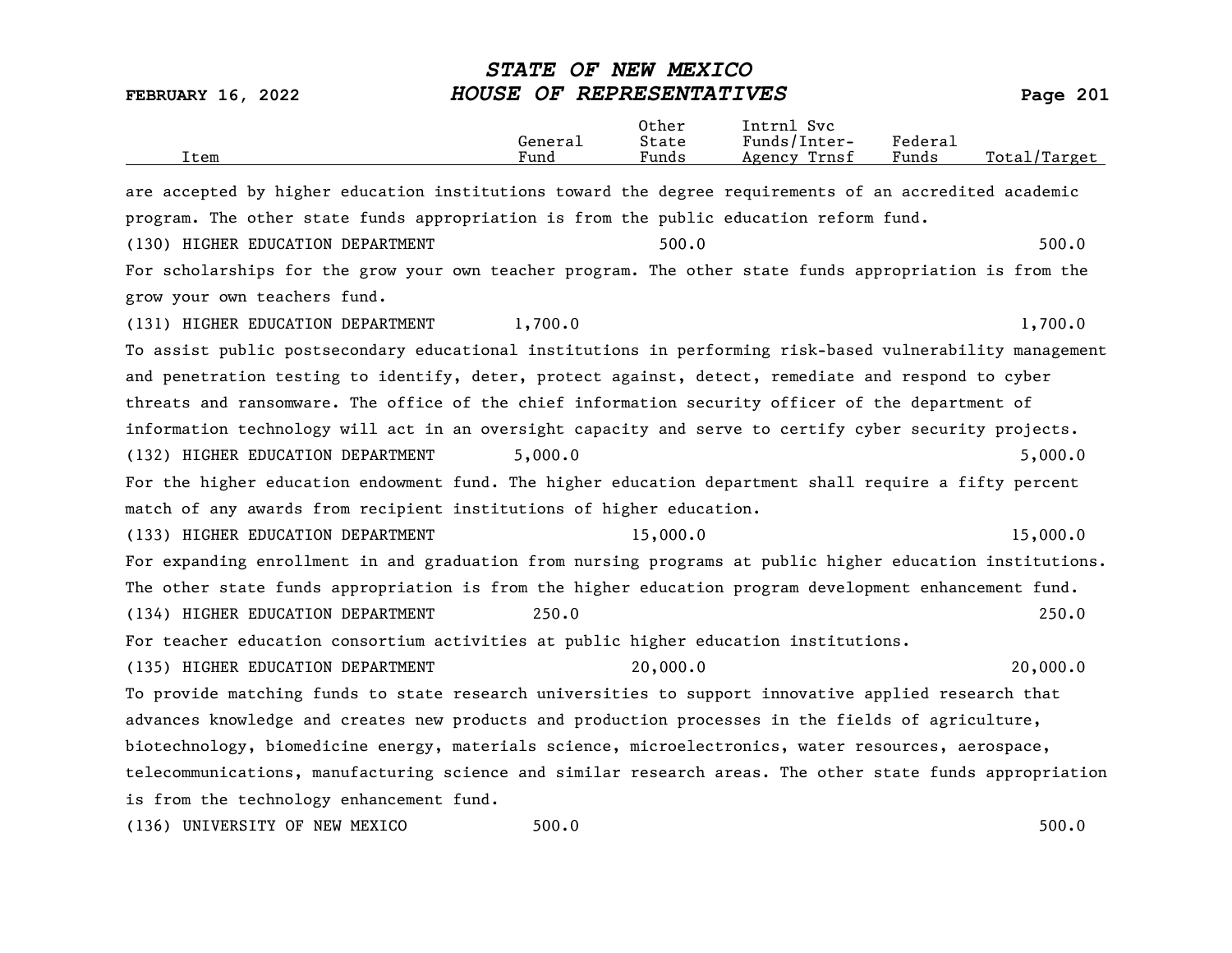| Item                                                                                                      | General<br>Fund | Other<br>State<br>Funds | Intrnl Svc<br>Funds/Inter-<br>Agency Trnsf | Federal<br>Funds | Total/Target |
|-----------------------------------------------------------------------------------------------------------|-----------------|-------------------------|--------------------------------------------|------------------|--------------|
| To support infrastructure for the statewide human papillomavirus pap registry.                            |                 |                         |                                            |                  |              |
| (137) UNIVERSITY OF NEW MEXICO                                                                            | 2,500.0         |                         |                                            |                  | 2,500.0      |
| To finish, equip and furnish the college of nursing and college of population health buildings.           |                 |                         |                                            |                  |              |
| (138) UNIVERSITY OF NEW MEXICO                                                                            | 500.0           |                         |                                            |                  | 500.0        |
| For operational costs at the office of the medical investigator.                                          |                 |                         |                                            |                  |              |
| (139) NEW MEXICO STATE UNIVERSITY                                                                         | 2,000.0         |                         |                                            |                  | 2,000.0      |
| To the agricultural experiment station for repairs and renovations at agricultural science centers.       |                 |                         |                                            |                  |              |
| (140) NEW MEXICO STATE UNIVERSITY                                                                         | 200.0           |                         |                                            |                  | 200.0        |
| To support the rodeo team.                                                                                |                 |                         |                                            |                  |              |
| (141) NEW MEXICO STATE UNIVERSITY                                                                         | 1,000.0         |                         |                                            |                  | 1,000.0      |
| To the agricultural experiment station for weather stations.                                              |                 |                         |                                            |                  |              |
| (142) NEW MEXICO HIGHLANDS UNIVERSITY                                                                     | 1,000.0         |                         |                                            |                  | 1,000.0      |
| For comprehensive financial aid including stipends for students in nursing education programs.            |                 |                         |                                            |                  |              |
| (143) NEW MEXICO HIGHLANDS UNIVERSITY                                                                     |                 | 1,000.0                 |                                            |                  | 1,000.0      |
| To develop and implement a program that provides training and professional development for current        |                 |                         |                                            |                  |              |
| teachers, comprehensive financial aid including stipends for students in teacher preparation programs and |                 |                         |                                            |                  |              |
| licensing opportunities for educational assistants. The other state funds appropriation is from the       |                 |                         |                                            |                  |              |
| public education reform fund.                                                                             |                 |                         |                                            |                  |              |
| (144) WESTERN NEW MEXICO UNIVERSITY                                                                       | 1,000.0         |                         |                                            |                  | 1,000.0      |
| For comprehensive financial aid including stipends for students in nursing education programs.            |                 |                         |                                            |                  |              |
| (145) WESTERN NEW MEXICO UNIVERSITY                                                                       |                 | 1,000.0                 |                                            |                  | 1,000.0      |
| To develop and implement a program that provides training and professional development for current        |                 |                         |                                            |                  |              |
| teachers, comprehensive financial aid including stipends for students in teacher preparation programs and |                 |                         |                                            |                  |              |
| licensing opportunities for educational assistants. The other state funds appropriation is from the       |                 |                         |                                            |                  |              |
| public education reform fund.                                                                             |                 |                         |                                            |                  |              |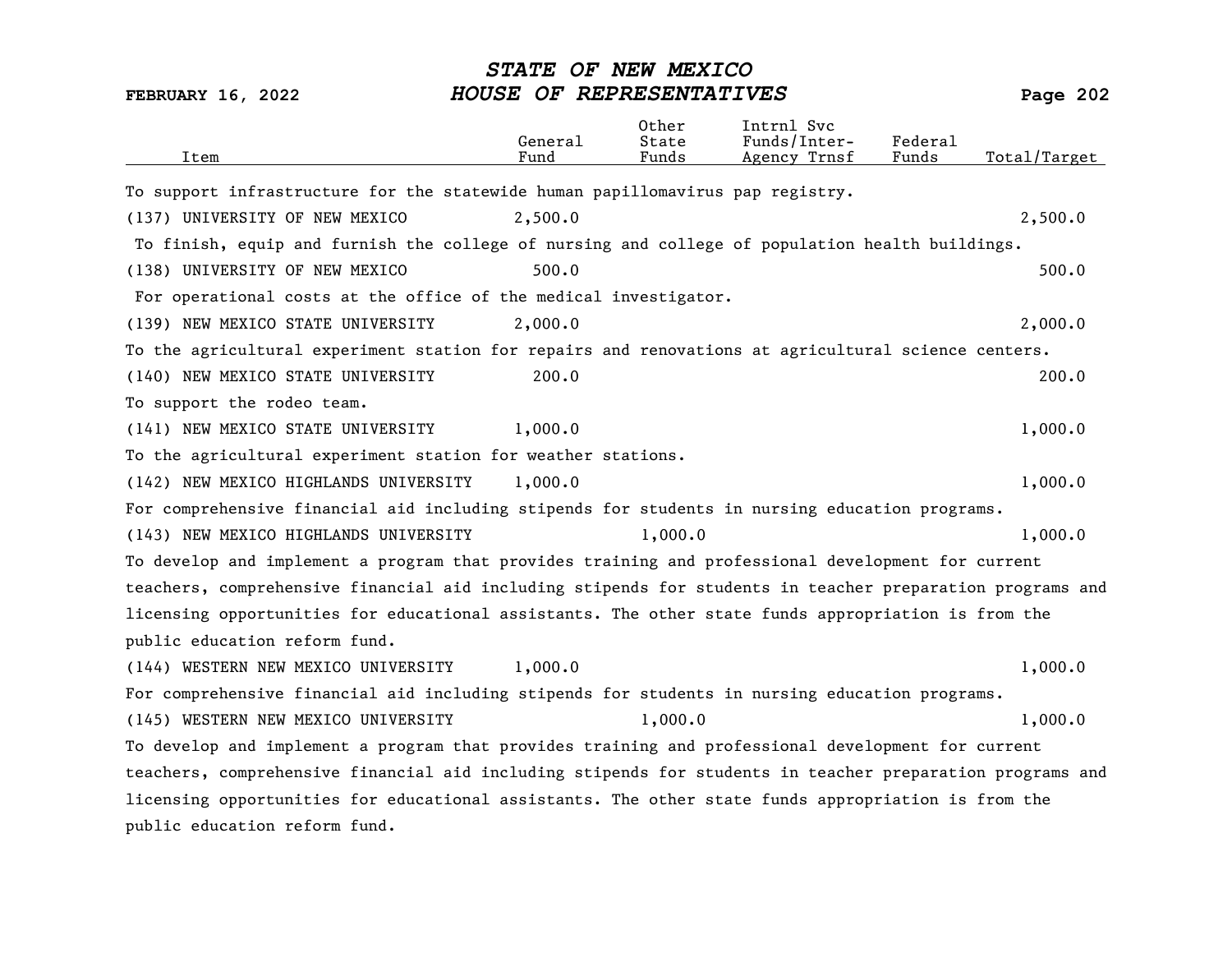| Item                                                                                                      | General<br>Fund | Other<br>State<br>Funds | Intrnl Svc<br>Funds/Inter-<br>Agency Trnsf | Federal<br>Funds | Total/Target |
|-----------------------------------------------------------------------------------------------------------|-----------------|-------------------------|--------------------------------------------|------------------|--------------|
| (146) EASTERN NEW MEXICO UNIVERSITY                                                                       | 1,000.0         |                         |                                            |                  | 1,000.0      |
| For comprehensive financial aid including stipends for students in nursing education programs.            |                 |                         |                                            |                  |              |
| (147) EASTERN NEW MEXICO UNIVERSITY                                                                       |                 | 1,000.0                 |                                            |                  | 1,000.0      |
| To develop and implement a program that provides training and professional development for current        |                 |                         |                                            |                  |              |
| teachers, comprehensive financial aid including stipends for students in teacher preparation programs and |                 |                         |                                            |                  |              |
| licensing opportunities for educational assistants. The other state funds appropriation is from the       |                 |                         |                                            |                  |              |
| public education reform fund.                                                                             |                 |                         |                                            |                  |              |
| (148) EASTERN NEW MEXICO UNIVERSITY                                                                       | 400.0           |                         |                                            |                  | 400.0        |
| For a soccer program.                                                                                     |                 |                         |                                            |                  |              |
| (149) SAN JUAN COLLEGE                                                                                    | 1,000.0         |                         |                                            |                  | 1,000.0      |
| For comprehensive financial aid including stipends for students in nursing education programs.            |                 |                         |                                            |                  |              |
| (150) SAN JUAN COLLEGE                                                                                    |                 | 1,000.0                 |                                            |                  | 1,000.0      |
| To develop and implement a program that provides training and professional development for current        |                 |                         |                                            |                  |              |
| teachers, comprehensive financial aid including stipends for students in teacher preparation programs and |                 |                         |                                            |                  |              |
| licensing opportunities for educational assistants. The other state funds appropriation is from the       |                 |                         |                                            |                  |              |
| public education reform fund.                                                                             |                 |                         |                                            |                  |              |
| (151) COMPUTER SYSTEMS ENHANCEMENT FUND 64,056.8                                                          |                 |                         |                                            |                  | 64,056.8     |
| For transfer to the computer systems enhancement fund for system replacements or enhancements.            |                 |                         |                                            |                  |              |
| TOTAL SPECIAL APPROPRIATIONS                                                                              | 280,594.5       | 297,934.8               | 4,986.8                                    | 750.0            | 584,266.1    |
| Section 6. SUPPLEMENTAL AND DEFICIENCY APPROPRIATIONS. -- The following amounts are appropriated          |                 |                         |                                            |                  |              |
| from the general fund or other funds as indicated for expenditure in fiscal year 2022 for the purposes    |                 |                         |                                            |                  |              |
| specified. Disbursement of these amounts shall be subject to certification by the agency to the           |                 |                         |                                            |                  |              |
| department of finance and administration and the legislative finance committee that no other funds are    |                 |                         |                                            |                  |              |
| available in fiscal year 2022 for the purpose specified and approval by the department of finance and     |                 |                         |                                            |                  |              |
| administration. Any unexpended balances remaining at the end of fiscal year 2022 shall revert to the      |                 |                         |                                            |                  |              |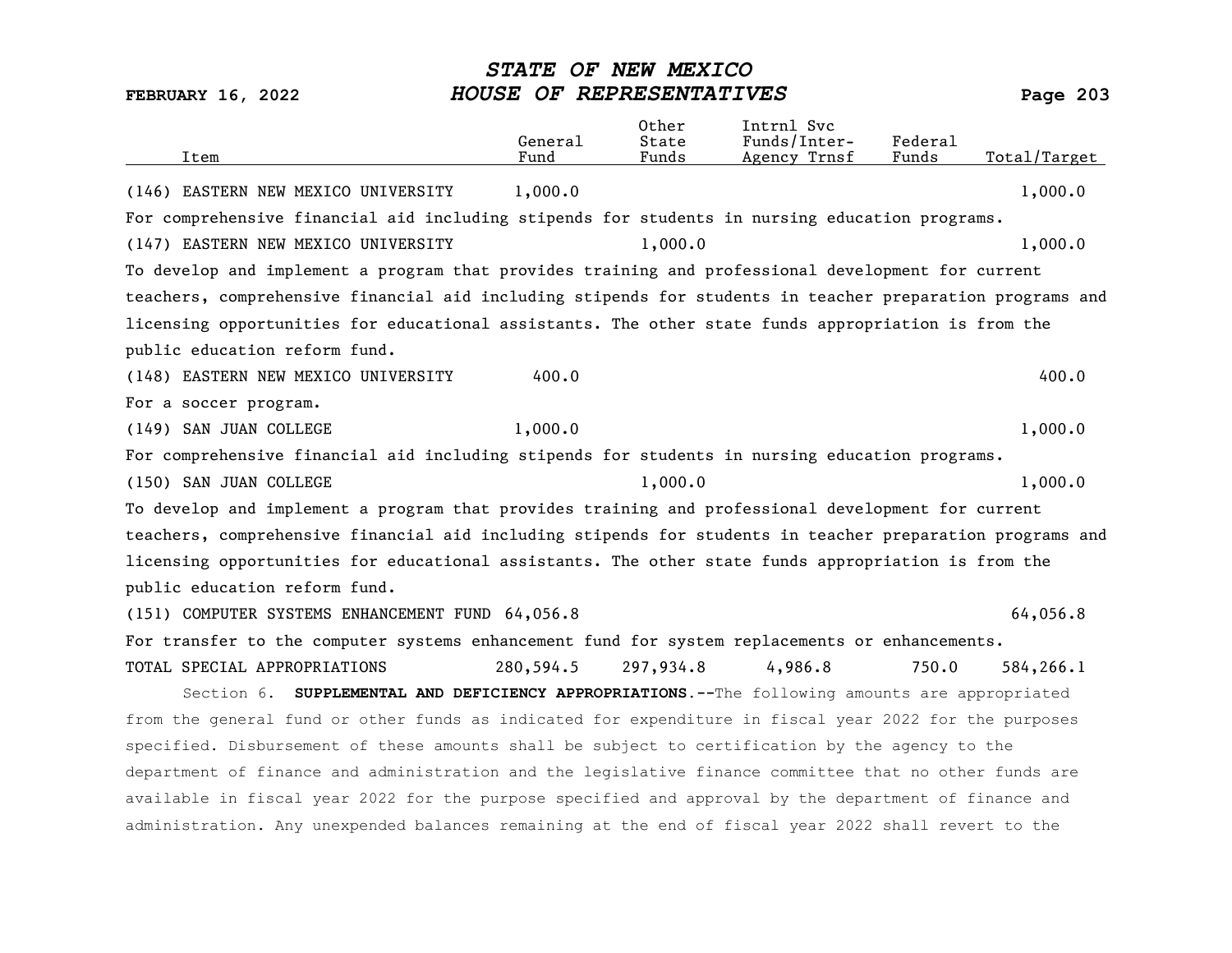| Item                                                                                                      | General<br>Fund | Other<br>State<br>Funds | Intrnl Svc<br>Funds/Inter-<br>Agency Trnsf | Federal<br>Funds | Total/Target |
|-----------------------------------------------------------------------------------------------------------|-----------------|-------------------------|--------------------------------------------|------------------|--------------|
| appropriate fund.                                                                                         |                 |                         |                                            |                  |              |
| (1)<br>ADMINISTRATIVE OFFICE                                                                              |                 |                         |                                            |                  |              |
| OF THE COURTS                                                                                             | 33.5            |                         |                                            |                  | 33.5         |
| For a safe exchange and supervised visitation program in the ninth judicial district court.               |                 |                         |                                            |                  |              |
| THIRD JUDICIAL DISTRICT COURT<br>(2)                                                                      | 70.4            |                         |                                            |                  | 70.4         |
| For security at Dona Ana magistrate court.                                                                |                 |                         |                                            |                  |              |
| THIRD JUDICIAL DISTRICT COURT<br>(3)                                                                      | 36.8            |                         |                                            |                  | 36.8         |
| For shortfalls related to the consolidation of magistrate courts in Dona Ana county.                      |                 |                         |                                            |                  |              |
| STATE AUDITOR<br>(4)                                                                                      | 39.0            |                         |                                            |                  | 39.0         |
| For personal services and employee benefits to support the conservatorship review program.                |                 |                         |                                            |                  |              |
| TAXATION AND REVENUE DEPARTMENT<br>(5)                                                                    | 436.0           |                         |                                            |                  | 436.0        |
| For shortfalls in operating expenses in program support.                                                  |                 |                         |                                            |                  |              |
| GENERAL SERVICES DEPARTMENT<br>(6)                                                                        |                 | 10,000.0                |                                            |                  | 10,000.0     |
| For shortfalls in the other category for health benefit claims in the employee group health benefits      |                 |                         |                                            |                  |              |
| program. The other state funds appropriation is contingent on the federal emergency management agency not |                 |                         |                                            |                  |              |
| covering coronavirus-related costs. The other state funds appropriation is from the health care           |                 |                         |                                            |                  |              |
| affordability fund.                                                                                       |                 |                         |                                            |                  |              |
| SECRETARY OF STATE<br>(7)                                                                                 | 150.0           |                         |                                            |                  | 150.0        |
| For a shortfall in the administration and operations program of the secretary of state.                   |                 |                         |                                            |                  |              |
| (8)<br>SECRETARY OF STATE                                                                                 | 1,500.0         |                         |                                            |                  | 1,500.0      |
| To notify voters of updates to their registration as a result of redistricting.                           |                 |                         |                                            |                  |              |
| (9)<br>REGULATION AND LICENSING                                                                           |                 |                         |                                            |                  |              |
| DEPARTMENT                                                                                                | 150.0           |                         |                                            |                  | 150.0        |
| For a projected shortfall in the personal services and employee benefits category in the construction     |                 |                         |                                            |                  |              |
| industries program.                                                                                       |                 |                         |                                            |                  |              |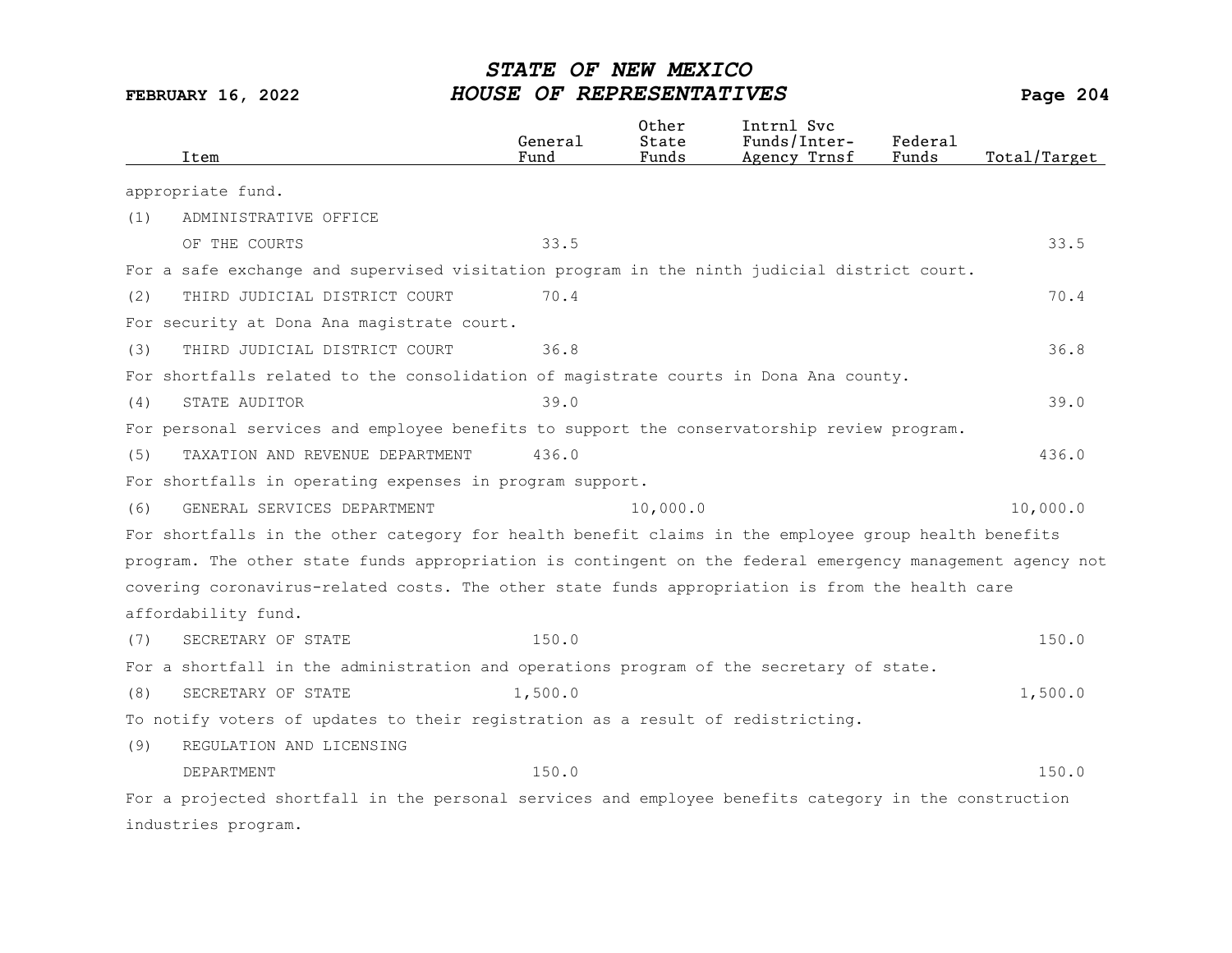|       | Item                                                                                                      | General<br>Fund | Other<br>State<br>Funds | Intrnl Svc<br>Funds/Inter-<br>Agency Trnsf | Federal<br>Funds | Total/Target |
|-------|-----------------------------------------------------------------------------------------------------------|-----------------|-------------------------|--------------------------------------------|------------------|--------------|
| (10)  | PUBLIC REGULATION COMMISSION                                                                              | 300.0           |                         |                                            |                  | 300.0        |
|       | For shortfalls in the personal services and employee benefits category, contractual services category and |                 |                         |                                            |                  |              |
|       | other costs category.                                                                                     |                 |                         |                                            |                  |              |
| (11)  | OFFICE OF THE SUPERINTENDENT                                                                              |                 |                         |                                            |                  |              |
|       | OF INSURANCE                                                                                              |                 | 250.0                   |                                            |                  | 250.0        |
|       | To replenish operation funds. The other state funds appropriation is from the health care affordability   |                 |                         |                                            |                  |              |
| fund. |                                                                                                           |                 |                         |                                            |                  |              |
| (12)  | NEW MEXICO STATE FAIR                                                                                     | 458.9           |                         |                                            |                  | 458.9        |
|       | For prior year shortfalls due to the coronavirus disease 2019.                                            |                 |                         |                                            |                  |              |
| (13)  | GAMING CONTROL BOARD                                                                                      | 100.0           |                         |                                            |                  | 100.0        |
|       | For fiscal year 2021 operating shortfalls in all categories due to governor exempt appointments and       |                 |                         |                                            |                  |              |
|       | underfunded operational expenses.                                                                         |                 |                         |                                            |                  |              |
| (14)  | STATE RACING COMMISSION                                                                                   | 17.0            |                         |                                            |                  | 17.0         |
|       | For prior year budget deficits.                                                                           |                 |                         |                                            |                  |              |
| (15)  | BOARD OF VETERINARY MEDICINE                                                                              | 80.0            |                         |                                            |                  | 80.0         |
|       | For fiscal year 2022 expenses associated with the board of veterinary medicine administrative office.     |                 |                         |                                            |                  |              |
| (16)  | BOARD OF VETERINARY MEDICINE                                                                              | 125.0           |                         |                                            |                  | 125.0        |
|       | For fiscal year 2021 expenses associated with the board of veterinary medicine administrative office.     |                 |                         |                                            |                  |              |
| (17)  | SPACEPORT AUTHORITY                                                                                       | 1,000.0         |                         |                                            |                  | 1,000.0      |
|       | For shortfalls in the personal services and employee benefits and contractual services categories.        |                 |                         |                                            |                  |              |
| (18)  | INTERTRIBAL CEREMONIAL OFFICE                                                                             | 400.0           |                         |                                            |                  | 400.0        |
|       | To plan, coordinate and develop the intertribal ceremonial event, in collaboration with local government. |                 |                         |                                            |                  |              |
|       | Two hundred thousand dollars (\$200,000) of the general fund appropriation shall be allocated to McKinley |                 |                         |                                            |                  |              |
|       | county for local contracts.                                                                               |                 |                         |                                            |                  |              |
| (19)  | HUMAN SERVICES DEPARTMENT                                                                                 | 2,325.0         |                         |                                            |                  | 2,325.0      |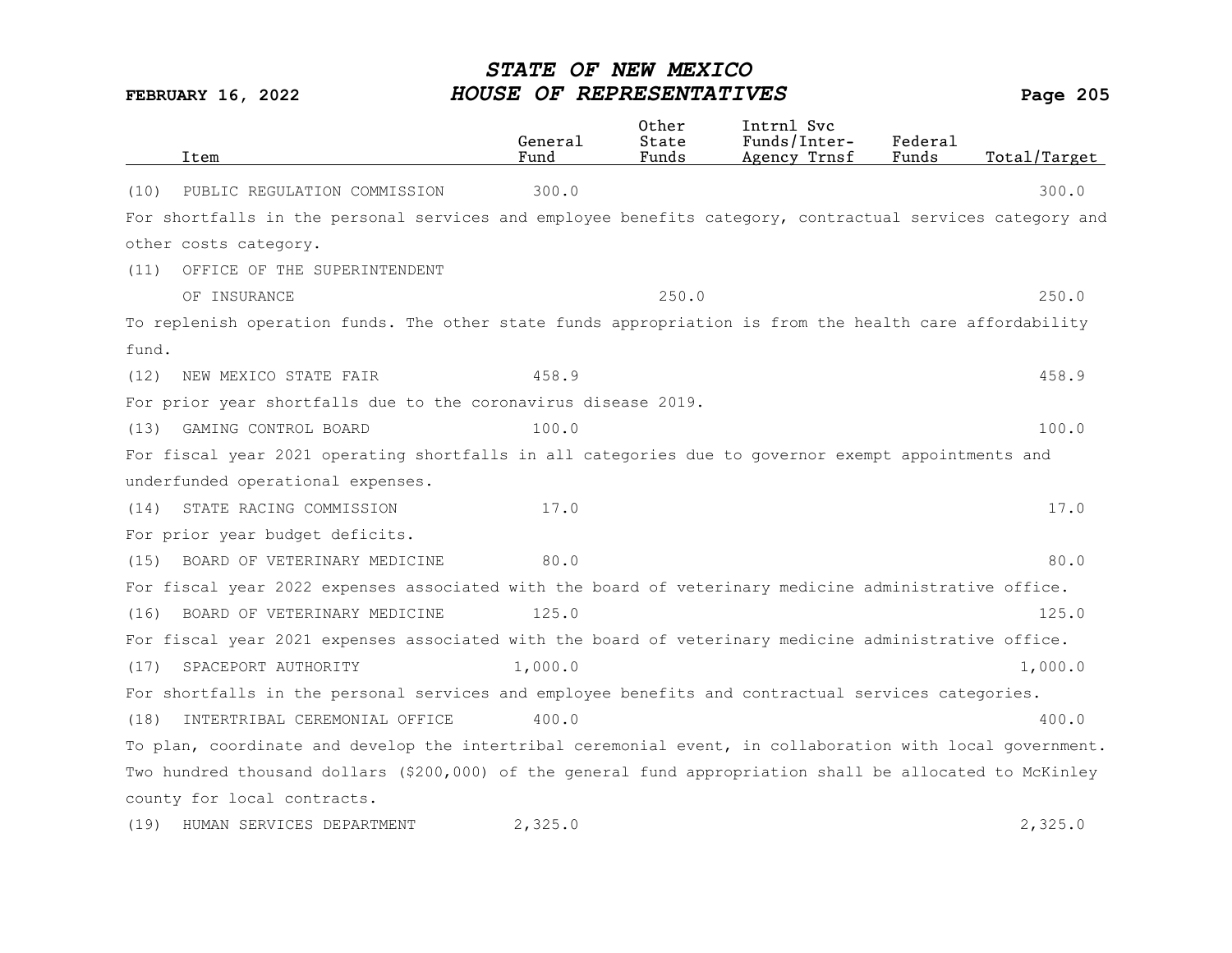| Item                      |                                                                                                           | General<br>Fund | Other<br>State<br>Funds | Intrnl Svc<br>Funds/Inter-<br>Agency Trnsf | Federal<br>Funds | Total/Target |
|---------------------------|-----------------------------------------------------------------------------------------------------------|-----------------|-------------------------|--------------------------------------------|------------------|--------------|
|                           | To facilitate the planning and implementation of the 988 crisis now behavioral health crisis response     |                 |                         |                                            |                  |              |
| system.                   |                                                                                                           |                 |                         |                                            |                  |              |
| (20)                      | HUMAN SERVICES DEPARTMENT                                                                                 |                 | 13,979.0                |                                            | 60,615.5         | 74,594.5     |
|                           | To fund costs in the medicaid program. The other state funds appropriation is from the health care        |                 |                         |                                            |                  |              |
| affordability fund.       |                                                                                                           |                 |                         |                                            |                  |              |
| (21)                      | DEPARTMENT OF HEALTH                                                                                      | 370.0           |                         |                                            |                  | 370.0        |
|                           | For personal services and employee benefits related costs in the scientific laboratory division to avoid  |                 |                         |                                            |                  |              |
| a budget shortfall.       |                                                                                                           |                 |                         |                                            |                  |              |
| (22)                      | DEPARTMENT OF HEALTH                                                                                      | 558.0           |                         |                                            |                  | 558.0        |
|                           | For the lease of an automated medication dispensing system supporting decentralized medication management |                 |                         |                                            |                  |              |
|                           | in the facilities management division.                                                                    |                 |                         |                                            |                  |              |
| (23)                      | DEPARTMENT OF HEALTH                                                                                      | 1,000.0         |                         |                                            |                  | 1,000.0      |
| For receivership costs.   |                                                                                                           |                 |                         |                                            |                  |              |
| (24)                      | DEPARTMENT OF MILITARY AFFAIRS                                                                            | 175.0           |                         |                                            |                  | 175.0        |
| For legal settlements.    |                                                                                                           |                 |                         |                                            |                  |              |
| TOTAL SUPPLEMENTAL AND    |                                                                                                           |                 |                         |                                            |                  |              |
| DEFICIENCY APPROPRIATIONS |                                                                                                           | 9,324.6         | 24,229.0                |                                            | 60,615.5         | 94,169.1     |
|                           | Section 7. INFORMATION TECHNOLOGY APPROPRIATIONS. -- The following amounts are appropriated from the      |                 |                         |                                            |                  |              |
|                           | computer systems enhancement fund, or other funds as indicated, for the purposes specified. Unless        |                 |                         |                                            |                  |              |

otherwise indicated, the appropriation may be expended in fiscal years 2022, 2023 and 2024. Unless otherwise indicated, any unexpended balances remaining at the end of fiscal year 2024 shall revert to the computer systems enhancement fund or other funds as indicated. For each executive branch agency project, the state chief information officer shall certify compliance with the project certification process prior to the allocation of fifty-nine million one hundred forty-two thousand eight hundred dollars (\$59,142,800) by the department of finance and administration from the funds for the purposes specified.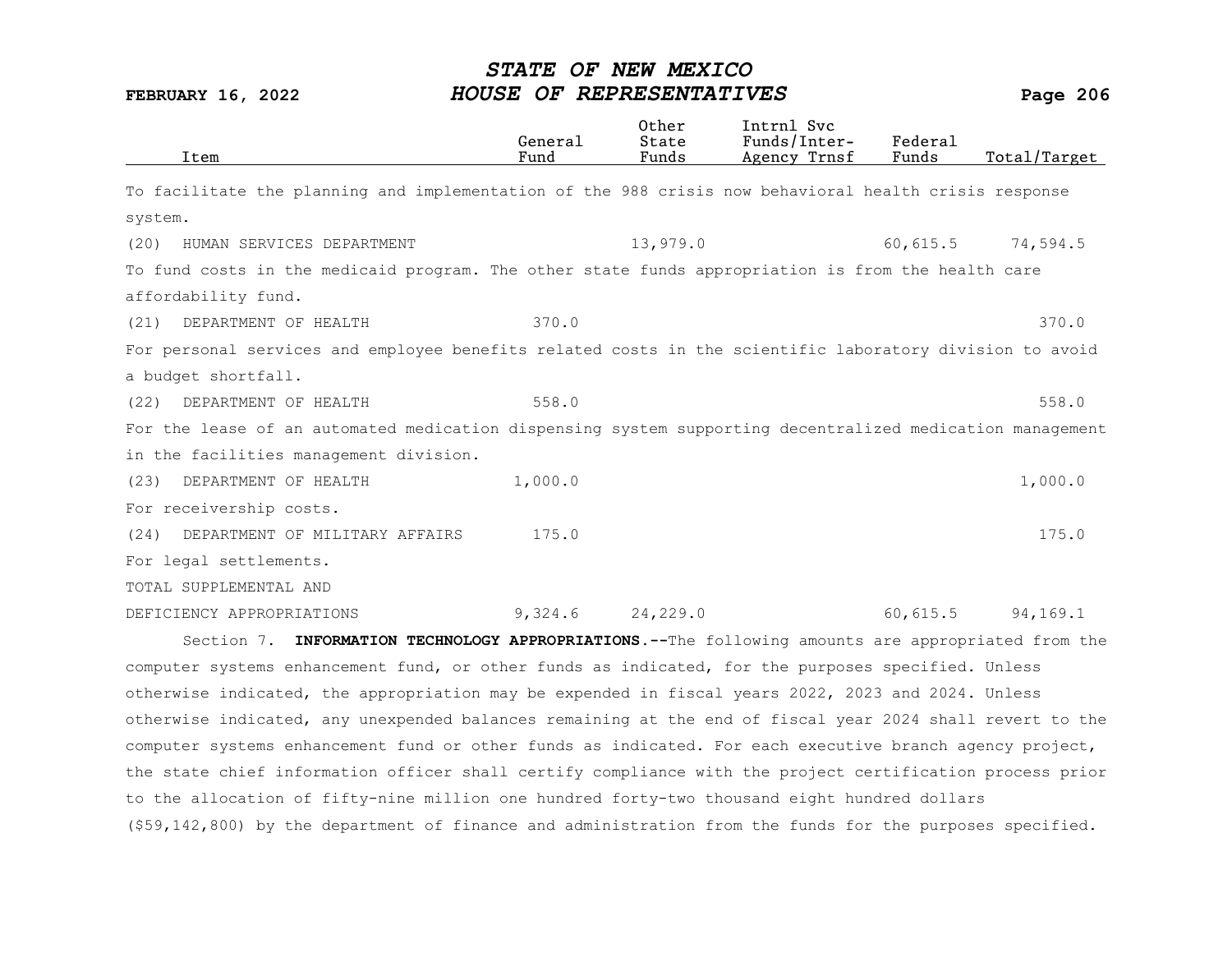| <b>FEBRUARY 16, 2022</b> | DIAID OF NEW PEAICO<br>HOUSE OF REPRESENTATIVES | Page $207$     |                            |         |              |
|--------------------------|-------------------------------------------------|----------------|----------------------------|---------|--------------|
|                          | General                                         | Other<br>State | Intrnl Svc<br>Funds/Inter- | Federal |              |
| Item                     | Fund                                            | Funds          | Agency Trnsf               | Funds   | Total/Target |

STATE OF NEW MEXICO

| The judicial information systems council shall certify compliance to the department of finance and        |
|-----------------------------------------------------------------------------------------------------------|
| administration for judicial branch projects. For executive branch agencies, all hardware and software     |
| purchases funded through appropriations made in Sections 4, 5, 6 and 7 of this act shall be procured      |
| using consolidated purchasing led by the state chief information officer and state purchasing division to |
| achieve economies of scale and to provide the state with the best unit price.                             |

(1) ADMINISTRATIVE OFFICE

OF THE COURTS

The period of time for expending the one hundred twelve thousand six hundred dollars (\$112,600) appropriated from the general fund in Subsection 2 of Section 7 of Chapter 83 of Laws of 2020 to implement an integrated electronic court notices solution for the court's case management system is extended through fiscal year 2023.

(2) ADMINISTRATIVE OFFICE OF THE DISTRICT ATTORNEYS 170.0 2,564.0 2,734.0

To purchase an enterprise comprehensive case management system through a competitive bid process. The

other state funds appropriation is from district attorney fund balances.

(3) LAW OFFICES OF THE

PUBLIC DEFENDER 631.4 631.4

For an advanced online production and reporting system. The other state funds appropriation is from the public defender automation fund.

- (4) LAW OFFICES OF THE PUBLIC DEFENDER 2,350.0 2,350.0 For a scanning and survivable storage project.
- (5) TAXATION AND REVENUE DEPARTMENT 4,772.0 4,772.0

To implement a holistic compliance and collections analytics system.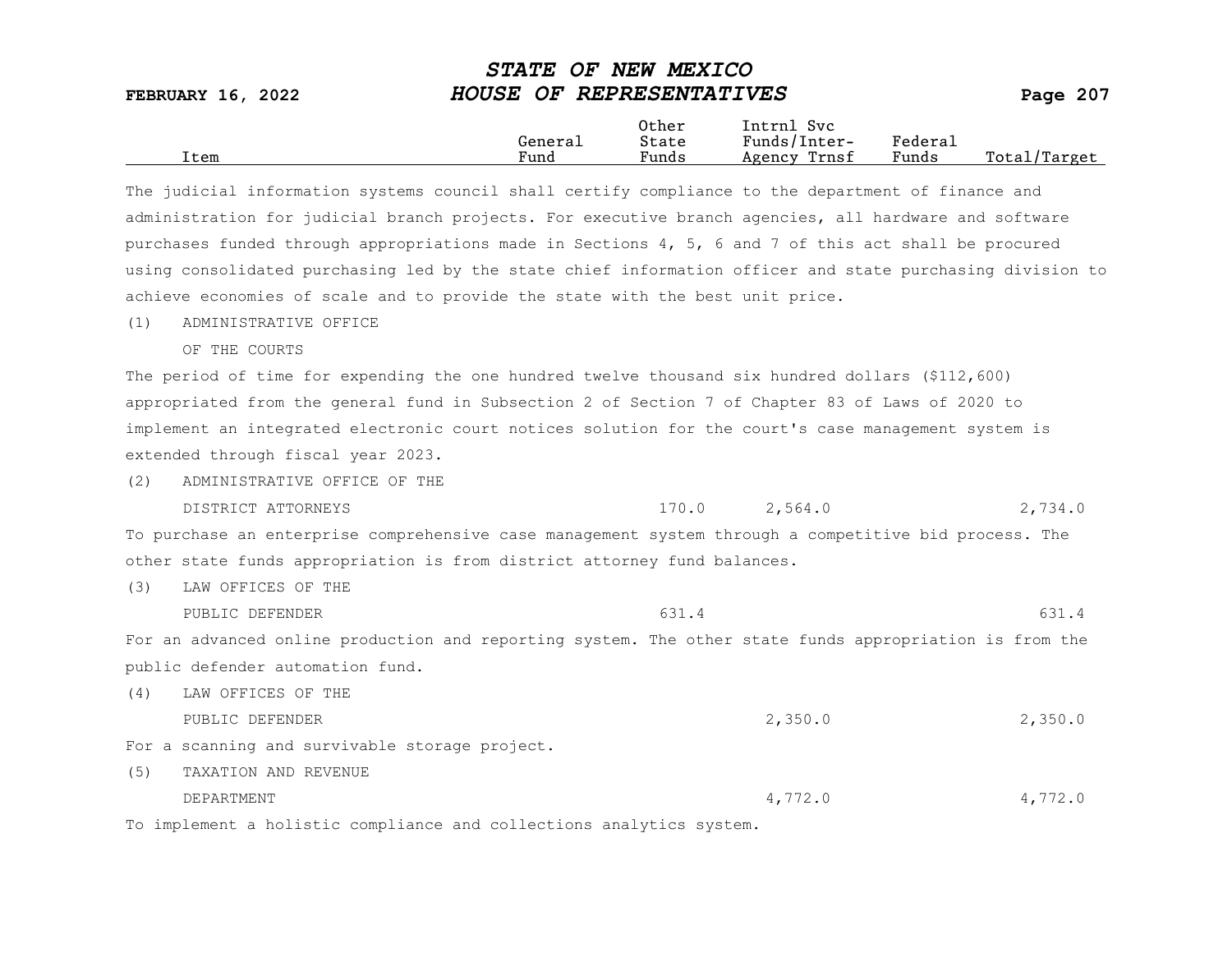|      | Item                                                                                                      | General<br>Fund | Other<br>State<br>Funds | Intrnl Svc<br>Funds/Inter-<br>Agency Trnsf | Federal<br>Funds | Total/Target |
|------|-----------------------------------------------------------------------------------------------------------|-----------------|-------------------------|--------------------------------------------|------------------|--------------|
| (6)  | TAXATION AND REVENUE                                                                                      |                 |                         |                                            |                  |              |
|      | DEPARTMENT                                                                                                |                 |                         | 802.2                                      |                  | 802.2        |
|      | To continue the implementation of the correspondence automation project.                                  |                 |                         |                                            |                  |              |
| (7)  | TAXATION AND REVENUE                                                                                      |                 |                         |                                            |                  |              |
|      | DEPARTMENT                                                                                                |                 |                         | 814.0                                      |                  | 814.0        |
|      | To implement a governance, risk and compliance system to consolidate governance across the taxation and   |                 |                         |                                            |                  |              |
|      | revenue department.                                                                                       |                 |                         |                                            |                  |              |
| (8)  | DEPARTMENT OF FINANCE                                                                                     |                 |                         |                                            |                  |              |
|      | AND ADMINISTRATION                                                                                        |                 |                         |                                            |                  |              |
|      | The period of time for expending the five hundred thousand dollars (\$500,000) appropriated from the      |                 |                         |                                            |                  |              |
|      | computer systems enhancement fund in Subsection 9 of Section 7 of Chapter 271 of Laws 2019 for the        |                 |                         |                                            |                  |              |
|      | implementation of a property tax module in the local government budget management system is extended      |                 |                         |                                            |                  |              |
|      | through fiscal year 2023.                                                                                 |                 |                         |                                            |                  |              |
| (9)  | DEPARTMENT OF FINANCE                                                                                     |                 |                         |                                            |                  |              |
|      | AND ADMINISTRATION                                                                                        |                 |                         |                                            |                  |              |
|      | The period of time for expending the one million two hundred fifty thousand dollars (\$1,250,000)         |                 |                         |                                            |                  |              |
|      | appropriated from the computer systems enhancement fund in Subsection 8 of Section 7 of Chapter 73 of     |                 |                         |                                            |                  |              |
|      | Laws 2018 for the implementation of an enterprise budget system is extended through fiscal year 2023.     |                 |                         |                                            |                  |              |
| (10) | DEPARTMENT OF FINANCE                                                                                     |                 |                         |                                            |                  |              |
|      | AND ADMINISTRATION                                                                                        |                 |                         |                                            |                  |              |
|      | The period of time for expending the four million dollars $(4,000,000)$ appropriated from the computer    |                 |                         |                                            |                  |              |
|      | systems enhancement fund in Subsection 10 of Section 7 of Chapter 271 of Laws 2019 for the implementation |                 |                         |                                            |                  |              |
|      | of an enterprise budget system is extended through fiscal year 2023.                                      |                 |                         |                                            |                  |              |
| (11) | GENERAL SERVICES DEPARTMENT                                                                               |                 |                         |                                            |                  |              |
|      | The period of time for expending the one million nine hundred thousand dollars (\$1,900,000) appropriated |                 |                         |                                            |                  |              |
|      |                                                                                                           |                 |                         |                                            |                  |              |
|      |                                                                                                           |                 |                         |                                            |                  |              |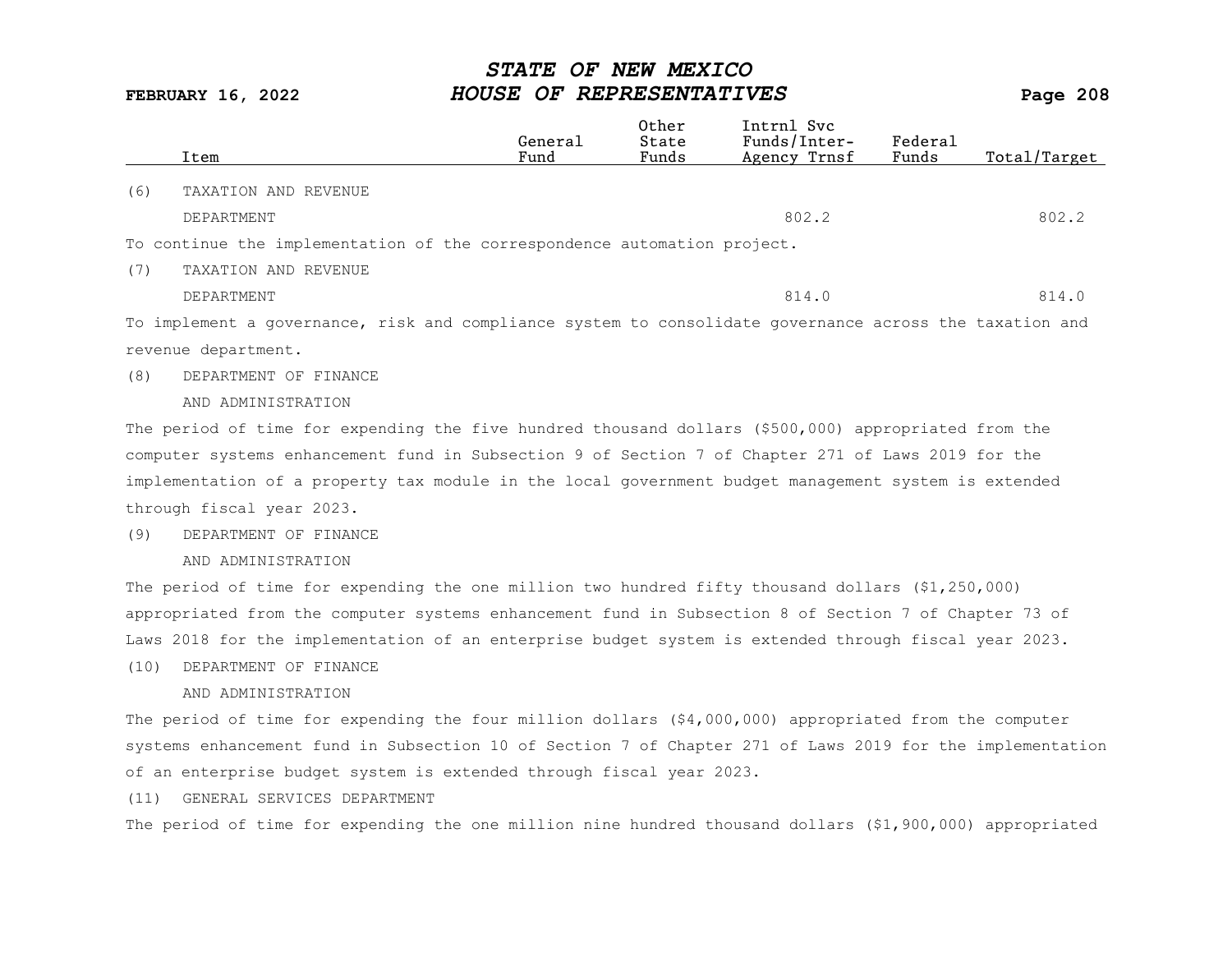|      |         | Other                 | Intrnl<br><b>Svc</b> |                             |                 |
|------|---------|-----------------------|----------------------|-----------------------------|-----------------|
|      | General | State                 | Funds/Inter-         | ${}_{\rm \texttt{Federau}}$ |                 |
| Item | Fund    | $\mathbf{r}$<br>Funds | Trnsf<br>Agency      | Funds                       | Total<br>Target |

in Subsection 9 of Section 7 of Chapter 83 of Laws 2020 to configure and implement the strategic sourcing module in the statewide human resource accounting and reporting system is extended through fiscal year 2023. The appropriation is contingent on the general services department's coordination with the department of information technology to ensure configuration meets the general services department's business requirements.

(12) SECRETARY OF STATE

The period of time for expending the one million dollars (\$1,000,000) appropriated from the computer systems enhancement fund in Subsection 10 of Section 7 of Chapter 83 of Laws 2020 for the business filing software initiation and planning phases is extended through fiscal year 2023 and can be used for implementation costs.

(13) SECRETARY OF STATE  $2,504.0$  2,504.0 2,504.0

For the implementation of a commercial off-the-shelf business filing software solution.

(14) MEDICAL BOARD 1,311.2 1,311.2 1,311.2

To modernize licensing software. The other state funds appropriation is from the New Mexico board of medical examiners fund.

(15) GAMING CONTROL BOARD

The period of time for expending the two million five hundred thousand dollars (\$2,500,000) appropriated from the computer systems enhancement fund in Subsection 15 of Section 7 of Chapter 83 of Laws 2020 to purchase and implement a gaming central monitoring system is extended through fiscal year 2023. The board shall implement the new system no later than June 30, 2023.

(16) CULTURAL AFFAIRS DEPARTMENT

The period of time for expending the three hundred fifty thousand dollars (\$350,000) appropriated from the computer systems enhancement fund in Subsection 17 of Section 7 of Chapter 271 of Laws 2019 to upgrade hardware and software and implement an enterprise content management system for digital delivery to improve museum exhibition content is extended through fiscal year 2023.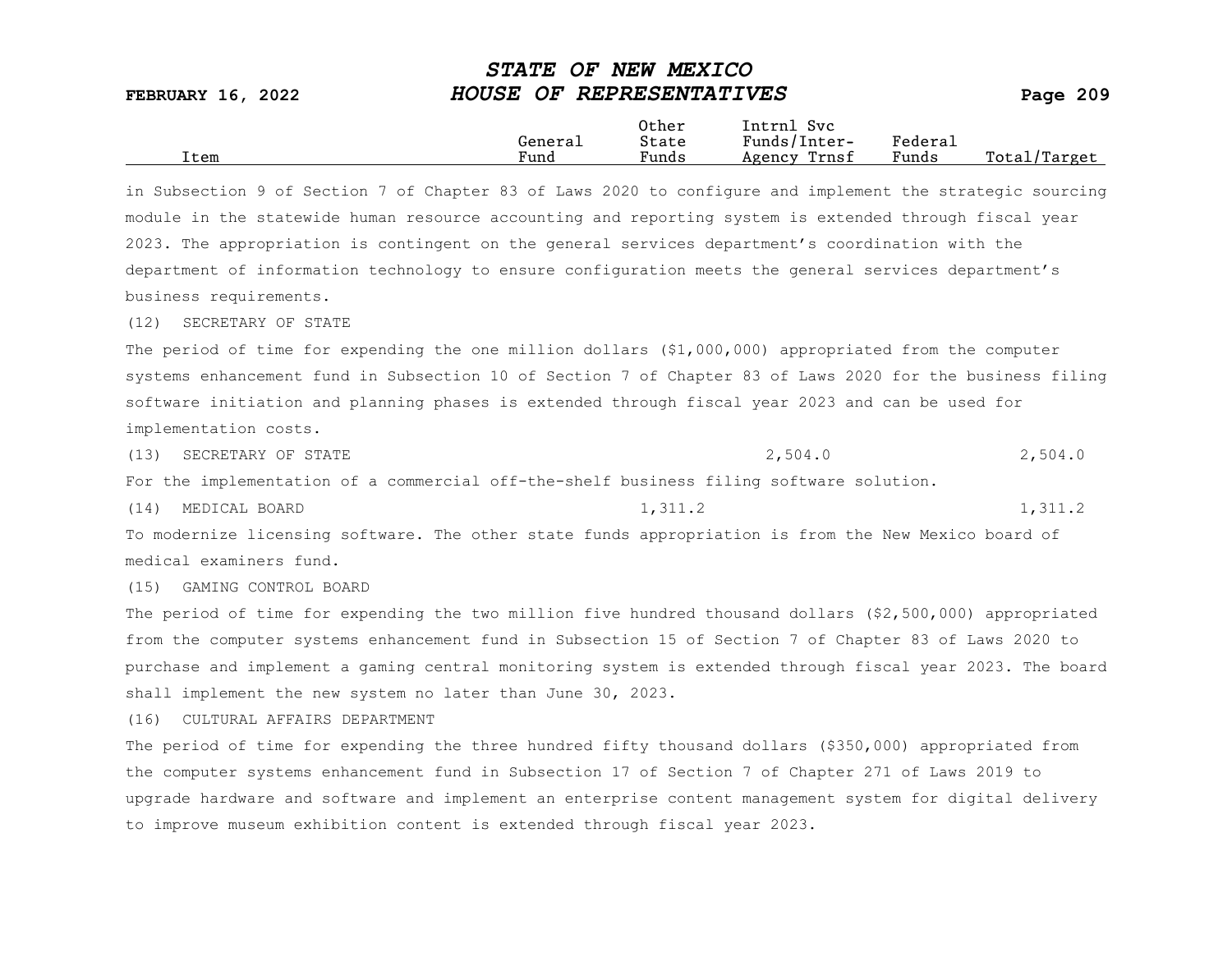|      | Item                                                                                                     | General<br>Fund | Other<br>State<br>Funds | Intrnl Svc<br>Funds/Inter-<br>Agency Trnsf | Federal<br>Funds | Total/Target |
|------|----------------------------------------------------------------------------------------------------------|-----------------|-------------------------|--------------------------------------------|------------------|--------------|
| (17) | ENERGY, MINERALS AND                                                                                     |                 |                         |                                            |                  |              |
|      | NATURAL RESOURCES DEPARTMENT                                                                             |                 |                         | 550.0                                      |                  | 550.0        |
|      | To implement the statewide human resources, accounting and management reporting system asset management  |                 |                         |                                            |                  |              |
|      | module. The appropriation is contingent on the energy, minerals and natural resources department's       |                 |                         |                                            |                  |              |
|      | completion and approval of a project business case for fiscal year 2023 by the department of information |                 |                         |                                            |                  |              |
|      | technology.                                                                                              |                 |                         |                                            |                  |              |
| (18) | COMMISSIONER OF PUBLIC LANDS                                                                             |                 | 2,000.0                 |                                            |                  | 2,000.0      |
|      | To continue the modernization of the regulation and licensing permitting and inspection software and for |                 |                         |                                            |                  |              |
|      | the addition of renewable energy project financial management and support capabilities. The other state  |                 |                         |                                            |                  |              |
|      | funds appropriation is from the state lands maintenance fund.                                            |                 |                         |                                            |                  |              |
| (19) | COMMISSIONER OF PUBLIC LANDS                                                                             |                 |                         |                                            |                  |              |
|      | The period of time for expending the one million four hundred fifty thousand dollars $($1,450,000)$      |                 |                         |                                            |                  |              |
|      | appropriated from the state lands maintenance fund in Subsection 18 of Section 7 of Chapter 83 of Laws   |                 |                         |                                            |                  |              |
|      | 2020 to purchase and install hardware and software for satellite imagery analysis is extended through    |                 |                         |                                            |                  |              |
|      | fiscal year 2023.                                                                                        |                 |                         |                                            |                  |              |
| (20) | STATE ENGINEER                                                                                           |                 |                         | 1,817.4                                    |                  | 1,817.4      |
|      | To modernize and replace the existing water rights adjudication tracking system.                         |                 |                         |                                            |                  |              |
| (21) | AGING AND LONG-TERM                                                                                      |                 |                         |                                            |                  |              |
|      | SERVICES DEPARTMENT                                                                                      |                 |                         |                                            |                  |              |
|      | The period of time for expending the two hundred eighty thousand three hundred dollars (\$280,300)       |                 |                         |                                            |                  |              |
|      | appropriated from the computer systems enhancement fund and the two million two hundred ninety-one       |                 |                         |                                            |                  |              |
|      | thousand six hundred dollars (\$2,291,600) appropriated from federal funds in Subsection 21 of Section 7 |                 |                         |                                            |                  |              |
|      | of Chapter 83 of Laws 2020 to continue the implementation of the medicaid management information system  |                 |                         |                                            |                  |              |
|      | replacement project is extended through fiscal year 2023.                                                |                 |                         |                                            |                  |              |
| (22) | HUMAN SERVICES DEPARTMENT                                                                                |                 |                         | 4,875.2                                    | 9,463.7          | 14,338.9     |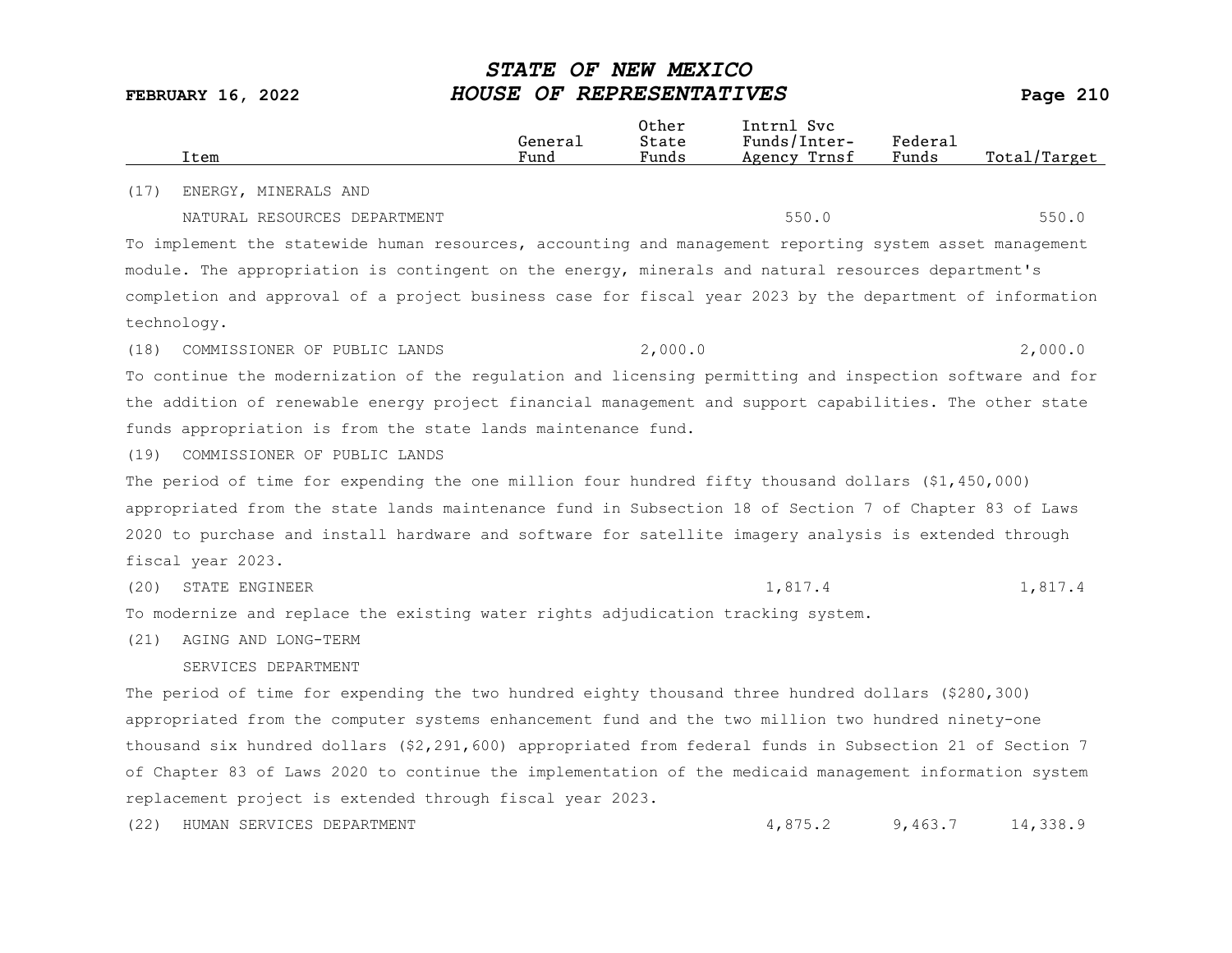| Item                                                                                                     | General<br>Fund | Other<br>State<br>Funds | Intrnl Svc<br>Funds/Inter-<br>Agency Trnsf | Federal<br>Funds | Total/Target |
|----------------------------------------------------------------------------------------------------------|-----------------|-------------------------|--------------------------------------------|------------------|--------------|
| To continue to enhance or replace the current child support enforcement system.                          |                 |                         |                                            |                  |              |
|                                                                                                          |                 |                         |                                            |                  |              |
| (23)<br>HUMAN SERVICES DEPARTMENT                                                                        |                 |                         | 8,400.0                                    | 68,041.5         | 76,441.5     |
| To continue the implementation phase of the medicaid management information system replacement project.  |                 |                         |                                            |                  |              |
| HUMAN SERVICES DEPARTMENT<br>(24)                                                                        |                 |                         |                                            |                  |              |
| The period of time for expending the one million seven hundred eighty-three thousand six hundred dollars |                 |                         |                                            |                  |              |
| (\$1,783,600) appropriated from the computer systems enhancement fund in Subsection 21 of Section 7 of   |                 |                         |                                            |                  |              |
| Chapter 271 of Laws 2019 as extended in Subsection 13 of Section 7 of Chapter 137 of Laws 2021 to        |                 |                         |                                            |                  |              |
| continue the implementation of the child support enforcement replacement project is extended through     |                 |                         |                                            |                  |              |
| fiscal year 2023.                                                                                        |                 |                         |                                            |                  |              |
| (25)<br>HUMAN SERVICES DEPARTMENT                                                                        |                 |                         |                                            |                  |              |
| The period of time for expending the one million two hundred fifty-five thousand six hundred dollars     |                 |                         |                                            |                  |              |
| $(1, 255, 600)$ appropriated from the computer systems enhancement fund in Subsection 22 of Section 7 of |                 |                         |                                            |                  |              |
| Chapter 271 of Laws 2019 as extended in Subsection 14 of Section 7 of Chapter 137 of Laws 2021 to        |                 |                         |                                            |                  |              |

continue the implementation of the medicaid management information system replacement project is extended through fiscal year 2023.

(26) HUMAN SERVICES DEPARTMENT

The period of time for expending the two million eight hundred thirty-two thousand five hundred dollars (\$2,832,500) appropriated from the computer systems enhancement fund in Subsection 22 of Section 7 of Chapter 83 of Laws 2020 to continue the implementation of the child support enforcement replacement project is extended through fiscal year 2023.

(27) HUMAN SERVICES DEPARTMENT

The period of time for expending the four million one hundred four thousand one hundred dollars (\$4,104,100) appropriated from the computer systems enhancement fund in Subsection 23 of Section 7 of Chapter 83 of Laws 2020 to continue the implementation of the medicaid management information system replacement project is extended through fiscal year 2023.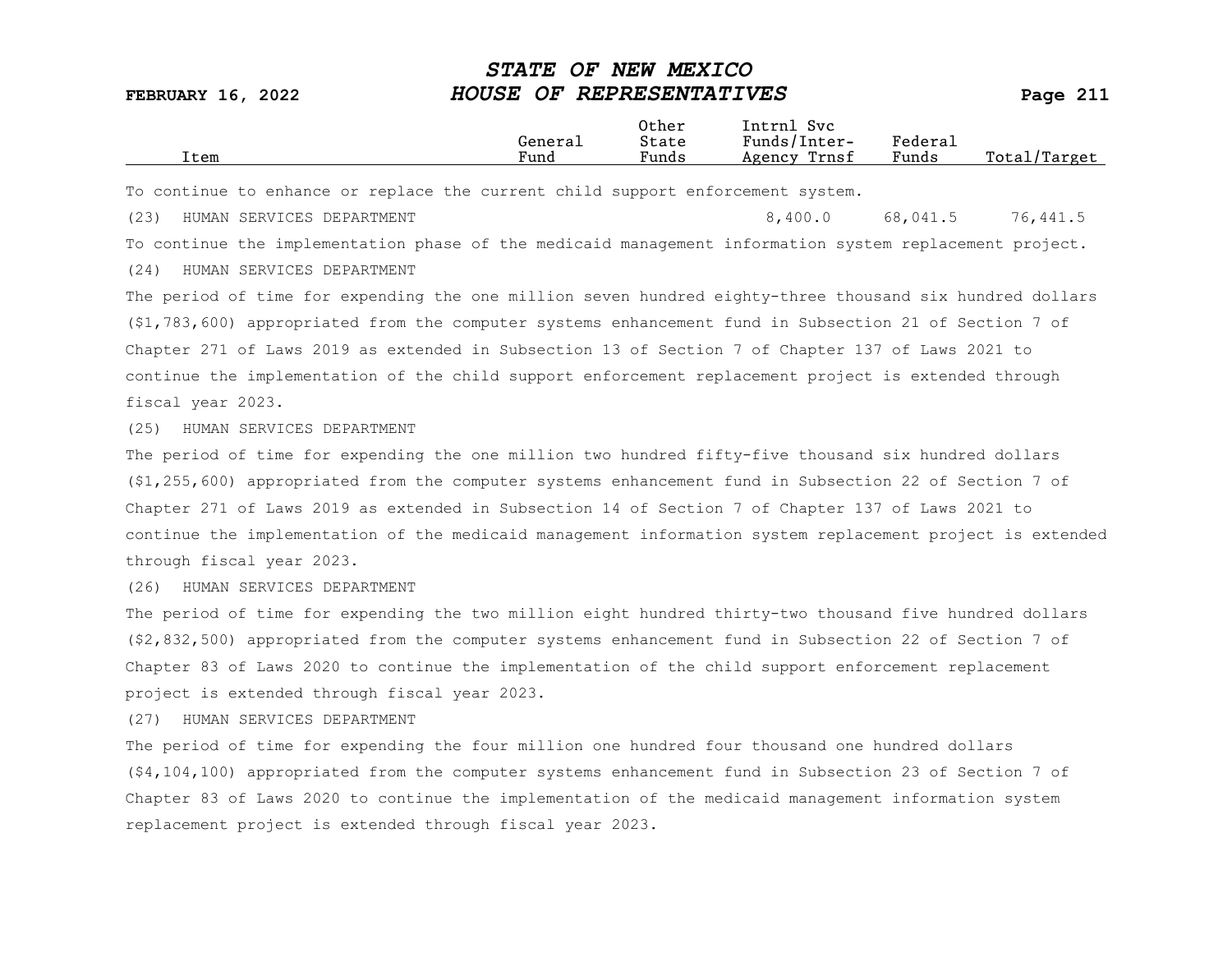| Item                                                                                                      | General<br>Fund | Other<br>State<br>Funds | Intrnl Svc<br>Funds/Inter-<br>Agency Trnsf | Federal<br>Funds | Total/Target |
|-----------------------------------------------------------------------------------------------------------|-----------------|-------------------------|--------------------------------------------|------------------|--------------|
| (28)<br>HUMAN SERVICES DEPARTMENT                                                                         |                 |                         |                                            |                  |              |
| The period of time for expending the six million eight hundred one thousand nine hundred dollars          |                 |                         |                                            |                  |              |
| (\$6,801,900) appropriated from the computer systems enhancement fund in Subsection 21 of Section 7 of    |                 |                         |                                            |                  |              |
| Chapter 73 of Laws 2018 as extended in Subsection 26 of Section 7 of Chapter 83 of Laws 2020 as extended  |                 |                         |                                            |                  |              |
| in Subsection 15 of Section 7 of Chapter 137 of Laws 2021 to continue the implementation of the medicaid  |                 |                         |                                            |                  |              |
| management information system replacement project is extended through fiscal year 2023.                   |                 |                         |                                            |                  |              |
| DEPARTMENT OF HEALTH<br>(29)                                                                              |                 |                         | 2,000.0                                    |                  | 2,000.0      |
| To implement a client data management system.                                                             |                 |                         |                                            |                  |              |
| DEPARTMENT OF HEALTH<br>(30)                                                                              |                 |                         | 10,750.0                                   |                  | 10,750.0     |
| To continue the implementation of an enterprise electronic health records system.                         |                 |                         |                                            |                  |              |
| DEPARTMENT OF HEALTH<br>(31)                                                                              |                 |                         | 500.0                                      |                  | 500.0        |
| For planning and initiation of a facilities centralized reporting system.                                 |                 |                         |                                            |                  |              |
| (32)<br>DEPARTMENT OF HEALTH                                                                              |                 |                         |                                            |                  |              |
| The period of time for expending the two million one hundred thousand dollars $(2,100,000)$ appropriated  |                 |                         |                                            |                  |              |
| from the computer systems enhancement fund in Subsection 27 of Section 7 of Chapter 271 of Laws 2019 to   |                 |                         |                                            |                  |              |
| continue the implementation of an integrated document management system and upgrade the vital records     |                 |                         |                                            |                  |              |
| database is extended through fiscal year 2023.                                                            |                 |                         |                                            |                  |              |
| (33)<br>DEPARTMENT OF HEALTH                                                                              |                 |                         |                                            |                  |              |
| The period of time for expending the two million four hundred thousand dollars (\$2,400,000) appropriated |                 |                         |                                            |                  |              |
| from the computer systems enhancement fund in Subsection 10 of Section 7 of Chapter 135 of Laws 2017 as   |                 |                         |                                            |                  |              |
| extended in Subsection 25 of Section 7 of Chapter 271 of Laws of 2019 as extended in Subsection 33 of     |                 |                         |                                            |                  |              |
| Chapter 83 of Laws 2020 to continue the implementation of the developmental disabilities client           |                 |                         |                                            |                  |              |
| management support system is extended through fiscal year 2023.                                           |                 |                         |                                            |                  |              |
| DEPARTMENT OF HEALTH<br>(34)                                                                              |                 |                         |                                            |                  |              |
| The period of time for expending the two million seven hundred fifty thousand dollars (\$2,750,000)       |                 |                         |                                            |                  |              |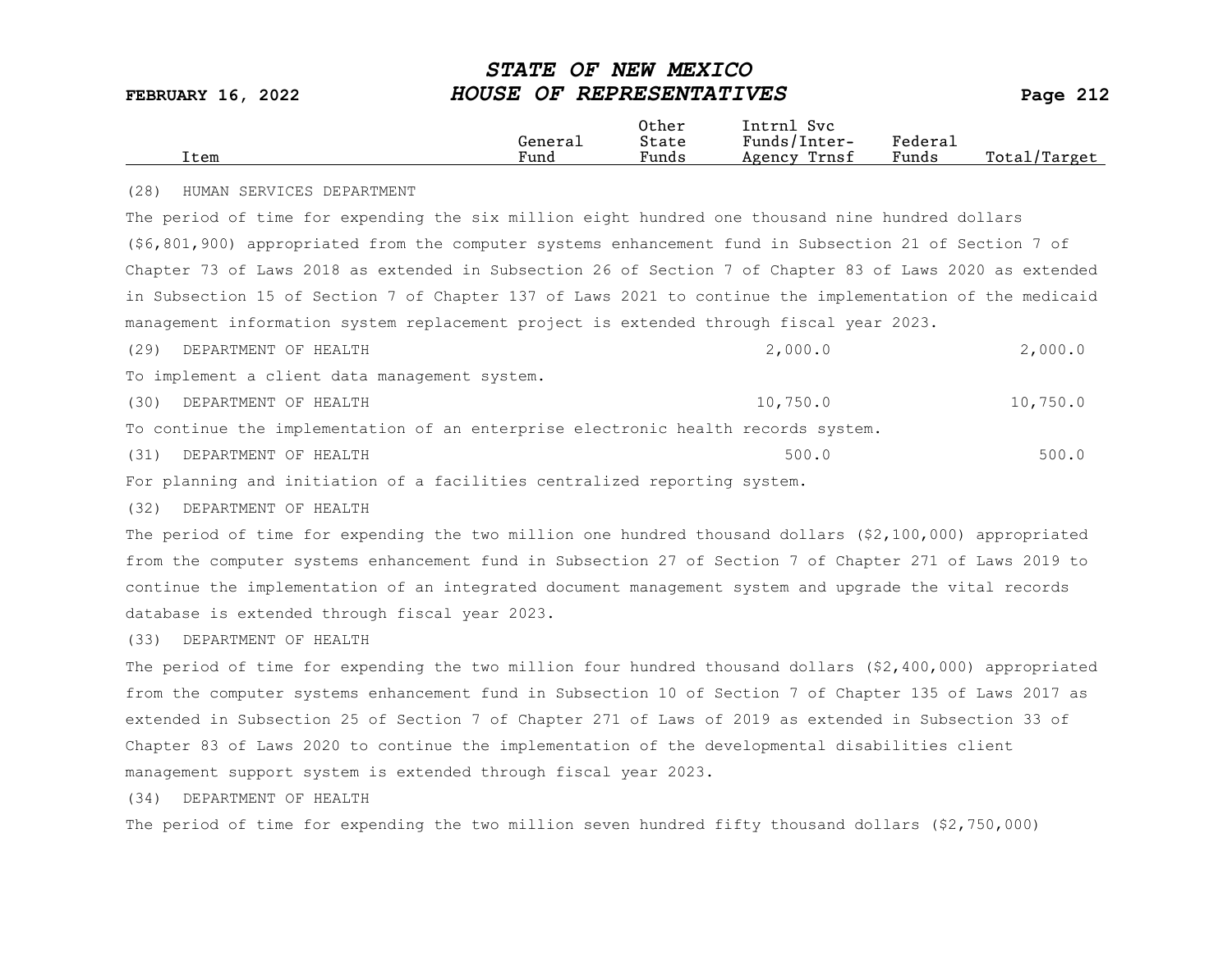|      |         | Other                 | Intrnl<br>Sv c  |                     |                   |
|------|---------|-----------------------|-----------------|---------------------|-------------------|
|      | Generai | State                 | Funds/Inter-    | Federa <sub>1</sub> |                   |
| Item | Fund    | $\mathbf{r}$<br>Funds | Trnsf<br>Agency | Funds               | Total,<br>'Target |

appropriated from the computer systems enhancement fund Subsection 26 of Section 7 of Chapter 73 of Laws 2018 as extended in Subsection 34 of Section 7 of Chapter 83 of Laws 2020 to purchase and implement an integrated document management system and upgrade the vital records database is extended through fiscal year 2023.

(35) DEPARTMENT OF HEALTH

The period of time for expending the two hundred thousand dollars (\$200,000) appropriated from the computer systems enhancement fund in Subsection 22 of Section 7 of Chapter 73 of Laws 2018 as extended in Subsection 30 of Section 7 of Chapter 83 of Laws 2020 to continue to upgrade the children's medical services medicaid provider enrollment system to integrate with the human services department's medicaid management information system replacement project is extended through fiscal year 2023.

(36) DEPARTMENT OF HEALTH

The period of time for expending the two hundred thousand dollars (\$200,000) appropriated from the computer systems enhancement fund in Subsection 25 of Section 7 of Chapter 73 of Laws 2018 as extended in Subsection 29 of Section 7 of Chapter 83 of Laws 2020 to continue to purchase and implement a commercial off-the-shelf incident management system is extended through fiscal year 2023.

(37) DEPARTMENT OF HEALTH

The period of time for expending the three million five hundred thousand dollars (\$3,500,000) appropriated from the computer systems enhancement fund in Subsection 28 of Section 7 of Chapter 83 of Laws 2020 to purchase and implement an enterprise electronic healthcare records system for public health offices statewide is extended through fiscal year 2023.

(38) DEPARTMENT OF HEALTH

The period of time for expending the three hundred fifty thousand dollars (\$350,000) appropriated from the computer systems enhancement fund in Subsection 23 of Section 7 of Chapter 73 of Laws 2018 as extended in Subsection 31 of Section 7 of Chapter 83 of Laws 2020 to continue to purchase hardware and software to implement a facilities licensing system is extended through fiscal year 2023.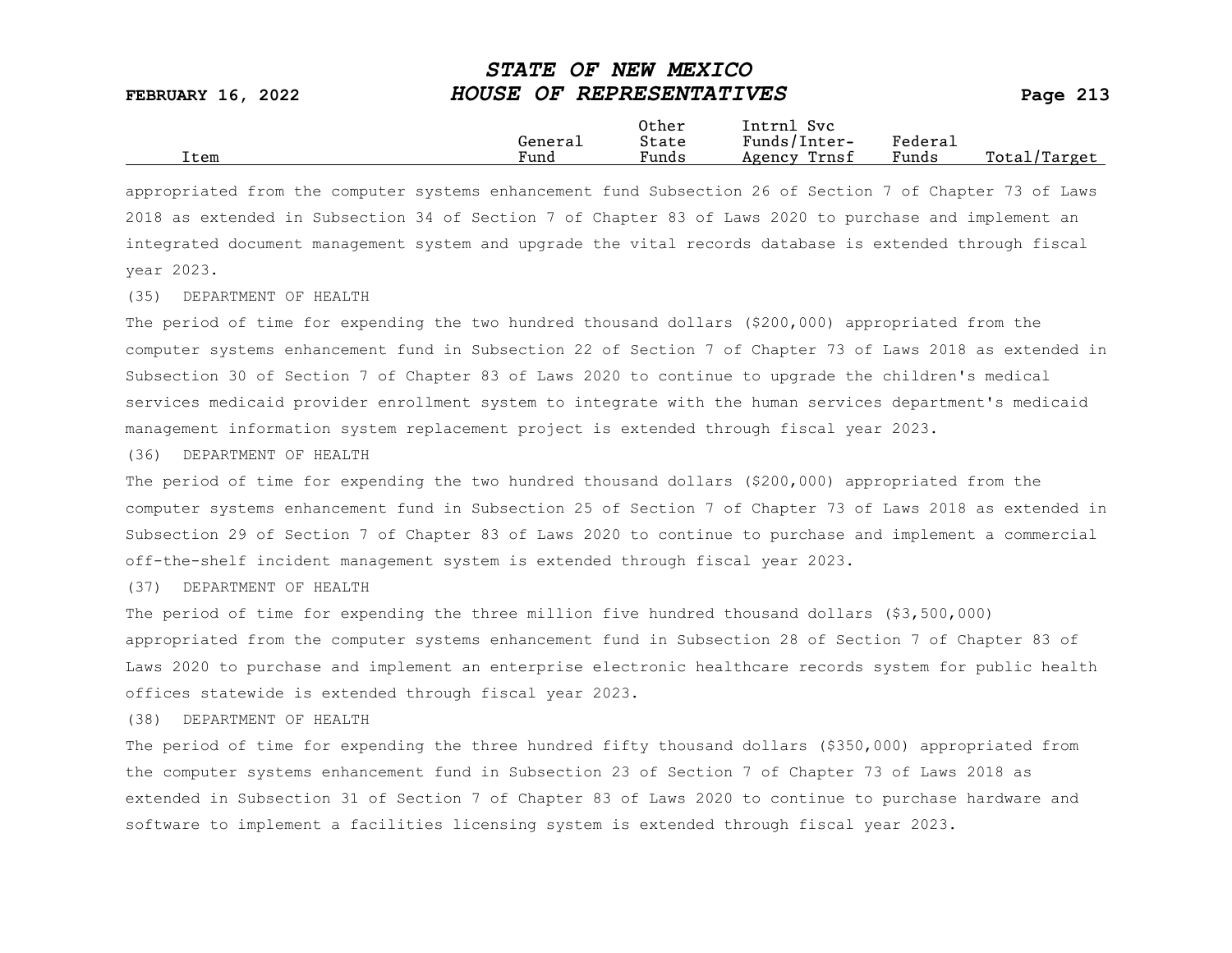|      |                      | Other                             | Intrnl<br>Sv c  |                                            |                  |
|------|----------------------|-----------------------------------|-----------------|--------------------------------------------|------------------|
|      | General              | State                             | Funds/Inter-    | ${}_{\rm Federa}$                          |                  |
| Item | $\mathbf{r}$<br>Fund | $\overline{\phantom{a}}$<br>Funds | Trnsf<br>Agency | and the state of the state of the<br>Funds | Total<br>'Target |
|      |                      |                                   |                 |                                            |                  |

#### (39) DEPARTMENT OF HEALTH

The period of time for expending the four hundred forty thousand dollars (\$440,000) appropriated from the computer systems enhancement fund in Subsection 26 of Section 7 of Chapter 271 of Laws 2019 to integrate toxicology instrumentation data into the department of health's laboratory information system is extended through fiscal year 2023.

#### (40) DEPARTMENT OF HEALTH

The period of time for expending the four million dollars (\$4,000,000) appropriated from the computer systems enhancement fund in Subsection 24 of Section 7 of Chapter 271 of Laws 2019 to purchase and implement an enterprise electronic healthcare records system for public health offices is extended through fiscal year 2023.

#### (41) DEPARTMENT OF HEALTH

The period of time for expending the nine hundred thousand dollars (\$900,000) appropriated from the computer systems enhancement fund in Subsection 23 of Section 7 of Chapter 271 of Laws 2019 as extended in Subsection 22 of Section 7 of Chapter 137 of Laws 2021 for the initiation and planning phase to implement a database for healthcare cost data is extended through fiscal year 2023.

(42) DEPARTMENT OF HEALTH

The period of time for expending the nine hundred thousand dollars (\$900,000) appropriated from the computer systems enhancement fund in Subsection 27 of Section 7 of Chapter 83 of Laws 2020 for the initiation and planning phase to implement a database for healthcare cost data is extended through fiscal year 2023.

(43) DEPARTMENT OF ENVIRONMENT (2000) SOULD SUB-SECTION AND SOULD SOULD SOULD SOULD SOULD SOULD SUB-

To implement a document digitization and management system.

(44) CHILDREN, YOUTH AND

FAMILIES DEPARTMENT

The period of time for expending the seven million dollars (\$7,000,000) appropriated from the computer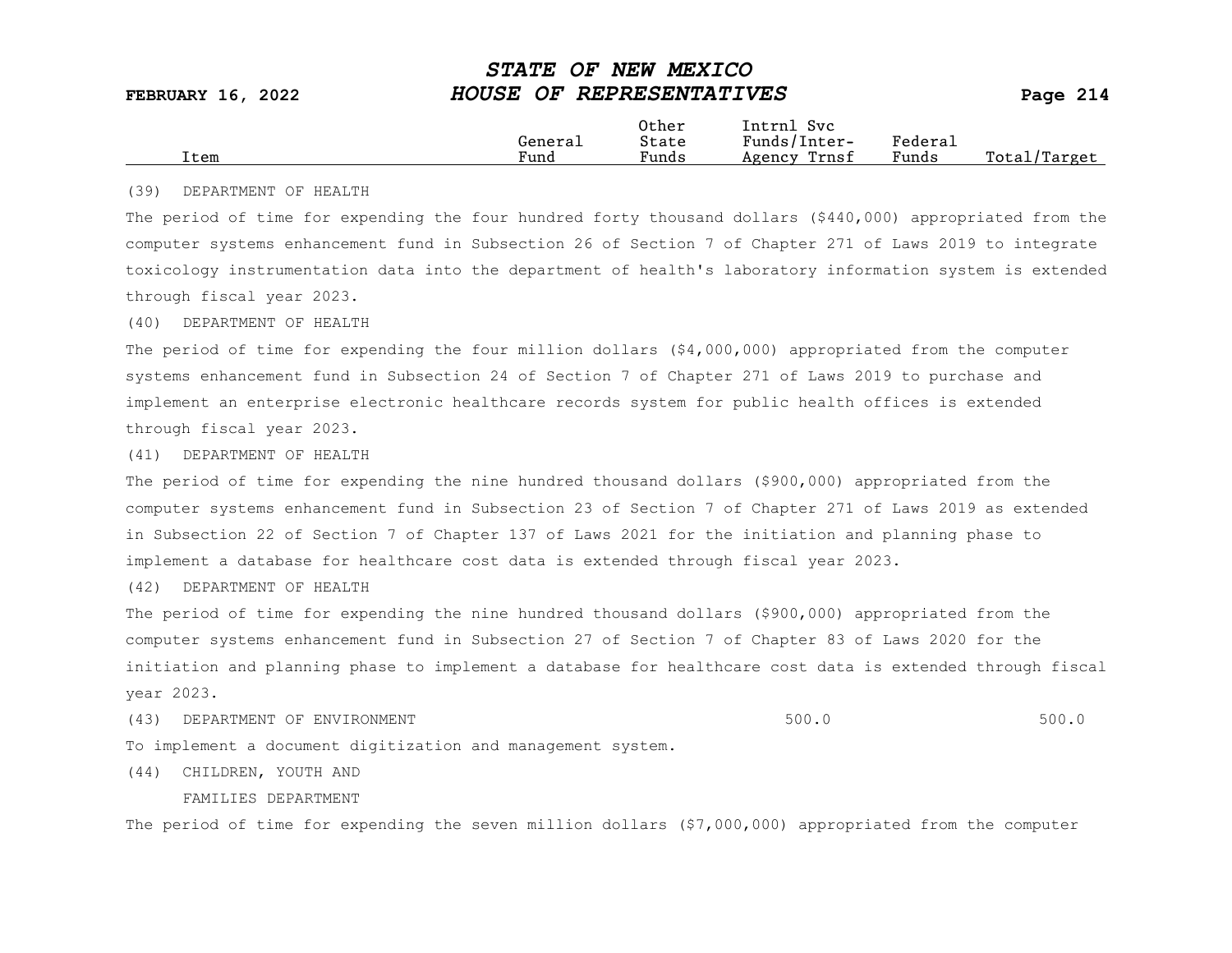| Item                                                                                                      | General<br>Fund | Other<br>State<br>Funds | Intrnl Svc<br>Funds/Inter-<br>Agency Trnsf | Federal<br>Funds | Total/Target |
|-----------------------------------------------------------------------------------------------------------|-----------------|-------------------------|--------------------------------------------|------------------|--------------|
| systems enhancement fund in Subsection 37 of Section 7 of Chapter 83 of Laws 2020 to continue the         |                 |                         |                                            |                  |              |
| modernization of the comprehensive child welfare information system is extended through fiscal year 2023. |                 |                         |                                            |                  |              |
| (45)<br>CORRECTIONS DEPARTMENT                                                                            |                 |                         | 6, 238.0                                   |                  | 6, 238.0     |
| To continue the implementation of an electronic health record system with a commercial off-the-shelf      |                 |                         |                                            |                  |              |
| solution.                                                                                                 |                 |                         |                                            |                  |              |
| (46)<br>DEPARTMENT OF PUBLIC SAFETY                                                                       |                 |                         | 1,990.0                                    |                  | 1,990.0      |
| To purchase and implement enhanced cybersecurity hardware and software for the criminal justice           |                 |                         |                                            |                  |              |
| information services network.                                                                             |                 |                         |                                            |                  |              |
| DEPARTMENT OF PUBLIC SAFETY<br>(47)                                                                       |                 |                         | 3,380.0                                    |                  | 3,380.0      |
| To implement an intelligence-led policing and public safety system.                                       |                 |                         |                                            |                  |              |
| DEPARTMENT OF PUBLIC SAFETY<br>(48)                                                                       |                 |                         |                                            |                  |              |
| The period of time for expending the five million four hundred sixty-five thousand dollars (\$5,465,000)  |                 |                         |                                            |                  |              |
| appropriated from other state funds in Subsection 43 of Section 7 of Chapter 83 of Laws 2020 Second       |                 |                         |                                            |                  |              |
| Session to continue the implementation of a commercial off-the-shelf records management system is         |                 |                         |                                            |                  |              |
| extended through fiscal year 2023.                                                                        |                 |                         |                                            |                  |              |
| DEPARTMENT OF PUBLIC SAFETY<br>(49)                                                                       |                 |                         |                                            |                  |              |
| The period of time for expending the three million dollars (\$3,000,000) appropriated from other state    |                 |                         |                                            |                  |              |
| funds in Subsection 41 of Section 7 of Chapter 83 of Laws 2020 Second Session to upgrade the computer     |                 |                         |                                            |                  |              |
| aided dispatch system is extended through fiscal year 2023.                                               |                 |                         |                                            |                  |              |
| PUBLIC EDUCATION DEPARTMENT<br>(50)                                                                       |                 |                         |                                            |                  |              |
| The period of time for expending the two hundred fifty-four thousand three hundred dollars (\$254,300)    |                 |                         |                                            |                  |              |
| appropriated from the public education reform fund in Subsection 45 of Section 7 of Chapter 83 of Laws    |                 |                         |                                            |                  |              |
| 2020 to develop and implement an integrated data exchange system for educator preparation programs is     |                 |                         |                                            |                  |              |
| extended through fiscal year 2023.                                                                        |                 |                         |                                            |                  |              |
| PUBLIC EDUCATION DEPARTMENT<br>(51)                                                                       |                 |                         |                                            |                  |              |
|                                                                                                           |                 |                         |                                            |                  |              |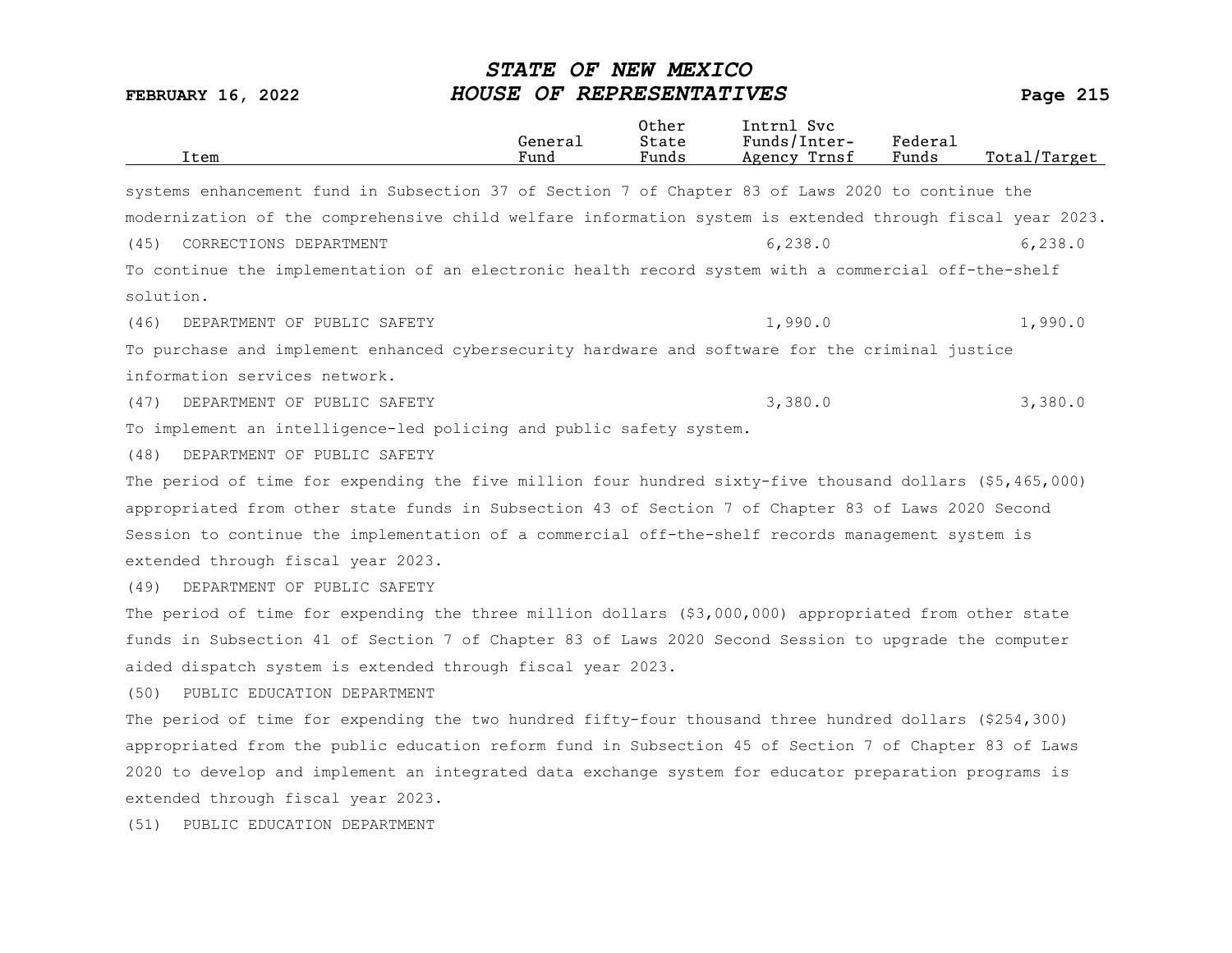|      |         | Other | Intrnl<br>Svc   |                       |                  |
|------|---------|-------|-----------------|-----------------------|------------------|
|      | General | State | Funds/Inter-    | Federa <sub>1</sub>   |                  |
| Item | Fund    | Funds | Trnsf<br>Agency | $\mathbf{r}$<br>Funds | Total<br>'Target |
|      |         |       |                 |                       |                  |

The period of time for expending the one million five hundred fifty-eight thousand four hundred dollars (\$1,558,400) appropriated from the public education reform fund in Subsection 46 of Section 7 of Chapter 83 of Laws 2020 to develop and implement a consolidated grant management system is extended through fiscal year 2023. (52) HIGHER EDUCATION DEPARTMENT 3,250.0 1,000.0 4,250.0

|      | Section 8. COMPENSATION APPROPRIATIONS.--                  |         |          |          |           |
|------|------------------------------------------------------------|---------|----------|----------|-----------|
|      | TOTAL INFORMATION TECHNOLOGY APPROPRIATIONS                | 4,112.6 | 64,056.8 | 78,505.2 | 146,674.6 |
|      | For a shared services enterprise resource planning system. |         |          |          |           |
| (53) | HIGHER EDUCATION DEPARTMENT                                |         | 6,000.0  |          | 6,000.0   |
|      | For a commercial off-the-shelf longitudinal data system.   |         |          |          |           |
|      | (52) HIGHER EDUCATION DEPARTMENT                           |         | 3.250.0  | 1,000.0  | 4,250.0   |

A. Thirty-one million five hundred fifty-nine thousand four hundred dollars (\$31,559,400) is appropriated from the general fund to the department of finance and administration for fiscal year 2022 to provide a salary increase of three percent to each employee in a budgeted position who has completed their probationary period subject to satisfactory job performance or for another purpose authorized in this section. Police officers of the department of public safety shall be exempt from the requirement to complete their probationary period. The salary increase shall be effective the first full pay period after April 1, 2022 and distributed as follows:

(1) ninety-eight thousand nine hundred dollars (\$98,900) for permanent legislative employees, including permanent employees of the legislative council service, legislative finance committee, legislative education study committee, legislative building services, house and senate, house and senate chief clerks' offices and house and senate leadership;

(2) one million four hundred seventy-two thousand seven hundred dollars (\$1,472,700) for judicial permanent employees including magistrate judges, elected district attorneys, district attorney permanent employees, public defender department permanent employees, judicial hearing officers and judicial special commissioners, excluding supreme court justices, court of appeals judges, district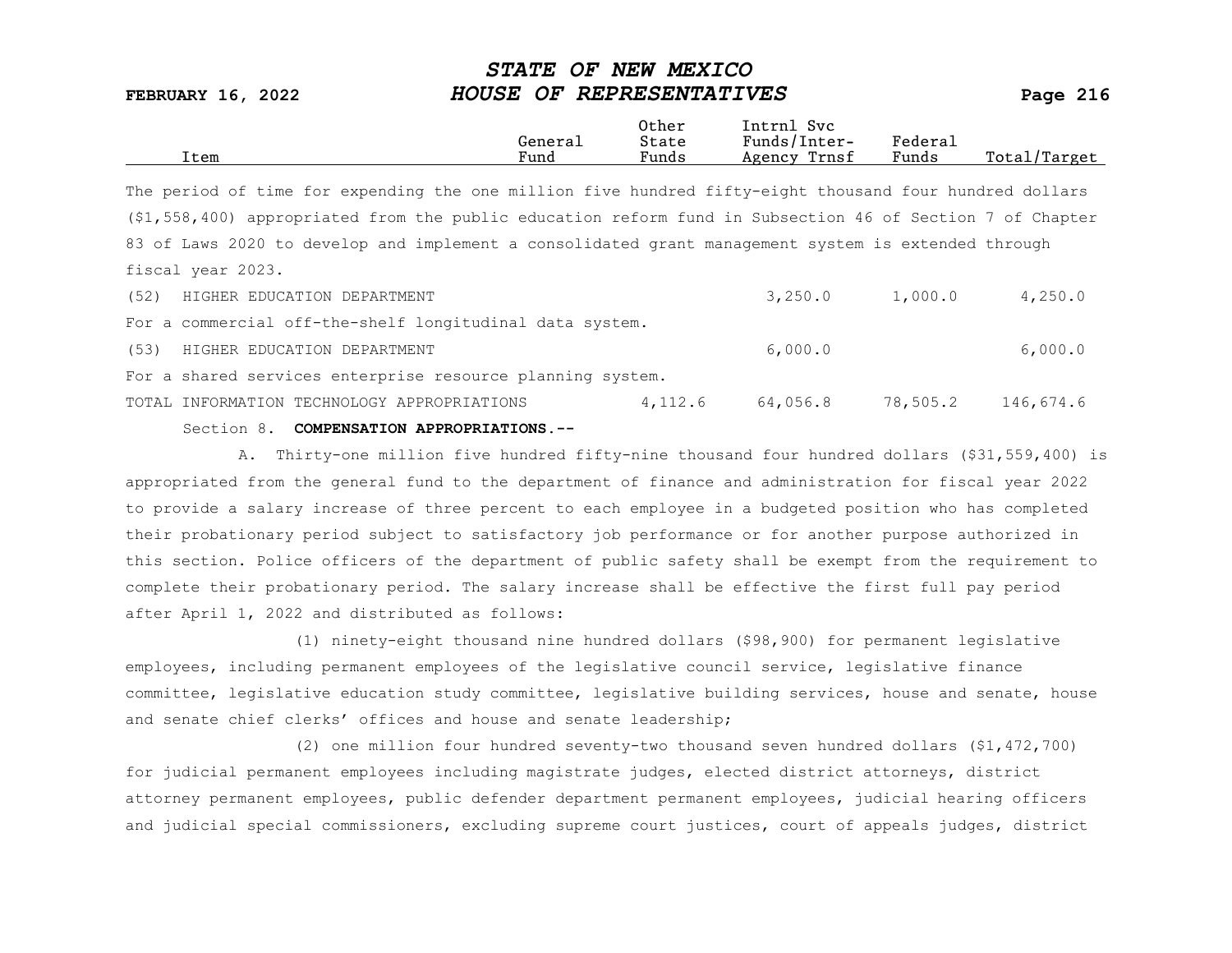|  | Item | Generai<br>Fund | Other<br>State<br>$\sim$<br>Funds | Intrnl<br><b>Svc</b><br>Funds/Inter-<br>Trnsf<br>Agency | Federau<br>Funds | Total<br>Target |
|--|------|-----------------|-----------------------------------|---------------------------------------------------------|------------------|-----------------|
|--|------|-----------------|-----------------------------------|---------------------------------------------------------|------------------|-----------------|

court judges and metropolitan court judges;

(3) one hundred sixty-nine thousand nine hundred dollars (\$169,900) for supreme court justices, court of appeals judges, district court judges and metropolitan court judges;

(4) four million seven hundred two thousand eight hundred dollars (\$4,702,800) for incumbents in agencies governed by the State Personnel Act, the New Mexico state police career pay system, attorney general employees, workers' compensation judges and executive exempt employees;

(5) five million eight hundred ninety-two thousand nine hundred dollars (\$5,892,900) to the higher education department for nonstudent faculty and staff of two-year and four-year public postsecondary educational institutions, New Mexico military institute, New Mexico school for the blind and visually impaired and New Mexico school for the deaf;

(6) nineteen million two hundred twenty-two thousand two hundred dollars (\$19,222,200) to the public education department for public school employees. The funds shall be distributed in accordance to the proportion of state equalization guarantee funding received by each school district and charter school. School districts and charter schools may distribute the equivalent of one quarter of the three percent in the form of employee retention stipends to each returning employee no later than August 2022.

B. One hundred forty million eight hundred dollars (\$140,000,800) is appropriated from the general fund to the department of finance and administration for fiscal year 2023 to pay all costs attributable to the general fund of providing an average salary increase of four percent, in addition to the continuation of increases appropriated in Subsection A, to employees in budgeted positions who have completed their probationary period subject to satisfactory job performance. This appropriation includes sufficient funding to provide all affected employees an hourly salary of at least fifteen dollars (\$15.00). Police officers of the department of public safety shall be exempt from the requirement to complete their probationary period. The salary increases shall be effective the first full pay period after July 1, 2022 and distributed as follows: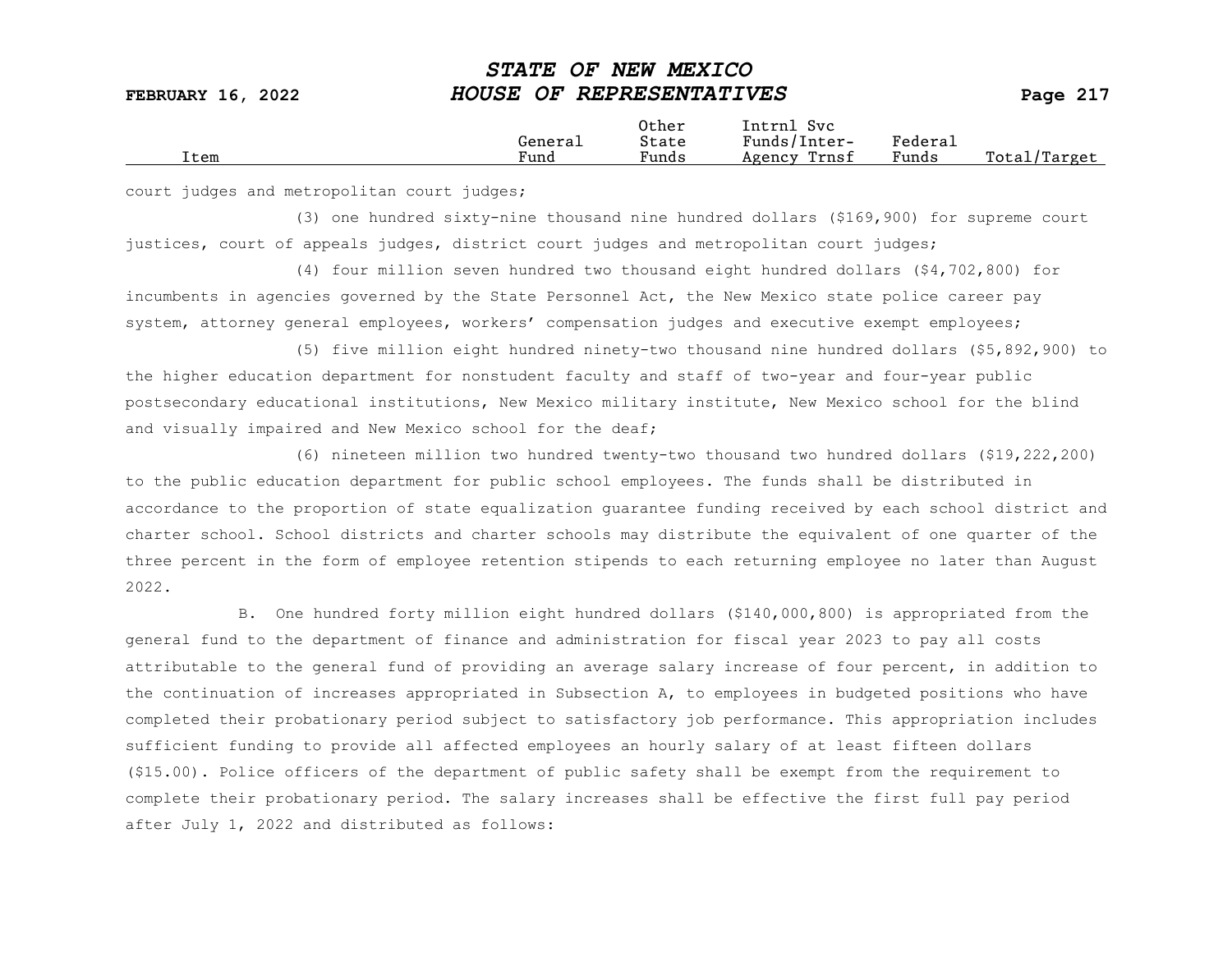|      |                      | Other                             | Intrnl<br>Sv c  |                           |                 |
|------|----------------------|-----------------------------------|-----------------|---------------------------|-----------------|
|      | Genera⊥              | State                             | Funds/Inter-    | ${}_{\rm Federa_{\perp}}$ |                 |
| Item | $\mathbf{r}$<br>Fund | $\overline{\phantom{a}}$<br>Funds | Trnsf<br>Agency | Funds                     | Total<br>Target |

(1) one million twenty-two thousand dollars (\$1,022,000) for permanent legislative employees, including permanent employees of the legislative council service, legislative finance committee, legislative education study committee, legislative building services, house and senate, house and senate chief clerks' offices and house and senate leadership;

(2) fifteen million two hundred twenty thousand six hundred dollars (\$15,220,600) for judicial permanent employees including magistrate judges, elected district attorneys, district attorney permanent employees, public defender department permanent employees, judicial hearing officers and judicial special commissioners, excluding supreme court justices, court of appeals judges, district court judges and metropolitan court judges; the appropriation includes sufficient funding for an additional three percent for elected district attorneys;

(3) one million six hundred ninety thousand eight hundred dollars (\$1,690,800) in combination with appropriations in Section 4 of this act to provide supreme court justices, court of appeals judges, district court judges and metropolitan court judges a salary increase of seventeen percent. An additional amount is included in Section 4 of this act to provide salary increases contingent on enactment of provisions of Senate Bill 2 or similar legislation of the second session of the fiftyfifth legislature increasing justice salaries;

(4) fifty-seven million six hundred twenty-one thousand five hundred dollars (\$57,621,500) for incumbents in agencies governed by the State Personnel Act, the New Mexico state police career pay system, attorney general employees, workers' compensation judges and executive exempt employees; and

(5) sixty-four million four hundred forty-five thousand nine hundred dollars (\$64,445,900) to the higher education department for nonstudent faculty and staff of two-year and fouryear public postsecondary educational institutions, New Mexico military institute, New Mexico school for the blind and visually impaired and New Mexico school for the deaf.

C. Four million two hundred thirty thousand one hundred dollars (\$4,230,100) is appropriated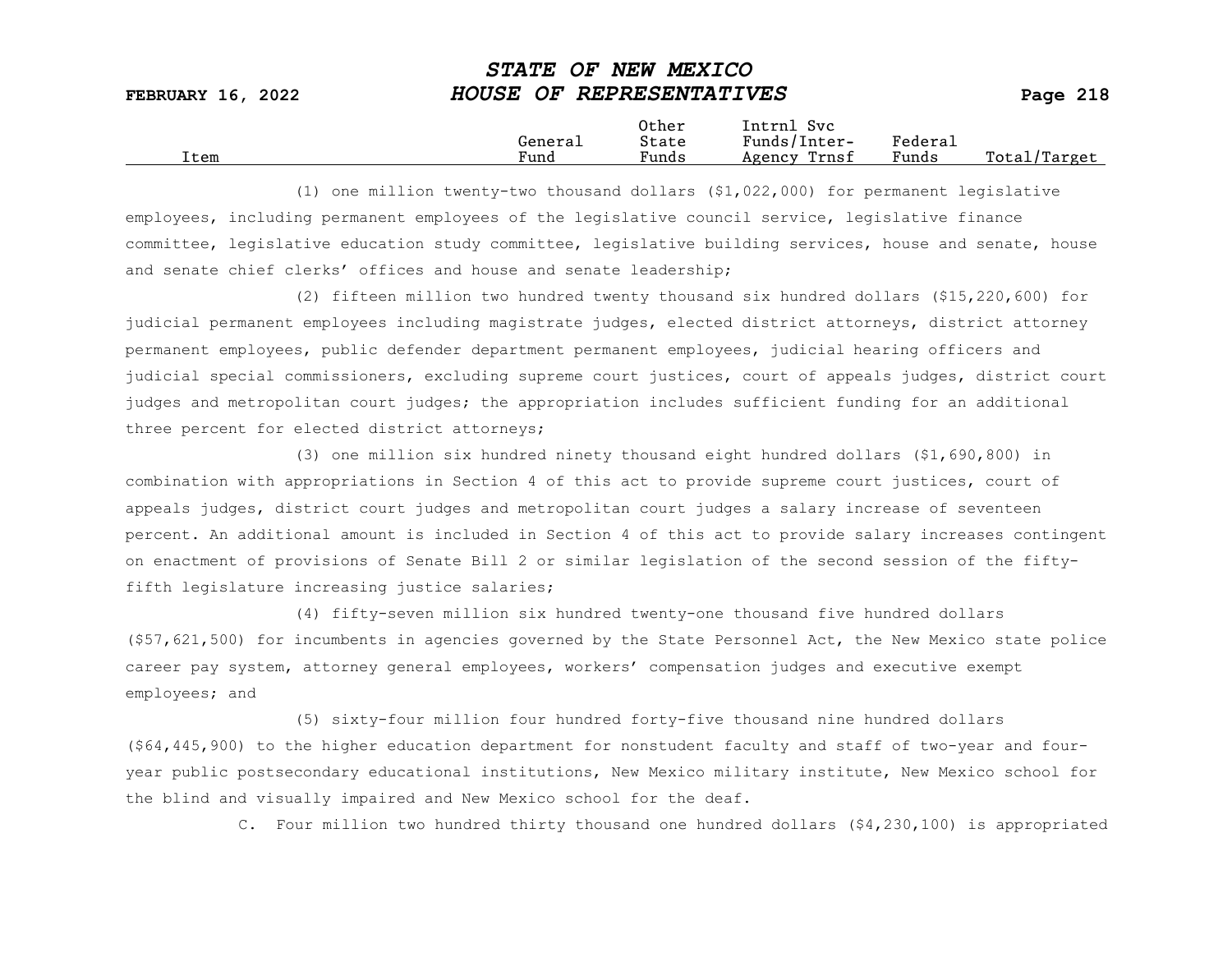|      |         | Other                 | Intrnl<br>Sv c  |                     |                   |
|------|---------|-----------------------|-----------------|---------------------|-------------------|
|      | Generai | State                 | Funds/Inter-    | Federa <sub>1</sub> |                   |
| Item | Fund    | $\mathbf{r}$<br>Funds | Trnsf<br>Agency | Funds               | Total,<br>'Target |

from the general fund to the department of finance and administration for fiscal year 2023 to increase medical insurance premiums paid by employers on behalf of state employees covered by health plans managed by the general services department by five percent.

D. The department of finance and administration shall distribute a sufficient amount to each agency to provide the appropriate increases for those employees whose salaries are received as a result of the general fund appropriation in the General Appropriation Act of 2021 or 2022. Any unexpended balances remaining at the end of fiscal year 2023 shall revert to the general fund.

E. For those state employees whose salaries are referenced in or received as a result of nongeneral fund appropriations in the General Appropriation Act of 2021 or 2022, the department of finance and administration shall transfer from the appropriate fund to the appropriate agency the amount required for the salary increases equivalent to those provided for in this section. Such amounts are appropriated for expenditure in fiscal year 2022 and fiscal year 2023. Any unexpended balances remaining at the end of fiscal year 2023 shall revert to the appropriate fund.

F. Twelve million five hundred twelve thousand three hundred dollars (\$12,512,300) is appropriated from the general fund to the department of finance and administration in fiscal year 2023 to provide faculty and staff of two-year and four-year public postsecondary educational institutions, New Mexico military institute, New Mexico school for the blind and visually impaired and New Mexico school for the deaf covered by a pension plan created under the Educational Retirement Act the one percent employer-paid pension contribution increase authorized in Chapter 44 of Laws 2021 and an additional one percent increase, contingent on enactment of Senate Bill 36 or similar legislation of the second session of the fifty-fifth legislature increasing employer paid pension contributions. Any unexpended balances remaining at the end of fiscal year 2023 shall revert to the general fund.

Section 9. SPECIAL TRANSPORTATION APPROPRIATIONS. -- The following amounts are appropriated from the general fund to the department of transportation for the purposes specified. Unless otherwise indicated, the appropriation may be expended in fiscal year 2022 and subsequent fiscal years. Unexpended balances of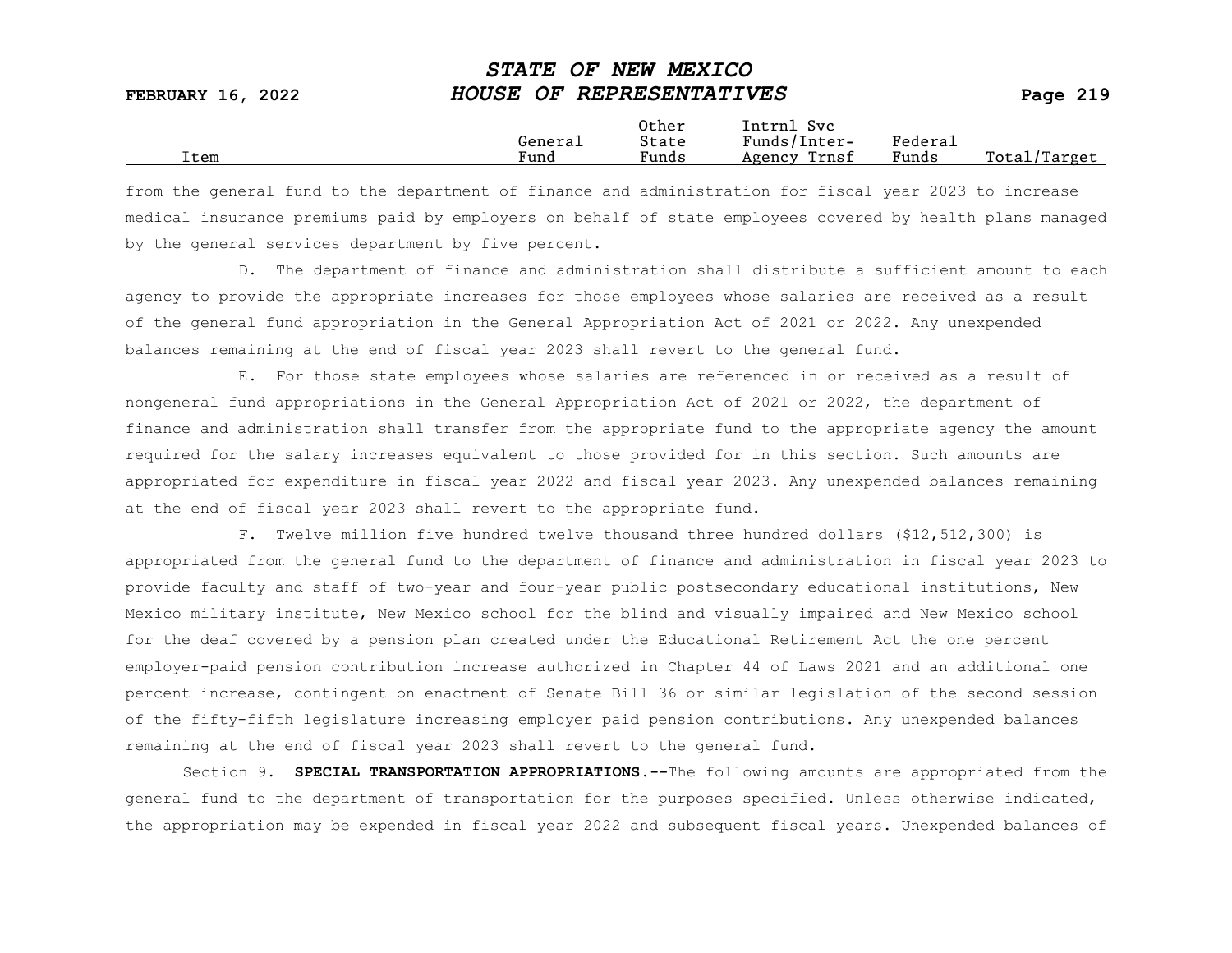| Item                                                                                                       | General<br>Fund | Other<br>State<br>Funds | Intrnl Svc<br>Funds/Inter-<br>Agency Trnsf | Federal<br>Funds | Total/Target |
|------------------------------------------------------------------------------------------------------------|-----------------|-------------------------|--------------------------------------------|------------------|--------------|
| the appropriations remaining at the end of fiscal year 2025 shall revert to the appropriate fund.          |                 |                         |                                            |                  |              |
| DEPARTMENT OF TRANSPORTATION<br>(1)                                                                        | 5,000.0         |                         |                                            |                  | 5,000.0      |
| For essential air service for expenditure in fiscal years 2023 through 2025.                               |                 |                         |                                            |                  |              |
| (2)<br>DEPARTMENT OF TRANSPORTATION                                                                        | 25,000.0        |                         |                                            |                  | 25,000.0     |
| For the rural infrastructure accelerator grant program for interstate 40 and interstate 10 planning.       |                 |                         |                                            |                  |              |
| DEPARTMENT OF TRANSPORTATION<br>(3)                                                                        | 5,000.0         |                         |                                            |                  | 5,000.0      |
| To plan, design, construct, renovate and equip upgrades to regional airports statewide, including one      |                 |                         |                                            |                  |              |
| million five hundred thousand dollars (\$1,500,000) for Grants airport in Cibola county. The appropriation |                 |                         |                                            |                  |              |
| in this section shall be used in combination with the appropriation made for the same purpose in Section   |                 |                         |                                            |                  |              |
| 2(P) of Chapter 4 of Laws 2021 (2nd S.S.) for expenditure in fiscal years 2023 through 2025.               |                 |                         |                                            |                  |              |
| DEPARTMENT OF TRANSPORTATION<br>(4)                                                                        | 9,000.0         |                         |                                            |                  | 9,000.0      |
| To purchase equipment in transportation district offices statewide.                                        |                 |                         |                                            |                  |              |
| (5)<br>DEPARTMENT OF TRANSPORTATION                                                                        | 60,000.0        |                         |                                            |                  | 60,000.0     |
| To the transportation project fund for expenditure in fiscal years 2023 through 2025 to carry out the      |                 |                         |                                            |                  |              |
| provisions of Section 67-3-78 NMSA 1978.                                                                   |                 |                         |                                            |                  |              |
| DEPARTMENT OF TRANSPORTATION<br>(6)                                                                        | 247,500.0       |                         |                                            |                  | 247,500.0    |
| For acquisition of rights-of-way, planning, design and construction and to match other state funds for     |                 |                         |                                            |                  |              |
| projects. Appropriations made in this section may be used for projects including: interstate 40 corridor   |                 |                         |                                            |                  |              |
| in McKinley and Cibola counties; a new state road in Santa Teresa in Dona Ana county; New Mexico highway   |                 |                         |                                            |                  |              |
| 180 in Grant county; Bobby Foster road to Mesa del Sol in Bernalillo county; interstate 25 from            |                 |                         |                                            |                  |              |
| Montgomery boulevard to Comanche road in Bernalillo county; Isleta boulevard in Bernalillo County; Paseo   |                 |                         |                                            |                  |              |
| del Volcan in Sandoval and Bernalillo counties; New Mexico highway 4 in Sandoval county; an interchange    |                 |                         |                                            |                  |              |
| at New Mexico Highway 6 and interstate 25 in Valencia county; Cerrillos road in Santa Fe county; Pinon     |                 |                         |                                            |                  |              |
| Hills boulevard in San Juan county; and New Mexico highway 39 in Mosquero in Harding and San Miguel        |                 |                         |                                            |                  |              |
| counties; and for other road construction and maintenance projects on state-managed roads. Up to twenty    |                 |                         |                                            |                  |              |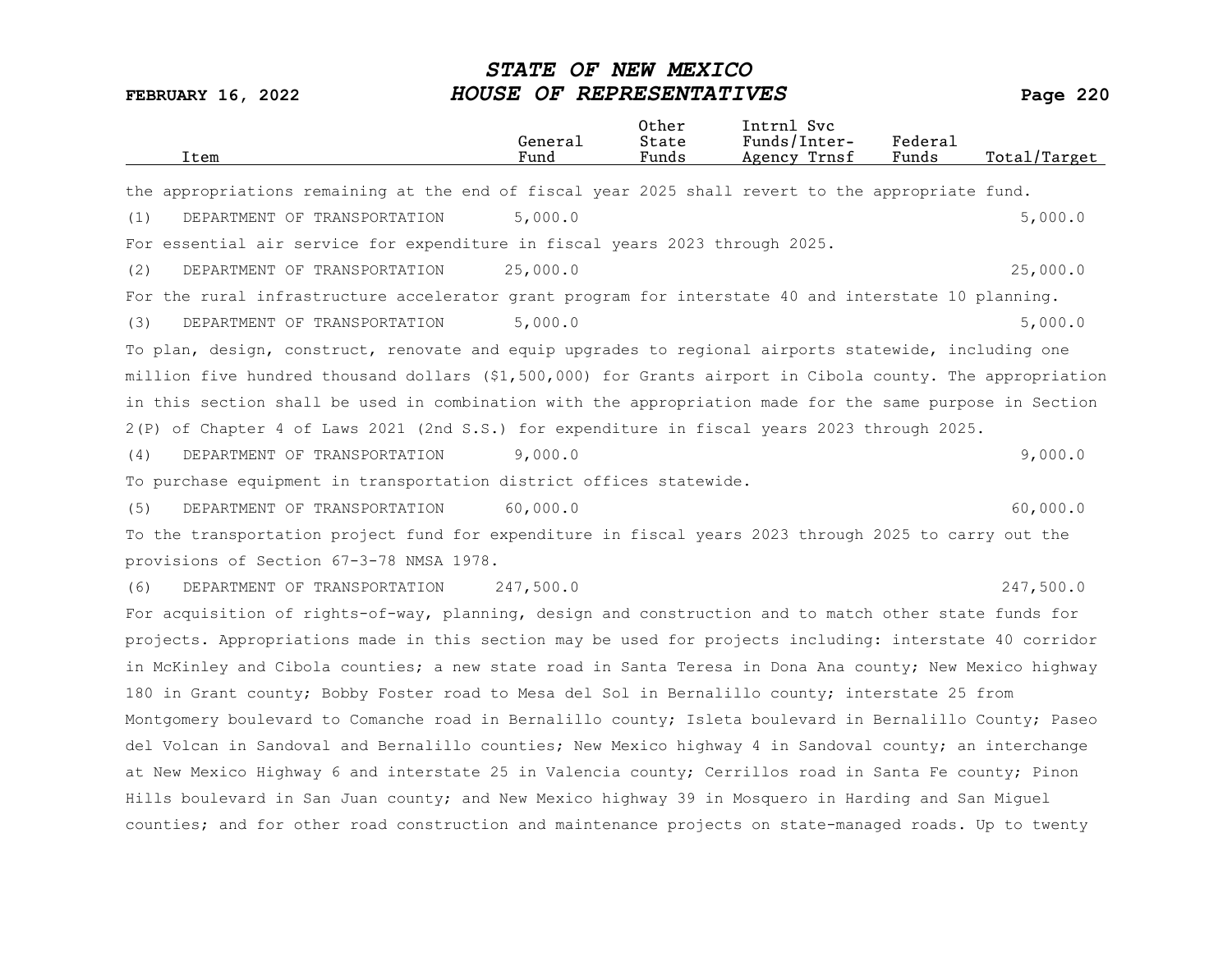| Item                                                                                                          | General<br>Fund | Other<br>State<br>Funds | Intrnl Svc<br>Funds/Inter-<br>Agency Trnsf | Federal<br>Funds | Total/Target |
|---------------------------------------------------------------------------------------------------------------|-----------------|-------------------------|--------------------------------------------|------------------|--------------|
| million dollars (\$20,000,000) may be used to address cost overruns on road projects. The appropriation       |                 |                         |                                            |                  |              |
| includes ten million dollars (\$10,000,000) for planning, design and right-of-way acquisition for the         |                 |                         |                                            |                  |              |
| preservation, rehabilitation, preventative maintenance, reconstruction and new construction of state-         |                 |                         |                                            |                  |              |
| owned and tribal- and local-owned bridges.                                                                    |                 |                         |                                            |                  |              |
| (7)<br>DEPARTMENT OF TRANSPORTATION                                                                           | 20,000.0        |                         |                                            |                  | 20,000.0     |
| For statewide rest area improvements.                                                                         |                 |                         |                                            |                  |              |
| DEPARTMENT OF TRANSPORTATION<br>(8)                                                                           | 2,000.0         |                         |                                            |                  | 2,000.0      |
| For design and construction of wildlife corridors to mitigate wildlife-vehicle collisions on state-           |                 |                         |                                            |                  |              |
| managed roads.                                                                                                |                 |                         |                                            |                  |              |
| TOTAL SPECIAL                                                                                                 |                 |                         |                                            |                  |              |
| TRANSPORTATION APPROPRIATIONS                                                                                 | 373,500.0       |                         |                                            |                  | 373,500.0    |
| Section 10. OTHER SPECIAL APPROPRIATIONS.--Unless otherwise indicated, the following amounts are              |                 |                         |                                            |                  |              |
| appropriated from the one billion sixty-nine million one hundred seventy-five thousand dollars                |                 |                         |                                            |                  |              |
| (\$1,069,175,000) transferred to the appropriation contingency fund of the general fund in Section 1 of       |                 |                         |                                            |                  |              |
| Chapter 4 of Laws 2021 ( $2nd$ S.S.) to the following agencies through fiscal year 2025. Any unexpended funds |                 |                         |                                            |                  |              |
| at the end of fiscal year 2025 shall revert to the general fund, unless otherwise indicated.                  |                 |                         |                                            |                  |              |
| ADMINISTRATIVE OFFICE OF<br>(1)                                                                               |                 |                         |                                            |                  |              |
| THE COURTS                                                                                                    | 20,000.0        |                         |                                            |                  | 20,000.0     |
| For judges retirement solvency. The appropriation is from the general fund and not the appropriation          |                 |                         |                                            |                  |              |
| contingency fund.                                                                                             |                 |                         |                                            |                  |              |
| ADMINISTRATIVE OFFICE<br>(2)                                                                                  |                 |                         |                                            |                  |              |
| OF THE COURTS                                                                                                 | 500.0           |                         |                                            |                  | 500.0        |
| For pretrial services monitoring. The appropriation is from the general fund and not the appropriation        |                 |                         |                                            |                  |              |
| contingency fund.                                                                                             |                 |                         |                                            |                  |              |
| (3)<br>TAXATION AND REVENUE DEPARTMENT                                                                        | 275.0           |                         |                                            |                  | 275.0        |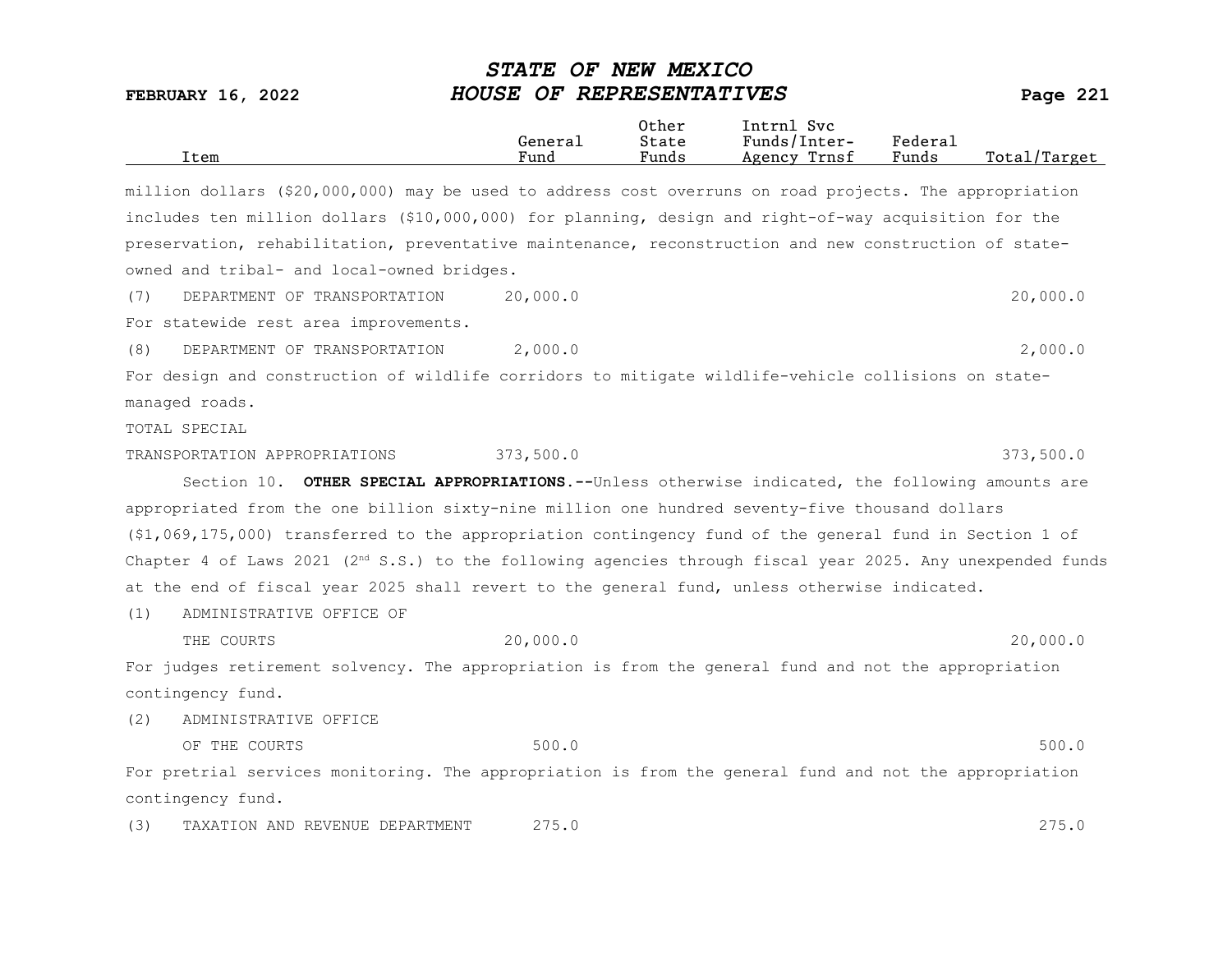|     | Item                                                                                                       | General<br>Fund | Other<br>State<br>Funds | Intrnl Svc<br>Funds/Inter-<br>Agency Trnsf | Federal<br>Funds | Total/Target |
|-----|------------------------------------------------------------------------------------------------------------|-----------------|-------------------------|--------------------------------------------|------------------|--------------|
|     | To purchase and install a mail processing inserter. The appropriation is from the general fund and not     |                 |                         |                                            |                  |              |
|     | the appropriation contingency fund.                                                                        |                 |                         |                                            |                  |              |
| (4) | DEPARTMENT OF FINANCE                                                                                      |                 |                         |                                            |                  |              |
|     | AND ADMINISTRATION                                                                                         | 5,000.0         |                         |                                            |                  | 5,000.0      |
|     | To implement conservation actions for species of greatest conservation need, including improvements to     |                 |                         |                                            |                  |              |
|     | properties statewide.                                                                                      |                 |                         |                                            |                  |              |
| (5) | DEPARTMENT OF FINANCE                                                                                      |                 |                         |                                            |                  |              |
|     | AND ADMINISTRATION                                                                                         | 8,000.0         |                         |                                            |                  | 8,000.0      |
|     | For cost overruns for state government capital outlay projects.                                            |                 |                         |                                            |                  |              |
| (6) | DEPARTMENT OF FINANCE                                                                                      |                 |                         |                                            |                  |              |
|     | AND ADMINISTRATION                                                                                         | 5,000.0         |                         |                                            |                  | 5,000.0      |
|     | To plan, design, construct, renovate and make improvements to building 32 or the residential housing       |                 |                         |                                            |                  |              |
|     | unit located at Navajo preparatory school in San Juan county.                                              |                 |                         |                                            |                  |              |
| (7) | DEPARTMENT OF FINANCE                                                                                      |                 |                         |                                            |                  |              |
|     | AND ADMINISTRATION                                                                                         | 67,000.0        |                         |                                            |                  | 67,000.0     |
|     | For evidence-based criminal justice reform efforts and police recruitment and retention stipends. The      |                 |                         |                                            |                  |              |
|     | department of finance and administration shall transfer nine million dollars (\$9,000,000) to the          |                 |                         |                                            |                  |              |
|     | department of health to establish criteria for distribution of grants supporting violence intervention     |                 |                         |                                            |                  |              |
|     | programs statewide, awarding no more than three million dollars (\$3,000,000) per year through fiscal year |                 |                         |                                            |                  |              |
|     | 2025. The department of finance and administration shall transfer four million dollars (\$4,000,000) to    |                 |                         |                                            |                  |              |
|     | the administrative office of the courts to establish criteria for the distribution of grants supporting    |                 |                         |                                            |                  |              |
|     | pretrial services statewide, awarding no more than one million three hundred forty thousand dollars        |                 |                         |                                            |                  |              |
|     | $(51, 340, 000)$ per year through fiscal year 2025. The four million dollars $(54, 000, 000)$ for pretrial |                 |                         |                                            |                  |              |
|     | services includes sufficient funding for the administrative office of the courts to provide monitoring     |                 |                         |                                            |                  |              |
|     | twenty-four hours per day, seven days per week. The department of finance and administration shall         |                 |                         |                                            |                  |              |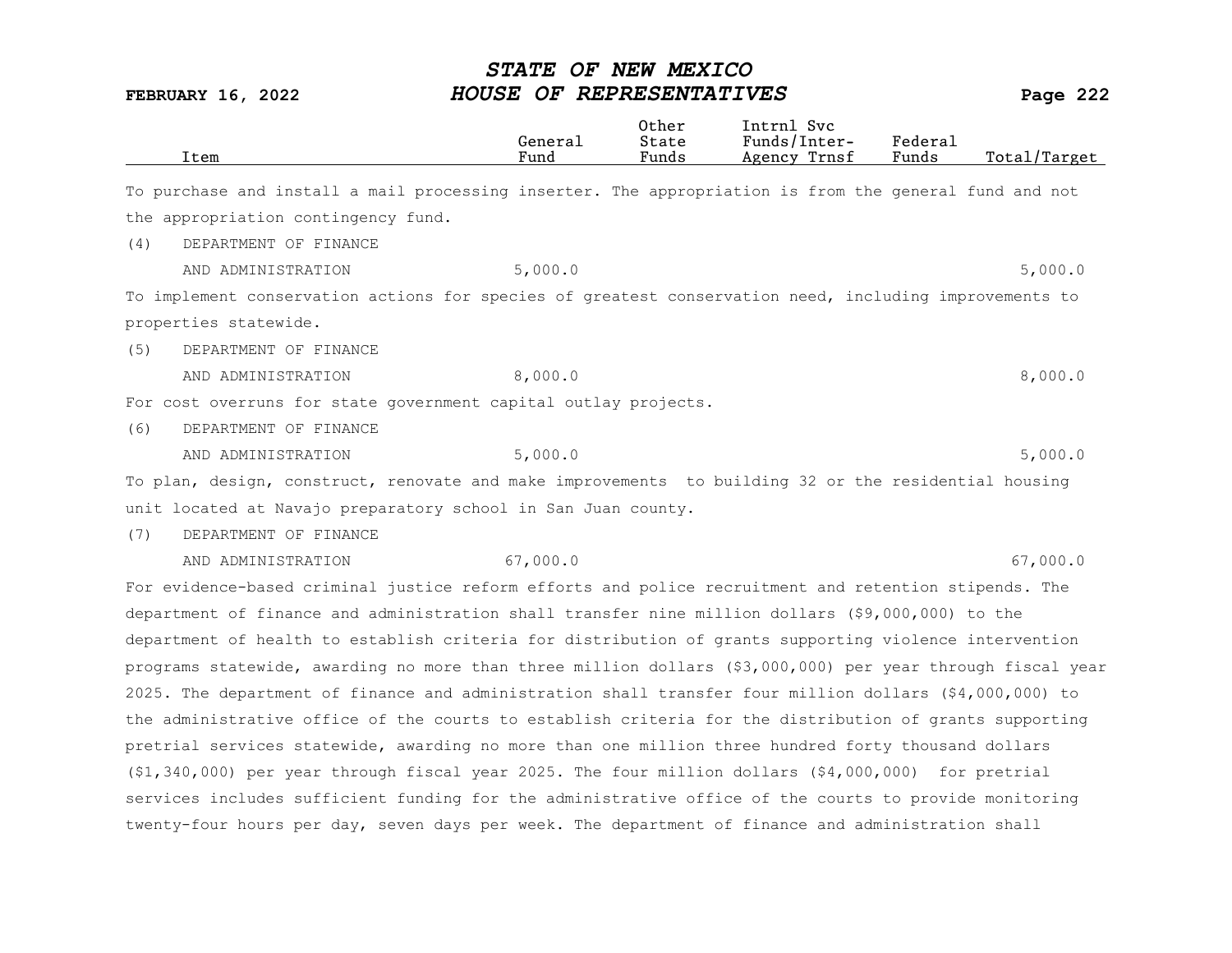| HOUSE OF REPRESENTATIVES<br><b>FEBRUARY 16, 2022</b>                                                       |                 |                         |                                            |                  |              |
|------------------------------------------------------------------------------------------------------------|-----------------|-------------------------|--------------------------------------------|------------------|--------------|
| Item                                                                                                       | General<br>Fund | Other<br>State<br>Funds | Intrnl Svc<br>Funds/Inter-<br>Agency Trnsf | Federal<br>Funds | Total/Target |
| establish criteria for distribution of four million dollars $(§4,000,000)$ to law enforcement agencies to  |                 |                         |                                            |                  |              |
| support community-oriented policing or other evidence-based forms of police training, awarding no more     |                 |                         |                                            |                  |              |
| than one million three hundred forty thousand dollars (\$1,340,000) per year through fiscal year 2025. The |                 |                         |                                            |                  |              |
| appropriation to the department of finance and administration includes fifty million dollars               |                 |                         |                                            |                  |              |

STATE OF NEW MEXICO

(\$50,000,000) to distribute to local law enforcement agencies that use or intend to use communityoriented policing for officer recruitment or retention stipends, with no more than ten million dollars (\$10,000,000) distributed per fiscal year through fiscal year 2027. The appropriation is from the general fund and not the appropriation contingency fund.

(8) DEPARTMENT OF FINANCE

AND ADMINISTRATION 5,000.0 5,000.0

For a green corridor in Taos, including road erosion control, water line repairs, wildfire risk management and watershed management.

(9) DEPARTMENT OF FINANCE

AND ADMINISTRATION 10,000.0 10.000.0 10,000 10,000.0

To provide housing assistance for homeless persons.

(10) DEPARTMENT OF FINANCE

AND ADMINISTRATION 10,000.0 10.000.0 10,000 10,000.0 For the New Mexico mortgage finance authority to acquire, build and rehabilitate, including weatherization, affordable energy efficient housing, financing and other housing services statewide, pursuant to the provisions of the New Mexico Housing Trust Fund Act and the Affordable Housing Act.

(11) DEPARTMENT OF FINANCE

AND ADMINISTRATION 10,000.0 10.000.0 10,000 10,000.0 To the destination-based sourcing safety net fund. The appropriation is contingent on enactment of Senate Bill 137 or similar legislation of the second session of the fifty-fifth legislature creating the fund. (12) DEPARTMENT OF FINANCE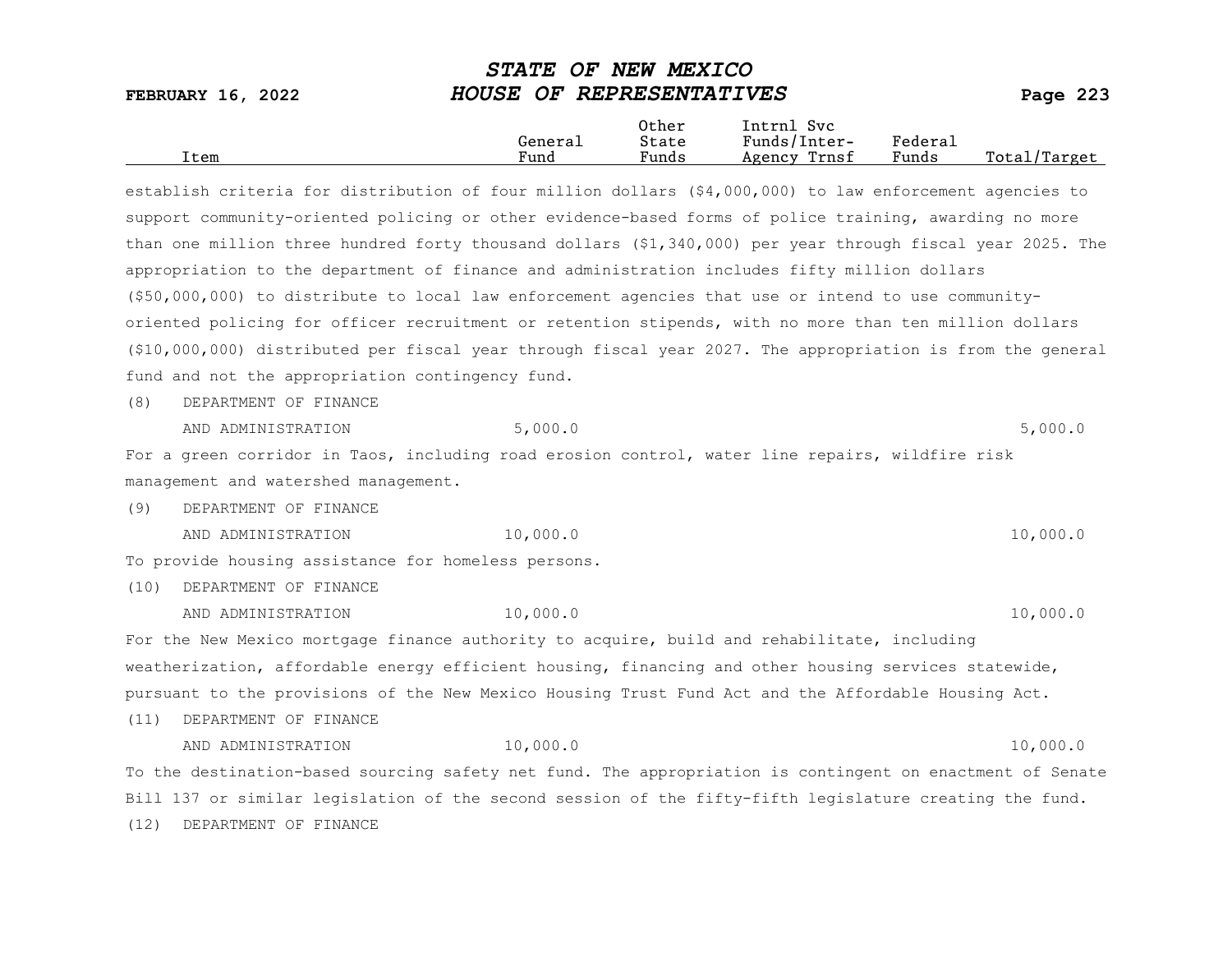|         | Item                                                                                                       | General<br>Fund | Other<br>State<br>Funds | Intrnl Svc<br>Funds/Inter-<br>Agency Trnsf | Federal<br>Funds | Total/Target |
|---------|------------------------------------------------------------------------------------------------------------|-----------------|-------------------------|--------------------------------------------|------------------|--------------|
|         | AND ADMINISTRATION                                                                                         | 50,000.0        |                         |                                            |                  | 50,000.0     |
|         | To the public-private partnership project fund, contingent on enactment of House Bill 55 of the second     |                 |                         |                                            |                  |              |
|         | session of the fifty-fifth legislature creating the fund, for the New Mexico finance authority and New     |                 |                         |                                            |                  |              |
|         | Mexico environment department public-private partnership. Up to five hundred thousand dollars (\$500,000)  |                 |                         |                                            |                  |              |
|         | may be expended for administrative costs at the New Mexico finance authority and up to five hundred        |                 |                         |                                            |                  |              |
|         | thousand dollars (\$500,000) may be expended for administrative costs at the New Mexico environment        |                 |                         |                                            |                  |              |
|         | department.                                                                                                |                 |                         |                                            |                  |              |
| (13)    | DEPARTMENT OF FINANCE                                                                                      |                 |                         |                                            |                  |              |
|         | AND ADMINISTRATION                                                                                         | 5,000.0         |                         |                                            |                  | 5,000.0      |
|         | To plan, design, construct, renovate and equip improvements at red rock park in Gallup in McKinley         |                 |                         |                                            |                  |              |
| county. |                                                                                                            |                 |                         |                                            |                  |              |
| (14)    | DEPARTMENT OF FINANCE                                                                                      |                 |                         |                                            |                  |              |
|         | AND ADMINISTRATION                                                                                         | 45,000.0        |                         |                                            |                  | 45,000.0     |
|         | To plan, design, furnish and equip regional recreation centers and quality of life projects statewide.     |                 |                         |                                            |                  |              |
|         | No more than twenty-seven million five hundred thousand dollars (\$27,500,000) of this appropriation shall |                 |                         |                                            |                  |              |
|         | be expended in a single fiscal year. Five million dollars (\$5,000,000) is from the general fund and the   |                 |                         |                                            |                  |              |
|         | remaining amount is from the appropriation contingency fund.                                               |                 |                         |                                            |                  |              |
| (15)    | DEPARTMENT OF FINANCE                                                                                      |                 |                         |                                            |                  |              |
|         | AND ADMINISTRATION                                                                                         | 20,000.0        |                         |                                            |                  | 20,000.0     |
|         | To plan, design, construct, renovate and make other infrastructure improvements at the Santa Teresa        |                 |                         |                                            |                  |              |
|         | airport in Dona Ana county.                                                                                |                 |                         |                                            |                  |              |
| (16)    | DEPARTMENT OF FINANCE                                                                                      |                 |                         |                                            |                  |              |
|         | AND ADMINISTRATION                                                                                         | 35,000.0        |                         |                                            |                  | 35,000.0     |
|         | To the venture capital program fund, contingent on enactment of House Bill 104 or similar legislation of   |                 |                         |                                            |                  |              |
|         | the second session of the fifty-fifth legislature creating the fund. The appropriation is from the         |                 |                         |                                            |                  |              |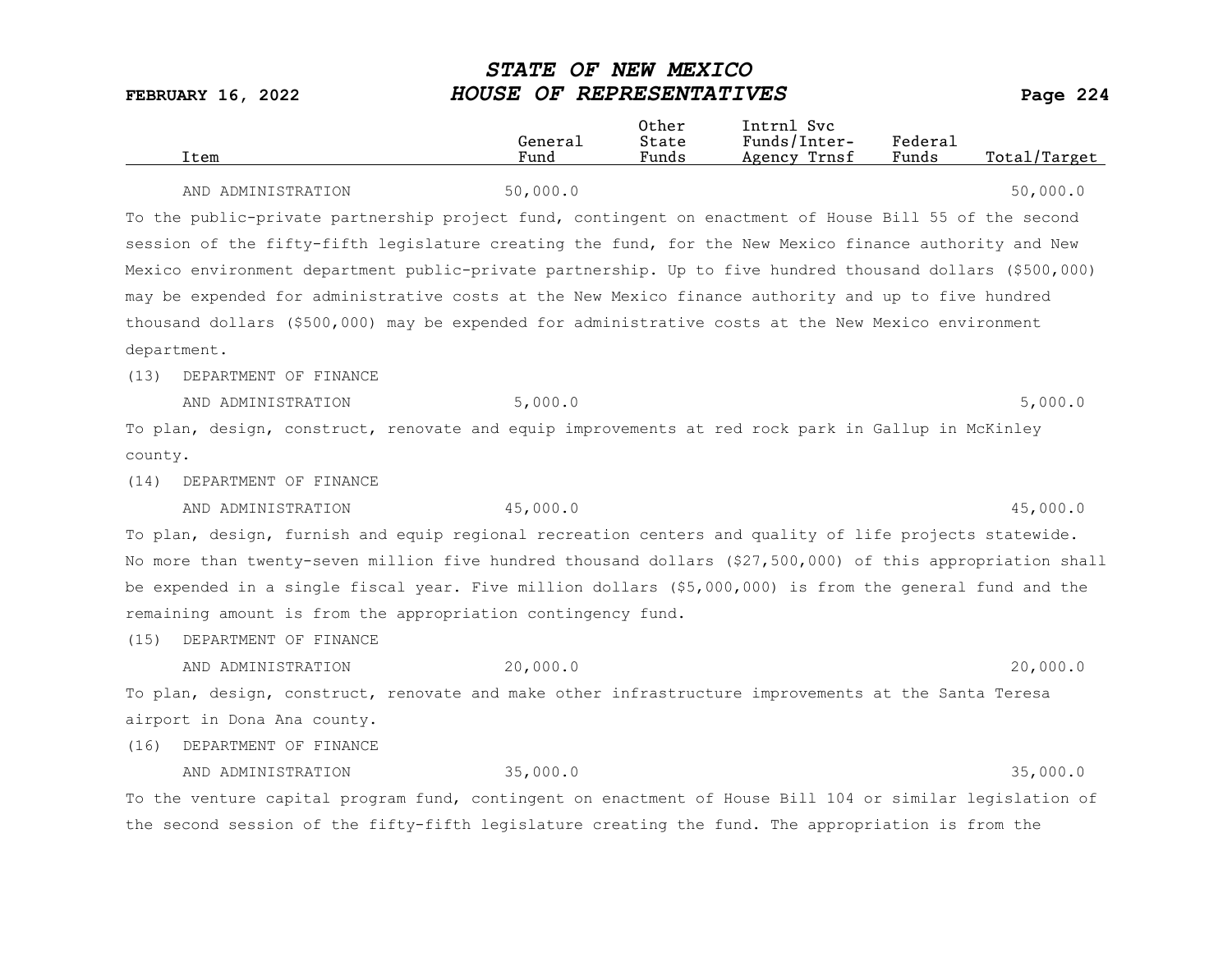|      | Item                                                                                                     | General<br>Fund | Other<br>State<br>Funds | Intrnl Svc<br>Funds/Inter-<br>Agency Trnsf | Federal<br>Funds | Total/Target |
|------|----------------------------------------------------------------------------------------------------------|-----------------|-------------------------|--------------------------------------------|------------------|--------------|
|      | general fund and not the appropriation contingency fund.                                                 |                 |                         |                                            |                  |              |
| (17) | PUBLIC SCHOOL INSURANCE AUTHORITY 15,000.0                                                               |                 |                         |                                            |                  | 15,000.0     |
|      | For employee healthcare coronavirus disease 2019 costs and testing.                                      |                 |                         |                                            |                  |              |
| (18) | GENERAL SERVICES DEPARTMENT                                                                              | 70,000.0        |                         |                                            |                  | 70,000.0     |
|      | To plan, design, construct, furnish and equip, including demolition of existing structures, an executive |                 |                         |                                            |                  |              |
|      | office building in Santa Fe for expenditure through fiscal year 2025. The appropriation is from the      |                 |                         |                                            |                  |              |
|      | general fund and not the appropriation contingency fund.                                                 |                 |                         |                                            |                  |              |
| (19) | DEPARTMENT OF INFORMATION                                                                                |                 |                         |                                            |                  |              |
|      | TECHNOLOGY                                                                                               | 20,000.0        |                         |                                            |                  | 20,000.0     |
|      | To plan, design and construct broadband projects and improve cybersecurity statewide. The appropriation  |                 |                         |                                            |                  |              |
|      | contains sufficient funding for development of a digital equity plan to reduce barriers to broadband and |                 |                         |                                            |                  |              |
|      | leverage federal funding. The appropriation is from the general fund and not the appropriation           |                 |                         |                                            |                  |              |
|      | contingency fund.                                                                                        |                 |                         |                                            |                  |              |
| (20) | SECRETARY OF STATE                                                                                       | 5,000.0         |                         |                                            |                  | 5,000.0      |
|      | To the state election fund for costs to conduct elections statewide.                                     |                 |                         |                                            |                  |              |
| (21) | BORDER AUTHORITY                                                                                         | 9,500.0         |                         |                                            |                  | 9,500.0      |
|      | To plan, design, appraise and acquire rights-of-way, manage construction of and construct flood control  |                 |                         |                                            |                  |              |
|      | improvements, including open channels, diversion berms, attenuation facilities, intake and outfall       |                 |                         |                                            |                  |              |
|      | structures at the Columbus port of entry located in Luna county through fiscal year 2025.                |                 |                         |                                            |                  |              |
| (22) | TOURISM DEPARTMENT                                                                                       | 5,000.0         |                         |                                            |                  | 5,000.0      |
|      | For marketing and advertising, including local events promotion, in fiscal year 2023.                    |                 |                         |                                            |                  |              |
| (23) | ECONOMIC DEVELOPMENT                                                                                     |                 |                         |                                            |                  |              |
|      | DEPARTMENT                                                                                               | 20,000.0        |                         |                                            |                  | 20,000.0     |
|      | To the film division of the economic development department, to acquire property and to plan, design,    |                 |                         |                                            |                  |              |
|      | construct, renovate, equip and furnish studio facilities in Albuquerque in Bernalillo county.            |                 |                         |                                            |                  |              |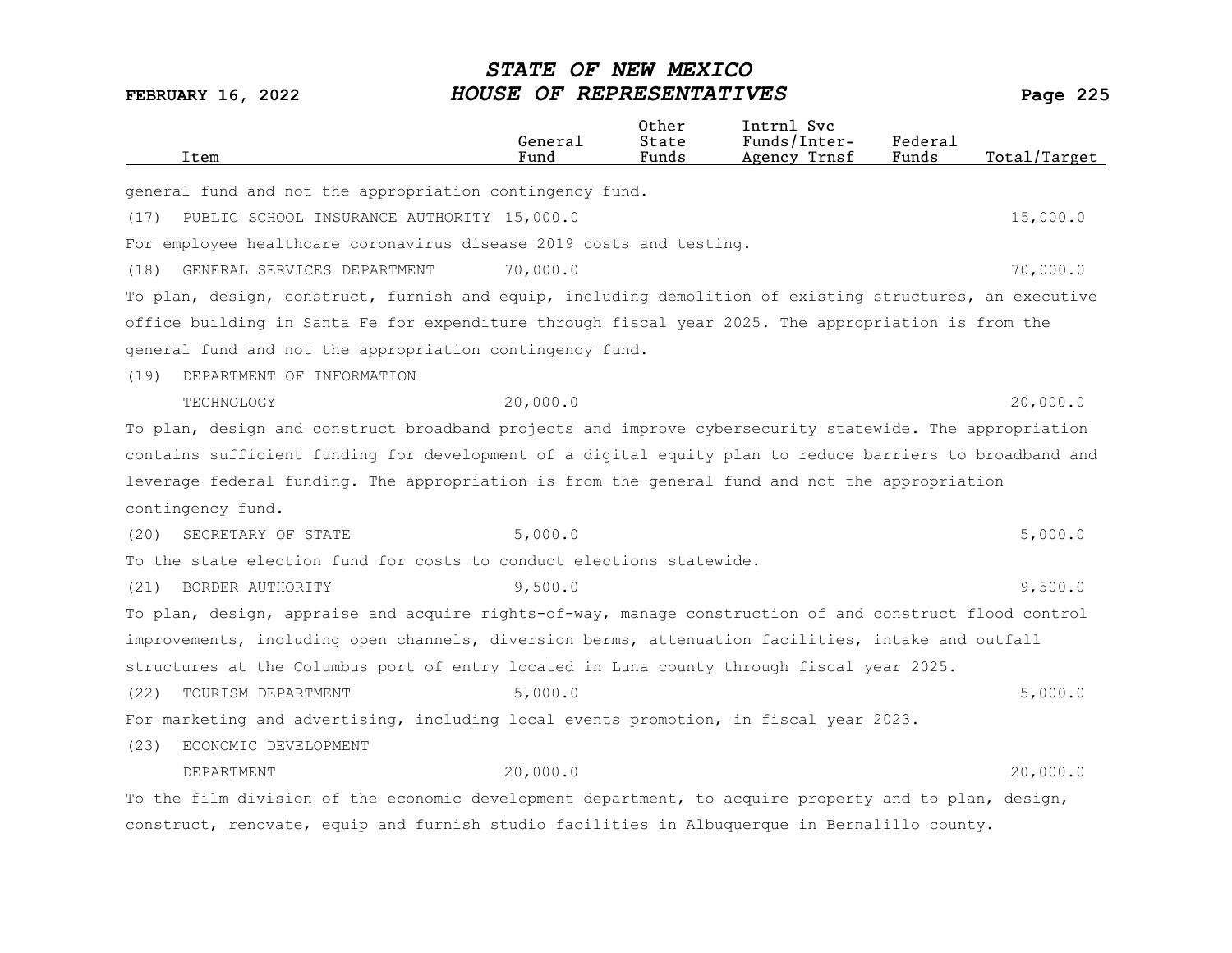|       | Item                                                                                                      | General<br>Fund | Other<br>State<br>Funds | Intrnl Svc<br>Funds/Inter-<br>Agency Trnsf | Federal<br>Funds | Total/Target |
|-------|-----------------------------------------------------------------------------------------------------------|-----------------|-------------------------|--------------------------------------------|------------------|--------------|
| (24)  | ECONOMIC DEVELOPMENT                                                                                      |                 |                         |                                            |                  |              |
|       | DEPARTMENT                                                                                                |                 | 70,000.0                |                                            |                  | 70,000.0     |
|       | To the opportunity enterprise revolving fund for business space development, contingent on enactment of   |                 |                         |                                            |                  |              |
|       | House Bill 7 or similar legislation of the second session of the fifty-fifth legislature. The other state |                 |                         |                                            |                  |              |
|       | funds appropriation includes the seventy million dollar (\$70,000,000) balance of the appropriation       |                 |                         |                                            |                  |              |
|       | contained in Section 11 of Chapter 3 of Laws 2021 to the economic development department which shall not  |                 |                         |                                            |                  |              |
|       | be expended for the original purpose but is appropriated to the opportunity enterprise revolving fund,    |                 |                         |                                            |                  |              |
|       | contingent on enactment of legislation of the second session of the fifty-fifth legislature creating the  |                 |                         |                                            |                  |              |
| fund. |                                                                                                           |                 |                         |                                            |                  |              |
| (25)  | NEW MEXICO STATE FAIR                                                                                     | 5,000.0         |                         |                                            |                  | 5,000.0      |
|       | For revenue lost to coronavirus disease 2019 public health orders.                                        |                 |                         |                                            |                  |              |
| (26)  | CUMBRES AND TOLTEC SCENIC                                                                                 |                 |                         |                                            |                  |              |
|       | RAILROAD COMMISSION                                                                                       | 3,000.0         |                         |                                            |                  | 3,000.0      |
|       | For deferred railroad maintenance and prior-year shortfalls due to revenue lost to coronavirus disease    |                 |                         |                                            |                  |              |
|       | 2019 public health orders. Five hundred sixty-six thousand dollars (\$566,000) of the appropriation is    |                 |                         |                                            |                  |              |
|       | from the general fund and the remaining amount is from appropriation contingency fund.                    |                 |                         |                                            |                  |              |
| (27)  | CULTURAL AFFAIRS DEPARTMENT                                                                               | 5,000.0         |                         |                                            |                  | 5,000.0      |
|       | To plan, design, construct, improve, renovate, furnish and equip facilities and infrastructure, including |                 |                         |                                            |                  |              |
|       | fire suppression and mitigation, climate control, security systems and exhibits at museums, monuments and |                 |                         |                                            |                  |              |
|       | historic sites outside of Santa Fe county statewide.                                                      |                 |                         |                                            |                  |              |
| (28)  | ENERGY, MINERALS AND                                                                                      |                 |                         |                                            |                  |              |
|       | NATURAL RESOURCES DEPARTMENT                                                                              | 5,000.0         |                         |                                            |                  | 5,000.0      |
|       | For wildfire prevention, readiness and firefighting equipment in the healthy forests program.             |                 |                         |                                            |                  |              |
| (29)  | STATE ENGINEER                                                                                            | 32,000.0        |                         |                                            |                  | 32,000.0     |
|       | To the Indian water rights settlement fund to implement the state's portion of the Aamodt case            |                 |                         |                                            |                  |              |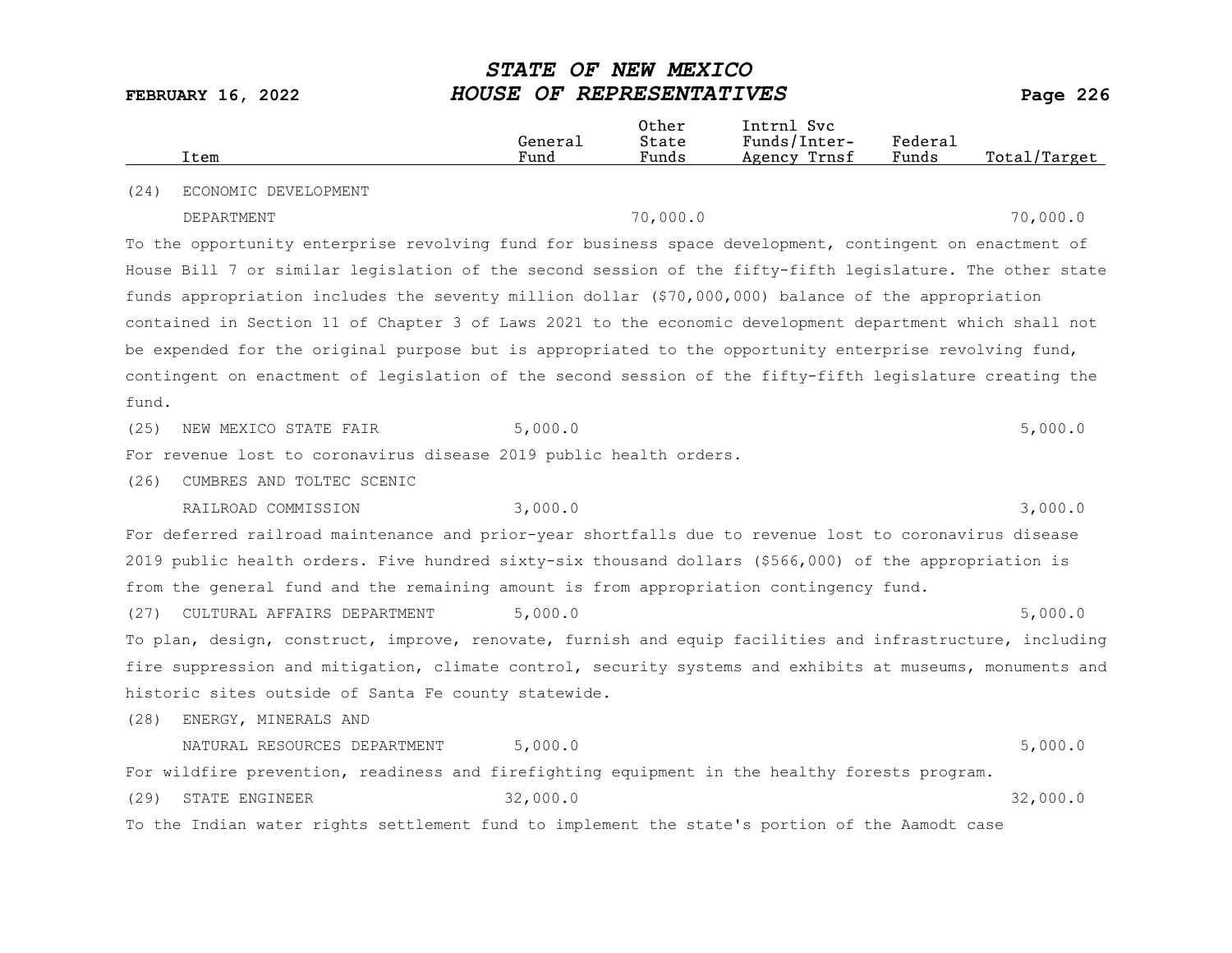| Item                                                                                                       | General<br>Fund | Other<br>State<br>Funds | Intrnl Svc<br>Funds/Inter-<br>Agency Trnsf | Federal<br>Funds | Total/Target |
|------------------------------------------------------------------------------------------------------------|-----------------|-------------------------|--------------------------------------------|------------------|--------------|
| settlement. The appropriation is from the general fund and not the appropriation contingency fund. Any     |                 |                         |                                            |                  |              |
| unexpended balances in the Indian water rights settlement fund remaining at the end of fiscal year 2025    |                 |                         |                                            |                  |              |
| from this appropriation shall not revert to the general fund.                                              |                 |                         |                                            |                  |              |
| STATE ENGINEER<br>(30)                                                                                     | 5,000.0         |                         |                                            |                  | 5,000.0      |
| To plan, engineer, design, construct or repair acequias or community ditches, for the purposes of          |                 |                         |                                            |                  |              |
| restoration, repair, improvement of irrigation efficiency or protection from floods, including up to one   |                 |                         |                                            |                  |              |
| hundred thousand dollars (\$100,000) for administrative expenses. The appropriation is from the general    |                 |                         |                                            |                  |              |
| fund and not the appropriation contingency fund.                                                           |                 |                         |                                            |                  |              |
| STATE ENGINEER<br>(31)                                                                                     | 10,000.0        |                         |                                            |                  | 10,000.0     |
| For dam rehabilitation statewide, including up to two hundred thousand dollars (\$200,000) for             |                 |                         |                                            |                  |              |
| administrative costs and three million four hundred thousand dollars (\$3,400,000) for distribution to     |                 |                         |                                            |                  |              |
| Dona Ana county for the Gardner dam project.                                                               |                 |                         |                                            |                  |              |
| (32)<br>STATE ENGINEER                                                                                     | 30, 300.0       |                         |                                            |                  | 30, 300.0    |
| For drought mitigation projects, including fifteen million dollars (\$15,000,000) for middle Rio Grande    |                 |                         |                                            |                  |              |
| dynamic fallowing, eight million dollars (\$8,000,000) for bridging Gallup public water systems until the  |                 |                         |                                            |                  |              |
| Navajo-Gallup water supply pipeline is operational and two million three hundred thousand dollars          |                 |                         |                                            |                  |              |
| (\$2,300,000) for drought relief for the lower Pecos basin and other farming communities across the state. |                 |                         |                                            |                  |              |
| HUMAN SERVICES DEPARTMENT<br>(33)                                                                          | 10,000.0        |                         |                                            |                  | 10,000.0     |
| To provide financial assistance of up to seven hundred fifty dollars (\$750) per household to low-income   |                 |                         |                                            |                  |              |
| state residents that do not qualify for other federal aid.                                                 |                 |                         |                                            |                  |              |
| HUMAN SERVICES DEPARTMENT<br>(34)                                                                          | 20,000.0        |                         |                                            |                  | 20,000.0     |
| To develop providers, including startup costs, to implement evidence-based behavioral health services and  |                 |                         |                                            |                  |              |
| evidence-based community child welfare services that will be eligible for medicaid or federal Title IV-E   |                 |                         |                                            |                  |              |
| of the Social Security Act families first reimbursement. The human services department shall also work     |                 |                         |                                            |                  |              |
| with the children, youth and families department to develop evidence-based children's behavioral health    |                 |                         |                                            |                  |              |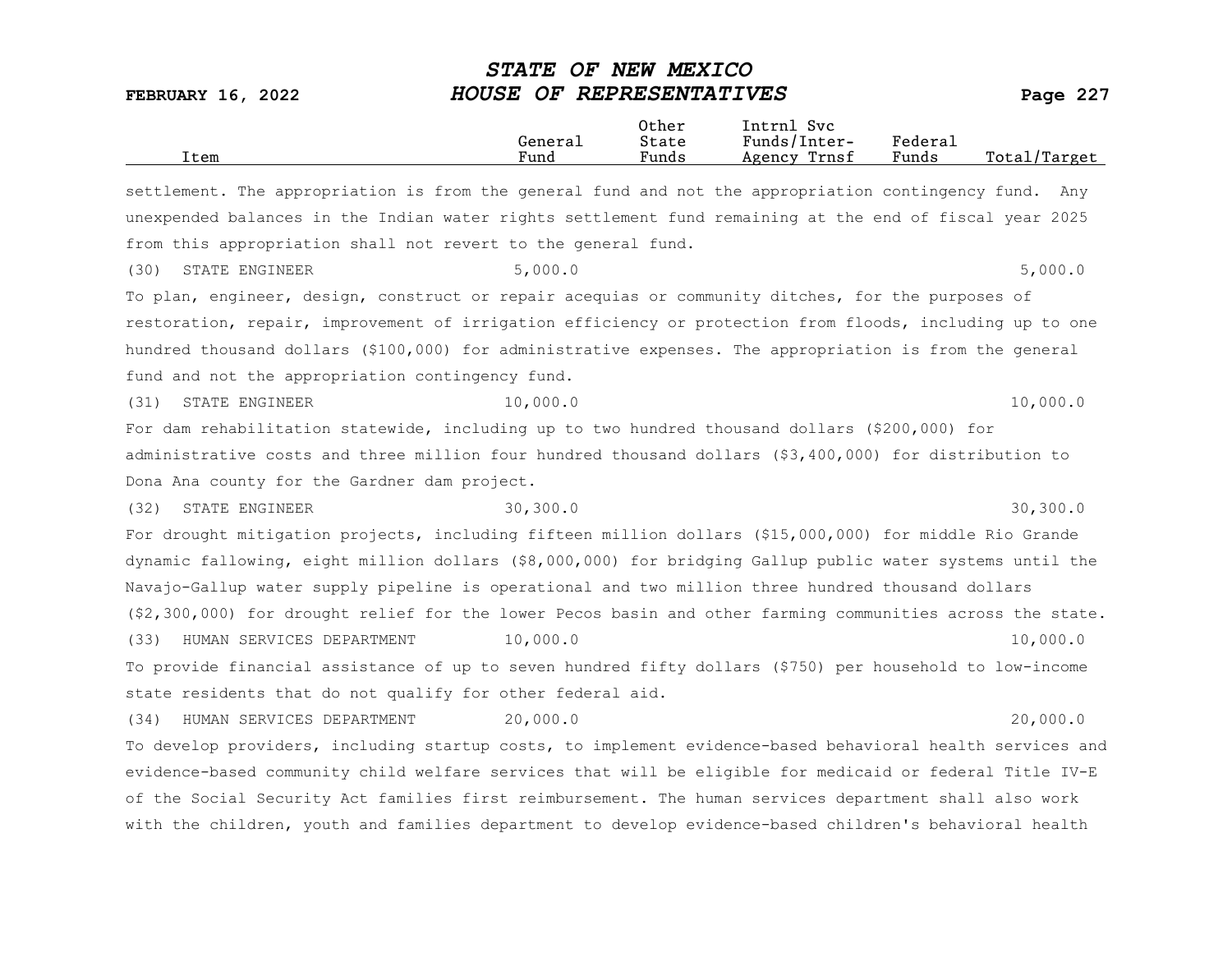| Item                                                                                                       | General<br>Fund | 0ther<br>State<br>Funds | Intrnl Svc<br>Funds/Inter-<br>Agency Trnsf | Federal<br>Funds | Total/Target |
|------------------------------------------------------------------------------------------------------------|-----------------|-------------------------|--------------------------------------------|------------------|--------------|
| and evidence-based community child welfare services that are eligible for medicaid funding or federal      |                 |                         |                                            |                  |              |
| Title IV-E of the Social Security Act families first reimbursement.                                        |                 |                         |                                            |                  |              |
| HUMAN SERVICES DEPARTMENT<br>(35)                                                                          | 18,000.0        | 10,000.0                |                                            | 143,600.0        | 171,600.0    |
| For hospital and nursing home labor costs in response to coronavirus disease 2019, to be matched with one  |                 |                         |                                            |                  |              |
| hundred forty-three million six hundred thousand dollars (\$143,600,000) in federal medicaid revenue. The  |                 |                         |                                            |                  |              |
| other state funds appropriation is from the health care affordability fund and includes up to one million  |                 |                         |                                            |                  |              |
| dollars (\$1,000,000) for federally qualified health centers to match federal medicaid funds or provide    |                 |                         |                                            |                  |              |
| direct support for small rural primary healthcare centers for staffing costs. Eighteen million dollars     |                 |                         |                                            |                  |              |
| $( $18,000,000)$ is from the general fund and not the appropriation contingency fund.                      |                 |                         |                                            |                  |              |
| WORKFORCE SOLUTIONS DEPARTMENT<br>(36)                                                                     | 5,000.0         |                         |                                            |                  | 5,000.0      |
| For evidence-based reemployment case management.                                                           |                 |                         |                                            |                  |              |
| WORKFORCE SOLUTIONS DEPARTMENT<br>(37)                                                                     | 5,000.0         |                         |                                            |                  | 5,000.0      |
| For youth reemployment services and apprenticeships.                                                       |                 |                         |                                            |                  |              |
| (38)<br>DEPARTMENT OF ENVIRONMENT                                                                          | 10,000.0        |                         |                                            |                  | 10,000.0     |
| To grant to the eastern New Mexico water utility authority for the eastern New Mexico rural water system,  |                 |                         |                                            |                  |              |
| including two hundred thousand dollars (\$200,000) to the environment department for administrative costs. |                 |                         |                                            |                  |              |
| The appropriation is from the general fund and not the appropriation contingency fund.                     |                 |                         |                                            |                  |              |
| (39)<br>DEPARTMENT OF ENVIRONMENT                                                                          | 3,500.0         |                         |                                            |                  | 3,500.0      |
| To grant to Santa Fe county to plan and construct a replacement Santa Fe county wastewater treatment       |                 |                         |                                            |                  |              |
| facility at the Santa Fe opera. The appropriation is from the general fund and not the appropriation       |                 |                         |                                            |                  |              |
| contingency fund.                                                                                          |                 |                         |                                            |                  |              |
| (40)<br>PUBLIC EDUCATION DEPARTMENT                                                                        | 4,557.3         |                         |                                            |                  | 4,557.3      |
| To plan, design, construct, furnish and equip dormitories at the New Mexico school for the arts in Santa   |                 |                         |                                            |                  |              |
| Fe county. The appropriation is from the general fund and not the appropriation contingency fund.          |                 |                         |                                            |                  |              |
| (41)<br>HIGHER EDUCATION DEPARTMENT                                                                        | 3,500.0         |                         |                                            |                  | 3,500.0      |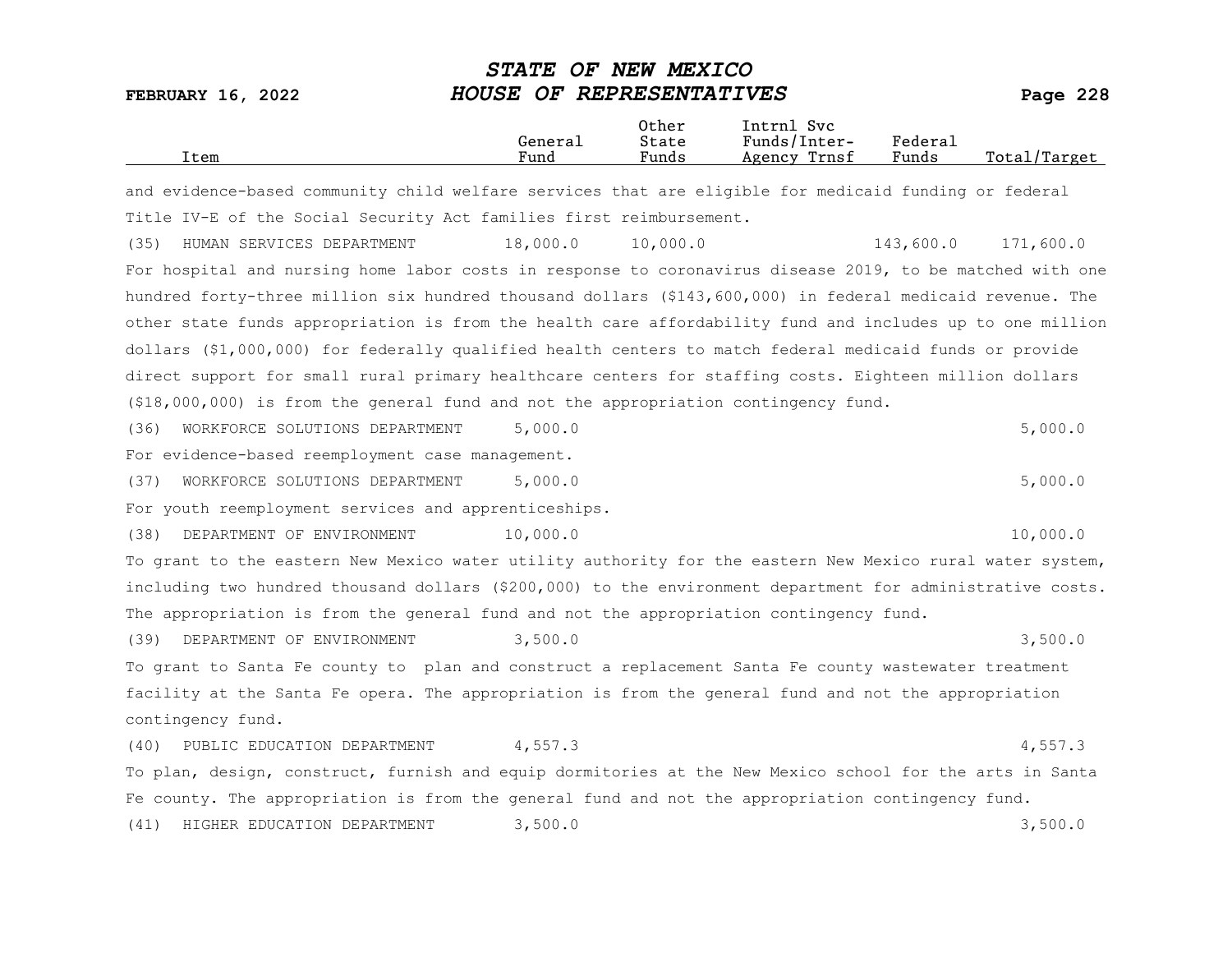|  | Item | General<br>Fund | Other<br>State<br>$\overline{\phantom{a}}$<br>Funds | Intrnl<br>Svc<br>Funds/Inter-<br>Trnsf<br>Agency | Federai<br>Funds | Total,<br>'Target |
|--|------|-----------------|-----------------------------------------------------|--------------------------------------------------|------------------|-------------------|
|--|------|-----------------|-----------------------------------------------------|--------------------------------------------------|------------------|-------------------|

For demolition of buildings at higher education institutions.

(42) HIGHER EDUCATION DEPARTMENT 30,000.0 30,000 30,000.0

For endowed faculty teaching positions in nursing programs at New Mexico public and tribal institutions of higher education to expand enrollment and the number of graduates able to work in nursing. The higher education department must obtain certification from each higher education institution that the endowment revenue will supplement and not supplant spending at the institution's nursing program before making an endowment award.

(43) HIGHER EDUCATION DEPARTMENT 50,000.0 50,000 50,000.0

For endowed faculty teaching positions in bachelor and master degree social worker programs at New Mexico public and tribal institutions of higher education to expand enrollment and the number of graduates able to work in the behavioral health, child welfare and school systems. The higher education department must obtain certification from each higher education institution that the endowment revenue will supplement and not supplant spending at the institution's social worker program before making an endowment award.

(44) HIGHER EDUCATION DEPARTMENT 63,000.0 63,000.0

For the opportunity scholarship program for students attending a public post-secondary educational institution or tribal college. The scholarship shall pay tuition and fees for New Mexico residents enrolled at least half-time at a public post-secondary educational institution or tribal college who are seeking an associate degree or a credit-bearing, workforce-aligned certificate as defined by the higher education department. Scholarships may be awarded for a maximum of sixty credit hours in an amount not to exceed one hundred percent of tuition and fees, before legislative lottery scholarships have been applied. The opportunity scholarship program shall prioritize financial aid for qualified students as defined in Subsection I. (1) of Section 21-21N-2 NMSA 1978. The higher education department shall provide a written report summarizing the opportunity scholarship's finances, student participation and sustainability to the department of finance and administration and the legislative finance committee by November 1, 2022.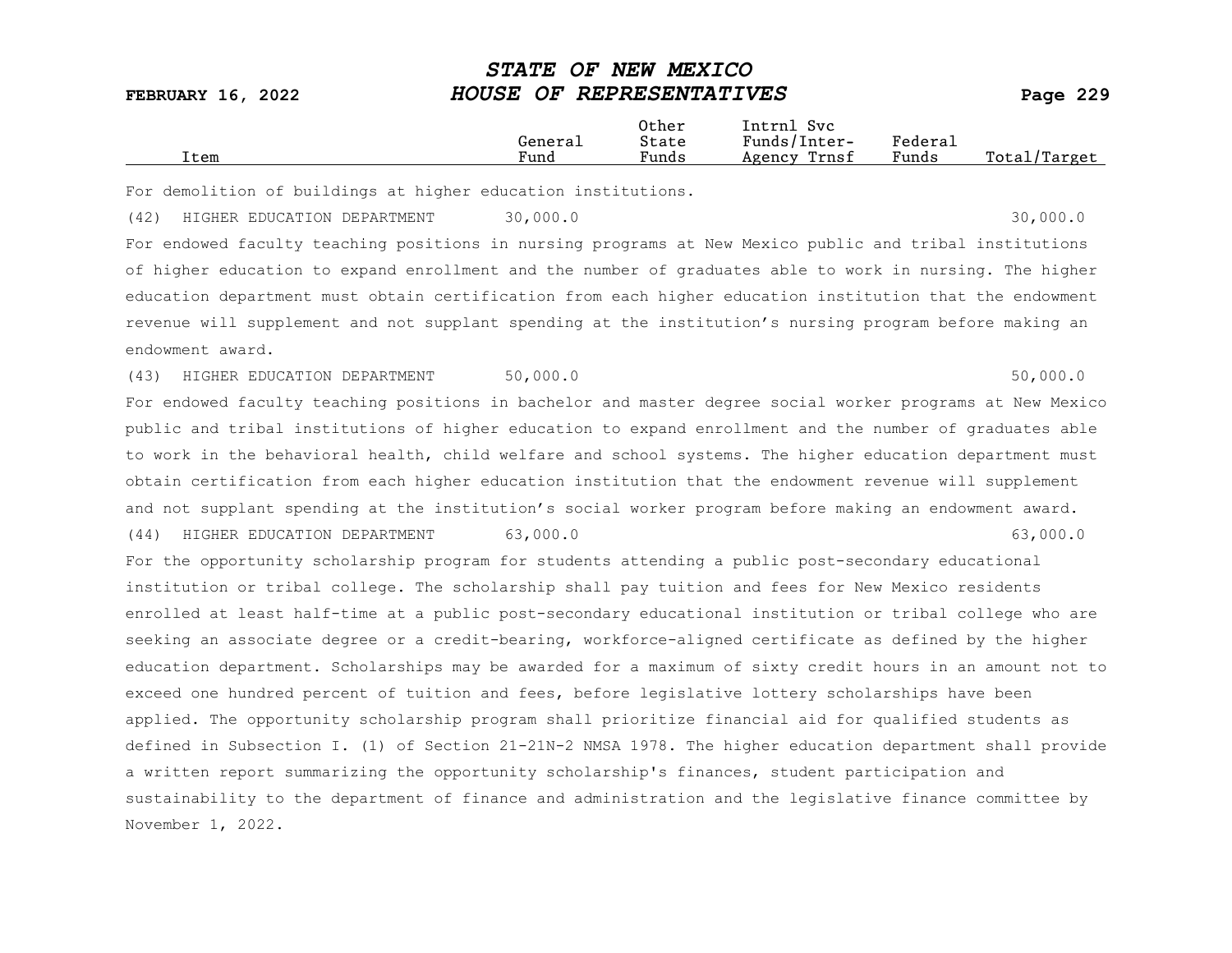|      |                                                                                                            | General    | 0ther<br>State | Intrnl Svc<br>Funds/Inter- | Federal   |              |
|------|------------------------------------------------------------------------------------------------------------|------------|----------------|----------------------------|-----------|--------------|
|      | Item                                                                                                       | Fund       | Funds          | Agency Trnsf               | Funds     | Total/Target |
| (45) | HIGHER EDUCATION DEPARTMENT                                                                                | 20,000.0   |                |                            |           | 20,000.0     |
|      | For work study for students in high-demand degree fields as determined by the higher education             |            |                |                            |           |              |
|      | department.                                                                                                |            |                |                            |           |              |
| (46) | UNIVERSITY OF NEW MEXICO                                                                                   | 5,000.0    |                |                            |           | 5,000.0      |
|      | For endowed positions in Native American studies programs. The higher education department must obtain     |            |                |                            |           |              |
|      | certification from each higher education institution that the endowment revenue will supplement and not    |            |                |                            |           |              |
|      | supplant spending at the institution's Native American studies programs before making an endowment award.  |            |                |                            |           |              |
| (47) | UNIVERSITY OF NEW MEXICO                                                                                   | 10,000.0   |                |                            |           | 10,000.0     |
|      | For salaries, operations, program development and a space utilization study for a school of public health  |            |                |                            |           |              |
|      | through fiscal year 2024.                                                                                  |            |                |                            |           |              |
| (48) | NEW MEXICO STATE UNIVERSITY                                                                                | 5,000.0    |                |                            |           | 5,000.0      |
|      | For salaries, operations and program development for a school of public health through fiscal year 2024.   |            |                |                            |           |              |
| (49) | NEW MEXICO STATE UNIVERSITY                                                                                | 5,000.0    |                |                            |           | 5,000.0      |
|      | To the New Mexico department of agriculture, including three million dollars (\$3,000,000) for soil and    |            |                |                            |           |              |
|      | water conservation districts, one million dollars (\$1,000,000) to continue the chile labor incentive      |            |                |                            |           |              |
|      | program and one million dollars (\$1,000,000) to fund vineyard restoration and provide rootstock for the   |            |                |                            |           |              |
|      | production of wine by New Mexico wineries. Three million dollars (\$3,000,000) of the appropriation is     |            |                |                            |           |              |
|      | from the general fund and the remaining amount is from the appropriation contingency fund.                 |            |                |                            |           |              |
|      | TOTAL FUND TRANSFERS                                                                                       | 803, 132.3 | 80,000.0       |                            | 143,600.0 | 1,026,732.3  |
|      | Section 11. FUND TRANSFERS.--Unless otherwise noted, the following amounts are transferred from            |            |                |                            |           |              |
|      | the one billion sixty-nine million one hundred seventy-five thousand dollars (\$1,069,175,000) transferred |            |                |                            |           |              |
|      | to the appropriation contingency fund of the general fund in Section 1 of Chapter 4 of Laws 2021 (2nd      |            |                |                            |           |              |
|      | S.S.) to the following funds.                                                                              |            |                |                            |           |              |

(1) PATIENTS' COMPENSATION

FUND 30,000.0 30,000.0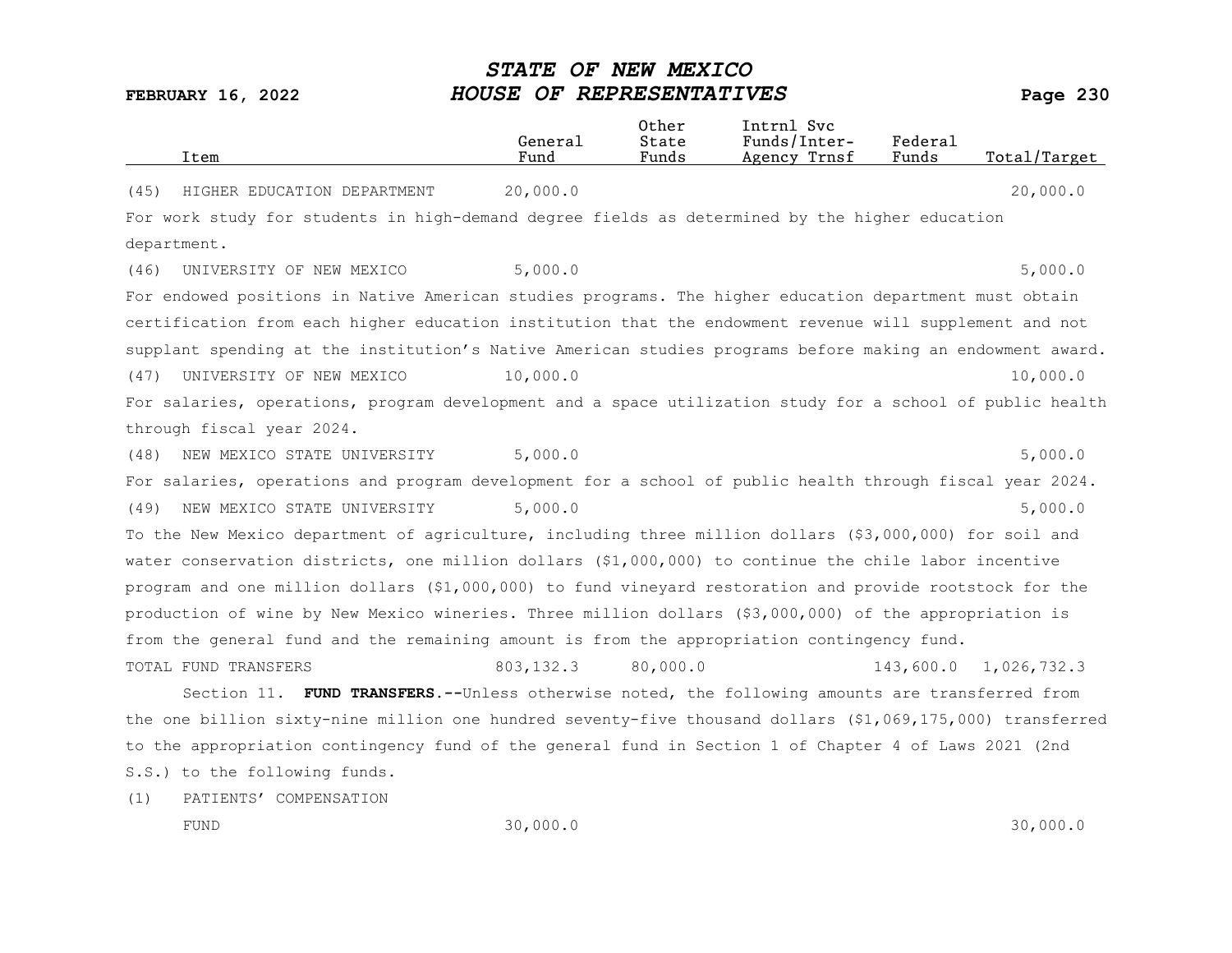| Item                                                                                                      | General<br>Fund | Other<br>State<br>Funds | Intrnl Svc<br>Funds/Inter-<br>Agency Trnsf | Federal<br>Funds | Total/Target |
|-----------------------------------------------------------------------------------------------------------|-----------------|-------------------------|--------------------------------------------|------------------|--------------|
| The transfer is from the general fund and not the appropriation contingency fund.                         |                 |                         |                                            |                  |              |
| (2)<br>RURAL LIBRARIES                                                                                    |                 |                         |                                            |                  |              |
| ENDOWMENT FUND                                                                                            | 10,000.0        |                         |                                            |                  | 10,000.0     |
| FOREST LAND PROTECTION<br>(3)                                                                             |                 |                         |                                            |                  |              |
| REVOLVING FUND                                                                                            | 20,000.0        |                         |                                            |                  | 20,000.0     |
| The transfer is from the general fund and not the appropriation contingency fund.                         |                 |                         |                                            |                  |              |
| (4)<br>LOTTERY TUITION FUND                                                                               | 130,000.0       |                         |                                            |                  | 130,000.0    |
| The transfer shall be effective July 1, 2022.                                                             |                 |                         |                                            |                  |              |
| (5)<br>TECHNOLOGY ENHANCEMENT FUND                                                                        | 45,000.0        |                         |                                            |                  | 45,000.0     |
| To provide matching funds to state research universities to support innovative applied research that      |                 |                         |                                            |                  |              |
| advances knowledge and creates new products and production processes in the fields of agriculture,        |                 |                         |                                            |                  |              |
| biotechnology, biomedicine, energy, materials science, microelectronics, water resources, aerospace,      |                 |                         |                                            |                  |              |
| telecommunications, manufacturing science and similar research areas. The transfer is from the general    |                 |                         |                                            |                  |              |
| fund and not the appropriation contingency fund.                                                          |                 |                         |                                            |                  |              |
| (6)<br>TEACHER PREPARATION AFFORDABILITY                                                                  |                 |                         |                                            |                  |              |
| SCHOLARSHIP FUND                                                                                          |                 | 20,000.0                |                                            |                  | 20,000.0     |
| The other state funds appropriation is from the public education reform fund.                             |                 |                         |                                            |                  |              |
| (7)<br>TEACHER LOAN REPAYMENT FUND                                                                        |                 | 5,000.0                 |                                            |                  | 5,000.0      |
| The other state funds appropriation is from the public education reform fund.                             |                 |                         |                                            |                  |              |
| TOTAL FUND TRANSFERS                                                                                      | 235,000.0       | 25,000.0                |                                            |                  | 260,000.0    |
| Section 12. ADDITIONAL FISCAL YEAR 2022 BUDGET ADJUSTMENT AUTHORITY.--During fiscal year 2022,            |                 |                         |                                            |                  |              |
| subject to review and approval by the department of finance and administration, pursuant to Sections 6-3- |                 |                         |                                            |                  |              |
| 23 through 6-3-25 NMSA 1978, in addition to the budget adjustment authority in the General Appropriation  |                 |                         |                                            |                  |              |
| Act of 2021:                                                                                              |                 |                         |                                            |                  |              |

A. the state ethics commission may request budget increases up to thirty thousand dollars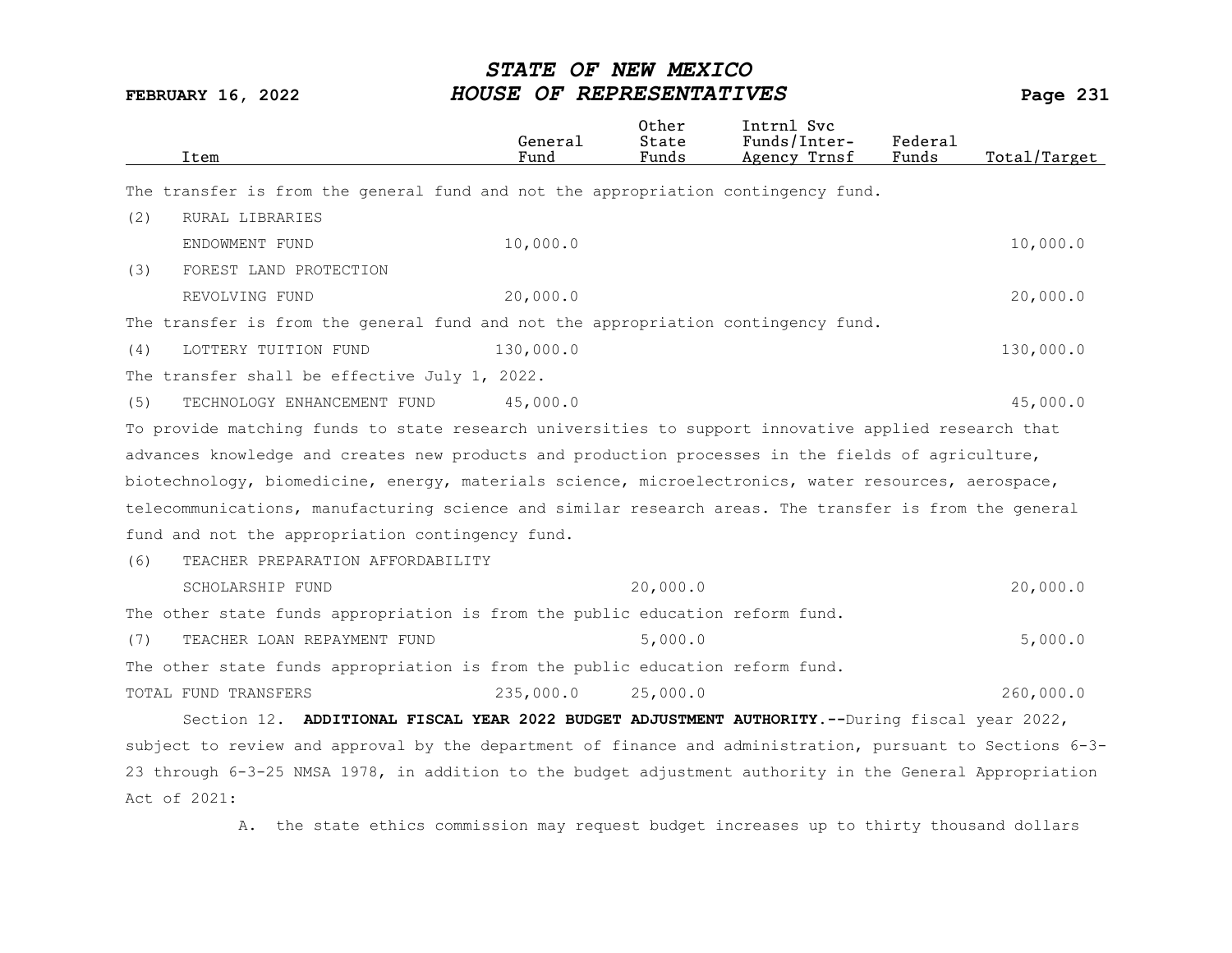|      |                      | Other                             | Intrnl<br>Sv c  |                           |                 |
|------|----------------------|-----------------------------------|-----------------|---------------------------|-----------------|
|      | Genera⊥              | State                             | Funds/Inter-    | ${}_{\rm Federa_{\perp}}$ |                 |
| Item | $\mathbf{r}$<br>Fund | $\overline{\phantom{a}}$<br>Funds | Trnsf<br>Agency | Funds                     | Total<br>Target |

(\$30,000) from other state funds received from court ordered judgments or sanctions and settlement payments related to commission authorized civil actions for operating expenses;

B. the economic development department may request budget increases up to one million five hundred thousand dollars (\$1,500,000) from internal service funds/interagency transfers and other state funds from grants from local governments and federal agencies for the purpose of economic growth and related support services;

C. the public regulation commission may request transfers up to two hundred fifty thousand dollars (\$250,000) between programs;

D. the patient's compensation fund program of the office of superintendent of insurance may request budget increases from patient's compensation fund balances for patient compensation settlements and court-ordered payments;

E. the New Mexico racing commission may request budget increases up to six hundred thousand dollars (\$600,000) from the equine testing fund balance for the enhancement of the equine testing program;

F. the cultural affairs department may request transfers up to one million dollars (\$1,000,000) between programs;

G. the energy, minerals and natural resources department may request budget increases from internal service funds/interagency transfers from the department of environment, department of game and fish, homeland security and emergency management department and office of the state engineer from federal funds to allow programs to maximize the use of federal grants, the state parks program of the energy, minerals and natural resources department may request budget increases from internal service funds/interagency transfers from the department of transportation, youth conservation corps, tourism department, economic development department and department of game and fish from funds related to projects approved by the Rio Grande trail commission for Rio Grande trail projects, the oil and gas conservation program of the energy, minerals and natural resources department may request budget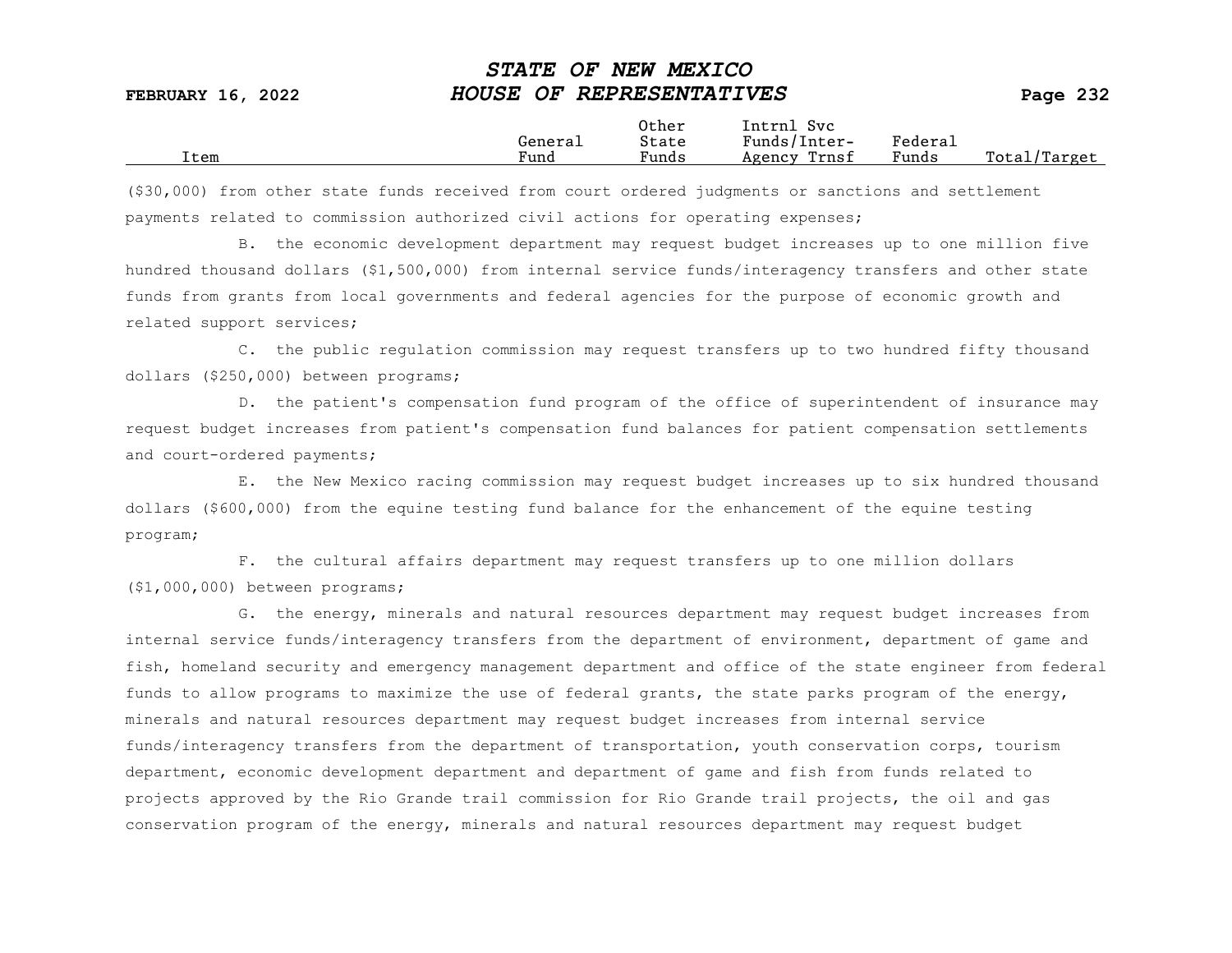| <b>FEBRUARY 16, 2022</b> | HOUSE OF REPRESENTATIVES |                |                            |         | Page $233$   |
|--------------------------|--------------------------|----------------|----------------------------|---------|--------------|
|                          | General                  | Other<br>State | Intrnl Svc<br>Funds/Inter- | Federal |              |
| Item                     | Fund                     | Funds          | Agency Trnsf               | Funds   | Total/Target |

STATE OF NEW MEXICO

increases from internal service funds/interagency transfers from the department of environment for the water quality program and may request budget increases from internal service funds/interagency transfers, other state funds and fund balances from the Carlsbad brine well remediation fund for the continued remediation of the Carlsbad brine well, the healthy forests program of the energy, minerals and natural resources department may request budget increases up to fifty thousand dollars (\$50,000) from other state funds for the inmate work camp program, the energy conservation and management program of the energy, minerals and natural resources department may request budget increases from internal service funds/interagency transfers and other state funds for project implementation and the mining and minerals program of the energy, minerals and natural resources department may request budget increases from other state funds in the coal and mining act fund up to sixty-five thousand dollars (\$65,000) for revenues collected in fiscal year 2022;

H. the intertribal ceremonial office may request budget increases up to one million dollars (\$1,000,000) from other state funds to grow the intertribal ceremonial event;

I. the commission for the blind may request budget increases from other state funds to contract with blind or visually impaired vendors to operate food services at the Kirtland air force base pursuant to the awarded federal contract;

J. the income support program of the human services department may request budget increases up to five million twenty-two thousand one hundred dollars (\$5,022,100) from the federal temporary assistance for needy families block grant to provide cash assistance to participants as defined in the New Mexico Works Act, including wage subsidies for participants, clothing allowances and diversion payments;

K. the independent living services program of the division of vocational rehabilitation may request budget increases up to two hundred thousand dollars (\$200,000) from other state funds for independent living services for the disabled;

L. the department of health may request budget increases from other state funds for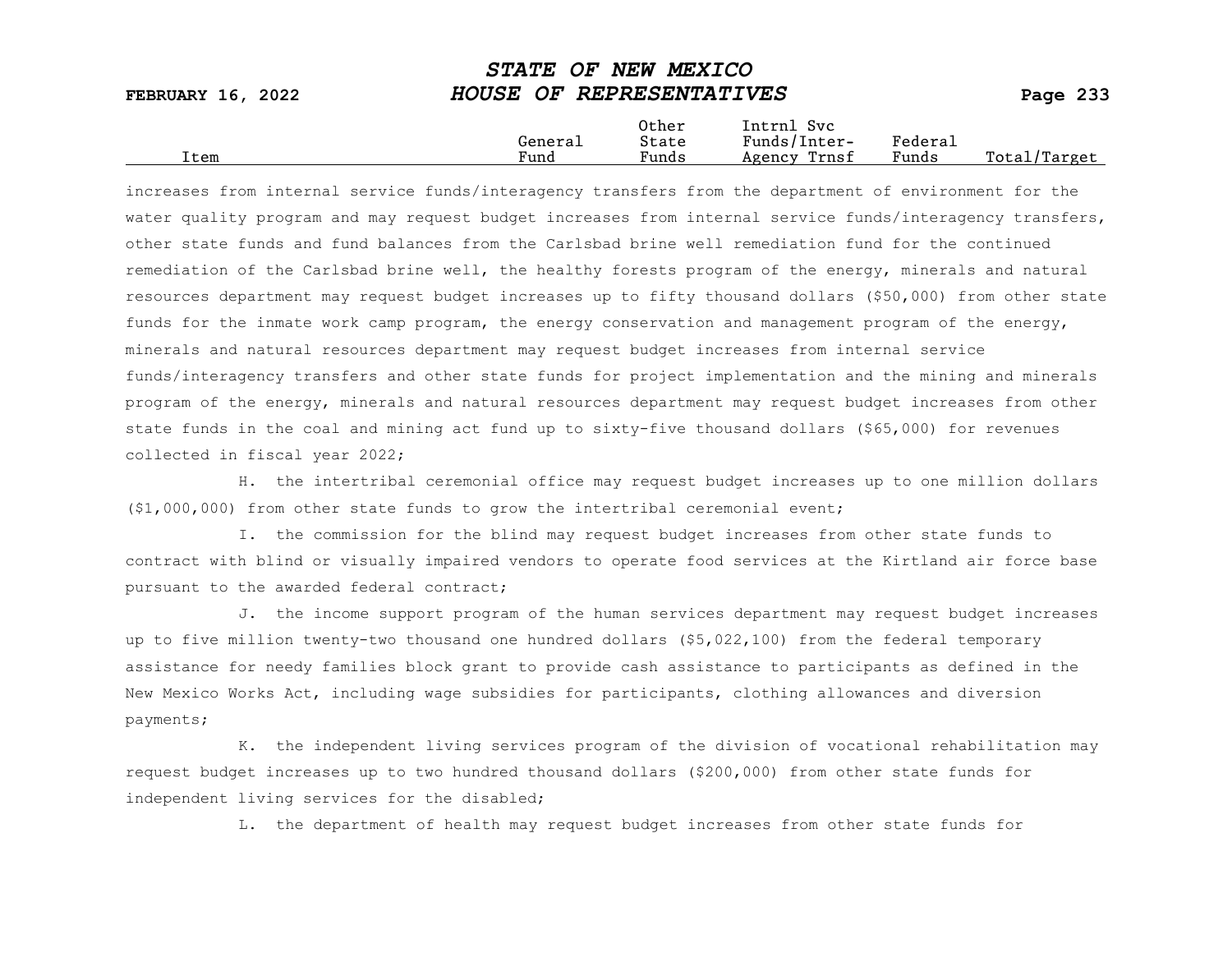|      |         | Other                 | Intrnl<br>Sv c  |                     |                   |
|------|---------|-----------------------|-----------------|---------------------|-------------------|
|      | Generai | State                 | Funds/Inter-    | Federa <sub>1</sub> |                   |
| Item | Fund    | $\mathbf{r}$<br>Funds | Trnsf<br>Agency | Funds               | Total,<br>'Target |

coronavirus disease 2019 public health order fees and coronavirus disease 2019 testing reimbursement revenue and the health certification, licensing and oversight program of the department of health may request program transfers up to two hundred thousand dollars (\$200,000) from other programs to assist with the development and implementation of the incident management system;

M. the water protection program of the department of environment may request budget increases up to three hundred fifty thousand dollars (\$350,000) from other state funds and internal service funds/interagency transfers for providing technical or community services, may request budget increases from other state funds and internal service funds/interagency transfers up to the available balance from the rural infrastructure revolving loan fund and may request budget increases from other state funds and internal service funds/interagency transfers up to the available balance from the wastewater facility construction loan fund;

N. the corrections department may request program transfers up to one million five hundred thousand dollars (\$1,500,000) from the inmate management and control program to other programs for budget shortfalls;

O. the department of transportation may request budget increases up to thirty-five million dollars (\$35,000,000) from other state funds and fund balances to meet federal matching requirements, for debt service and related costs, intergovernmental agreements, lawsuits and construction- and maintenancerelated costs;

P. the student financial aid program of the higher education department may request budget increases up to nine million dollars (\$9,000,000) from other state funds to the legislative lottery tuition fund.

#### Section 13. CERTAIN FISCAL YEAR 2023 BUDGET ADJUSTMENTS AUTHORIZED--

A. As used in this section and Section 12 of the General Appropriation Act of 2022:

(1) "budget category" means an item or an aggregation of related items that represents the object of an appropriation. Budget categories include personal services and employee benefits,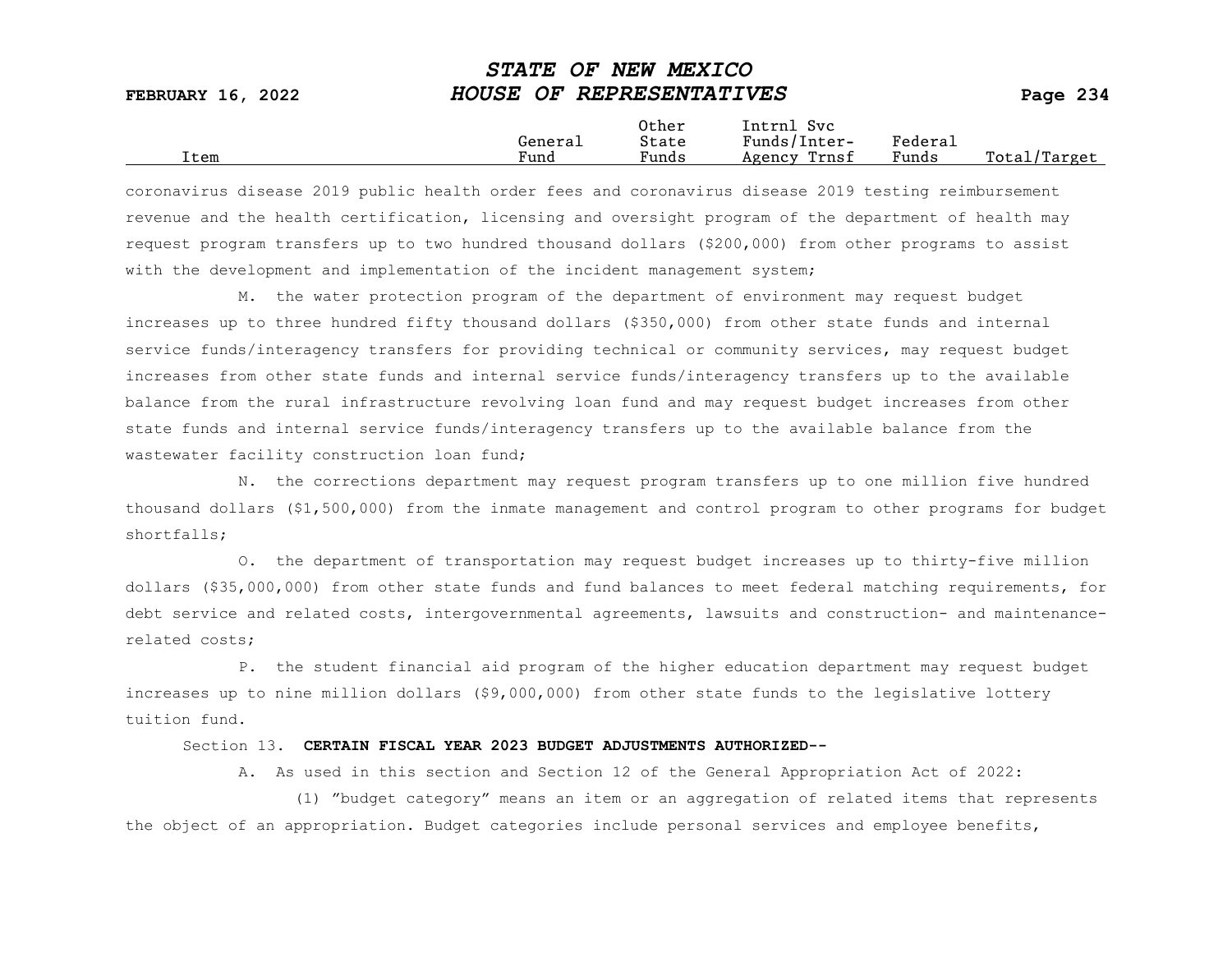|      | General | Other<br>State        | Intrnl<br>Sv c<br>Funds/Inter- | Federa <sub>1</sub> |                  |
|------|---------|-----------------------|--------------------------------|---------------------|------------------|
| Item | Fund    | $\mathbf{r}$<br>Funds | Trnsf<br>Agency                | Funds               | Total<br>'Target |

contractual services, other and other financing uses;

(2) "budget increase" means an approved increase in expenditures by an agency from a specific source;

(3) "category transfer" means an approved transfer of funds from one budget category to another budget category, provided that a category transfer does not include a transfer of funds between divisions; and

(4) "program transfer" means an approved transfer of funds from one program of an agency to another program of that agency.

B. Pursuant to Sections 6-3-23 through 6-3-25 NMSA 1978, those budget adjustments specified in this section are authorized for fiscal year 2023.

C. In addition to the specific category transfers authorized in Subsection E of this section and unless a conflicting category transfer is authorized in Subsection E of this section, all agencies, including legislative agencies, may request category transfers among personal services and employee benefits, contractual services and other.

D. Unless a conflicting budget increase is authorized in Subsection E of this section, a program with internal service funds/interagency transfers appropriations that collects money in excess of those appropriated may request budget increases in an amount not to exceed five percent of its internal service funds/interagency transfers and a program with other state funds that collects money in excess of those appropriated may request budget increases in an amount not to exceed five percent of its other state funds contained in Section 4 of the General Appropriation Act of 2022. To track the five percent transfer limitation, agencies shall report cumulative budget adjustment request totals on each budget request submitted. The department of finance and administration shall certify agency reporting of these cumulative totals.

E. In addition to the budget authority otherwise provided in the General Appropriation Act of 2022, the following agencies may request specified budget adjustments: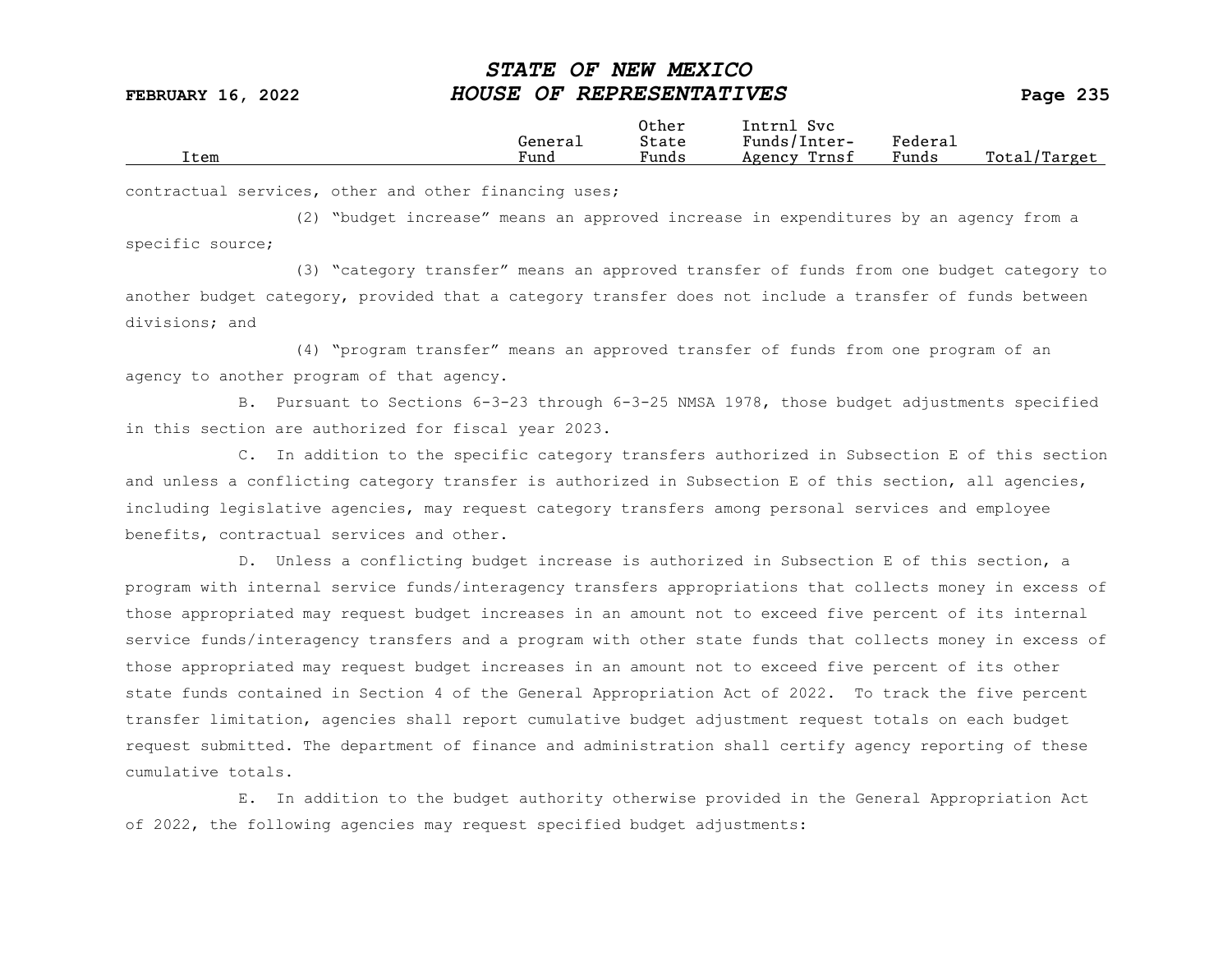|      |                      | Other                             | Intrnl<br>Sv c  |                           |                 |
|------|----------------------|-----------------------------------|-----------------|---------------------------|-----------------|
|      | Genera⊥              | State                             | Funds/Inter-    | ${}_{\rm Federa_{\perp}}$ |                 |
| Item | $\mathbf{r}$<br>Fund | $\overline{\phantom{a}}$<br>Funds | Trnsf<br>Agency | Funds                     | Total<br>Target |

(1) the New Mexico compilation commission may request budget increases from internal service funds/interagency transfers and other state funds for publishing expenses in fiscal year 2023;

(2) the third judicial district court may request budget increases up to thirty-six thousand dollars (\$36,000) from other state funds for the veterans treatment court program expenses and may request budget increases up to twenty thousand dollars (\$20,000) from other state funds for program revenues received from fees collected for alternative dispute resolution and mediation programs for operating expenses;

(3) the fifth judicial district court may request budget increases up to twenty-seven thousand dollars (\$27,000) from other state funds for the Lea family reunification drug court program for operating expenses and may request budget increases up to seventy thousand dollars (\$70,000) from other state funds from duplication fees for operating expenses;

(4) the second judicial district attorney may request budget increases up to one million dollars (\$1,000,000) from internal service funds/interagency transfers and other state funds from grants and local governments for case prosecution and related support services;

(5) the attorney general may request budget increases up to five hundred thousand dollars (\$500,000) from other state funds from the consumer settlement fund for operating expenses arising from complex investigative and litigation matters that are completely unforeseen;

(6) the state investment council may request budget increases from other state funds for investment-related management fees and to meet emergencies or unexpected physical plant failures that might impact the health and safety of workers or visitors to the agency;

(7) the administrative hearings office may request budget increases from other revenues in amounts not to exceed the amounts actually received from other state agencies for conducting and adjudicating administrative hearings for those agencies;

(8) the benefits, risk and program support programs of the public school insurance authority may request budget increases from internal service funds/interagency transfers, other state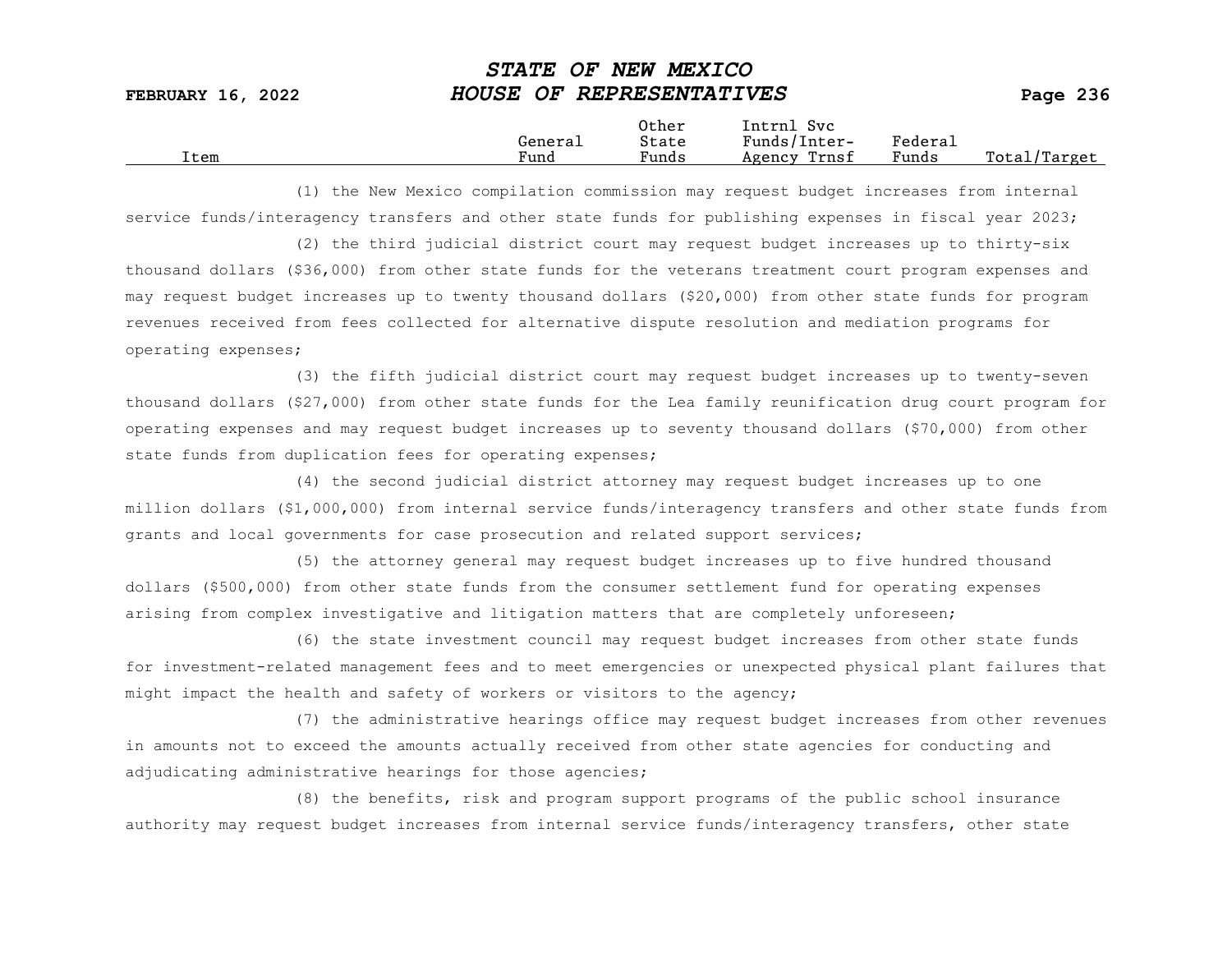|      |         | Other                 | Intrnl<br><b>Svc</b> |                             |                 |
|------|---------|-----------------------|----------------------|-----------------------------|-----------------|
|      | General | State                 | Funds/Inter-         | ${}_{\rm \texttt{Federau}}$ |                 |
| Item | Fund    | $\mathbf{r}$<br>Funds | Trnsf<br>Agency      | Funds                       | Total<br>Target |

funds and fund balances for claims;

(9) the healthcare benefits administration program of the retiree health care authority may request budget increases from other state funds for claims;

(10) the educational retirement board may request budget increases from other state funds for investment-related asset management fees and to meet emergencies or unexpected physical plant failures that might impact the health and safety of workers or visitors to the agency;

(11) the New Mexico sentencing commission may request budget increases from fund balances for operating expenses and may request budget increases up to one hundred fifty thousand dollars (\$150,000) from other state funds for operating expenses;

(12) the department of information technology may request budget increases up to two million dollars (\$2,000,000) from other state funds from fund balances for telecommunication, information processing and the statewide human resources, accounting and management reporting system, may request budget increases up to ten percent of internal service funds/interagency transfers and other state funds appropriated in Section 4 of the General Appropriation Act of 2022 to support existing or new services and may request budget increases from fund balances up to the amount of depreciation expense, as reported in the notes to the financial statements of the agency's independent audit of the fiscal year ending June 30, 2022, to acquire and replace capital equipment and associated software used to provide enterprise services;

(13) the public employees retirement association may request budget increases from other state funds for investment-related asset management fees and to meet emergencies or unexpected physical plant failures that might impact the health and safety of workers or visitors to the agency;

(14) the state ethics commission may request budget increases up to thirty thousand dollars (\$30,000) from other state funds received from court ordered judgments or sanctions and settlement payments related to commission authorized civil actions for operating expenses;

(15) the marketing and promotion program of the tourism department may request budget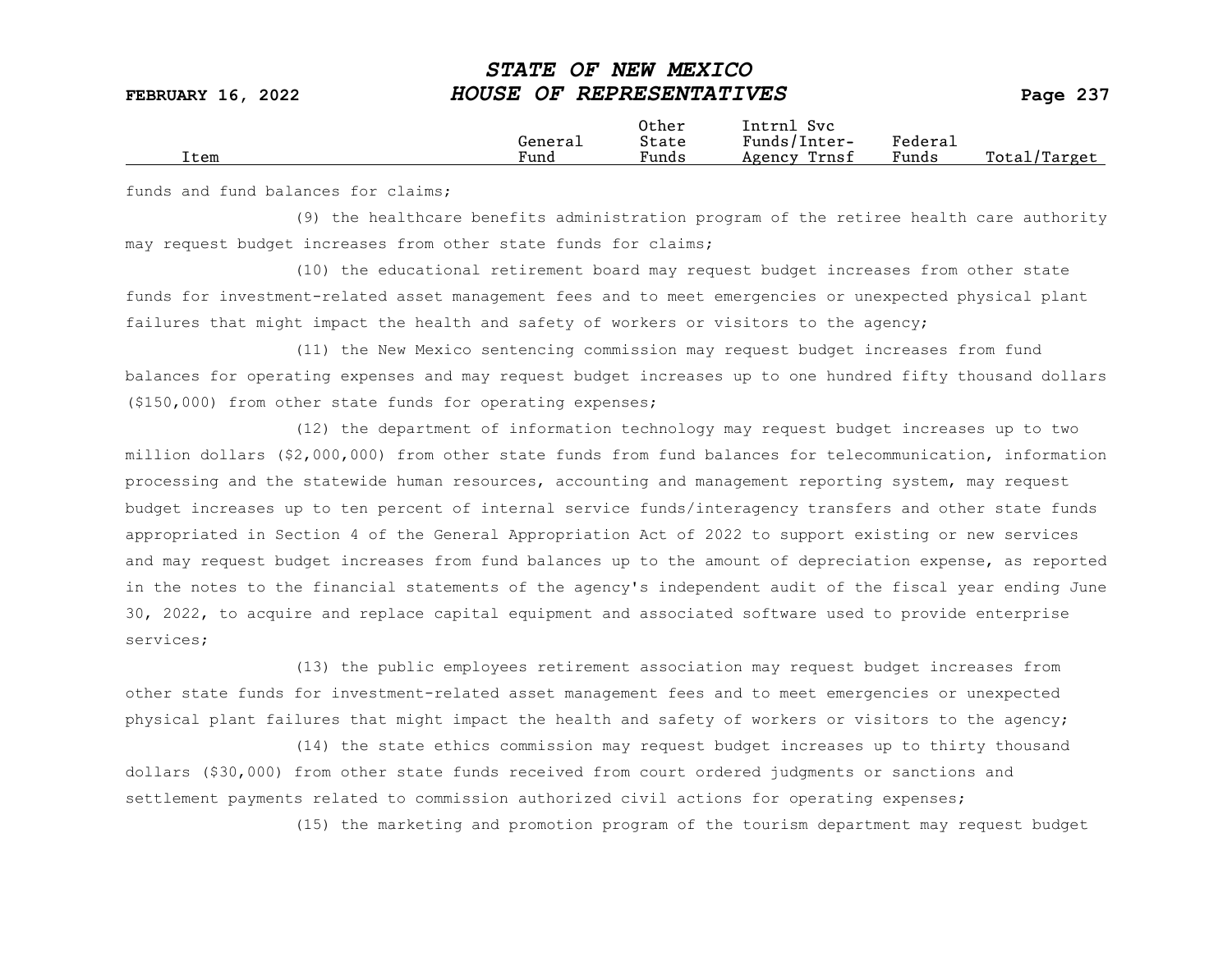|      |                      | Other                             | Intrnl<br>Sv c  |                           |                 |
|------|----------------------|-----------------------------------|-----------------|---------------------------|-----------------|
|      | Genera⊥              | State                             | Funds/Inter-    | ${}_{\rm Federa_{\perp}}$ |                 |
| Item | $\mathbf{r}$<br>Fund | $\overline{\phantom{a}}$<br>Funds | Trnsf<br>Agency | Funds                     | Total<br>Target |

increases up to five million dollars (\$5,000,000) from other state funds from cooperative marketing grant matches;

(16) the economic development department may request budget increases up to one million five hundred thousand dollars (\$1,500,000) from internal service funds/interagency transfers and other state funds from grants, local governments and federal agencies for the purpose of economic growth and related support services;

(17) the boards and commissions program of the regulation and licensing department may request additional budget increases in excess of those allowed under Section 13, Paragraph D of this Section, up to five percent from fees associated with various boards and commissions for operating expenses;

(18) the public regulation commission may request budget increases up to five hundred thousand dollars (\$500,000) from other state funds collected under the Community Solar Act for personnel and other expenses of the commission required to carry out provisions of the Community Solar Act and may request program transfers up to two hundred fifty thousand dollars (\$250,000) between programs;

(19) the patient's compensation fund program of the office of superintendent of insurance may request budget increases from patient's compensation fund balances for patient compensation settlements and court-ordered payments;

(20) the New Mexico medical board may request budget increases up to one hundred thousand dollars (\$100,000) from other state funds from licensing and renewal fees for the administrative hearing and litigation process;

(21) the board of nursing may request budget increases up to one hundred forty thousand dollars (\$140,000) from fund balances for personnel expenses and may request budget increases up to forty thousand dollars (\$40,000) from fund balances for other expenses;

(22) the New Mexico racing commission may request budget increases up to six hundred thousand dollars (\$600,000) from the equine testing fund balance for the enhancement of the equine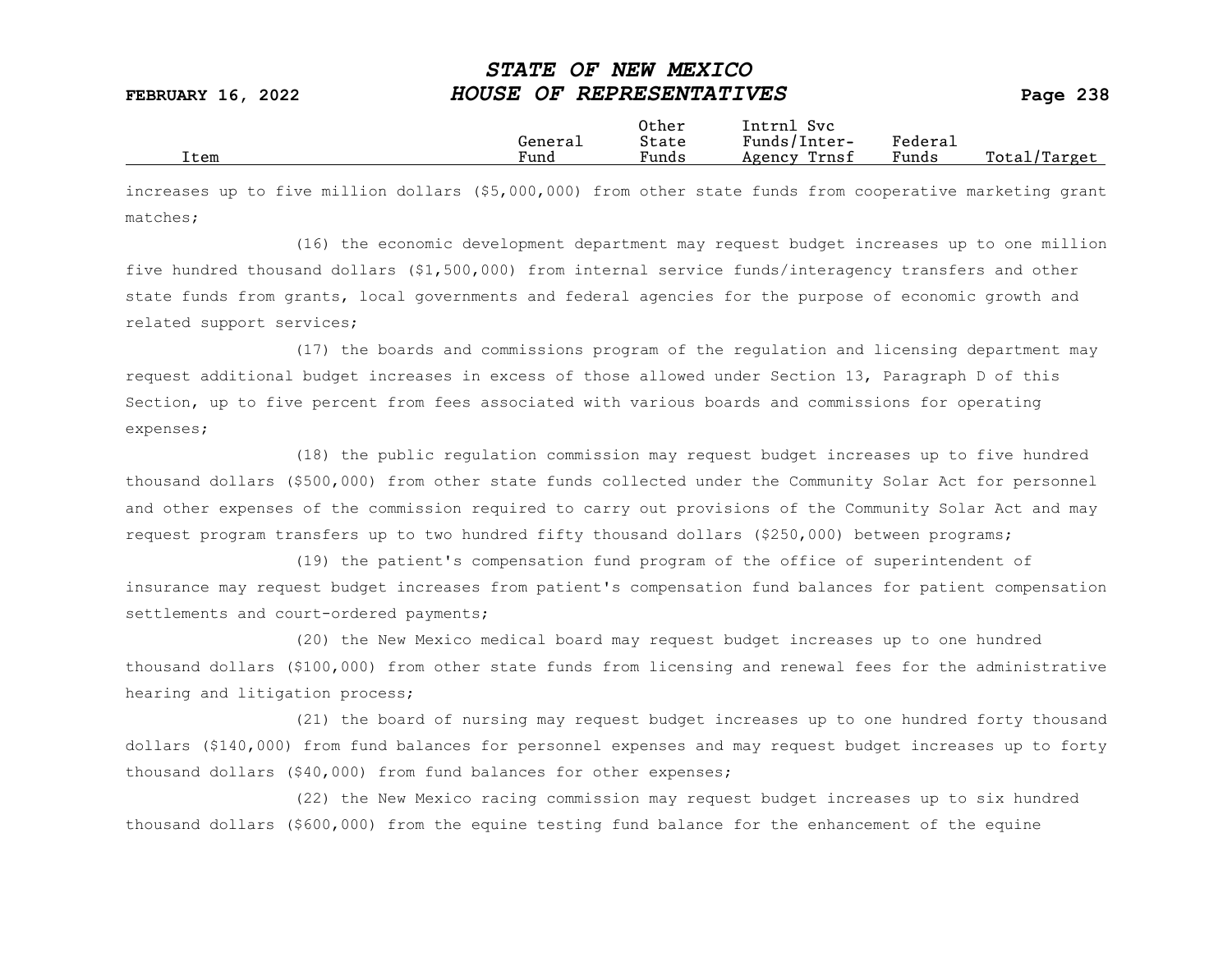|  | Item | General<br>Fund | Other<br>State<br>Funds | Svc<br>Intrnl<br>Funds/Inter-<br>Trnsf<br>Agency | Federau<br>Funds | Total<br>'Target |
|--|------|-----------------|-------------------------|--------------------------------------------------|------------------|------------------|
|--|------|-----------------|-------------------------|--------------------------------------------------|------------------|------------------|

testing program;

(23) the cultural affairs department may request budget increases up to seven hundred fifty thousand dollars (\$750,000) from other state funds from the cultural affairs department enterprise fund, the museum and historic sites program of the cultural affairs department may request budget increases up to seven hundred fifty thousand dollars (\$750,000) from other state funds, the library services program of the cultural affairs department may request budget increases from other state funds in the rural libraries program fund for rural library grants and the preservation program of the cultural affairs department may request budget increases up to two hundred thousand dollars (\$200,000) from other state funds for archaeological services or historic preservation services;

(24) the department of game and fish may request budget adjustments for capital project expenditures, may request budget increases up to five hundred thousand dollars (\$500,000) from other state funds from the game protection fund for emergencies and may request budget increases as a result of revenue received from other agencies for operating and capital expenses;

(25) the energy, minerals and natural resources department may request budget increases from internal service funds/interagency transfers from the department of environment, department of game and fish, homeland security and emergency management department and office of the state engineer from federal funds to allow programs to maximize the use of federal grants, the state parks program of the energy, minerals and natural resources department may request budget increases from internal service funds/interagency transfers from the department of transportation, youth conservation corps, tourism department, economic development department and department of game and fish from funds related to projects approved by the Rio Grande trail commission for Rio Grande trail projects, the oil and gas conservation program of the energy, minerals and natural resources department may request budget increases from internal service funds/interagency transfers from the department of environment for the water quality program and may request budget increases from internal service funds/interagency transfers, other state funds and fund balances from the Carlsbad brine well remediation fund for the continued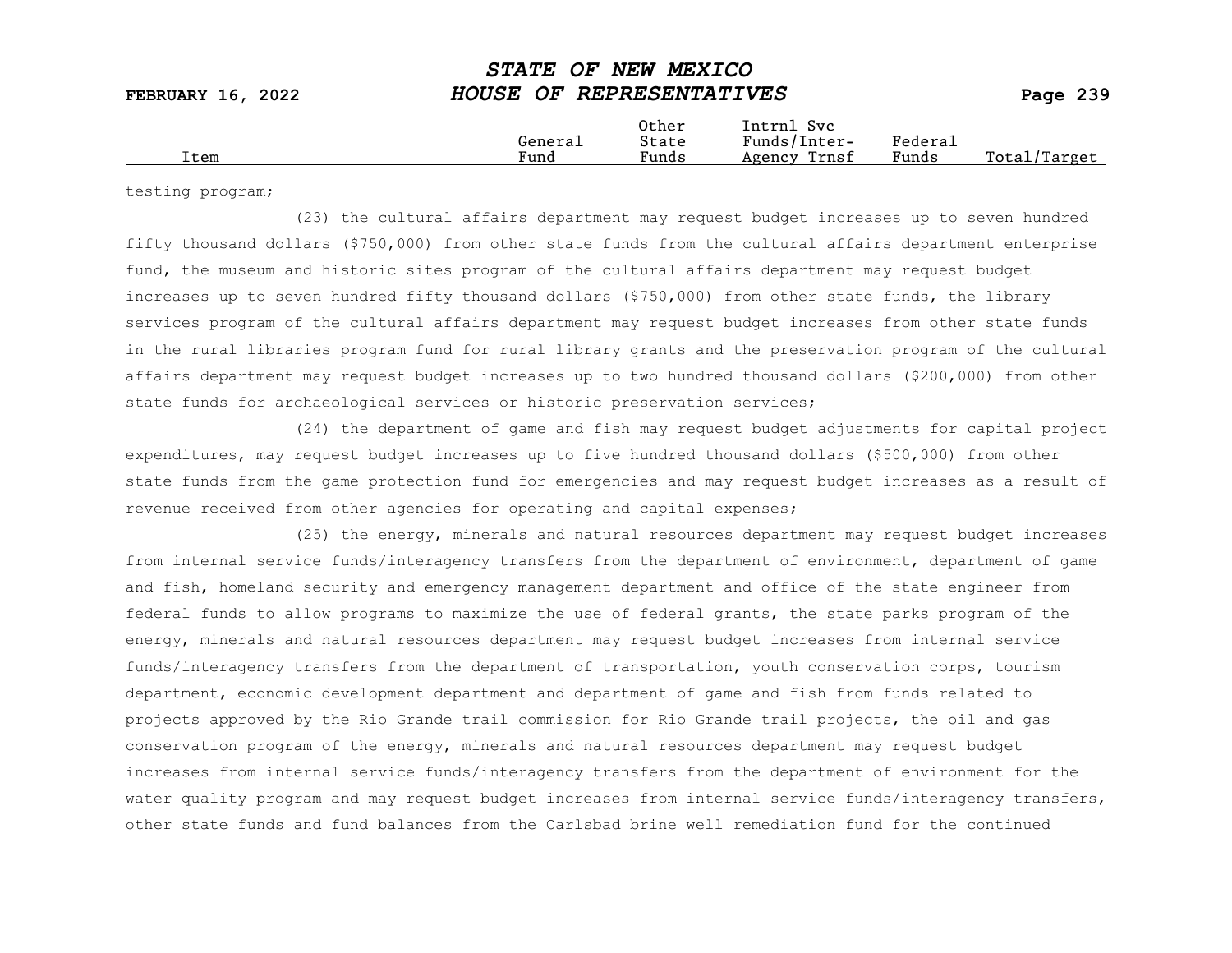|      |                      | Other                             | Intrnl<br>Sv c  |                           |                 |
|------|----------------------|-----------------------------------|-----------------|---------------------------|-----------------|
|      | Genera⊥              | State                             | Funds/Inter-    | ${}_{\rm Federa_{\perp}}$ |                 |
| Item | $\mathbf{r}$<br>Fund | $\overline{\phantom{a}}$<br>Funds | Trnsf<br>Agency | Funds                     | Total<br>Target |

remediation of the Carlsbad brine well, the healthy forests program of the energy, minerals and natural resources department may request budget increases up to fifty thousand dollars (\$50,000) from other state funds for the inmate work camp program, the energy conservation and management program of the energy, minerals and natural resources department may request budget increases from internal service funds/interagency transfers and other state funds for project implementation and the mining and minerals program of the energy, minerals and natural resources department may request budget increases from other state funds in the coal and mining act fund up to sixty-five thousand dollars (\$65,000) for revenues collected in fiscal year 2023;

(26) the commissioner of public lands may request budget increases from other state funds to utilize bond recovery proceeds held in suspense to perform related remediation and reclamation work and may request budget increases up to five million dollars (\$5,000,000) from the state trust lands restoration and remediation fund to address surface damage, remediation of hazardous waste sites and watershed restoration on state trust lands:

(27) the interstate stream compact compliance and water development program of the state engineer may request budget increases up to five hundred thousand dollars (\$500,000) from the irrigation works construction fund for Elephant Butte channel and other Rio Grande river maintenance and restoration work, may request budget increases up to one million five hundred thousand dollars (\$1,500,000) from the New Mexico unit fund to meet water supply demands in the southwest water planning region of New Mexico, including costs associated with planning, evaluating and aiding development of potential shovel-ready non-New Mexico unit projects and supporting the ongoing shovel-ready non-New Mexico unit projects that have previously been approved and funded by the interstate stream commission pursuant to the 2004 Arizona Water Settlement Act, may request budget increases up to five hundred thousand dollars (\$500,000) from the irrigation works construction fund for operational and maintenance costs associated with the Pecos river settlement agreement and may request budget increases up to two hundred fifty thousand dollars (\$250,000) from the Ute construction fund for operational and maintenance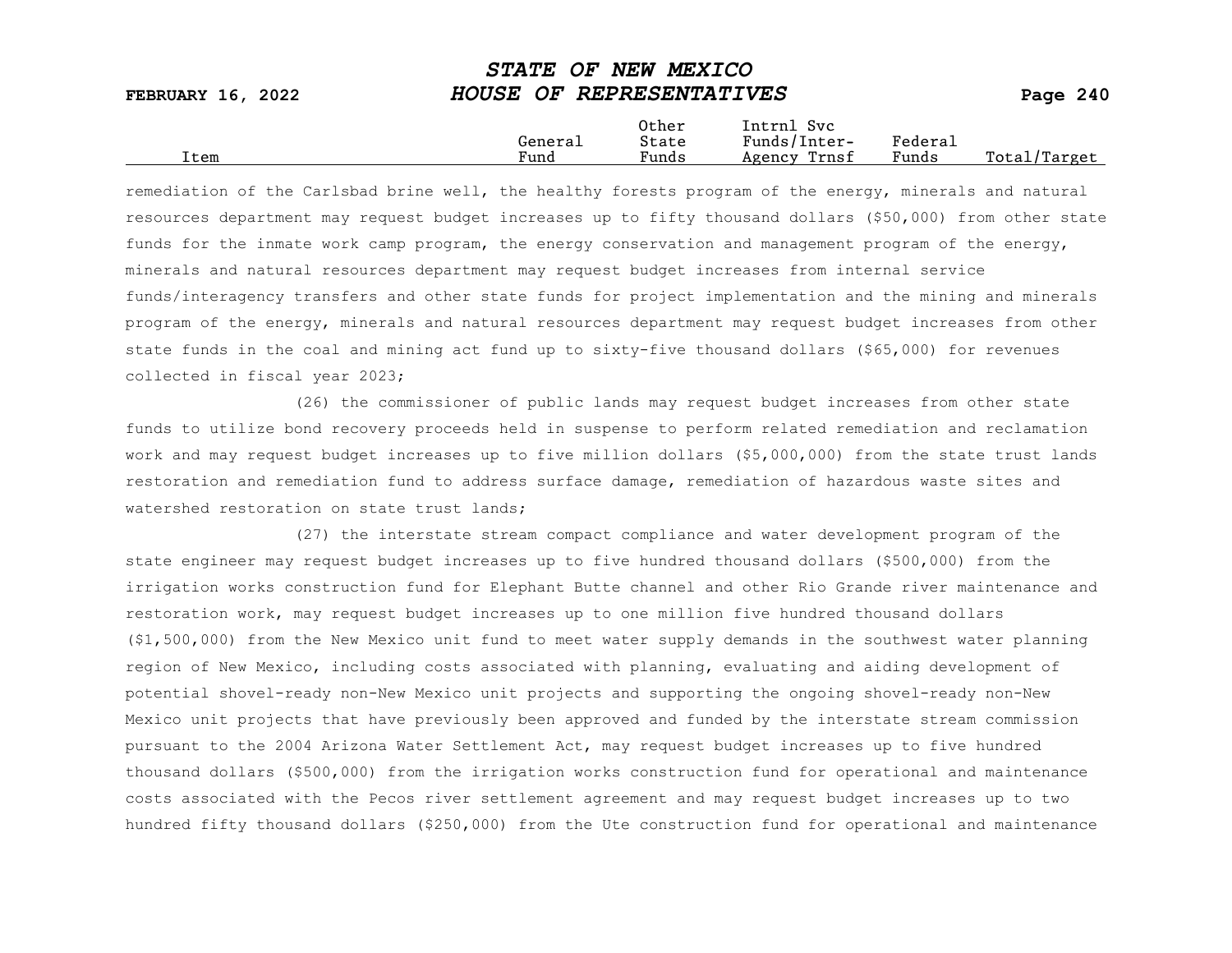|      |                      | Other                             | Intrnl<br>Sv c  |                                            |                  |
|------|----------------------|-----------------------------------|-----------------|--------------------------------------------|------------------|
|      | General              | State                             | Funds/Inter-    | ${}_{\rm Federa}$                          |                  |
| Item | $\mathbf{r}$<br>Fund | $\overline{\phantom{a}}$<br>Funds | Trnsf<br>Agency | and the state of the state of the<br>Funds | Total<br>'Target |
|      |                      |                                   |                 |                                            |                  |

requirements at the Ute reservoir;

(28) the commission for the blind may request transfers between the other category and the other financing uses category contingent on the inability of the division of vocational rehabilitation to match federal funds, may request budget increases from other state funds for the employment of blind or visually impaired persons pursuant to the federal Randolph-Sheppard Act, the federal Javits-Wagner-O'Day Act or the federal ability one program, may request budget increases from other state funds to contract with blind or visually impaired vendors to operate food services at the federal law enforcement training center and Kirtland air force base and may request budget increases up to two hundred thousand dollars (\$200,000) from other state funds;

(29) the early childhood education and care department may request category transfers up to two million three hundred thousand dollars (\$2,300,000) from the other financing uses category to the contractual services category in the childcare assistance program of the early childhood education and care program, the support and intervention program of the early childhood education and care department may request category transfers between the other category and other financing uses category for the family, infant, toddler program, may request category transfers between the other category and other financing uses category for medicaid home visiting and the prekindergarten program of the early childhood education and care department may request category transfers between the other category and other financing uses category for public prekindergarten awards;

(30) the human services department may request program transfers between the medical assistance program and the medicaid behavioral health program;

(31) the division of vocational rehabilitation may request program transfers between the rehabilitation services program and the independent living services program;

(32) the miners' hospital of New Mexico may request budget increases from other state funds from fees from patient revenues for operating expenses;

(33) the health certification, licensing and oversight program of the department of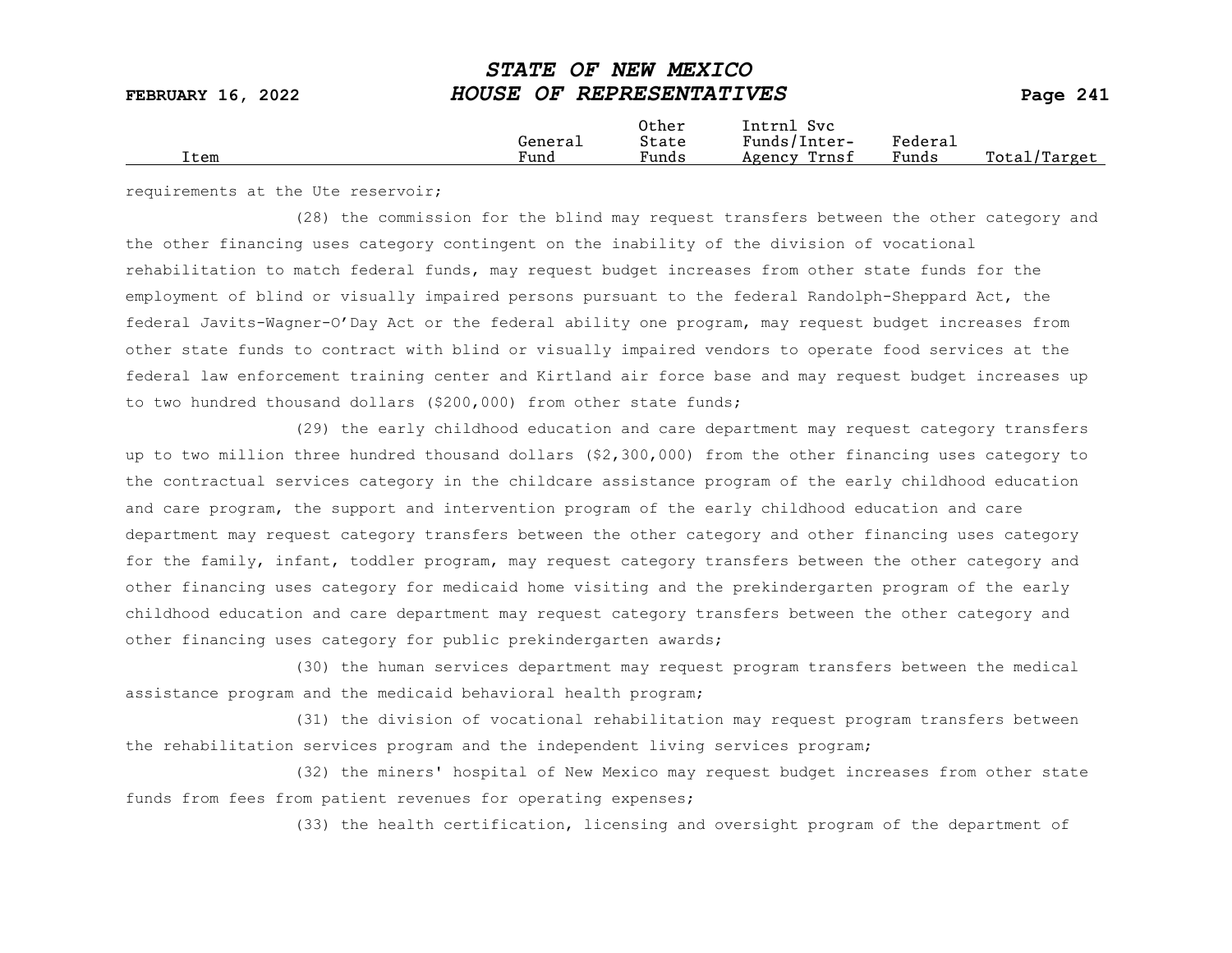|                   | ~~~~~~ ~~ ** <b>****</b> ********* |          |
|-------------------|------------------------------------|----------|
| FEBRUARY 16, 2022 | HOUSE OF REPRESENTATIVES           | Page 242 |
|                   | Other<br>Intrnl Svc                |          |

Total/Target

General State Funds/Inter- Federal<br>
Fund Funds Agency Trnsf Funds

STATE OF NEW MEXICO

health may request budget increases from other state funds from health facility license and certification fees pursuant to Subsection G of Section 24-1-5 NMSA 1978 and may request program transfers up to six hundred thousand dollars (\$600,000) from other programs to assist with the development and implementation of the incident management system and facilities licensing system replacement projects, the developmental disabilities support program of the department of health may request budget increases from other state funds from private insurer payments, may request category transfers between all categories for the supports waiver and may request category transfers between all categories for developmental disabilities waiver services, the epidemiology and response program of the department of health may request budget increases from internal service funds/interagency transfers and other state funds from payments for prevention services, conducting health surveys and analyzing data, the laboratory services program of the department of health may request budget increases from internal service funds/interagency transfers and other state funds for operating expenses, the medical cannabis program of the department of health may request budget increases from internal service funds/interagency transfers from the regulation and licensing department for operating expenses and the department of health may request budget increases from other state funds for coronavirus disease 2019 public health order fees and coronavirus disease 2019 testing reimbursement revenue;

(34) the department of environment may request program transfers up to one million dollars (\$1,000,000) between programs, the water protection program of the department of environment may request budget increases up to three hundred fifty thousand dollars (\$350,000) from other state funds and internal service funds/interagency transfers for providing technical or community services and the resource protection division of the department of environment may request budget increases from other state funds and internal service funds/interagency transfers up to the available balance from the hazardous waste emergency fund for emergencies and may request budget increases from other state funds and internal service funds/interagency transfers up to the available balance from the corrective action fund for claims;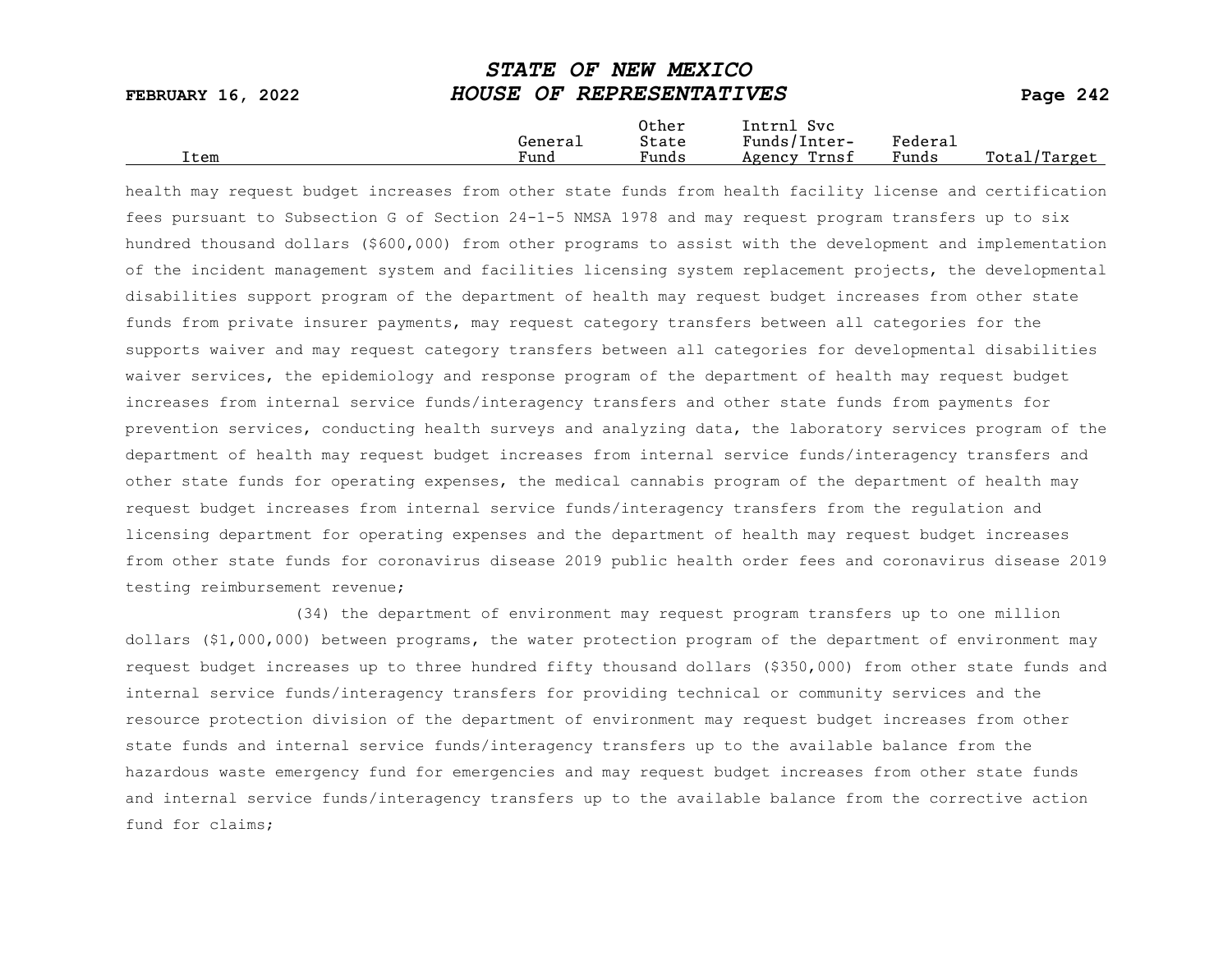|      |         | Other                 | Intrnl<br>Sv c  |                     |                   |
|------|---------|-----------------------|-----------------|---------------------|-------------------|
|      | Generai | State                 | Funds/Inter-    | Federa <sub>1</sub> |                   |
| Item | Fund    | $\mathbf{r}$<br>Funds | Trnsf<br>Agency | Funds               | Total,<br>'Target |

(35) the juvenile justice facilities program of the children, youth and families department may request budget increases up to six hundred thousand dollars (\$600,000) from other state funds for the juvenile continuum grant fund and the juvenile justice facilities program may request budget increases up to four hundred thousand dollars (\$400,000) from other state funds for the juvenile community corrections grant fund;

(36) the department of military affairs may request budget increases up to fifty thousand dollars (\$50,000) from other state funds from leases, land royalties, miscellaneous revenue, gifts or grants for support of national guard facility operations, maintenance and repair of the New Mexico youth challenge academy and the New Mexico national guard members family assistance fund;

(37) the inmate management and control program of the corrections department may request budget increases up to one million dollars (\$1,000,000) from internal service funds/interagency transfers and other state funds from inmate work crew program income for operating expenses;

(38) the department of transportation may request program transfers between the project design and construction program, highway operations program, business support program and modal program for costs related to engineering, construction, maintenance services and grants agreements, may request transfers into the personal services and employee benefits category for salary increases and the employer share of applicable taxes and retirement benefits, may request budget increases up to eighty-five million dollars (\$85,000,000) from other state funds and fund balances to meet federal matching requirements and for debt service and related costs, intergovernmental agreements, lawsuits and construction- and maintenance-related costs and may request budget increases up to sixty million dollars (\$60,000,000) from other state funds and fund balances to mitigate emergency road conditions in transportation district  $t_{WQ}$ .".

2. Renumber sections to correspond with these amendments.

3. Correct all typographical and grammatical errors, renumber and reletter all sections and